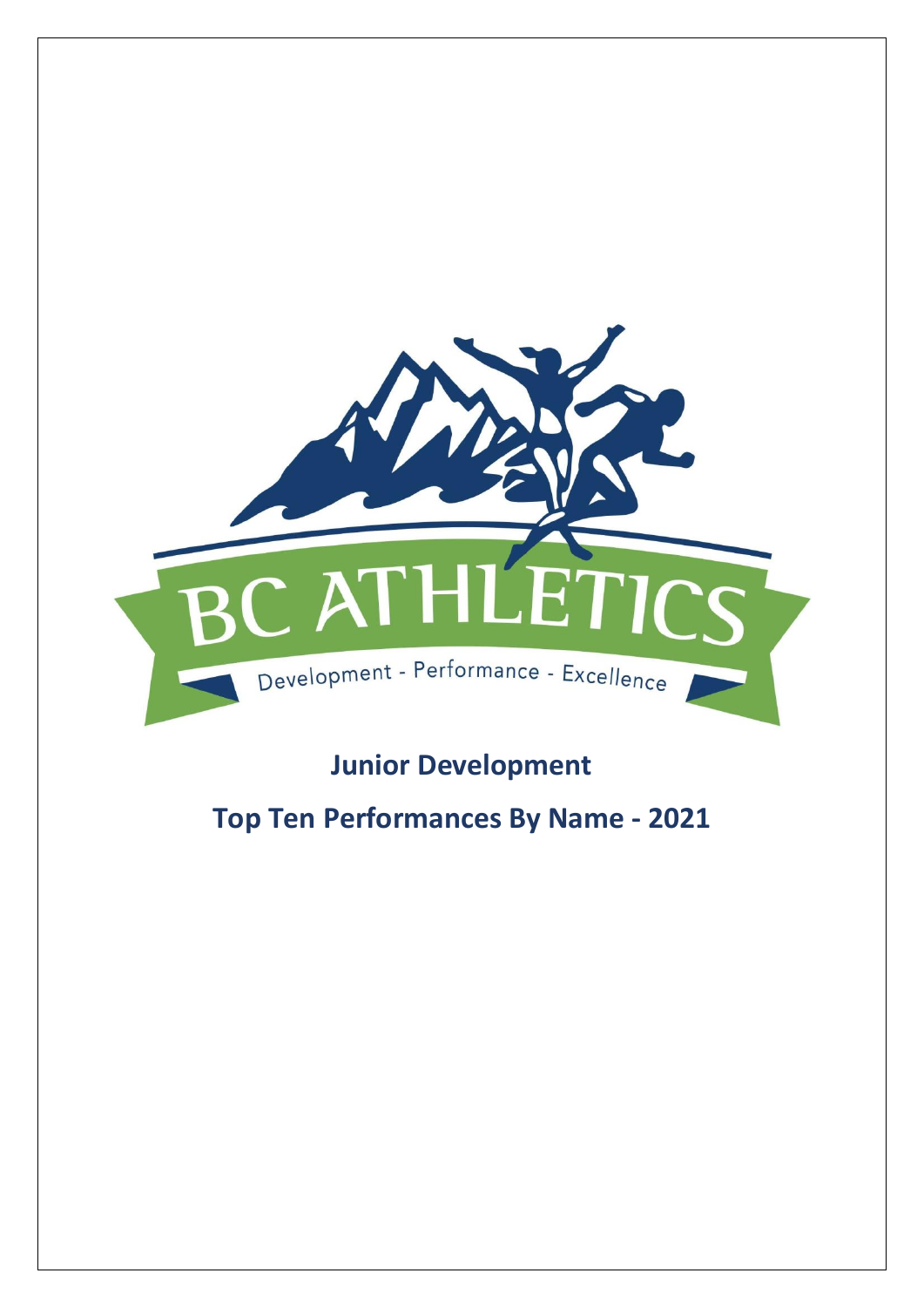### **Table of Contents**

| <b>2021 Performances by Name</b> | Pages       |
|----------------------------------|-------------|
|                                  | $1 - 20$    |
|                                  | $21 - 30$   |
|                                  | $31 - 44$   |
|                                  | $45 - 55$   |
|                                  | $56 - 70$   |
|                                  | $71 - 86$   |
|                                  | $87 - 97$   |
|                                  | $98 - 112$  |
|                                  | $113 - 120$ |
|                                  | $121 - 135$ |

## **Acknowledgements**

Thank you to Tom Dingle, the BC Athletics Statistician, for the compilation and preparation of the Junior Development All Time Top Ten Performances.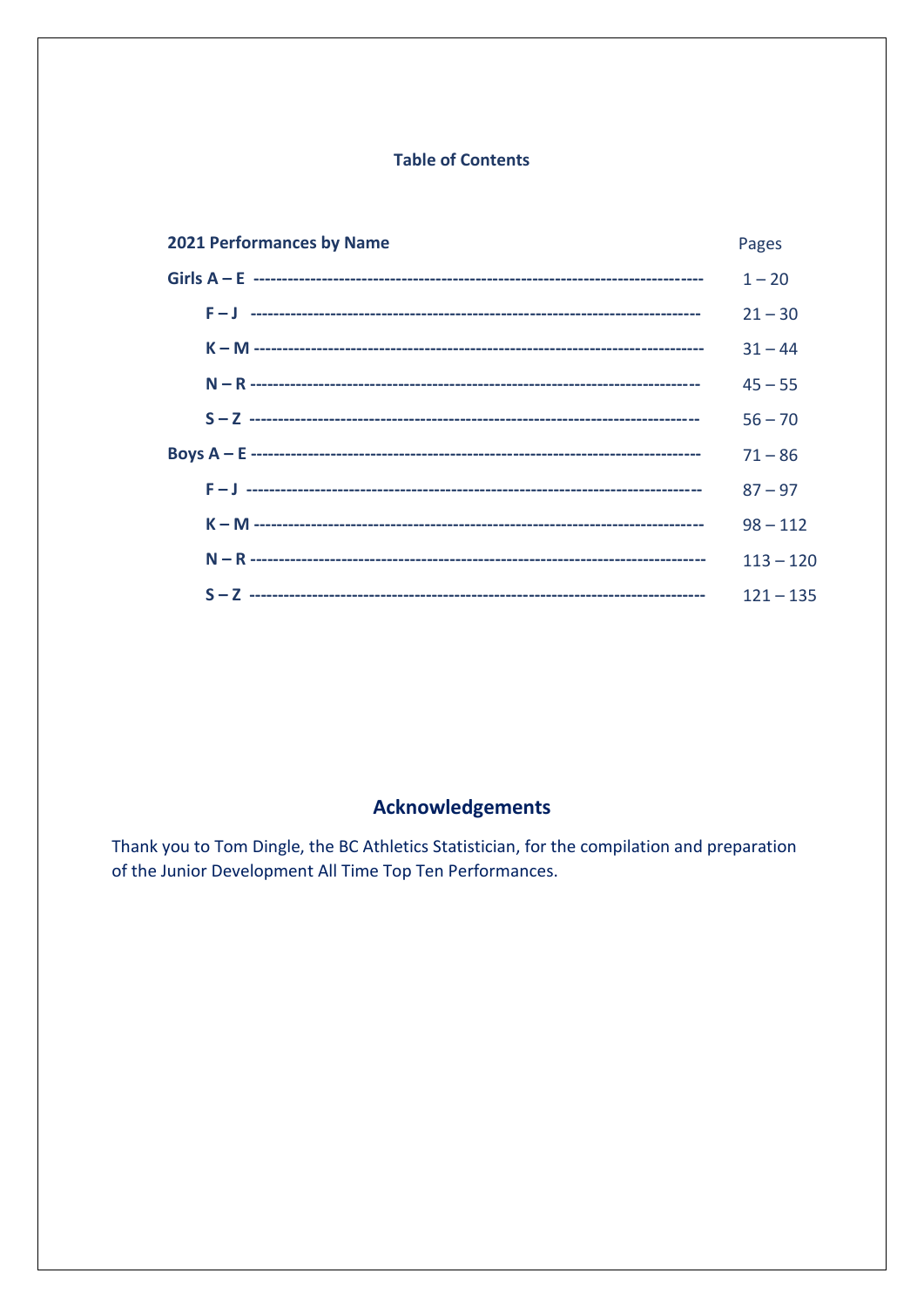**JD Top Performances - 2021 - by Name**

**Criteria for inclusion:**

**Competitive member of BC Athletics**

**Best Performance in event over 2021 season at BC Approved Meets**

**Hand Timed Results adjusted (add 0.24 sec for races 300m or less, 0.14 for 400m races)**

| Event                                                                    |              | $min : sec-m$ | <b>Meet</b>                                                                | Date         |
|--------------------------------------------------------------------------|--------------|---------------|----------------------------------------------------------------------------|--------------|
| Abhari, Cleopatra - F08, - 13 years old - Coquitlam Cheetahs             |              |               |                                                                            |              |
| 100                                                                      | $\mathbf{0}$ | 14.32         | Zone 3 & 4 JD Challenge, Abbotsford, BC                                    | Jul 17, 2021 |
| 800                                                                      |              | 3:02.27       | Zone 3 & 4 JD Challenge, Abbotsford, BC                                    | Jul 17, 2021 |
| LJ                                                                       | 0            | 03.54         | Zone 3 & 4 JD Challenge, Abbotsford, BC                                    | Jul 17, 2021 |
| Abhari, Renata - F09, - 12 years old - Coquitlam Cheetahs                |              |               |                                                                            |              |
| 100                                                                      | 0            | 14.55         | Zone 3 & 4 JD Challenge, Abbotsford, BC                                    | Jul 17, 2021 |
| LJ                                                                       | 0            | 03.62         | Zone 3 & 4 JD Challenge, Abbotsford, BC                                    | Jul 17, 2021 |
| Al-Imami, Nadia - F10, - 11 years old - Valley Royals Track & Field Club |              |               |                                                                            |              |
| 100                                                                      | 0            | 17.69         | Zone 3 & 4 JD Challenge, Abbotsford, BC                                    | Jul 17, 2021 |
| <b>SP</b>                                                                | 0            | 03.82         | Zone 3 & 4 JD Challenge, Abbotsford, BC                                    | Jul 17, 2021 |
| Allen, Brielle - F11, - 10 years old - Golden Ears Athletics             |              |               |                                                                            |              |
| IJ                                                                       | 0            | 01.78         | Golden Ears Athletics In House Performance Trials, Maple Ridge May 8, 2021 |              |
| Allen, Sienna - F08, - 13 years old - NorWesters Track & Field Club      |              |               |                                                                            |              |
| 100                                                                      | 0            | 15.56         | NorWesters July Meet, Burnaby, BC                                          | Jul 11, 2021 |
| 200                                                                      | 0            | 31.64         | NorWesters June Meet, Burnaby, BC                                          | Jun 19, 2021 |
| 80H                                                                      | $\mathbf{0}$ | 17.75         | NorWesters June Meet, Burnaby, BC                                          | Jun 19, 2021 |
| LJ                                                                       | 0            | 03.59         | NorWesters June Meet, Burnaby, BC                                          | Jun 19, 2021 |
| DT                                                                       | $\Omega$     | 16.36         | NorWesters June Meet, Burnaby, BC                                          | Jun 19, 2021 |
| JT                                                                       | 0            | 15.47         | NorWesters June Meet, Burnaby, BC                                          | Jun 19, 2021 |
| SP                                                                       | 0            | 06.54         | NorWesters June Meet, Burnaby, BC                                          | Jun 19, 2021 |
| Antrim, Gwenyth - F09, - 12 years old - Prince George Track & Field Club |              |               |                                                                            |              |

100 0 16.07 PGTFC Sub Zero In House Performance Trials, Prince George, IMay 1, 2021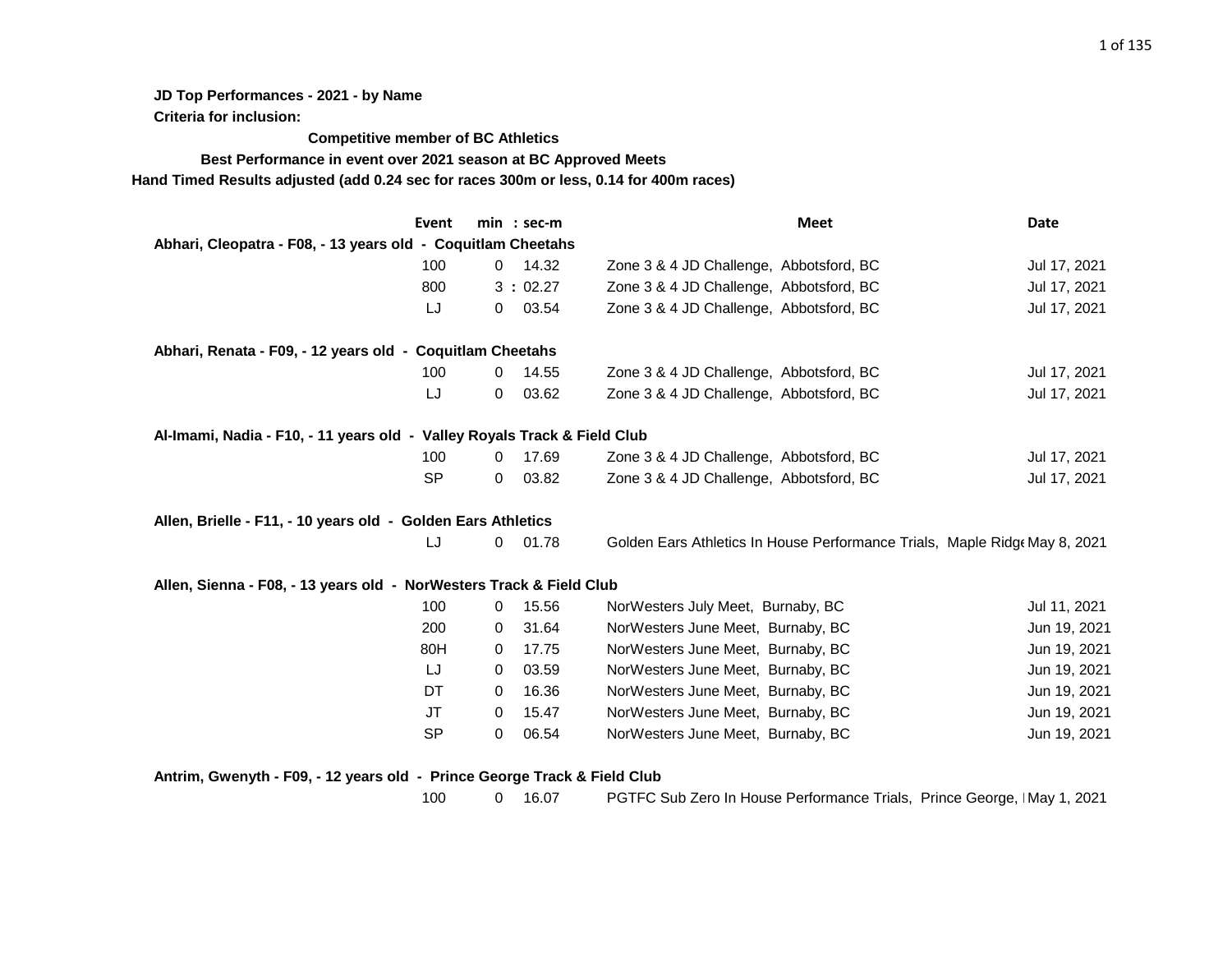| Appasani, Naliya - F12, - 9 years old - Ocean Athletics Track & Field Club      |     |              |         |                                                             |              |
|---------------------------------------------------------------------------------|-----|--------------|---------|-------------------------------------------------------------|--------------|
|                                                                                 | 100 | 0            | 19.50   | Ocean Athletics and Universal Dual Meet, Surrey, BC         | Jul 10, 2021 |
|                                                                                 | LJ  | 0            | 02.12   | Ocean Athletics and Universal Dual Meet, Surrey, BC         | Jul 10, 2021 |
| Armstrong, Gabrielle - F08, - 13 years old - Kamloops Track & Field Club        |     |              |         |                                                             |              |
|                                                                                 | 100 | 0            | 14.52   | Kamloops Restart Meet, Kamloops, BC                         | Jun 26, 2021 |
|                                                                                 | 80H | 0            | 17.84   | KTFC In Club Performance Trials #4, Kamloops, BC            | Jun 12, 2021 |
|                                                                                 | HJ  | 0            | 01.30   | KTFC In Club Performance Trials #4, Kamloops, BC            | Jun 12, 2021 |
|                                                                                 | PV  | 0            | 02.42   | KTFC In Club Performance Trials #4, Kamloops, BC            | Jun 12, 2021 |
|                                                                                 | LJ  | 0            | 03.74   | Kamloops Restart Meet, Kamloops, BC                         | Jun 26, 2021 |
| Armstrong, Jaime - F09, - 12 years old - Vancouver Thunderbirds                 |     |              |         |                                                             |              |
|                                                                                 | 100 | 0            | 14.96   | Vancouver Thunderbirds Performance Trial, Burnaby, BC       | Jul 10, 2021 |
|                                                                                 | 800 |              | 2:34.20 | Thunderbirds "In Club" Performance Trials #4, Vancouver, BC | May 15, 2021 |
|                                                                                 | HJ  | 0            | 01.40   | Vancouver Thunderbirds Performance Trial, Burnaby, BC       | Jul 10, 2021 |
| Augustin, Cloey - F08, - 13 years old - Ocean Athletics Track & Field Club      |     |              |         |                                                             |              |
|                                                                                 | HJ  | $\mathsf{O}$ | 01.10   | Ocean Athletics Track Meet, Surrey, BC                      | Jun 5, 2021  |
| Aulakh, Japneet - F08, - 13 years old - Universal Athletics Club                |     |              |         |                                                             |              |
|                                                                                 | 100 | 0            | 16.37   | Zone 3 & 4 JD Challenge, Abbotsford, BC                     | Jul 17, 2021 |
| Aulakh-Kahlon, Tanaz - F09, - 12 years old - Ocean Athletics Track & Field Club |     |              |         |                                                             |              |
|                                                                                 | 100 | $\mathbf 0$  | 13.97   | Ocean Athletics and Universal Dual Meet, Surrey, BC         | Jul 10, 2021 |
|                                                                                 | 200 | 0            | 29.23   | Ocean Athletics Track Meet, Surrey, BC                      | Jun 5, 2021  |
|                                                                                 | 80H | 0            | 15.02   | Ocean Athletics and Universal Dual Meet, Surrey, BC         | Jul 10, 2021 |
|                                                                                 | LJ  | 0            | 03.40   | Ocean Athletics Track Meet, Surrey, BC                      | Jun 5, 2021  |
| Azadeh, Bahar - F10, - 11 years old - Ocean Athletics Track & Field Club        |     |              |         |                                                             |              |
|                                                                                 | 100 | 0            | 15.61   | Ocean Athletics JD Performance Trials #1, Surrey, BC        | Apr 17, 2021 |
|                                                                                 | 600 |              | 2:00.86 | Ocean Athletics JD Performance Trials #1, Surrey, BC        | Apr 17, 2021 |
|                                                                                 | 60H | 0            | 12.26   | Ocean Athletics Track Meet, Surrey, BC                      | Jun 5, 2021  |
|                                                                                 | HJ  | 0            | 01.10   | Ocean Athletics and Universal Dual Meet, Surrey, BC         | Jul 10, 2021 |
|                                                                                 | IJ  | 0            | 03.37   | Ocean Athletics JD Performance Trials #3, Surrey, BC        | May 8, 2021  |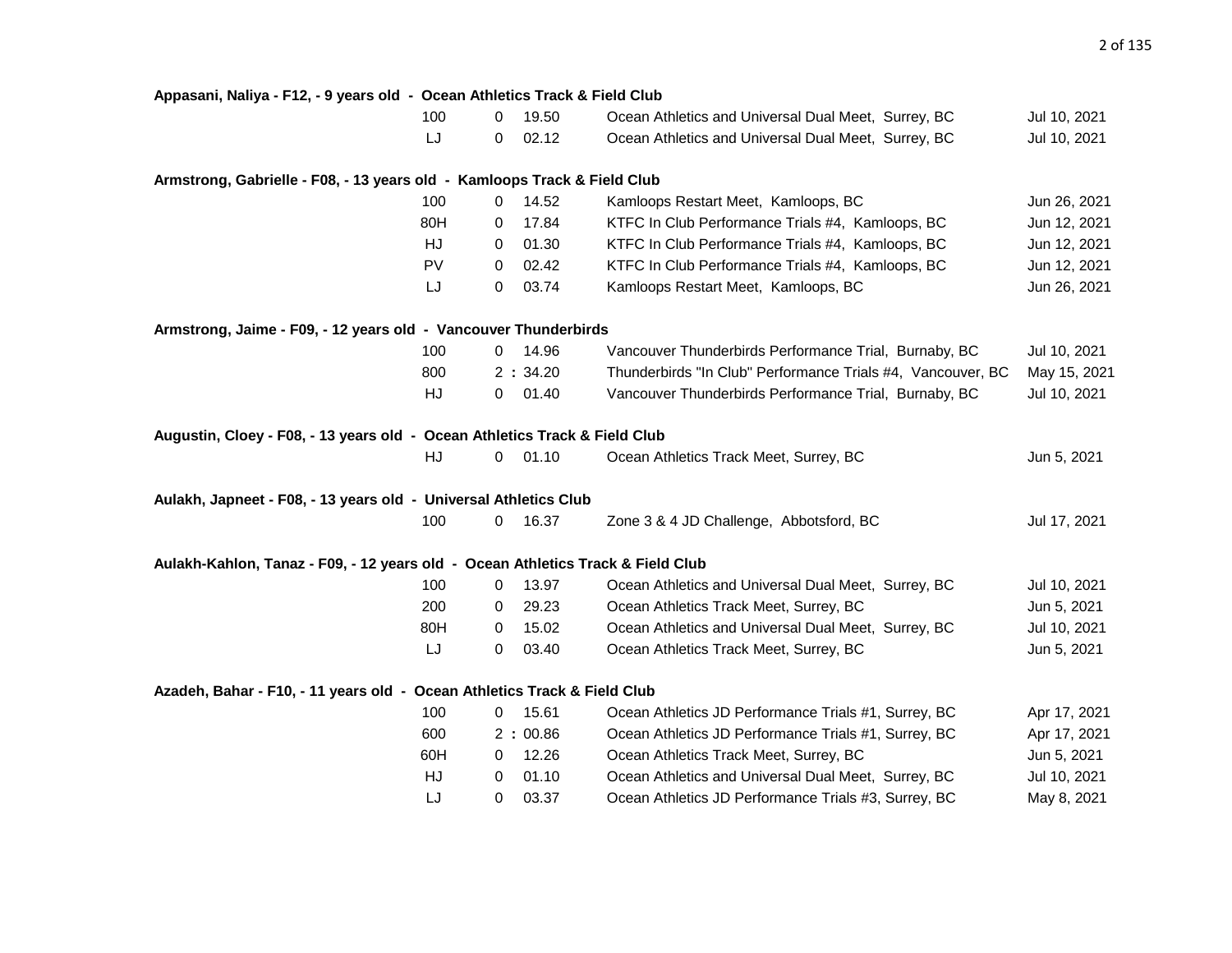| Babcock, Isobel - F08, - 13 years old - Okanagan Athletics Club         |                         |                                                                            |              |
|-------------------------------------------------------------------------|-------------------------|----------------------------------------------------------------------------|--------------|
| 100                                                                     | 13.84<br>$\mathbf 0$    | OAC In Club Performance Trials #3, Kelowna, BC                             | Jun 12, 2021 |
| 200                                                                     | 28.18<br>0              | BC Athletics Event Group Challenge - COMBINED EVENTS, Ke Jul 17-18, 2021   |              |
| 80H                                                                     | 15.02<br>0              | OAC In Club Performance Trials #3, Kelowna, BC                             | Jun 12, 2021 |
| LJ                                                                      | 04.19<br>$\mathbf 0$    | BC Athletics Event Group Challenge - COMBINED EVENTS, Ke Jul 17-18, 2021   |              |
| Baerg, Lynaiyah - F12, - 9 years old - Golden Ears Athletics            |                         |                                                                            |              |
| 60                                                                      | 12.51<br>$\mathbf 0$    | Golden Ears Athletics In House Performance Trials, Maple Ridge May 8, 2021 |              |
| 60H                                                                     | 0<br>16.99              | Golden Ears Athletics In House Performance Trials, Maple Ridge May 8, 2021 |              |
| Bailey, Paige - F09, - 12 years old - Vancouver Thunderbirds            |                         |                                                                            |              |
| 100                                                                     | 14.53<br>$\overline{0}$ | Zone 5 JD Regional Challenge, Richmond, BC                                 | Jul 18, 2021 |
| 800                                                                     | 2:34.23                 | Thunderbirds "In Club" Performance Trials #4, Vancouver, BC                | May 15, 2021 |
| 1200                                                                    | 4:16.61                 | Vancouver Thunderbirds Performance Trial, Burnaby, BC                      | Jul 10, 2021 |
| LJ                                                                      | 03.82<br>0              | Zone 5 JD Regional Challenge, Richmond, BC                                 | Jul 18, 2021 |
| Barker, Maya - F09, - 12 years old - Ocean Athletics Track & Field Club |                         |                                                                            |              |
| 100                                                                     | 15.77<br>0              | Ocean Athletics JD Performance Trials #3, Surrey, BC                       | May 8, 2021  |
| 200                                                                     | 33.31<br>0              | Ocean Athletics and Universal Dual Meet, Surrey, BC                        | Jul 10, 2021 |
| 800                                                                     | 3:01.82                 | Ocean Athletics and Universal Dual Meet, Surrey, BC                        | Jul 10, 2021 |
| LJ                                                                      | 03.13<br>$\mathbf{0}$   | Ocean Athletics and Universal Dual Meet, Surrey, BC                        | Jul 10, 2021 |
| Basi, Esha - F10, - 11 years old - Royal City Track & Field Club        |                         |                                                                            |              |
| LJ                                                                      | 02.38<br>0              | Zone 3 & 4 JD Challenge, Abbotsford, BC                                    | Jul 17, 2021 |
| <b>SP</b>                                                               | 07.24<br>0              | Zone 3 & 4 JD Challenge, Abbotsford, BC                                    | Jul 17, 2021 |
| Basworo, Kiyana - F08, - 13 years old - Kamloops Track & Field Club     |                         |                                                                            |              |
| 100                                                                     | 15.80<br>0              | Kamloops Restart Meet, Kamloops, BC                                        | Jun 26, 2021 |
| LJ                                                                      | 03.56<br>0              | Kamloops Restart Meet, Kamloops, BC                                        | Jun 26, 2021 |
| DT                                                                      | 15.90<br>0              | KTFC In Club Performance Trials #4, Kamloops, BC                           | Jun 12, 2021 |
| <b>JT</b>                                                               | 10.11<br>$\mathbf 0$    | Kamloops Restart Meet, Kamloops, BC                                        | Jun 26, 2021 |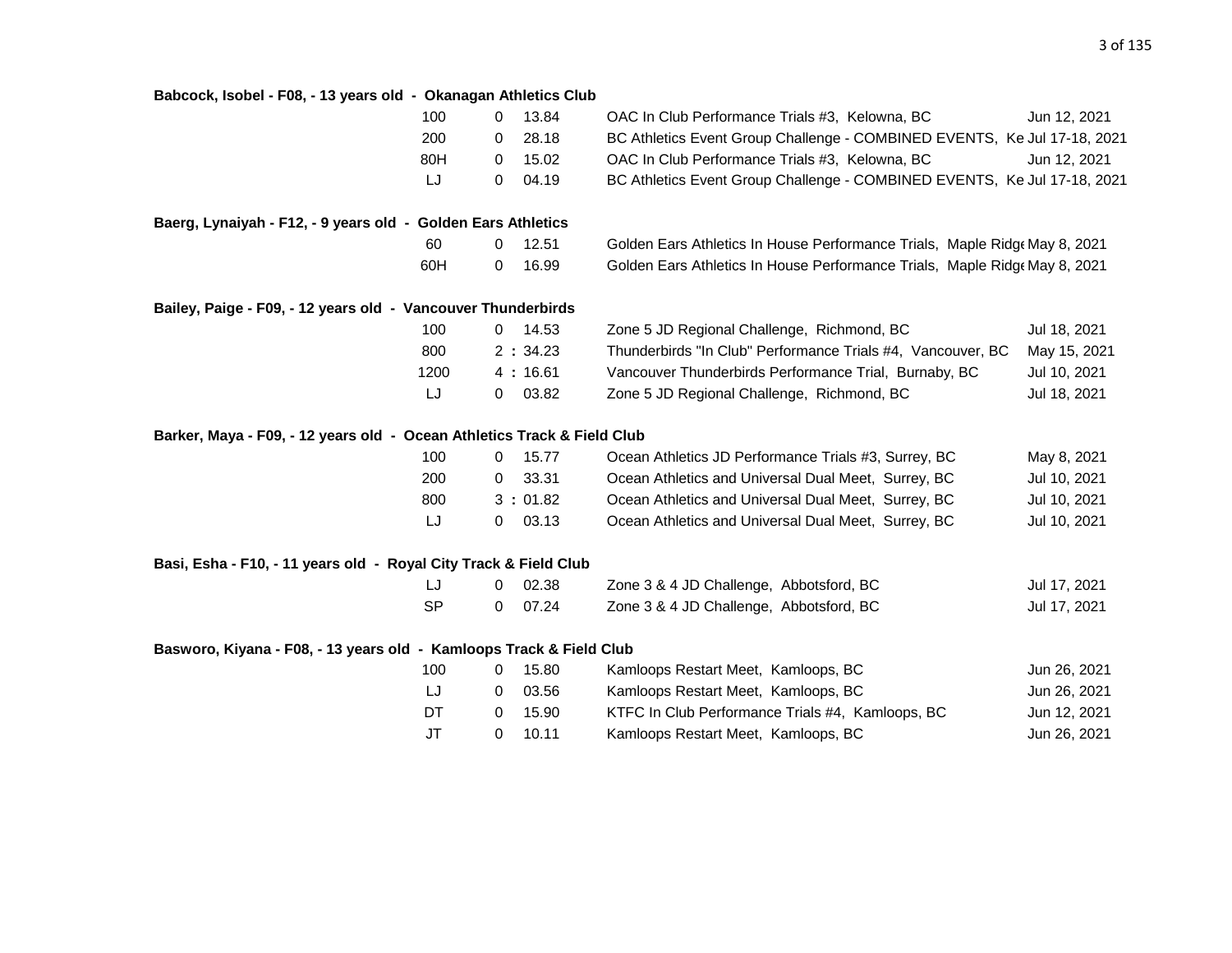#### **Beaulieu, Rowyn - F11, - 10 years old - Prince George Track & Field Club**

| 100    | 18.83<br><sup>n</sup> | Spruce Capital In House Performance Trials, Prince George, BC Jun 12, 2021 |
|--------|-----------------------|----------------------------------------------------------------------------|
| 1000   | 4:31.93               | Spruce Capital In House Performance Trials, Prince George, BC Jun 12, 2021 |
| - LJ - | 0 01.76               | PGTFC Sub Zero In House Performance Trials, Prince George, IMay 1, 2021    |
| DT     | 04.81<br>0            | Spruce Capital In House Performance Trials, Prince George, BC Jun 12, 2021 |

#### **Beliveau, Kimora - F11, - 10 years old - Prince George Track & Field Club**

| 100       | 0 | 19.79   | Zone 7 & 8 JD Regional Challenge Meet, Prince George, BC<br>Jul 10, 2021   |
|-----------|---|---------|----------------------------------------------------------------------------|
| 600       |   | 3:13.40 | PGTFC Sub Zero In House Performance Trials, Prince George, IMay 1, 2021    |
| 1000      |   | 5:05.52 | Spruce Capital In House Performance Trials, Prince George, BC Jun 12, 2021 |
| 60H       | 0 | 16.54   | Spruce Capital In House Performance Trials, Prince George, BC Jun 12, 2021 |
| HJ        | 0 | 00.80   | Spruce Capital In House Performance Trials, Prince George, BC Jun 12, 2021 |
| -LJ       | 0 | 01.76   | Zone 7 & 8 JD Regional Challenge Meet, Prince George, BC<br>Jul 10, 2021   |
| DT        | 0 | 07.42   | Zone 7 & 8 JD Regional Challenge Meet, Prince George, BC<br>Jul 10, 2021   |
| JT        | 0 | 08.89   | Spruce Capital In House Performance Trials, Prince George, BC Jun 12, 2021 |
| <b>SP</b> | 0 | 04.18   | Zone 7 & 8 JD Regional Challenge Meet, Prince George, BC<br>Jul 10, 2021   |

#### **Beliveau, Mika - F08, - 13 years old - Prince George Track & Field Club**

| 100 |              | 15.59 | Spruce Capital In House Performance Trials, Prince George, BC Jun 12, 2021 |
|-----|--------------|-------|----------------------------------------------------------------------------|
| 300 | O            | 56.94 | PGTFC Sub Zero In House Performance Trials, Prince George, IMay 1, 2021    |
| 80H |              | 18.65 | Zone 7 & 8 JD Regional Challenge Meet, Prince George, BC<br>Jul 10, 2021   |
| LJ  | <sup>n</sup> | 02.57 | PGTFC Sub Zero In House Performance Trials, Prince George, IMay 1, 2021    |
| JT  |              | 12.28 | Spruce Capital In House Performance Trials, Prince George, BC Jun 12, 2021 |

#### **Bell, Tessa - F09, - 12 years old - Nanaimo & District Track & Field Club**

| 100 |   | 14.30 | NTFC "In House" Performance Trials #2 + Vancouver Island JD F Jun 26, 2021 |
|-----|---|-------|----------------------------------------------------------------------------|
| 80H | 0 | 14.80 | NTFC "In House" Performance Trials #2 + Vancouver Island JD F Jun 26, 2021 |
| LJ  | 0 | 04.01 | NTFC "In House" Performance Trials #2 + Vancouver Island JD F Jun 26, 2021 |
| DT. |   | 10.22 | NTFC "In House" Performance Trials #2 + Vancouver Island JD F Jun 26, 2021 |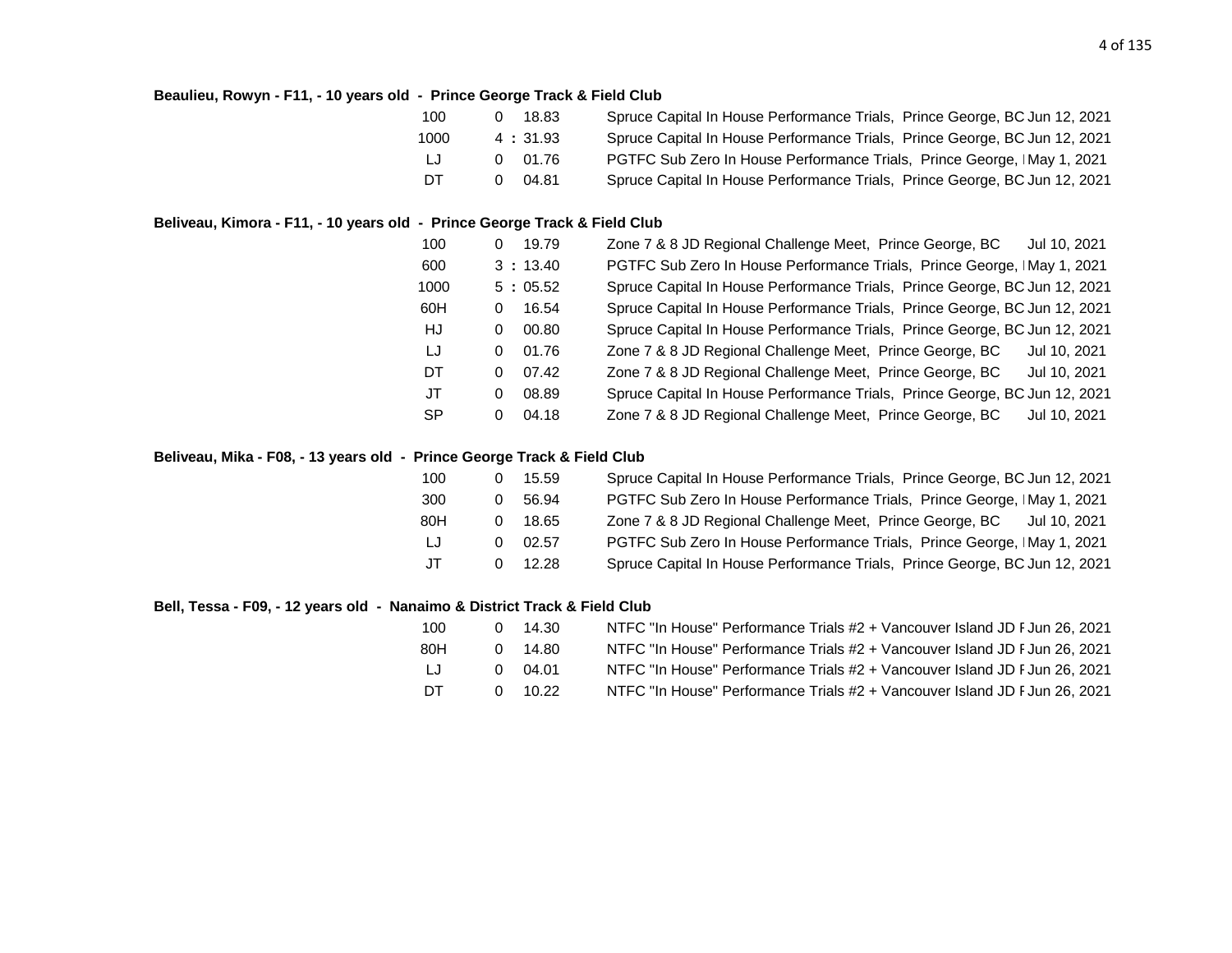#### **Bertoli, Novalee - F09, - 12 years old - Prince George Track & Field Club**

| 100  | 0 | 16.35   | PGTFC Sub Zero In House Performance Trials, Prince George, IMay 1, 2021    |
|------|---|---------|----------------------------------------------------------------------------|
| 200  | 0 | 34.86   | PGTFC Sub Zero In House Performance Trials, Prince George, IMay 1, 2021    |
| 800  |   | 3:03.35 | Spruce Capital In House Performance Trials, Prince George, BC Jun 12, 2021 |
| 1200 |   | 4:53.77 | Spruce Capital In House Performance Trials, Prince George, BC Jun 12, 2021 |
| 80H  | 0 | 17.41   | Zone 7 & 8 JD Regional Challenge Meet, Prince George, BC<br>Jul 10, 2021   |
| LJ   | 0 | 03.14   | Zone 7 & 8 JD Regional Challenge Meet, Prince George, BC<br>Jul 10, 2021   |
| DT   | 0 | 09.69   | Spruce Capital In House Performance Trials, Prince George, BC Jun 12, 2021 |
| JT   | 0 | 07.63   | Spruce Capital In House Performance Trials, Prince George, BC Jun 12, 2021 |
| -SP  | 0 | 05.72   | Zone 7 & 8 JD Regional Challenge Meet, Prince George, BC<br>Jul 10, 2021   |

#### **Betz, Leighton - F12, - 9 years old - Prince George Track & Field Club**

| 60        | 11.05      | Spruce Capital In House Performance Trials, Prince George, BC Jun 12, 2021 |
|-----------|------------|----------------------------------------------------------------------------|
| 100       | 18.31      | Spruce Capital In House Performance Trials, Prince George, BC Jun 12, 2021 |
| 600       | 2:20.20    | Spruce Capital In House Performance Trials, Prince George, BC Jun 12, 2021 |
| 60H       | 14.78<br>0 | Spruce Capital In House Performance Trials, Prince George, BC Jun 12, 2021 |
| IJ        | 02.09<br>0 | Spruce Capital In House Performance Trials, Prince George, BC Jun 12, 2021 |
| <b>SP</b> | 03.15      | PGTFC Sub Zero In House Performance Trials, Prince George, IMay 1, 2021    |

#### **Bevan, Jenna - F09, - 12 years old - Kajaks Track & Field Club**

| 300 |    | 0, 55.61 | 2021 |
|-----|----|----------|------|
| 800 |    | 3:07.12  | 2021 |
| IJ  | 0. | 02.77    | 2021 |

| 300 | 55.61   | 2021 Kajaks Performance Trials #8, Richmond, BC<br>Jun 20, 2021          |
|-----|---------|--------------------------------------------------------------------------|
| 800 | 3:07.12 | 2021 Kajaks TFC In Club Performance Trials #6* +HIGH PERFO May 23, 2021  |
| IJ  | 02.77   | 2021 Kajaks TFC In Club Performance Trials #6* + HIGH PERFO May 23, 2021 |

#### **Bhathal, Noor - F10, - 11 years old - Universal Athletics Club**

| O | 10.25 |
|---|-------|
| O | 16.97 |
| O | 04.34 |
|   |       |

| -60       | 10.25 | Ocean Athletics and Universal Dual Meet, Surrey, BC                         | Jul 10, 2021 |
|-----------|-------|-----------------------------------------------------------------------------|--------------|
| 100       | 16.97 | Universal Athletics In House Performance Trials #2, Surrey, BC May 30, 2021 |              |
| <b>SP</b> | 04.34 | Ocean Athletics and Universal Dual Meet, Surrey, BC                         | Jul 10, 2021 |

#### **Bhaura, Hareet - F08, - 13 years old - Universal Athletics Club**

| 100 | $0 \quad 17.03$ | Ocean Athletics and Universal Dual Meet, Surrey, BC                         | Jul 10, 2021 |
|-----|-----------------|-----------------------------------------------------------------------------|--------------|
| IJ  | $0\quad 02.48$  | Universal Athletics In House Performance Trials #2, Surrey, BC May 30, 2021 |              |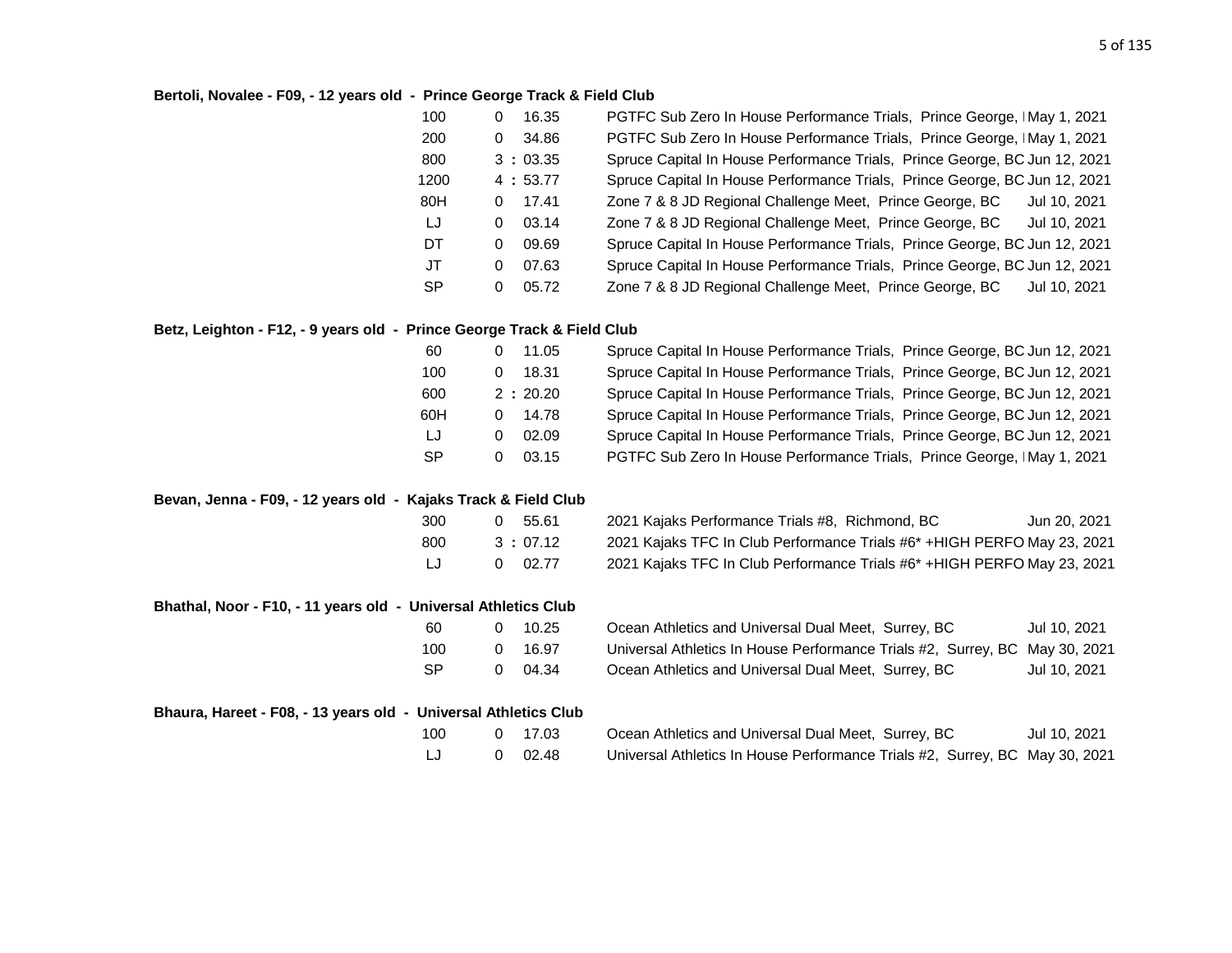| Bhella, Jasreet - F08, - 13 years old - Universal Athletics Club           |             |           |                                                                             |              |
|----------------------------------------------------------------------------|-------------|-----------|-----------------------------------------------------------------------------|--------------|
| 100                                                                        | 0           | 22.77     | Universal Athletics In House Performance Trials #2, Surrey, BC May 30, 2021 |              |
| LJ                                                                         | 0           | 01.16     | Universal Athletics In House Performance Trials #2, Surrey, BC May 30, 2021 |              |
| <b>SP</b>                                                                  | 0           | 03.90     | Universal Athletics In House Performance Trials #2, Surrey, BC May 30, 2021 |              |
| Bhella, Tamandeep - F10, - 11 years old - Universal Athletics Club         |             |           |                                                                             |              |
| 60                                                                         | $\mathbf 0$ | 11.43     | Ocean Athletics and Universal Dual Meet, Surrey, BC                         | Jul 10, 2021 |
| 100                                                                        | 0           | 18.19     | Ocean Athletics and Universal Dual Meet, Surrey, BC                         | Jul 10, 2021 |
| 60H                                                                        | 0           | 16.56     | Universal Athletics In Club Performance Trials, Surrey, BC                  | Apr 24, 2021 |
| <b>SP</b>                                                                  | $\mathbf 0$ | 05.13     | Ocean Athletics and Universal Dual Meet, Surrey, BC                         | Jul 10, 2021 |
| Biring, Riya - F08, - 13 years old - Vancouver Olympic Club                |             |           |                                                                             |              |
| 100                                                                        | 0           | 17.29     | Zone 5 JD Regional Challenge, Richmond, BC                                  | Jul 18, 2021 |
| 200                                                                        | $\mathbf 0$ | 35.51     | VOC "Give the Chance" In House Performance Trials, New Wes May 29, 2021     |              |
| Birkner, Alexis - F11, - 10 years old - Ocean Athletics Track & Field Club |             |           |                                                                             |              |
| 60                                                                         | $\mathbf 0$ | 10.85     | Ocean Athletics JD Performance Trials #3, Surrey, BC                        | May 8, 2021  |
| 100                                                                        | 0           | 17.71     | Ocean Athletics Track Meet, Surrey, BC                                      | Jun 5, 2021  |
| 600                                                                        |             | 2:23.39   | Ocean Athletics Track Meet, Surrey, BC                                      | Jun 5, 2021  |
| IJ                                                                         | 0           | 02.68     | Ocean Athletics Track Meet, Surrey, BC                                      | Jun 5, 2021  |
| Birkner, Sophia - F11, - 10 years old - Ocean Athletics Track & Field Club |             |           |                                                                             |              |
| 60                                                                         |             | $0$ 10.48 | Ocean Athletics JD Performance Trials #3, Surrey, BC                        | May 8, 2021  |
| 600                                                                        |             | 2:05.72   | Ocean Athletics JD Performance Trials #3, Surrey, BC                        | May 8, 2021  |
| LJ                                                                         | $\mathbf 0$ | 02.93     | Ocean Athletics JD Performance Trials #3, Surrey, BC                        | May 8, 2021  |
| Bjorn, Devyn - F08, - 13 years old - Prince George Track & Field Club      |             |           |                                                                             |              |
| 100                                                                        | 0           | 16.31     | PGTFC Sub Zero In House Performance Trials, Prince George, IMay 1, 2021     |              |
| 800                                                                        |             | 2:45.09   | Spruce Capital In House Performance Trials, Prince George, BC Jun 12, 2021  |              |
| 1200                                                                       |             | 4:23.31   | Spruce Capital In House Performance Trials, Prince George, BC Jun 12, 2021  |              |
| LJ                                                                         | 0           | 03.76     | PGTFC Sub Zero In House Performance Trials, Prince George, IMay 1, 2021     |              |
| TJ                                                                         | $\mathbf 0$ | 08.45     | Spruce Capital In House Performance Trials, Prince George, BC Jun 12, 2021  |              |
| DT                                                                         | $\Omega$    | 18.12     | Spruce Capital In House Performance Trials, Prince George, BC Jun 12, 2021  |              |

| טטו |         | 10.JT | <u>FUITO JUD ZEID III I IUUSE FEITUITIMIILE TIMIS, FIIILLE UEUIUE, IIVMAY T, ZUZ I</u> |
|-----|---------|-------|----------------------------------------------------------------------------------------|
| 300 | 2:45.09 |       | Spruce Capital In House Performance Trials, Prince George, BC Jun 12, 2021             |
| 200 | 4:23.31 |       | Spruce Capital In House Performance Trials, Prince George, BC Jun 12, 2021             |
| IJ  | 0       | 03.76 | PGTFC Sub Zero In House Performance Trials, Prince George, IMay 1, 2021                |
| TJ  | 0       | 08.45 | Spruce Capital In House Performance Trials, Prince George, BC Jun 12, 2021             |
| DT  | 0       | 18.12 | Spruce Capital In House Performance Trials, Prince George, BC Jun 12, 2021             |
| JT  | 0       | 23.39 | Spruce Capital In House Performance Trials, Prince George, BC Jun 12, 2021             |
| SP  | 0       | 06.87 | Spruce Capital In House Performance Trials, Prince George, BC Jun 12, 2021             |
|     |         |       |                                                                                        |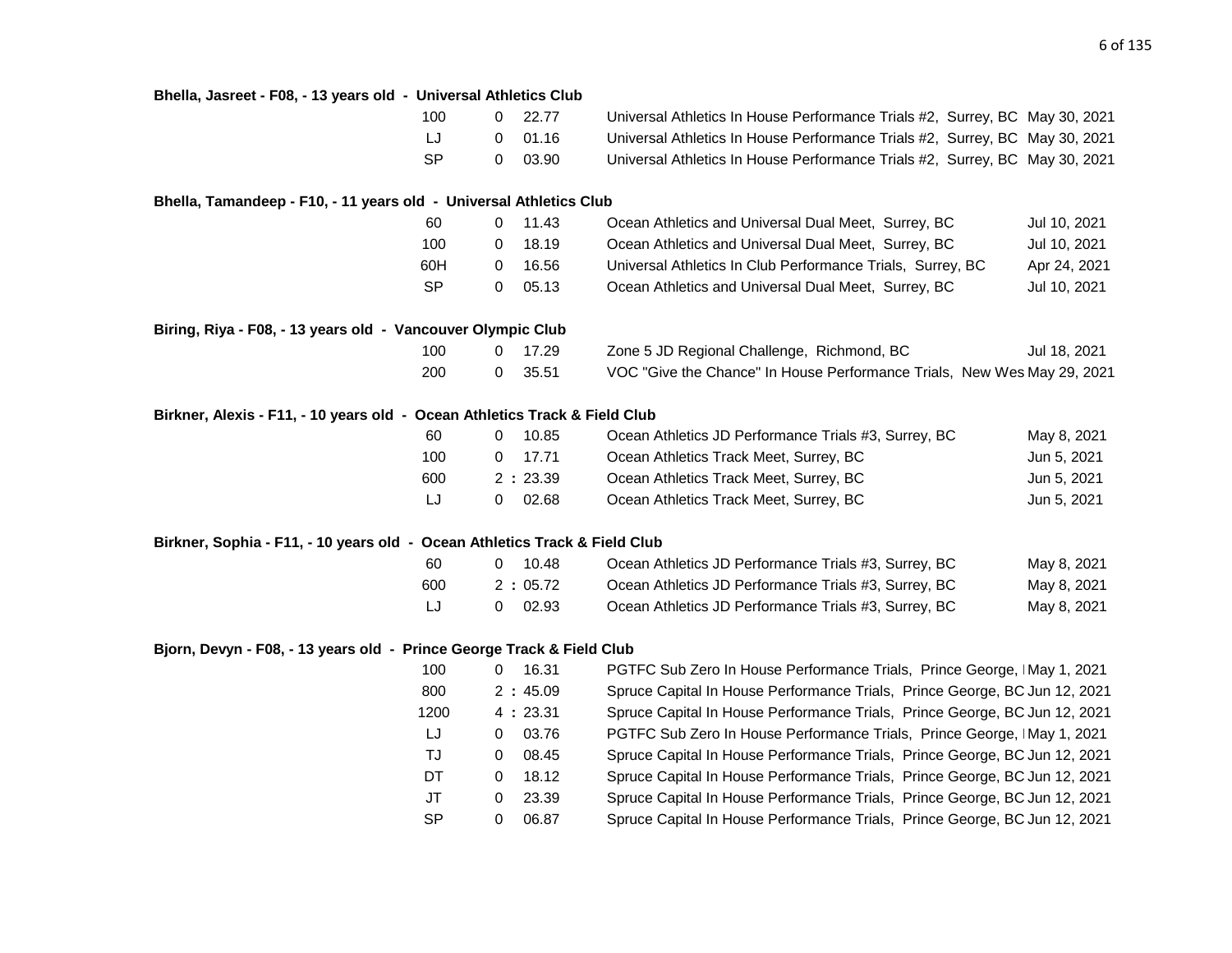#### **Blair, Anna - F09, - 12 years old - Ocean Athletics Track & Field Club**

| 100                                                                          | 16.49<br>0            | Ocean Athletics JD Performance Trials #1, Surrey, BC                       | Apr 17, 2021 |
|------------------------------------------------------------------------------|-----------------------|----------------------------------------------------------------------------|--------------|
| 200                                                                          | 34.16<br>$\mathbf 0$  | Ocean Athletics JD Performance Trials #3, Surrey, BC                       | May 8, 2021  |
| 800                                                                          | 3:00.15               | Ocean Athletics JD Performance Trials #1, Surrey, BC                       | Apr 17, 2021 |
| LJ                                                                           | 03.17<br>0            | Ocean Athletics JD Performance Trials #1, Surrey, BC                       | Apr 17, 2021 |
| Blake, Gia - F08, - 13 years old - Unattached British Columbia               |                       |                                                                            |              |
| 100                                                                          | 13.90<br>$\mathbf{0}$ | Kamloops Restart Meet, Kamloops, BC                                        | Jun 26, 2021 |
| 200                                                                          | 28.91<br>0            | Jack Brow Memorial Meet + Zone 2 JD Regional Challenge, Kel Jul 2-4, 2021  |              |
| 300                                                                          | 44.28<br>$\mathbf 0$  | Jack Brow Memorial Meet + Zone 2 JD Regional Challenge, Kelt Jul 2-4, 2021 |              |
| 1200                                                                         | 5:06.37               | Jack Brow Memorial Meet + Zone 2 JD Regional Challenge, Kelt Jul 2-4, 2021 |              |
| Blake-Currier, Tema - F08, - 13 years old - Vancouver Thunderbirds           |                       |                                                                            |              |
| 100                                                                          | 14.57<br>$\mathbf 0$  | Thunderbirds "In Club" Performance Trials #4, Vancouver, BC                | May 15, 2021 |
| LJ                                                                           | 04.28<br>0            | Thunderbirds "In Club" Performance Trials #4, Vancouver, BC                | May 15, 2021 |
| Blancaflor, Violet - F12, - 9 years old - Coquitlam Cheetahs                 |                       |                                                                            |              |
| 100                                                                          | 17.52<br>$\mathbf{0}$ | Zone 3 & 4 JD Challenge, Abbotsford, BC                                    | Jul 17, 2021 |
| HJ                                                                           | 01.00<br>0            | Zone 3 & 4 JD Challenge, Abbotsford, BC                                    | Jul 17, 2021 |
| Blatherwick, Elizabeth - F09, - 12 years old - Royal City Track & Field Club |                       |                                                                            |              |
| HT                                                                           | 16.54<br>$\mathbf{0}$ | 2021 Kajaks Summer Open, Richmond, BC                                      | Aug 7, 2021  |
| Blatherwick, Hope - F09, - 12 years old - Royal City Track & Field Club      |                       |                                                                            |              |
| HT                                                                           | 15.15<br>0            | 2021 Kajaks Summer Open, Richmond, BC                                      | Aug 7, 2021  |
| Blesch, Madeleine - F10, - 11 years old - Vancouver Thunderbirds             |                       |                                                                            |              |
| 600                                                                          | 2:06.85               | Thunderbirds "In Club" Performance Trials #4, Vancouver, BC                | May 15, 2021 |
| 1000                                                                         | 3:50.14               | Vancouver Thunderbirds Performance Trial, Burnaby, BC                      | Jul 10, 2021 |
| 60H                                                                          | 12.85<br>0            | Zone 5 JD Regional Challenge, Richmond, BC                                 | Jul 18, 2021 |
| HJ                                                                           | 00.90<br>$\mathbf{0}$ | Vancouver Thunderbirds Performance Trial, Burnaby, BC                      | Jul 10, 2021 |
| LJ                                                                           | 03.27<br>0            | Thunderbirds "In Club" Performance Trials #4, Vancouver, BC                | May 15, 2021 |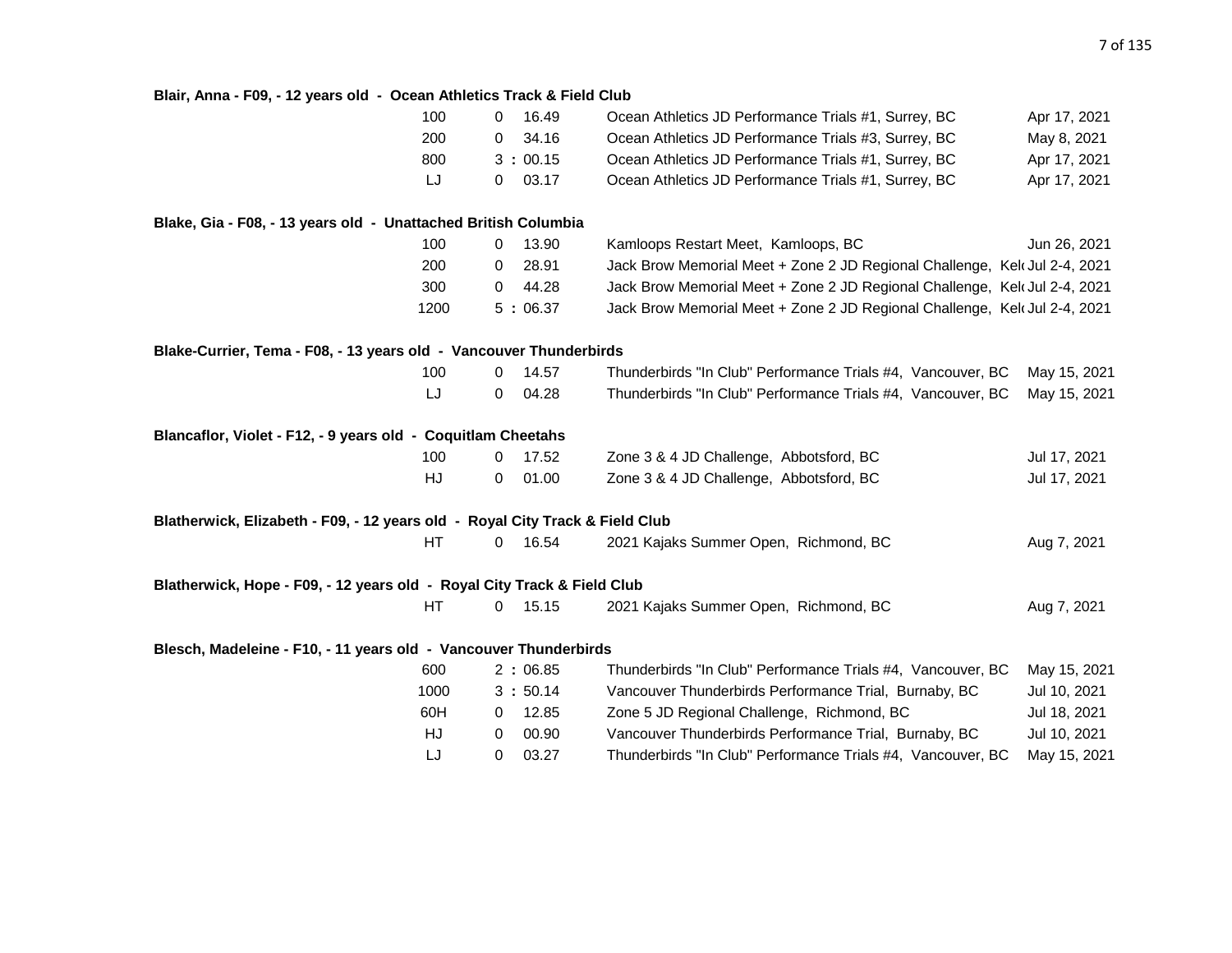#### **Bolton, Aliya - F12, - 9 years old - Ocean Athletics Track & Field Club**

| 60        | 11.14   | Ocean Athletics JD Performance Trials #1, Surrey, BC | Apr 17, 2021 |
|-----------|---------|------------------------------------------------------|--------------|
| 100       | 18.88   | Ocean Athletics Track Meet, Surrey, BC               | Jun 5, 2021  |
| 600       | 2:32.51 | Ocean Athletics JD Performance Trials #1, Surrey, BC | Apr 17, 2021 |
| 60H       | 15.42   | Ocean Athletics Track Meet, Surrey, BC               | Jun 5, 2021  |
| LJ        | 02.29   | Ocean Athletics JD Performance Trials #1, Surrey, BC | Apr 17, 2021 |
| <b>SP</b> | 02.75   | Ocean Athletics JD Performance Trials #3, Surrey, BC | May 8, 2021  |
|           |         |                                                      |              |

#### **Bolton, Selina - F11, - 10 years old - Ocean Athletics Track & Field Club**

| 60        | 10.80<br>0        | Ocean Athletics JD Performance Trials #1, Surrey, BC | Apr 17, 2021 |
|-----------|-------------------|------------------------------------------------------|--------------|
| 100       | 17.35<br>0        | Ocean Athletics Track Meet, Surrey, BC               | Jun 5, 2021  |
| 600       | 2:26.99           | Ocean Athletics Track Meet, Surrey, BC               | Jun 5, 2021  |
| 60H       | 14.63<br>0        | Ocean Athletics Track Meet, Surrey, BC               | Jun 5, 2021  |
| LJ        | 02.76<br>0        | Ocean Athletics JD Performance Trials #1, Surrey, BC | Apr 17, 2021 |
| JT        | 06.86<br>$\Omega$ | Ocean Athletics JD Performance Trials #3, Surrey, BC | May 8, 2021  |
| <b>SP</b> | 04.10<br>0        | Ocean Athletics Track Meet, Surrey, BC               | Jun 5, 2021  |

#### **Bond, Natalie - F08, - 13 years old - Prince George Track & Field Club**

| 800  | 2:45.30 | Spruce Capital In House Performance Trials, Prince George, BC Jun 12, 2021 |  |
|------|---------|----------------------------------------------------------------------------|--|
| 1200 | 4:25.79 | Spruce Capital In House Performance Trials, Prince George, BC Jun 12, 2021 |  |

#### **Booth, Hannah - F11, - 10 years old - Valley Royals Track & Field Club**

| 100  | 16.39      | Zone 3 & 4 JD Challenge, Abbotsford, BC                                       | Jul 17, 2021 |
|------|------------|-------------------------------------------------------------------------------|--------------|
| 1000 | 4:21.32    | Jennifer Rogers Swan Valley Royals Performance Trials, Abbots Apr 16-17, 2021 |              |
| IJ   | 02.97<br>0 | Zone 3 & 4 JD Challenge, Abbotsford, BC                                       | Jul 17, 2021 |
| DT   | 08.18      | Zone 3 & 4 JD Challenge, Abbotsford, BC                                       | Jul 17, 2021 |

#### **Boxerman, Jaden - F08, - 13 years old - Prince George Track & Field Club**

| 100 | 0 17.59 | Zone 7 & 8 JD Regional Challenge Meet, Prince George, BC |  | Jul 10, 2021 |
|-----|---------|----------------------------------------------------------|--|--------------|
| 80H | 0 20.59 | Zone 7 & 8 JD Regional Challenge Meet, Prince George, BC |  | Jul 10, 2021 |

#### **Boyal, Abbie - F12, - 9 years old - Ocean Athletics Track & Field Club**

| 60  | 11.78   | Ocean Athletics JD Performance Trials #1, Surrey, BC | Apr 17, 2021 |
|-----|---------|------------------------------------------------------|--------------|
| 100 | 19.32   | Ocean Athletics Track Meet, Surrey, BC               | Jun 5. 2021  |
| 600 | 3:03.73 | Ocean Athletics JD Performance Trials #1, Surrey, BC | Apr 17, 2021 |
| IJ  | 01.97   | Ocean Athletics JD Performance Trials #1, Surrey, BC | Apr 17, 2021 |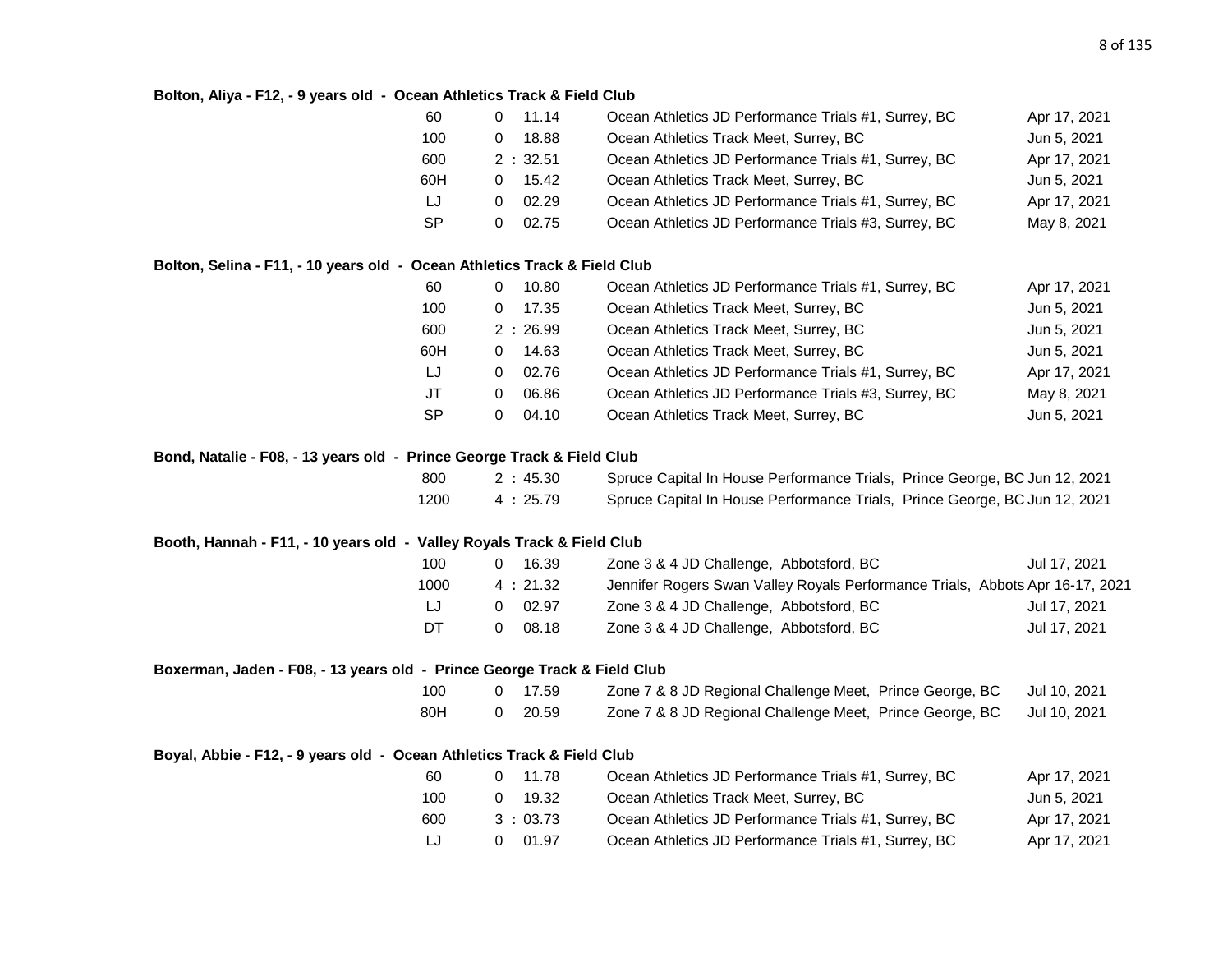| Brand, Danaea - F09, - 12 years old - Nanaimo & District Track & Field Club |           |                |           |                                                                            |              |
|-----------------------------------------------------------------------------|-----------|----------------|-----------|----------------------------------------------------------------------------|--------------|
|                                                                             | 100       |                | $0$ 14.30 | NTFC "In House" Performance Trials #2 + Vancouver Island JD F Jun 26, 2021 |              |
|                                                                             | 800W      |                | 5:23.00   | NTFC "In House" Performance Trials #2 + Vancouver Island JD F Jun 26, 2021 |              |
|                                                                             | 80H       | 0              | 15.20     | NTFC "In House" Performance Trials #2 + Vancouver Island JD F Jun 26, 2021 |              |
| Bridge, Allie - F09, - 12 years old - Okanagan Athletics Club               |           |                |           |                                                                            |              |
|                                                                             | 100       | $\mathbf 0$    | 17.09     | OAC In Club Twilight Performance Trials, Kelowna, BC                       | Apr 29, 2021 |
|                                                                             | 300       | 0              | 57.55     | OAC In Club Twilight Performance Trials, Kelowna, BC                       | Apr 29, 2021 |
|                                                                             | 800       |                | 3:08.85   | Jack Brow Memorial Meet + Zone 2 JD Regional Challenge, Kelt Jul 2-4, 2021 |              |
|                                                                             | 80H       | $\overline{0}$ | 16.51     | Jack Brow Memorial Meet + Zone 2 JD Regional Challenge, Kelt Jul 2-4, 2021 |              |
|                                                                             | HJ        | $\mathbf 0$    | 01.15     | Jack Brow Memorial Meet + Zone 2 JD Regional Challenge, Kelt Jul 2-4, 2021 |              |
|                                                                             | LJ        | 0              | 03.33     | Jack Brow Memorial Meet + Zone 2 JD Regional Challenge, Kel Jul 2-4, 2021  |              |
| Brittain, Molly - F10, - 11 years old - Vancouver Thunderbirds              |           |                |           |                                                                            |              |
|                                                                             | 100       | 0              | 16.61     | Vancouver Thunderbirds Performance Trial, Burnaby, BC                      | Jul 10, 2021 |
|                                                                             | HJ        | 0              | 01.20     | Vancouver Thunderbirds Performance Trial, Burnaby, BC                      | Jul 10, 2021 |
| Brolin, Abby - F08, - 13 years old - Royal City Track & Field Club          |           |                |           |                                                                            |              |
|                                                                             | 100       | $\mathbf{0}$   | 14.21     | Zone 3 & 4 JD Challenge, Abbotsford, BC                                    | Jul 17, 2021 |
|                                                                             | HT        | 0              | 18.67     | Valley Royals Throws Performance Trials #3, Abbotsford, BC                 | Jul 14, 2021 |
|                                                                             | <b>SP</b> | 0              | 07.24     | Zone 3 & 4 JD Challenge, Abbotsford, BC                                    | Jul 17, 2021 |
| Brooks, Elliot - F09, - 12 years old - Vancouver Thunderbirds               |           |                |           |                                                                            |              |
|                                                                             | 100       | $\overline{0}$ | 16.38     | Thunderbirds "In Club" Performance Trials #4, Vancouver, BC                | May 15, 2021 |
|                                                                             | HJ        | 0              | 01.20     | Vancouver Thunderbirds Performance Trial, Burnaby, BC                      | Jul 10, 2021 |
|                                                                             | LJ        | $\mathbf 0$    | 03.00     | Thunderbirds "In Club" Performance Trials #4, Vancouver, BC                | May 15, 2021 |
|                                                                             | <b>SP</b> | 0              | 04.43     | Zone 5 JD Regional Challenge, Richmond, BC                                 | Jul 18, 2021 |
| Brooks, Taylor - F11, - 10 years old - Langley Mustangs                     |           |                |           |                                                                            |              |
|                                                                             | 60        |                | $0$ 10.74 | Zone 5 JD Regional Challenge, Richmond, BC                                 | Jul 18, 2021 |
|                                                                             | 600       |                | 2:20.30   | Thunderbirds "In Club" Performance Trials #4, Vancouver, BC                | May 15, 2021 |
|                                                                             | LJ        | 0              | 02.85     | Vancouver Thunderbirds Performance Trials #5, Burnaby, BC                  | Jun 5, 2021  |
|                                                                             | <b>SP</b> | 0              | 04.26     | Vancouver Thunderbirds Performance Trials #5, Burnaby, BC                  | Jun 5, 2021  |
|                                                                             |           |                |           |                                                                            |              |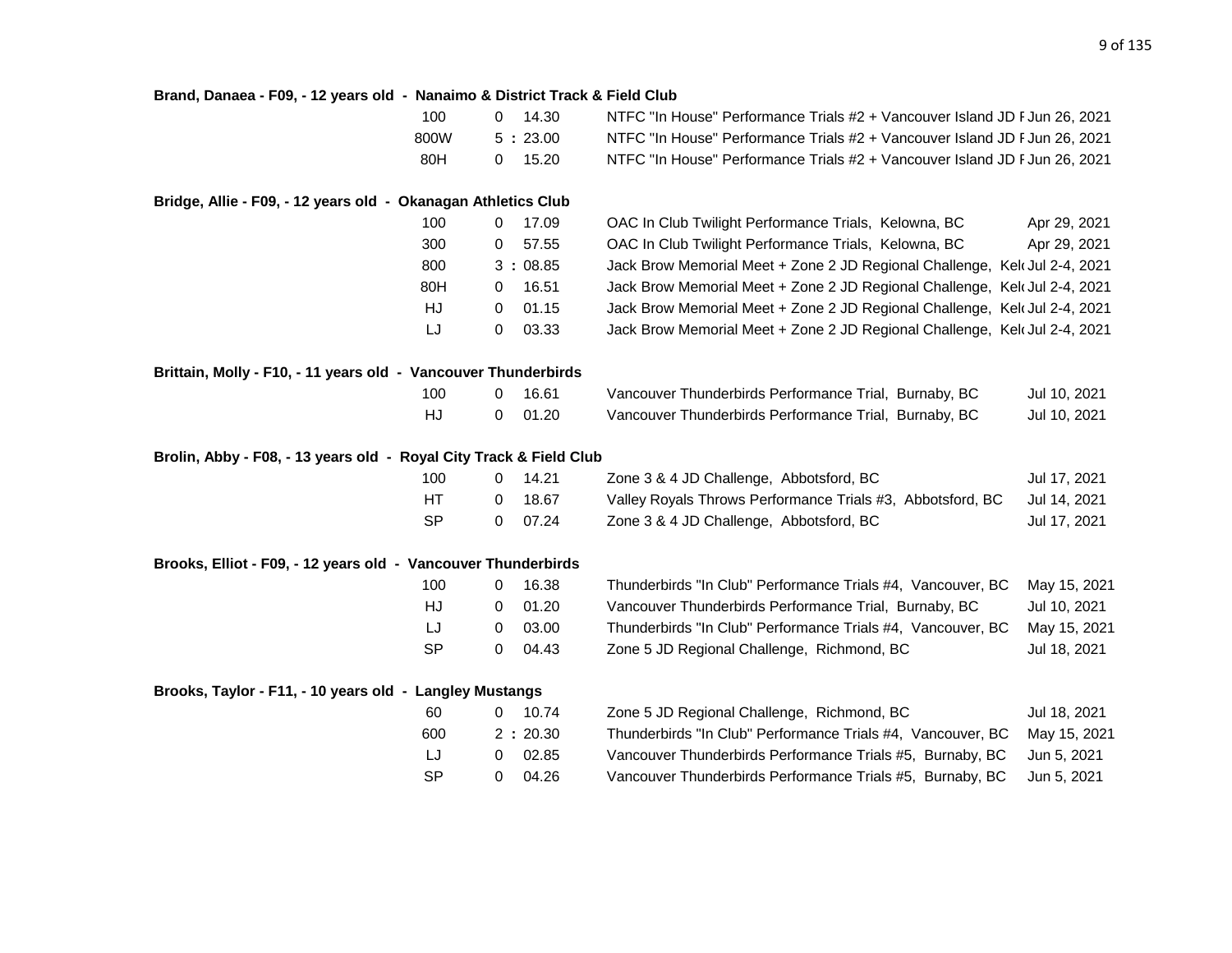#### **Budhiraja, Jiya - F10, - 11 years old - Vancouver Thunderbirds**

| 60  |   | 09.61 | Thunderbirds "In Club" Performance Trials #4, Vancouver, BC | Mav 15, 2021 |
|-----|---|-------|-------------------------------------------------------------|--------------|
| 100 | O | 15.82 | Vancouver Thunderbirds Performance Trial, Burnaby, BC       | Jul 10, 2021 |
| HJ. |   | 01.15 | Vancouver Thunderbirds Performance Trial, Burnaby, BC       | Jul 10, 2021 |
| IJ  |   | 03.44 | Thunderbirds "In Club" Performance Trials #4, Vancouver, BC | Mav 15, 2021 |

#### **Buitelaar, Adrianna - F08, - 13 years old - Valley Royals Track & Field Club**

| 100  | 14.47      | Zone 3 & 4 JD Challenge, Abbotsford, BC                                       | Jul 17, 2021 |
|------|------------|-------------------------------------------------------------------------------|--------------|
| 200  | 29.98      | Valley Royals In House Performance Trials, Abbotsford, BC                     | Jun 17, 2021 |
| 300  | 47.59<br>0 | Jennifer Rogers Swan Valley Royals Performance Trials, Abbots Apr 16-17, 2021 |              |
| 800  | 2:37.71    | Zone 3 & 4 JD Challenge, Abbotsford, BC                                       | Jul 17, 2021 |
| 1200 | 4:06.24    | Valley Royals In House Performance Trials, Abbotsford, BC                     | Jun 17, 2021 |
| LJ   | 03.45<br>0 | Jennifer Rogers Swan Valley Royals Performance Trials, Abbots Apr 16-17, 2021 |              |

#### **Burgart, Desiree - F10, - 11 years old - Prince George Track & Field Club**

| 100       |   | 19.31   | Spruce Capital In House Performance Trials, Prince George, BC Jun 12, 2021 |
|-----------|---|---------|----------------------------------------------------------------------------|
| IJ        |   | 02.18   | Spruce Capital In House Performance Trials, Prince George, BC Jun 12, 2021 |
| $J$ T     | n | - 09.58 | Spruce Capital In House Performance Trials, Prince George, BC Jun 12, 2021 |
| <b>SP</b> |   | 05.92   | Spruce Capital In House Performance Trials, Prince George, BC Jun 12, 2021 |

#### **Burleigh, Evann - F10, - 11 years old - Prince George Track & Field Club**

| 100 | 17.02 | Spruce Capital In House Performance Trials, Prince George, BC Jun 12, 2021 |
|-----|-------|----------------------------------------------------------------------------|
| 200 | 38.05 | PGTFC Sub Zero In House Performance Trials, Prince George, IMay 1, 2021    |
| 60H | 14.54 | Spruce Capital In House Performance Trials, Prince George, BC Jun 12, 2021 |
| LJ  | 02.78 | Spruce Capital In House Performance Trials, Prince George, BC Jun 12, 2021 |
| DT  | 09.79 | Spruce Capital In House Performance Trials, Prince George, BC Jun 12, 2021 |

#### **Burnett, Carys - F12, - 9 years old - Ocean Athletics Track & Field Club**

| -60       | 11.76   | Ocean Athletics JD Performance Trials #1, Surrey, BC | Apr 17, 2021 |
|-----------|---------|------------------------------------------------------|--------------|
| 100       | 20.70   | Ocean Athletics and Universal Dual Meet, Surrey, BC  | Jul 10, 2021 |
| 600       | 2:54.76 | Ocean Athletics JD Performance Trials #1, Surrey, BC | Apr 17, 2021 |
| LJ        | 02.01   | Ocean Athletics JD Performance Trials #3, Surrey, BC | May 8, 2021  |
| <b>SP</b> | 01.91   | Ocean Athletics JD Performance Trials #3, Surrey, BC | May 8, 2021  |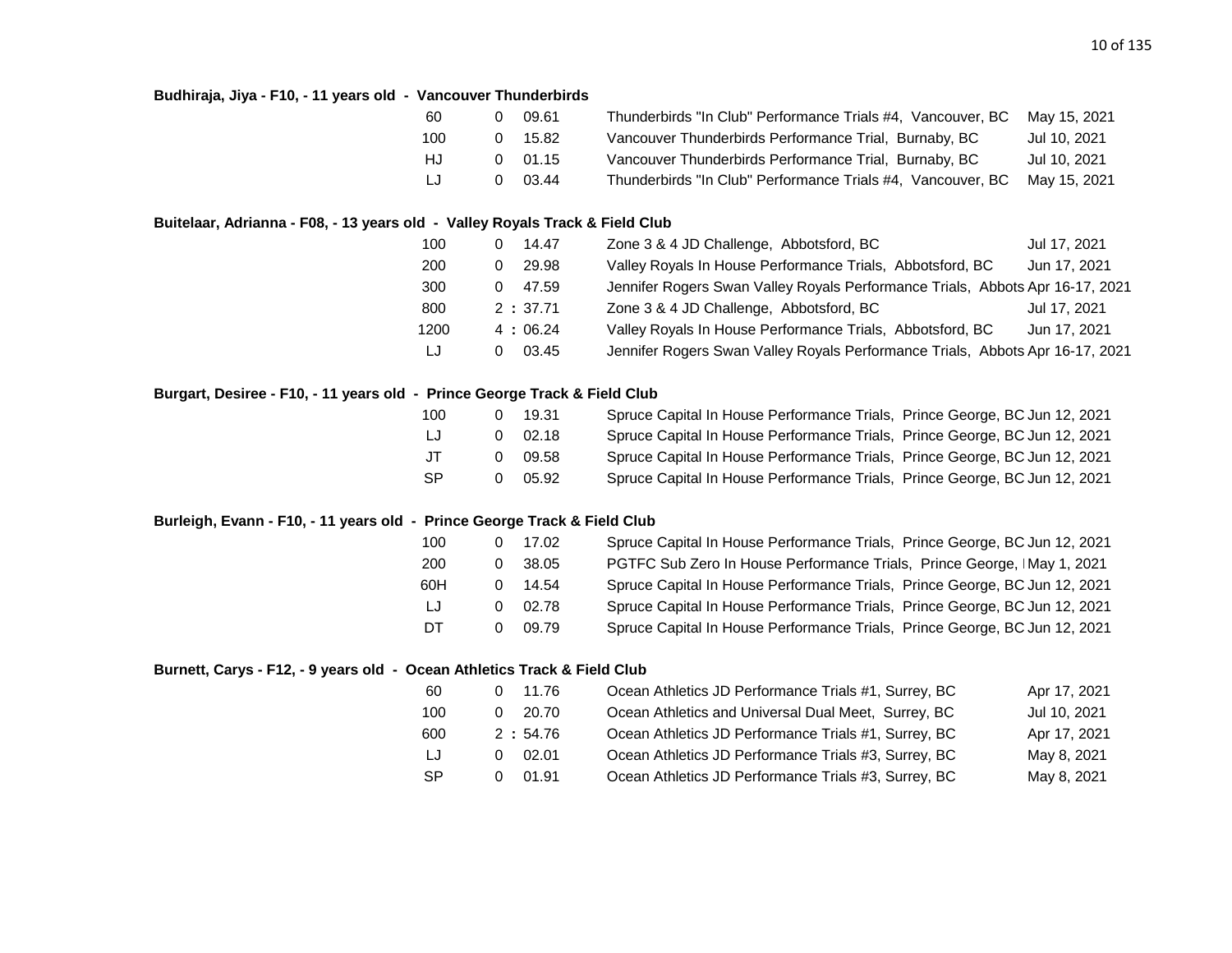**Burt, Willa - F11, - 10 years old - Burnaby Striders Track & Field Club**

| 100 | 0 16.03 | Zone 3 & 4 JD Challenge, Abbotsford, BC | Jul 17, 2021 |
|-----|---------|-----------------------------------------|--------------|
|     | 0 02.92 | Zone 3 & 4 JD Challenge, Abbotsford, BC | Jul 17, 2021 |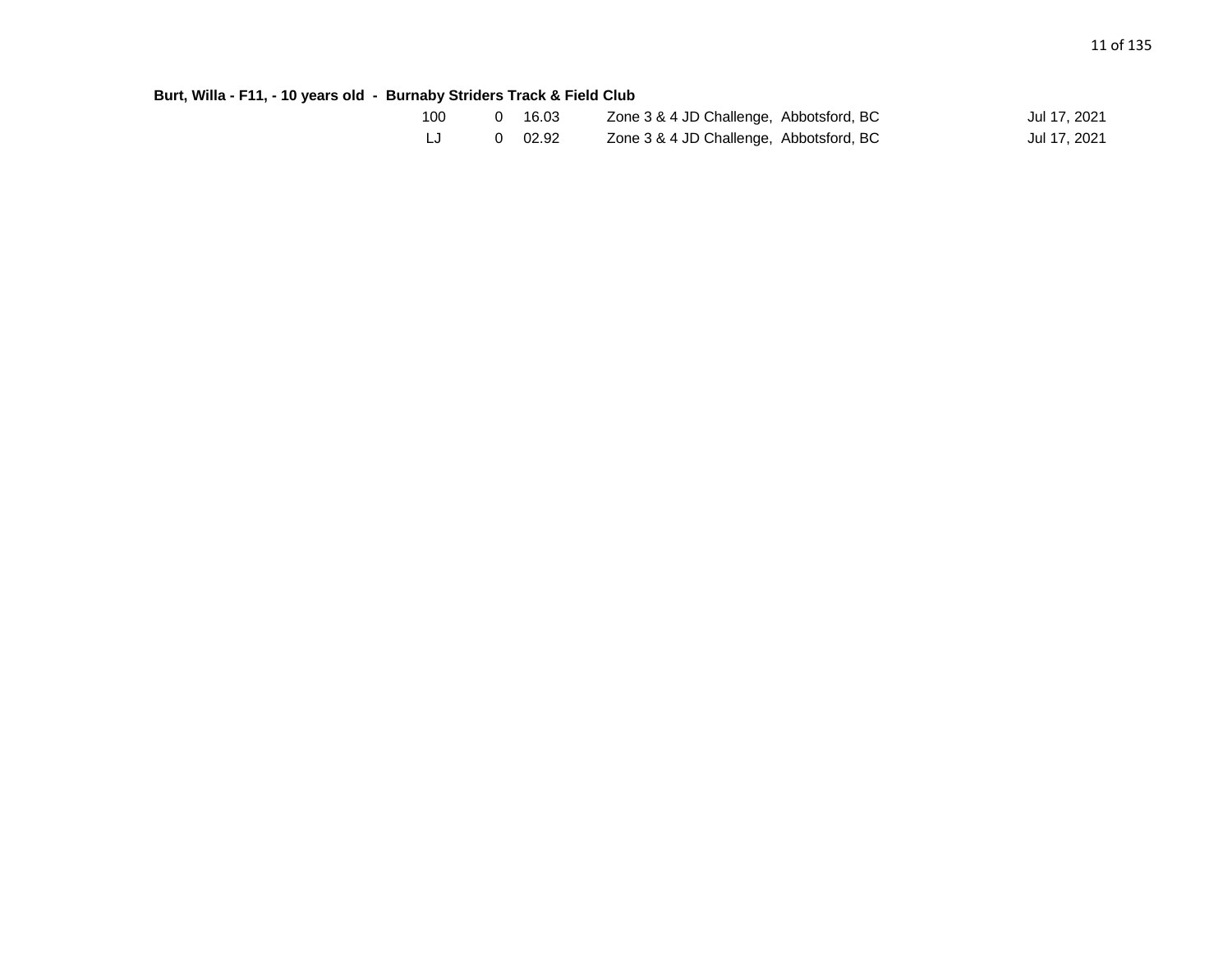#### **Cable, Lily - F10, - 11 years old - Coquitlam Cheetahs**

| 100 |   | 0 17.05 | Zone 3 & 4 JD Challenge, Abbotsford, BC | Jul 17, 2021 |
|-----|---|---------|-----------------------------------------|--------------|
| LJ  | 0 | 03.15   | Zone 3 & 4 JD Challenge, Abbotsford, BC | Jul 17, 2021 |
| DT  | O | 08.99   | Zone 3 & 4 JD Challenge, Abbotsford, BC | Jul 17, 2021 |
| -SP |   | 04.98   | Zone 3 & 4 JD Challenge, Abbotsford, BC | Jul 17, 2021 |

#### **Cadell, Skye - F10, - 11 years old - Prince George Track & Field Club**

| 100       | 0        | 17.85   | PGTFC Sub Zero In House Performance Trials, Prince George, IMay 1, 2021    |
|-----------|----------|---------|----------------------------------------------------------------------------|
| 600       |          | 2:16.50 | Spruce Capital In House Performance Trials, Prince George, BC Jun 12, 2021 |
| 1000      |          | 4:11.68 | Spruce Capital In House Performance Trials, Prince George, BC Jun 12, 2021 |
| 60H       | 0        | 14.27   | Spruce Capital In House Performance Trials, Prince George, BC Jun 12, 2021 |
| IJ        | 0        | 02.24   | Spruce Capital In House Performance Trials, Prince George, BC Jun 12, 2021 |
| JT        | $\Omega$ | 05.92   | Spruce Capital In House Performance Trials, Prince George, BC Jun 12, 2021 |
| <b>SP</b> | 0        | 04.56   | Spruce Capital In House Performance Trials, Prince George, BC Jun 12, 2021 |

#### **Campbell, Addison - F11, - 10 years old - Golden Ears Athletics**

| 100 | 0 18.86 | Golden Ears Athletics In House Performance Trials, Maple Ridge May 8, 2021 |  |
|-----|---------|----------------------------------------------------------------------------|--|
| 60H | 0 15.46 | Golden Ears Athletics In House Performance Trials, Maple Ridge May 8, 2021 |  |

#### **Campbell, Samantha - F11, - 10 years old - Vancouver Thunderbirds**

| 100    | 0 | 19.67           | Vancouver Thunderbirds Performance Trials #5, Burnaby, BC Jun 5, 2021    |  |
|--------|---|-----------------|--------------------------------------------------------------------------|--|
| 600    |   | 2:17.24         | Thunderbirds "In Club" Performance Trials #4, Vancouver, BC May 15, 2021 |  |
| $\Box$ |   | $0 \quad 02.57$ | Vancouver Thunderbirds Performance Trials #5, Burnaby, BC Jun 5, 2021    |  |
| -SP    |   | 04.87           | Thunderbirds "In Club" Performance Trials #4, Vancouver, BC May 15, 2021 |  |

#### **Cardoso, Alexandra - F10, - 11 years old - Coquitlam Cheetahs**

| 60 | 0 | 10.22 |
|----|---|-------|
| 00 | 0 | 17.28 |
| LJ | 0 | 02.85 |
| JT | O | 06.86 |

| 60  | 10.22          | Coquitlam Cheetahs In-House Performance Trials #5, Coquitlam Jun 12-13, 2021 |
|-----|----------------|------------------------------------------------------------------------------|
| 100 | 0 17.28        | Coquitlam Cheetahs In-House Performance Trials #5, Coquitlam Jun 12-13, 2021 |
| IJ  | $0\quad 02.85$ | Coquitlam Cheetahs In-House Performance Trials #5, Coquitlam Jun 12-13, 2021 |
| .JT | 06.86          | Coquitlam Cheetahs In-House Performance Trials #5, Coquitlam Jun 12-13, 2021 |

| Carruthers, Kaiya - F09, - 12 years old - Coquitlam Cheetahs |  |  |
|--------------------------------------------------------------|--|--|
|--------------------------------------------------------------|--|--|

| 100 | ი | 15.42 |  |
|-----|---|-------|--|
| 200 |   | 31.38 |  |

Coquitlam Cheetahs In-House Performance Trials #5, Coquitlam Jun 12-13, 2021 200 0 31.38 Coquitlam Cheetahs In-House Performance Trials #5, Coquitlam Jun 12-13, 2021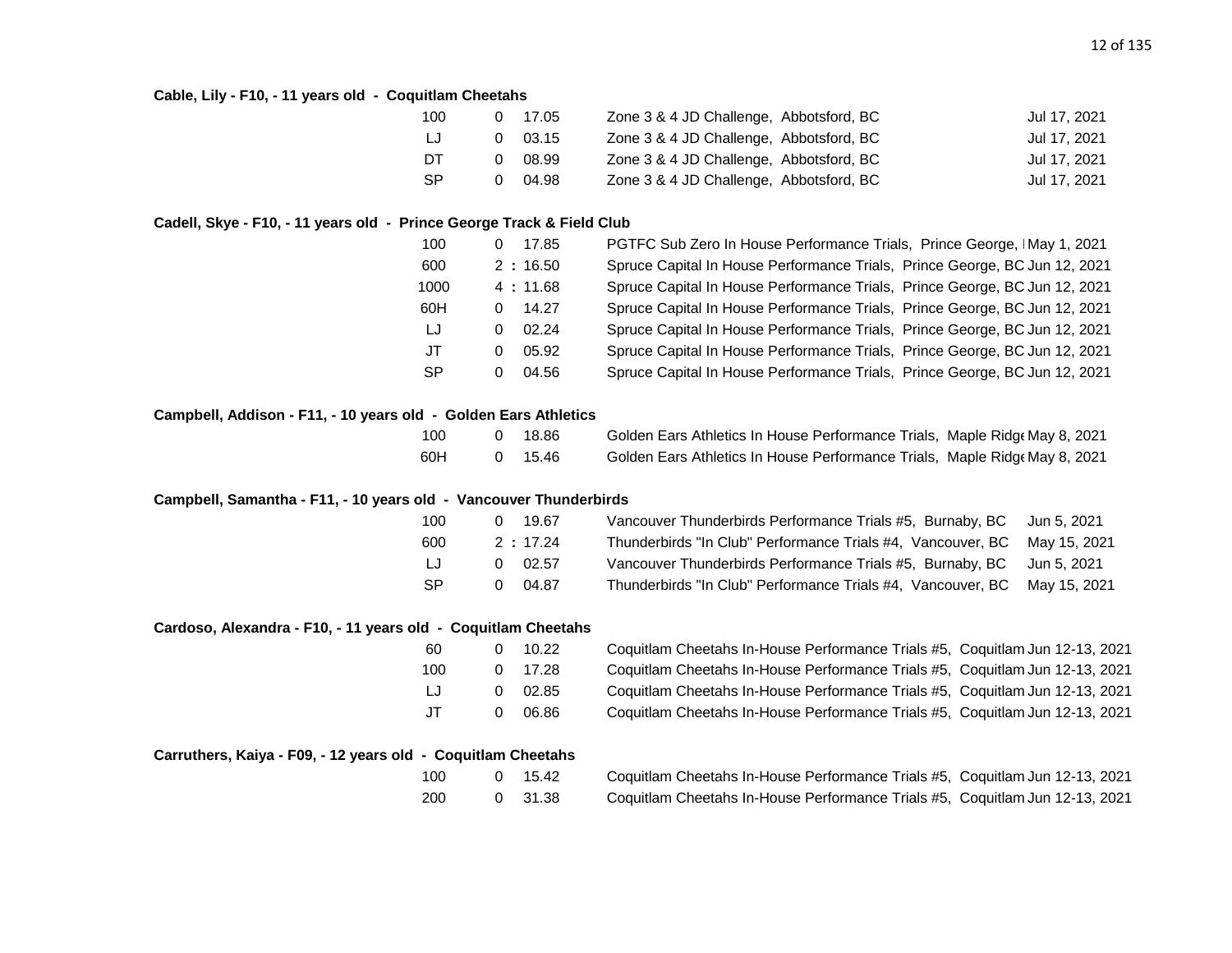#### **Carter, Taylin - F11, - 10 years old - Ocean Athletics Track & Field Club**

|                                                                            | 60        | $\Omega$       | 11.36   | Ocean Athletics JD Performance Trials #3, Surrey, BC                        | May 8, 2021  |
|----------------------------------------------------------------------------|-----------|----------------|---------|-----------------------------------------------------------------------------|--------------|
|                                                                            | 100       | 0              | 18.72   | Ocean Athletics Track Meet, Surrey, BC                                      | Jun 5, 2021  |
|                                                                            | 600       |                | 2:41.85 | Ocean Athletics JD Performance Trials #1, Surrey, BC                        | Apr 17, 2021 |
|                                                                            | 60H       | 0              | 17.20   | Ocean Athletics and Universal Dual Meet, Surrey, BC                         | Jul 10, 2021 |
|                                                                            | LJ        | 0              | 02.49   | Ocean Athletics Track Meet, Surrey, BC                                      | Jun 5, 2021  |
|                                                                            | <b>JT</b> | 0              | 04.08   | Ocean Athletics JD Performance Trials #3, Surrey, BC                        | May 8, 2021  |
| Casey, Nyla - F09, - 12 years old - Vancouver Olympic Club                 |           |                |         |                                                                             |              |
|                                                                            | 100       | $\mathbf{0}$   | 15.19   | Zone 5 JD Regional Challenge, Richmond, BC                                  | Jul 18, 2021 |
|                                                                            | 200       | $\mathbf{0}$   | 32.83   | New West Spartans and VOC Track and Field Meet, New Westr Jun 26, 2021      |              |
|                                                                            | LJ        | 0              | 03.73   | VOC "Give the Chance" In House Performance Trials, New Wes May 29, 2021     |              |
| Chan, Chloe - F09, - 12 years old - Kajaks Track & Field Club              |           |                |         |                                                                             |              |
|                                                                            | 100       | $\Omega$       | 16.54   | 2021 Kajaks TFC In Club Performance Trials #6* +HIGH PERFO May 23, 2021     |              |
|                                                                            | 300       | 0              | 55.95   | 2021 Kajaks Performance Trials #8, Richmond, BC                             | Jun 20, 2021 |
|                                                                            | 800       |                | 3:07.54 | Zone 5 JD Regional Challenge, Richmond, BC                                  | Jul 18, 2021 |
|                                                                            | 80H       | $\mathbf{0}$   | 18.33   | Zone 5 JD Regional Challenge, Richmond, BC                                  | Jul 18, 2021 |
|                                                                            | <b>SP</b> | 0              | 05.56   | 2021 Kajaks TFC In Club Performance Trials #6* +HIGH PERFO May 23, 2021     |              |
| Chandler, Tilda - F08, - 13 years old - Ocean Athletics Track & Field Club |           |                |         |                                                                             |              |
|                                                                            | IJ        | $\overline{0}$ | 03.19   | Ocean Athletics JD Performance Trials #1, Surrey, BC                        | Apr 17, 2021 |
| Chariandy, Maya - F10, - 11 years old - Vancouver Thunderbirds             |           |                |         |                                                                             |              |
|                                                                            | 100       | $\Omega$       | 14.18   | Thunderbirds "In Club" Performance Trials #1, Vancouver, BC                 | Mar 27, 2021 |
|                                                                            | 200       | 0              | 28.07   | Thunderbirds "In Club" Performance Trials #2, Vancouver, BC                 | Apr 10, 2021 |
| Cheema, Gursirat - F08, - 13 years old - Universal Athletics Club          |           |                |         |                                                                             |              |
|                                                                            | 100       | 0              | 15.54   | Ocean Athletics and Universal Dual Meet, Surrey, BC                         | Jul 10, 2021 |
|                                                                            | 200       | 0              | 33.91   | Universal Athletics In House Performance Trials #2, Surrey, BC May 30, 2021 |              |
|                                                                            |           |                |         |                                                                             |              |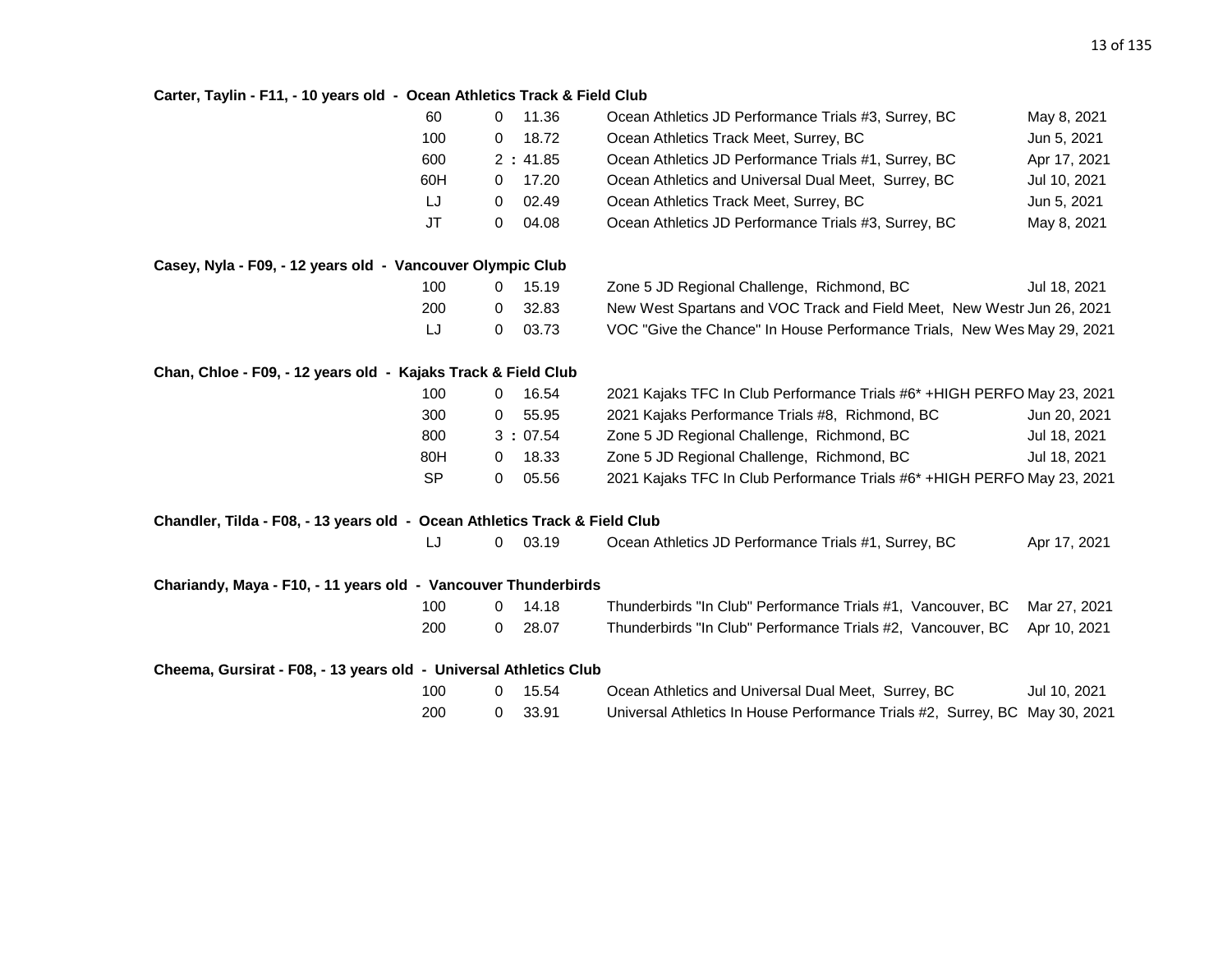#### **Cheema, Saniya - F10, - 11 years old - Universal Athletics Club**

|                                                                             | 60        | 0 | 11.78     | Universal Athletics In Club Performance Trials, Surrey, BC                 | Apr 24, 2021 |
|-----------------------------------------------------------------------------|-----------|---|-----------|----------------------------------------------------------------------------|--------------|
|                                                                             | 100       | 0 | 18.03     | Ocean Athletics and Universal Dual Meet, Surrey, BC                        | Jul 10, 2021 |
|                                                                             | 200       | 0 | 38.86     | Ocean Athletics and Universal Dual Meet, Surrey, BC                        | Jul 10, 2021 |
|                                                                             | LJ        | 0 | 02.20     | Zone 3 & 4 JD Challenge, Abbotsford, BC                                    | Jul 17, 2021 |
| Chen, Ina - F09, - 12 years old - Kajaks Track & Field Club                 |           |   |           |                                                                            |              |
|                                                                             | 100       | 0 | 14.53     | 2021 Kajaks TFC In Club Performance Trials #6* +HIGH PERFO May 23, 2021    |              |
|                                                                             | LJ        | 0 | 03.64     | 2021 Kajaks Performance Trials #8, Richmond, BC                            | Jun 20, 2021 |
| Cheung, Victoria - F10, - 11 years old - Vancouver Thunderbirds             |           |   |           |                                                                            |              |
|                                                                             | 60        | 0 | 09.04     | Thunderbirds "In Club" Performance Trials #4, Vancouver, BC                | May 15, 2021 |
|                                                                             | 100       | 0 | 14.87     | Vancouver Thunderbirds Performance Trial, Burnaby, BC                      | Jul 10, 2021 |
|                                                                             | 60H       | 0 | 10.64     | Vancouver Thunderbirds Performance Trial, Burnaby, BC                      | Jul 10, 2021 |
|                                                                             | LJ        | 0 | 03.60     | Thunderbirds "In Club" Performance Trials #4, Vancouver, BC                | May 15, 2021 |
|                                                                             | <b>SP</b> | 0 | 05.66     | Zone 5 JD Regional Challenge, Richmond, BC                                 | Jul 18, 2021 |
| Chiang, Amara - F09, - 12 years old - Royal City Track & Field Club         |           |   |           |                                                                            |              |
|                                                                             | LJ        | 0 | 03.20     | Zone 3 & 4 JD Challenge, Abbotsford, BC                                    | Jul 17, 2021 |
|                                                                             | <b>SP</b> | 0 | 05.55     | Zone 3 & 4 JD Challenge, Abbotsford, BC                                    | Jul 17, 2021 |
| Chow, Tiffiny - F10, - 11 years old - Vancouver Thunderbirds                |           |   |           |                                                                            |              |
|                                                                             | 100       | 0 | 17.07     | Vancouver Thunderbirds Performance Trials #5, Burnaby, BC                  | Jun 5, 2021  |
|                                                                             | <b>JT</b> | 0 | 08.31     | Vancouver Thunderbirds Performance Trials #5, Burnaby, BC                  | Jun 5, 2021  |
| Clark, Bronte - F08, - 13 years old - Golden Ears Athletics                 |           |   |           |                                                                            |              |
|                                                                             | 800       |   | 2:50.36   | Golden Ears Athletics In House Performance Trials, Maple Ridge May 8, 2021 |              |
|                                                                             | 80H       | 0 | 18.26     | Golden Ears Athletics In House Performance Trials, Maple Ridge May 8, 2021 |              |
| Clarke, Rowan - F11, - 10 years old - Nanaimo & District Track & Field Club |           |   |           |                                                                            |              |
|                                                                             | 100       |   | $0$ 17.40 | NTFC "In House" Performance Trials #2 + Vancouver Island JD F Jun 26, 2021 |              |
|                                                                             | 600       |   | 2:25.90   | NTFC "In House" Performance Trials #2 + Vancouver Island JD F Jun 26, 2021 |              |
|                                                                             | 800W      |   | 5:36.50   | NTFC "In House" Performance Trials #2 + Vancouver Island JD F Jun 26, 2021 |              |
|                                                                             | LJ        | 0 | 02.75     | NTFC "In House" Performance Trials #2 + Vancouver Island JD F Jun 26, 2021 |              |
|                                                                             | <b>SP</b> | 0 | 03.88     | NTFC "In House" Performance Trials #2 + Vancouver Island JD F Jun 26, 2021 |              |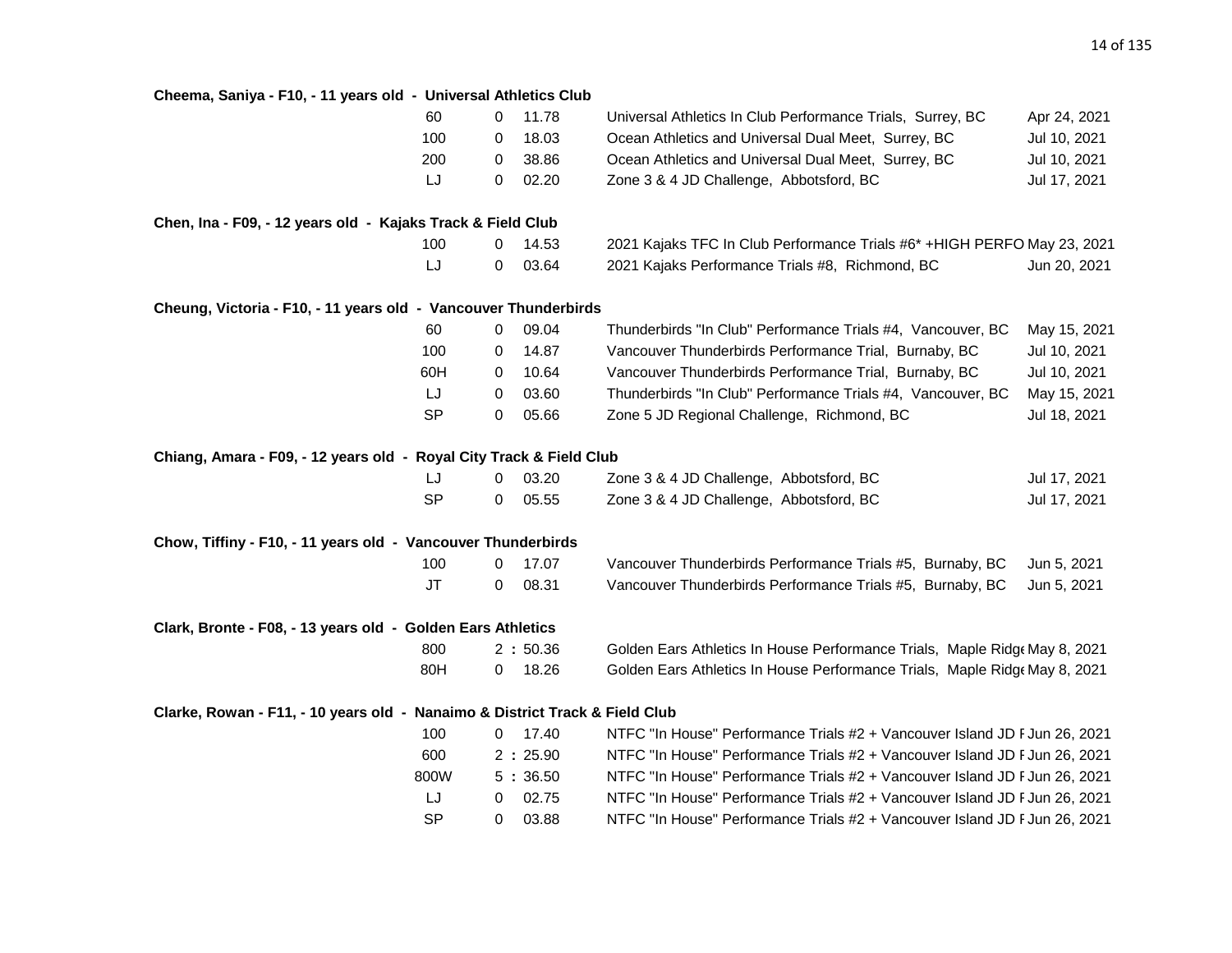**Coles-Lyster, Campbell - F08, - 13 years old - Golden Ears Athletics** 100 0 14.27 Zone 3 & 4 JD Challenge, Abbotsford, BC Jul 17, 2021 300 0 48.88 Golden Ears Athletics In House Performance Trials, Maple Ridge May 8, 2021 80H 0 16.95 Golden Ears Athletics In House Performance Trials, Maple Ridge May 8, 2021 LJ 0 04.18 Golden Ears Athletics In House Performance Trials, Maple Ridge May 8, 2021 **Costain, Trinity - F08, - 13 years old - Kajaks Track & Field Club** DT 0 18.50 Zone 5 JD Regional Challenge, Richmond, BC Jul 18, 2021 **Covaceuszach, Kate - F11, - 10 years old - Kamloops Track & Field Club** 60 0 11.18 2021 Kamloops Performance Trials #1, Kamloops, BC Apr 10, 2021 100 0 18.09 2021 Kamloops Performance Trials #1, Kamloops, BC Apr 10, 2021 LJ 0 02.27 2021 Kamloops Performance Trials #1, Kamloops, BC Apr 10, 2021 **Cramer, Abigail - F10, - 11 years old - Prince George Track & Field Club** 100 0 16.89 Spruce Capital In House Performance Trials, Prince George, BC Jun 12, 2021 LJ 0 02.61 Spruce Capital In House Performance Trials, Prince George, BC Jun 12, 2021 SP 0 05.73 Spruce Capital In House Performance Trials, Prince George, BC Jun 12, 2021 **Cridge, Kassija - F09, - 12 years old - NorWesters Track & Field Club** 100 0 17.29 NorWesters July Meet, Burnaby, BC Jul 11, 2021 **Cubberley, Anna-Marie - F09, - 12 years old - Kajaks Track & Field Club** 100 0 15.40 2021 Kajaks Performance Trials #8, Richmond, BC Jun 20, 2021 LJ 0 03.18 2021 Kajaks Performance Trials #8, Richmond, BC Jun 20, 2021 **Cui, Simone - F10, - 11 years old - Vancouver Thunderbirds** JT 0 08.67 Vancouver Thunderbirds Performance Trial, Burnaby, BC Jul 10, 2021 SP 0 05.45 Vancouver Thunderbirds Performance Trial, Burnaby, BC Jul 10, 2021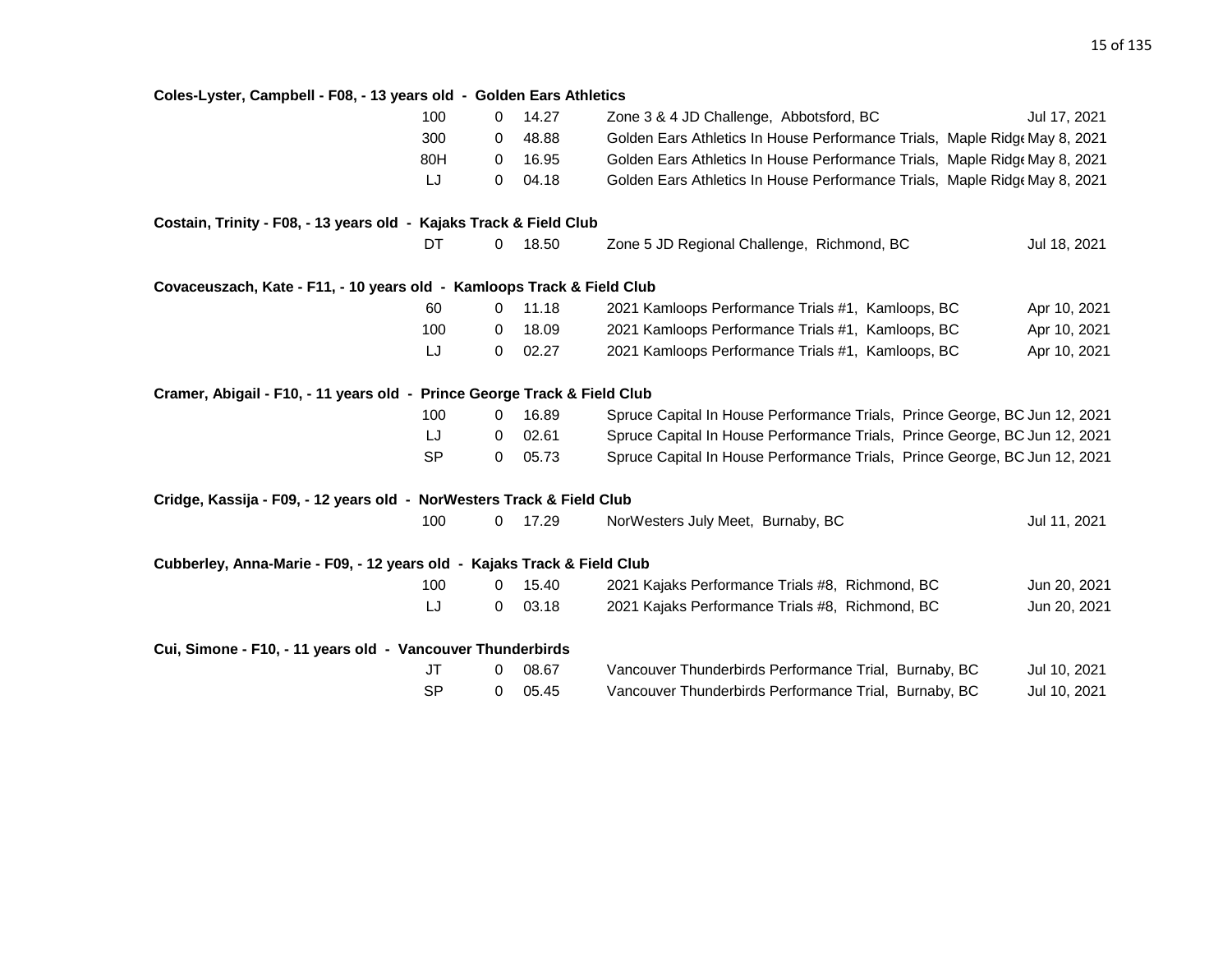| Davis, Ella - F12, - 9 years old - Vancouver Olympic Club                   |   |       |                                                                            |              |
|-----------------------------------------------------------------------------|---|-------|----------------------------------------------------------------------------|--------------|
| 60                                                                          | 0 | 10.53 | New West Spartans and VOC Track and Field Meet, New Westr Jun 26, 2021     |              |
| 100                                                                         | 0 | 17.08 | New West Spartans and VOC Track and Field Meet, New Westr Jun 26, 2021     |              |
| 60H                                                                         | 0 | 12.95 | New West Spartans and VOC Track and Field Meet, New Westr Jun 26, 2021     |              |
| LJ                                                                          | 0 | 03.07 | New West Spartans and VOC Track and Field Meet, New Westr Jun 26, 2021     |              |
| Day, Isabelle - F10, - 11 years old - Prince George Track & Field Club      |   |       |                                                                            |              |
| 100                                                                         | 0 | 16.34 | Spruce Capital In House Performance Trials, Prince George, BC Jun 12, 2021 |              |
| 200                                                                         | 0 | 33.44 | Spruce Capital In House Performance Trials, Prince George, BC Jun 12, 2021 |              |
| 60H                                                                         | 0 | 13.65 | Spruce Capital In House Performance Trials, Prince George, BC Jun 12, 2021 |              |
| LJ                                                                          | 0 | 02.51 | PGTFC Sub Zero In House Performance Trials, Prince George, IMay 1, 2021    |              |
| <b>SP</b>                                                                   | 0 | 04.41 | Spruce Capital In House Performance Trials, Prince George, BC Jun 12, 2021 |              |
| De Jonge, Felina - F12, - 9 years old - Kamloops Track & Field Club         |   |       |                                                                            |              |
| 60                                                                          | 0 | 12.49 | Kamloops Track and Field Club JD and HS In Club Trials #2, KamMay 4, 2021  |              |
| 100                                                                         | 0 | 21.37 | KTFC In Club Performance Trials #4, Kamloops, BC                           | Jun 12, 2021 |
| De Jonge, Madelijn - F08, - 13 years old - Kamloops Track & Field Club      |   |       |                                                                            |              |
| 100                                                                         | 0 | 16.54 | Kamloops Restart Meet, Kamloops, BC                                        | Jun 26, 2021 |
| 200                                                                         | 0 | 34.70 | Kamloops In Club Performance Trials #6, Kamloops, BC                       | May 29, 2021 |
| HJ                                                                          | 0 | 01.10 | Kamloops Track and Field Club JD and HS In Club Trials, Kamlc May 13, 2021 |              |
| LJ                                                                          | 0 | 02.63 | Kamloops Track and Field Club JD and HS In Club Trials #2, KaI May 4, 2021 |              |
| Debanks, Vanessa - F10, - 11 years old - Ocean Athletics Track & Field Club |   |       |                                                                            |              |
| 60                                                                          | 0 | 09.80 | Ocean Athletics and Universal Dual Meet, Surrey, BC                        | Jul 10, 2021 |
| 100                                                                         | 0 | 15.91 | Ocean Athletics and Universal Dual Meet, Surrey, BC                        | Jul 10, 2021 |
| LJ                                                                          | 0 | 03.72 | Ocean Athletics and Universal Dual Meet, Surrey, BC                        | Jul 10, 2021 |
| DT                                                                          | 0 | 17.19 | Ocean Athletics and Universal Dual Meet, Surrey, BC                        | Jul 10, 2021 |
| <b>JT</b>                                                                   | 0 | 16.34 | Ocean Athletics and Universal Dual Meet, Surrey, BC                        | Jul 10, 2021 |
| <b>SP</b>                                                                   | 0 | 06.99 | Ocean Athletics and Universal Dual Meet, Surrey, BC                        | Jul 10, 2021 |
| Dedas, Elena - F09, - 12 years old - West Vancouver Track & Field Club      |   |       |                                                                            |              |
| 100                                                                         | 0 | 14.04 | Ground Zero Twilight Classic, Surrey, BC                                   | Jul 3, 2021  |
| 80H                                                                         | 0 | 14.04 | Zone 5 JD Regional Challenge, Richmond, BC                                 | Jul 18, 2021 |
|                                                                             |   |       |                                                                            |              |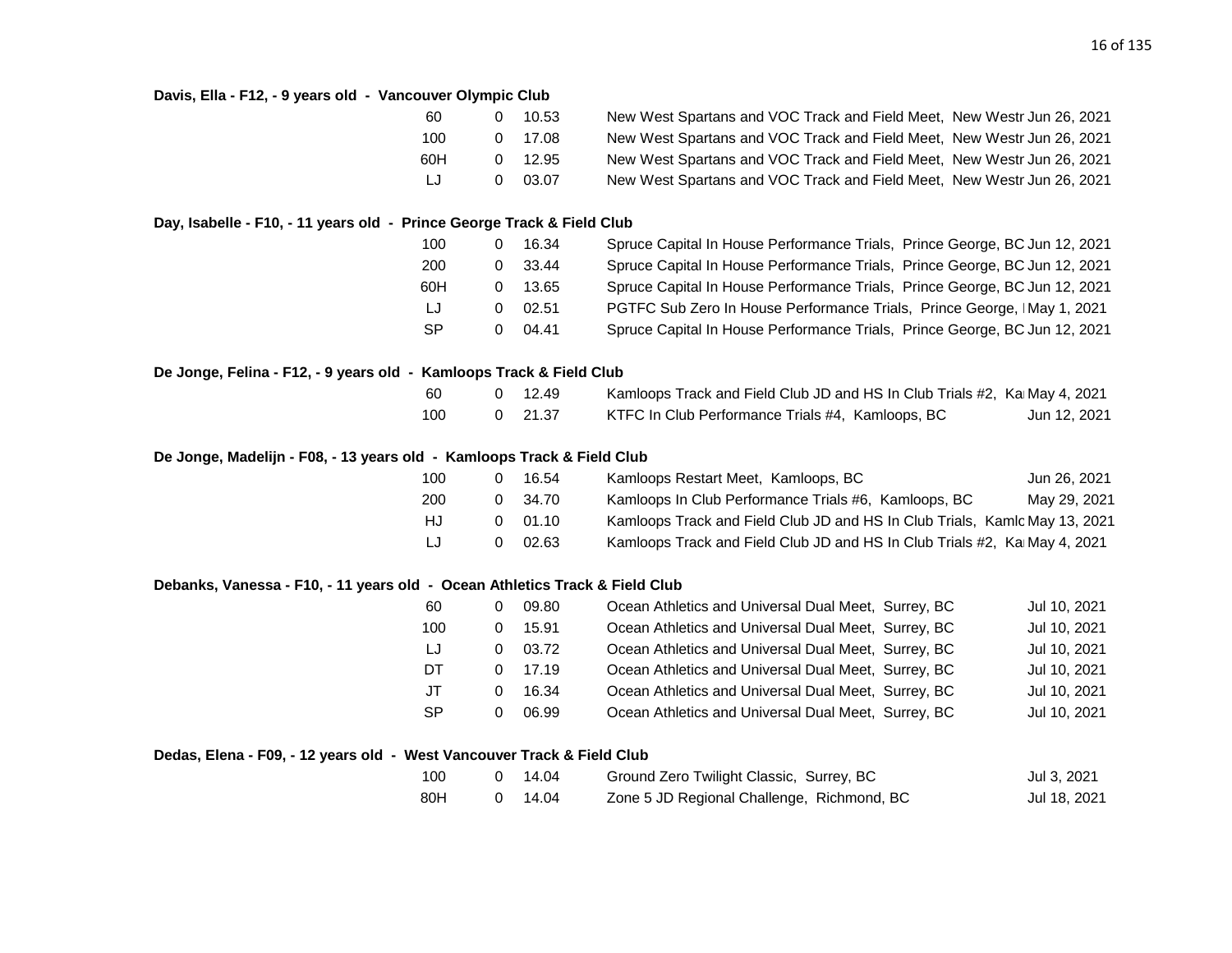#### **Dehal, Sasha - F09, - 12 years old - Ocean Athletics Track & Field Club**

|                                                                          | 100<br>0                 | 15.63   | Ocean Athletics JD Performance Trials #1, Surrey, BC                        | Apr 17, 2021 |
|--------------------------------------------------------------------------|--------------------------|---------|-----------------------------------------------------------------------------|--------------|
|                                                                          | 200<br>0                 | 33.48   | Ocean Athletics and Universal Dual Meet, Surrey, BC                         | Jul 10, 2021 |
|                                                                          | 800                      | 2:38.94 | Ocean Athletics Track Meet, Surrey, BC                                      | Jun 5, 2021  |
|                                                                          | HJ<br>0                  | 01.20   | Ocean Athletics and Universal Dual Meet, Surrey, BC                         | Jul 10, 2021 |
|                                                                          | LJ<br>0                  | 03.58   | Ocean Athletics Track Meet, Surrey, BC                                      | Jun 5, 2021  |
|                                                                          | DT<br>0                  | 08.21   | Ocean Athletics and Universal Dual Meet, Surrey, BC                         | Jul 10, 2021 |
| Delorme, Catherine - F09, - 12 years old - Vancouver Thunderbirds        |                          |         |                                                                             |              |
|                                                                          | 100<br>$\mathbf 0$       | 14.92   | Thunderbirds "In Club" Performance Trials #4, Vancouver, BC                 | May 15, 2021 |
|                                                                          | HJ<br>$\mathbf 0$        | 01.25   | Vancouver Thunderbirds Performance Trials #5, Burnaby, BC                   | Jun 5, 2021  |
|                                                                          | LJ<br>$\mathbf 0$        | 04.13   | Thunderbirds "In Club" Performance Trials #4, Vancouver, BC                 | May 15, 2021 |
| Deora, Somaira - F12, - 9 years old - Ocean Athletics Track & Field Club |                          |         |                                                                             |              |
|                                                                          | 60<br>0                  | 12.33   | Ocean Athletics JD Performance Trials #3, Surrey, BC                        | May 8, 2021  |
|                                                                          | 600                      | 2:46.32 | Ocean Athletics JD Performance Trials #1, Surrey, BC                        | Apr 17, 2021 |
|                                                                          | 60H<br>0                 | 15.40   | Ocean Athletics Track Meet, Surrey, BC                                      | Jun 5, 2021  |
|                                                                          | LJ<br>0                  | 02.27   | Ocean Athletics JD Performance Trials #3, Surrey, BC                        | May 8, 2021  |
|                                                                          | <b>SP</b><br>0           | 02.02   | Ocean Athletics JD Performance Trials #3, Surrey, BC                        | May 8, 2021  |
| Devji, Aria - F09, - 12 years old - Royal City Track & Field Club        |                          |         |                                                                             |              |
|                                                                          | 800                      | 2:52.06 | Zone 3 & 4 JD Challenge, Abbotsford, BC                                     | Jul 17, 2021 |
|                                                                          | 80H<br>0                 | 16.79   | Zone 3 & 4 JD Challenge, Abbotsford, BC                                     | Jul 17, 2021 |
|                                                                          | HJ<br>0                  | 01.20   | Zone 3 & 4 JD Challenge, Abbotsford, BC                                     | Jul 17, 2021 |
|                                                                          | LJ<br>0                  | 03.28   | Zone 3 & 4 JD Challenge, Abbotsford, BC                                     | Jul 17, 2021 |
|                                                                          | <b>SP</b><br>0           | 04.32   | Zone 3 & 4 JD Challenge, Abbotsford, BC                                     | Jul 17, 2021 |
| Dhaliwal, Angel - F12, - 9 years old - Universal Athletics Club          |                          |         |                                                                             |              |
|                                                                          | 60<br>0                  | 12.38   | Universal Athletics In House Performance Trials #2, Surrey, BC May 30, 2021 |              |
|                                                                          | LJ<br>0                  | 01.42   | Universal Athletics In House Performance Trials #2, Surrey, BC May 30, 2021 |              |
|                                                                          | <b>SP</b><br>$\mathbf 0$ | 03.46   | Universal Athletics In House Performance Trials #2, Surrey, BC May 30, 2021 |              |
| Dhaliwal, Ishrut - F10, - 11 years old - Universal Athletics Club        |                          |         |                                                                             |              |
|                                                                          | 60<br>0                  | 10.76   | Universal Athletics In House Performance Trials #2, Surrey, BC May 30, 2021 |              |
|                                                                          | 100<br>0                 | 17.31   | Universal Athletics In House Performance Trials #2, Surrey, BC May 30, 2021 |              |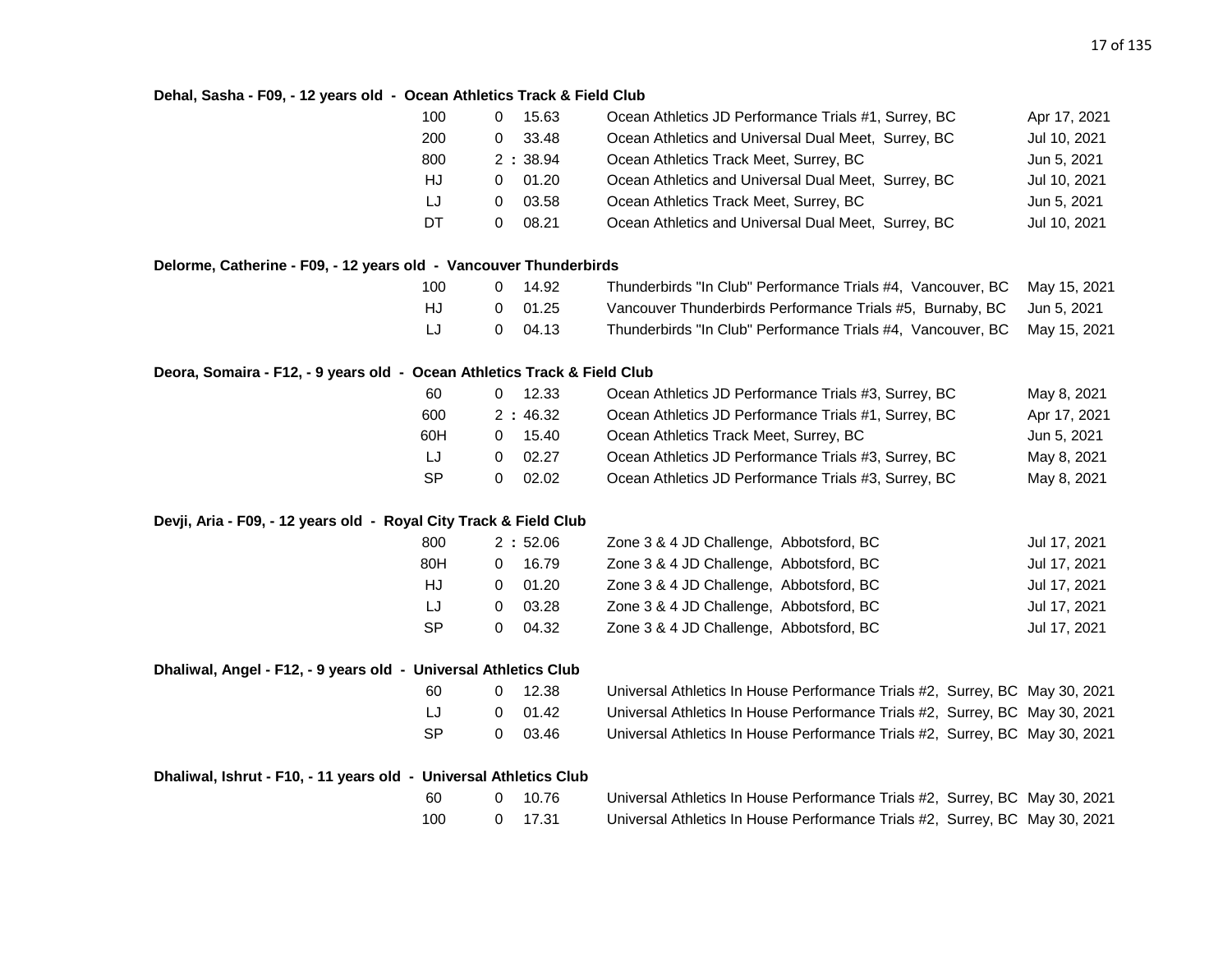| Dhanoa, Bneet - F10, - 11 years old - Universal Athletics Club             |              |         |                                                                             |              |
|----------------------------------------------------------------------------|--------------|---------|-----------------------------------------------------------------------------|--------------|
| 60                                                                         | $\mathbf 0$  | 10.26   | Ocean Athletics and Universal Dual Meet, Surrey, BC                         | Jul 10, 2021 |
| 100                                                                        | 0            | 16.96   | Zone 3 & 4 JD Challenge, Abbotsford, BC                                     | Jul 17, 2021 |
| 60H                                                                        | 0            | 12.75   | Ocean Athletics and Universal Dual Meet, Surrey, BC                         | Jul 10, 2021 |
| LJ                                                                         | 0            | 02.99   | Ocean Athletics and Universal Dual Meet, Surrey, BC                         | Jul 10, 2021 |
| Dhanoa, Reya - F11, - 10 years old - Universal Athletics Club              |              |         |                                                                             |              |
| 60                                                                         | 0            | 11.01   | Universal Athletics In House Performance Trials #2, Surrey, BC May 30, 2021 |              |
| 100                                                                        | 0            | 17.66   | Ocean Athletics and Universal Dual Meet, Surrey, BC                         | Jul 10, 2021 |
| 60H                                                                        | 0            | 14.47   | Universal Athletics In House Performance Trials #2, Surrey, BC May 30, 2021 |              |
| LJ                                                                         | 0            | 02.39   | Zone 3 & 4 JD Challenge, Abbotsford, BC                                     | Jul 17, 2021 |
| Dhothar, Samaiya - F12, - 9 years old - Ocean Athletics Track & Field Club |              |         |                                                                             |              |
| 60                                                                         | 0            | 11.93   | Ocean Athletics JD Performance Trials #1, Surrey, BC                        | Apr 17, 2021 |
| 100                                                                        | 0            | 19.90   | Ocean Athletics and Universal Dual Meet, Surrey, BC                         | Jul 10, 2021 |
| LJ                                                                         | 0            | 01.93   | Ocean Athletics Track Meet, Surrey, BC                                      | Jun 5, 2021  |
| Ditner, Lyla - F11, - 10 years old - Prince George Track & Field Club      |              |         |                                                                             |              |
| 60                                                                         | 0            | 10.84   | Spruce Capital In House Performance Trials, Prince George, BC Jun 12, 2021  |              |
| 60H                                                                        | 0            | 13.92   | Spruce Capital In House Performance Trials, Prince George, BC Jun 12, 2021  |              |
| IJ                                                                         | 0            | 02.48   | Spruce Capital In House Performance Trials, Prince George, BC Jun 12, 2021  |              |
| JT                                                                         | $\mathbf 0$  | 07.91   | Spruce Capital In House Performance Trials, Prince George, BC Jun 12, 2021  |              |
| Dixon-Lawless, Octavia - F08, - 13 years old - Golden Ears Athletics       |              |         |                                                                             |              |
| 200                                                                        | $\mathbf{0}$ | 34.11   | Golden Ears Athletics In House Performance Trials, Maple Ridg May 8, 2021   |              |
| 800                                                                        |              | 2:53.00 | Golden Ears Athletics In House Performance Trials, Maple Ridg May 8, 2021   |              |
| 80H                                                                        | 0            | 18.02   | Golden Ears Athletics In House Performance Trials, Maple Ridge May 8, 2021  |              |
| <b>SP</b>                                                                  | 0            | 05.75   | Golden Ears Athletics In House Performance Trials, Maple Ridge May 8, 2021  |              |
| Don, Bianca - F08, - 13 years old - Golden Ears Athletics                  |              |         |                                                                             |              |
| 800                                                                        |              | 2:38.39 | Ocean Athletics and Universal Dual Meet, Surrey, BC                         | Jul 10, 2021 |
| Donahue, Norah - F10, - 11 years old - Coquitlam Cheetahs                  |              |         |                                                                             |              |
| 100                                                                        | 0            | 15.80   | Zone 3 & 4 JD Challenge, Abbotsford, BC                                     | Jul 17, 2021 |
| 600                                                                        |              | 2:04.14 | Zone 3 & 4 JD Challenge, Abbotsford, BC                                     | Jul 17, 2021 |
| 60H                                                                        | 0            | 12.58   | Zone 3 & 4 JD Challenge, Abbotsford, BC                                     | Jul 17, 2021 |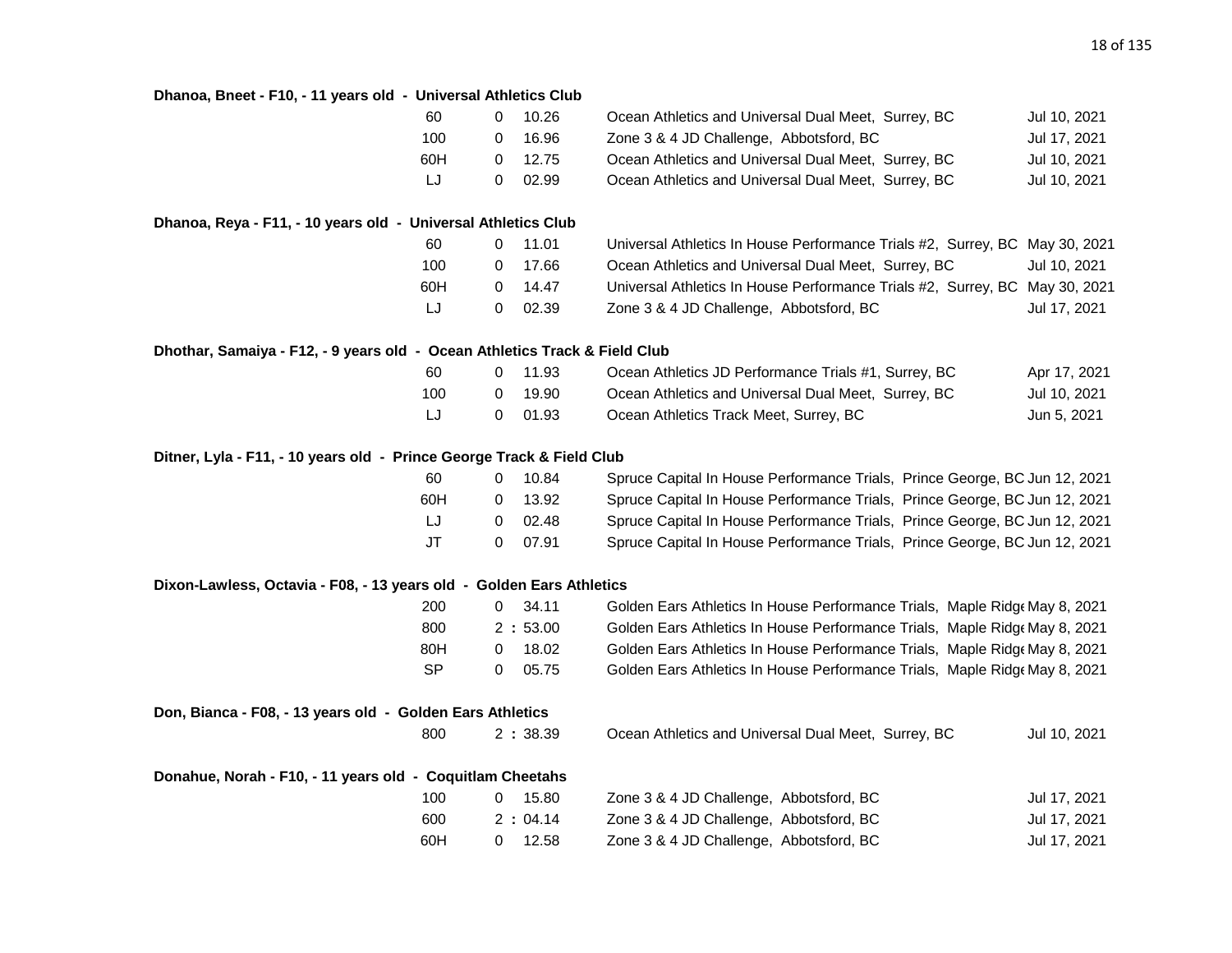#### **Donkor-Leh, Nayram - F10, - 11 years old - Coquitlam Cheetahs**

| 100 | 16.00          | Zone 3 & 4 JD Challenge, Abbotsford, BC | Jul 17, 2021 |
|-----|----------------|-----------------------------------------|--------------|
| 60H | $0$ 12.31      | Zone 3 & 4 JD Challenge, Abbotsford, BC | Jul 17, 2021 |
| HJ. | $0\quad 01.20$ | Zone 3 & 4 JD Challenge, Abbotsford, BC | Jul 17, 2021 |
| -SP | 08.09          | Zone 3 & 4 JD Challenge, Abbotsford, BC | Jul 17, 2021 |

#### **Dykema, Jessica - F09, - 12 years old - NorWesters Track & Field Club**

| 300       | 0 | 52.02 | NorWesters June Meet, Burnaby, BC | Jun 19, 2021 |
|-----------|---|-------|-----------------------------------|--------------|
| 80H       |   | 18.88 | NorWesters June Meet, Burnaby, BC | Jun 19, 2021 |
| IJ        |   | 03.15 | NorWesters June Meet, Burnaby, BC | Jun 19, 2021 |
| DT        |   | 12.94 | NorWesters June Meet, Burnaby, BC | Jun 19, 2021 |
| JT        |   | 10.14 | NorWesters June Meet, Burnaby, BC | Jun 19, 2021 |
| <b>SP</b> |   | 05.23 | NorWesters June Meet, Burnaby, BC | Jun 19, 2021 |
|           |   |       |                                   |              |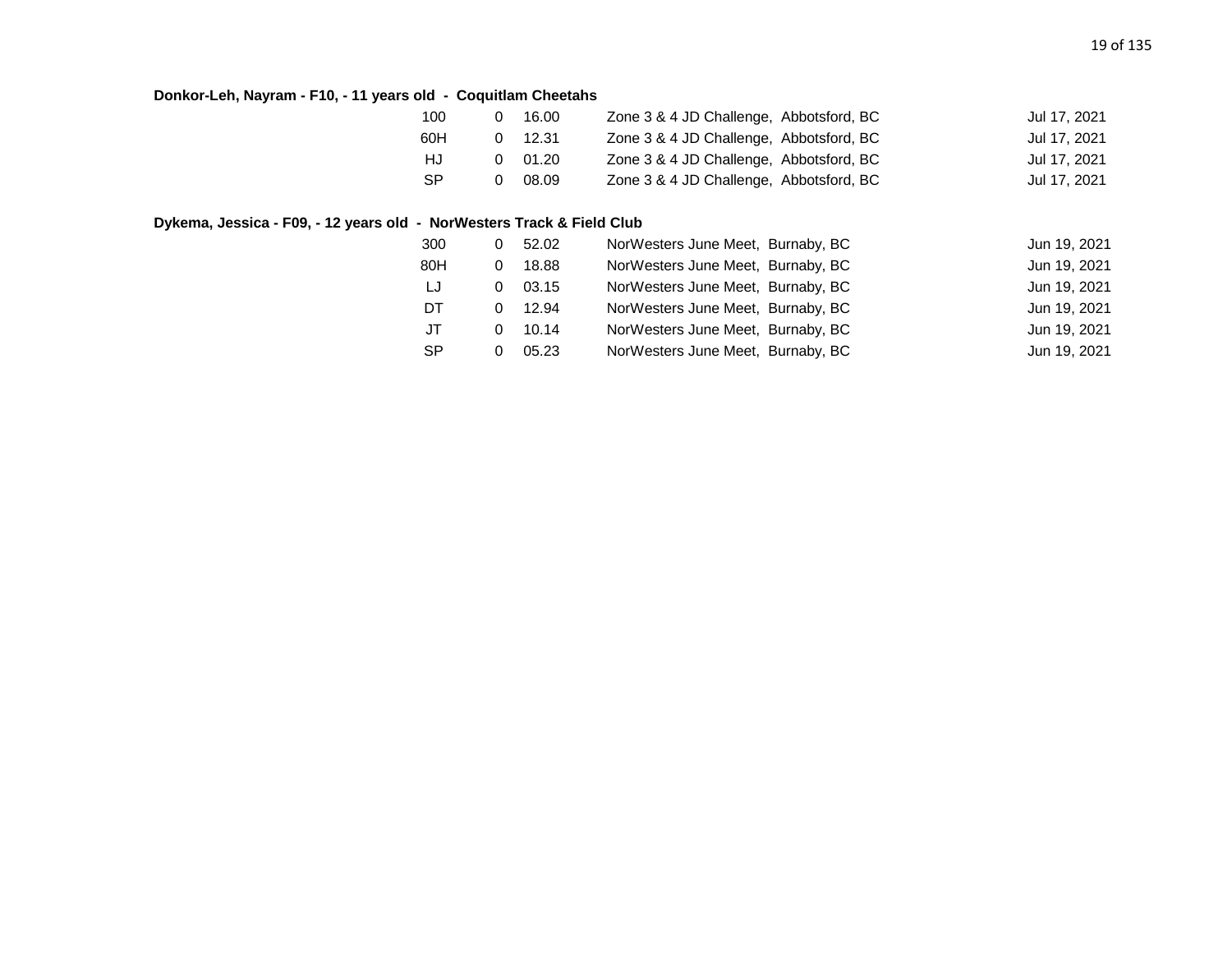### **Esposito, Valentina - F09, - 12 years old - Coquitlam Cheetahs**

| 100       |   | 16.53 | Coquitlam Cheetahs In-House Performance Trials #5, Coquitlam Jun 12-13, 2021 |  |
|-----------|---|-------|------------------------------------------------------------------------------|--|
| 200       | 0 | 35.14 | Coquitlam Cheetahs In-House Performance Trials #5, Coquitlam Jun 12-13, 2021 |  |
| LJ        | n | 02.53 | Coquitlam Cheetahs In-House Performance Trials #5, Coquitlam Jun 12-13, 2021 |  |
| <b>SP</b> |   | 03.55 | Coquitlam Cheetahs In-House Performance Trials #5, Coquitlam Jun 12-13, 2021 |  |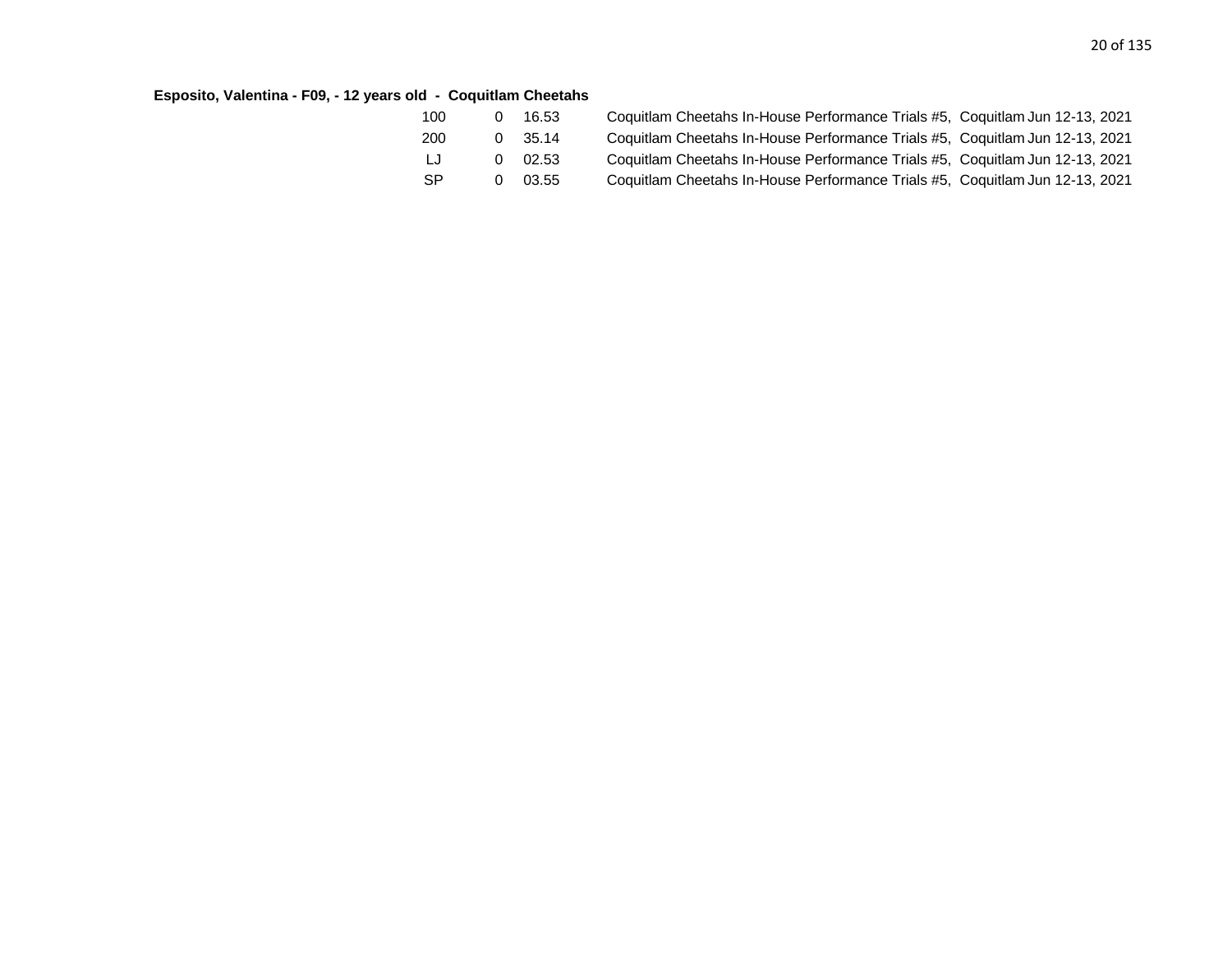| Fagbamiye, Damilola - F09, - 12 years old - Vancouver Thunderbirds               |           |              |         |                                                                              |              |
|----------------------------------------------------------------------------------|-----------|--------------|---------|------------------------------------------------------------------------------|--------------|
|                                                                                  | 100       | 0            | 16.89   | Thunderbirds "In Club" Performance Trials #4, Vancouver, BC                  | May 15, 2021 |
|                                                                                  | DT        | 0            | 17.20   | Zone 5 JD Regional Challenge, Richmond, BC                                   | Jul 18, 2021 |
|                                                                                  | JT        | 0            | 14.00   | Vancouver Thunderbirds Performance Trial, Burnaby, BC                        | Jul 10, 2021 |
|                                                                                  | <b>SP</b> | $\mathbf 0$  | 07.75   | Thunderbirds "In Club" Performance Trials #4, Vancouver, BC                  | May 15, 2021 |
| Fagbamiye, Layomi - F12, - 9 years old - Vancouver Thunderbirds                  |           |              |         |                                                                              |              |
|                                                                                  | 60        | 0            | 11.36   | Thunderbirds "In Club" Performance Trials #4, Vancouver, BC                  | May 15, 2021 |
|                                                                                  | 60H       | 0            | 15.04   | Zone 5 JD Regional Challenge, Richmond, BC                                   | Jul 18, 2021 |
|                                                                                  | <b>HJ</b> | 0            | 00.90   | Vancouver Thunderbirds Performance Trials #5, Burnaby, BC                    | Jun 5, 2021  |
|                                                                                  | <b>SP</b> | $\mathbf 0$  | 05.13   | Zone 5 JD Regional Challenge, Richmond, BC                                   | Jul 18, 2021 |
| Fenrick, Alina - F08, - 13 years old - Coquitlam Cheetahs                        |           |              |         |                                                                              |              |
|                                                                                  | 100       | $\Omega$     | 14.19   | Coquitlam Cheetahs In-House Performance Trials #5, Coquitlam Jun 12-13, 2021 |              |
|                                                                                  | LJ        | 0            | 03.37   | Coquitlam Cheetahs In-House Performance Trials #5, Coquitlam Jun 12-13, 2021 |              |
|                                                                                  | <b>JT</b> | $\Omega$     | 16.24   | Coquitlam Cheetahs In-House Performance Trials #5, Coquitlam Jun 12-13, 2021 |              |
| Fenrick, Ciara - F10, - 11 years old - Coquitlam Cheetahs                        |           |              |         |                                                                              |              |
|                                                                                  | 60        | 0            | 11.71   | Coquitlam Cheetahs In-House Performance Trials #5, Coquitlam Jun 12-13, 2021 |              |
|                                                                                  | 100       | 0            | 19.36   | Zone 3 & 4 JD Challenge, Abbotsford, BC                                      | Jul 17, 2021 |
|                                                                                  | LJ        | 0            | 02.52   | Zone 3 & 4 JD Challenge, Abbotsford, BC                                      | Jul 17, 2021 |
|                                                                                  | DT        | 0            | 09.06   | Zone 3 & 4 JD Challenge, Abbotsford, BC                                      | Jul 17, 2021 |
|                                                                                  | JT        | 0            | 06.38   | Coquitlam Cheetahs In-House Performance Trials #5, Coquitlam Jun 12-13, 2021 |              |
| Fitzpatrick, Caelyn - F09, - 12 years old - Vernon Amateur Athletics Association |           |              |         |                                                                              |              |
|                                                                                  | 100       | 0            | 14.47   | Jack Brow Memorial Meet + Zone 2 JD Regional Challenge, Kelt Jul 2-4, 2021   |              |
|                                                                                  | 80H       | $\mathbf 0$  | 15.07   | Jack Brow Memorial Meet + Zone 2 JD Regional Challenge, Keld Jul 2-4, 2021   |              |
| Fontaine, Maika - F11, - 10 years old - Nanaimo & District Track & Field Club    |           |              |         |                                                                              |              |
|                                                                                  | 100       | $\mathbf{0}$ | 17.10   | NTFC "In House" Performance Trials #2 + Vancouver Island JD F Jun 26, 2021   |              |
|                                                                                  | 600       |              | 2:24.00 | NTFC "In House" Performance Trials #2 + Vancouver Island JD F Jun 26, 2021   |              |
|                                                                                  |           |              |         |                                                                              |              |
|                                                                                  | LJ        | 0            | 03.10   | NTFC "In House" Performance Trials #2 + Vancouver Island JD F Jun 26, 2021   |              |

**Forsyth, Ava - F08, - 13 years old - Royal City Track & Field Club**

800 2 **:** 39.12 Zone 3 & 4 JD Challenge, Abbotsford, BC Jul 17, 2021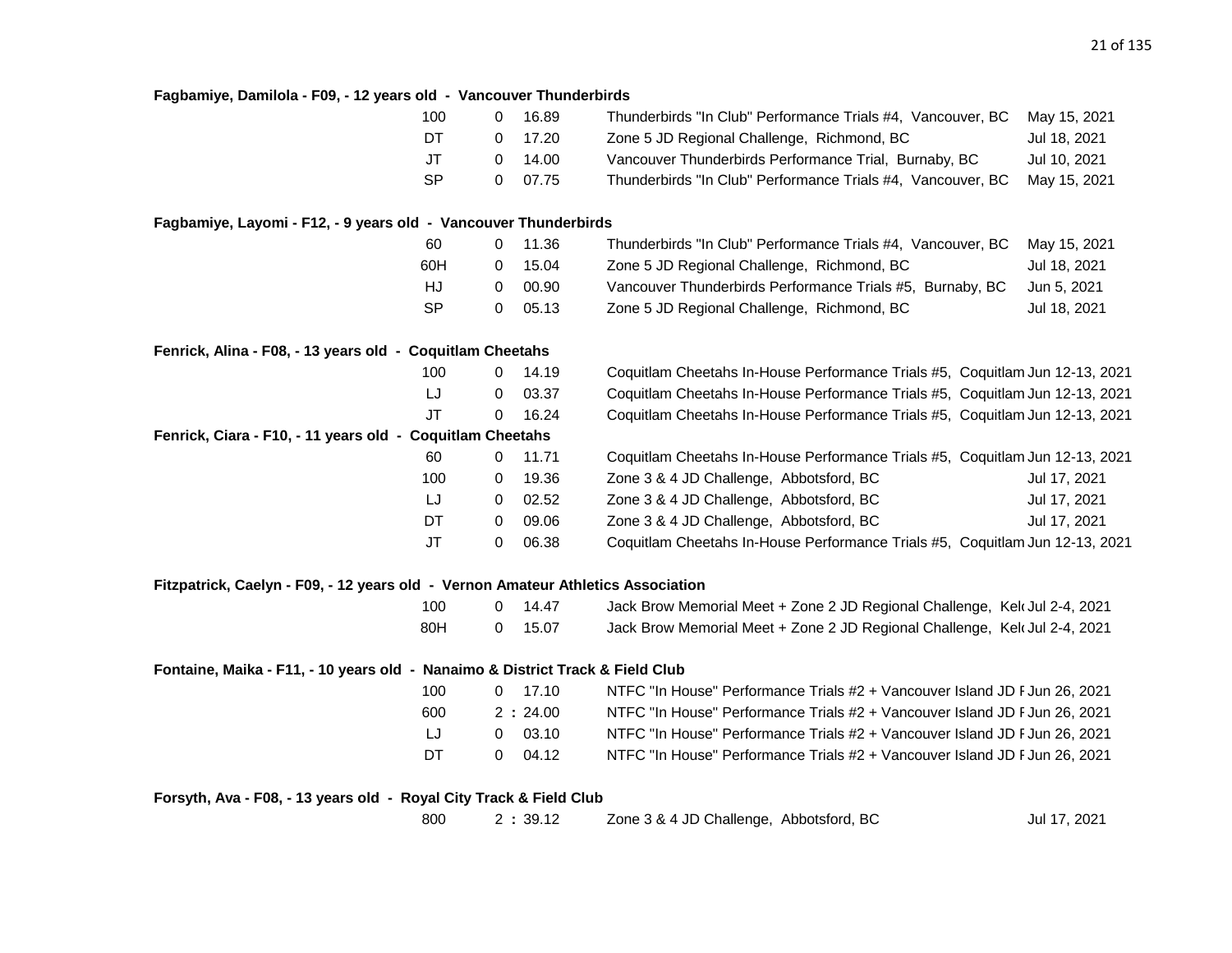#### **Forsyth, Emily - F10, - 11 years old - Royal City Track & Field Club**

| 600       | 2:08.63 | Zone 3 & 4 JD Challenge, Abbotsford, BC         | Jul 17, 2021 |
|-----------|---------|-------------------------------------------------|--------------|
| 60H       | 12.91   | Royal City IntraClub JD Pentathlon, BURNABY, BC | Jul 10, 2021 |
| HJ        | 01.16   | Royal City IntraClub JD Pentathlon, BURNABY, BC | Jul 10, 2021 |
| IJ        | 03.24   | Royal City IntraClub JD Pentathlon, BURNABY, BC | Jul 10, 2021 |
| <b>SP</b> | 05.60   | Royal City IntraClub JD Pentathlon, BURNABY, BC | Jul 10, 2021 |
| OPENT     | 1281.00 | Royal City IntraClub JD Pentathlon, BURNABY, BC | Jul 10, 2021 |

#### **Fox, Marisa - F09, - 12 years old - Coquitlam Cheetahs**

|                                                                | 100 | 0        | 17.44   | Coquitlam Cheetahs In-House Performance Trials #5, Coquitlam Jun 12-13, 2021 |              |
|----------------------------------------------------------------|-----|----------|---------|------------------------------------------------------------------------------|--------------|
|                                                                | 200 | 0        | 37.26   | Coquitlam Cheetahs In-House Performance Trials #5, Coquitlam Jun 12-13, 2021 |              |
|                                                                | 800 |          | 3:31.86 | Zone 3 & 4 JD Challenge, Abbotsford, BC                                      | Jul 17, 2021 |
|                                                                | 80H | $\Omega$ | 19.54   | Zone 3 & 4 JD Challenge, Abbotsford, BC                                      | Jul 17, 2021 |
|                                                                | LJ  | 0        | 02.32   | Zone 3 & 4 JD Challenge, Abbotsford, BC                                      | Jul 17, 2021 |
|                                                                | JT  | 0        | 10.07   | Coquitlam Cheetahs In-House Performance Trials #5, Coquitlam Jun 12-13, 2021 |              |
|                                                                | SP  | 0        | 04.21   | Coquitlam Cheetahs In-House Performance Trials #5, Coquitlam Jun 12-13, 2021 |              |
| Franke, Natalie - F08, - 13 years old - South Surrey Athletics |     |          |         |                                                                              |              |
|                                                                | SP  | 0        | 10.37   | 2021 Kajaks Performance Trials #8, Richmond, BC                              | Jun 20, 2021 |
|                                                                |     |          |         |                                                                              |              |

#### **Fraser, Taya - F09, - 12 years old - Coquitlam Cheetahs**

| 100       |      | 14.12 | Coquitlam Cheetahs In-House Performance Trials #5, Coquitlam Jun 12-13, 2021 |
|-----------|------|-------|------------------------------------------------------------------------------|
| 200       |      | 30.13 | Coquitlam Cheetahs In-House Performance Trials #5, Coquitlam Jun 12-13, 2021 |
| HJ        | 0. O | 01.30 | Coquitlam Cheetahs In-House Performance Trials #5, Coquitlam Jun 12-13, 2021 |
| IJ        | 0.   | 03.74 | Coquitlam Cheetahs In-House Performance Trials #5, Coquitlam Jun 12-13, 2021 |
| JT        | 0.   | 12.90 | Coquitlam Cheetahs In-House Performance Trials #5, Coquitlam Jun 12-13, 2021 |
| <b>SP</b> | 0    | 05.82 | Coquitlam Cheetahs In-House Performance Trials #5, Coquitlam Jun 12-13, 2021 |

#### **Friesen, Amaya - F08, - 13 years old - Vancouver Thunderbirds**

| 100 | 14.36<br>0     | Thunderbirds "In Club" Performance Trials #4, Vancouver, BC May 15, 2021 |              |
|-----|----------------|--------------------------------------------------------------------------|--------------|
| 800 | 2:50.07        | Thunderbirds "In Club" Performance Trials #4, Vancouver, BC May 15, 2021 |              |
| HJ  | $0\quad 01.25$ | Vancouver Thunderbirds Performance Trials #5, Burnaby, BC                | Jun 5. 2021  |
| LJ. | 03.90<br>0.    | Vancouver Thunderbirds Performance Trial, Burnaby, BC                    | Jul 10. 2021 |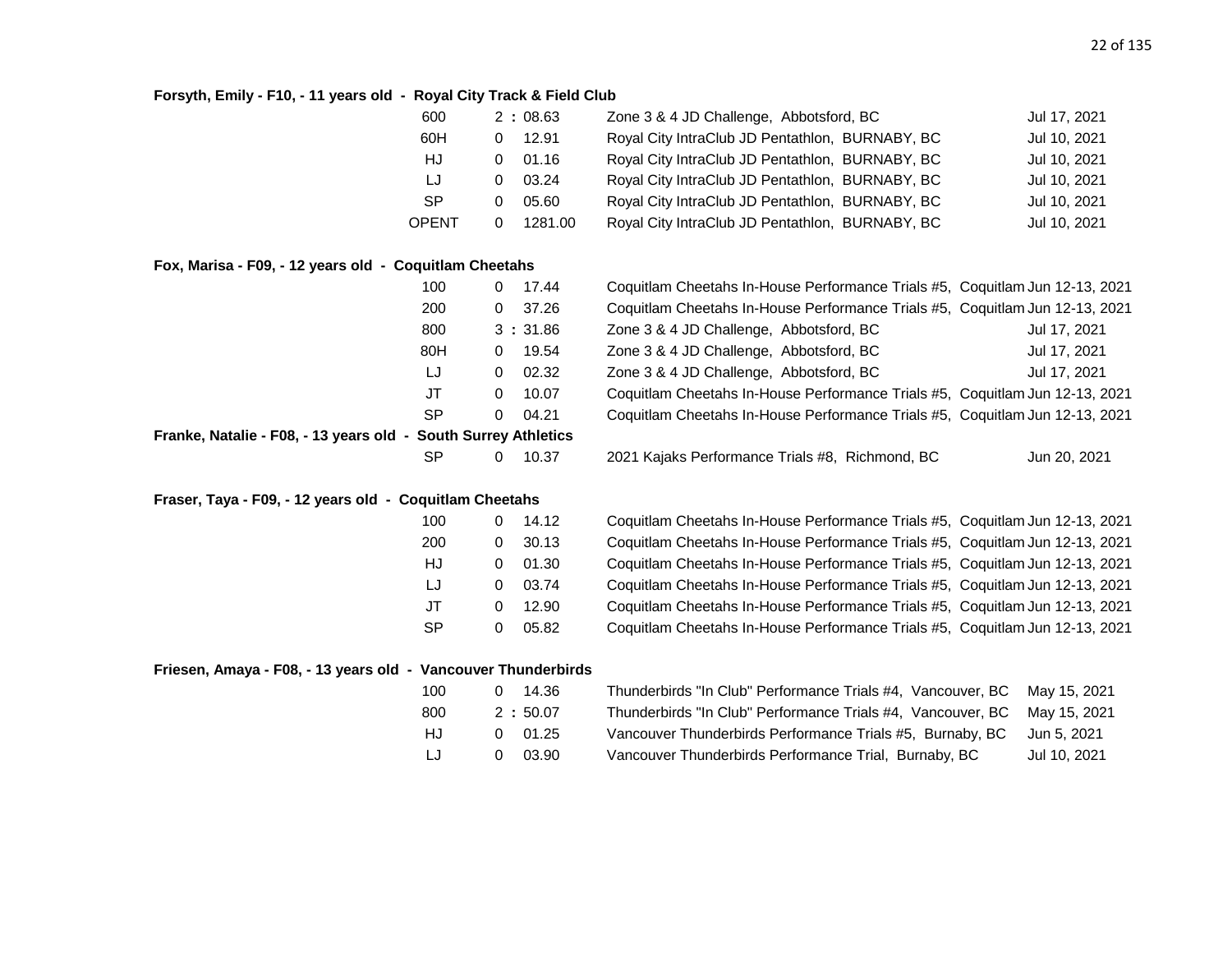| Gabri, Anhad - F11, - 10 years old - South Surrey Athletics                   |           |                |           |                                                                            |              |
|-------------------------------------------------------------------------------|-----------|----------------|-----------|----------------------------------------------------------------------------|--------------|
|                                                                               | DT.       |                | $0$ 22.99 | Cory Holly Classic Open Throws Competition 2021, Vernon, BC Aug 28, 2021   |              |
|                                                                               | <b>SP</b> | 0              | 08.51     | OAC Fall Twilight Meet, Kelowna, BC                                        | Oct 20, 2021 |
| Gauthier, Ava - F08, - 13 years old - Nanaimo & District Track & Field Club   |           |                |           |                                                                            |              |
|                                                                               | 100       |                | $0$ 13.70 | NTFC "In House" Performance Trials #2 + Vancouver Island JD F Jun 26, 2021 |              |
|                                                                               | 200       | 0              | 29.82     | AVTC Performance Trials #1, Port Alberni, BC                               | Jun 19, 2021 |
|                                                                               | 800       |                | 2:43.00   | NTFC "In House" Performance Trials #2 + Vancouver Island JD FJun 26, 2021  |              |
| Gauthier, Lucia - F11, - 10 years old - Nanaimo & District Track & Field Club |           |                |           |                                                                            |              |
|                                                                               | 100       |                | $0$ 17.10 | NTFC "In House" Performance Trials #2 + Vancouver Island JD F Jun 26, 2021 |              |
| Gibbs, Isabelle - F10, - 11 years old - Vancouver Thunderbirds                |           |                |           |                                                                            |              |
|                                                                               | 60        |                | $0$ 10.55 | Thunderbirds "In Club" Performance Trials #4, Vancouver, BC                | May 15, 2021 |
|                                                                               | 100       | 0              | 16.55     | Vancouver Thunderbirds Performance Trials #5, Burnaby, BC                  | Jun 5, 2021  |
|                                                                               | LJ        | 0              | 03.49     | Vancouver Thunderbirds Performance Trials #5, Burnaby, BC                  | Jun 5, 2021  |
| Gill, Hannah - F12, - 9 years old - Vancouver Thunderbirds                    |           |                |           |                                                                            |              |
|                                                                               | 60        |                | $0$ 15.65 | Thunderbirds "In Club" Performance Trials #4, Vancouver, BC                | May 15, 2021 |
|                                                                               | 60H       | $\mathbf{0}$   | 17.96     | Vancouver Thunderbirds Performance Trial, Burnaby, BC                      | Jul 10, 2021 |
|                                                                               | LJ        | 0              | 01.34     | Zone 5 JD Regional Challenge, Richmond, BC                                 | Jul 18, 2021 |
|                                                                               | <b>SP</b> | 0              | 02.63     | Vancouver Thunderbirds Performance Trials #5, Burnaby, BC                  | Jun 5, 2021  |
| Gordon, Lucy - F12, - 9 years old - Prince George Track & Field Club          |           |                |           |                                                                            |              |
|                                                                               | 100       | $\mathbf{0}$   | 20.39     | PGTFC Sub Zero In House Performance Trials, Prince George, IMay 1, 2021    |              |
|                                                                               | 60H       | $\overline{0}$ | 15.84     | Spruce Capital In House Performance Trials, Prince George, BC Jun 12, 2021 |              |
|                                                                               | LJ        | 0              | 02.32     | Spruce Capital In House Performance Trials, Prince George, BC Jun 12, 2021 |              |
| Gracia, Mia - F09, - 12 years old - Royal City Track & Field Club             |           |                |           |                                                                            |              |
|                                                                               | 800       |                | 2:49.59   | Zone 3 & 4 JD Challenge, Abbotsford, BC                                    | Jul 17, 2021 |
|                                                                               | LJ        | $\mathbf{0}$   | 03.29     | Zone 3 & 4 JD Challenge, Abbotsford, BC                                    | Jul 17, 2021 |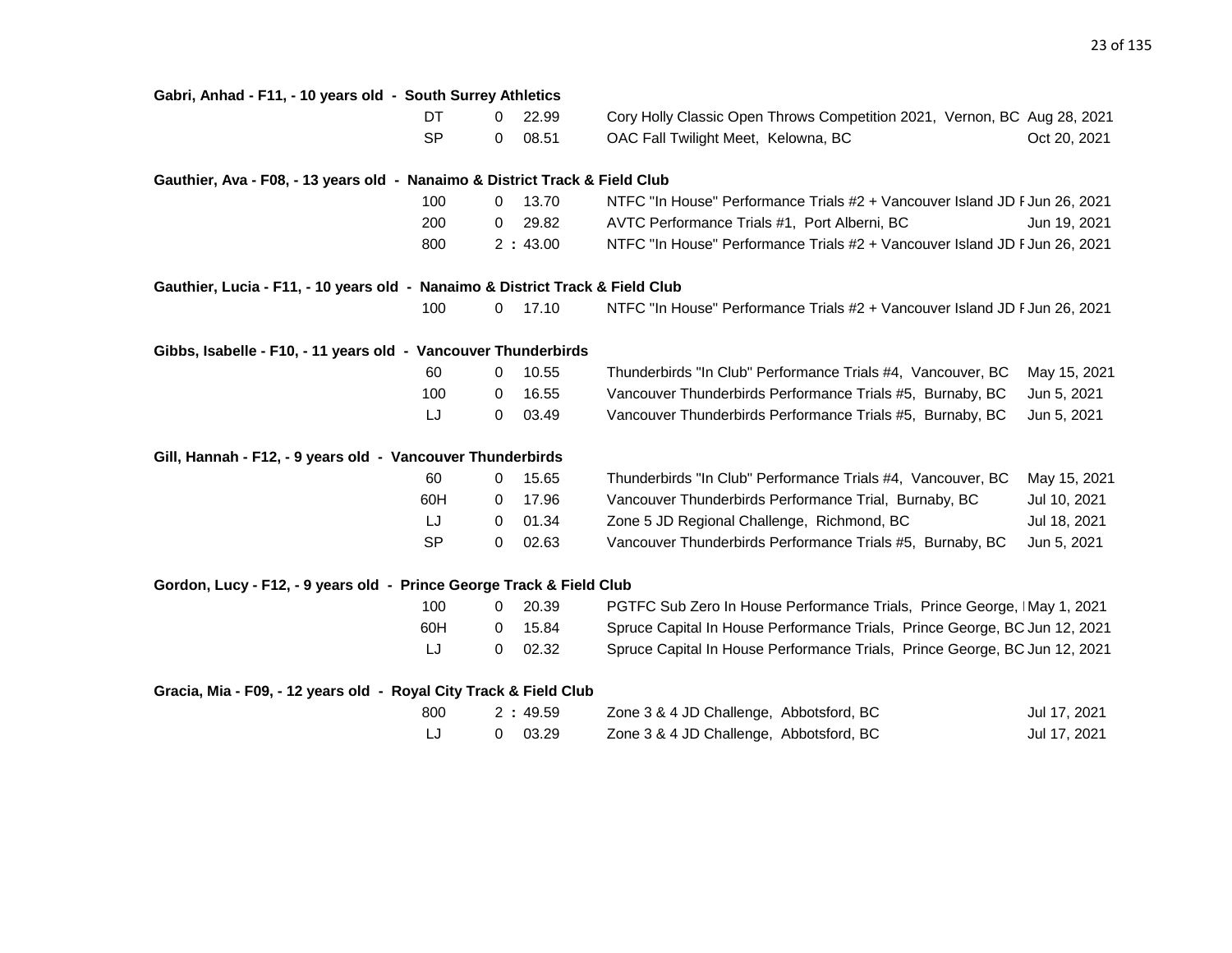| Gregory, Sienna - F10, - 11 years old - Golden Ears Athletics                    |                       |         |                                                                            |              |
|----------------------------------------------------------------------------------|-----------------------|---------|----------------------------------------------------------------------------|--------------|
|                                                                                  | IJ<br>0               | 01.98   | Golden Ears Athletics In House Performance Trials, Maple Ridge May 8, 2021 |              |
|                                                                                  | DT<br>0               | 10.24   | Golden Ears Athletics In House Performance Trials, Maple Ridge May 8, 2021 |              |
|                                                                                  | <b>SP</b><br>0        | 06.03   | Golden Ears Athletics In House Performance Trials, Maple Ridge May 8, 2021 |              |
| Grimm, Naya - F10, - 11 years old - Kamloops Track & Field Club                  |                       |         |                                                                            |              |
|                                                                                  | $\overline{0}$<br>60  | 09.20   | Kamloops In Club Performance Trials #6, Kamloops, BC                       | May 29, 2021 |
|                                                                                  | 100<br>$\Omega$       | 14.38   | Zone 3 & 4 JD Challenge, Abbotsford, BC                                    | Jul 17, 2021 |
|                                                                                  | 200<br>$\overline{0}$ | 30.41   | Kamloops Track and Field Club JD and HS In Club Trials, Kamlc May 13, 2021 |              |
|                                                                                  | 600                   | 2:02.41 | Zone 3 & 4 JD Challenge, Abbotsford, BC                                    | Jul 17, 2021 |
|                                                                                  | 60H<br>0              | 10.78   | Jack Brow Memorial Meet + Zone 2 JD Regional Challenge, Keld Jul 2-4, 2021 |              |
|                                                                                  | HJ<br>$\mathbf{0}$    | 01.30   | Kamloops Track and Field Club JD and HS In Club Trials, Kamlc May 13, 2021 |              |
|                                                                                  | LJ<br>0               | 03.76   | Jack Brow Memorial Meet + Zone 2 JD Regional Challenge, Kelt Jul 2-4, 2021 |              |
| Grzeskowiak, Brooklyn - F08, - 13 years old - Ocean Athletics Track & Field Club |                       |         |                                                                            |              |
|                                                                                  | 100<br>0              | 15.49   | Ocean Athletics Track Meet, Surrey, BC                                     | Jun 5, 2021  |
|                                                                                  | 80H<br>0              | 17.45   | Ocean Athletics Track Meet, Surrey, BC                                     | Jun 5, 2021  |
| Gutierrez-Ramos, Shaddai - F08, - 13 years old - Vancouver Thunderbirds          |                       |         |                                                                            |              |
|                                                                                  | 100<br>0              | 15.68   | Vancouver Thunderbirds Performance Trial, Burnaby, BC                      | Jul 10, 2021 |
|                                                                                  | IJ<br>0               | 03.58   | Vancouver Thunderbirds Performance Trial, Burnaby, BC                      | Jul 10, 2021 |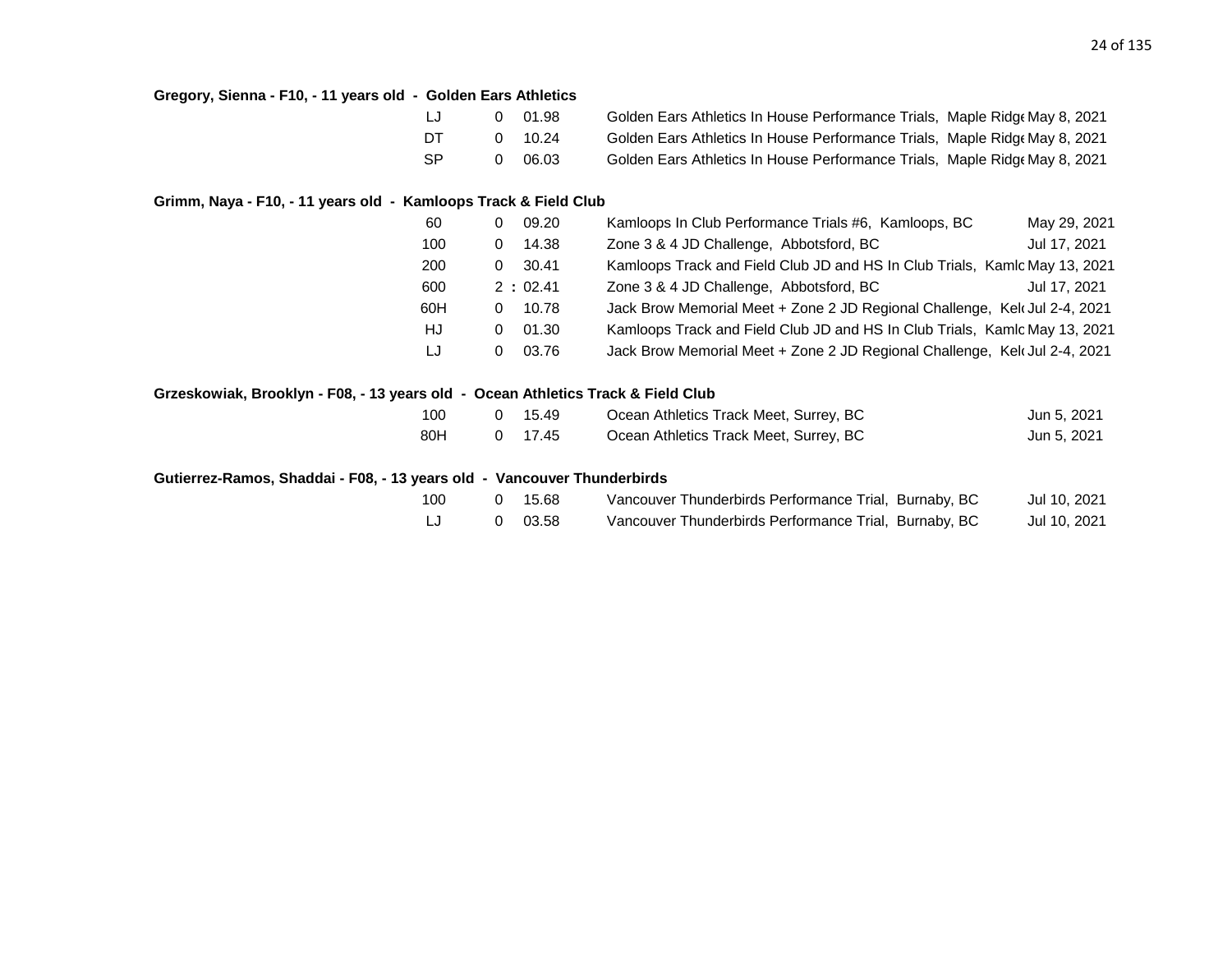| Hall, Abigail - F12, - 9 years old - Vancouver Olympic Club              |           |   |         |                                                                               |              |
|--------------------------------------------------------------------------|-----------|---|---------|-------------------------------------------------------------------------------|--------------|
|                                                                          | 60        | 0 | 10.47   | New West Spartans and VOC Track and Field Meet, New Westr Jun 26, 2021        |              |
|                                                                          | 100       | 0 | 16.69   | VOC "Give the Chance" In House Performance Trials, New Wes May 29, 2021       |              |
|                                                                          | 60H       | 0 | 12.43   | New West Spartans and VOC Track and Field Meet, New Westr Jun 26, 2021        |              |
|                                                                          | IJ        | 0 | 02.99   | VOC "Give the Chance" In House Performance Trials, New Wes May 29, 2021       |              |
| Hall, Anna - F10, - 11 years old - NorWesters Track & Field Club         |           |   |         |                                                                               |              |
|                                                                          | 60        | 0 | 10.41   | NorWesters June Meet, Burnaby, BC                                             | Jun 19, 2021 |
|                                                                          | 100       | 0 | 17.74   | NorWesters July Meet, Burnaby, BC                                             | Jul 11, 2021 |
|                                                                          | 600       |   | 2:18.13 | Zone 5 JD Regional Challenge, Richmond, BC                                    | Jul 18, 2021 |
|                                                                          | 60H       | 0 | 16.01   | NorWesters June Meet, Burnaby, BC                                             | Jun 19, 2021 |
|                                                                          | LJ        | 0 | 03.17   | NorWesters June Meet, Burnaby, BC                                             | Jun 19, 2021 |
|                                                                          | DT        | 0 | 10.37   | Zone 5 JD Regional Challenge, Richmond, BC                                    | Jul 18, 2021 |
|                                                                          | <b>JT</b> | 0 | 08.83   | NorWesters June Meet, Burnaby, BC                                             | Jun 19, 2021 |
|                                                                          | <b>SP</b> | 0 | 03.91   | NorWesters June Meet, Burnaby, BC                                             | Jun 19, 2021 |
| Halwas, Jasmine - F08, - 13 years old - Valley Royals Track & Field Club |           |   |         |                                                                               |              |
|                                                                          | 200       | 0 | 30.30   | Valley Royals In House Performance Trials, Abbotsford, BC                     | Jun 17, 2021 |
|                                                                          | 300       | 0 | 49.87   | Jennifer Rogers Swan Valley Royals Performance Trials, Abbots Apr 16-17, 2021 |              |
|                                                                          | 1200      |   | 4:26.95 | Valley Royals In House Performance Trials, Abbotsford, BC                     | Jun 17, 2021 |
| Halwas, Kaylyn - F10, - 11 years old - Valley Royals Track & Field Club  |           |   |         |                                                                               |              |
|                                                                          | 100       | 0 | 15.45   | Valley Royals In House Performance Trials, Abbotsford, BC                     | Jun 17, 2021 |
|                                                                          | 200       | 0 | 32.54   | Valley Royals In House Performance Trials, Abbotsford, BC                     | Jun 17, 2021 |
| Hardcastle, Elizabeth - F09, - 12 years old - Vancouver Olympic Club     |           |   |         |                                                                               |              |
|                                                                          | 100       | 0 | 15.22   | Zone 5 JD Regional Challenge, Richmond, BC                                    | Jul 18, 2021 |
|                                                                          | 80H       | 0 | 14.82   | Zone 5 JD Regional Challenge, Richmond, BC                                    | Jul 18, 2021 |
|                                                                          | LJ        | 0 | 03.59   | Zone 5 JD Regional Challenge, Richmond, BC                                    | Jul 18, 2021 |
| Hardcastle, Emma - F11, - 10 years old - Vancouver Olympic Club          |           |   |         |                                                                               |              |
|                                                                          | 60        | 0 | 10.40   | Zone 5 JD Regional Challenge, Richmond, BC                                    | Jul 18, 2021 |
|                                                                          | 60H       | 0 | 13.01   | Zone 5 JD Regional Challenge, Richmond, BC                                    | Jul 18, 2021 |
|                                                                          | LJ        | 0 | 03.14   | Zone 5 JD Regional Challenge, Richmond, BC                                    | Jul 18, 2021 |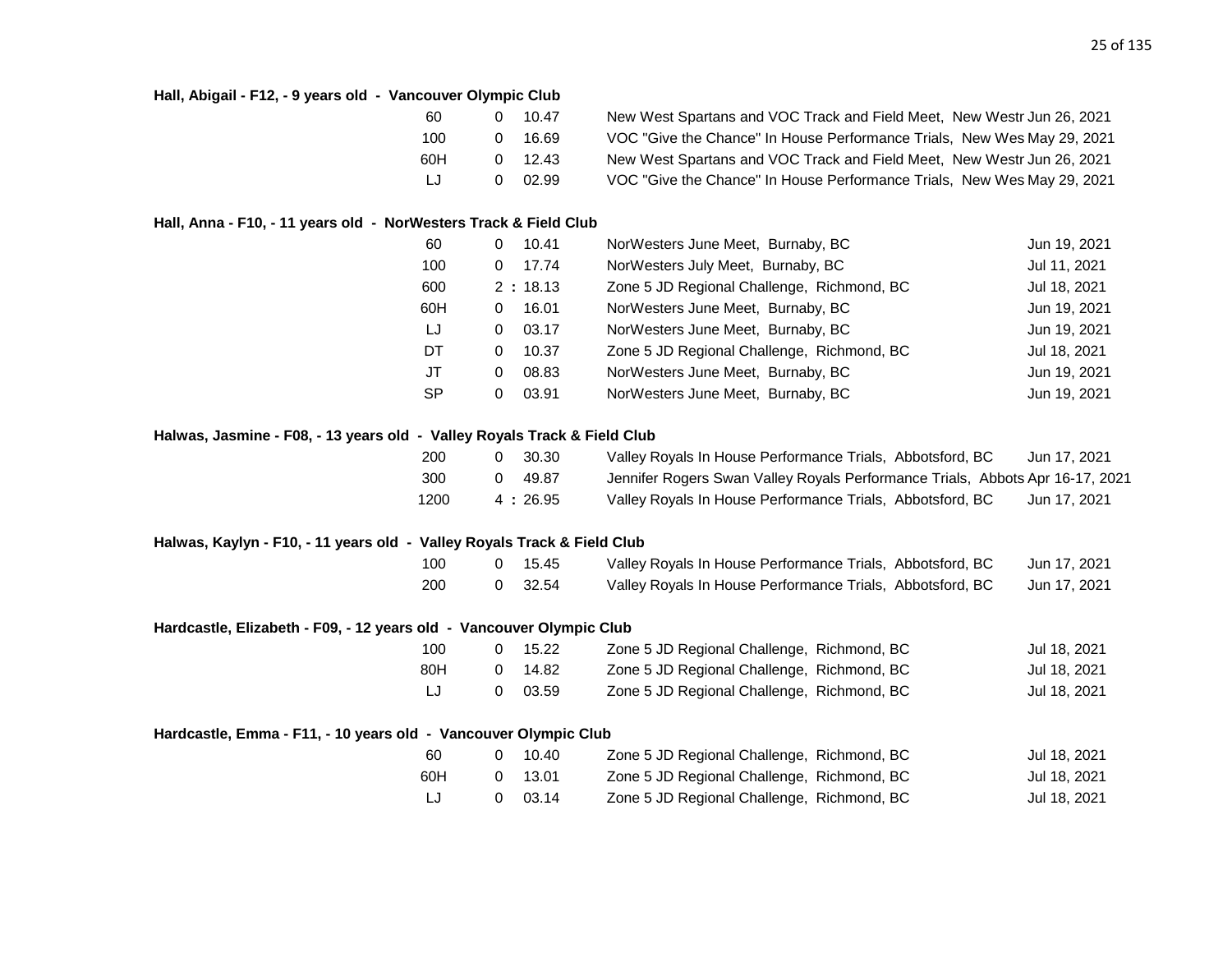#### **Harriman, Maia - F09, - 12 years old - Vancouver Thunderbirds**

| 100 | 0 16.12 | Vancouver Thunderbirds Performance Trials #5, Burnaby, BC Jun 5, 2021 |  |
|-----|---------|-----------------------------------------------------------------------|--|
|     | 0 03.58 | Vancouver Thunderbirds Performance Trials #5, Burnaby, BC Jun 5, 2021 |  |

#### **Harris, Ainsley - F09, - 12 years old - Prince George Track & Field Club**

| 100 |   | 16.58 | PGTFC Sub Zero In House Performance Trials, Prince George, IMay 1, 2021    |
|-----|---|-------|----------------------------------------------------------------------------|
| 80H | 0 | 18.40 | Zone 7 & 8 JD Regional Challenge Meet, Prince George, BC<br>Jul 10, 2021   |
| HJ  | 0 | 01.10 | Spruce Capital In House Performance Trials, Prince George, BC Jun 12, 2021 |
| LJ  | 0 | 02.42 | Spruce Capital In House Performance Trials, Prince George, BC Jun 12, 2021 |
| DT. | 0 | 10.46 | Spruce Capital In House Performance Trials, Prince George, BC Jun 12, 2021 |
| JT  | 0 | 07.19 | Spruce Capital In House Performance Trials, Prince George, BC Jun 12, 2021 |
| SP  | 0 | 04.96 | Zone 7 & 8 JD Regional Challenge Meet, Prince George, BC<br>Jul 10, 2021   |

#### **Harris, Britta - F12, - 9 years old - Prince George Track & Field Club**

| 60  | 10.73      | Spruce Capital In House Performance Trials, Prince George, BC Jun 12, 2021 |              |
|-----|------------|----------------------------------------------------------------------------|--------------|
| 100 | 16.98      | Spruce Capital In House Performance Trials, Prince George, BC Jun 12, 2021 |              |
| 600 | 2:23.37    | Spruce Capital In House Performance Trials, Prince George, BC Jun 12, 2021 |              |
| 60H | 14.18<br>0 | Zone 7 & 8 JD Regional Challenge Meet, Prince George, BC                   | Jul 10, 2021 |
| HJ  | 00.95<br>0 | Spruce Capital In House Performance Trials, Prince George, BC Jun 12, 2021 |              |
| IJ  | 02.59<br>0 | Zone 7 & 8 JD Regional Challenge Meet, Prince George, BC                   | Jul 10, 2021 |
| SР  | 05.68      | Zone 7 & 8 JD Regional Challenge Meet, Prince George, BC                   | Jul 10, 2021 |

#### **Hatfield, Sophie - F09, - 12 years old - Valley Royals Track & Field Club**

| 100 | 14.71   | Valley Royals In House Performance Trials, Abbotsford, BC | Jun 17, 2021 |
|-----|---------|-----------------------------------------------------------|--------------|
| 200 | 0 30.55 | Valley Royals In House Performance Trials, Abbotsford, BC | Jun 17, 2021 |

#### **Hawkins-Chambers, Izabella - F09, - 12 years old - Kamloops Track & Field Club**

| 100 | 15.89 | Kamloops Restart Meet, Kamloops, BC                  | Jun 26, 2021 |
|-----|-------|------------------------------------------------------|--------------|
| LJ  | 03.37 | Kamloops In Club Performance Trials #6, Kamloops, BC | May 29, 2021 |
| .JT | 13.54 | Kamloops Restart Meet, Kamloops, BC                  | Jun 26, 2021 |
| -SP | 06.52 | Kamloops In Club Performance Trials #6, Kamloops, BC | May 29, 2021 |

#### **Heath, Amelia - F12, - 9 years old - Valley Royals Track & Field Club**

| 100 | $0\quad 20.13$ |  |
|-----|----------------|--|
|     |                |  |

Jennifer Rogers Swan Valley Royals Performance Trials, Abbots Apr 16-17, 2021 LJ 0 02.11 Jennifer Rogers Swan Valley Royals Performance Trials, Abbots Apr 16-17, 2021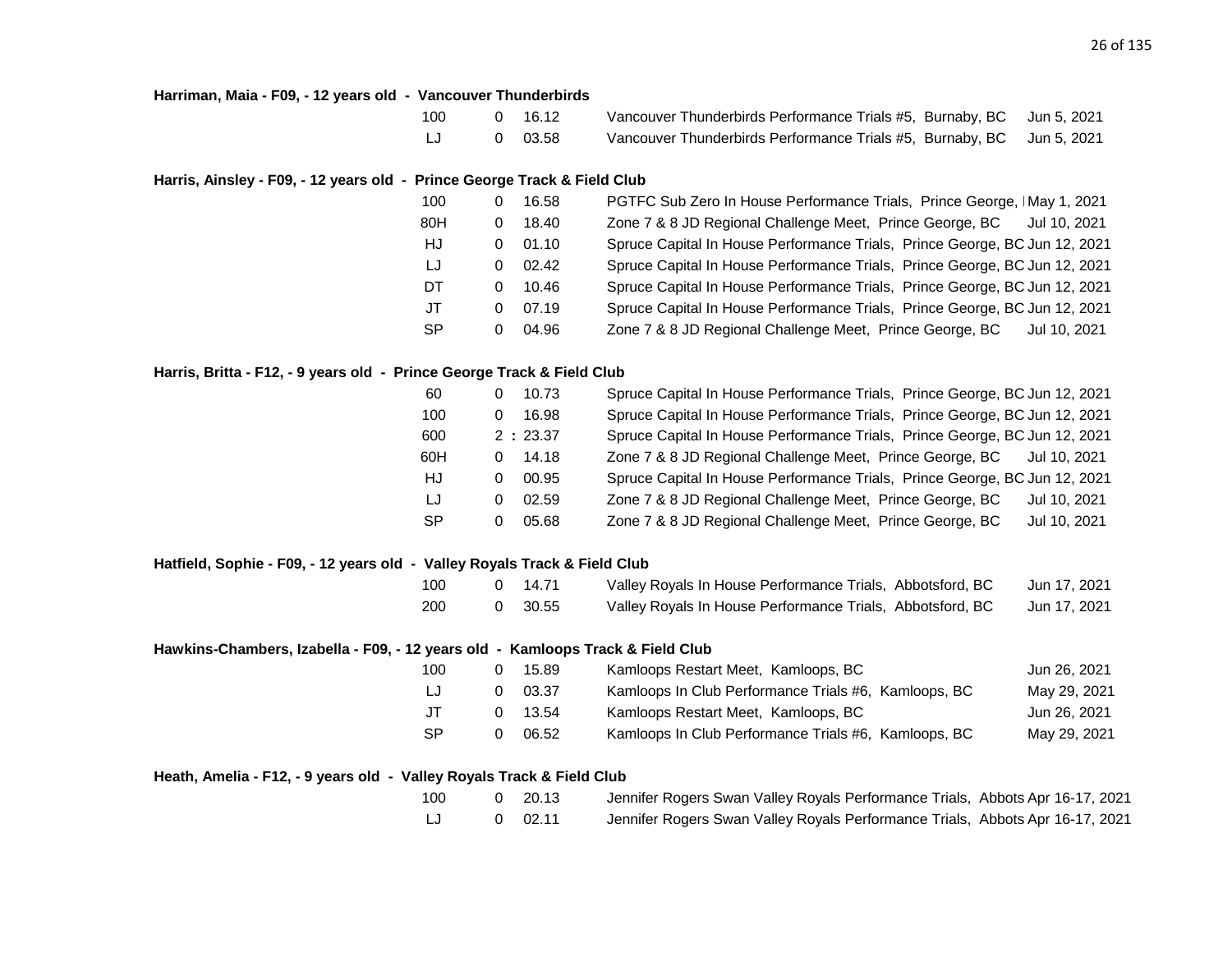**Heath, Ellie - F10, - 11 years old - Valley Royals Track & Field Club** 100 0 17.44 Valley Royals In House Performance Trials, Abbotsford, BC Jun 17, 2021 60H 0 14.20 Valley Royals In House Performance Trials, Abbotsford, BC Jun 17, 2021 LJ 0 02.86 Jennifer Rogers Swan Valley Royals Performance Trials, Abbots Apr 16-17, 2021 **Heer, Payton - F08, - 13 years old - Kamloops Track & Field Club** HJ 0 01.35 Kamloops Track and Field Club JD and HS In Club Trials, Kamlc May 13, 2021 **Herath, Meddy - F12, - 9 years old - Ocean Athletics Track & Field Club** 60 0 12.68 Ocean Athletics JD Performance Trials #1, Surrey, BC Apr 17, 2021 100 0 20.42 Ocean Athletics JD Performance Trials #3, Surrey, BC May 8, 2021 600 3 **:** 02.23 Ocean Athletics JD Performance Trials #1, Surrey, BC Apr 17, 2021 60H 0 15.75 Ocean Athletics Track Meet, Surrey, BC Jun 5, 2021 LJ 0 01.92 Ocean Athletics Track Meet, Surrey, BC Jun 5, 2021 SP 0 02.48 Ocean Athletics Track Meet, Surrey, BC 3 Jun 5, 2021 **Hind, Avery - F11, - 10 years old - Ocean Athletics Track & Field Club** 60 0 10.36 Ocean Athletics JD Performance Trials #1, Surrey, BC Apr 17, 2021 100 0 16.46 Ocean Athletics Track Meet, Surrey, BC Jun 5, 2021 600 2 **:** 03.56 Ocean Athletics JD Performance Trials #3, Surrey, BC May 8, 2021 60H 0 12.51 Ocean Athletics Track Meet, Surrey, BC Jun 5, 2021 LJ 0 03.20 Ocean Athletics JD Performance Trials #1, Surrey, BC Apr 17, 2021 JT 0 06.90 Ocean Athletics JD Performance Trials #1, Surrey, BC Apr 17, 2021 **Hoehn, Maisie - F11, - 10 years old - Prince George Track & Field Club** 100 0 17.49 Spruce Capital In House Performance Trials, Prince George, BC Jun 12, 2021 600 2 **:** 15.48 Spruce Capital In House Performance Trials, Prince George, BC Jun 12, 2021 1000 4 **:** 11.24 Spruce Capital In House Performance Trials, Prince George, BC Jun 12, 2021 LJ 0 02.54 Spruce Capital In House Performance Trials, Prince George, BC Jun 12, 2021 DT 0 07.00 Spruce Capital In House Performance Trials, Prince George, BC Jun 12, 2021 JT 0 07.36 Spruce Capital In House Performance Trials, Prince George, BC Jun 12, 2021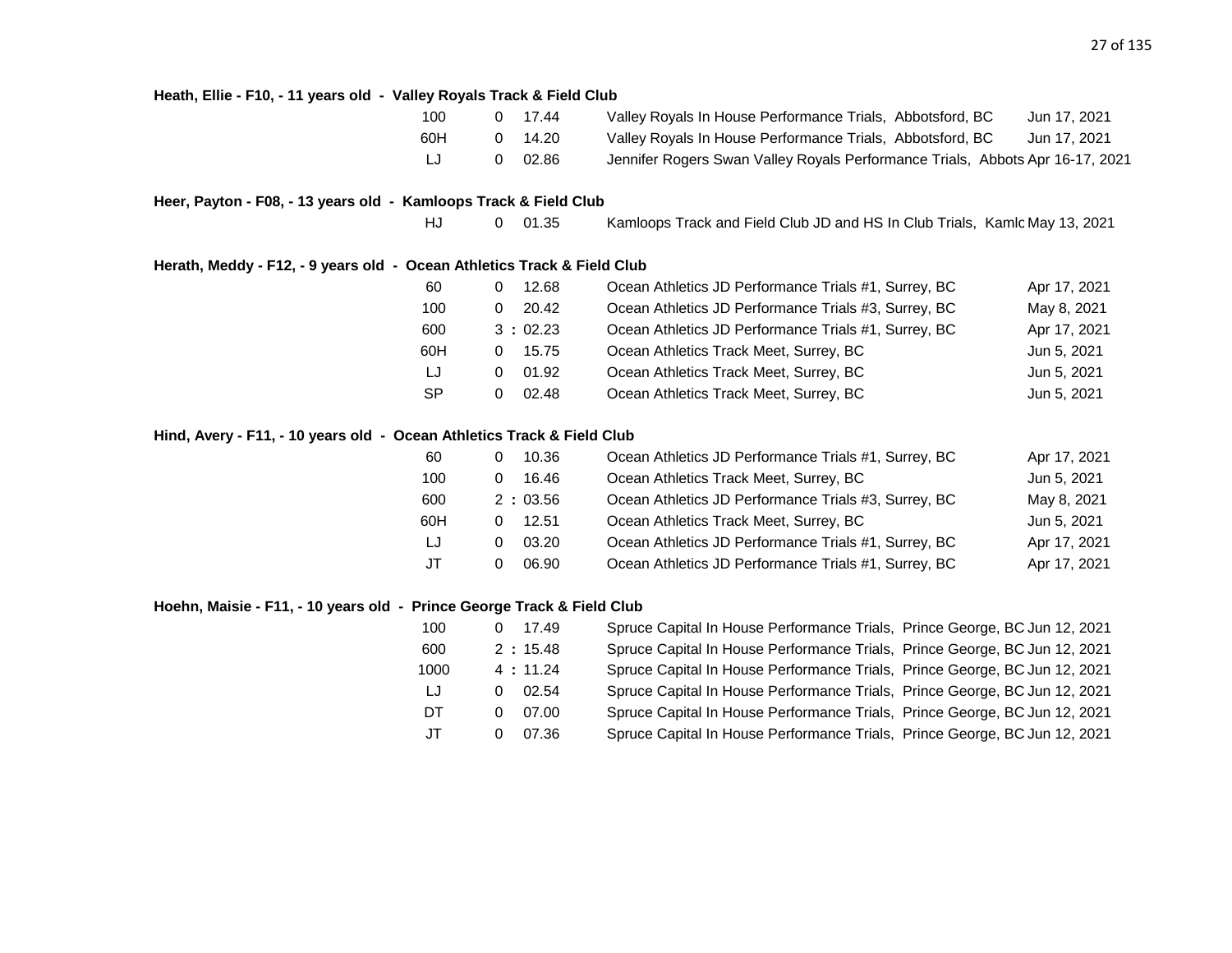#### **Hoffman, Victoria - F08, - 13 years old - Campbell River Comets**

|                                                                              | LJ        | $\mathbf{0}$   | 04.13   | Comox Valley Great Physical Distancing Field Meet #2, Courten: Jul 10, 2021 |              |
|------------------------------------------------------------------------------|-----------|----------------|---------|-----------------------------------------------------------------------------|--------------|
|                                                                              | DT        | $\Omega$       | 19.42   | Comox Valley Great Physical Distancing Field Meet #2, Courten: Jul 10, 2021 |              |
|                                                                              | HT        | $\overline{0}$ | 23.63   | Comox Valley Great Physical Distancing Field Meet #2, Courten: Jul 10, 2021 |              |
|                                                                              | <b>SP</b> | 0              | 07.89   | Comox Valley Great Physical Distancing Field Meet #2, Courten: Jul 10, 2021 |              |
| Horlock, Lily - F09, - 12 years old - Vancouver Thunderbirds                 |           |                |         |                                                                             |              |
|                                                                              | 80H       | $\Omega$       | 14.89   | Vancouver Thunderbirds Performance Trial, Burnaby, BC                       | Jul 10, 2021 |
|                                                                              | DT        | $\Omega$       | 19.07   | Thunderbirds "In Club" Performance Trials #4, Vancouver, BC                 | May 15, 2021 |
|                                                                              | JT        | $\Omega$       | 16.04   | Thunderbirds "In Club" Performance Trials #2, Vancouver, BC                 | Apr 10, 2021 |
| Horychun, Sylvie - F09, - 12 years old - Burnaby Striders Track & Field Club |           |                |         |                                                                             |              |
|                                                                              | 100       | $\Omega$       | 17.60   | Zone 3 & 4 JD Challenge, Abbotsford, BC                                     | Jul 17, 2021 |
|                                                                              | 800       |                | 3:30.84 | Zone 3 & 4 JD Challenge, Abbotsford, BC                                     | Jul 17, 2021 |
| Hubler, Theta - F08, - 13 years old - Royal City Track & Field Club          |           |                |         |                                                                             |              |
|                                                                              | 100       | $\mathbf 0$    | 14.43   | Zone 3 & 4 JD Challenge, Abbotsford, BC                                     | Jul 17, 2021 |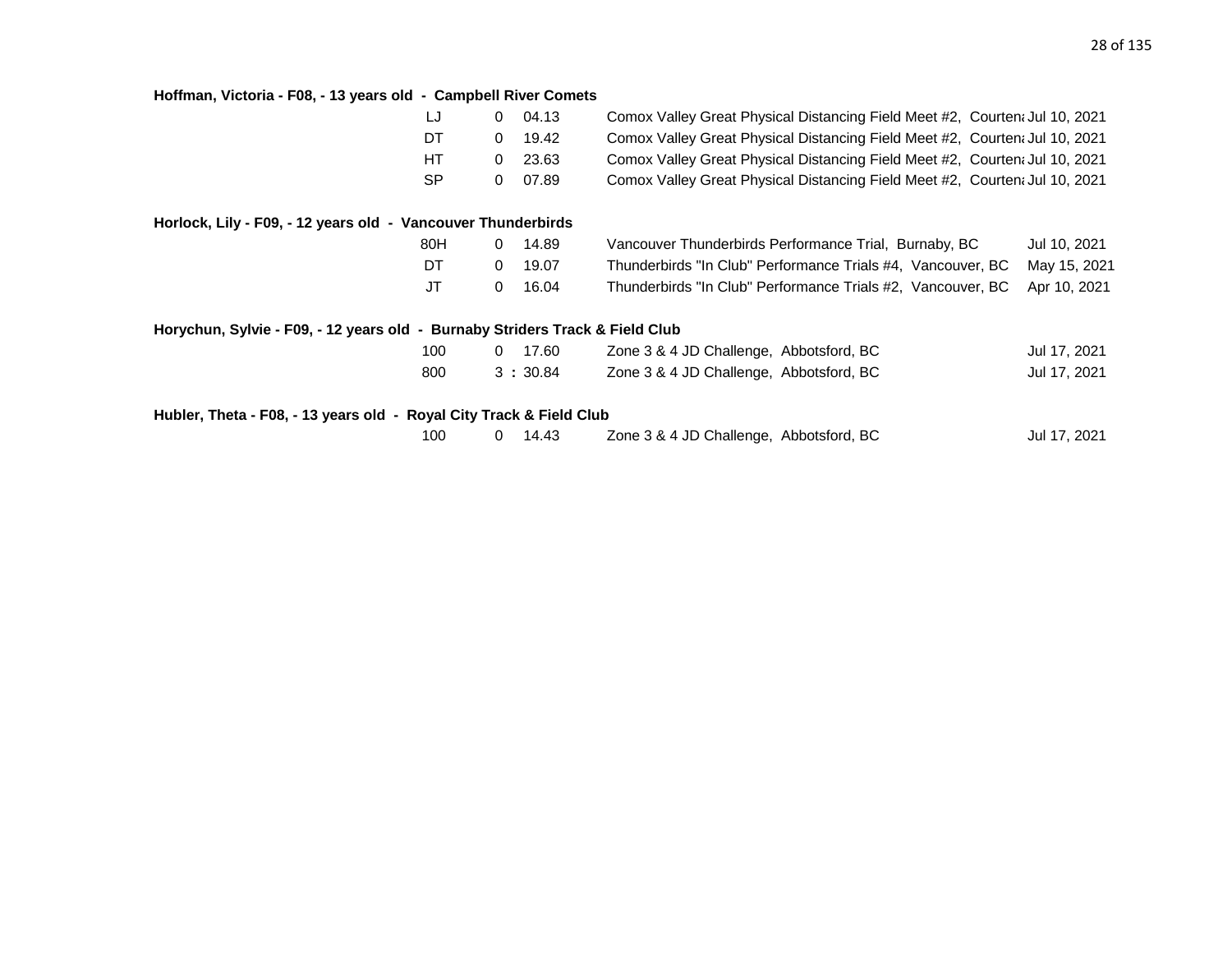#### **Ingwersen, Stella - F09, - 12 years old - Valley Royals Track & Field Club**

| 80H | 16.81          | Zone 3 & 4 JD Challenge, Abbotsford, BC | Jul 17, 2021 |
|-----|----------------|-----------------------------------------|--------------|
| HJ. | $0\quad 01.20$ | Zone 3 & 4 JD Challenge, Abbotsford, BC | Jul 17, 2021 |
| IJ  | $0\quad 03.45$ | Zone 3 & 4 JD Challenge, Abbotsford, BC | Jul 17, 2021 |

#### **Inkman, Alexandra - F09, - 12 years old - Ocean Athletics Track & Field Club**

| 100 | 15.42<br>0 | Ocean Athletics Track Meet, Surrey, BC | Jun 5, 2021 |
|-----|------------|----------------------------------------|-------------|
| 200 | 32.65<br>0 | Ocean Athletics Track Meet, Surrey, BC | Jun 5, 2021 |
| 800 | 2:45.83    | Ocean Athletics Track Meet, Surrey, BC | Jun 5, 2021 |
| LJ  | 03.96<br>0 | Ocean Athletics Track Meet, Surrey, BC | Jun 5, 2021 |
| DT  | 13.51      |                                        |             |

#### **Isaak, Cara - F11, - 10 years old - Ocean Athletics Track & Field Club**

| 60  | 11.30   | Ocean Athletics JD Performance Trials #3, Surrey, BC | May 8, 2021 |
|-----|---------|------------------------------------------------------|-------------|
| 100 | 18.57   | Ocean Athletics Track Meet, Surrey, BC               | Jun 5, 2021 |
| 600 | 2:26.49 | Ocean Athletics Track Meet, Surrey, BC               | Jun 5, 2021 |
| 60H | 13.29   | Ocean Athletics Track Meet, Surrey, BC               | Jun 5, 2021 |
| LJ  | 02.69   | Ocean Athletics JD Performance Trials #3, Surrey, BC | May 8, 2021 |
|     |         |                                                      |             |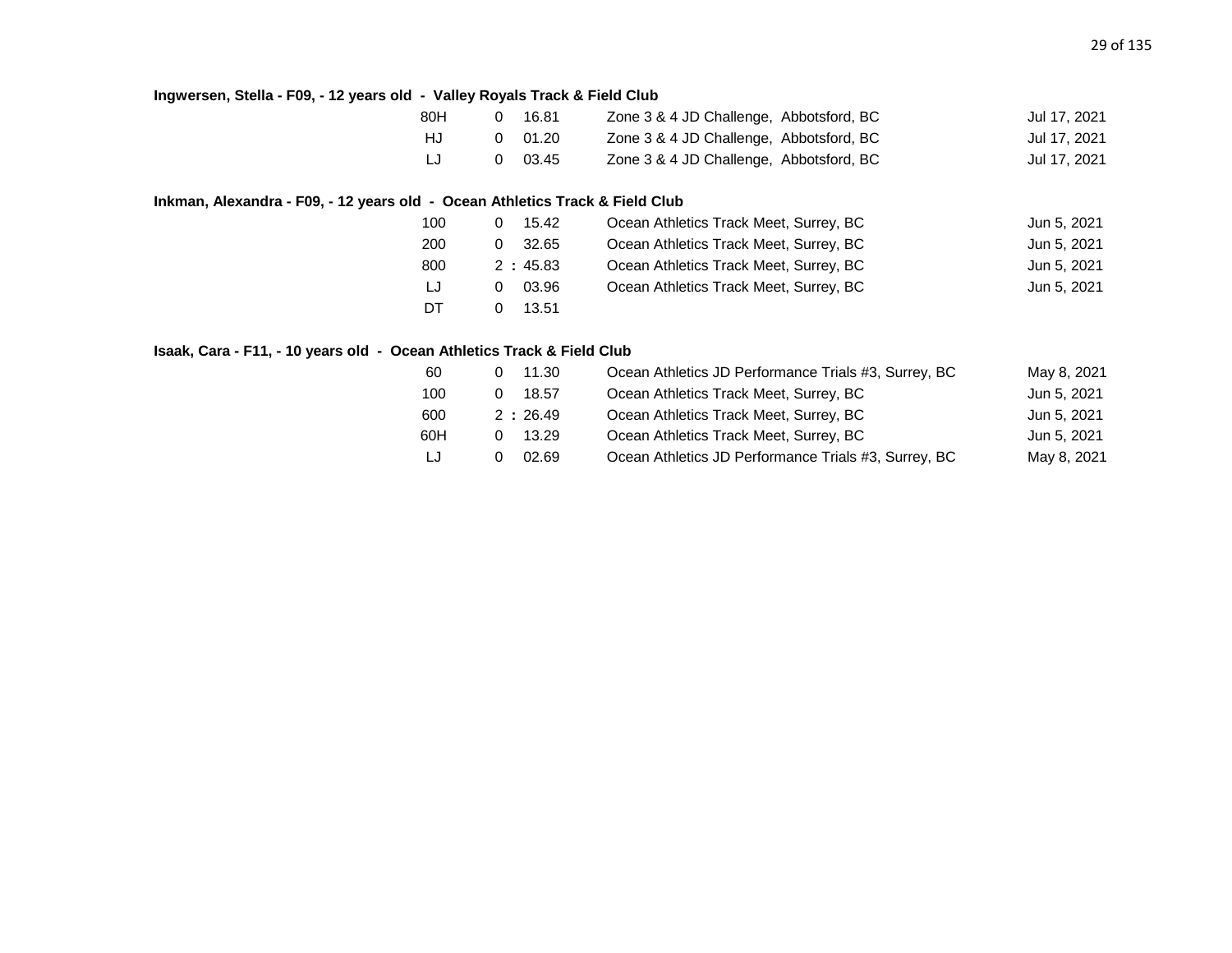| Jackson, Shaylee - F09, - 12 years old - Nanaimo & District Track & Field Club      |                       |                       |                                                                             |              |
|-------------------------------------------------------------------------------------|-----------------------|-----------------------|-----------------------------------------------------------------------------|--------------|
|                                                                                     | 100                   | 0 15.60               | NTFC "In House" Performance Trials #2 + Vancouver Island JD F Jun 26, 2021  |              |
|                                                                                     | 800W                  | 5:24.30               | NTFC "In House" Performance Trials #2 + Vancouver Island JD F Jun 26, 2021  |              |
|                                                                                     | 80H                   | 16.40<br>$\Omega$     | NTFC "In House" Performance Trials #2 + Vancouver Island JD F Jun 26, 2021  |              |
|                                                                                     | LJ<br>$\mathbf{0}$    | 03.38                 | NTFC "In House" Performance Trials #2 + Vancouver Island JD F Jun 26, 2021  |              |
| Jawanda, Gursaihaj - F11, - 10 years old - Universal Athletics Club                 |                       |                       |                                                                             |              |
|                                                                                     | 60                    | 11.40<br>$\mathbf{0}$ | Ocean Athletics and Universal Dual Meet, Surrey, BC                         | Jul 10, 2021 |
|                                                                                     | 100<br>$\mathbf{0}$   | 18.50                 | Universal Athletics In House Performance Trials #2, Surrey, BC May 30, 2021 |              |
|                                                                                     | 60H<br>$\overline{0}$ | 15.06                 | Zone 3 & 4 JD Challenge, Abbotsford, BC                                     | Jul 17, 2021 |
|                                                                                     | LJ<br>$\overline{0}$  | 02.59                 | Universal Athletics In House Performance Trials #2, Surrey, BC May 30, 2021 |              |
| Jeckway, Sabrina - F08, - 13 years old - Vancouver Thunderbirds                     |                       |                       |                                                                             |              |
|                                                                                     | 800                   | 2:48.18               | Thunderbirds "In Club" Performance Trials #4, Vancouver, BC May 15, 2021    |              |
| Johns, Capri - F12, - 9 years old - Vancouver Thunderbirds                          |                       |                       |                                                                             |              |
|                                                                                     | 60                    | 11.16<br>$\Omega$     | Thunderbirds "In Club" Performance Trials #4, Vancouver, BC                 | May 15, 2021 |
|                                                                                     | LJ<br>$\overline{0}$  | 02.70                 | Thunderbirds "In Club" Performance Trials #4, Vancouver, BC                 | May 15, 2021 |
| Johnson Dominguez, Brianna - F09, - 12 years old - Valley Royals Track & Field Club |                       |                       |                                                                             |              |
|                                                                                     | 100<br>$\Omega$       | 16.90                 | Valley Royals In House Performance Trials, Abbotsford, BC                   | Jun 17, 2021 |
|                                                                                     | 80H<br>$\mathbf{0}$   | 19.49                 | Valley Royals In House Performance Trials, Abbotsford, BC                   | Jun 17, 2021 |
|                                                                                     | LJ<br>0               | 03.06                 | Zone 3 & 4 JD Challenge, Abbotsford, BC                                     | Jul 17, 2021 |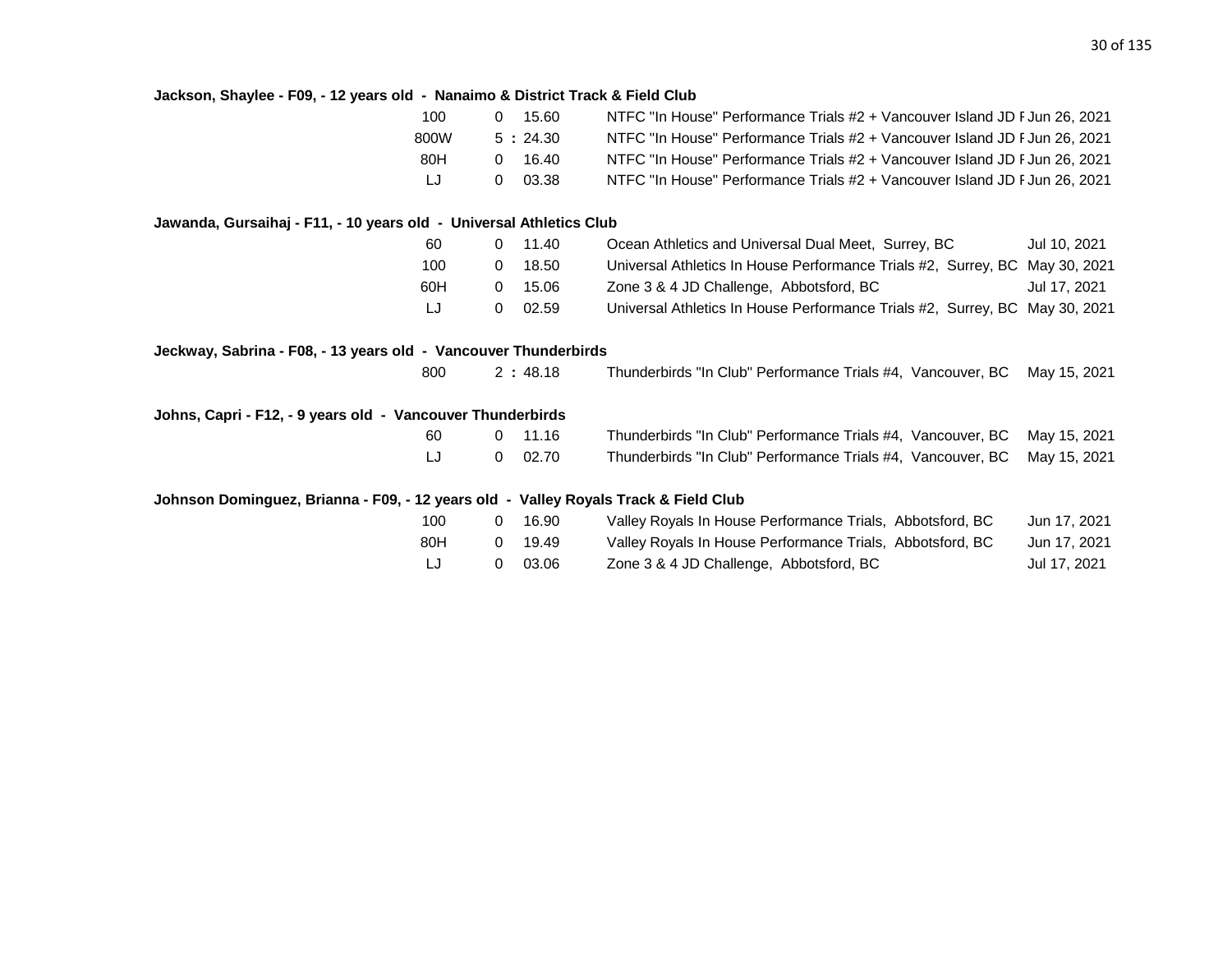#### **Kalkat, Evneet - F12, - 9 years old - Universal Athletics Club**

| 60  |   | $0$ 11.36 | Ocean Athletics and Universal Dual Meet, Surrey, BC                         | Jul 10, 2021 |
|-----|---|-----------|-----------------------------------------------------------------------------|--------------|
| 100 | 0 | 18.49     | Ocean Athletics and Universal Dual Meet, Surrey, BC                         | Jul 10, 2021 |
| 600 |   | 2:27.06   | Universal Athletics In House Performance Trials #2, Surrey, BC May 30, 2021 |              |
| 60H |   | 14.93     | Zone 3 & 4 JD Challenge, Abbotsford, BC                                     | Jul 17, 2021 |
| LJ  |   | 02.46     | Universal Athletics In House Performance Trials #2, Surrey, BC May 30, 2021 |              |

#### **Kassel, Amelia - F10, - 11 years old - Valley Royals Track & Field Club**

| 100  | 16.30          | Zone 3 & 4 JD Challenge, Abbotsford, BC                                       | Jul 17, 2021 |
|------|----------------|-------------------------------------------------------------------------------|--------------|
| 200  | $0\quad 33.45$ | Valley Royals In House Performance Trials, Abbotsford, BC                     | Jun 17, 2021 |
| 600  | 2:14.91        | Zone 3 & 4 JD Challenge, Abbotsford, BC                                       | Jul 17, 2021 |
| 1000 | 4:19.89        | Jennifer Rogers Swan Valley Royals Performance Trials, Abbots Apr 16-17, 2021 |              |

#### **Kennedy, Katherine - F09, - 12 years old - Kajaks Track & Field Club**

| 100       | 16.24<br>0 | 2021 Kajaks TFC In Club Performance Trials #6* +HIGH PERFO May 23, 2021  |              |
|-----------|------------|--------------------------------------------------------------------------|--------------|
| 300       | 56.05<br>0 | 2021 Kajaks Performance Trials #8, Richmond, BC                          | Jun 20, 2021 |
| 800       | 2:48.79    | Zone 5 JD Regional Challenge, Richmond, BC                               | Jul 18, 2021 |
| 1200      | 4:37.23    | 2021 Kajaks Performance Trials #8, Richmond, BC                          | Jun 20, 2021 |
| 80H       | 16.30<br>0 | Zone 5 JD Regional Challenge, Richmond, BC                               | Jul 18, 2021 |
| LJ        | 03.38<br>0 | 2021 Kajaks Performance Trials #8, Richmond, BC                          | Jun 20, 2021 |
| DT        | 08.76<br>0 | 2021 Kajaks Performance Trials #8, Richmond, BC                          | Jun 20, 2021 |
| <b>SP</b> | 04.88<br>0 | 2021 Kajaks TFC In Club Performance Trials #6* + HIGH PERFO May 23, 2021 |              |

#### **Khakh, Nevaya - F09, - 12 years old - Vancouver Thunderbirds**

| 100 | 0 14.84 | Vancouver Thunderbirds Performance Trial, Burnaby, BC | Jul 10, 2021 |
|-----|---------|-------------------------------------------------------|--------------|
|     | 0 03.88 | Vancouver Thunderbirds Performance Trial, Burnaby, BC | Jul 10, 2021 |

#### **Khakh, Samiya - F11, - 10 years old - Vancouver Thunderbirds**

| 100 | 0 16.72 | Vancouver Thunderbirds Performance Trial, Burnaby, BC | Jul 10, 2021 |
|-----|---------|-------------------------------------------------------|--------------|
|     | 0 02.88 | Vancouver Thunderbirds Performance Trial, Burnaby, BC | Jul 10, 2021 |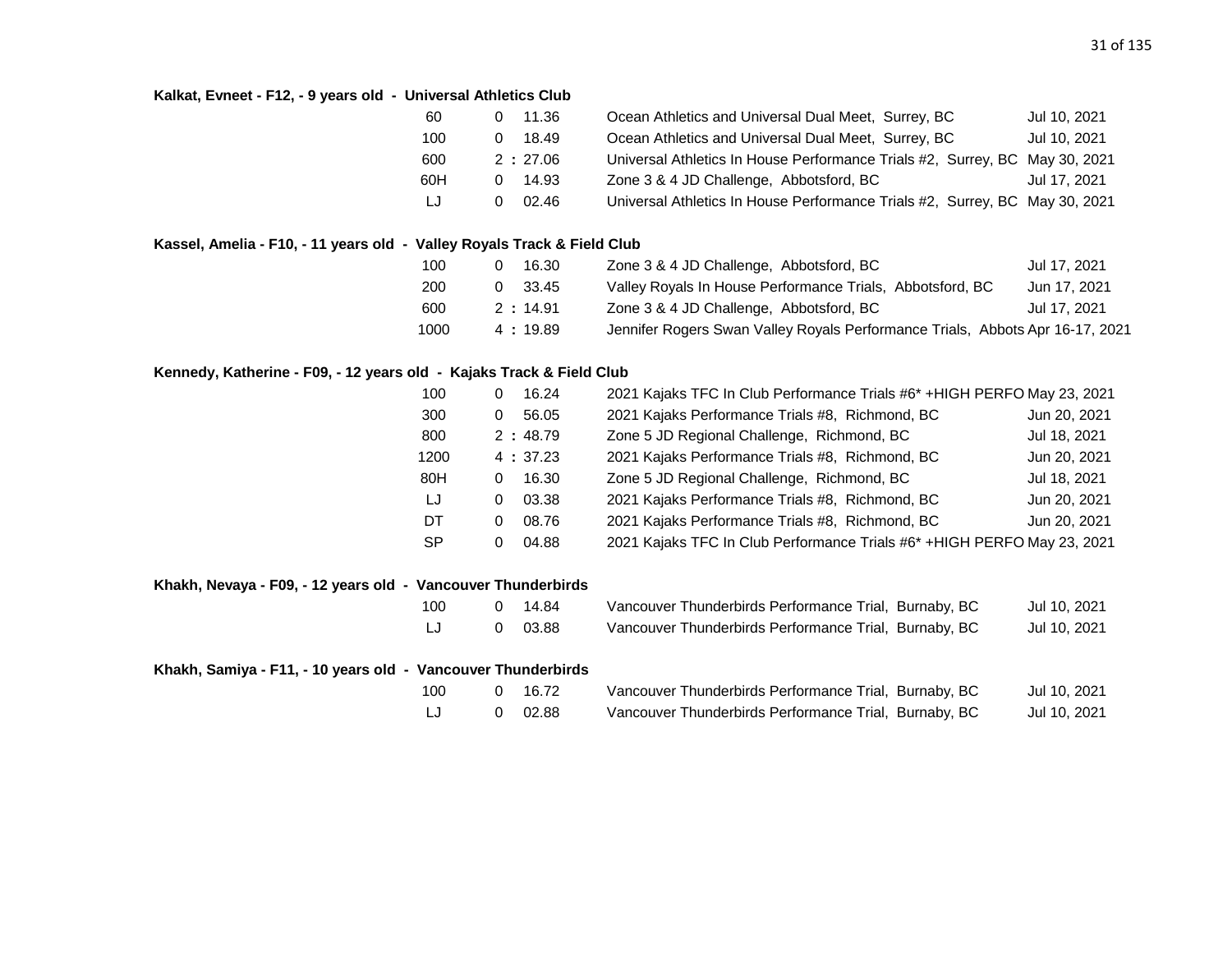### **Khrisanova, Svetlana - F08, - 13 years old - Coquitlam Cheetahs**

|                                                                           | 80H       | 0           | 14.90 | Zone 3 & 4 JD Challenge, Abbotsford, BC                                      | Jul 17, 2021 |
|---------------------------------------------------------------------------|-----------|-------------|-------|------------------------------------------------------------------------------|--------------|
|                                                                           | HJ        | 0           | 01.40 | Zone 3 & 4 JD Challenge, Abbotsford, BC                                      | Jul 17, 2021 |
|                                                                           | LJ        | 0           | 03.99 | Zone 3 & 4 JD Challenge, Abbotsford, BC                                      | Jul 17, 2021 |
|                                                                           | DT        | 0           | 19.71 | Zone 3 & 4 JD Challenge, Abbotsford, BC                                      | Jul 17, 2021 |
|                                                                           | <b>JT</b> | 0           | 20.16 | Coquitlam Cheetahs In-House Performance Trials #5, Coquitlam Jun 12-13, 2021 |              |
| Klein, Chloe - F09, - 12 years old - Vancouver Olympic Club               |           |             |       |                                                                              |              |
|                                                                           | 100       | 0           | 17.26 | VOC "Give the Chance" In House Performance Trials, New Wes May 29, 2021      |              |
|                                                                           | 200       | 0           | 37.43 | VOC "Give the Chance" In House Performance Trials, New Wes May 29, 2021      |              |
| Klimos, Charlotte - F12, - 9 years old - Coquitlam Cheetahs               |           |             |       |                                                                              |              |
|                                                                           | 100       | 0           | 18.52 | Zone 3 & 4 JD Challenge, Abbotsford, BC                                      | Jul 17, 2021 |
|                                                                           | 60H       | 0           | 14.48 | Zone 3 & 4 JD Challenge, Abbotsford, BC                                      | Jul 17, 2021 |
| Klimos, Gabrielle - F08, - 13 years old - Coquitlam Cheetahs              |           |             |       |                                                                              |              |
|                                                                           | IJ        | 0           | 02.71 | Coquitlam Cheetahs In-House Performance Trials #5, Coquitlam Jun 12-13, 2021 |              |
|                                                                           | $\sf{JT}$ | 0           | 17.12 | Coquitlam Cheetahs In-House Performance Trials #5, Coquitlam Jun 12-13, 2021 |              |
| Koleba, Shay - F11, - 10 years old - Vernon Amateur Athletics Association |           |             |       |                                                                              |              |
|                                                                           | 60H       | 0           | 13.42 | Jack Brow Memorial Meet + Zone 2 JD Regional Challenge, Kelt Jul 2-4, 2021   |              |
|                                                                           | LJ        | 0           | 02.57 | Jack Brow Memorial Meet + Zone 2 JD Regional Challenge, Kel Jul 2-4, 2021    |              |
| Kondolay, Dhea - F09, - 12 years old - Valley Royals Track & Field Club   |           |             |       |                                                                              |              |
|                                                                           | 100       | 0           | 15.34 | Zone 3 & 4 JD Challenge, Abbotsford, BC                                      | Jul 17, 2021 |
|                                                                           | 80H       | 0           | 15.33 | Zone 3 & 4 JD Challenge, Abbotsford, BC                                      | Jul 17, 2021 |
|                                                                           | LJ        | $\mathbf 0$ | 03.74 | Zone 3 & 4 JD Challenge, Abbotsford, BC                                      | Jul 17, 2021 |
|                                                                           | DT        | $\mathbf 0$ | 16.87 | Zone 3 & 4 JD Challenge, Abbotsford, BC                                      | Jul 17, 2021 |
|                                                                           | <b>SP</b> | 0           | 06.97 | Zone 3 & 4 JD Challenge, Abbotsford, BC                                      | Jul 17, 2021 |
| Kooner, Ekta - F08, - 13 years old - Universal Athletics Club             |           |             |       |                                                                              |              |
|                                                                           | 100       | 0           | 16.03 | Ocean Athletics and Universal Dual Meet, Surrey, BC                          | Jul 10, 2021 |
|                                                                           | 80H       | 0           | 19.52 | Universal Athletics In House Performance Trials #2, Surrey, BC May 30, 2021  |              |
|                                                                           | LJ        | $\mathbf 0$ | 03.38 | Ocean Athletics and Universal Dual Meet, Surrey, BC                          | Jul 10, 2021 |
|                                                                           | <b>SP</b> | 0           | 04.94 | Ocean Athletics and Universal Dual Meet, Surrey, BC                          | Jul 10, 2021 |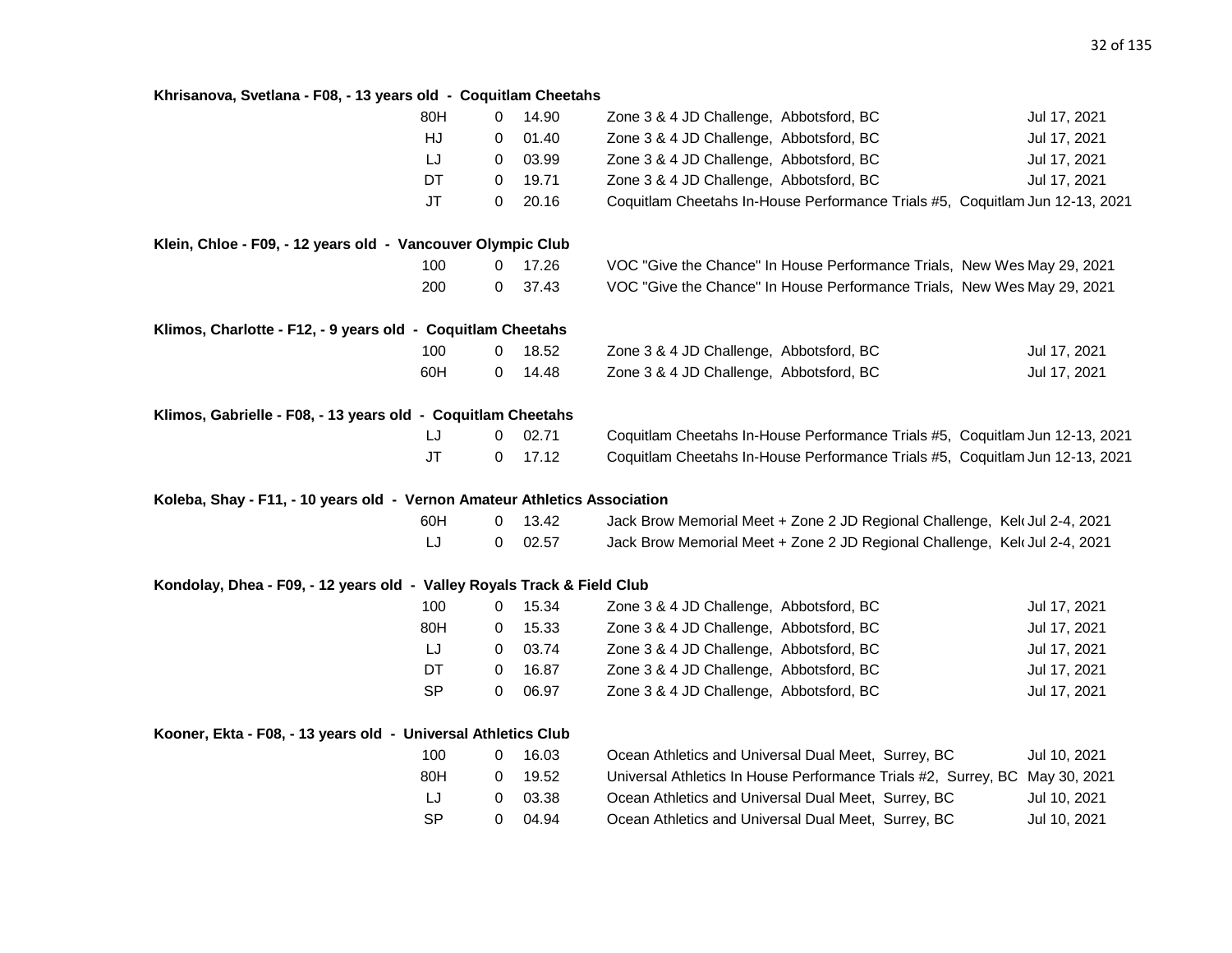#### **Kordeenok, Ekaterina - F09, - 12 years old - Kajaks Track & Field Club**

100 0 16.13 2021 Kajaks TFC In Club Performance Trials #6\* +HIGH PERFO May 23, 2021

#### **Kump, Ruby - F08, - 13 years old - Kajaks Track & Field Club**

| 300  | 51.28<br>0. | 2021 Kajaks Performance Trials #8, Richmond, BC                          | Jun 20, 2021 |
|------|-------------|--------------------------------------------------------------------------|--------------|
| 800  | 2:39.78     | Zone 5 JD Regional Challenge, Richmond, BC                               | Jul 18, 2021 |
| 1200 | 4:22.88     | Zone 5 JD Regional Challenge, Richmond, BC                               | Jul 18, 2021 |
| 80H  | 18.17       | Zone 5 JD Regional Challenge, Richmond, BC                               | Jul 18, 2021 |
| LJ   | 03.56       | Zone 5 JD Regional Challenge, Richmond, BC                               | Jul 18, 2021 |
| -SP  | 05.26       | 2021 Kajaks TFC In Club Performance Trials #6* + HIGH PERFO May 23, 2021 |              |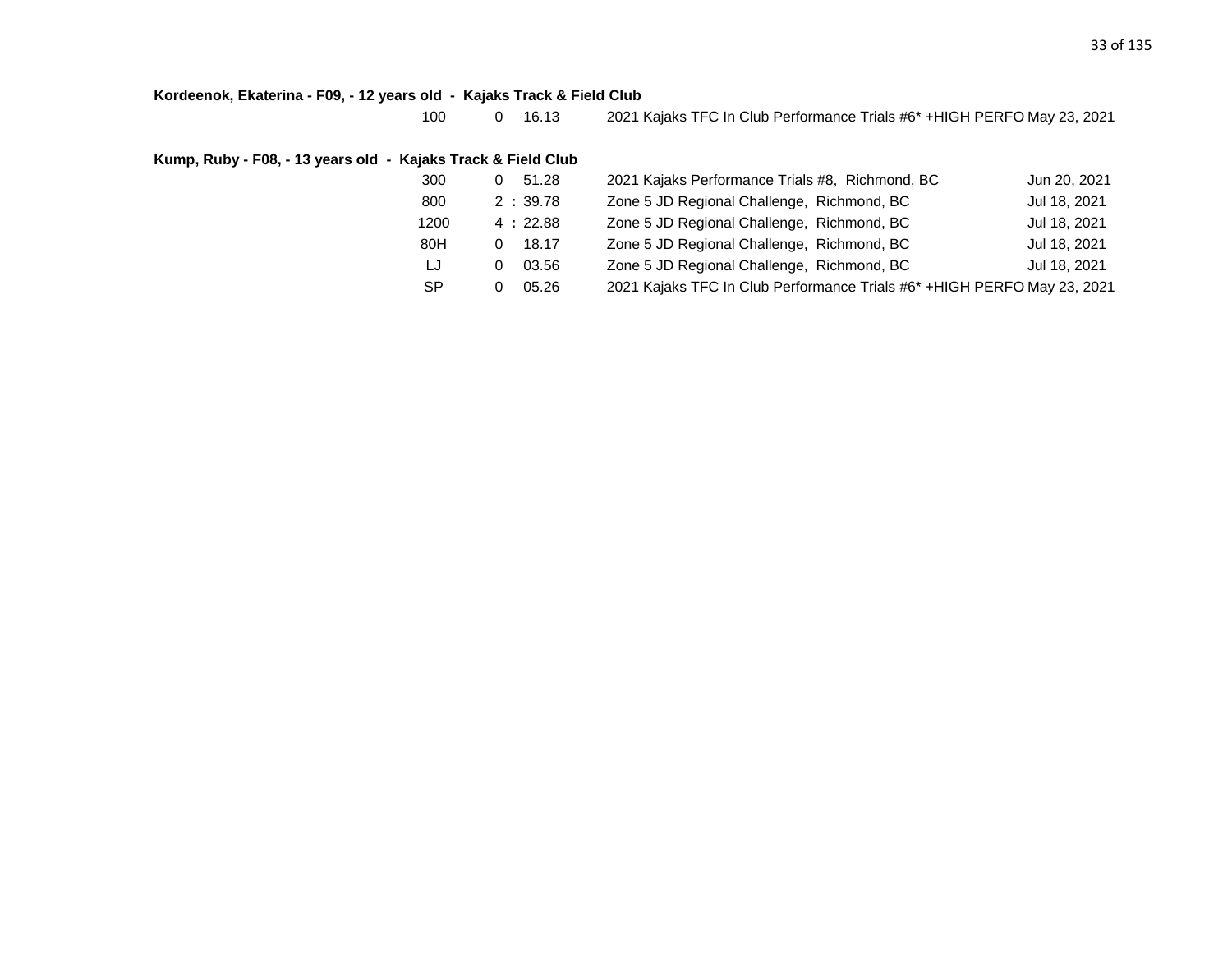| Lalli, Aryana - F12, - 9 years old - Ocean Athletics Track & Field Club |   |         |                                                                             |              |
|-------------------------------------------------------------------------|---|---------|-----------------------------------------------------------------------------|--------------|
| 60                                                                      | 0 | 14.90   | Ocean Athletics JD Performance Trials #1, Surrey, BC                        | Apr 17, 2021 |
| LJ                                                                      | 0 | 01.33   | Ocean Athletics and Universal Dual Meet, Surrey, BC                         | Jul 10, 2021 |
| Lane, Abbey - F12, - 9 years old - Vancouver Thunderbirds               |   |         |                                                                             |              |
| 60                                                                      | 0 | 09.88   | Zone 5 JD Regional Challenge, Richmond, BC                                  | Jul 18, 2021 |
| 100                                                                     | 0 | 16.43   | Vancouver Thunderbirds Performance Trial, Burnaby, BC                       | Jul 10, 2021 |
| 60H                                                                     | 0 | 11.35   | Zone 5 JD Regional Challenge, Richmond, BC                                  | Jul 18, 2021 |
| HJ                                                                      | 0 | 01.05   | Vancouver Thunderbirds Performance Trials #5, Burnaby, BC                   | Jun 5, 2021  |
| LJ                                                                      | 0 | 03.35   | Zone 5 JD Regional Challenge, Richmond, BC                                  | Jul 18, 2021 |
| Lane, Carly - F10, - 11 years old - Vancouver Thunderbirds              |   |         |                                                                             |              |
| 60                                                                      | 0 | 09.79   | Zone 5 JD Regional Challenge, Richmond, BC                                  | Jul 18, 2021 |
| 100                                                                     | 0 | 15.51   | Vancouver Thunderbirds Performance Trial, Burnaby, BC                       | Jul 10, 2021 |
| 60H                                                                     | 0 | 11.65   | Vancouver Thunderbirds Performance Trial, Burnaby, BC                       | Jul 10, 2021 |
| HJ                                                                      | 0 | 01.05   | Vancouver Thunderbirds Performance Trials #5, Burnaby, BC                   | Jun 5, 2021  |
| LJ                                                                      | 0 | 03.73   | Thunderbirds "In Club" Performance Trials #4, Vancouver, BC                 | May 15, 2021 |
| Lang, Charlotte - F10, - 11 years old - Vancouver Thunderbirds          |   |         |                                                                             |              |
| 60                                                                      | 0 | 10.13   | Zone 5 JD Regional Challenge, Richmond, BC                                  | Jul 18, 2021 |
| 600                                                                     |   | 2:04.91 | Zone 5 JD Regional Challenge, Richmond, BC                                  | Jul 18, 2021 |
| 1000                                                                    |   | 3:30.23 | Vancouver Thunderbirds Performance Trials #5, Burnaby, BC                   | Jun 5, 2021  |
| 60H                                                                     | 0 | 12.59   | Vancouver Thunderbirds Performance Trial, Burnaby, BC                       | Jul 10, 2021 |
| HJ                                                                      | 0 | 01.20   | Vancouver Thunderbirds Performance Trials #5, Burnaby, BC                   | Jun 5, 2021  |
| LJ                                                                      | 0 | 03.52   | Vancouver Thunderbirds Performance Trial, Burnaby, BC                       | Jul 10, 2021 |
| Latore, Adaija - F10, - 11 years old - Universal Athletics Club         |   |         |                                                                             |              |
| 60                                                                      | 0 | 10.67   | Universal Athletics In House Performance Trials #2, Surrey, BC May 30, 2021 |              |
| 60H                                                                     | 0 | 12.67   | Universal Athletics In House Performance Trials #2, Surrey, BC May 30, 2021 |              |
| Latore, Alexia - F08, - 13 years old - Universal Athletics Club         |   |         |                                                                             |              |
| 100                                                                     | 0 | 13.41   | Zone 3 & 4 JD Challenge, Abbotsford, BC                                     | Jul 17, 2021 |
| LJ                                                                      | 0 | 04.51   | Universal Athletics In Club Performance Trials, Surrey, BC                  | Apr 24, 2021 |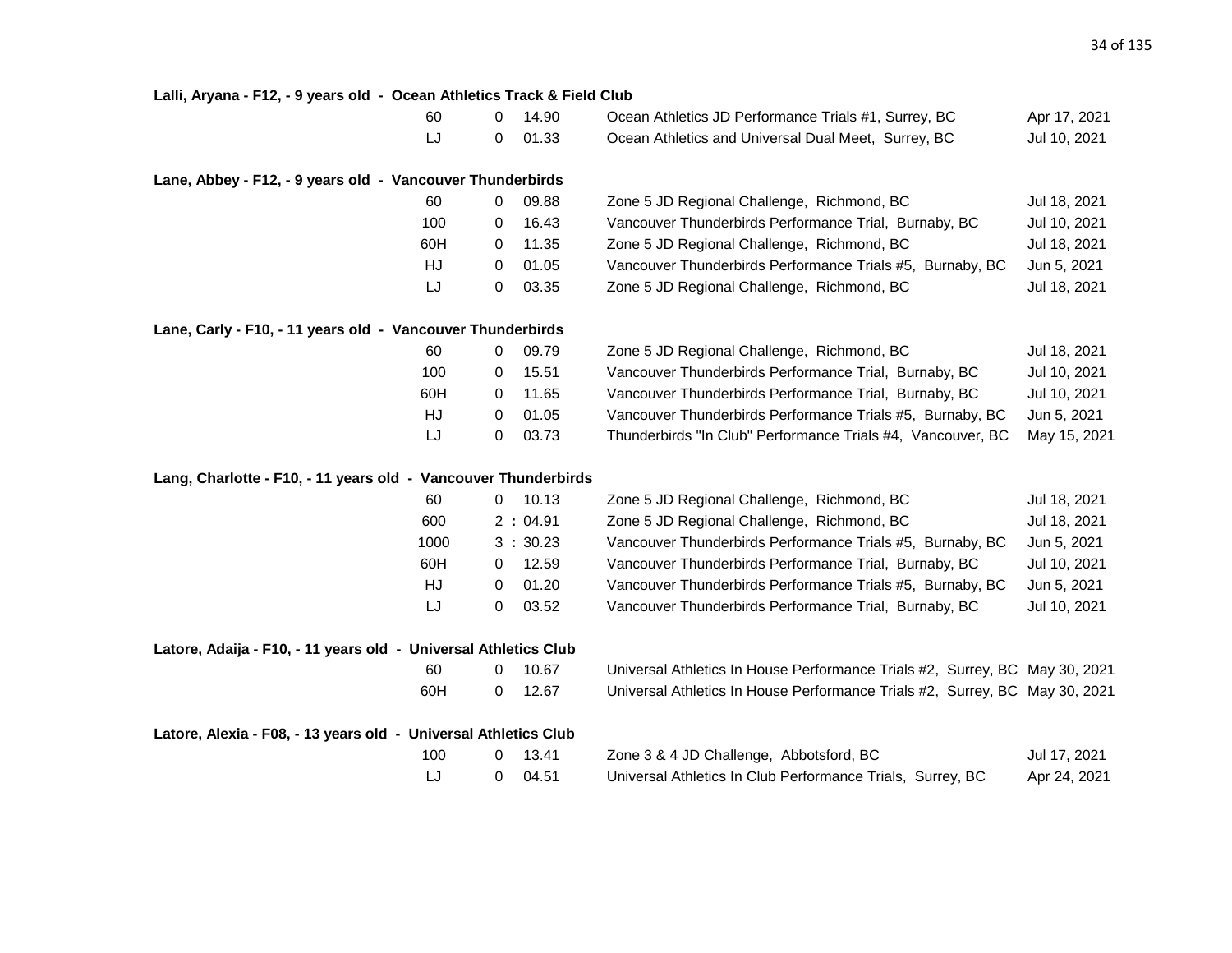### **Lau, Raina - F12, - 9 years old - Coquitlam Cheetahs**

| au, Kania III yyearo ola                                                        | <b>OUYU</b> |   |         |                                                                              |              |
|---------------------------------------------------------------------------------|-------------|---|---------|------------------------------------------------------------------------------|--------------|
|                                                                                 | 60          | 0 | 12.33   | Coquitlam Cheetahs In-House Performance Trials #5, Coquitlam Jun 12-13, 2021 |              |
|                                                                                 | 100         | 0 | 19.25   | Zone 3 & 4 JD Challenge, Abbotsford, BC                                      | Jul 17, 2021 |
|                                                                                 | 60H         | 0 | 14.99   | Zone 3 & 4 JD Challenge, Abbotsford, BC                                      | Jul 17, 2021 |
|                                                                                 | HJ          | 0 | 00.90   | Zone 3 & 4 JD Challenge, Abbotsford, BC                                      | Jul 17, 2021 |
|                                                                                 | LJ          | 0 | 01.76   | Coquitlam Cheetahs In-House Performance Trials #5, Coquitlam Jun 12-13, 2021 |              |
| Lazare, Chloe - F12, - 9 years old - Vancouver Thunderbirds                     |             |   |         |                                                                              |              |
|                                                                                 | 60          | 0 | 10.59   | Thunderbirds "In Club" Performance Trials #4, Vancouver, BC                  | May 15, 2021 |
|                                                                                 | LJ          | 0 | 02.71   | Thunderbirds "In Club" Performance Trials #4, Vancouver, BC                  | May 15, 2021 |
| Leavens, Norah - F12, - 9 years old - Prince George Track & Field Club          |             |   |         |                                                                              |              |
|                                                                                 | 100         | 0 | 17.99   | Spruce Capital In House Performance Trials, Prince George, BC Jun 12, 2021   |              |
|                                                                                 | 600         |   | 2:32.20 | PGTFC Sub Zero In House Performance Trials, Prince George, IMay 1, 2021      |              |
|                                                                                 | 60H         | 0 | 14.14   | Zone 7 & 8 JD Regional Challenge Meet, Prince George, BC                     | Jul 10, 2021 |
|                                                                                 | LJ          | 0 | 02.56   | Zone 7 & 8 JD Regional Challenge Meet, Prince George, BC                     | Jul 10, 2021 |
| Lee, Madeleine - F10, - 11 years old - Vancouver Olympic Club                   |             |   |         |                                                                              |              |
|                                                                                 | 60          | 0 | 09.95   | Zone 5 JD Regional Challenge, Richmond, BC                                   | Jul 18, 2021 |
|                                                                                 | 100         | 0 | 16.15   | VOC "Give the Chance" In House Performance Trials, New Wes May 29, 2021      |              |
|                                                                                 | 60H         | 0 | 13.15   | Zone 5 JD Regional Challenge, Richmond, BC                                   | Jul 18, 2021 |
|                                                                                 | LJ          | 0 | 03.40   | VOC "Give the Chance" In House Performance Trials, New Wes May 29, 2021      |              |
| Legut-Petersen, Amelia - F11, - 10 years old - Prince George Track & Field Club |             |   |         |                                                                              |              |
|                                                                                 | 60H         | 0 | 14.84   | Spruce Capital In House Performance Trials, Prince George, BC Jun 12, 2021   |              |
|                                                                                 | HJ          | 0 | 00.90   | Spruce Capital In House Performance Trials, Prince George, BC Jun 12, 2021   |              |
|                                                                                 | LJ          | 0 | 02.01   | PGTFC Sub Zero In House Performance Trials, Prince George, IMay 1, 2021      |              |
|                                                                                 | <b>JT</b>   | 0 | 05.05   | Spruce Capital In House Performance Trials, Prince George, BC Jun 12, 2021   |              |
|                                                                                 | <b>SP</b>   | 0 | 03.88   | PGTFC Sub Zero In House Performance Trials, Prince George, IMay 1, 2021      |              |
| Lehman, Sara - F09, - 12 years old - Vancouver Thunderbirds                     |             |   |         |                                                                              |              |
|                                                                                 | 100         | 0 | 15.36   | Thunderbirds "In Club" Performance Trials #4, Vancouver, BC                  | May 15, 2021 |
|                                                                                 | LJ          | 0 | 02.90   | Vancouver Thunderbirds Performance Trials #5, Burnaby, BC                    | Jun 5, 2021  |
|                                                                                 | JT          | 0 | 14.19   | Vancouver Thunderbirds Performance Trial, Burnaby, BC                        | Jul 10, 2021 |
|                                                                                 |             |   |         |                                                                              |              |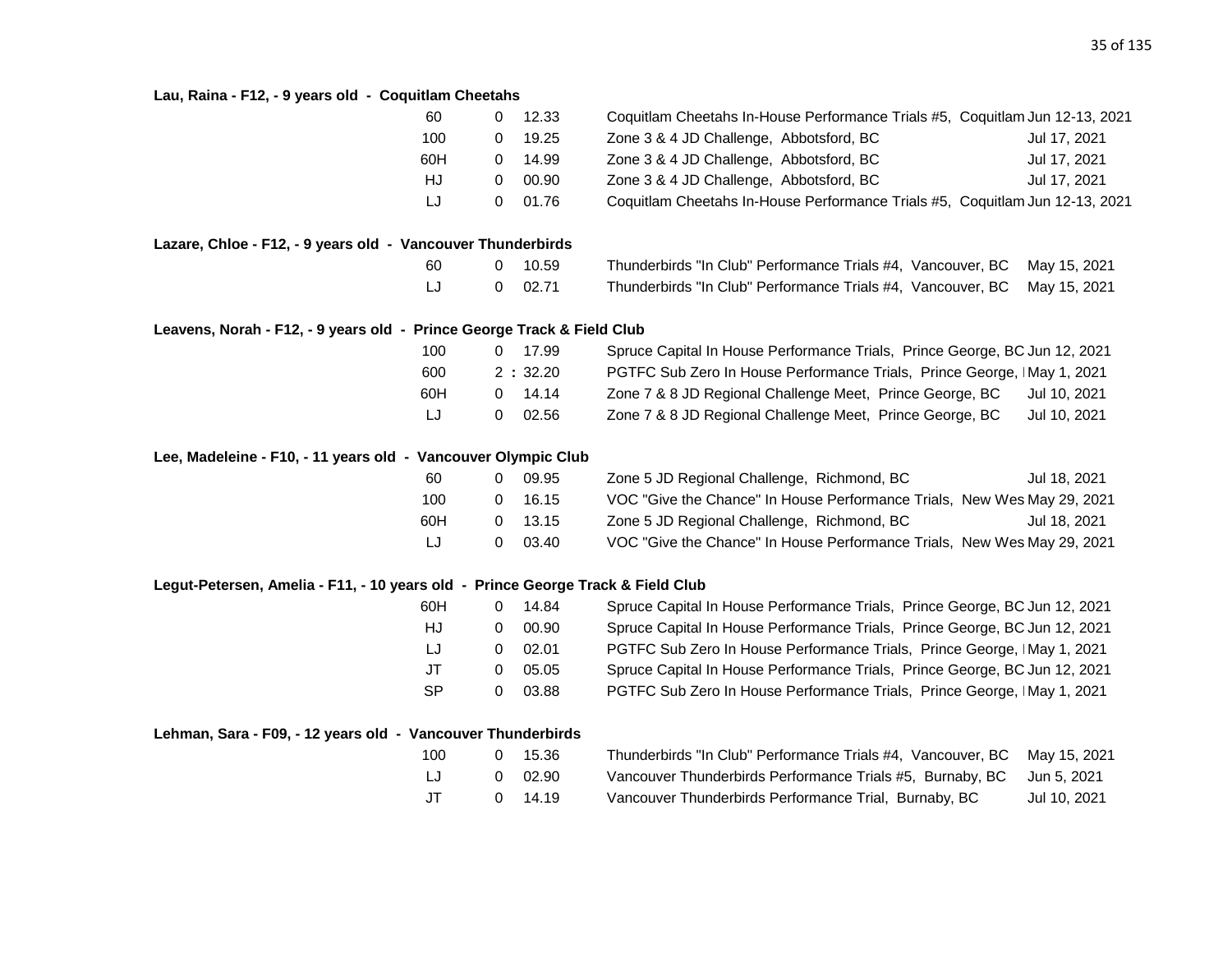# **Lesage, Evelyn - F12, - 9 years old - Ocean Athletics Track & Field Club**

|                                                                           | 60        | 0              | 15.77   | Ocean Athletics JD Performance Trials #1, Surrey, BC                         | Apr 17, 2021 |
|---------------------------------------------------------------------------|-----------|----------------|---------|------------------------------------------------------------------------------|--------------|
|                                                                           | 100       | 0              | 26.22   | Ocean Athletics Track Meet, Surrey, BC                                       | Jun 5, 2021  |
|                                                                           | 600       |                | 3:17.69 | Ocean Athletics Track Meet, Surrey, BC                                       | Jun 5, 2021  |
|                                                                           | LJ        | 0              | 01.39   | Ocean Athletics JD Performance Trials #1, Surrey, BC                         | Apr 17, 2021 |
|                                                                           | <b>SP</b> | 0              | 02.29   | Ocean Athletics Track Meet, Surrey, BC                                       | Jun 5, 2021  |
| Leschuk, Faith - F10, - 11 years old - Coquitlam Cheetahs                 |           |                |         |                                                                              |              |
|                                                                           | 60        | 0              | 09.67   | Coquitlam Cheetahs In-House Performance Trials #5, Coquitlam Jun 12-13, 2021 |              |
|                                                                           | 100       | 0              | 15.38   | Zone 3 & 4 JD Challenge, Abbotsford, BC                                      | Jul 17, 2021 |
|                                                                           | 60H       | 0              | 12.01   | Zone 3 & 4 JD Challenge, Abbotsford, BC                                      | Jul 17, 2021 |
|                                                                           | LJ        | 0              | 03.10   | Zone 3 & 4 JD Challenge, Abbotsford, BC                                      | Jul 17, 2021 |
| Leung, Hilary - F11, - 10 years old - Burnaby Striders Track & Field Club |           |                |         |                                                                              |              |
|                                                                           | 100       | $\overline{0}$ | 18.15   | Zone 3 & 4 JD Challenge, Abbotsford, BC                                      | Jul 17, 2021 |
|                                                                           | 600       |                | 2:44.11 | Zone 3 & 4 JD Challenge, Abbotsford, BC                                      | Jul 17, 2021 |
| Liburd, Rya - F09, - 12 years old - Kamloops Track & Field Club           |           |                |         |                                                                              |              |
|                                                                           | 100       | 0              | 16.03   | KTFC In Club Performance Trials #4, Kamloops, BC                             | Jun 12, 2021 |
|                                                                           | 80H       | 0              | 18.01   | KTFC In Club Performance Trials #4, Kamloops, BC                             | Jun 12, 2021 |
|                                                                           | LJ        | 0              | 02.73   | 2021 Kamloops Performance Trials #1, Kamloops, BC                            | Apr 10, 2021 |
| Lieuwen, Sienna - F11, - 10 years old - Kamloops Track & Field Club       |           |                |         |                                                                              |              |
|                                                                           | 60        | 0              | 12.14   | Kamloops Track and Field Club JD and HS In Club Trials #2, Kai May 4, 2021   |              |
|                                                                           | 100       | 0              | 20.40   | 2021 Kamloops Performance Trials #4, Kamloops, BC                            | Apr 24, 2021 |
|                                                                           | LJ        | 0              | 01.71   | Kamloops Track and Field Club JD and HS In Club Trials #2, KarMay 4, 2021    |              |
| Liew, Siena - F10, - 11 years old - Coquitlam Cheetahs                    |           |                |         |                                                                              |              |
|                                                                           | 100       | $\overline{0}$ | 16.18   | Zone 3 & 4 JD Challenge, Abbotsford, BC                                      | Jul 17, 2021 |
|                                                                           | 60H       | 0              | 13.96   | Zone 3 & 4 JD Challenge, Abbotsford, BC                                      | Jul 17, 2021 |
|                                                                           | LJ        | 0              | 02.99   | Zone 3 & 4 JD Challenge, Abbotsford, BC                                      | Jul 17, 2021 |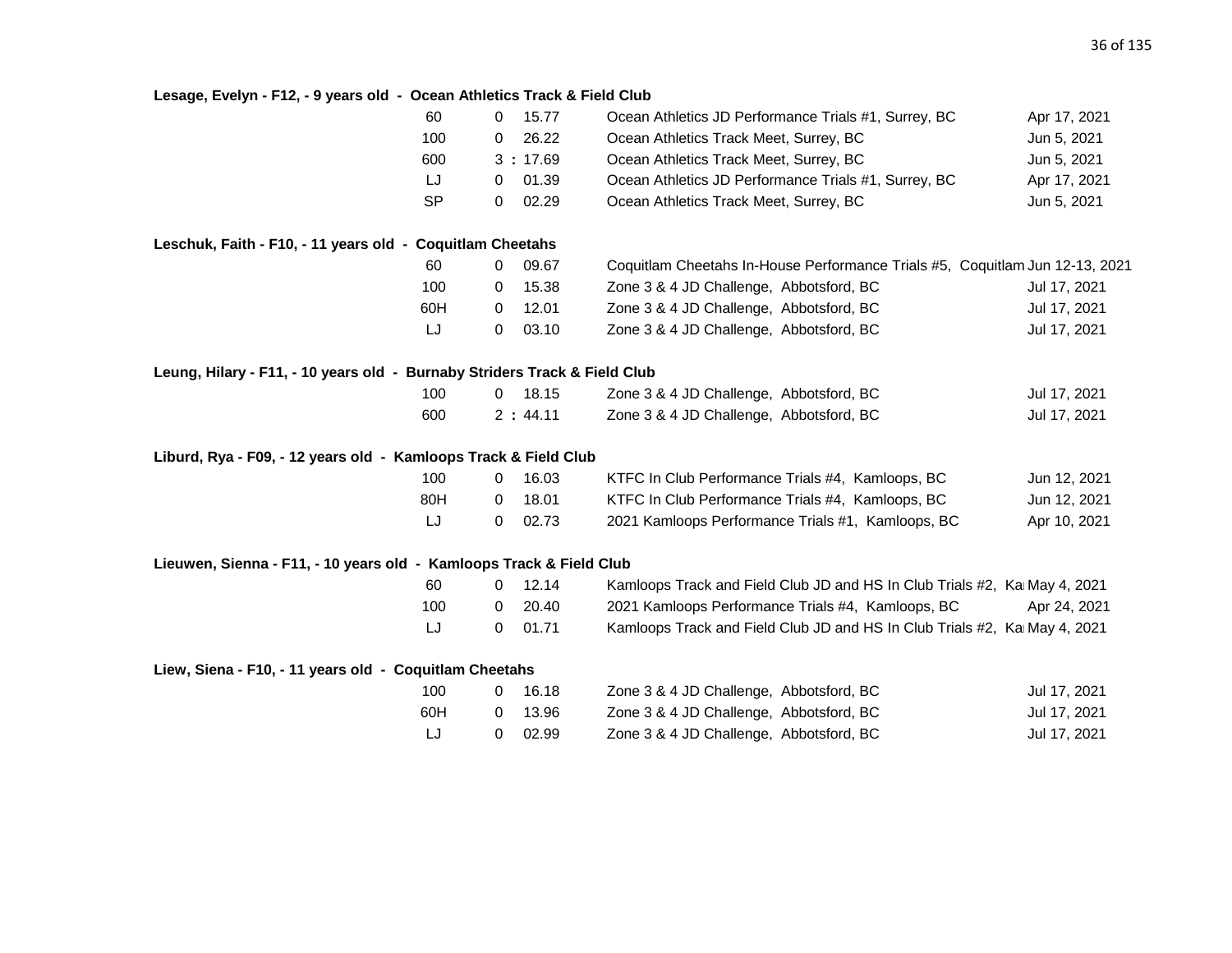| Liston, Hana - F08, - 13 years old - Prince George Track & Field Club        |                                |                         |                                                                                          |              |
|------------------------------------------------------------------------------|--------------------------------|-------------------------|------------------------------------------------------------------------------------------|--------------|
|                                                                              | 100                            | $0$ 14.81               | Zone 7 & 8 JD Regional Challenge Meet, Prince George, BC                                 | Jul 10, 2021 |
|                                                                              | 80H<br>$\overline{0}$          | 15.60                   | Zone 7 & 8 JD Regional Challenge Meet, Prince George, BC                                 | Jul 10, 2021 |
|                                                                              | LJ<br>$\overline{0}$           | 03.99                   | Zone 7 & 8 JD Regional Challenge Meet, Prince George, BC                                 | Jul 10, 2021 |
|                                                                              |                                |                         |                                                                                          |              |
| Loconte, Katia - F11, - 10 years old - Unattached British Columbia           |                                |                         |                                                                                          |              |
|                                                                              | 600                            | 2:34.98                 | Royal City IntraClub JD Pentathlon, BURNABY, BC                                          | Jul 10, 2021 |
|                                                                              | 60H<br>$\mathbf{0}$            | 14.13                   | Royal City IntraClub JD Pentathlon, BURNABY, BC                                          | Jul 10, 2021 |
|                                                                              | HJ<br>$\mathbf{0}$             | 01.01                   | Royal City IntraClub JD Pentathlon, BURNABY, BC                                          | Jul 10, 2021 |
|                                                                              | LJ<br>$\overline{0}$           | 02.35                   | Royal City IntraClub JD Pentathlon, BURNABY, BC                                          | Jul 10, 2021 |
|                                                                              | <b>SP</b><br>$\mathbf{0}$      | 03.58                   | Royal City IntraClub JD Pentathlon, BURNABY, BC                                          | Jul 10, 2021 |
|                                                                              | <b>OPENT</b><br>$\overline{0}$ | 669.00                  | Royal City IntraClub JD Pentathlon, BURNABY, BC                                          | Jul 10, 2021 |
| Long, Sophie - F09, - 12 years old - Vancouver Thunderbirds                  |                                |                         |                                                                                          |              |
|                                                                              | 100                            | 0 15.06                 | Thunderbirds "In Club" Performance Trials #4, Vancouver, BC                              | May 15, 2021 |
|                                                                              | 800                            | 2:50.43                 | Thunderbirds "In Club" Performance Trials #4, Vancouver, BC                              | May 15, 2021 |
|                                                                              |                                |                         |                                                                                          |              |
| Lundman, Sofia - F11, - 10 years old - Nanaimo & District Track & Field Club |                                |                         |                                                                                          |              |
|                                                                              | 100                            | $0$ 17.00               | NTFC "In House" Performance Trials #2 + Vancouver Island JD F Jun 26, 2021               |              |
|                                                                              | 600                            | 2:15.50                 | NTFC "In House" Performance Trials #2 + Vancouver Island JD F Jun 26, 2021               |              |
|                                                                              | 800W                           | 6:12.30                 | NTFC "In House" Performance Trials #2 + Vancouver Island JD F Jun 26, 2021               |              |
|                                                                              | 60H                            | 14.50<br>$\overline{0}$ | NTFC "In House" Performance Trials #2 + Vancouver Island JD F Jun 26, 2021               |              |
|                                                                              | LJ<br>$\mathbf{0}$             | 02.25                   | NTFC "In House" Performance Trials #2 + Vancouver Island JD F Jun 26, 2021               |              |
|                                                                              | <b>SP</b><br>$\Omega$          | 04.40                   | NTFC "In House" Performance Trials #2 + Vancouver Island JD F Jun 26, 2021               |              |
| Lynn, Kalyna - F09, - 12 years old - Vancouver Olympic Club                  |                                |                         |                                                                                          |              |
|                                                                              | 100<br>$\mathbf{0}$            | 15.72                   | New West Spartans and VOC Track and Field Meet, New Westr Jun 26, 2021                   |              |
|                                                                              | 200<br>$\mathbf{0}$            | 32.80                   | New West Spartans and VOC Track and Field Meet, New Westr Jun 26, 2021                   |              |
|                                                                              |                                |                         |                                                                                          | Jul 18, 2021 |
|                                                                              |                                |                         |                                                                                          |              |
|                                                                              | 800<br>80H<br>$\overline{0}$   | 2:53.59<br>15.59        | Zone 5 JD Regional Challenge, Richmond, BC<br>Zone 5 JD Regional Challenge, Richmond, BC | Jul 18, 2021 |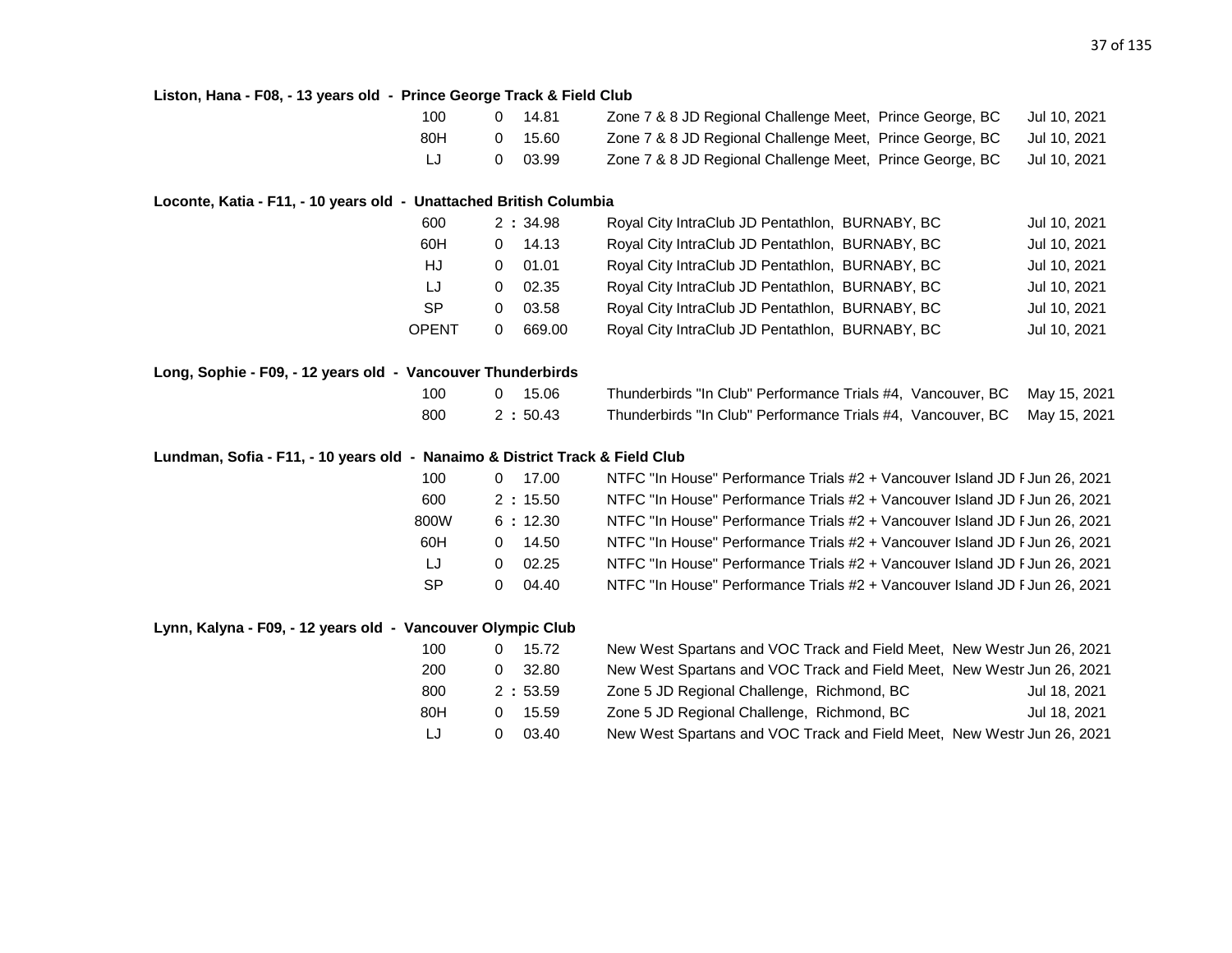| Macdonald, Brora - F09, - 12 years old - Burnaby Striders Track & Field Club  |     |   |         |                                                                            |              |
|-------------------------------------------------------------------------------|-----|---|---------|----------------------------------------------------------------------------|--------------|
|                                                                               | 100 | 0 | 15.33   | Zone 3 & 4 JD Challenge, Abbotsford, BC                                    | Jul 17, 2021 |
|                                                                               | 800 |   | 2:56.56 | Zone 3 & 4 JD Challenge, Abbotsford, BC                                    | Jul 17, 2021 |
| Macinnes, Serena - F08, - 13 years old - Vancouver Thunderbirds               |     |   |         |                                                                            |              |
|                                                                               | PV  | 0 | 02.20   | Thunderbirds "In Club" Performance Trials #3, Vancouver, BC                | Apr 25, 2021 |
| Macpherson, Madelyn - F12, - 9 years old - Ocean Athletics Track & Field Club |     |   |         |                                                                            |              |
|                                                                               | 60  | 0 | 10.31   | Ocean Athletics JD Performance Trials #3, Surrey, BC                       | May 8, 2021  |
|                                                                               | 100 | 0 | 17.77   | Ocean Athletics and Universal Dual Meet, Surrey, BC                        | Jul 10, 2021 |
|                                                                               | 600 |   | 2:19.05 | Ocean Athletics JD Performance Trials #3, Surrey, BC                       | May 8, 2021  |
|                                                                               | LJ  | 0 | 02.71   | Ocean Athletics and Universal Dual Meet, Surrey, BC                        | Jul 10, 2021 |
| Mandic-Dumanic, Teodora - F11, - 10 years old - Vancouver Olympic Club        |     |   |         |                                                                            |              |
|                                                                               | 60  | 0 | 11.32   | VOC "Give the Chance" In House Performance Trials, New Wes May 29, 2021    |              |
|                                                                               | 100 | 0 | 18.84   | VOC "Give the Chance" In House Performance Trials, New Wes May 29, 2021    |              |
| Mandigo, Lillian - F09, - 12 years old - Valley Royals Track & Field Club     |     |   |         |                                                                            |              |
|                                                                               | 100 | 0 | 15.11   | Valley Royals In House Performance Trials, Abbotsford, BC                  | Jun 17, 2021 |
|                                                                               | 200 | 0 | 31.35   | Valley Royals In House Performance Trials, Abbotsford, BC                  | Jun 17, 2021 |
|                                                                               | 800 |   | 3:03.75 | Zone 3 & 4 JD Challenge, Abbotsford, BC                                    | Jul 17, 2021 |
|                                                                               | DT  | 0 | 09.89   | Valley Royals Throws In House Performance Trials, Abbotsford, May 26, 2021 |              |
| Mann, Upneet - F09, - 12 years old - Airblastoff Lions Athletics Bc           |     |   |         |                                                                            |              |
|                                                                               | 100 | 0 | 14.26   | Zone 3 & 4 JD Challenge, Abbotsford, BC                                    | Jul 17, 2021 |
|                                                                               | 800 |   | 2:52.67 | Zone 3 & 4 JD Challenge, Abbotsford, BC                                    | Jul 17, 2021 |
| Mar, Evelyn - F09, - 12 years old - Ocean Athletics Track & Field Club        |     |   |         |                                                                            |              |
|                                                                               | 100 | 0 | 15.29   | Ocean Athletics JD Performance Trials #1, Surrey, BC                       | Apr 17, 2021 |
|                                                                               | 800 |   | 2:41.08 | Ocean Athletics Track Meet, Surrey, BC                                     | Jun 5, 2021  |
|                                                                               | LJ  | 0 | 03.34   | Ocean Athletics Track Meet, Surrey, BC                                     | Jun 5, 2021  |
| Martin, Abigail - F08, - 13 years old - Ocean Athletics Track & Field Club    |     |   |         |                                                                            |              |
|                                                                               | 100 | 0 | 14.88   | Ocean Athletics JD Performance Trials #3, Surrey, BC                       | May 8, 2021  |
|                                                                               | 80H | 0 | 17.91   | Zone 3 & 4 JD Challenge, Abbotsford, BC                                    | Jul 17, 2021 |
|                                                                               | LJ  | 0 | 03.38   | Ocean Athletics JD Performance Trials #3, Surrey, BC                       | May 8, 2021  |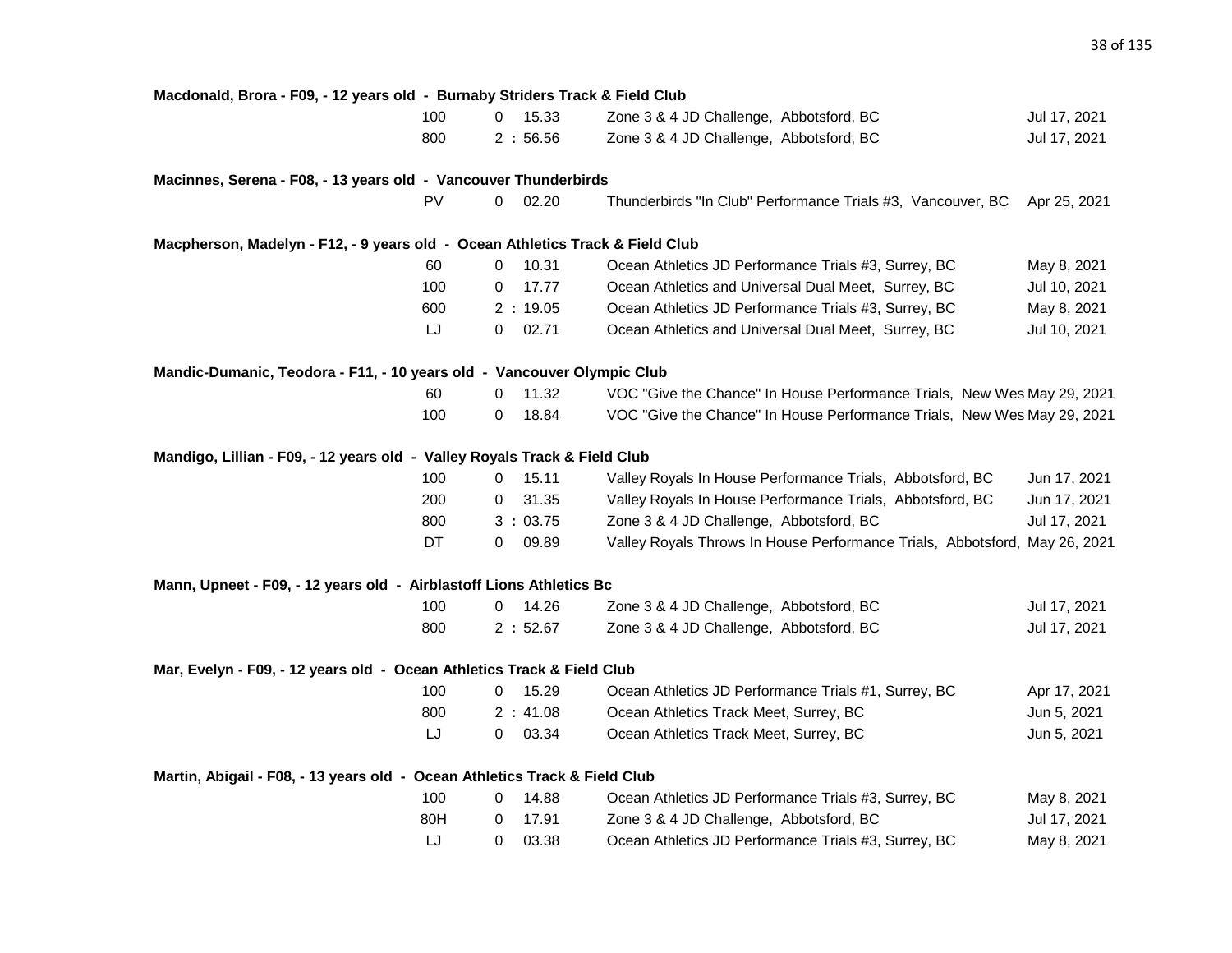# **Matthews, Ava - F09, - 12 years old - Prince George Track & Field Club**

| 100       | 0 | 18.18   | PGTFC Sub Zero In House Performance Trials, Prince George, IMay 1, 2021    |
|-----------|---|---------|----------------------------------------------------------------------------|
| 800       |   | 3:55.13 | Zone 7 & 8 JD Regional Challenge Meet, Prince George, BC<br>Jul 10, 2021   |
| 1200      |   | 5:31.71 | Spruce Capital In House Performance Trials, Prince George, BC Jun 12, 2021 |
| LJ        | 0 | 02.80   | Zone 7 & 8 JD Regional Challenge Meet, Prince George, BC<br>Jul 10, 2021   |
| DT        | 0 | 14.55   | Zone 7 & 8 JD Regional Challenge Meet, Prince George, BC<br>Jul 10, 2021   |
| JT        | 0 | 08.81   | Spruce Capital In House Performance Trials, Prince George, BC Jun 12, 2021 |
| <b>SP</b> | 0 | 05.03   | Zone 7 & 8 JD Regional Challenge Meet, Prince George, BC<br>Jul 10, 2021   |

### **Maver, Lexa - F12, - 9 years old - Ocean Athletics Track & Field Club**

| 60  | 10.01             | Ocean Athletics JD Performance Trials #3, Surrey, BC | May 8, 2021  |
|-----|-------------------|------------------------------------------------------|--------------|
| 100 | 15.94<br>0        | Zone 3 & 4 JD Challenge, Abbotsford, BC              | Jul 17, 2021 |
| 600 | 2:21.20           | Ocean Athletics JD Performance Trials #1, Surrey, BC | Apr 17, 2021 |
| 60H | 12.04<br>$\Omega$ | Zone 3 & 4 JD Challenge, Abbotsford, BC              | Jul 17, 2021 |
| HJ  | 01.10<br>0        | Ocean Athletics and Universal Dual Meet, Surrey, BC  | Jul 10, 2021 |
| LJ  | 03.30<br>$\Omega$ | Ocean Athletics and Universal Dual Meet, Surrey, BC  | Jul 10, 2021 |
| -SP | 04.45<br>0        | Ocean Athletics Track Meet, Surrey, BC               | Jun 5, 2021  |
|     |                   |                                                      |              |

#### **Mcgrath, Aoife - F08, - 13 years old - Ocean Athletics Track & Field Club**

| 100 | 14.16   | Ocean Athletics Track Meet, Surrey, BC               | Jun 5, 2021  |
|-----|---------|------------------------------------------------------|--------------|
| 200 | 30.12   | Ocean Athletics JD Performance Trials #3, Surrey, BC | May 8, 2021  |
| 800 | 2:56.07 | Ocean Athletics JD Performance Trials #1, Surrey, BC | Apr 17, 2021 |
| HJ  | 01.15   | Ocean Athletics Track Meet, Surrey, BC               | Jun 5, 2021  |
| IJ  | 03.57   | Ocean Athletics Track Meet, Surrey, BC               | Jun 5, 2021  |

### **Mcgrath, Ciara - F10, - 11 years old - Ocean Athletics Track & Field Club**

| 60  |   | 09.68 | Ocean Athletics JD Performance Trials #1, Surrey, BC | Apr 17, 2021 |
|-----|---|-------|------------------------------------------------------|--------------|
| 100 |   | 15.45 | Ocean Athletics Track Meet, Surrey, BC               | Jun 5, 2021  |
| 200 | 0 | 31.73 | Ocean Athletics JD Performance Trials #3, Surrey, BC | May 8, 2021  |
| 60H | 0 | 11.70 | Ocean Athletics Track Meet, Surrey, BC               | Jun 5, 2021  |
| HJ  |   | 01.10 | Ocean Athletics Track Meet, Surrey, BC               | Jun 5, 2021  |
| LJ  | 0 | 03.06 | Ocean Athletics Track Meet, Surrey, BC               | Jun 5, 2021  |
|     |   |       |                                                      |              |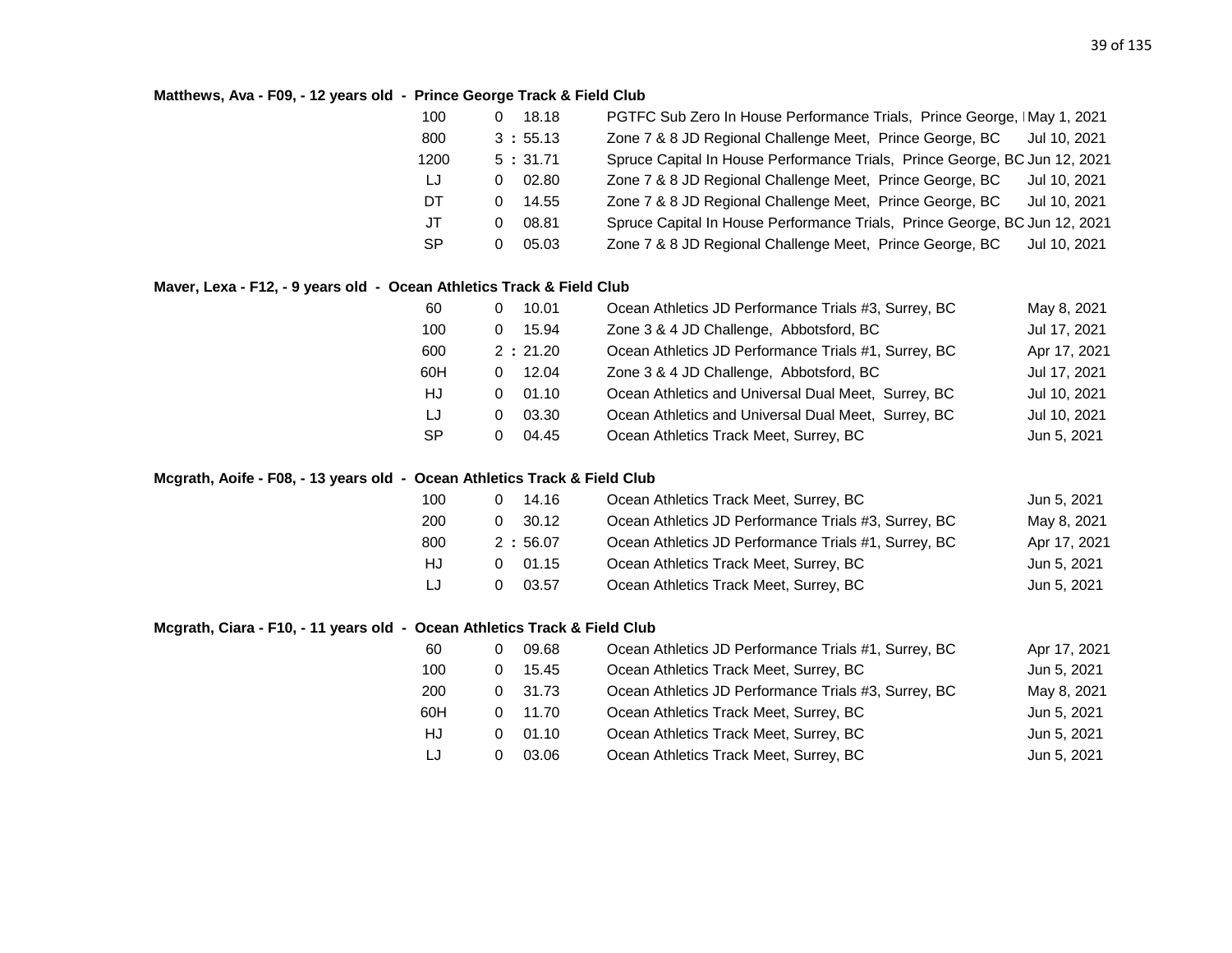#### **Mcgrath, Kiera - F09, - 12 years old - Kamloops Track & Field Club**

| 100  | 0  | 15.66   | Kamloops Open Invitational Meet, Kamloops, BC                              | Jul 9-10, 2021 |
|------|----|---------|----------------------------------------------------------------------------|----------------|
| 200  | 0  | 32.46   | Kamloops In Club Performance Trials #6, Kamloops, BC                       | May 29, 2021   |
| 300  | 0. | 52.46   | KTFC In Club Performance Trials #4, Kamloops, BC                           | Jun 12, 2021   |
| 800  |    | 3:00.80 | 2021 Kamloops Performance Trials #4, Kamloops, BC                          | Apr 24, 2021   |
| 1200 |    | 5:03.79 | Kamloops Open Invitational Meet, Kamloops, BC                              | Jul 9-10, 2021 |
| 80H  | 0. | 17.91   | Kamloops Open Invitational Meet, Kamloops, BC                              | Jul 9-10, 2021 |
| HJ   | 0  | 01.00   | Kamloops Track and Field Club JD and HS In Club Trials, Kamlc May 13, 2021 |                |
| LJ   | 0  | 03.31   | 2021 Kamloops Performance Trials #1, Kamloops, BC                          | Apr 10, 2021   |

#### **Mcilroy, Holly - F11, - 10 years old - NorWesters Track & Field Club**

| 60        | 10.39<br>0 | NorWesters July Meet, Burnaby, BC          | Jul 11, 2021 |
|-----------|------------|--------------------------------------------|--------------|
| 100       | 16.84<br>0 | NorWesters July Meet, Burnaby, BC          | Jul 11, 2021 |
| 600       | 2:17.77    | NorWesters June Meet, Burnaby, BC          | Jun 19, 2021 |
| 60H       | 12.33<br>0 | Zone 5 JD Regional Challenge, Richmond, BC | Jul 18, 2021 |
| LJ        | 02.63<br>0 | NorWesters June Meet, Burnaby, BC          | Jun 19, 2021 |
| DT.       | 11.60<br>0 | Zone 5 JD Regional Challenge, Richmond, BC | Jul 18, 2021 |
| JT        | 06.89<br>0 | NorWesters June Meet, Burnaby, BC          | Jun 19, 2021 |
| <b>SP</b> | 04.57<br>0 | NorWesters June Meet, Burnaby, BC          | Jun 19, 2021 |

#### **Mclean, Madison - F12, - 9 years old - Ocean Athletics Track & Field Club**

| 60  | 0 11.39 | Ocean Athletics JD Performance Trials #1, Surrey, BC | Apr 17, 2021 |
|-----|---------|------------------------------------------------------|--------------|
| 600 | 2:41.86 | Ocean Athletics JD Performance Trials #1, Surrey, BC | Apr 17, 2021 |
| IJ  | 0 01.79 | Ocean Athletics JD Performance Trials #1, Surrey, BC | Apr 17, 2021 |

#### **Mehan, Ashley - F08, - 13 years old - Vancouver Thunderbirds**

| 100 | 0 15.68 | Thunderbirds "In Club" Performance Trials #4, Vancouver, BC May 15, 2021 |  |
|-----|---------|--------------------------------------------------------------------------|--|
| LJ  | 0 03.02 | Thunderbirds "In Club" Performance Trials #4, Vancouver, BC May 15, 2021 |  |

| Mehan, Saara - F10, - 11 years old - Vancouver Thunderbirds |      |         |                                                                          |  |
|-------------------------------------------------------------|------|---------|--------------------------------------------------------------------------|--|
|                                                             | 100. | 0 17.68 | Vancouver Thunderbirds Performance Trials #5, Burnaby, BC Jun 5, 2021    |  |
|                                                             | 600  | 2:22.65 | Thunderbirds "In Club" Performance Trials #4, Vancouver, BC May 15, 2021 |  |
|                                                             | LJ   | 0 03.20 | Vancouver Thunderbirds Performance Trials #5, Burnaby, BC Jun 5, 2021    |  |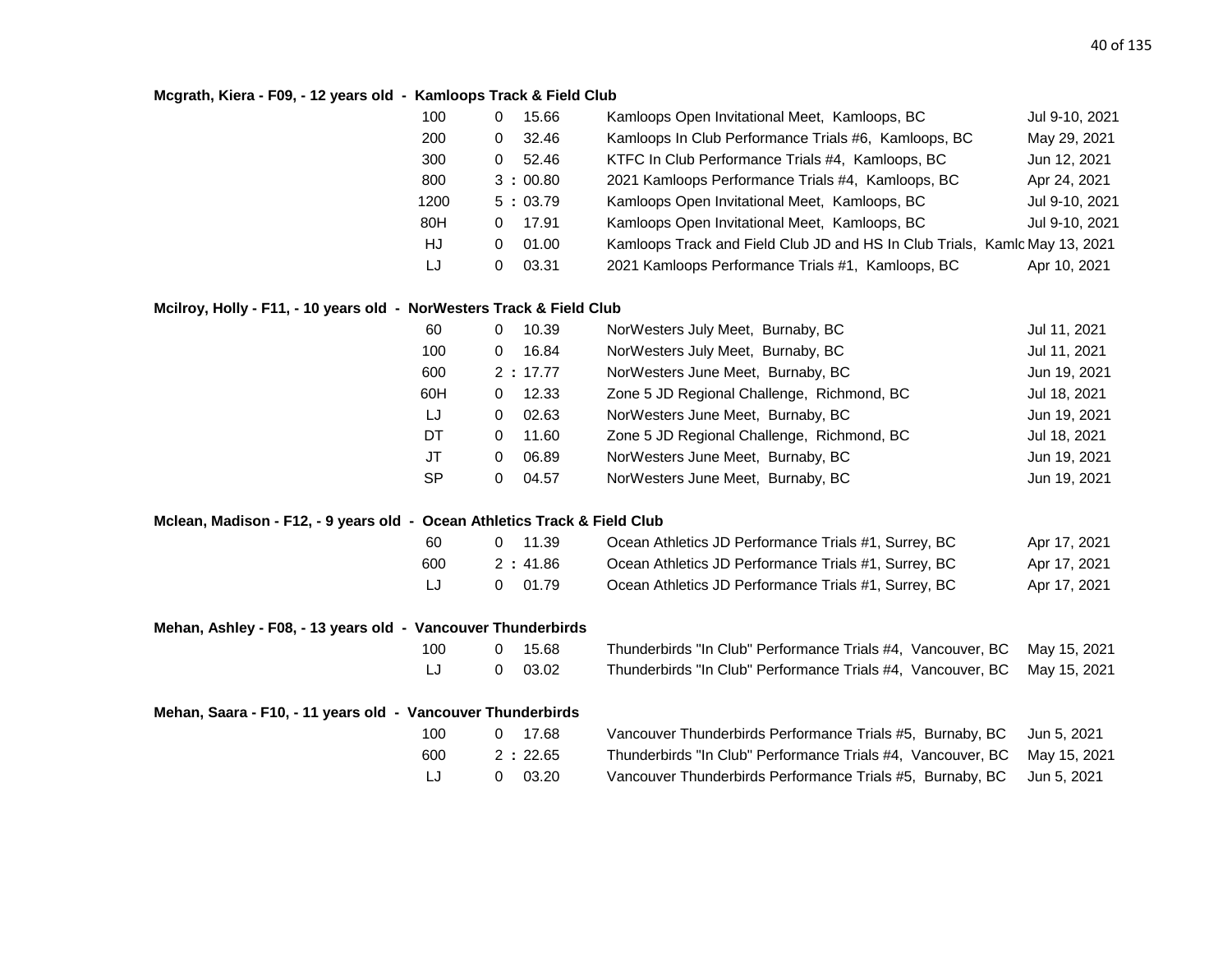| Michelas, Salome - F09, - 12 years old - Universal Athletics Club  |                         |                                                                             |              |
|--------------------------------------------------------------------|-------------------------|-----------------------------------------------------------------------------|--------------|
| 100                                                                | 16.26<br>$\Omega$       | Universal Athletics In House Performance Trials #2, Surrey, BC May 30, 2021 |              |
| LJ                                                                 | 0<br>02.94              | Universal Athletics In House Performance Trials #2, Surrey, BC May 30, 2021 |              |
| Mickleborough, Hayley - F12, - 9 years old - Golden Ears Athletics |                         |                                                                             |              |
| 100                                                                | 19.59<br>0              | Golden Ears Athletics In House Performance Trials, Maple Ridg May 8, 2021   |              |
| 600                                                                | 2:40.27                 | Golden Ears Athletics In House Performance Trials, Maple Ridge May 8, 2021  |              |
| 60H                                                                | 18.66<br>$\mathbf 0$    | Golden Ears Athletics In House Performance Trials, Maple Ridge May 8, 2021  |              |
| <b>SP</b>                                                          | 03.30<br>0              | Golden Ears Athletics In House Performance Trials, Maple Ridge May 8, 2021  |              |
| Milau, Rachel - F08, - 13 years old - Vancouver Thunderbirds       |                         |                                                                             |              |
| 100                                                                | 13.65<br>$\overline{0}$ | Vancouver Thunderbirds Performance Trial, Burnaby, BC                       | Jul 10, 2021 |
| 800                                                                | 2:30.39                 | Thunderbirds "In Club" Performance Trials #4, Vancouver, BC                 | May 15, 2021 |
| Mills, Jessica - F08, - 13 years old - Vancouver Thunderbirds      |                         |                                                                             |              |
| 100                                                                | 15.14<br>$\mathbf{0}$   | Thunderbirds "In Club" Performance Trials #4, Vancouver, BC                 | May 15, 2021 |
| 80H                                                                | 16.51<br>$\mathbf 0$    | Vancouver Thunderbirds Performance Trials #5, Burnaby, BC                   | Jun 5, 2021  |
| HJ                                                                 | 01.40<br>$\mathbf 0$    | Vancouver Thunderbirds Performance Trial, Burnaby, BC                       | Jul 10, 2021 |
| IJ                                                                 | 03.79<br>0              | Zone 5 JD Regional Challenge, Richmond, BC                                  | Jul 18, 2021 |
| DT                                                                 | 21.56<br>$\mathbf{0}$   | Zone 5 JD Regional Challenge, Richmond, BC                                  | Jul 18, 2021 |
| JT                                                                 | 25.02<br>0              | Vancouver Thunderbirds Performance Trial, Burnaby, BC                       | Jul 10, 2021 |
| Mindell, Lily - F09, - 12 years old - Vancouver Thunderbirds       |                         |                                                                             |              |
| 800                                                                | 2:44.01                 | Thunderbirds "In Club" Performance Trials #4, Vancouver, BC                 | May 15, 2021 |
| 1200                                                               | 4:42.42                 | Vancouver Thunderbirds Performance Trial, Burnaby, BC                       | Jul 10, 2021 |
| 80H                                                                | 17.39<br>$\mathbf{0}$   | Vancouver Thunderbirds Performance Trial, Burnaby, BC                       | Jul 10, 2021 |
| LJ                                                                 | 03.36<br>$\mathbf{0}$   | Thunderbirds "In Club" Performance Trials #4, Vancouver, BC                 | May 15, 2021 |
| Mitchell, Isabel - F08, - 13 years old - Vancouver Thunderbirds    |                         |                                                                             |              |
| 100                                                                | 15.36<br>$\mathbf 0$    | Thunderbirds "In Club" Performance Trials #1, Vancouver, BC                 | Mar 27, 2021 |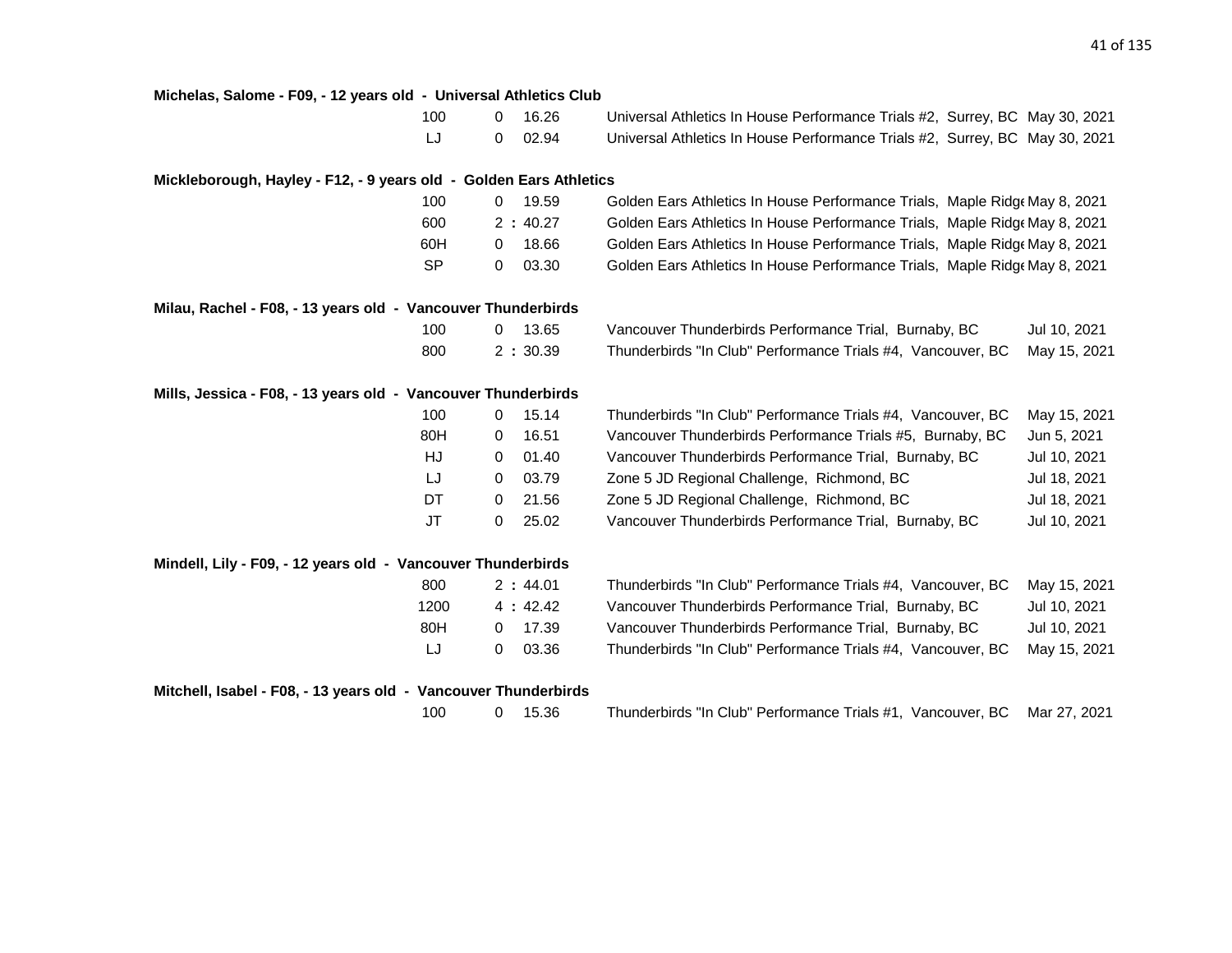#### **Mohlmann, Amy - F10, - 11 years old - Coquitlam Cheetahs**

| 60        |          | 11.20 | Coquitlam Cheetahs In-House Performance Trials #5, Coquitlam Jun 12-13, 2021 |              |
|-----------|----------|-------|------------------------------------------------------------------------------|--------------|
| 100       | 0        | 18.01 | Coquitlam Cheetahs In-House Performance Trials #5, Coquitlam Jun 12-13, 2021 |              |
| 60H       | 0        | 13.62 | Zone 3 & 4 JD Challenge, Abbotsford, BC                                      | Jul 17, 2021 |
| LJ        | 0        | 02.97 | Coquitlam Cheetahs In-House Performance Trials #5, Coquitlam Jun 12-13, 2021 |              |
| DT.       | 0        | 06.85 | Zone 3 & 4 JD Challenge, Abbotsford, BC                                      | Jul 17, 2021 |
| JT        | $\Omega$ | 07.32 | Coquitlam Cheetahs In-House Performance Trials #5, Coquitlam Jun 12-13, 2021 |              |
| <b>SP</b> | 0        | 04.61 | Coquitlam Cheetahs In-House Performance Trials #5, Coquitlam Jun 12-13, 2021 |              |

### **Molendyk, Paytyn - F10, - 11 years old - Prince George Track & Field Club**

| LJ  | 0 02.47 | PGTFC Sub Zero In House Performance Trials, Prince George, IMay 1, 2021        |
|-----|---------|--------------------------------------------------------------------------------|
| -SP | 0 03.85 | <b>PGTFC Sub Zero In House Performance Trials, Prince George, IMay 1, 2021</b> |

#### **Montessori, Ana - F08, - 13 years old - Vancouver Olympic Club**

| 100   |    | $0 \quad 14.07$ | VOC "Give the Chance" In House Performance Trials, New Wes May 29, 2021 |
|-------|----|-----------------|-------------------------------------------------------------------------|
| 80H   |    | $0$ 13.21       | VOC "Give the Chance" In House Performance Trials, New Wes May 29, 2021 |
| -LJ - | O. | 04.26           | VOC "Give the Chance" In House Performance Trials, New Wes May 29, 2021 |
| TJ.   | 0  | 09.00           | VOC "Give the Chance" In House Performance Trials, New Wes May 29, 2021 |

#### **Moonsamy, Anishka - F09, - 12 years old - Nanaimo & District Track & Field Club**

| 100 | 17.30 | NTFC "In House" Performance Trials #2 + Vancouver Island JD F Jun 26, 2021 |              |  |
|-----|-------|----------------------------------------------------------------------------|--------------|--|
| LJ  | 02.56 | AVTC Performance Trials #1, Port Alberni, BC                               | Jun 19, 2021 |  |
| DT  | 14.09 | AVTC Performance Trials #1, Port Alberni, BC                               | Jun 19, 2021 |  |
| JT. | 17.24 | AVTC Performance Trials #1, Port Alberni, BC                               | Jun 19, 2021 |  |
| -SP | 06.48 | NTFC "In House" Performance Trials #2 + Vancouver Island JD F Jun 26, 2021 |              |  |

#### **Moore, Kiarra - F11, - 10 years old - Universal Athletics Club**

| -60 | $\mathbf{O}$ | 10.70           | Universal Athletics In House Performance Trials #2, Surrey, BC May 30, 2021 |  |
|-----|--------------|-----------------|-----------------------------------------------------------------------------|--|
| 100 |              | $0 \quad 17.45$ | Universal Athletics In House Performance Trials #2, Surrey, BC May 30, 2021 |  |
| 60H |              | 14.23           | Universal Athletics In House Performance Trials #2, Surrey, BC May 30, 2021 |  |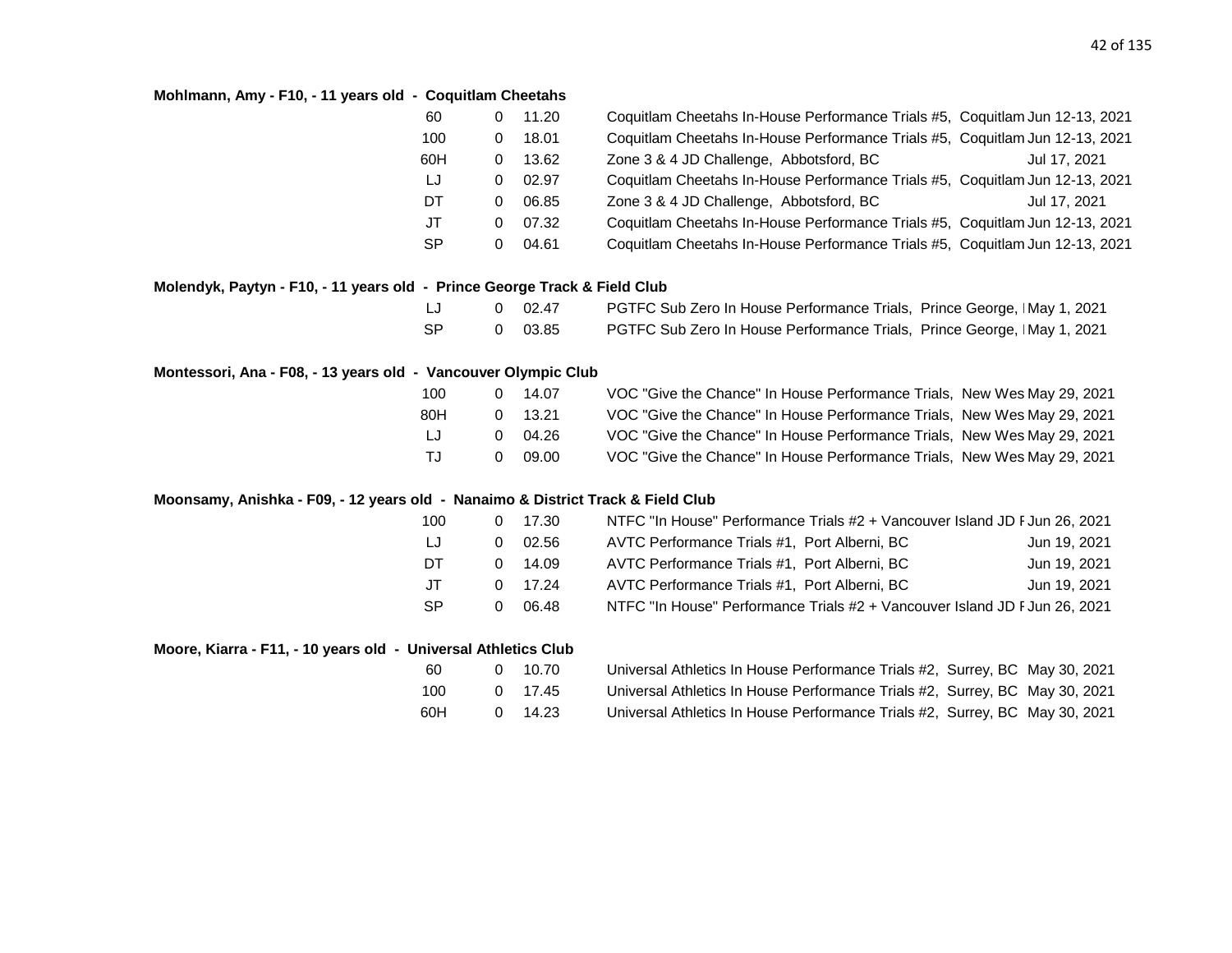# **Mostowy, Emilie - F12, - 9 years old - Okanagan Athletics Club**

| 60        |   | 11.35 | OAC In Club Twilight Performance Trials # 2, Kelowna, BC                   | May 20, 2021 |
|-----------|---|-------|----------------------------------------------------------------------------|--------------|
| 100       |   | 18.71 | OAC In Club Performance Trials #3, Kelowna, BC                             | Jun 12, 2021 |
| 60H       |   | 15.30 | OAC In Club Performance Trials #3, Kelowna, BC                             | Jun 12, 2021 |
| HJ        | O | 00.85 | Jack Brow Memorial Meet + Zone 2 JD Regional Challenge, Kelt Jul 2-4, 2021 |              |
| LJ        | O | 02.60 | OAC In Club Performance Trials #3, Kelowna, BC                             | Jun 12, 2021 |
| <b>SP</b> | 0 | 04.10 | OAC In Club Twilight Performance Trials, Kelowna, BC                       | Apr 29, 2021 |

# **Mostowy, Siena - F08, - 13 years old - Okanagan Athletics Club**

|   | 13.36 | BC Athletics Event Group Challenge - COMBINED EVENTS, Ke Jul 17-18, 2021   |
|---|-------|----------------------------------------------------------------------------|
| 0 | 27.07 | BC Athletics Event Group Challenge - COMBINED EVENTS, Ke Jul 17-18, 2021   |
| 0 | 44.51 | BC Athletics Event Group Challenge - COMBINED EVENTS, Ke Jul 17-18, 2021   |
| 0 | 14.49 | Jack Brow Memorial Meet + Zone 2 JD Regional Challenge, Kelt Jul 2-4, 2021 |
| 0 | 01.40 | Jack Brow Memorial Meet + Zone 2 JD Regional Challenge, Kelt Jul 2-4, 2021 |
| 0 | 04.30 | BC Athletics Event Group Challenge - COMBINED EVENTS, Ke Jul 17-18, 2021   |
|   | 05.36 | OAC In Club Twilight Performance Trials, Kelowna, BC<br>Apr 29, 2021       |
|   |       |                                                                            |

# **Mostowy, Simone - F10, - 11 years old - Okanagan Athletics Club**

| 60        | 0 | 10.02   | OAC In Club Twilight Performance Trials #2, Kelowna, BC                   | May 20, 2021 |
|-----------|---|---------|---------------------------------------------------------------------------|--------------|
| 100       | 0 | 16.06   | OAC In Club Performance Trials #3, Kelowna, BC                            | Jun 12, 2021 |
| 600       |   | 2:07.95 | Jack Brow Memorial Meet + Zone 2 JD Regional Challenge, Kel Jul 2-4, 2021 |              |
| 60H       | 0 | 12.22   | Jack Brow Memorial Meet + Zone 2 JD Regional Challenge, Kel Jul 2-4, 2021 |              |
| HJ        | 0 | 01.13   | Jack Brow Memorial Meet + Zone 2 JD Regional Challenge, Kel Jul 2-4, 2021 |              |
| LJ        | 0 | 03.18   | OAC In Club Performance Trials #3, Kelowna, BC                            | Jun 12, 2021 |
| DT        | 0 | 13.37   | OAC In Club Twilight Performance Trials # 2, Kelowna, BC                  | May 20, 2021 |
| JT        | 0 | 14.77   | BC Athletics Event Group Challenge - COMBINED EVENTS, Ke Jul 17-18, 2021  |              |
| <b>SP</b> | 0 | 05.40   | OAC In Club Performance Trials #3, Kelowna, BC                            | Jun 12, 2021 |

# **Mou, Belinda - F10, - 11 years old - Prince George Track & Field Club**

| 100  | 0 16.14 | Spruce Capital In House Performance Trials, Prince George, BC Jun 12, 2021 |  |
|------|---------|----------------------------------------------------------------------------|--|
| -200 | 0 32.19 | Spruce Capital In House Performance Trials, Prince George, BC Jun 12, 2021 |  |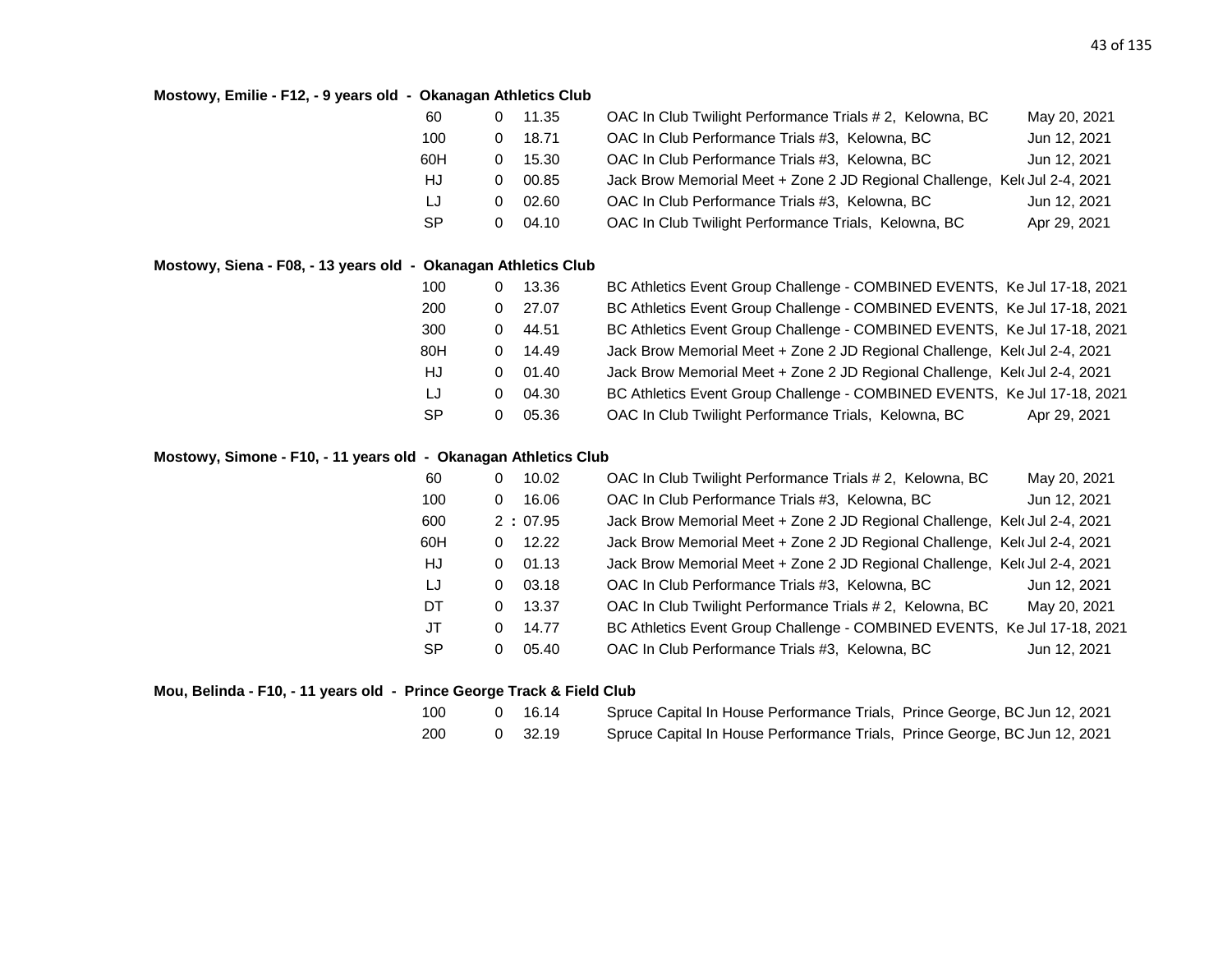# **Murguly, Jocelyn - F08, - 13 years old - Prince George Track & Field Club**

| 100       | 0 | 14.50 | Spruce Capital In House Performance Trials, Prince George, BC Jun 12, 2021 |
|-----------|---|-------|----------------------------------------------------------------------------|
| 300       | 0 | 46.18 | PGTFC Sub Zero In House Performance Trials, Prince George, IMay 1, 2021    |
| 80H       | 0 | 17.92 | Spruce Capital In House Performance Trials, Prince George, BC Jun 12, 2021 |
| LJ        | 0 | 03.16 | PGTFC Sub Zero In House Performance Trials, Prince George, IMay 1, 2021    |
| TJ        | 0 | 07.82 | Spruce Capital In House Performance Trials, Prince George, BC Jun 12, 2021 |
| JT        | 0 | 21.48 | Spruce Capital In House Performance Trials, Prince George, BC Jun 12, 2021 |
| <b>SP</b> | 0 | 08.35 | Spruce Capital In House Performance Trials, Prince George, BC Jun 12, 2021 |

# **Murray-Rutley, Faryn - F08, - 13 years old - Vancouver Thunderbirds**

| 100 | 0 15.94 | Vancouver Thunderbirds Performance Trials #5, Burnaby, BC Jun 5, 2021 |              |
|-----|---------|-----------------------------------------------------------------------|--------------|
| HJ. | 0 01.35 | Vancouver Thunderbirds Performance Trial, Burnaby, BC                 | Jul 10, 2021 |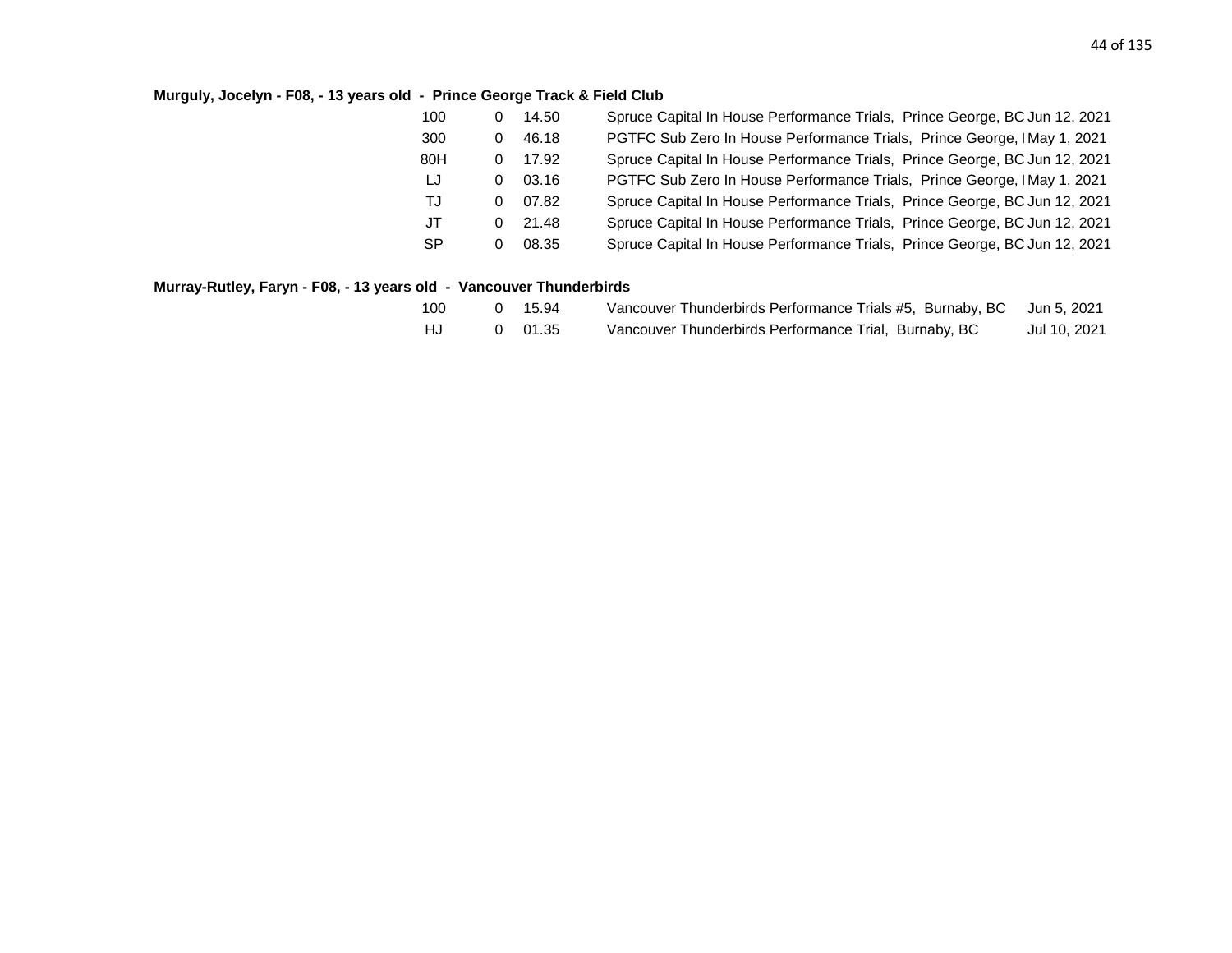| Nasrabadi, Ava - F08, - 13 years old - Vancouver Thunderbirds            |                |         |                                                                               |              |
|--------------------------------------------------------------------------|----------------|---------|-------------------------------------------------------------------------------|--------------|
| 100                                                                      | $\mathbf{0}$   | 16.08   | Thunderbirds "In Club" Performance Trials #1, Vancouver, BC                   | Mar 27, 2021 |
| <b>JT</b>                                                                | 0              | 09.76   | Thunderbirds "In Club" Performance Trials #1, Vancouver, BC                   | Mar 27, 2021 |
| Neiva, Hannah - F09, - 12 years old - Golden Ears Athletics              |                |         |                                                                               |              |
| 80H                                                                      | 0              | 20.03   | Golden Ears Athletics In House Performance Trials, Maple Ridge May 8, 2021    |              |
| LJ                                                                       | 0              | 02.73   | Ocean Athletics and Universal Dual Meet, Surrey, BC                           | Jul 10, 2021 |
| DT                                                                       | 0              | 12.35   | Golden Ears Athletics In House Performance Trials, Maple Ridge May 8, 2021    |              |
| Neufeld, Nevaya - F11, - 10 years old - Valley Royals Track & Field Club |                |         |                                                                               |              |
| 100                                                                      | $\overline{0}$ | 16.47   | Zone 3 & 4 JD Challenge, Abbotsford, BC                                       | Jul 17, 2021 |
| 600                                                                      |                | 2:17.95 | Zone 3 & 4 JD Challenge, Abbotsford, BC                                       | Jul 17, 2021 |
| 1000                                                                     |                | 4:24.89 | Jennifer Rogers Swan Valley Royals Performance Trials, Abbots Apr 16-17, 2021 |              |
| 60H                                                                      | 0              | 15.22   | Zone 3 & 4 JD Challenge, Abbotsford, BC                                       | Jul 17, 2021 |
| LJ                                                                       | 0              | 02.44   | Zone 3 & 4 JD Challenge, Abbotsford, BC                                       | Jul 17, 2021 |
| Neukomm, Hannah - F08, - 13 years old - Prince George Track & Field Club |                |         |                                                                               |              |
| 100                                                                      | 0              | 14.40   | Zone 7 & 8 JD Regional Challenge Meet, Prince George, BC                      | Jul 10, 2021 |
| 80H                                                                      | 0              | 16.92   | Zone 7 & 8 JD Regional Challenge Meet, Prince George, BC                      | Jul 10, 2021 |
| HJ                                                                       | 0              | 01.30   | Spruce Capital In House Performance Trials, Prince George, BC Jun 12, 2021    |              |
| LJ                                                                       | 0              | 04.20   | Zone 7 & 8 JD Regional Challenge Meet, Prince George, BC                      | Jul 10, 2021 |
| Neuls, Emily - F09, - 12 years old - Coquitlam Cheetahs                  |                |         |                                                                               |              |
| 100                                                                      | 0              | 16.93   | Coquitlam Cheetahs In-House Performance Trials #5, Coquitlam Jun 12-13, 2021  |              |
| 200                                                                      | 0              | 41.32   | Coquitlam Cheetahs In-House Performance Trials #5, Coquitlam Jun 12-13, 2021  |              |
| LJ                                                                       | 0              | 02.82   | Zone 3 & 4 JD Challenge, Abbotsford, BC                                       | Jul 17, 2021 |
| <b>SP</b>                                                                | 0              | 04.76   | Zone 3 & 4 JD Challenge, Abbotsford, BC                                       | Jul 17, 2021 |
| Newington, Nuli - F08, - 13 years old - Vancouver Thunderbirds           |                |         |                                                                               |              |
| LJ                                                                       | 0              | 02.80   | Vancouver Thunderbirds Performance Trials #5, Burnaby, BC                     | Jun 5, 2021  |
| DT                                                                       | 0              | 10.43   | Thunderbirds "In Club" Performance Trials #4, Vancouver, BC                   | May 15, 2021 |
| <b>JT</b>                                                                | 0              | 14.53   | Vancouver Thunderbirds Performance Trials #5, Burnaby, BC                     | Jun 5, 2021  |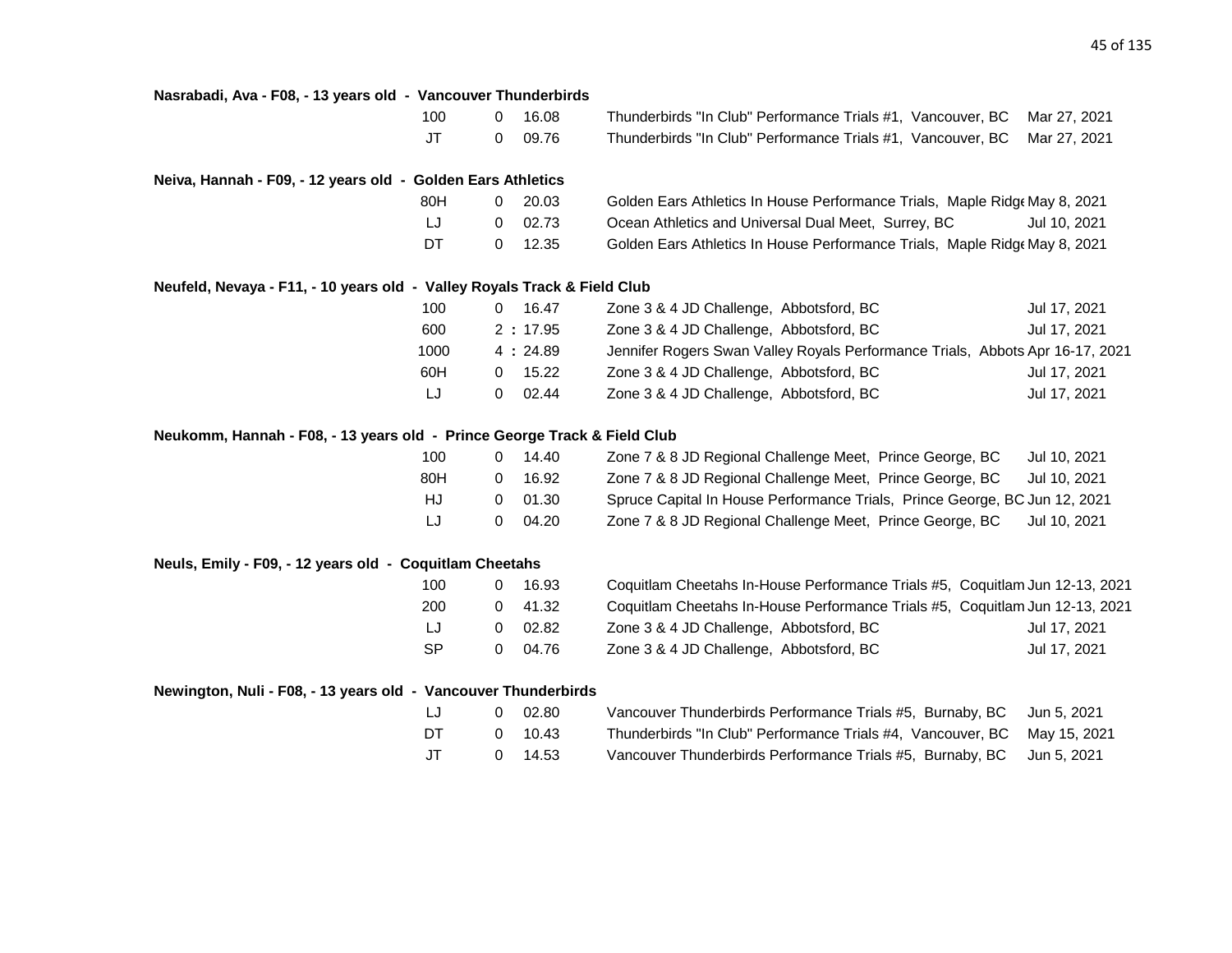# **Ng, Rachelle - F08, - 13 years old - NorWesters Track & Field Club**

| 100 |   | 15.16 | NorWesters July Meet, Burnaby, BC | Jul 11, 2021 |
|-----|---|-------|-----------------------------------|--------------|
| 200 | 0 | 32.37 | NorWesters July Meet, Burnaby, BC | Jul 11, 2021 |
| 80H |   | 17.83 | NorWesters June Meet, Burnaby, BC | Jun 19, 2021 |
| DT  |   | 12.65 | NorWesters June Meet, Burnaby, BC | Jun 19, 2021 |
| JT. |   | 09.97 | NorWesters June Meet, Burnaby, BC | Jun 19, 2021 |

# **Nolli, Cayla - F11, - 10 years old - Prince George Track & Field Club**

| 60        | 11.81<br>$\overline{0}$ | Spruce Capital In House Performance Trials, Prince George, BC Jun 12, 2021 |
|-----------|-------------------------|----------------------------------------------------------------------------|
| 100       | $0$ 18.82               | Spruce Capital In House Performance Trials, Prince George, BC Jun 12, 2021 |
| 600       | 3:01.08                 | PGTFC Sub Zero In House Performance Trials, Prince George, IMay 1, 2021    |
| 60H       | $0$ 15.50               | Spruce Capital In House Performance Trials, Prince George, BC Jun 12, 2021 |
| LJ        | 02.11<br>0              | Zone 7 & 8 JD Regional Challenge Meet, Prince George, BC Jul 10, 2021      |
| JT        | 06.83<br>0              | Spruce Capital In House Performance Trials, Prince George, BC Jun 12, 2021 |
| <b>SP</b> | 04.93<br>0              | Spruce Capital In House Performance Trials, Prince George, BC Jun 12, 2021 |

# **Northrup, Blake - F11, - 10 years old - Ocean Athletics Track & Field Club**

| 60 | 0 11.46 | Ocean Athletics JD Performance Trials #1, Surrey, BC | Apr 17, 2021 |
|----|---------|------------------------------------------------------|--------------|
| IJ | 0 02.72 | Ocean Athletics JD Performance Trials #1, Surrey, BC | Apr 17, 2021 |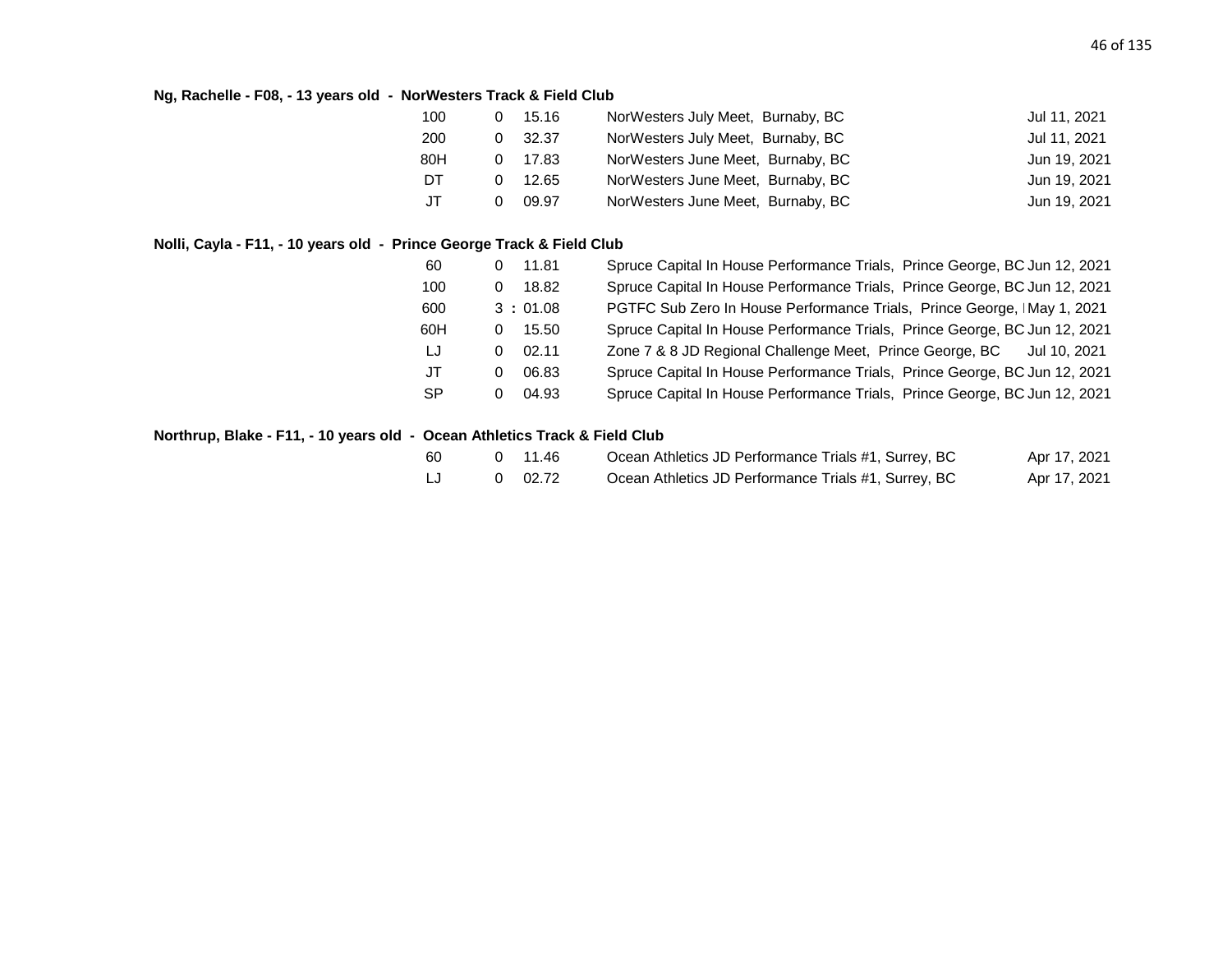#### **Obazughanmwen, Faith - F10, - 11 years old - Universal Athletics Club**

| 60  | 09.90   | Universal Athletics In House Performance Trials #2, Surrey, BC May 30, 2021 |              |
|-----|---------|-----------------------------------------------------------------------------|--------------|
| 100 | 15.32   | Ocean Athletics and Universal Dual Meet, Surrey, BC                         | Jul 10, 2021 |
| 200 | 0 32.08 | Ocean Athletics and Universal Dual Meet, Surrey, BC                         | Jul 10, 2021 |

# **Obioha, Serena - F11, - 10 years old - Golden Ears Athletics**

| 60  |   | 10.43           | Golden Ears Athletics In House Performance Trials, Maple Ridge May 8, 2021 |  |
|-----|---|-----------------|----------------------------------------------------------------------------|--|
| 100 |   | $0 \quad 17.77$ | Golden Ears Athletics In House Performance Trials, Maple Ridge May 8, 2021 |  |
| 60H |   | 0 13.62         | Golden Ears Athletics In House Performance Trials, Maple Ridge May 8, 2021 |  |
| IJ  | 0 | - 02.60         | Golden Ears Athletics In House Performance Trials, Maple Ridge May 8, 2021 |  |

#### **O'Brien, Olive - F09, - 12 years old - NorWesters Track & Field Club**

| 100       | 0 | 15.34 | NorWesters June Meet, Burnaby, BC | Jun 19, 2021 |
|-----------|---|-------|-----------------------------------|--------------|
| 200       | 0 | 33.64 | NorWesters June Meet, Burnaby, BC | Jun 19, 2021 |
| 80H       | 0 | 19.22 | NorWesters June Meet, Burnaby, BC | Jun 19, 2021 |
| LJ        | 0 | 03.07 | NorWesters June Meet, Burnaby, BC | Jun 19, 2021 |
| DT        | 0 | 13.04 | NorWesters June Meet, Burnaby, BC | Jun 19, 2021 |
| JT        | 0 | 04.44 | NorWesters June Meet, Burnaby, BC | Jun 19, 2021 |
| <b>SP</b> | 0 | 04.28 | NorWesters June Meet, Burnaby, BC | Jun 19, 2021 |

#### **Oliver-Mclean, Lillian - F09, - 12 years old - Coquitlam Cheetahs**

| 100       | 0 | 17.87   | Coquitlam Cheetahs In-House Performance Trials #5, Coquitlam Jun 12-13, 2021 |              |
|-----------|---|---------|------------------------------------------------------------------------------|--------------|
| 200       | 0 | 39.11   | Coquitlam Cheetahs In-House Performance Trials #5, Coquitlam Jun 12-13, 2021 |              |
| 800       |   | 3:18.69 | Zone 3 & 4 JD Challenge, Abbotsford, BC                                      | Jul 17, 2021 |
| 80H       | 0 | 19.64   | Zone 3 & 4 JD Challenge, Abbotsford, BC                                      | Jul 17, 2021 |
| LJ        | 0 | 02.24   | Coquitlam Cheetahs In-House Performance Trials #5, Coquitlam Jun 12-13, 2021 |              |
| DT        | 0 | 08.90   | Zone 3 & 4 JD Challenge, Abbotsford, BC                                      | Jul 17, 2021 |
| JT        | 0 | 06.23   | Coquitlam Cheetahs In-House Performance Trials #5, Coquitlam Jun 12-13, 2021 |              |
| <b>SP</b> | 0 | 03.87   | Coquitlam Cheetahs In-House Performance Trials #5, Coquitlam Jun 12-13, 2021 |              |

#### **Olson, Lucy - F08, - 13 years old - Ocean Athletics Track & Field Club**

| 100 | 14.39   | Ocean Athletics JD Performance Trials #3, Surrey, BC | May 8, 2021  |
|-----|---------|------------------------------------------------------|--------------|
| 200 | 29.76   | Ocean Athletics Track Meet, Surrey, BC               | Jun 5, 2021  |
| 800 | 2:55.18 | Ocean Athletics JD Performance Trials #1, Surrey, BC | Apr 17, 2021 |
| IJ  | 03.84   | Ocean Athletics JD Performance Trials #3, Surrey, BC | May 8, 2021  |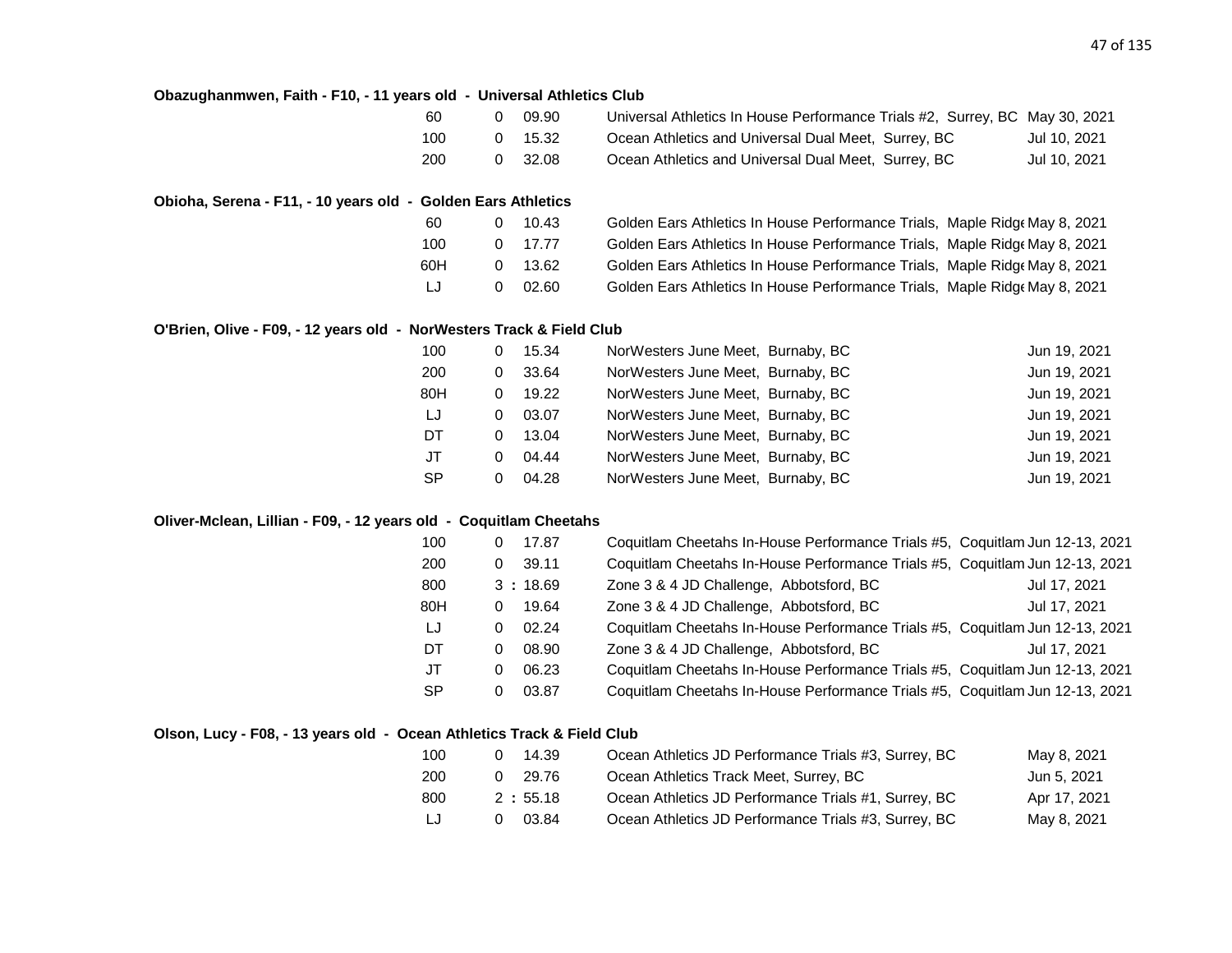# **Omoyeni, Rantioluwa - F08, - 13 years old - Langley Mustangs**

| 100 | 13.65   | Ocean Athletics and Universal Dual Meet, Surrey, BC                        | Jul 10, 2021 |
|-----|---------|----------------------------------------------------------------------------|--------------|
| 200 | 27.58   | Ocean Athletics and Universal Dual Meet, Surrey, BC                        | Jul 10, 2021 |
| 300 | 0 47.78 | Langley Mustangs Resurgence "In House" Performance Trial # 1, May 22, 2021 |              |

# **Orchard, Georgia - F11, - 10 years old - Royal City Track & Field Club**

| 600       |   | 2:36.17 | Royal City IntraClub JD Pentathlon, BURNABY, BC | Jul 10, 2021 |
|-----------|---|---------|-------------------------------------------------|--------------|
| 60H       | 0 | 15.13   | Royal City IntraClub JD Pentathlon, BURNABY, BC | Jul 10, 2021 |
| HJ        | 0 | 00.98   | Royal City IntraClub JD Pentathlon, BURNABY, BC | Jul 10, 2021 |
| IJ        | 0 | 02.42   | Royal City IntraClub JD Pentathlon, BURNABY, BC | Jul 10, 2021 |
| <b>SP</b> | 0 | 04.06   | Royal City IntraClub JD Pentathlon, BURNABY, BC | Jul 10, 2021 |
| OPENT     |   | 638.00  | Royal City IntraClub JD Pentathlon, BURNABY, BC | Jul 10, 2021 |
|           |   |         |                                                 |              |

#### **Ostrosser, Chloe - F08, - 13 years old - Ocean Athletics Track & Field Club**

| 100 | 15.46      | Ocean Athletics Track Meet, Surrey, BC              | Jun 5, 2021  |
|-----|------------|-----------------------------------------------------|--------------|
| 800 | 2:57.39    | Ocean Athletics and Universal Dual Meet, Surrey, BC | Jul 10, 2021 |
| HJ. | 01.35<br>0 | Ocean Athletics Track Meet, Surrey, BC              | Jun 5, 2021  |
| IJ  | 03.50      | Ocean Athletics Track Meet, Surrey, BC              | Jun 5, 2021  |

#### **Owen, Mairead - F09, - 12 years old - Vancouver Thunderbirds**

| 100 | 0 14.78 | Vancouver Thunderbirds Performance Trial, Burnaby, BC                 | Jul 10, 2021 |
|-----|---------|-----------------------------------------------------------------------|--------------|
| LJ  | 04.10   | Vancouver Thunderbirds Performance Trial, Burnaby, BC                 | Jul 10, 2021 |
| J   | 14.97   | Vancouver Thunderbirds Performance Trials #5, Burnaby, BC Jun 5, 2021 |              |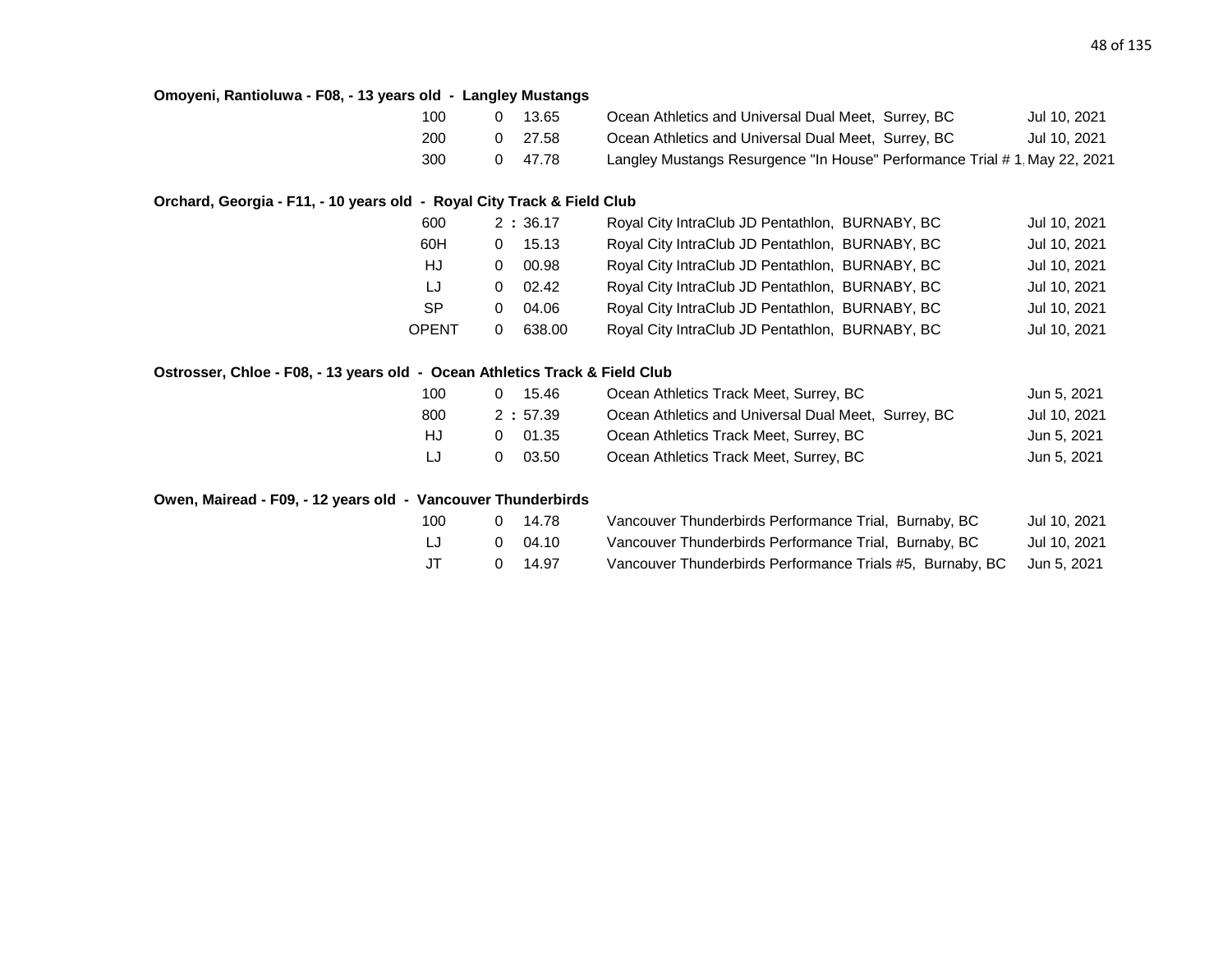| Padda, Avneet - F10, - 11 years old - Universal Athletics Club              |           |                |         |                                                                             |
|-----------------------------------------------------------------------------|-----------|----------------|---------|-----------------------------------------------------------------------------|
|                                                                             | 60        | $\mathbf{0}$   | 11.75   | Ocean Athletics and Universal Dual Meet, Surrey, BC<br>Jul 10, 2021         |
|                                                                             | 100       | 0              | 19.27   | Universal Athletics In House Performance Trials #2, Surrey, BC May 30, 2021 |
|                                                                             | <b>SP</b> | 0              | 03.64   | Universal Athletics In House Performance Trials #2, Surrey, BC May 30, 2021 |
| Padilla, Dacia - F12, - 9 years old - Prince George Track & Field Club      |           |                |         |                                                                             |
|                                                                             | 100       | 0              | 17.50   | Spruce Capital In House Performance Trials, Prince George, BC Jun 12, 2021  |
|                                                                             | LJ        | 0              | 02.32   | Spruce Capital In House Performance Trials, Prince George, BC Jun 12, 2021  |
|                                                                             | <b>SP</b> | 0              | 04.92   | Spruce Capital In House Performance Trials, Prince George, BC Jun 12, 2021  |
| Pang, Vanessa - F09, - 12 years old - Vancouver Olympic Club                |           |                |         |                                                                             |
|                                                                             | 100       | $\mathbf{0}$   | 14.41   | New West Spartans and VOC Track and Field Meet, New Westr Jun 26, 2021      |
|                                                                             | 200       | 0              | 29.73   | New West Spartans and VOC Track and Field Meet, New Westr Jun 26, 2021      |
|                                                                             | 80H       | 0              | 14.46   | New West Spartans and VOC Track and Field Meet, New Westr Jun 26, 2021      |
|                                                                             | IJ        | 0              | 04.19   | VOC "Give the Chance" In House Performance Trials, New Wes May 29, 2021     |
| Park, Katelyn - F11, - 10 years old - Nanaimo & District Track & Field Club |           |                |         |                                                                             |
|                                                                             | 100       | $\overline{0}$ | 18.40   | NTFC "In House" Performance Trials #2 + Vancouver Island JD F Jun 26, 2021  |
|                                                                             | 600       |                | 2:26.80 | NTFC "In House" Performance Trials #2 + Vancouver Island JD F Jun 26, 2021  |
|                                                                             | 800W      |                | 6:27.00 | NTFC "In House" Performance Trials #2 + Vancouver Island JD F Jun 26, 2021  |
|                                                                             | LJ.       | 0              | 01.91   | NTFC "In House" Performance Trials #2 + Vancouver Island JD F Jun 26, 2021  |
|                                                                             | DT        | 0              | 07.23   | NTFC "In House" Performance Trials #2 + Vancouver Island JD F Jun 26, 2021  |
|                                                                             | <b>SP</b> | 0              | 03.82   | NTFC "In House" Performance Trials #2 + Vancouver Island JD F Jun 26, 2021  |
| Pattern, Lexi - F08, - 13 years old - Ocean Athletics Track & Field Club    |           |                |         |                                                                             |
|                                                                             | HJ        | 0              | 01.10   | Ocean Athletics JD Performance Trials #3, Surrey, BC<br>May 8, 2021         |
| Paxton, Kristalyn - F12, - 9 years old - Prince George Track & Field Club   |           |                |         |                                                                             |
|                                                                             | 100       | 0              | 20.78   | PGTFC Sub Zero In House Performance Trials, Prince George, IMay 1, 2021     |
|                                                                             | IJ        | 0              | 02.00   | PGTFC Sub Zero In House Performance Trials, Prince George, IMay 1, 2021     |
|                                                                             | <b>SP</b> | 0              | 03.32   | PGTFC Sub Zero In House Performance Trials, Prince George, IMay 1, 2021     |
|                                                                             |           |                |         |                                                                             |
|                                                                             |           |                |         |                                                                             |
|                                                                             |           |                |         |                                                                             |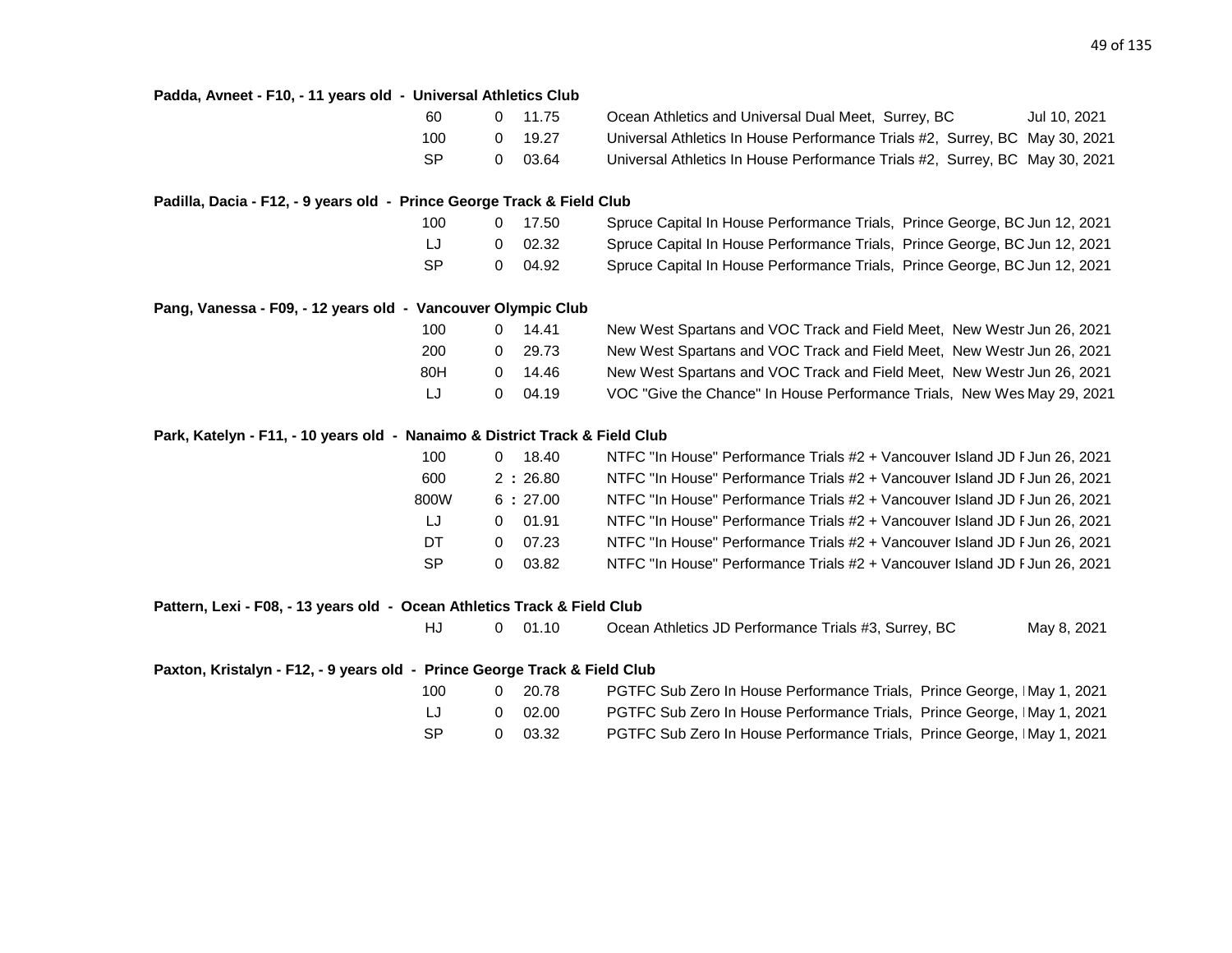| Peng, Elizabeth - F09, - 12 years old - Coquitlam Cheetahs                 |           |             |         |                                                                              |              |
|----------------------------------------------------------------------------|-----------|-------------|---------|------------------------------------------------------------------------------|--------------|
|                                                                            | 100       | $\mathbf 0$ | 15.29   | Coquitlam Cheetahs In-House Performance Trials #5, Coquitlam Jun 12-13, 2021 |              |
|                                                                            | 200       | 0           | 32.80   | Coquitlam Cheetahs In-House Performance Trials #5, Coquitlam Jun 12-13, 2021 |              |
|                                                                            | 800       |             | 3:16.24 | Coquitlam Cheetahs In-House Performance Trials #5, Coquitlam Jun 12-13, 2021 |              |
|                                                                            | LJ        | 0           | 02.97   | Coquitlam Cheetahs In-House Performance Trials #5, Coquitlam Jun 12-13, 2021 |              |
|                                                                            | <b>JT</b> | 0           | 04.97   | Coquitlam Cheetahs In-House Performance Trials #5, Coquitlam Jun 12-13, 2021 |              |
| Penner, Kiara - F09, - 12 years old - Royal City Track & Field Club        |           |             |         |                                                                              |              |
|                                                                            | 100       | 0           | 16.24   | Zone 3 & 4 JD Challenge, Abbotsford, BC                                      | Jul 17, 2021 |
|                                                                            | 80H       | 0           | 17.19   | Zone 3 & 4 JD Challenge, Abbotsford, BC                                      | Jul 17, 2021 |
|                                                                            | LJ        | 0           | 02.84   | Zone 3 & 4 JD Challenge, Abbotsford, BC                                      | Jul 17, 2021 |
|                                                                            | <b>SP</b> | 0           | 04.18   | Zone 3 & 4 JD Challenge, Abbotsford, BC                                      | Jul 17, 2021 |
| Petkov, Eva - F10, - 11 years old - Vancouver Thunderbirds                 |           |             |         |                                                                              |              |
|                                                                            | 60        | 0           | 10.72   | Zone 5 JD Regional Challenge, Richmond, BC                                   | Jul 18, 2021 |
|                                                                            | 100       | 0           | 17.74   | Vancouver Thunderbirds Performance Trial, Burnaby, BC                        | Jul 10, 2021 |
|                                                                            | IJ        | 0           | 02.93   | Zone 5 JD Regional Challenge, Richmond, BC                                   | Jul 18, 2021 |
|                                                                            | <b>JT</b> | 0           | 10.50   | Vancouver Thunderbirds Performance Trial, Burnaby, BC                        | Jul 10, 2021 |
| Petkov, Karina - F10, - 11 years old - Vancouver Thunderbirds              |           |             |         |                                                                              |              |
|                                                                            | 60        | 0           | 09.67   | Zone 5 JD Regional Challenge, Richmond, BC                                   | Jul 18, 2021 |
|                                                                            | 100       | 0           | 16.34   | Vancouver Thunderbirds Performance Trial, Burnaby, BC                        | Jul 10, 2021 |
|                                                                            | LJ        | 0           | 03.74   | Vancouver Thunderbirds Performance Trial, Burnaby, BC                        | Jul 10, 2021 |
| Phangura, Talia - F08, - 13 years old - Ocean Athletics Track & Field Club |           |             |         |                                                                              |              |
|                                                                            | DT        | 0           | 38.49   | 2021 Kajaks Summer Open, Richmond, BC                                        | Aug 7, 2021  |
|                                                                            | HT        | $\mathbf 0$ | 44.15   | 2021 Kajaks TFC In Club Performance Trials #9, Richmond, BC Jul 4, 2021      |              |
|                                                                            | <b>SP</b> | 0           | 12.93   | Ocean Athletics In House Performance Trial #5, Surrey, BC                    | May 29, 2021 |
| Phillips, Grace - F10, - 11 years old - Ocean Athletics Track & Field Club |           |             |         |                                                                              |              |
|                                                                            | 100       | 0           | 16.14   | Ocean Athletics JD Performance Trials #1, Surrey, BC                         | Apr 17, 2021 |
|                                                                            | 600       |             | 2:09.88 | Ocean Athletics JD Performance Trials #1, Surrey, BC                         | Apr 17, 2021 |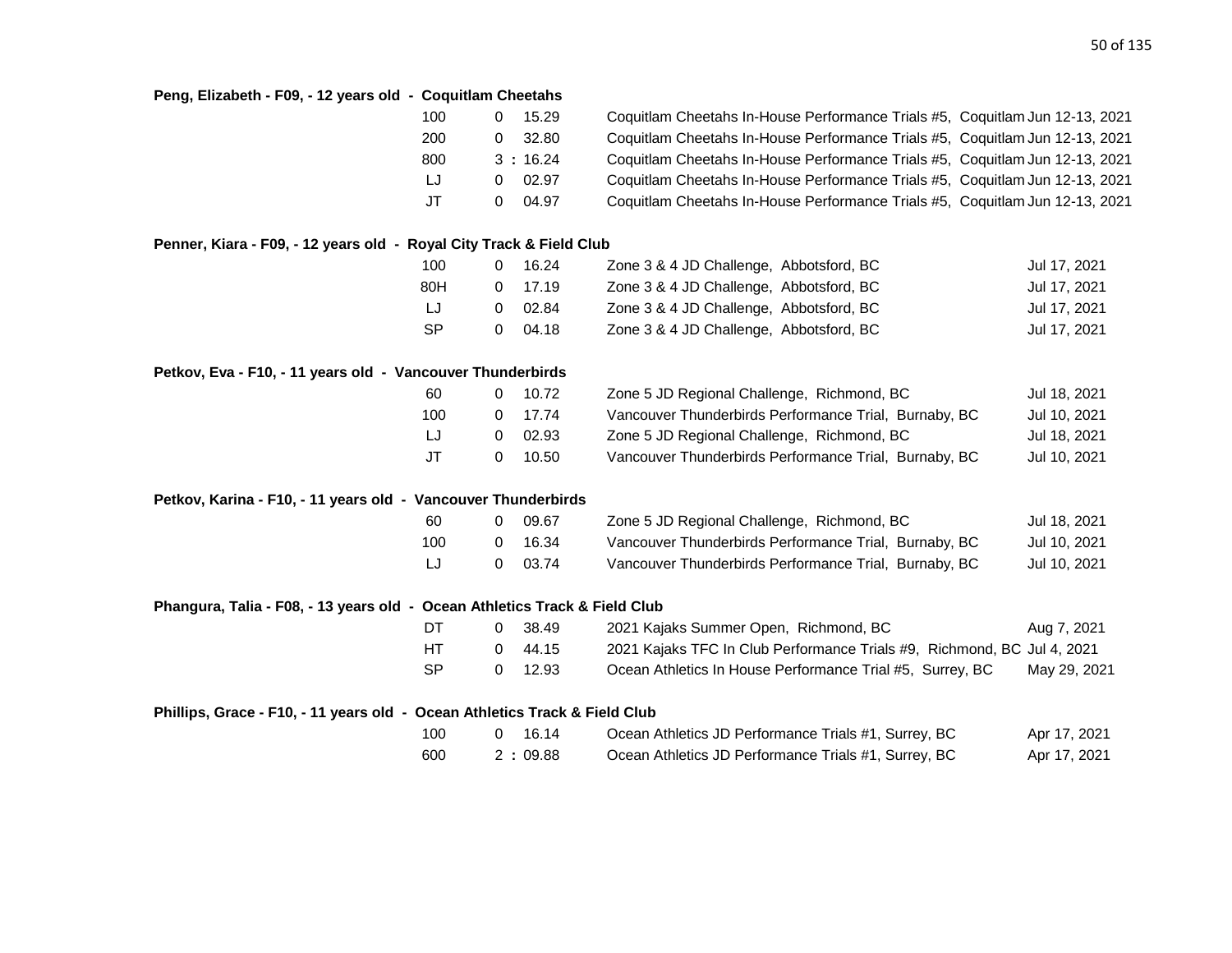# **Plank, Kelsie - F09, - 12 years old - Coquitlam Cheetahs**

| 100       |   | 17.82   | Coquitlam Cheetahs In-House Performance Trials #5, Coquitlam Jun 12-13, 2021 |              |
|-----------|---|---------|------------------------------------------------------------------------------|--------------|
| 800       |   | 3:44.36 | Zone 3 & 4 JD Challenge, Abbotsford, BC                                      | Jul 17, 2021 |
| 80H       | 0 | 20.43   | Zone 3 & 4 JD Challenge, Abbotsford, BC                                      | Jul 17, 2021 |
| LJ        | 0 | 02.64   | Zone 3 & 4 JD Challenge, Abbotsford, BC                                      | Jul 17, 2021 |
| JT        |   | 08.17   | Coquitlam Cheetahs In-House Performance Trials #5, Coquitlam Jun 12-13, 2021 |              |
| <b>SP</b> |   | 03.44   | Zone 3 & 4 JD Challenge, Abbotsford, BC                                      | Jul 17, 2021 |

# **Popova, Theodora - F09, - 12 years old - Kajaks Track & Field Club**

| 100 | 0 14.54 | Zone 5 JD Regional Challenge, Richmond, BC                               | Jul 18, 2021 |
|-----|---------|--------------------------------------------------------------------------|--------------|
|     | 0 03.49 | 2021 Kajaks TFC In Club Performance Trials #6* + HIGH PERFO May 23, 2021 |              |

# **Pruden, Rachael - F09, - 12 years old - Prince George Track & Field Club**

| 100       | 0        | 15.21 | Zone 7 & 8 JD Regional Challenge Meet, Prince George, BC<br>Jul 10, 2021   |
|-----------|----------|-------|----------------------------------------------------------------------------|
| 200       | 0        | 31.77 | Spruce Capital In House Performance Trials, Prince George, BC Jun 12, 2021 |
| 80H       | 0        | 16.74 | Spruce Capital In House Performance Trials, Prince George, BC Jun 12, 2021 |
| LJ        | 0        | 03.44 | Zone 7 & 8 JD Regional Challenge Meet, Prince George, BC Jul 10, 2021      |
| DT        | 0        | 14.77 | Spruce Capital In House Performance Trials, Prince George, BC Jun 12, 2021 |
| JT        | 0        | 13.27 | Spruce Capital In House Performance Trials, Prince George, BC Jun 12, 2021 |
| <b>SP</b> | $\Omega$ | 07.19 | Zone 7 & 8 JD Regional Challenge Meet, Prince George, BC<br>Jul 10, 2021   |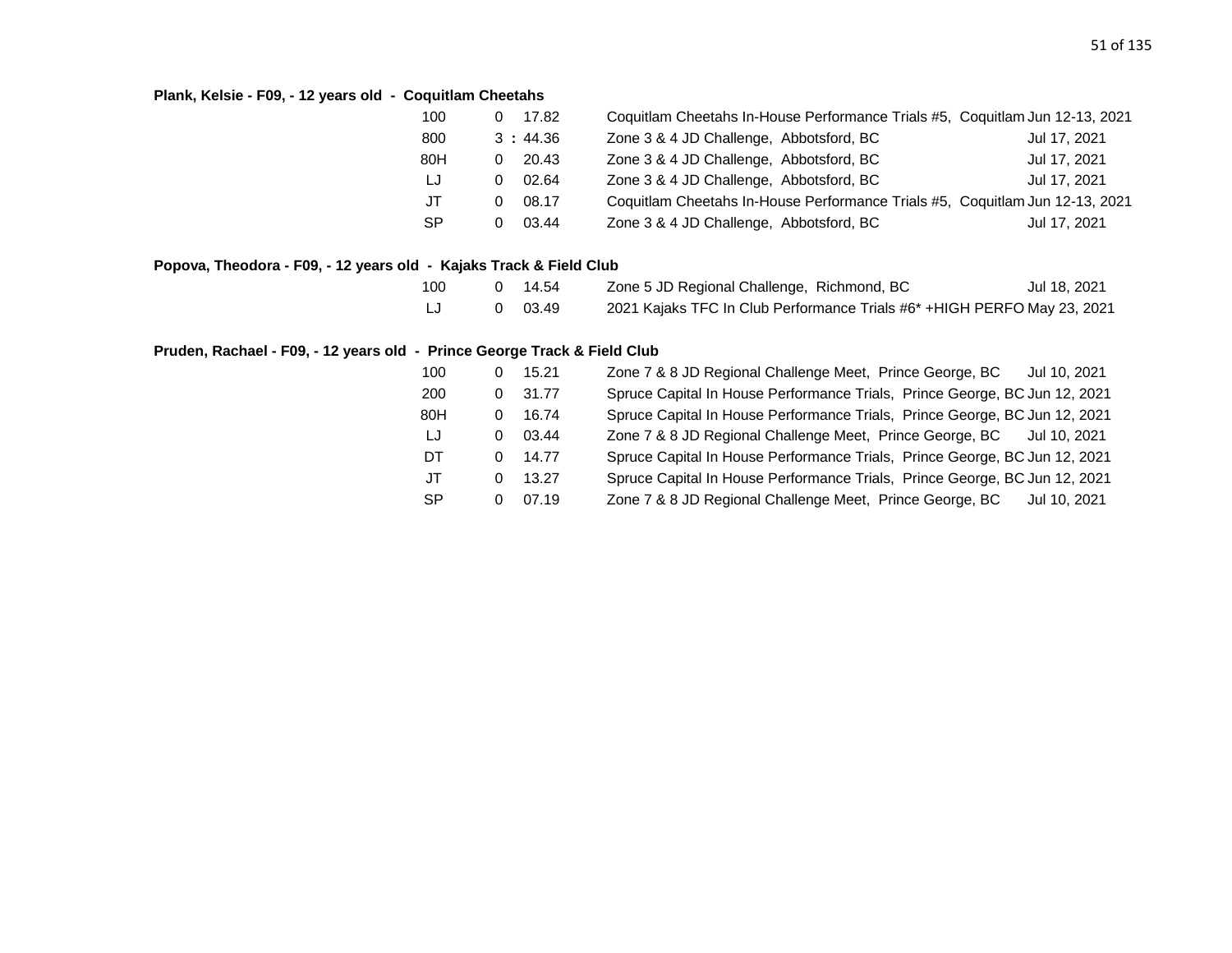| 100                                                                          | 0            | 17.57   | 2021 Kamloops Performance Trials #1, Kamloops, BC                          | Apr 10, 2021 |
|------------------------------------------------------------------------------|--------------|---------|----------------------------------------------------------------------------|--------------|
| 600                                                                          |              | 2:13.80 | Kamloops Track and Field Club JD and HS In Club Trials #2, KaI May 4, 2021 |              |
| LJ                                                                           | 0            | 03.04   | 2021 Kamloops Performance Trials #1, Kamloops, BC                          | Apr 10, 2021 |
| Raouf, Aliyah - F11, - 10 years old - Ocean Athletics Track & Field Club     |              |         |                                                                            |              |
| 60                                                                           | 0            | 10.95   | Ocean Athletics JD Performance Trials #3, Surrey, BC                       | May 8, 2021  |
| 100                                                                          | 0            | 17.37   | Ocean Athletics Track Meet, Surrey, BC                                     | Jun 5, 2021  |
| 600                                                                          |              | 2:19.78 | Ocean Athletics Track Meet, Surrey, BC                                     | Jun 5, 2021  |
| LJ                                                                           | 0            | 02.51   | Ocean Athletics Track Meet, Surrey, BC                                     | Jun 5, 2021  |
| Reddin, Mckinley - F10, - 11 years old - Coquitlam Cheetahs                  |              |         |                                                                            |              |
| 100                                                                          | 0            | 17.87   | Zone 3 & 4 JD Challenge, Abbotsford, BC                                    | Jul 17, 2021 |
| <b>HJ</b>                                                                    | 0            | 00.95   | Zone 3 & 4 JD Challenge, Abbotsford, BC                                    | Jul 17, 2021 |
| LJ                                                                           | 0            | 02.52   | Zone 3 & 4 JD Challenge, Abbotsford, BC                                    | Jul 17, 2021 |
| DT                                                                           | 0            | 11.91   | Zone 3 & 4 JD Challenge, Abbotsford, BC                                    | Jul 17, 2021 |
| Reed, Sophie - F11, - 10 years old - Kamloops Track & Field Club             |              |         |                                                                            |              |
| 60                                                                           | 0            | 10.07   | Kamloops Track and Field Club JD and HS In Club Trials #2, Ka May 4, 2021  |              |
| 100                                                                          | 0            | 16.11   | KTFC In Club Performance Trials #4, Kamloops, BC                           | Jun 12, 2021 |
| 600                                                                          |              | 2:14.21 | KTFC In Club Performance Trials #4, Kamloops, BC                           | Jun 12, 2021 |
| 60H                                                                          | 0            | 13.74   | KTFC In Club Performance Trials #4, Kamloops, BC                           | Jun 12, 2021 |
| HJ                                                                           | $\Omega$     | 01.00   | 2021 Kamloops Performance Trials #1, Kamloops, BC                          | Apr 10, 2021 |
| LJ                                                                           | 0            | 03.09   | Zone 3 & 4 JD Challenge, Abbotsford, BC                                    | Jul 17, 2021 |
| Reilly, Brynne - F11, - 10 years old - Nanaimo & District Track & Field Club |              |         |                                                                            |              |
| 100                                                                          | $\mathbf{0}$ | 15.90   | NTFC "In House" Performance Trials #2 + Vancouver Island JD F Jun 26, 2021 |              |
| 600                                                                          |              | 2:18.80 | NTFC "In House" Performance Trials #2 + Vancouver Island JD F Jun 26, 2021 |              |
| LJ                                                                           | 0            | 02.90   | NTFC "In House" Performance Trials #2 + Vancouver Island JD F Jun 26, 2021 |              |
| Relitz, Lauren - F09, - 12 years old - Ocean Athletics Track & Field Club    |              |         |                                                                            |              |
| 100                                                                          | 0            | 15.38   | Ocean Athletics and Universal Dual Meet, Surrey, BC                        | Jul 10, 2021 |
| 200                                                                          | 0            | 33.25   | Ocean Athletics JD Performance Trials #3, Surrey, BC                       | May 8, 2021  |
| LJ                                                                           | 0            | 03.69   | Ocean Athletics Track Meet, Surrey, BC                                     | Jun 5, 2021  |
| DT                                                                           | 0            | 14.29   |                                                                            |              |

JT 0 08.99 Ocean Athletics JD Performance Trials #1, Surrey, BC Apr 17, 2021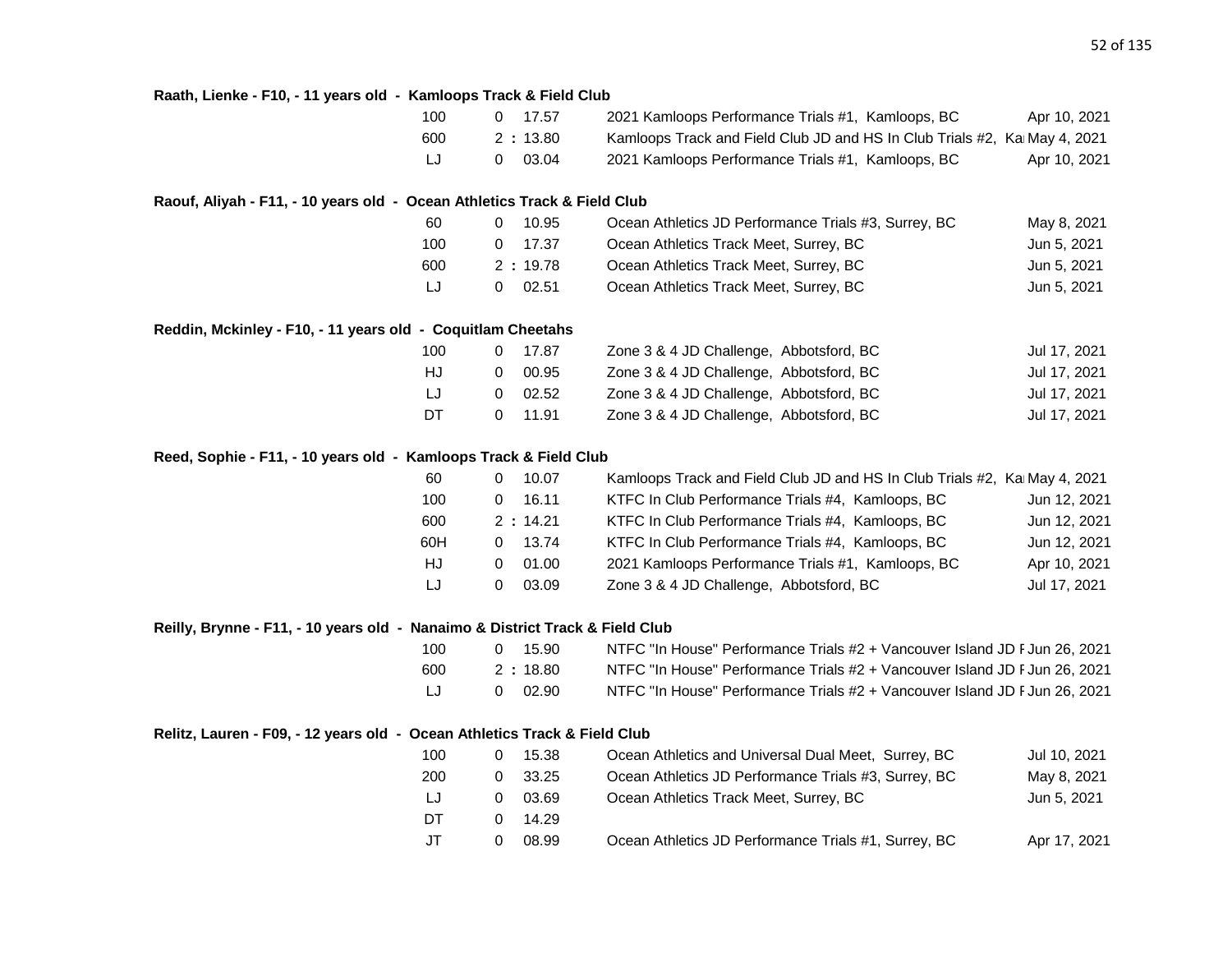| Ritcey, Amanda - F08, - 13 years old - Coquitlam Cheetahs                |           |              |         |                                                                              |                |
|--------------------------------------------------------------------------|-----------|--------------|---------|------------------------------------------------------------------------------|----------------|
|                                                                          | 200       | 0            | 32.91   | Coquitlam Cheetahs In-House Performance Trials #5, Coquitlam Jun 12-13, 2021 |                |
|                                                                          | <b>JT</b> | 0            | 13.01   | Coquitlam Cheetahs In-House Performance Trials #5, Coquitlam Jun 12-13, 2021 |                |
|                                                                          | <b>SP</b> | 0            | 05.94   | Coquitlam Cheetahs In-House Performance Trials #5, Coquitlam Jun 12-13, 2021 |                |
| Roberts, Cadelle - F08, - 13 years old - Vancouver Thunderbirds          |           |              |         |                                                                              |                |
|                                                                          | 800       |              | 2:43.60 | Thunderbirds "In Club" Performance Trials #4, Vancouver, BC                  | May 15, 2021   |
|                                                                          | 2000      |              | 7:28.60 | Vancouver Thunderbirds Performance Trials #5, Burnaby, BC                    | Jun 5, 2021    |
|                                                                          | LJ        | $\mathbf{0}$ | 03.72   | Thunderbirds "In Club" Performance Trials #4, Vancouver, BC                  | May 15, 2021   |
| Roberts, Kayleigh - F10, - 11 years old - Kamloops Track & Field Club    |           |              |         |                                                                              |                |
|                                                                          | 60        | 0            | 11.06   | Kamloops Track and Field Club JD and HS In Club Trials #2, Ka May 4, 2021    |                |
|                                                                          | 100       | 0            | 17.98   | 2021 Kamloops Performance Trials #1, Kamloops, BC                            | Apr 10, 2021   |
|                                                                          | 200       | 0            | 38.55   | Kamloops Track and Field Club JD and HS In Club Trials, Kamlc May 13, 2021   |                |
|                                                                          | 600       |              | 2:25.45 | 2021 Kamloops Performance Trials #4, Kamloops, BC                            | Apr 24, 2021   |
|                                                                          | 1000      |              | 4:20.80 | Kamloops In Club Performance Trials #6, Kamloops, BC                         | May 29, 2021   |
|                                                                          | 60H       | 0            | 15.18   | Kamloops Open Invitational Meet, Kamloops, BC                                | Jul 9-10, 2021 |
|                                                                          | HJ        | 0            | 00.95   | Jack Brow Memorial Meet + Zone 2 JD Regional Challenge, Kelt Jul 2-4, 2021   |                |
|                                                                          | LJ        | 0            | 02.65   | Kamloops In Club Performance Trials #6, Kamloops, BC                         | May 29, 2021   |
|                                                                          | DT        | 0            | 11.36   | KTFC In Club Performance Trials #4, Kamloops, BC                             | Jun 12, 2021   |
|                                                                          | JT        | 0            | 11.33   | BC Athletics Event Group Challenge - COMBINED EVENTS, Ke Jul 17-18, 2021     |                |
|                                                                          | <b>SP</b> | $\mathbf 0$  | 04.69   | Kamloops Open Invitational Meet, Kamloops, BC                                | Jul 9-10, 2021 |
| Roberts, Kionae - F08, - 13 years old - Prince George Track & Field Club |           |              |         |                                                                              |                |
|                                                                          | 100       | 0            | 14.05   | Spruce Capital In House Performance Trials, Prince George, BC Jun 12, 2021   |                |
|                                                                          | 200       | 0            | 27.73   | Spruce Capital In House Performance Trials, Prince George, BC Jun 12, 2021   |                |
|                                                                          | 300       | 0            | 44.14   | Spruce Capital In House Performance Trials, Prince George, BC Jun 12, 2021   |                |
| Robinson, Emma - F10, - 11 years old - Coquitlam Cheetahs                |           |              |         |                                                                              |                |
|                                                                          | 100       | 0            | 16.45   | Zone 3 & 4 JD Challenge, Abbotsford, BC                                      | Jul 17, 2021   |
|                                                                          | 60H       | 0            | 14.18   | Zone 3 & 4 JD Challenge, Abbotsford, BC                                      | Jul 17, 2021   |
|                                                                          | LJ        | 0            | 03.12   | Zone 3 & 4 JD Challenge, Abbotsford, BC                                      | Jul 17, 2021   |
|                                                                          | DT        | 0            | 08.77   | Zone 3 & 4 JD Challenge, Abbotsford, BC                                      | Jul 17, 2021   |
|                                                                          | <b>SP</b> | 0            | 04.74   | Zone 3 & 4 JD Challenge, Abbotsford, BC                                      | Jul 17, 2021   |
|                                                                          |           |              |         |                                                                              |                |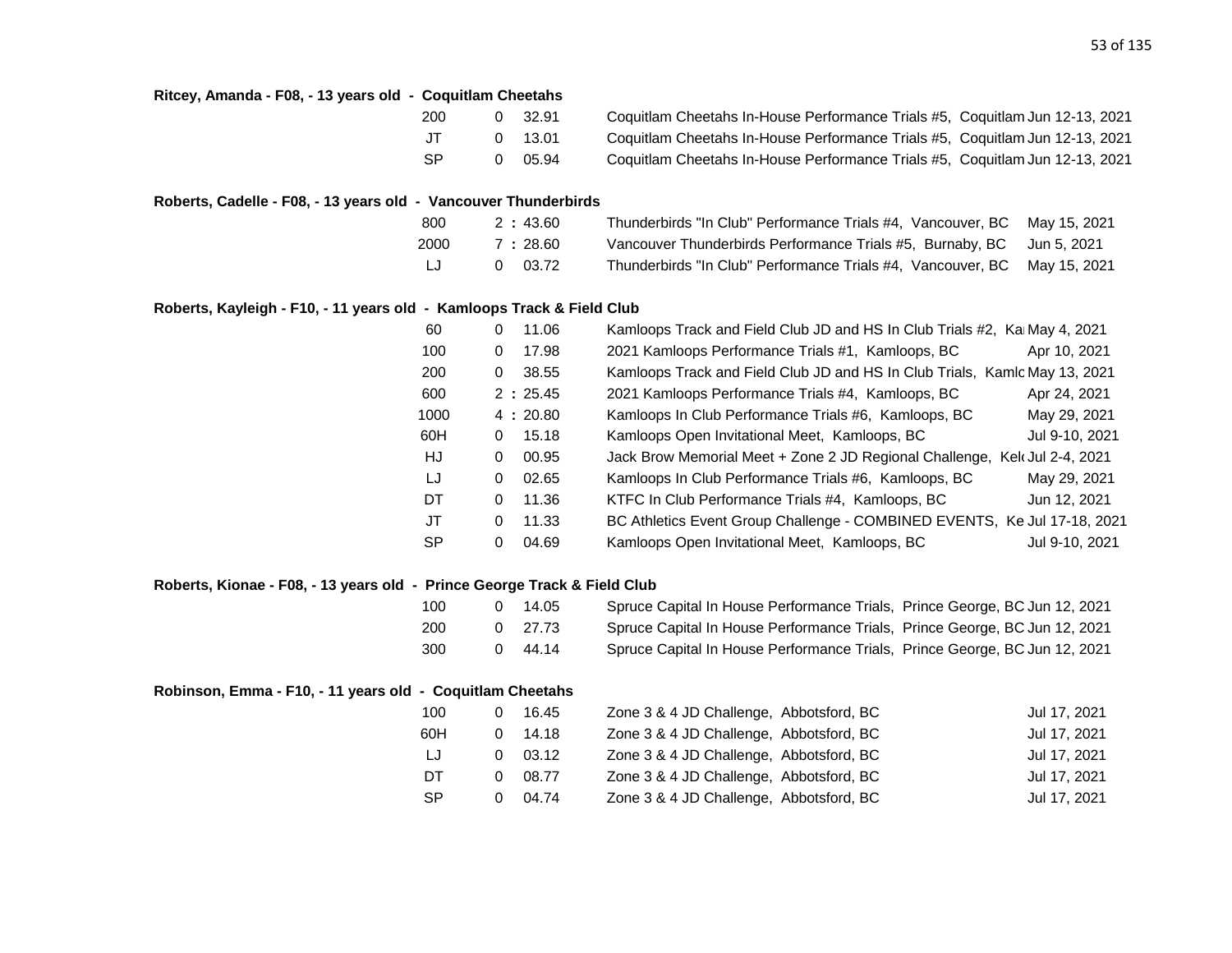#### **Robinson, Fiona - F11, - 10 years old - Royal City Track & Field Club**

|                                                                                    | 100          | 0            | 16.99     | Zone 3 & 4 JD Challenge, Abbotsford, BC                                    | Jul 17, 2021 |
|------------------------------------------------------------------------------------|--------------|--------------|-----------|----------------------------------------------------------------------------|--------------|
|                                                                                    | 600          |              | 2:18.19   | Zone 3 & 4 JD Challenge, Abbotsford, BC                                    | Jul 17, 2021 |
|                                                                                    | 60H          | 0            | 14.01     | Royal City IntraClub JD Pentathlon, BURNABY, BC                            | Jul 10, 2021 |
|                                                                                    | HJ           | 0            | 01.07     | Royal City IntraClub JD Pentathlon, BURNABY, BC                            | Jul 10, 2021 |
|                                                                                    | LJ           | $\mathbf{0}$ | 02.39     | Royal City IntraClub JD Pentathlon, BURNABY, BC                            | Jul 10, 2021 |
|                                                                                    | <b>SP</b>    | 0            | 03.83     | Royal City IntraClub JD Pentathlon, BURNABY, BC                            | Jul 10, 2021 |
|                                                                                    | <b>OPENT</b> | $\Omega$     | 777.00    | Royal City IntraClub JD Pentathlon, BURNABY, BC                            | Jul 10, 2021 |
| Robinson, Olivia - F09, - 12 years old - Royal City Track & Field Club             |              |              |           |                                                                            |              |
|                                                                                    | 100          |              | $0$ 14.77 | Zone 3 & 4 JD Challenge, Abbotsford, BC                                    | Jul 17, 2021 |
|                                                                                    | 800          |              | 3:14.98   | Zone 3 & 4 JD Challenge, Abbotsford, BC                                    | Jul 17, 2021 |
|                                                                                    | 80H          |              | $0$ 15.82 | Zone 3 & 4 JD Challenge, Abbotsford, BC                                    | Jul 17, 2021 |
| Robinson, Shae-Lynn - F08, - 13 years old  - Nanaimo & District Track & Field Club |              |              |           |                                                                            |              |
|                                                                                    | 100          |              | $0$ 13.70 | NTFC "In House" Performance Trials #2 + Vancouver Island JD F Jun 26, 2021 |              |
|                                                                                    | 200          | 0            | 30.45     | AVTC Performance Trials #1, Port Alberni, BC                               | Jun 19, 2021 |
|                                                                                    | 800          |              | 2:42.20   | NTFC "In House" Performance Trials #2 + Vancouver Island JD F Jun 26, 2021 |              |
|                                                                                    | DT           | 0            | 14.03     | AVTC Performance Trials #1, Port Alberni, BC                               | Jun 19, 2021 |
| Robinson, Vivienne - F11, - 10 years old - Burnaby Striders Track & Field Club     |              |              |           |                                                                            |              |
|                                                                                    | 100          | 0            | 16.13     | Zone 3 & 4 JD Challenge, Abbotsford, BC                                    | Jul 17, 2021 |
|                                                                                    | LJ           | $\mathbf{0}$ | 02.84     | Zone 3 & 4 JD Challenge, Abbotsford, BC                                    | Jul 17, 2021 |
| Rogalski, Nicola - F10, - 11 years old - Golden Ears Athletics                     |              |              |           |                                                                            |              |
|                                                                                    | 60           | 0            | 09.28     | Ocean Athletics and Universal Dual Meet, Surrey, BC                        | Jul 10, 2021 |
|                                                                                    | 100          | 0            | 15.15     | Zone 3 & 4 JD Challenge, Abbotsford, BC                                    | Jul 17, 2021 |
|                                                                                    | 200          | 0            | 33.28     | Golden Ears Athletics In House Performance Trials, Maple Ridge May 8, 2021 |              |
|                                                                                    | 60H          | $\mathbf 0$  | 11.75     | Ocean Athletics and Universal Dual Meet, Surrey, BC                        | Jul 10, 2021 |
|                                                                                    | LJ           | 0            | 03.79     | Zone 3 & 4 JD Challenge, Abbotsford, BC                                    | Jul 17, 2021 |
| Romero, Natalia - F08, - 13 years old - Kajaks Track & Field Club                  |              |              |           |                                                                            |              |
|                                                                                    | 100          | 0            | 15.15     | 2021 Kajaks TFC In Club Performance Trials #6* +HIGH PERFO May 23, 2021    |              |
|                                                                                    | LJ           | 0            | 03.22     | 2021 Kajaks TFC In Club Performance Trials #6* +HIGH PERFO May 23, 2021    |              |
|                                                                                    |              |              |           |                                                                            |              |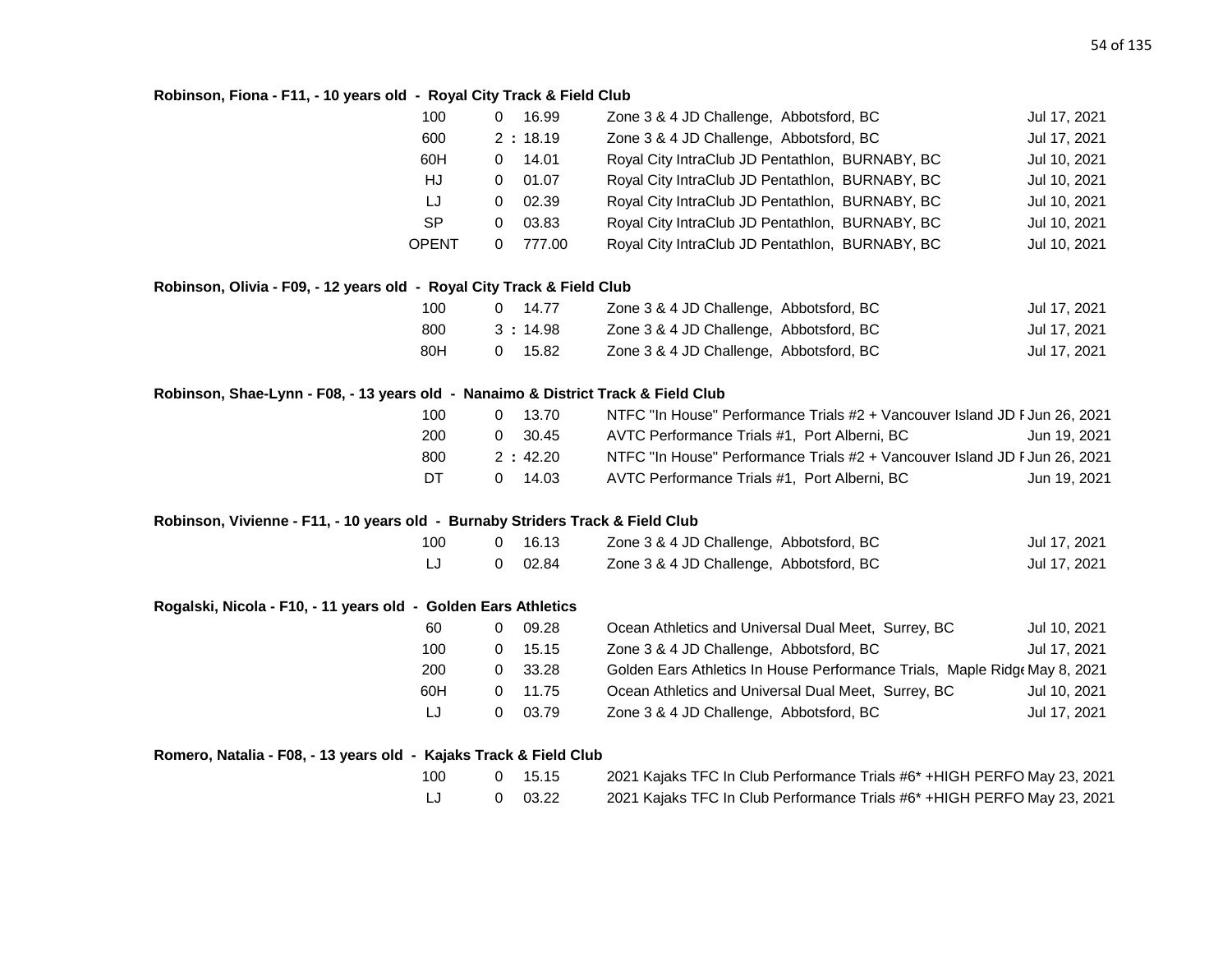| Root, Sadie - F08, - 13 years old - Vancouver Olympic Club       |              |         |                                                                              |  |
|------------------------------------------------------------------|--------------|---------|------------------------------------------------------------------------------|--|
| 100                                                              | $\mathbf 0$  | 15.18   | VOC "Give the Chance" In House Performance Trials, New Wes May 29, 2021      |  |
| 200                                                              | 0            | 30.64   | VOC "Give the Chance" In House Performance Trials, New Wes May 29, 2021      |  |
| 80H                                                              | $\mathbf{0}$ | 16.27   | New West Spartans and VOC Track and Field Meet, New Westr Jun 26, 2021       |  |
| LJ                                                               | 0            | 03.27   | VOC "Give the Chance" In House Performance Trials, New Wes May 29, 2021      |  |
| Ropele, Serena - F10, - 11 years old - Coquitlam Cheetahs        |              |         |                                                                              |  |
| 60                                                               | 0            | 10.60   | Coquitlam Cheetahs In-House Performance Trials #5, Coquitlam Jun 12-13, 2021 |  |
| 100                                                              | 0            | 17.00   | Zone 3 & 4 JD Challenge, Abbotsford, BC<br>Jul 17, 2021                      |  |
| 60H                                                              | 0            | 13.96   | Zone 3 & 4 JD Challenge, Abbotsford, BC<br>Jul 17, 2021                      |  |
| LJ                                                               | 0            | 01.81   | Coquitlam Cheetahs In-House Performance Trials #5, Coquitlam Jun 12-13, 2021 |  |
| JT                                                               | 0            | 06.21   | Coquitlam Cheetahs In-House Performance Trials #5, Coquitlam Jun 12-13, 2021 |  |
| Rusakov-Suarez, Anastasia - F09, - 12 years old                  |              |         | - Coquitlam Cheetahs                                                         |  |
| 800                                                              |              | 2:57.59 | Zone 3 & 4 JD Challenge, Abbotsford, BC<br>Jul 17, 2021                      |  |
| LJ                                                               | 0            | 02.71   | Zone 3 & 4 JD Challenge, Abbotsford, BC<br>Jul 17, 2021                      |  |
| Ryde, Kaylee - F09, - 12 years old - Kamloops Track & Field Club |              |         |                                                                              |  |
| 100                                                              | 0            | 16.63   | KTFC In Club Performance Trials #4, Kamloops, BC<br>Jun 12, 2021             |  |
| 200                                                              | 0            | 34.62   | 2021 Kamloops Performance Trials #4, Kamloops, BC<br>Apr 24, 2021            |  |
| 80H                                                              | 0            | 19.77   | KTFC In Club Performance Trials #4, Kamloops, BC<br>Jun 12, 2021             |  |
| LJ                                                               | 0            | 02.84   | Kamloops Track and Field Club JD and HS In Club Trials #2, Kai May 4, 2021   |  |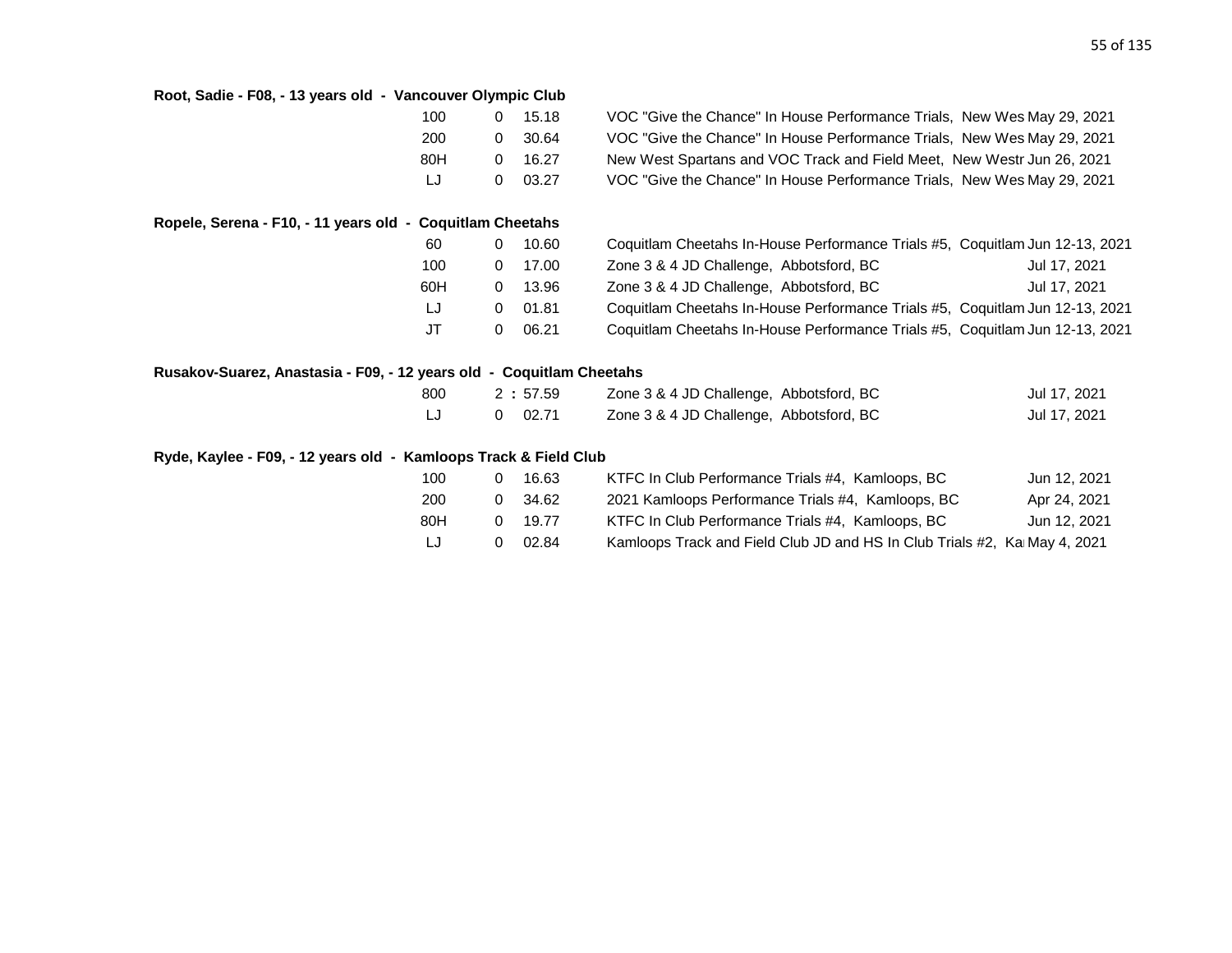# **Saad, Selena - F09, - 12 years old - NorWesters Track & Field Club**

| 100                                                                        | 0           | 17.56   | NorWesters July Meet, Burnaby, BC                                             | Jul 11, 2021 |
|----------------------------------------------------------------------------|-------------|---------|-------------------------------------------------------------------------------|--------------|
| 200                                                                        | 0           | 38.21   | NorWesters June Meet, Burnaby, BC                                             | Jun 19, 2021 |
| 80H                                                                        | 0           | 20.40   | NorWesters June Meet, Burnaby, BC                                             | Jun 19, 2021 |
| LJ                                                                         | 0           | 02.23   | NorWesters June Meet, Burnaby, BC                                             | Jun 19, 2021 |
| DT                                                                         | 0           | 08.67   | NorWesters June Meet, Burnaby, BC                                             | Jun 19, 2021 |
| <b>SP</b>                                                                  | $\mathbf 0$ | 03.85   | NorWesters June Meet, Burnaby, BC                                             | Jun 19, 2021 |
| Sajjan, Jeevut - F08, - 13 years old - Vancouver Thunderbirds              |             |         |                                                                               |              |
| 2000                                                                       |             | 7:14.60 | Vancouver Thunderbirds Performance Trial, Burnaby, BC                         | Jul 10, 2021 |
| IJ                                                                         | 0           | 03.62   | Thunderbirds "In Club" Performance Trials #4, Vancouver, BC                   | May 15, 2021 |
| Sales, Sofia - F09, - 12 years old - Ocean Athletics Track & Field Club    |             |         |                                                                               |              |
| 100                                                                        | 0           | 14.46   | Ocean Athletics Track Meet, Surrey, BC                                        | Jun 5, 2021  |
| 200                                                                        | 0           | 29.21   | Ocean Athletics and Universal Dual Meet, Surrey, BC                           | Jul 10, 2021 |
| 800                                                                        |             | 2:49.23 | Ocean Athletics JD Performance Trials #1, Surrey, BC                          | Apr 17, 2021 |
| LJ                                                                         | 0           | 03.81   | Ocean Athletics and Universal Dual Meet, Surrey, BC                           | Jul 10, 2021 |
| Salonga, Francesca - F10, - 11 years old - Coquitlam Cheetahs              |             |         |                                                                               |              |
| 100                                                                        | 0           | 15.46   | Zone 3 & 4 JD Challenge, Abbotsford, BC                                       | Jul 17, 2021 |
| 60H                                                                        | 0           | 14.36   | Zone 3 & 4 JD Challenge, Abbotsford, BC                                       | Jul 17, 2021 |
| DT                                                                         | 0           | 07.02   | Zone 3 & 4 JD Challenge, Abbotsford, BC                                       | Jul 17, 2021 |
| Sandhu, Gurpartap - F08, - 13 years old - Valley Royals Track & Field Club |             |         |                                                                               |              |
| 100                                                                        | 0           | 15.11   | Zone 3 & 4 JD Challenge, Abbotsford, BC                                       | Jul 17, 2021 |
| 200                                                                        | 0           | 31.85   | Valley Royals In House Performance Trials, Abbotsford, BC                     | Jun 17, 2021 |
| 300                                                                        | 0           | 51.47   | Jennifer Rogers Swan Valley Royals Performance Trials, Abbots Apr 16-17, 2021 |              |
| LJ                                                                         | 0           | 03.66   | Jennifer Rogers Swan Valley Royals Performance Trials, Abbots Apr 16-17, 2021 |              |
| Sangha, Raman - F10, - 11 years old - Universal Athletics Club             |             |         |                                                                               |              |
| 60                                                                         | $\mathbf 0$ | 11.32   | Ocean Athletics and Universal Dual Meet, Surrey, BC                           | Jul 10, 2021 |
| 100                                                                        | 0           | 18.49   | Universal Athletics In House Performance Trials #2, Surrey, BC May 30, 2021   |              |
| <b>SP</b>                                                                  | 0           | 04.82   | Universal Athletics In House Performance Trials #2, Surrey, BC May 30, 2021   |              |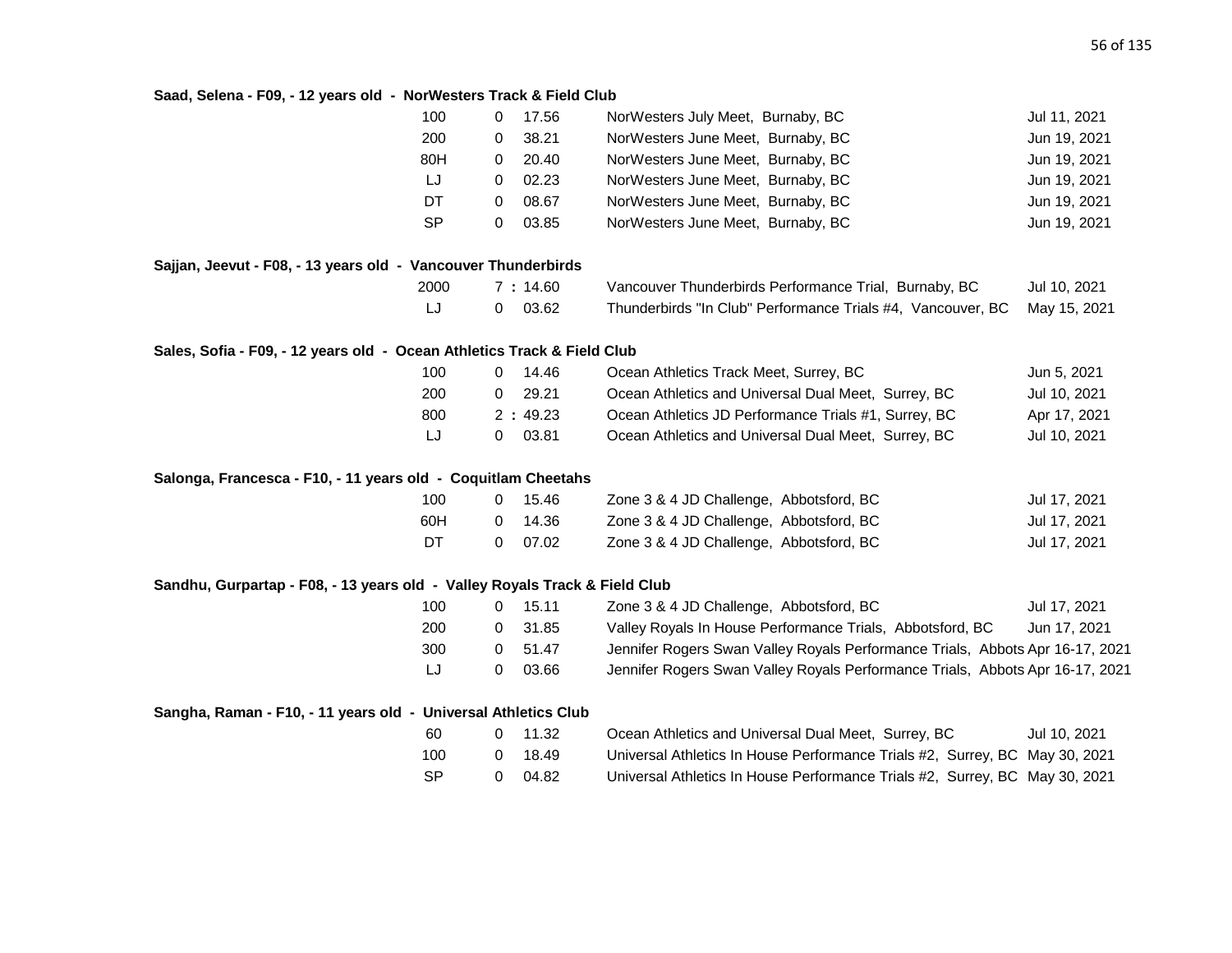| Sangha, Shehneet - F08, - 13 years old - Universal Athletics Club              |           |   |       |                                                     |              |
|--------------------------------------------------------------------------------|-----------|---|-------|-----------------------------------------------------|--------------|
|                                                                                | 100       | 0 | 15.81 | Zone 3 & 4 JD Challenge, Abbotsford, BC             | Jul 17, 2021 |
| Sawatzky, Lanelle - F09, - 12 years old - Vernon Amateur Athletics Association |           |   |       |                                                     |              |
|                                                                                | HJ        | 0 | 01.20 | OAC Last Chance Meet, Kelowna, BC                   | Aug 7, 2021  |
| Sawyer, Zara - F12, - 9 years old - NorWesters Track & Field Club              |           |   |       |                                                     |              |
|                                                                                | 60        | 0 | 11.93 | NorWesters June Meet, Burnaby, BC                   | Jun 19, 2021 |
|                                                                                | 100       | 0 | 20.36 | NorWesters June Meet, Burnaby, BC                   | Jun 19, 2021 |
|                                                                                | 60H       | 0 | 14.79 | NorWesters June Meet, Burnaby, BC                   | Jun 19, 2021 |
|                                                                                | LJ        | 0 | 02.22 | NorWesters June Meet, Burnaby, BC                   | Jun 19, 2021 |
|                                                                                | <b>SP</b> | 0 | 02.27 | NorWesters June Meet, Burnaby, BC                   | Jun 19, 2021 |
| Scherk, Rebecca - F11, - 10 years old - NorWesters Track & Field Club          |           |   |       |                                                     |              |
|                                                                                | 60        | 0 | 10.05 | NorWesters June Meet, Burnaby, BC                   | Jun 19, 2021 |
|                                                                                | 100       | 0 | 16.59 | NorWesters June Meet, Burnaby, BC                   | Jun 19, 2021 |
|                                                                                | 60H       | 0 | 13.81 | NorWesters June Meet, Burnaby, BC                   | Jun 19, 2021 |
|                                                                                | LJ        | 0 | 02.89 | NorWesters June Meet, Burnaby, BC                   | Jun 19, 2021 |
|                                                                                | DT        | 0 | 06.05 | NorWesters June Meet, Burnaby, BC                   | Jun 19, 2021 |
|                                                                                | JT        | 0 | 08.47 | NorWesters June Meet, Burnaby, BC                   | Jun 19, 2021 |
|                                                                                | <b>SP</b> | 0 | 04.18 | NorWesters June Meet, Burnaby, BC                   | Jun 19, 2021 |
| Seguin, Naya - F11, - 10 years old - Ocean Athletics Track & Field Club        |           |   |       |                                                     |              |
|                                                                                | 100       | 0 | 18.37 | Ocean Athletics and Universal Dual Meet, Surrey, BC | Jul 10, 2021 |
|                                                                                | LJ        | 0 | 02.69 | Ocean Athletics and Universal Dual Meet, Surrey, BC | Jul 10, 2021 |
|                                                                                | <b>JT</b> | 0 | 11.33 | Ocean Athletics and Universal Dual Meet, Surrey, BC | Jul 10, 2021 |
|                                                                                | <b>SP</b> | 0 | 04.12 | Ocean Athletics Track Meet, Surrey, BC              | Jun 5, 2021  |
| Sequeira, Chloe - F09, - 12 years old - Kajaks Track & Field Club              |           |   |       |                                                     |              |
|                                                                                | 100       | 0 | 15.35 | Zone 5 JD Regional Challenge, Richmond, BC          | Jul 18, 2021 |
| Shah, Zoey - F11, - 10 years old - NorWesters Track & Field Club               |           |   |       |                                                     |              |
|                                                                                | 60        | 0 | 11.25 | Zone 5 JD Regional Challenge, Richmond, BC          | Jul 18, 2021 |
|                                                                                | 100       | 0 | 19.22 | NorWesters July Meet, Burnaby, BC                   | Jul 11, 2021 |
|                                                                                | DT        | 0 | 12.07 | Zone 5 JD Regional Challenge, Richmond, BC          | Jul 18, 2021 |
|                                                                                | <b>SP</b> | 0 | 04.68 | Zone 5 JD Regional Challenge, Richmond, BC          | Jul 18, 2021 |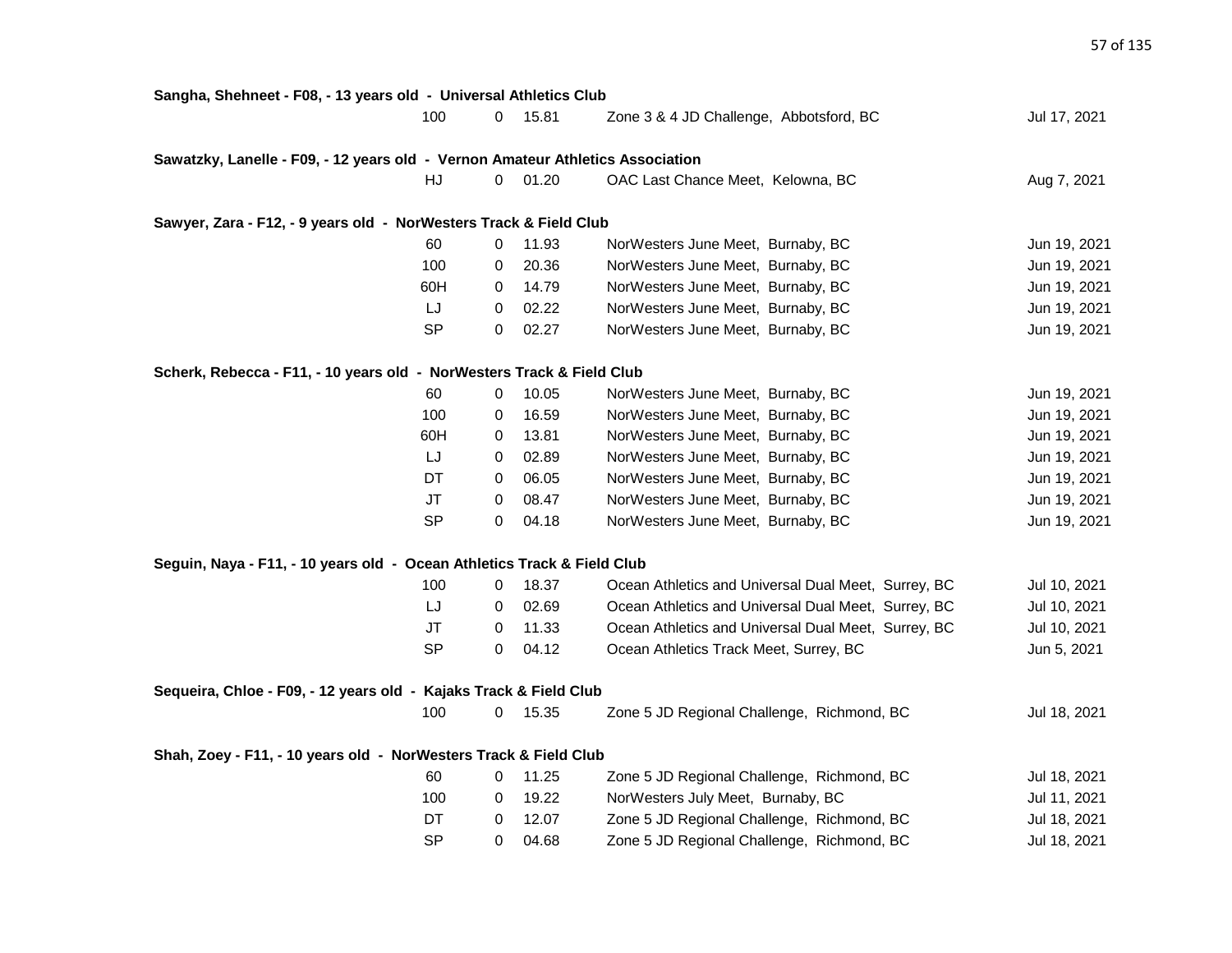#### **Shearcroft, Sophia - F10, - 11 years old - Golden Ears Athletics**

| 100  | 18.08   | Golden Ears Athletics In House Performance Trials, Maple Ridge May 8, 2021 |              |
|------|---------|----------------------------------------------------------------------------|--------------|
| 600  | 2:12.17 | Ocean Athletics and Universal Dual Meet, Surrey, BC                        | Jul 10, 2021 |
| 1000 | 4:11.87 | Golden Ears Athletics In House Performance Trials, Maple Ridge May 8, 2021 |              |
| 60H  | 13.80   | Zone 3 & 4 JD Challenge, Abbotsford, BC                                    | Jul 17, 2021 |

#### **Shepherd, Charlotte - F09, - 12 years old - Nanaimo & District Track & Field Club**

| 100 |   | 14.50 | NTFC "In House" Performance Trials #2 + Vancouver Island JD F Jun 26, 2021 |  |
|-----|---|-------|----------------------------------------------------------------------------|--|
| 200 | 0 | 30.80 | AVTC Performance Trials #1, Port Alberni, BC<br>Jun 19, 2021               |  |
| 80H | 0 | 15.30 | NTFC "In House" Performance Trials #2 + Vancouver Island JD F Jun 26, 2021 |  |
| LJ  | 0 | 03.36 | AVTC Performance Trials #1, Port Alberni, BC<br>Jun 19, 2021               |  |
| DT  | 0 | 14.16 | NTFC "In House" Performance Trials #2 + Vancouver Island JD F Jun 26, 2021 |  |
| JT  |   | 19.71 | AVTC Performance Trials #1, Port Alberni, BC<br>Jun 19, 2021               |  |

#### **Shergill, Roohbir - F11, - 10 years old - Universal Athletics Club**

| 60  | 10.66   | Universal Athletics In House Performance Trials #2, Surrey, BC May 30, 2021 |              |
|-----|---------|-----------------------------------------------------------------------------|--------------|
| 100 | 18.45   | Universal Athletics In Club Performance Trials, Surrey, BC                  | Apr 24, 2021 |
| 600 | 2:15.20 | Zone 3 & 4 JD Challenge, Abbotsford, BC                                     | Jul 17, 2021 |
| 60H | 13.61   | Zone 3 & 4 JD Challenge, Abbotsford, BC                                     | Jul 17, 2021 |
| LJ. | 02.39   | Zone 3 & 4 JD Challenge, Abbotsford, BC                                     | Jul 17, 2021 |

#### **Shin, Sophie - F09, - 12 years old - Coquitlam Cheetahs**

| 100 | O        | 16.55 |  |
|-----|----------|-------|--|
| IJ  | $\Omega$ | 03.07 |  |
| JT  | 0        | 09.98 |  |

Coquitlam Cheetahs In-House Performance Trials #5, Coquitlam Jun 12-13, 2021 Coquitlam Cheetahs In-House Performance Trials #5, Coquitlam Jun 12-13, 2021 Coquitlam Cheetahs In-House Performance Trials #5, Coquitlam Jun 12-13, 2021

#### **Shulba, Avery - F11, - 10 years old - Valley Royals Track & Field Club**

| 100  | 18.44   | Zone 3 & 4 JD Challenge, Abbotsford, BC                                       | Jul 17, 2021 |
|------|---------|-------------------------------------------------------------------------------|--------------|
| 600  | 2:19.11 | Zone 3 & 4 JD Challenge, Abbotsford, BC                                       | Jul 17, 2021 |
| 1000 | 4:12.05 | Jennifer Rogers Swan Valley Royals Performance Trials, Abbots Apr 16-17, 2021 |              |
| LJ   | 02.58   | Jennifer Rogers Swan Valley Royals Performance Trials, Abbots Apr 16-17, 2021 |              |

| Sidhu, Haneet - F08, - 13 years old - Universal Athletics Club |     |       |                                                     |              |
|----------------------------------------------------------------|-----|-------|-----------------------------------------------------|--------------|
|                                                                |     | 14.99 | Ocean Athletics and Universal Dual Meet, Surrey, BC | Jul 10, 2021 |
|                                                                | 200 | 31.68 | Ocean Athletics and Universal Dual Meet, Surrey, BC | Jul 10, 2021 |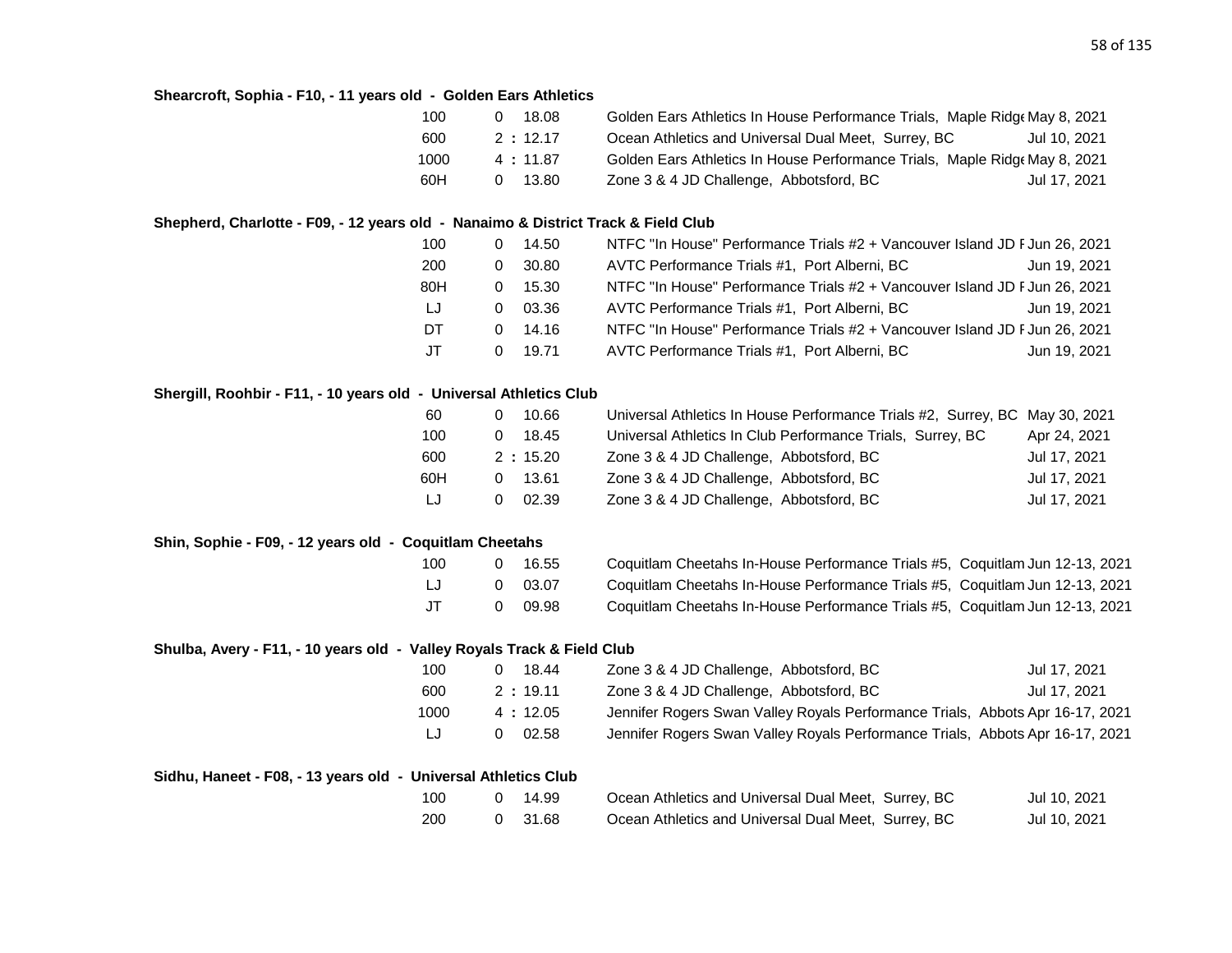| Silva, Shenuli - F09, - 12 years old - Ocean Athletics Track & Field Club |              |                |         |                                                                              |              |
|---------------------------------------------------------------------------|--------------|----------------|---------|------------------------------------------------------------------------------|--------------|
|                                                                           | 100          | 0              | 14.00   | Ocean Athletics and Universal Dual Meet, Surrey, BC                          | Jul 10, 2021 |
|                                                                           | 80H          | 0              | 14.08   | Ocean Athletics Track Meet, Surrey, BC                                       | Jun 5, 2021  |
|                                                                           | IJ           | 0              | 04.22   | Ocean Athletics and Universal Dual Meet, Surrey, BC                          | Jul 10, 2021 |
|                                                                           | <b>JT</b>    | 0              | 15.77   | Ocean Athletics JD Performance Trials #1, Surrey, BC                         | Apr 17, 2021 |
| Smith, Aleah - F08, - 13 years old - Kootenay Chaos Track Club            |              |                |         |                                                                              |              |
|                                                                           | 300          | $\mathbf{0}$   | 50.38   | Jack Brow Memorial Meet + Zone 2 JD Regional Challenge, Kel Jul 2-4, 2021    |              |
|                                                                           | 800          |                | 2:41.47 | Jack Brow Memorial Meet + Zone 2 JD Regional Challenge, Kelc Jul 2-4, 2021   |              |
|                                                                           | 1200         |                | 4:15.06 | Jack Brow Memorial Meet + Zone 2 JD Regional Challenge, Kelt Jul 2-4, 2021   |              |
|                                                                           | 80H          | 0              | 17.50   | Jack Brow Memorial Meet + Zone 2 JD Regional Challenge, Kelt Jul 2-4, 2021   |              |
| Smith, Alexia - F09, - 12 years old - Valley Royals Track & Field Club    |              |                |         |                                                                              |              |
|                                                                           | 100          | $\overline{0}$ | 14.90   | Zone 3 & 4 JD Challenge, Abbotsford, BC                                      | Jul 17, 2021 |
|                                                                           | 800          |                | 2:37.62 | Zone 3 & 4 JD Challenge, Abbotsford, BC                                      | Jul 17, 2021 |
| Somogyi, Eliana - F11, - 10 years old - Golden Ears Athletics             |              |                |         |                                                                              |              |
|                                                                           | 60           | 0              | 11.67   | Golden Ears Athletics In House Performance Trials, Maple Ridge May 8, 2021   |              |
|                                                                           | 60H          | 0              | 16.28   | Golden Ears Athletics In House Performance Trials, Maple Ridge May 8, 2021   |              |
| Spalton, Erika - F10, - 11 years old - Coquitlam Cheetahs                 |              |                |         |                                                                              |              |
|                                                                           | 60           | 0              | 11.74   | Coquitlam Cheetahs In-House Performance Trials #5, Coquitlam Jun 12-13, 2021 |              |
|                                                                           | 100          | 0              | 19.00   | Coquitlam Cheetahs In-House Performance Trials #5, Coquitlam Jun 12-13, 2021 |              |
|                                                                           | IJ           | 0              | 02.62   | Coquitlam Cheetahs In-House Performance Trials #5, Coquitlam Jun 12-13, 2021 |              |
|                                                                           | JT           | 0              | 04.81   | Coquitlam Cheetahs In-House Performance Trials #5, Coquitlam Jun 12-13, 2021 |              |
| Sporer, Leanna - F12, - 9 years old - Royal City Track & Field Club       |              |                |         |                                                                              |              |
|                                                                           | 600          |                | 2:24.95 | Royal City IntraClub JD Pentathlon, BURNABY, BC                              | Jul 10, 2021 |
|                                                                           | 60H          | 0              | 14.04   | Royal City IntraClub JD Pentathlon, BURNABY, BC                              | Jul 10, 2021 |
|                                                                           | HJ           | 0              | 00.80   | Royal City IntraClub JD Pentathlon, BURNABY, BC                              | Jul 10, 2021 |
|                                                                           | LJ           | 0              | 02.54   | Royal City IntraClub JD Pentathlon, BURNABY, BC                              | Jul 10, 2021 |
|                                                                           | <b>SP</b>    | 0              | 02.56   | Royal City IntraClub JD Pentathlon, BURNABY, BC                              | Jul 10, 2021 |
|                                                                           | <b>OPENT</b> | 0              | 599.00  | Royal City IntraClub JD Pentathlon, BURNABY, BC                              | Jul 10, 2021 |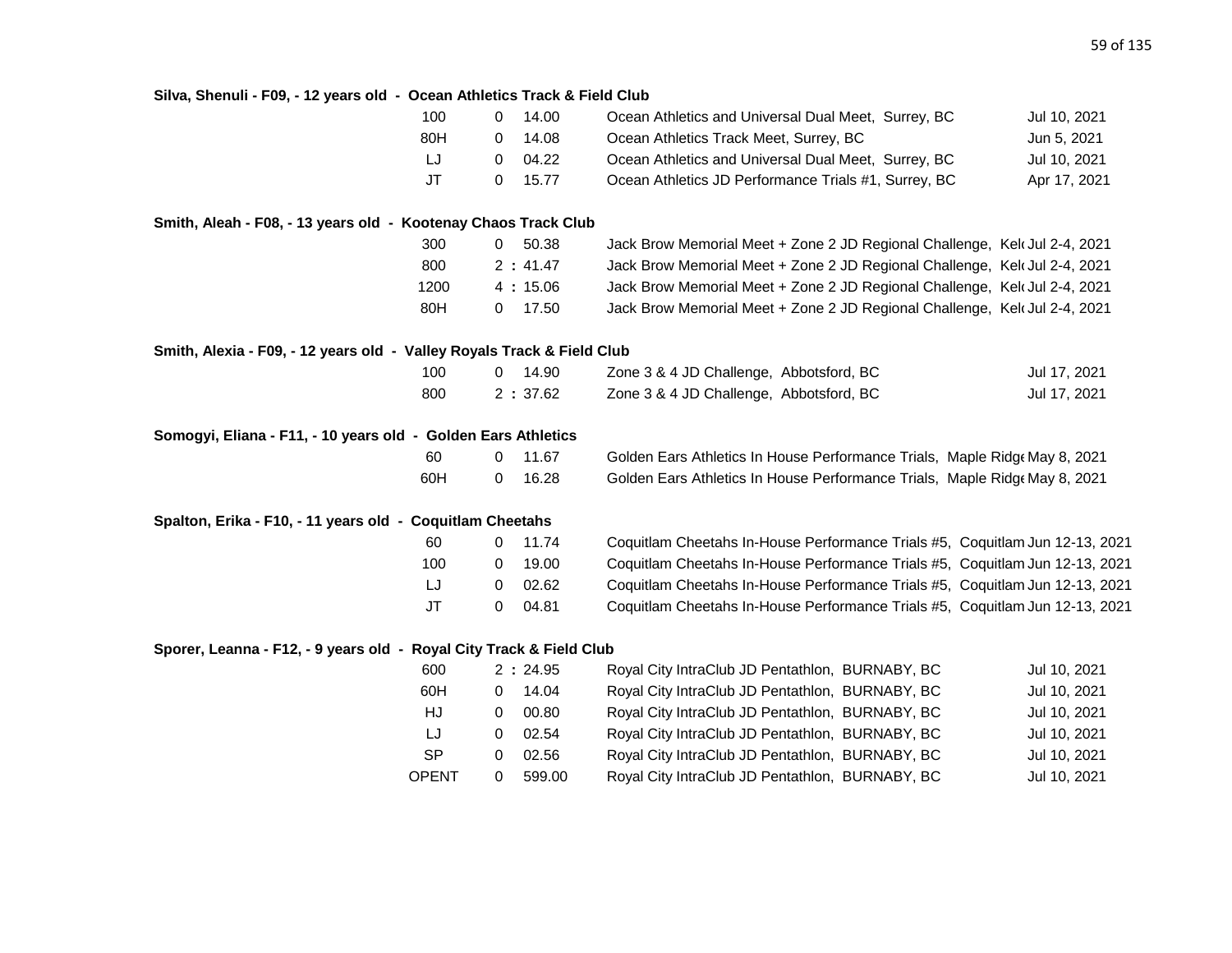| Stamm, Elaina - F11, - 10 years old - Vancouver Thunderbirds               |           |   |         |                                                                               |              |
|----------------------------------------------------------------------------|-----------|---|---------|-------------------------------------------------------------------------------|--------------|
|                                                                            | 60        | 0 | 09.49   | Thunderbirds "In Club" Performance Trials #4, Vancouver, BC                   | May 15, 2021 |
|                                                                            | 100       | 0 | 16.47   | Vancouver Thunderbirds Performance Trials #5, Burnaby, BC                     | Jun 5, 2021  |
|                                                                            | LJ        | 0 | 03.42   | Vancouver Thunderbirds Performance Trials #5, Burnaby, BC                     | Jun 5, 2021  |
| Stanley Akasaki, Sophie - F11, - 10 years old - Golden Ears Athletics      |           |   |         |                                                                               |              |
|                                                                            | 60        | 0 | 11.51   | Golden Ears Athletics In House Performance Trials, Maple Ridg May 8, 2021     |              |
|                                                                            | 100       | 0 | 18.85   | Golden Ears Athletics In House Performance Trials, Maple Ridg May 8, 2021     |              |
| Stevens, Tatyanna - F09, - 12 years old - Vancouver Thunderbirds           |           |   |         |                                                                               |              |
|                                                                            | DT        | 0 | 30.42   | Zone 5 JD Regional Challenge, Richmond, BC                                    | Jul 18, 2021 |
|                                                                            | <b>JT</b> | 0 | 19.09   | 2021 Kajaks Summer Open, Richmond, BC                                         | Aug 7, 2021  |
|                                                                            | <b>SP</b> | 0 | 07.24   | Thunderbirds "In Club" Performance Trials #4, Vancouver, BC                   | May 15, 2021 |
| Stroda, Lily - F08, - 13 years old - Unattached British Columbia           |           |   |         |                                                                               |              |
|                                                                            | 100       | 0 | 13.61   | BC Athletics Event Group Challenge - COMBINED EVENTS, Ke Jul 17-18, 2021      |              |
|                                                                            | 200       | 0 | 27.61   | BC Athletics Event Group Challenge - COMBINED EVENTS, Ke Jul 17-18, 2021      |              |
|                                                                            | 800       |   | 2:51.99 | Jack Brow Memorial Meet + Zone 2 JD Regional Challenge, Kelt Jul 2-4, 2021    |              |
|                                                                            | 1200      |   | 4:49.79 | Kamloops Restart Meet, Kamloops, BC                                           | Jun 26, 2021 |
|                                                                            | 80H       | 0 | 13.44   | Jack Brow Memorial Meet + Zone 2 JD Regional Challenge, Kelt Jul 2-4, 2021    |              |
|                                                                            | HJ        | 0 | 01.45   | Jack Brow Memorial Meet + Zone 2 JD Regional Challenge, Kelt Jul 2-4, 2021    |              |
|                                                                            | IJ        | 0 | 04.50   | BC Athletics Event Group Challenge - COMBINED EVENTS, Ke Jul 17-18, 2021      |              |
|                                                                            | DT        | 0 | 18.27   | Jack Brow Memorial Meet + Zone 2 JD Regional Challenge, Kelt Jul 2-4, 2021    |              |
|                                                                            | JT        | 0 | 22.63   | Kamloops Restart Meet, Kamloops, BC                                           | Jun 26, 2021 |
|                                                                            | <b>SP</b> | 0 | 07.77   | Jack Brow Memorial Meet + Zone 2 JD Regional Challenge, Kelt Jul 2-4, 2021    |              |
| Svelander, Raquel - F09, - 12 years old - Valley Royals Track & Field Club |           |   |         |                                                                               |              |
|                                                                            | 100       | 0 | 17.39   | Zone 3 & 4 JD Challenge, Abbotsford, BC                                       | Jul 17, 2021 |
|                                                                            | LJ        | 0 | 02.70   | Jennifer Rogers Swan Valley Royals Performance Trials, Abbots Apr 16-17, 2021 |              |
| Szucs, Elisse - F09, - 12 years old - Vancouver Thunderbirds               |           |   |         |                                                                               |              |
|                                                                            | 100       | 0 | 15.14   | Zone 5 JD Regional Challenge, Richmond, BC                                    | Jul 18, 2021 |
|                                                                            | 80H       | 0 | 14.22   | Zone 5 JD Regional Challenge, Richmond, BC                                    | Jul 18, 2021 |
|                                                                            | IJ        | 0 | 04.06   | Thunderbirds "In Club" Performance Trials #4, Vancouver, BC                   | May 15, 2021 |
|                                                                            |           |   |         |                                                                               |              |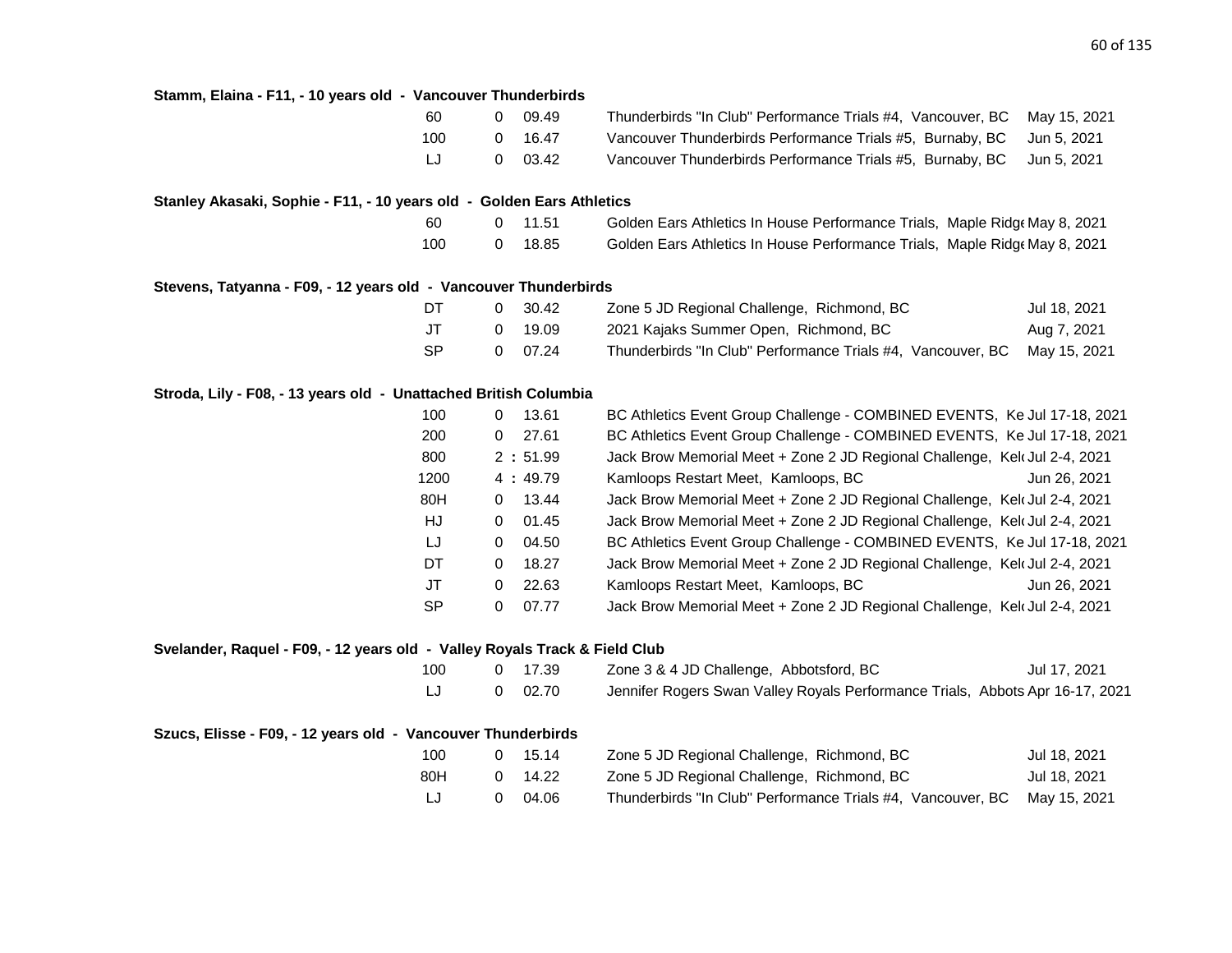# **Taillefer, Eden - F11, - 10 years old - Ocean Athletics Track & Field Club**

| 100 |                             |                                                    | Jul 10, 2021                                                                                                                                                                                                                                                                                                                           |
|-----|-----------------------------|----------------------------------------------------|----------------------------------------------------------------------------------------------------------------------------------------------------------------------------------------------------------------------------------------------------------------------------------------------------------------------------------------|
| 60H |                             |                                                    | Jul 10, 2021                                                                                                                                                                                                                                                                                                                           |
|     |                             |                                                    | Jul 10, 2021                                                                                                                                                                                                                                                                                                                           |
|     |                             |                                                    | Jul 10, 2021                                                                                                                                                                                                                                                                                                                           |
|     |                             |                                                    | Jul 10, 2021                                                                                                                                                                                                                                                                                                                           |
|     |                             |                                                    | Jul 10, 2021                                                                                                                                                                                                                                                                                                                           |
|     | 0<br>0<br>O<br>$\mathbf{U}$ | 16.99<br>14.68<br>01.15<br>02.90<br>08.32<br>04.41 | Ocean Athletics and Universal Dual Meet, Surrey, BC<br>Ocean Athletics and Universal Dual Meet, Surrey, BC<br>Ocean Athletics and Universal Dual Meet, Surrey, BC<br>Ocean Athletics and Universal Dual Meet, Surrey, BC<br>Ocean Athletics and Universal Dual Meet, Surrey, BC<br>Ocean Athletics and Universal Dual Meet, Surrey, BC |

#### **Tatla, Ramanpreet - F08, - 13 years old - Universal Athletics Club**

| 100       | 15.31 | Zone 3 & 4 JD Challenge, Abbotsford, BC             | Jul 17, 2021 |
|-----------|-------|-----------------------------------------------------|--------------|
| 200       | 31.97 | Ocean Athletics and Universal Dual Meet, Surrey, BC | Jul 10, 2021 |
| IJ        | 03.40 | Zone 3 & 4 JD Challenge, Abbotsford, BC             | Jul 17, 2021 |
| <b>SP</b> | 04.75 | Ocean Athletics and Universal Dual Meet, Surrey, BC | Jul 10, 2021 |

### **Taverner, Kenzie - F10, - 11 years old - Okanagan Athletics Club**

| 60        | 0 | 10.94   | Jack Brow Memorial Meet + Zone 2 JD Regional Challenge, Kelt Jul 2-4, 2021 |              |
|-----------|---|---------|----------------------------------------------------------------------------|--------------|
| 100       | 0 | 17.58   | Jack Brow Memorial Meet + Zone 2 JD Regional Challenge, Kel Jul 2-4, 2021  |              |
| 600       |   | 2:16.29 | Jack Brow Memorial Meet + Zone 2 JD Regional Challenge, Kelt Jul 2-4, 2021 |              |
| 60H       | 0 | 12.84   | Jack Brow Memorial Meet + Zone 2 JD Regional Challenge, Kelt Jul 2-4, 2021 |              |
| HJ        | 0 | 01.05   | Jack Brow Memorial Meet + Zone 2 JD Regional Challenge, Kelt Jul 2-4, 2021 |              |
| LJ        | 0 | 02.92   | Jack Brow Memorial Meet + Zone 2 JD Regional Challenge, Kelt Jul 2-4, 2021 |              |
| DT        | 0 | 11.05   | OAC In Club Twilight Performance Trials # 2, Kelowna, BC                   | May 20, 2021 |
| JT        | 0 | 11.94   | Jack Brow Memorial Meet + Zone 2 JD Regional Challenge, Kelt Jul 2-4, 2021 |              |
| <b>SP</b> | 0 | 05.80   | Jack Brow Memorial Meet + Zone 2 JD Regional Challenge, Kelt Jul 2-4, 2021 |              |

| Tejay, Sahejman - F08, - 13 years old - Universal Athletics Club |     |    |       |                                                                             |              |
|------------------------------------------------------------------|-----|----|-------|-----------------------------------------------------------------------------|--------------|
|                                                                  | 100 |    | 16.93 | Ocean Athletics and Universal Dual Meet, Surrey, BC                         | Jul 10, 2021 |
|                                                                  | 200 | 0. | 38.25 | Universal Athletics In House Performance Trials #2, Surrey, BC May 30, 2021 |              |
|                                                                  | SP  | 0. | 04.42 | Ocean Athletics and Universal Dual Meet, Surrey, BC                         | Jul 10, 2021 |
| Teolis, Megan - F09, - 12 years old - Golden Ears Athletics      |     |    |       |                                                                             |              |
|                                                                  | 80H | 0. | 20.77 | Golden Ears Athletics In House Performance Trials, Maple Ridge May 8, 2021  |              |
|                                                                  | DT  |    | 10.77 | Golden Ears Athletics In House Performance Trials, Maple Ridge May 8, 2021  |              |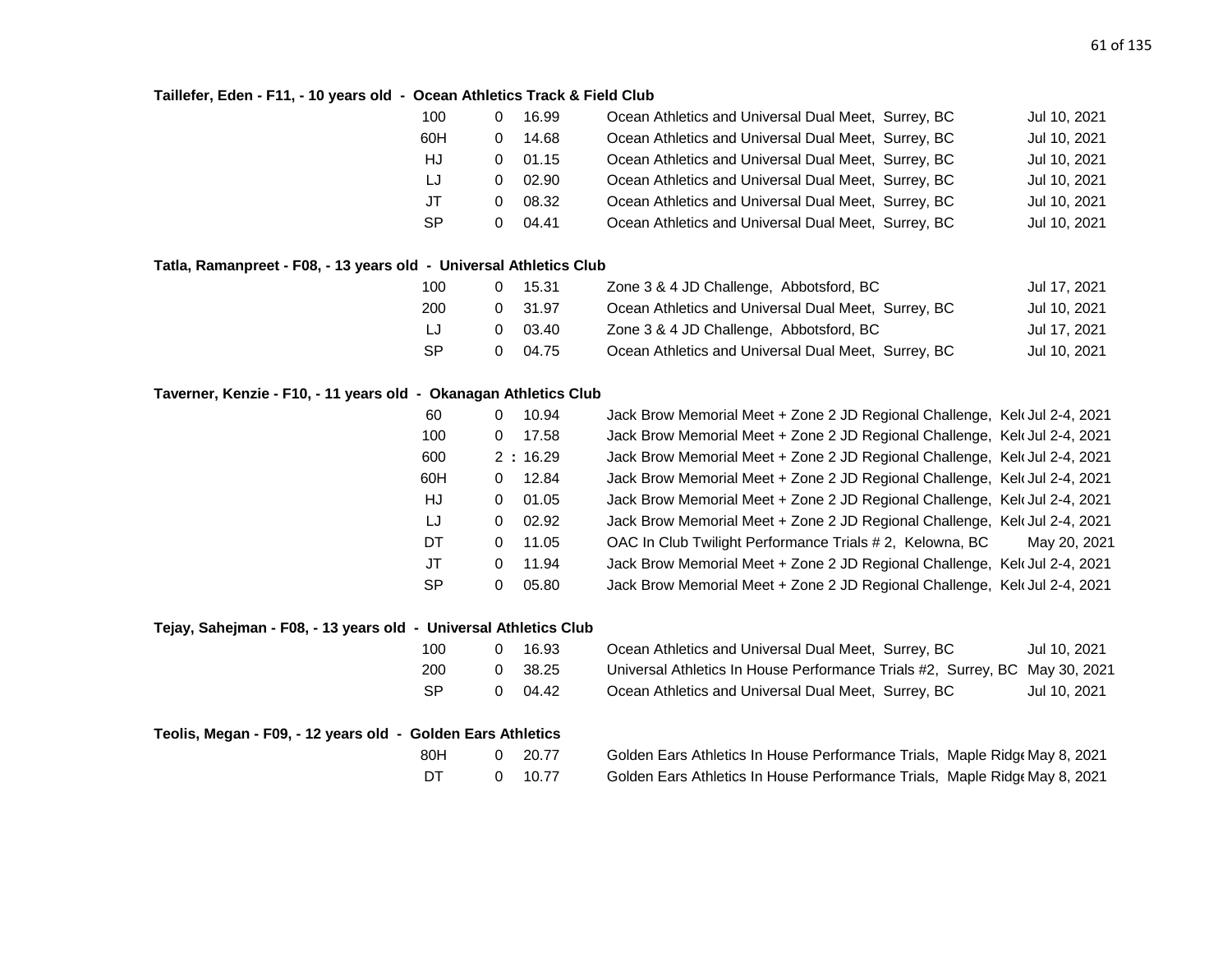# **Terepocki Grant, Mahea - F10, - 11 years old - Royal City Track & Field Club**

|                                                                            | 100       | 0            | 19.33   | Zone 3 & 4 JD Challenge, Abbotsford, BC                                       | Jul 17, 2021 |
|----------------------------------------------------------------------------|-----------|--------------|---------|-------------------------------------------------------------------------------|--------------|
|                                                                            | 60H       | 0            | 13.71   | Zone 3 & 4 JD Challenge, Abbotsford, BC                                       | Jul 17, 2021 |
|                                                                            | HJ        | 0            | 01.04   | Royal City IntraClub JD Pentathlon, BURNABY, BC                               | Jul 10, 2021 |
|                                                                            | LJ        | 0            | 02.67   | Royal City IntraClub JD Pentathlon, BURNABY, BC                               | Jul 10, 2021 |
|                                                                            | <b>SP</b> | 0            | 04.12   | Zone 3 & 4 JD Challenge, Abbotsford, BC                                       | Jul 17, 2021 |
| Theunissen, Emma - F12, - 9 years old - Golden Ears Athletics              |           |              |         |                                                                               |              |
|                                                                            | 60        | $\mathbf{0}$ | 11.29   | Golden Ears Athletics In House Performance Trials, Maple Ridge May 8, 2021    |              |
|                                                                            | 600       |              | 2:28.48 | Golden Ears Athletics In House Performance Trials, Maple Ridge May 8, 2021    |              |
|                                                                            | 60H       | 0            | 14.38   | Ocean Athletics and Universal Dual Meet, Surrey, BC                           | Jul 10, 2021 |
|                                                                            | LJ        | 0            | 02.33   | Golden Ears Athletics In House Performance Trials, Maple Ridg May 8, 2021     |              |
| Tinsley, Emily - F08, - 13 years old - Valley Royals Track & Field Club    |           |              |         |                                                                               |              |
|                                                                            | 100       | 0            | 14.52   | Valley Royals In House Performance Trials, Abbotsford, BC                     | Jun 17, 2021 |
|                                                                            | 200       | 0            | 31.43   | Valley Royals In House Performance Trials, Abbotsford, BC                     | Jun 17, 2021 |
|                                                                            | HJ        | 0            | 01.35   | Zone 3 & 4 JD Challenge, Abbotsford, BC                                       | Jul 17, 2021 |
|                                                                            | LJ        | 0            | 03.17   | Zone 3 & 4 JD Challenge, Abbotsford, BC                                       | Jul 17, 2021 |
| Tinsley, Jessica - F10, - 11 years old - Valley Royals Track & Field Club  |           |              |         |                                                                               |              |
|                                                                            | 100       | 0            | 17.04   | Valley Royals In House Performance Trials, Abbotsford, BC                     | Jun 17, 2021 |
|                                                                            | LJ        | 0            | 03.42   | Jennifer Rogers Swan Valley Royals Performance Trials, Abbots Apr 16-17, 2021 |              |
|                                                                            | DT        | 0            | 13.94   | Zone 3 & 4 JD Challenge, Abbotsford, BC                                       | Jul 17, 2021 |
| Tinsley, Leah - F12, - 9 years old - Valley Royals Track & Field Club      |           |              |         |                                                                               |              |
|                                                                            | 100       | 0            | 17.51   | Valley Royals In House Performance Trials, Abbotsford, BC                     | Jun 17, 2021 |
|                                                                            | LJ        | 0            | 01.61   | Jennifer Rogers Swan Valley Royals Performance Trials, Abbots Apr 16-17, 2021 |              |
| Torenvliet, Hazel - F12, - 9 years old  - Valley Royals Track & Field Club |           |              |         |                                                                               |              |
|                                                                            | 100       | $\mathbf 0$  | 18.43   | Zone 3 & 4 JD Challenge, Abbotsford, BC                                       | Jul 17, 2021 |
| Tsok, Madeleine - F09, - 12 years old - Coquitlam Cheetahs                 |           |              |         |                                                                               |              |
|                                                                            | 200       | 0            | 32.95   | Coquitlam Cheetahs In-House Performance Trials #5, Coquitlam Jun 12-13, 2021  |              |
|                                                                            | 800       |              | 2:52.63 | Coquitlam Cheetahs In-House Performance Trials #5, Coquitlam Jun 12-13, 2021  |              |
|                                                                            | LJ        | 0            | 03.29   | Coquitlam Cheetahs In-House Performance Trials #5, Coquitlam Jun 12-13, 2021  |              |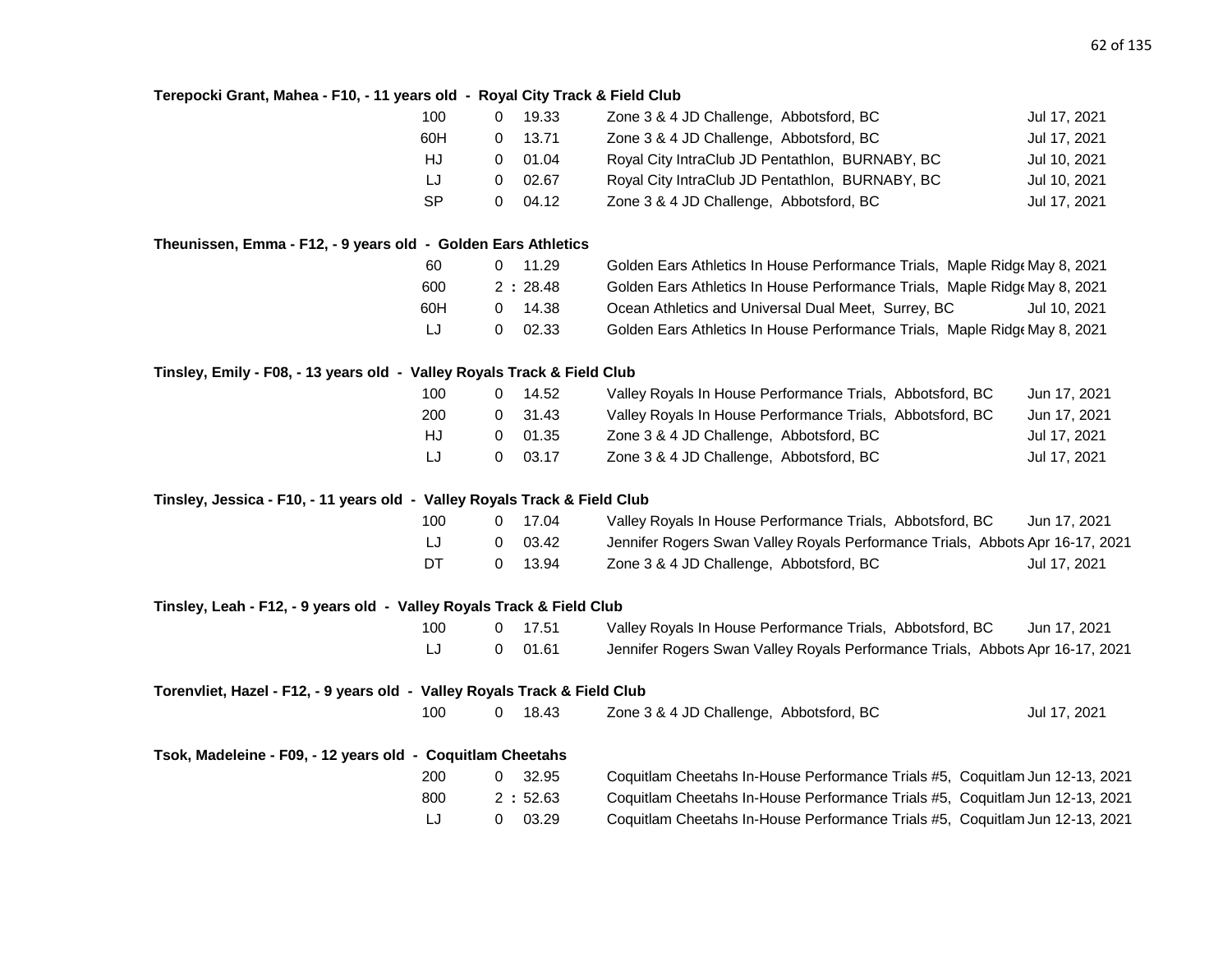# **Turkington, Meghan - F09, - 12 years old - Nanaimo & District Track & Field Club**

| 100 | 18.60   | NTFC "In House" Performance Trials #2 + Vancouver Island JD F Jun 26, 2021 |              |
|-----|---------|----------------------------------------------------------------------------|--------------|
| 200 | 45.31   | AVTC Performance Trials #1, Port Alberni, BC                               | Jun 19, 2021 |
| 800 | 3:33.37 | AVTC Performance Trials #1, Port Alberni, BC                               | Jun 19, 2021 |
| LJ  | 02.46   | NTFC "In House" Performance Trials #2 + Vancouver Island JD F Jun 26, 2021 |              |
| JT  | 09.53   | AVTC Performance Trials #1, Port Alberni, BC                               | Jun 19, 2021 |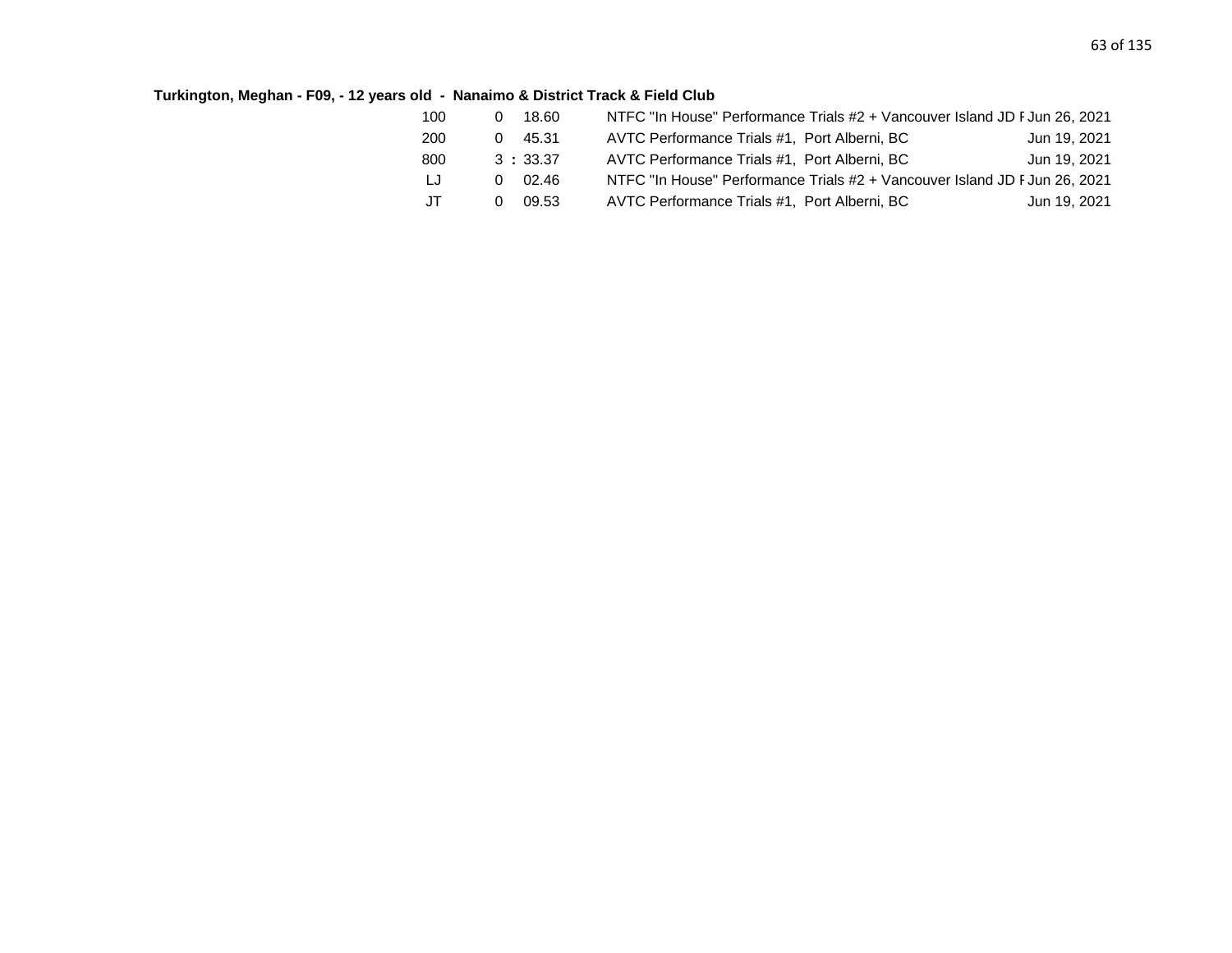# **Uzozie, Chioma - F11, - 10 years old - Vancouver Thunderbirds**

| 60  | 09.90<br>0 | Zone 5 JD Regional Challenge, Richmond, BC                  | Jul 18, 2021 |
|-----|------------|-------------------------------------------------------------|--------------|
| 100 | 16.01<br>0 | Vancouver Thunderbirds Performance Trial, Burnaby, BC       | Jul 10, 2021 |
| 600 | 2:21.98    | Thunderbirds "In Club" Performance Trials #4, Vancouver, BC | Mav 15. 2021 |
| LJ  | 03.59<br>0 | Vancouver Thunderbirds Performance Trials #5, Burnaby, BC   | Jun 5. 2021  |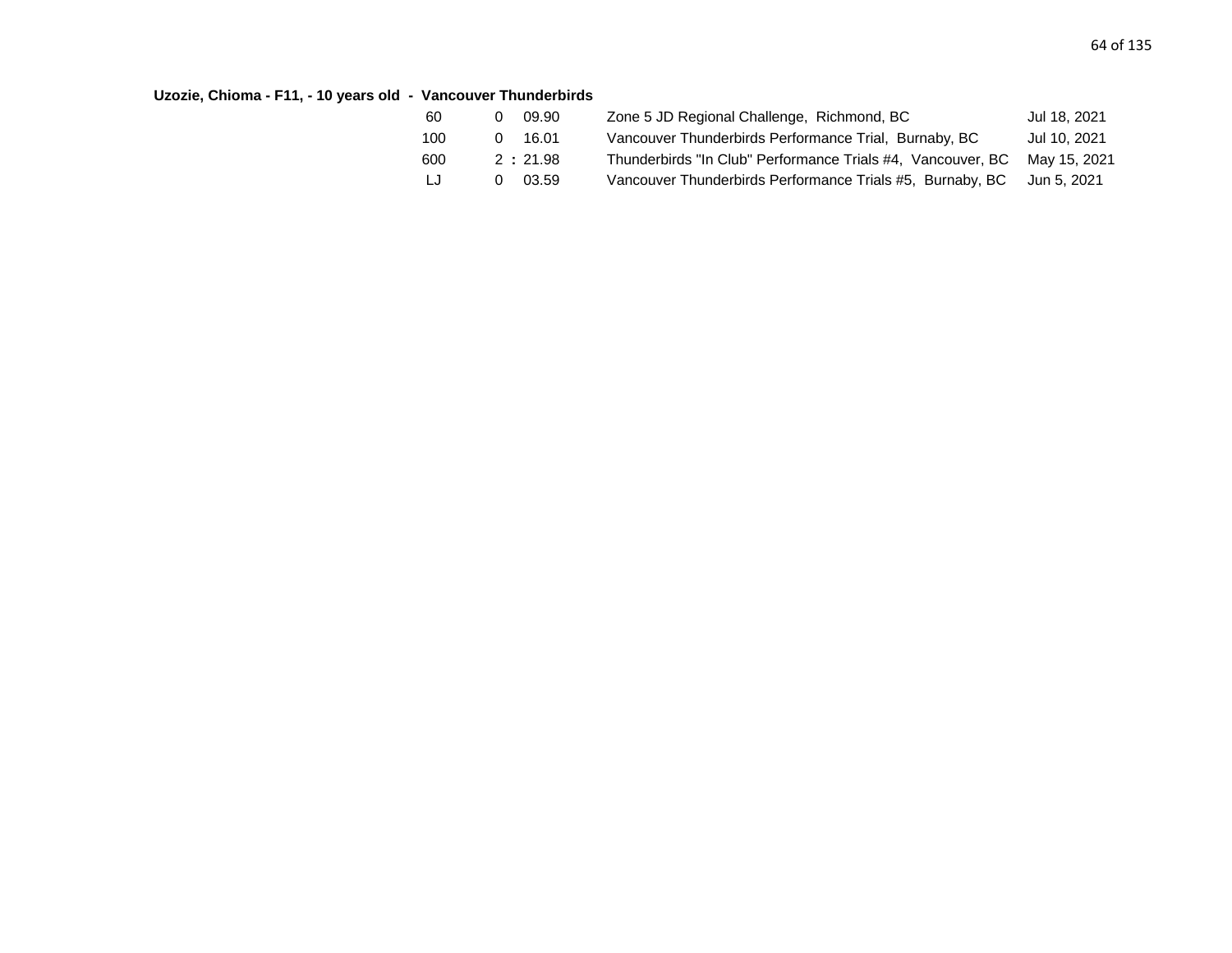#### **Valeros, Taya - F08, - 13 years old - Kajaks Track & Field Club**

| 100 | 0 14.75 | 2021 Kajaks TFC In Club Performance Trials #6* +HIGH PERFO May 23, 2021 |
|-----|---------|-------------------------------------------------------------------------|
| LJ  | 0 03.68 | 2021 Kajaks TFC In Club Performance Trials #6* +HIGH PERFO May 23, 2021 |

#### **Van Arkel, Ilona - F10, - 11 years old - Ocean Athletics Track & Field Club**

| 60  |              | 09.93 | Ocean Athletics JD Performance Trials #1, Surrey, BC | Apr 17, 2021 |
|-----|--------------|-------|------------------------------------------------------|--------------|
| 100 |              | 16.23 | Ocean Athletics JD Performance Trials #1, Surrey, BC | Apr 17, 2021 |
| 200 |              | 34.20 | Ocean Athletics JD Performance Trials #3, Surrey, BC | May 8, 2021  |
| 60H | <sup>n</sup> | 12.97 | Ocean Athletics Track Meet, Surrey, BC               | Jun 5, 2021  |
| IJ  |              | 03.05 | Ocean Athletics Track Meet, Surrey, BC               | Jun 5, 2021  |

#### **Van Beek, Blake - F11, - 10 years old - NorWesters Track & Field Club**

| 60        | 12.01 | NorWesters July Meet, Burnaby, BC | Jul 11, 2021 |
|-----------|-------|-----------------------------------|--------------|
| 100       | 19.24 | NorWesters July Meet, Burnaby, BC | Jul 11, 2021 |
| 60H       | 16.85 | NorWesters June Meet, Burnaby, BC | Jun 19, 2021 |
| LJ        | 02.07 | NorWesters June Meet, Burnaby, BC | Jun 19, 2021 |
| <b>SP</b> | 03.30 | NorWesters June Meet, Burnaby, BC | Jun 19, 2021 |

### **Veloso, Kayla - F10, - 11 years old - Coquitlam Cheetahs**

| 60  | 0 | 09.83   | Coquitlam Cheetahs In-House Performance Trials #5, Coquitlam Jun 12-13, 2021 |              |
|-----|---|---------|------------------------------------------------------------------------------|--------------|
| 100 | 0 | 15.78   | Coquitlam Cheetahs In-House Performance Trials #5, Coquitlam Jun 12-13, 2021 |              |
| 600 |   | 2:08.43 | Coquitlam Cheetahs In-House Performance Trials #5, Coquitlam Jun 12-13, 2021 |              |
| 60H | 0 | 11.69   | Zone 3 & 4 JD Challenge, Abbotsford, BC                                      | Jul 17, 2021 |
| HJ  | 0 | 01.27   | Zone 3 & 4 JD Challenge, Abbotsford, BC                                      | Jul 17, 2021 |
| LJ  | 0 | 03.63   | Coquitlam Cheetahs In-House Performance Trials #5, Coquitlam Jun 12-13, 2021 |              |
| JT  | 0 | 10.70   | Coquitlam Cheetahs In-House Performance Trials #5, Coquitlam Jun 12-13, 2021 |              |

# **Vigario, Savannah - F09, - 12 years old - Kajaks Track & Field Club**

| 100 | 15.97   | 2021 Kajaks TFC In Club Performance Trials #6* +HIGH PERFO May 23, 2021 |              |
|-----|---------|-------------------------------------------------------------------------|--------------|
| 300 | 53.87   | 2021 Kajaks Performance Trials #8, Richmond, BC                         | Jun 20, 2021 |
| 800 | 3:00.87 | Zone 5 JD Regional Challenge, Richmond, BC                              | Jul 18, 2021 |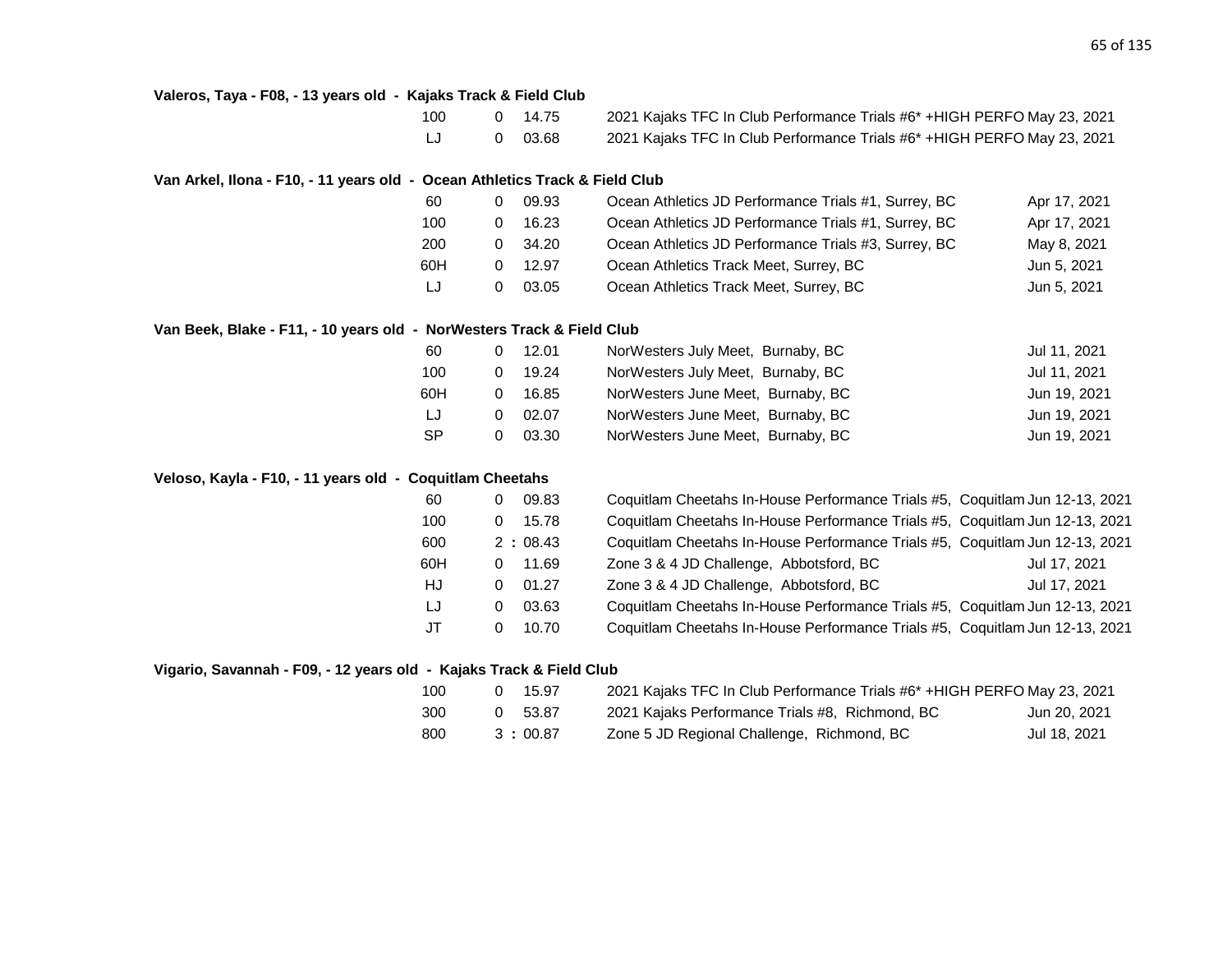#### **Vipler, Annika - F09, - 12 years old - Ocean Athletics Track & Field Club**

| 100 | 14.68   | Ocean Athletics JD Performance Trials #1, Surrey, BC | Apr 17, 2021 |
|-----|---------|------------------------------------------------------|--------------|
| 200 | 30.03   | Ocean Athletics JD Performance Trials #3, Surrey, BC | May 8, 2021  |
| 800 | 2:37.55 | Ocean Athletics Track Meet, Surrey, BC               | Jun 5, 2021  |
| 80H | 14.97   | Ocean Athletics Track Meet, Surrey, BC               | Jun 5, 2021  |
| LJ  | 03.67   | Ocean Athletics Track Meet, Surrey, BC               | Jun 5, 2021  |

# **Virk, Gurleen - F10, - 11 years old - Universal Athletics Club**

| 60  | $0$ 11.70      | Universal Athletics In House Performance Trials #2, Surrey, BC May 30, 2021 |  |
|-----|----------------|-----------------------------------------------------------------------------|--|
| 100 | 0 18.80        | Universal Athletics In House Performance Trials #2, Surrey, BC May 30, 2021 |  |
| 200 | $0\quad 43.10$ | Universal Athletics In House Performance Trials #2, Surrey, BC May 30, 2021 |  |

# **Vivanco, Isla - F09, - 12 years old - Ocean Athletics Track & Field Club**

| 100 | 15.17   | Ocean Athletics and Universal Dual Meet, Surrey, BC | Jul 10, 2021 |
|-----|---------|-----------------------------------------------------|--------------|
| 800 | 2:45.53 | Ocean Athletics and Universal Dual Meet, Surrey, BC | Jul 10, 2021 |
| 80H | . 15.57 | Ocean Athletics and Universal Dual Meet, Surrey, BC | Jul 10, 2021 |
| IJ  | 03.63   | Ocean Athletics and Universal Dual Meet, Surrey, BC | Jul 10, 2021 |

#### **Voutilainen, Brynn - F12, - 9 years old - Golden Ears Athletics**

| -60   |              | 12.66 | Golden Ears Athletics In House Performance Trials, Maple Ridge May 8, 2021 |              |
|-------|--------------|-------|----------------------------------------------------------------------------|--------------|
| 100   | $\Omega$     | 19.88 | Zone 3 & 4 JD Challenge, Abbotsford, BC                                    | Jul 17, 2021 |
| 60H   | <sup>o</sup> | 15.82 | Zone 3 & 4 JD Challenge, Abbotsford, BC                                    | Jul 17, 2021 |
| -LJ - | $\Omega$     | 01.49 | Golden Ears Athletics In House Performance Trials, Maple Ridge May 8, 2021 |              |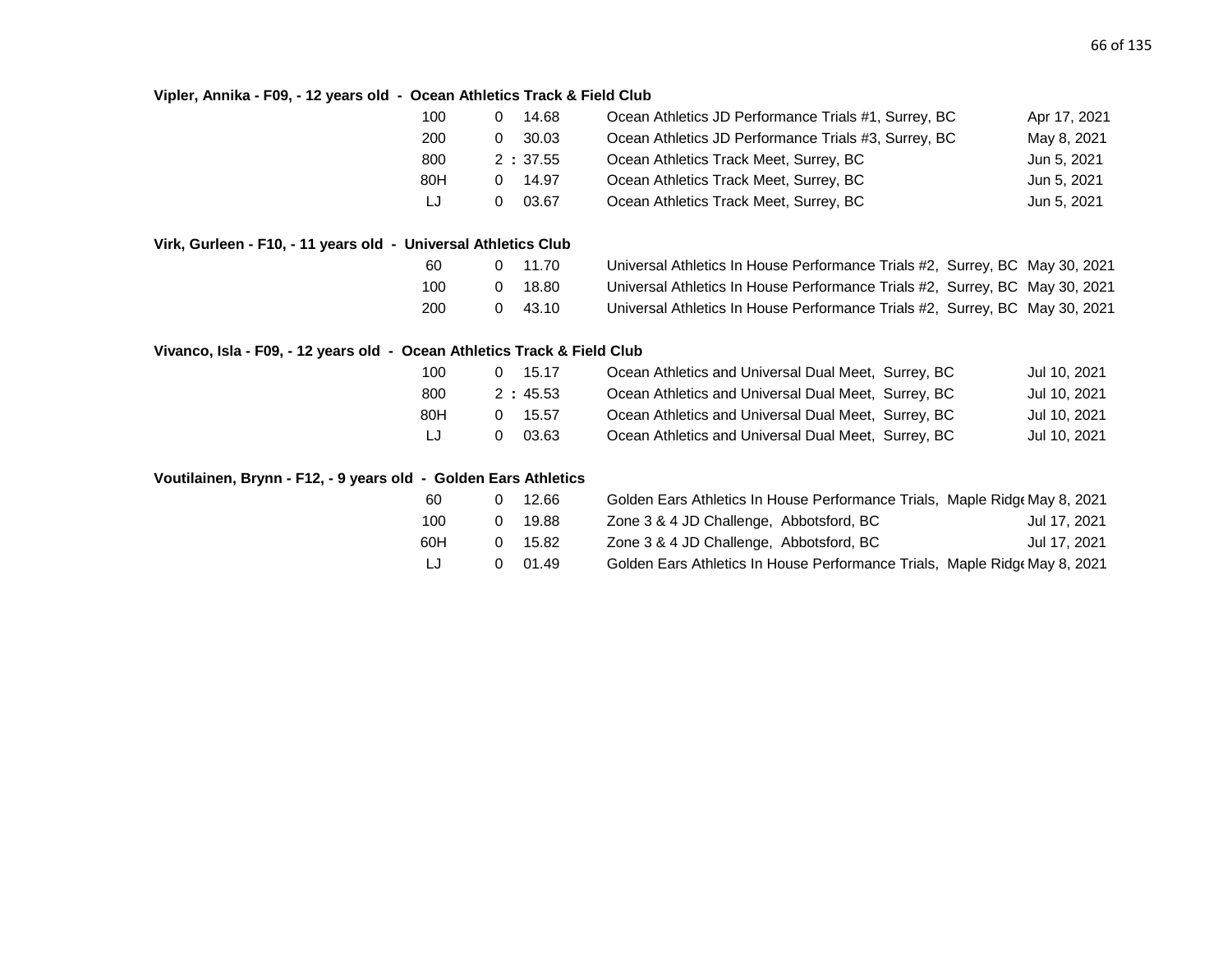| Wade, Rylen - F10, - 11 years old - Coquitlam Cheetahs |  |  |  |
|--------------------------------------------------------|--|--|--|
|--------------------------------------------------------|--|--|--|

| 100 | 14.23   | Zone 3 & 4 JD Challenge, Abbotsford, BC | Jul 17, 2021 |
|-----|---------|-----------------------------------------|--------------|
| 600 | 1:50.00 | Zone 3 & 4 JD Challenge, Abbotsford, BC | Jul 17, 2021 |
| 60H | 0 11.05 | Zone 3 & 4 JD Challenge, Abbotsford, BC | Jul 17, 2021 |

#### **Walker, Keil - F11, - 10 years old - NorWesters Track & Field Club**

| 60        | 0 | 10.65 | NorWesters June Meet, Burnaby, BC | Jun 19, 2021 |
|-----------|---|-------|-----------------------------------|--------------|
| 100       | 0 | 18.01 | NorWesters June Meet, Burnaby, BC | Jun 19, 2021 |
| 60H       | 0 | 16.69 | NorWesters June Meet, Burnaby, BC | Jun 19, 2021 |
| LJ        | 0 | 02.83 | NorWesters June Meet, Burnaby, BC | Jun 19, 2021 |
| DT.       | 0 | 05.93 | NorWesters June Meet, Burnaby, BC | Jun 19, 2021 |
| JT        | 0 | 08.33 | NorWesters June Meet, Burnaby, BC | Jun 19, 2021 |
| <b>SP</b> | 0 | 04.67 | NorWesters June Meet, Burnaby, BC | Jun 19, 2021 |

| Wang, Ann - F08, - 13 years old - Vancouver Thunderbirds |     |         |
|----------------------------------------------------------|-----|---------|
|                                                          | 100 | 0 14.03 |

| 100 |              | 14.03   | Thunderbirds "In Club" Performance Trials #4, Vancouver, BC May 15, 2021 |              |
|-----|--------------|---------|--------------------------------------------------------------------------|--------------|
| 80H | $\mathbf{O}$ | - 13.81 | Vancouver Thunderbirds Performance Trial, Burnaby, BC                    | Jul 10, 2021 |
| -LJ |              | 04.28   | Thunderbirds "In Club" Performance Trials #4, Vancouver, BC May 15, 2021 |              |

# **Way, Briget - F10, - 11 years old - Coquitlam Cheetahs**

| 60        | 0 | 11.07 | Coquitlam Cheetahs In-House Performance Trials #5, Coquitlam Jun 12-13, 2021 |              |
|-----------|---|-------|------------------------------------------------------------------------------|--------------|
| 100       | 0 | 18.37 | Zone 3 & 4 JD Challenge, Abbotsford, BC                                      | Jul 17, 2021 |
| 60H       | 0 | 14.68 | Zone 3 & 4 JD Challenge, Abbotsford, BC                                      | Jul 17, 2021 |
| HJ        | 0 | 01.10 | Zone 3 & 4 JD Challenge, Abbotsford, BC                                      | Jul 17, 2021 |
| LJ        | 0 | 02.59 | Zone 3 & 4 JD Challenge, Abbotsford, BC                                      | Jul 17, 2021 |
| DT        | 0 | 09.84 | Zone 3 & 4 JD Challenge, Abbotsford, BC                                      | Jul 17, 2021 |
| JT        | 0 | 08.48 | Coquitlam Cheetahs In-House Performance Trials #5, Coquitlam Jun 12-13, 2021 |              |
| <b>SP</b> | 0 | 05.21 | Coquitlam Cheetahs In-House Performance Trials #5, Coquitlam Jun 12-13, 2021 |              |
|           |   |       |                                                                              |              |

# **Westbrook, Addison - F09, - 12 years old - Valley Royals Track & Field Club**

300 0 57.98 Jennifer Rogers Swan Valley Royals Performance Trials, Abbots Apr 16-17, 2021 1200 5 : 06.82 Jennifer Rogers Swan Valley Royals Performance Trials, Abbots Apr 16-17, 2021

**Wilke, Lucia - F09, - 12 years old - Vancouver Thunderbirds**

100 0 17.44 Vancouver Thunderbirds Performance Trials #5, Burnaby, BC Jun 5, 2021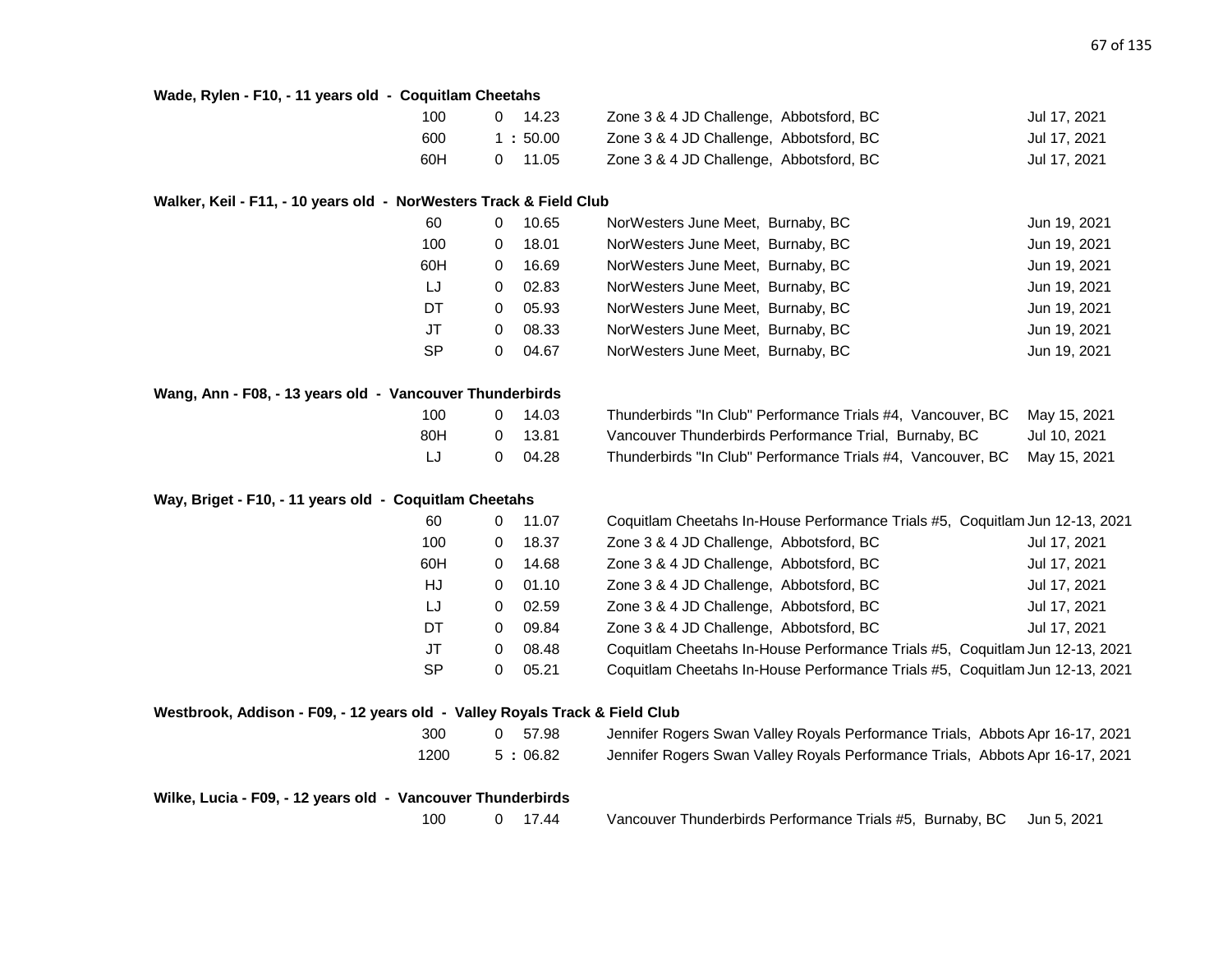| Williams, Aaysia - F08, - 13 years old - Universal Athletics Club        |           |              |         |                                                                              |              |
|--------------------------------------------------------------------------|-----------|--------------|---------|------------------------------------------------------------------------------|--------------|
|                                                                          | 100       | $\mathbf 0$  | 12.97   | OAC Last Chance Meet, Kelowna, BC                                            | Aug 7, 2021  |
|                                                                          | 200       | 0            | 26.49   | BC Athletics Event Group Challenge - COMBINED EVENTS, Ke Jul 17-18, 2021     |              |
|                                                                          | 300       | 0            | 43.63   | Jack Brow Memorial Meet + Zone 2 JD Regional Challenge, Kel Jul 2-4, 2021    |              |
| Williams, Elise - F11, - 10 years old - Vancouver Thunderbirds           |           |              |         |                                                                              |              |
|                                                                          | 100       | $\mathbf{0}$ | 18.06   | Vancouver Thunderbirds Performance Trials #5, Burnaby, BC                    | Jun 5, 2021  |
|                                                                          | 600       |              | 2:19.82 | Thunderbirds "In Club" Performance Trials #4, Vancouver, BC                  | May 15, 2021 |
|                                                                          | LJ        | 0            | 03.03   | Thunderbirds "In Club" Performance Trials #4, Vancouver, BC                  | May 15, 2021 |
| Willier, Kelsey - F08, - 13 years old - Prince George Track & Field Club |           |              |         |                                                                              |              |
|                                                                          | 100       | 0            | 15.52   | Spruce Capital In House Performance Trials, Prince George, BC Jun 12, 2021   |              |
|                                                                          | 200       | 0            | 30.84   | Spruce Capital In House Performance Trials, Prince George, BC Jun 12, 2021   |              |
| Wittstock, Olivia - F09, - 12 years old - Vancouver Thunderbirds         |           |              |         |                                                                              |              |
|                                                                          | 100       | 0            | 16.18   | Vancouver Thunderbirds Performance Trials #5, Burnaby, BC                    | Jun 5, 2021  |
|                                                                          | 80H       | 0            | 18.25   | Vancouver Thunderbirds Performance Trials #5, Burnaby, BC                    | Jun 5, 2021  |
| Woo, Kaila - F09, - 12 years old - Coquitlam Cheetahs                    |           |              |         |                                                                              |              |
|                                                                          | 100       | 0            | 14.51   | Zone 3 & 4 JD Challenge, Abbotsford, BC                                      | Jul 17, 2021 |
|                                                                          | 200       | 0            | 32.76   | Coquitlam Cheetahs In-House Performance Trials #5, Coquitlam Jun 12-13, 2021 |              |
|                                                                          | 800       |              | 3:16.10 | Coquitlam Cheetahs In-House Performance Trials #5, Coquitlam Jun 12-13, 2021 |              |
|                                                                          | 80H       | 0            | 18.16   | Zone 3 & 4 JD Challenge, Abbotsford, BC                                      | Jul 17, 2021 |
|                                                                          | LJ        | 0            | 03.24   | Coquitlam Cheetahs In-House Performance Trials #5, Coquitlam Jun 12-13, 2021 |              |
|                                                                          | <b>SP</b> | 0            | 03.77   | Coquitlam Cheetahs In-House Performance Trials #5, Coquitlam Jun 12-13, 2021 |              |
| Wood, Ellie - F12, - 9 years old - Vancouver Thunderbirds                |           |              |         |                                                                              |              |
|                                                                          | 60        | 0            | 10.26   | Thunderbirds "In Club" Performance Trials #4, Vancouver, BC                  | May 15, 2021 |
|                                                                          | 100       | 0            | 17.53   | Vancouver Thunderbirds Performance Trial, Burnaby, BC                        | Jul 10, 2021 |
|                                                                          | 60H       | 0            | 13.33   | Vancouver Thunderbirds Performance Trials #5, Burnaby, BC                    | Jun 5, 2021  |
|                                                                          | LJ        | 0            | 02.71   | Vancouver Thunderbirds Performance Trials #5, Burnaby, BC                    | Jun 5, 2021  |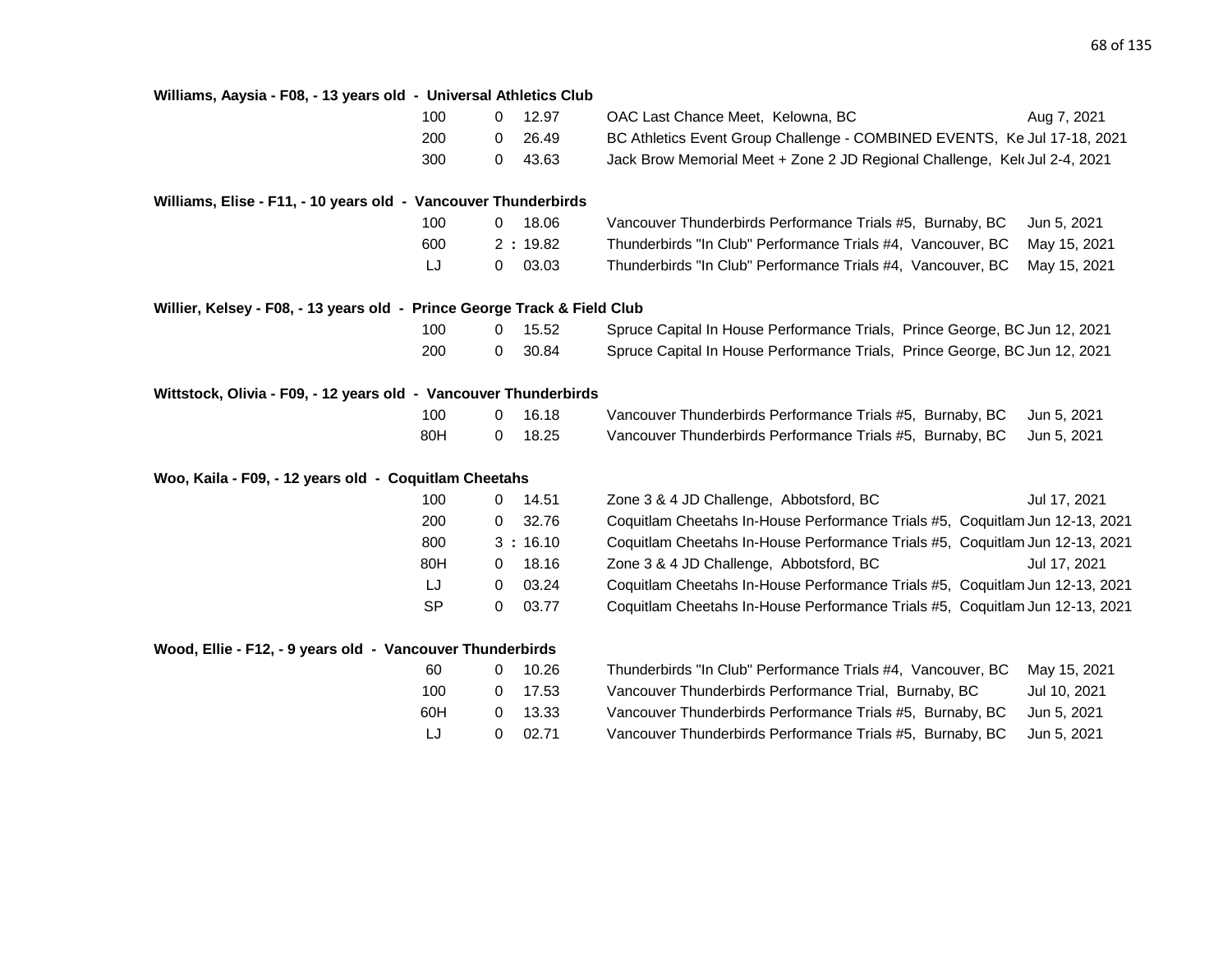# **Yeh, Abigail - F10, - 11 years old - Royal City Track & Field Club**

| Royal City IntraClub JD Pentathlon, BURNABY, BC<br>60H<br>15.75<br>Royal City IntraClub JD Pentathlon, BURNABY, BC<br>HJ<br>00.98<br>0<br>Royal City IntraClub JD Pentathlon, BURNABY, BC<br>IJ<br>02.26<br>0<br>Royal City IntraClub JD Pentathlon, BURNABY, BC<br><b>SP</b><br>04.23<br>0<br>Royal City IntraClub JD Pentathlon, BURNABY, BC<br>631.00<br>OPENT | 600 | 2:27.46 | Royal City IntraClub JD Pentathlon, BURNABY, BC | Jul 10, 2021 |
|-------------------------------------------------------------------------------------------------------------------------------------------------------------------------------------------------------------------------------------------------------------------------------------------------------------------------------------------------------------------|-----|---------|-------------------------------------------------|--------------|
|                                                                                                                                                                                                                                                                                                                                                                   |     |         |                                                 | Jul 10, 2021 |
|                                                                                                                                                                                                                                                                                                                                                                   |     |         |                                                 | Jul 10, 2021 |
|                                                                                                                                                                                                                                                                                                                                                                   |     |         |                                                 | Jul 10, 2021 |
|                                                                                                                                                                                                                                                                                                                                                                   |     |         |                                                 | Jul 10, 2021 |
|                                                                                                                                                                                                                                                                                                                                                                   |     |         |                                                 | Jul 10, 2021 |

# **Young, Isabella - F10, - 11 years old - Kajaks Track & Field Club**

| 100 | 16.43 | 2021 Kajaks TFC In Club Performance Trials #6* + HIGH PERFO May 23, 2021 |              |
|-----|-------|--------------------------------------------------------------------------|--------------|
| LJ  | 02.56 | 2021 Kajaks TFC In Club Performance Trials #6* + HIGH PERFO May 23, 2021 |              |
| -SP | 06.14 | Zone 5 JD Regional Challenge, Richmond, BC                               | Jul 18, 2021 |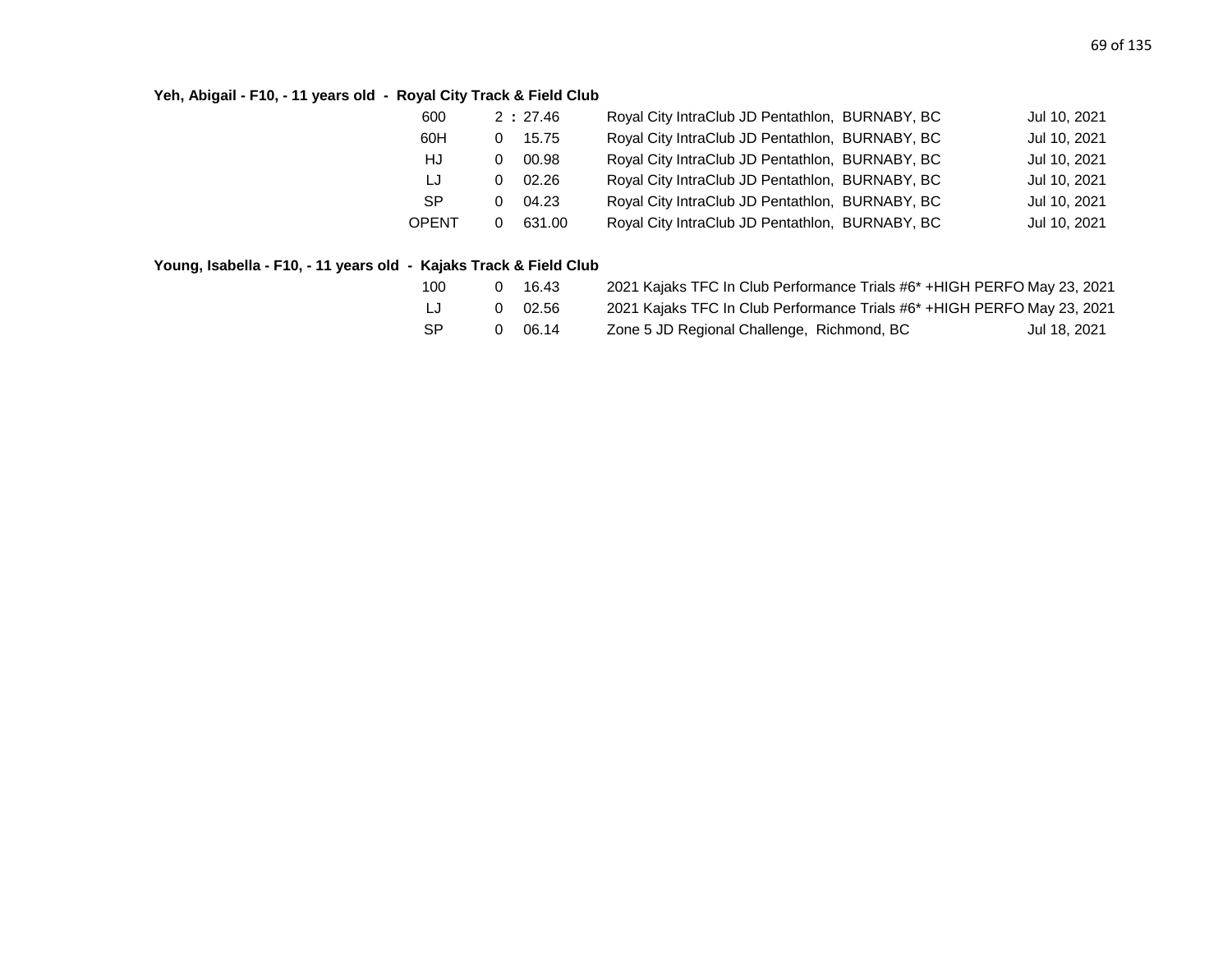| Zabihi, Tianna - F10, - 11 years old - Kamloops Track & Field Club |  |
|--------------------------------------------------------------------|--|
|--------------------------------------------------------------------|--|

| -SP |  | 0 08.39 | Kamloops In Club Performance Trials #6, Kamloops, BC |  | May 29, 2021 |
|-----|--|---------|------------------------------------------------------|--|--------------|
|-----|--|---------|------------------------------------------------------|--|--------------|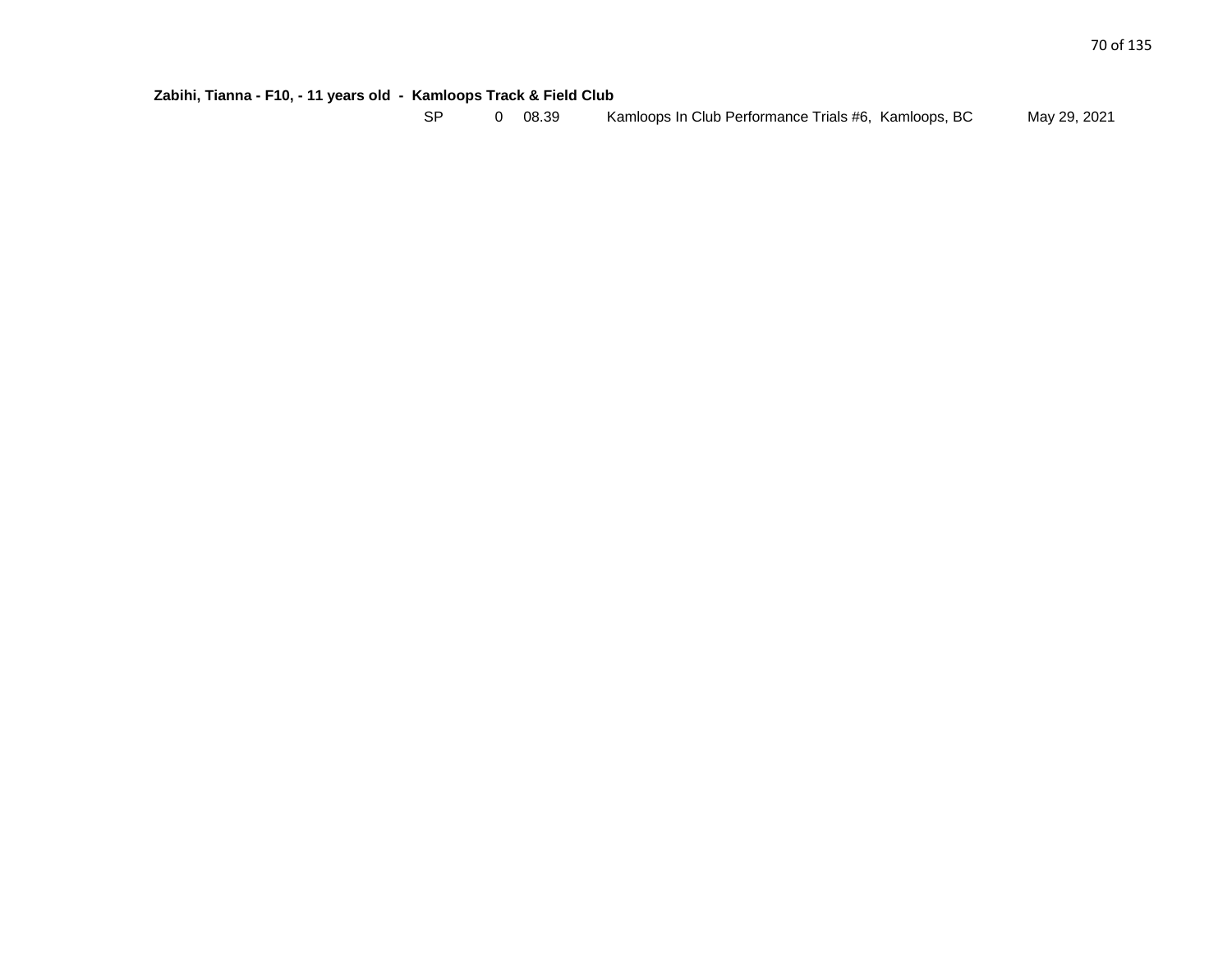|                                                                                 | Event     |          | $min : sec-m$ | Meet                                                                       | Date         |
|---------------------------------------------------------------------------------|-----------|----------|---------------|----------------------------------------------------------------------------|--------------|
| Aboelfadl, Yosef - M11, - 10 years old - Vancouver Olympic Club                 |           |          |               |                                                                            |              |
|                                                                                 | 60        | $\Omega$ | 11.37         | New West Spartans and VOC Track and Field Meet, New Westr Jun 26, 2021     |              |
|                                                                                 | 100       | 0        | 18.93         | New West Spartans and VOC Track and Field Meet, New Westr Jun 26, 2021     |              |
| Abolmaesumi, Roan - M10, - 11 years old - Vancouver Thunderbirds                |           |          |               |                                                                            |              |
|                                                                                 | 600       |          | 2:30.45       | Thunderbirds "In Club" Performance Trials #4, Vancouver, BC                | May 15, 2021 |
|                                                                                 | LJ        | 0        | 02.53         | Thunderbirds "In Club" Performance Trials #4, Vancouver, BC                | May 15, 2021 |
| Abraham, Dawson - M09, - 12 years old - Kootenay Chaos Track Club               |           |          |               |                                                                            |              |
|                                                                                 | 800       |          | 2:24.28       | Jack Brow Memorial Meet + Zone 2 JD Regional Challenge, Kelt Jul 2-4, 2021 |              |
|                                                                                 | 1200      |          | 4:00.92       | Jack Brow Memorial Meet + Zone 2 JD Regional Challenge, Kelt Jul 2-4, 2021 |              |
|                                                                                 | 200H      | 0        | 30.80         | Jack Brow Memorial Meet + Zone 2 JD Regional Challenge, Kel Jul 2-4, 2021  |              |
|                                                                                 | 80H       | 0        | 13.20         | Jack Brow Memorial Meet + Zone 2 JD Regional Challenge, Kelt Jul 2-4, 2021 |              |
|                                                                                 | HJ        | 0        | 01.40         | Jack Brow Memorial Meet + Zone 2 JD Regional Challenge, Kelt Jul 2-4, 2021 |              |
|                                                                                 | LJ        | 0        | 04.02         | Jack Brow Memorial Meet + Zone 2 JD Regional Challenge, Kelt Jul 2-4, 2021 |              |
| Achtemichuk, Connor - M10, - 11 years old - Prince George Track & Field Club    |           |          |               |                                                                            |              |
|                                                                                 | 60        | 0        | 10.31         | Spruce Capital In House Performance Trials, Prince George, BC Jun 12, 2021 |              |
|                                                                                 | 100       | 0        | 16.48         | Spruce Capital In House Performance Trials, Prince George, BC Jun 12, 2021 |              |
|                                                                                 | 200       | 0        | 35.52         | PGTFC Sub Zero In House Performance Trials, Prince George, IMay 1, 2021    |              |
| Alden, Kasen - M08, - 13 years old - Ocean Athletics Track & Field Club         |           |          |               |                                                                            |              |
|                                                                                 | 100       | 0        | 14.55         | Ocean Athletics JD Performance Trials #1, Surrey, BC                       | Apr 17, 2021 |
|                                                                                 | 200       | 0        | 30.81         | Ocean Athletics JD Performance Trials #3, Surrey, BC                       | May 8, 2021  |
|                                                                                 | LJ        | 0        | 03.40         | Ocean Athletics JD Performance Trials #3, Surrey, BC                       | May 8, 2021  |
|                                                                                 | <b>JT</b> | 0        | 13.50         | Ocean Athletics JD Performance Trials #1, Surrey, BC                       | Apr 17, 2021 |
| Allen, Brayden - M11, - 10 years old - Golden Ears Athletics                    |           |          |               |                                                                            |              |
|                                                                                 | 60H       | 0        | 15.40         | Golden Ears Athletics In House Performance Trials, Maple Ridge May 8, 2021 |              |
|                                                                                 | LJ        | 0        | 01.99         | Golden Ears Athletics In House Performance Trials, Maple Ridge May 8, 2021 |              |
| Alvarez-Moore, Kayleb - M12, - 9 years old - Ocean Athletics Track & Field Club |           |          |               |                                                                            |              |
|                                                                                 | 60        | 0        | 11.30         | Ocean Athletics JD Performance Trials #3, Surrey, BC                       | May 8, 2021  |
|                                                                                 | <b>SP</b> | 0        | 03.52         | Ocean Athletics JD Performance Trials #3, Surrey, BC                       | May 8, 2021  |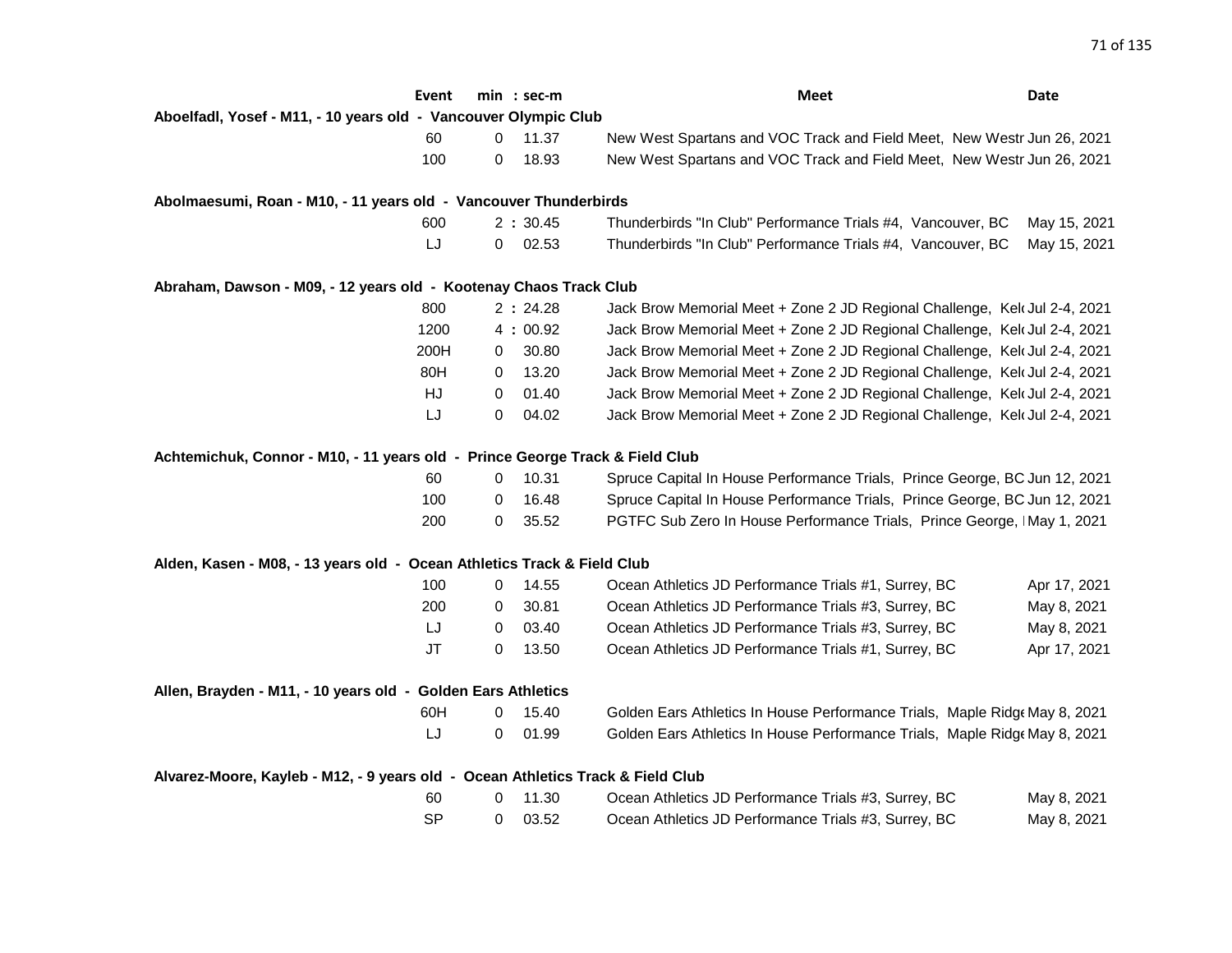# **Amor, Zeinedine - M09, - 12 years old - Kamloops Track & Field Club**

| 100 |   | 15.63 | 2021 Kamloops Performance Trials #1, Kamloops, BC | Apr 10, 2021   |
|-----|---|-------|---------------------------------------------------|----------------|
| 200 | 0 | 33.35 | 2021 Kamloops Performance Trials #4, Kamloops, BC | Apr 24, 2021   |
| 80H |   | 19.21 | Kamloops Open Invitational Meet, Kamloops, BC     | Jul 9-10, 2021 |
| LJ  | 0 | 02.77 | 2021 Kamloops Performance Trials #1, Kamloops, BC | Apr 10, 2021   |
| JT  |   | 11.10 | Kamloops Restart Meet, Kamloops, BC               | Jun 26, 2021   |
| SP  |   | 05.68 | 2021 Kamloops Performance Trials #4, Kamloops, BC | Apr 24, 2021   |
|     |   |       |                                                   |                |

## **Anderson, Brendan - M09, - 12 years old - Vancouver Olympic Club**

| 100 | 15.64           | Zone 5 JD Regional Challenge, Richmond, BC                              | Jul 18. 2021 |
|-----|-----------------|-------------------------------------------------------------------------|--------------|
| 200 | 0 33.26         | VOC "Give the Chance" In House Performance Trials, New Wes May 29, 2021 |              |
| 80H | $0 \quad 17.33$ | Zone 5 JD Regional Challenge, Richmond, BC                              | Jul 18, 2021 |
| LJ  | 03.35           | Zone 5 JD Regional Challenge, Richmond, BC                              | Jul 18, 2021 |

#### **Anderson, Connor - M11, - 10 years old - Ocean Athletics Track & Field Club**

| -60 |   | 12.44 | Ocean Athletics JD Performance Trials #3, Surrey, BC | May 8, 2021  |
|-----|---|-------|------------------------------------------------------|--------------|
| 100 |   | 20.52 | Ocean Athletics and Universal Dual Meet, Surrey, BC  | Jul 10, 2021 |
| LJ  |   | 02.25 | Ocean Athletics JD Performance Trials #1, Surrey, BC | Apr 17, 2021 |
| JT  | 0 | 03.94 | Ocean Athletics and Universal Dual Meet, Surrey, BC  | Jul 10, 2021 |
| -SP |   | 01.86 | Ocean Athletics Track Meet, Surrey, BC               | Jun 5, 2021  |

## **Antscherl, Oscar - M08, - 13 years old - Ocean Athletics Track & Field Club**

| 100   |              | 14.19   | Ocean Athletics JD Performance Trials #1, Surrey, BC | Apr 17, 2021 |
|-------|--------------|---------|------------------------------------------------------|--------------|
| 200   | n            | 28.25   | Ocean Athletics JD Performance Trials #3, Surrey, BC | May 8, 2021  |
| 80H   |              | 14.45   | Ocean Athletics Track Meet, Surrey, BC               | Jun 5, 2021  |
| $J$ T | $\mathbf{U}$ | - 31.61 | Ocean Athletics JD Performance Trials #1, Surrey, BC | Apr 17, 2021 |

# **Austin, Leighton - M09, - 12 years old - Vancouver Thunderbirds**

| 800 | 2:52.62        | Thunderbirds "In Club" Performance Trials #4, Vancouver, BC May 15, 2021 |  |
|-----|----------------|--------------------------------------------------------------------------|--|
| HJ. | 0 01.25        | Vancouver Thunderbirds Performance Trials #5, Burnaby, BC Jun 5, 2021    |  |
| LJ  | $0\quad 03.55$ | Vancouver Thunderbirds Performance Trials #5, Burnaby, BC Jun 5, 2021    |  |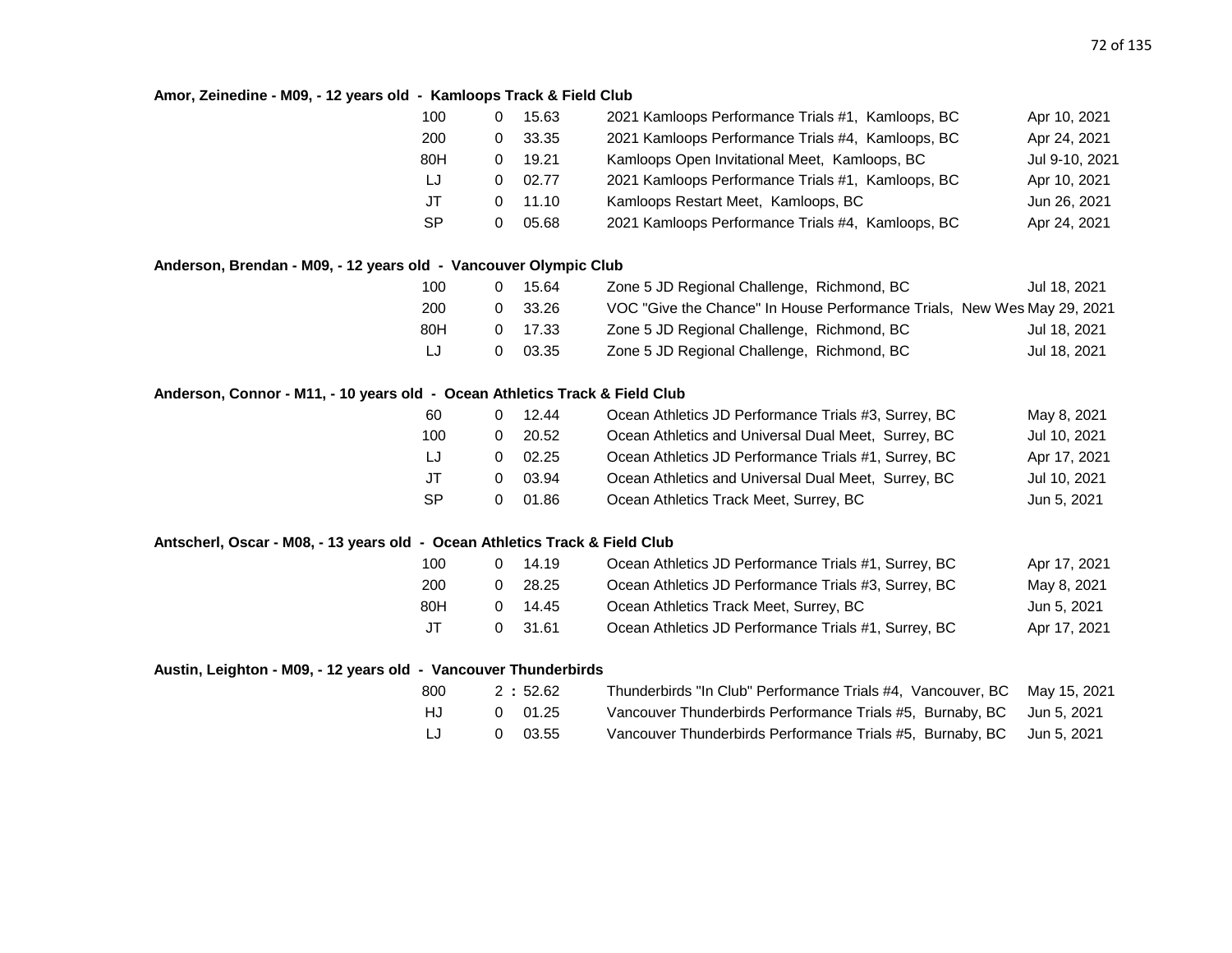| Babenko, Alexandr - M08, - 13 years old - Unattached British Columbia |                       |           |                                                                               |              |
|-----------------------------------------------------------------------|-----------------------|-----------|-------------------------------------------------------------------------------|--------------|
|                                                                       | 800                   | 2:20.69   | OAC Last Chance Meet, Kelowna, BC                                             | Aug 7, 2021  |
|                                                                       |                       |           |                                                                               |              |
| Bahl, Vihaan - M11, - 10 years old - Valley Royals Track & Field Club |                       |           |                                                                               |              |
|                                                                       | 100<br>$\mathbf 0$    | 16.70     | Zone 3 & 4 JD Challenge, Abbotsford, BC                                       | Jul 17, 2021 |
|                                                                       | 60H<br>0              | 15.61     | Valley Royals In House Performance Trials, Abbotsford, BC                     | Jun 17, 2021 |
|                                                                       | HJ<br>$\mathbf{0}$    | 00.95     | Zone 3 & 4 JD Challenge, Abbotsford, BC                                       | Jul 17, 2021 |
|                                                                       | LJ<br>$\overline{0}$  | 02.35     | Jennifer Rogers Swan Valley Royals Performance Trials, Abbots Apr 16-17, 2021 |              |
| Barillaro, Lorenzo - M10, - 11 years old - Coquitlam Cheetahs         |                       |           |                                                                               |              |
|                                                                       | 100<br>$\mathbf{0}$   | 15.88     | Zone 3 & 4 JD Challenge, Abbotsford, BC                                       | Jul 17, 2021 |
|                                                                       | 60H<br>$\mathbf{0}$   | 12.60     | Zone 3 & 4 JD Challenge, Abbotsford, BC                                       | Jul 17, 2021 |
|                                                                       | HJ<br>$\mathbf{0}$    | 01.20     | Zone 3 & 4 JD Challenge, Abbotsford, BC                                       | Jul 17, 2021 |
|                                                                       | LJ<br>$\overline{0}$  | 03.55     | Zone 3 & 4 JD Challenge, Abbotsford, BC                                       | Jul 17, 2021 |
| Bedi, Guransh - M11, - 10 years old - Universal Athletics Club        |                       |           |                                                                               |              |
|                                                                       | 100                   | $0$ 17.77 | Ocean Athletics and Universal Dual Meet, Surrey, BC                           | Jul 10, 2021 |
|                                                                       | 600                   | 2:11.28   | Ocean Athletics and Universal Dual Meet, Surrey, BC                           | Jul 10, 2021 |
|                                                                       | 60H<br>$\overline{0}$ | 14.47     | Universal Athletics In Club Performance Trials, Surrey, BC                    | Apr 24, 2021 |
|                                                                       | LJ<br>$\overline{0}$  | 02.85     | Ocean Athletics and Universal Dual Meet, Surrey, BC                           | Jul 10, 2021 |
| Bevan, Joel - M12, - 9 years old - Kajaks Track & Field Club          |                       |           |                                                                               |              |
|                                                                       | 1000                  | 4:25.18   | Zone 5 JD Regional Challenge, Richmond, BC                                    | Jul 18, 2021 |
|                                                                       | <b>SP</b>             | $0$ 03.87 | Zone 5 JD Regional Challenge, Richmond, BC                                    | Jul 18, 2021 |
| Bewsey, Ethan - M11, - 10 years old - Oceanside Track & Field Club    |                       |           |                                                                               |              |
|                                                                       | 100                   | $0$ 15.70 | NTFC "In House" Performance Trials #2 + Vancouver Island JD F Jun 26, 2021    |              |
|                                                                       | 600                   | 2:14.00   | NTFC "In House" Performance Trials #2 + Vancouver Island JD F Jun 26, 2021    |              |
|                                                                       | 60H<br>$\overline{0}$ | 12.60     | NTFC "In House" Performance Trials #2 + Vancouver Island JD F Jun 26, 2021    |              |
|                                                                       | IJ<br>$\overline{0}$  | 02.83     | NTFC "In House" Performance Trials #2 + Vancouver Island JD F Jun 26, 2021    |              |
|                                                                       | DT<br>0               | 11.67     | NTFC "In House" Performance Trials #2 + Vancouver Island JD F Jun 26, 2021    |              |
|                                                                       | <b>SP</b><br>0        | 05.96     | NTFC "In House" Performance Trials #2 + Vancouver Island JD F Jun 26, 2021    |              |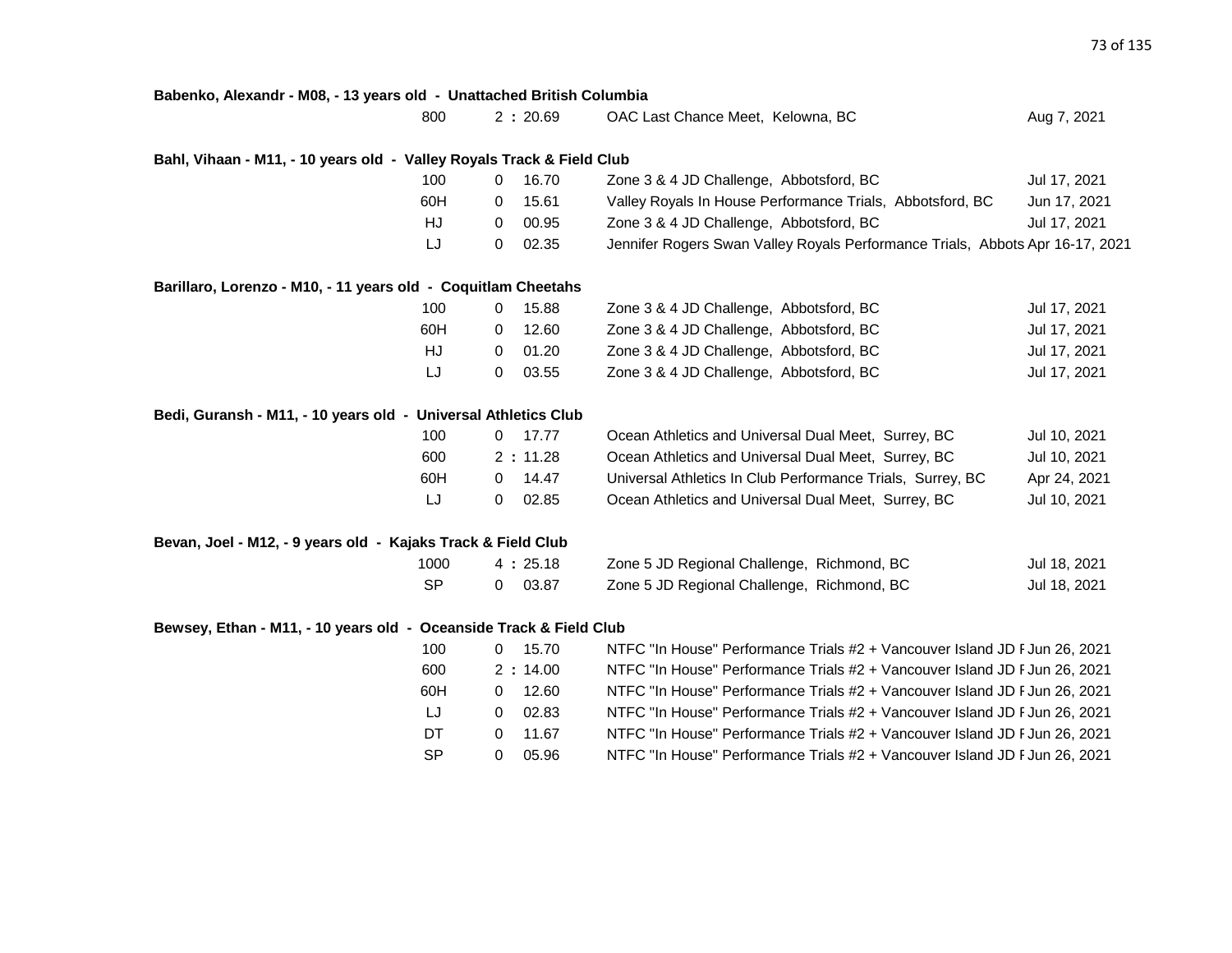|                                                                  | Bhaura, Jagjot - M10, - 11 years old - Universal Athletics Club |         |                                                                             |              |  |  |  |
|------------------------------------------------------------------|-----------------------------------------------------------------|---------|-----------------------------------------------------------------------------|--------------|--|--|--|
| 60                                                               | 0                                                               | 10.52   | Universal Athletics In House Performance Trials #2, Surrey, BC May 30, 2021 |              |  |  |  |
| 100                                                              | 0                                                               | 16.94   | Ocean Athletics and Universal Dual Meet, Surrey, BC                         | Jul 10, 2021 |  |  |  |
| LJ                                                               | 0                                                               | 03.02   | Universal Athletics In House Performance Trials #2, Surrey, BC May 30, 2021 |              |  |  |  |
| Bhella, Navpreet - M12, - 9 years old - Universal Athletics Club |                                                                 |         |                                                                             |              |  |  |  |
| 60                                                               | 0                                                               | 13.11   | Ocean Athletics and Universal Dual Meet, Surrey, BC                         | Jul 10, 2021 |  |  |  |
| 100                                                              | 0                                                               | 21.22   | Ocean Athletics and Universal Dual Meet, Surrey, BC                         | Jul 10, 2021 |  |  |  |
| <b>SP</b>                                                        | 0                                                               | 05.00   | Ocean Athletics and Universal Dual Meet, Surrey, BC                         | Jul 10, 2021 |  |  |  |
| Bhullar, Abijot - M11, - 10 years old - Universal Athletics Club |                                                                 |         |                                                                             |              |  |  |  |
| 100                                                              | 0                                                               | 19.25   | Universal Athletics In House Performance Trials #2, Surrey, BC May 30, 2021 |              |  |  |  |
| LJ                                                               | 0                                                               | 02.34   | Universal Athletics In House Performance Trials #2, Surrey, BC May 30, 2021 |              |  |  |  |
| Bhullar, Tanvir - M08, - 13 years old - Universal Athletics Club |                                                                 |         |                                                                             |              |  |  |  |
| 100                                                              | 0                                                               | 16.84   | Universal Athletics In House Performance Trials #2, Surrey, BC May 30, 2021 |              |  |  |  |
| 80H                                                              | 0                                                               | 19.80   | Universal Athletics In House Performance Trials #2, Surrey, BC May 30, 2021 |              |  |  |  |
| Binng, Ishaan - M08, - 13 years old - Universal Athletics Club   |                                                                 |         |                                                                             |              |  |  |  |
| 200                                                              | 0                                                               | 33.76   | Ocean Athletics and Universal Dual Meet, Surrey, BC                         | Jul 10, 2021 |  |  |  |
| 800                                                              |                                                                 | 2:51.34 | Ocean Athletics and Universal Dual Meet, Surrey, BC                         | Jul 10, 2021 |  |  |  |
| Biring, Arjan - M11, - 10 years old - Vancouver Olympic Club     |                                                                 |         |                                                                             |              |  |  |  |
| 60                                                               | 0                                                               | 10.05   | Zone 5 JD Regional Challenge, Richmond, BC                                  | Jul 18, 2021 |  |  |  |
| 100                                                              | 0                                                               | 16.82   | New West Spartans and VOC Track and Field Meet, New Westr Jun 26, 2021      |              |  |  |  |
| 60H                                                              | 0                                                               | 12.06   | New West Spartans and VOC Track and Field Meet, New Westr Jun 26, 2021      |              |  |  |  |
| LJ                                                               | 0                                                               | 02.95   | New West Spartans and VOC Track and Field Meet, New Westr Jun 26, 2021      |              |  |  |  |
| Biring, Armaan - M11, - 10 years old - Vancouver Olympic Club    |                                                                 |         |                                                                             |              |  |  |  |
| 60                                                               | 0                                                               | 10.57   | New West Spartans and VOC Track and Field Meet, New Westr Jun 26, 2021      |              |  |  |  |
| 100                                                              | 0                                                               | 16.98   | VOC "Give the Chance" In House Performance Trials, New Wes May 29, 2021     |              |  |  |  |
| 60H                                                              | 0                                                               | 12.81   | New West Spartans and VOC Track and Field Meet, New Westr Jun 26, 2021      |              |  |  |  |
| LJ                                                               | 0                                                               | 02.96   | VOC "Give the Chance" In House Performance Trials, New Wes May 29, 2021     |              |  |  |  |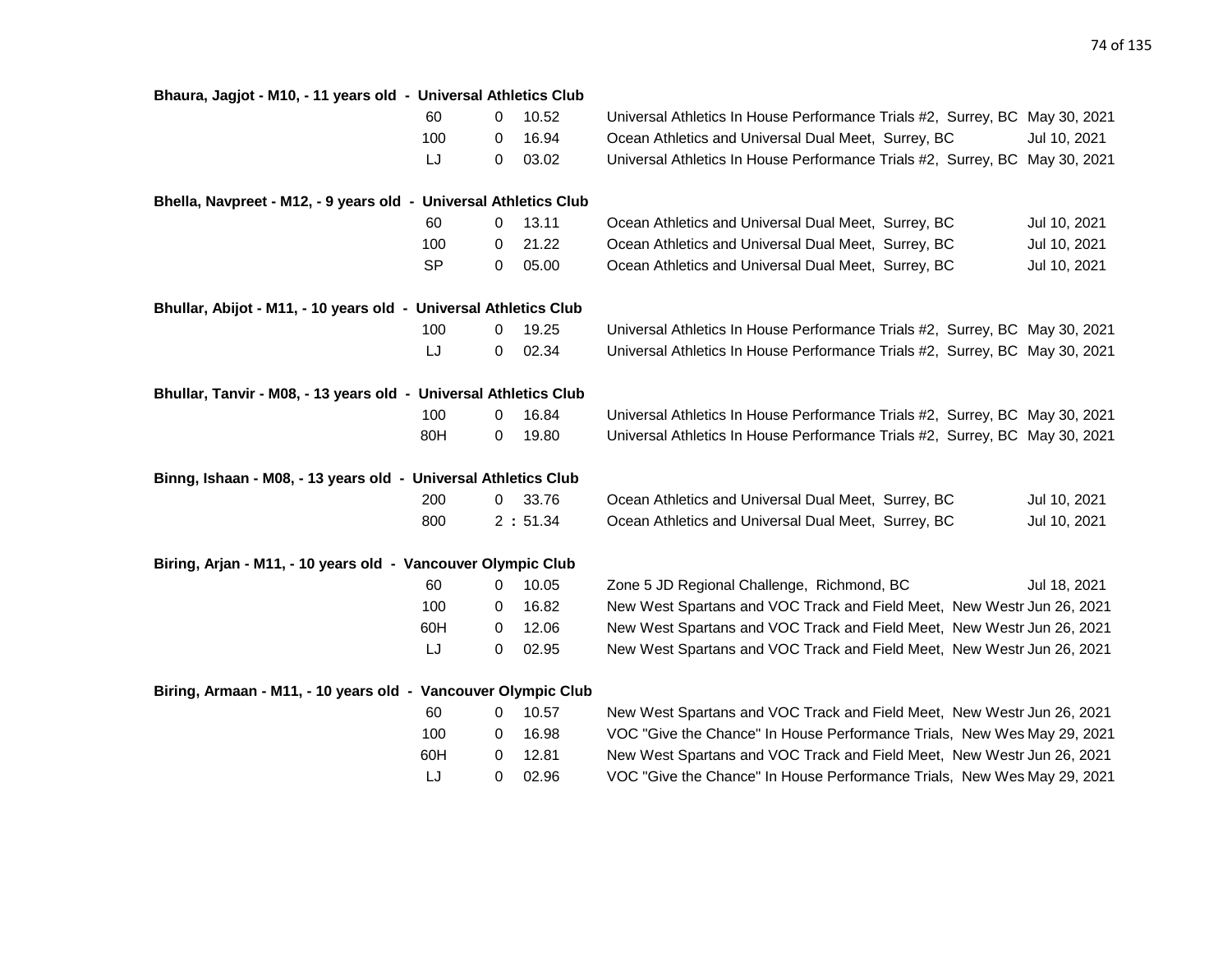| Birnie, William - M09, - 12 years old - Golden Ears Athletics   |           |              |         |                                                                              |
|-----------------------------------------------------------------|-----------|--------------|---------|------------------------------------------------------------------------------|
|                                                                 | 100       | $\mathbf{0}$ | 17.59   | Golden Ears Athletics In House Performance Trials, Maple Ridge May 8, 2021   |
|                                                                 | DT        | 0            | 13.99   | Golden Ears Athletics In House Performance Trials, Maple Ridg May 8, 2021    |
|                                                                 | <b>SP</b> | 0            | 05.84   | Golden Ears Athletics In House Performance Trials, Maple Ridge May 8, 2021   |
| Birsan, Alexander - M08, - 13 years old - Coquitlam Cheetahs    |           |              |         |                                                                              |
|                                                                 | 200       | 0            | 31.74   | Coquitlam Cheetahs In-House Performance Trials #5, Coquitlam Jun 12-13, 2021 |
|                                                                 | JT        | 0            | 26.50   | Coquitlam Cheetahs In-House Performance Trials #5, Coquitlam Jun 12-13, 2021 |
|                                                                 | SP        | 0            | 09.48   | Coquitlam Cheetahs In-House Performance Trials #5, Coquitlam Jun 12-13, 2021 |
| Bis, Nathan - M08, - 13 years old - Langley Mustangs            |           |              |         |                                                                              |
|                                                                 | 100       | 0            | 13.11   | Ocean Athletics and Universal Dual Meet, Surrey, BC<br>Jul 10, 2021          |
|                                                                 | 200       | 0            | 27.50   | Langley Mustangs Resurgence Meet #4, Langley, BC<br>Jun 19, 2021             |
|                                                                 | 800       |              | 2:46.12 | Langley Mustangs Resurgence "In House" Performance Trial # 3, Jun 6, 2021    |
|                                                                 | IJ        | 0            | 13.95   | Langley Mustangs Resurgence "In House" Performance Trial # 3, Jun 6, 2021    |
|                                                                 | JT        | 0            | 13.62   | Langley Mustangs Resurgence Meet #4, Langley, BC<br>Jun 19, 2021             |
|                                                                 | <b>SP</b> | 0            | 07.85   | Langley Mustangs Resurgence Meet #4, Langley, BC<br>Jun 19, 2021             |
| Blondeau, Tyler - M09, - 12 years old - Coquitlam Cheetahs      |           |              |         |                                                                              |
|                                                                 | 200       | 0            | 33.27   | Coquitlam Cheetahs In-House Performance Trials #5, Coquitlam Jun 12-13, 2021 |
|                                                                 | LJ        | 0            | 03.08   | Coquitlam Cheetahs In-House Performance Trials #5, Coquitlam Jun 12-13, 2021 |
|                                                                 | <b>JT</b> | 0            | 18.70   | Coquitlam Cheetahs In-House Performance Trials #5, Coquitlam Jun 12-13, 2021 |
| Boomer, Harris - M08, - 13 years old - Vancouver Thunderbirds   |           |              |         |                                                                              |
|                                                                 | 800       |              | 2:22.57 | Vancouver Thunderbirds Performance Trials #7, Vancouver, BC Jun 19, 2021     |
|                                                                 | 2000      |              | 6:41.40 | Thunderbirds "In Club" Performance Trials #3, Vancouver, BC Apr 25, 2021     |
| Booth, Alexander - M09, - 12 years old - Vancouver Thunderbirds |           |              |         |                                                                              |
|                                                                 | 100       | 0            | 14.56   | Thunderbirds "In Club" Performance Trials #4, Vancouver, BC<br>May 15, 2021  |
|                                                                 | HJ        | 0            | 01.25   | Vancouver Thunderbirds Performance Trials #5, Burnaby, BC<br>Jun 5, 2021     |
|                                                                 | LJ        | 0            | 04.32   | Vancouver Thunderbirds Performance Trials #5, Burnaby, BC<br>Jun 5, 2021     |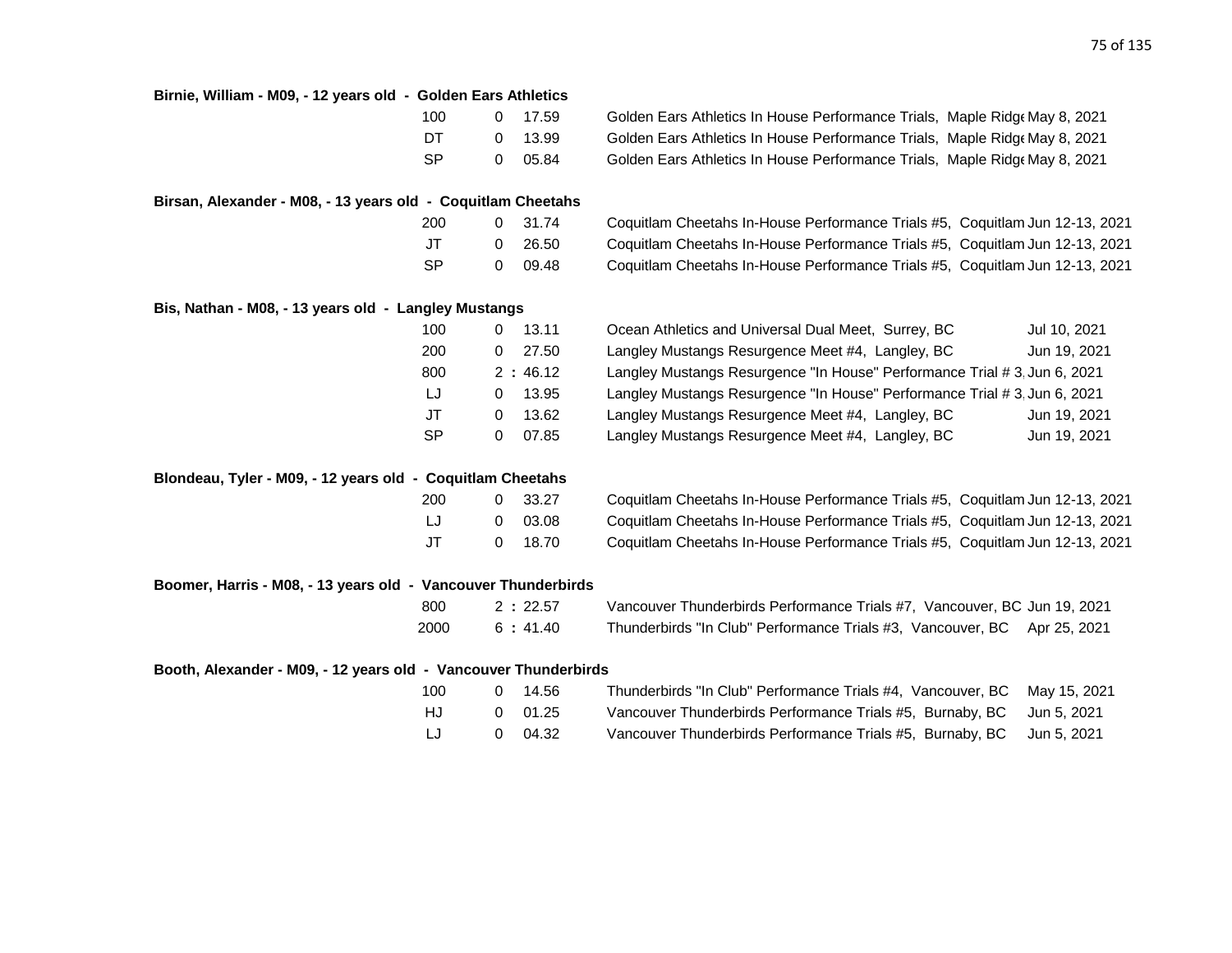### **Booth, Evan - M08, - 13 years old - Valley Royals Track & Field Club**

| 100       |   | 13.43 | Zone 3 & 4 JD Challenge, Abbotsford, BC                   | Jul 17, 2021 |
|-----------|---|-------|-----------------------------------------------------------|--------------|
| 200       |   | 28.50 | Valley Royals In House Performance Trials, Abbotsford, BC | Jun 17, 2021 |
| 80H       | 0 | 14.51 | Zone 3 & 4 JD Challenge, Abbotsford, BC                   | Jul 17, 2021 |
| HJ        | 0 | 01.50 | Zone 3 & 4 JD Challenge, Abbotsford, BC                   | Jul 17, 2021 |
| LJ        | 0 | 04.13 | Zone 3 & 4 JD Challenge, Abbotsford, BC                   | Jul 17, 2021 |
| <b>SP</b> |   | 06.82 | Zone 3 & 4 JD Challenge, Abbotsford, BC                   | Jul 17, 2021 |
|           |   |       |                                                           |              |

### **Booth, Jesse - M09, - 12 years old - Valley Royals Track & Field Club**

| 16.77<br>0 | Zone 3 & 4 JD Challenge, Abbotsford, BC                   | Jul 17, 2021                                                                  |
|------------|-----------------------------------------------------------|-------------------------------------------------------------------------------|
| 36.58<br>0 | Valley Royals In House Performance Trials, Abbotsford, BC | Jun 17, 2021                                                                  |
| 5:11.34    |                                                           |                                                                               |
| 16.81<br>0 | Zone 3 & 4 JD Challenge, Abbotsford, BC                   | Jul 17, 2021                                                                  |
| 01.15<br>0 | Zone 3 & 4 JD Challenge, Abbotsford, BC                   | Jul 17, 2021                                                                  |
| 03.23<br>0 | Zone 3 & 4 JD Challenge, Abbotsford, BC                   | Jul 17, 2021                                                                  |
| 18.63<br>0 | Valley Royals Throws Meet, Abbotsford, BC                 | Jun 16, 2021                                                                  |
|            |                                                           | Jennifer Rogers Swan Valley Royals Performance Trials, Abbots Apr 16-17, 2021 |

# **Bortolin, Anthony - M09, - 12 years old - Nanaimo & District Track & Field Club**

| 100  | 15.40   | NTFC "In House" Performance Trials #2 + Vancouver Island JD F Jun 26, 2021 |  |
|------|---------|----------------------------------------------------------------------------|--|
| 200  | 35.16   | AVTC Performance Trials #1, Port Alberni, BC<br>Jun 19, 2021               |  |
| 800  | 3:04.10 | NTFC "In House" Performance Trials #2 + Vancouver Island JD F Jun 26, 2021 |  |
| 800W | 7:10.70 | NTFC "In House" Performance Trials #2 + Vancouver Island JD F Jun 26, 2021 |  |
| LJ   | 03.34   | NTFC "In House" Performance Trials #2 + Vancouver Island JD F Jun 26, 2021 |  |
| DT   | 08.38   | AVTC Performance Trials #1, Port Alberni, BC<br>Jun 19, 2021               |  |

## **Brar, Japinder - M10, - 11 years old - Vancouver Thunderbirds**

| -60 | 09.67           | Thunderbirds "In Club" Performance Trials #4, Vancouver, BC           | Mav 15, 2021 |
|-----|-----------------|-----------------------------------------------------------------------|--------------|
| 100 | 16.69           | Vancouver Thunderbirds Performance Trial, Burnaby, BC                 | Jul 10. 2021 |
| 60H | $0 \quad 11.94$ | Vancouver Thunderbirds Performance Trials #5, Burnaby, BC             | Jun 5. 2021  |
| IJ  | 03.29           | Vancouver Thunderbirds Performance Trials #5, Burnaby, BC Jun 5, 2021 |              |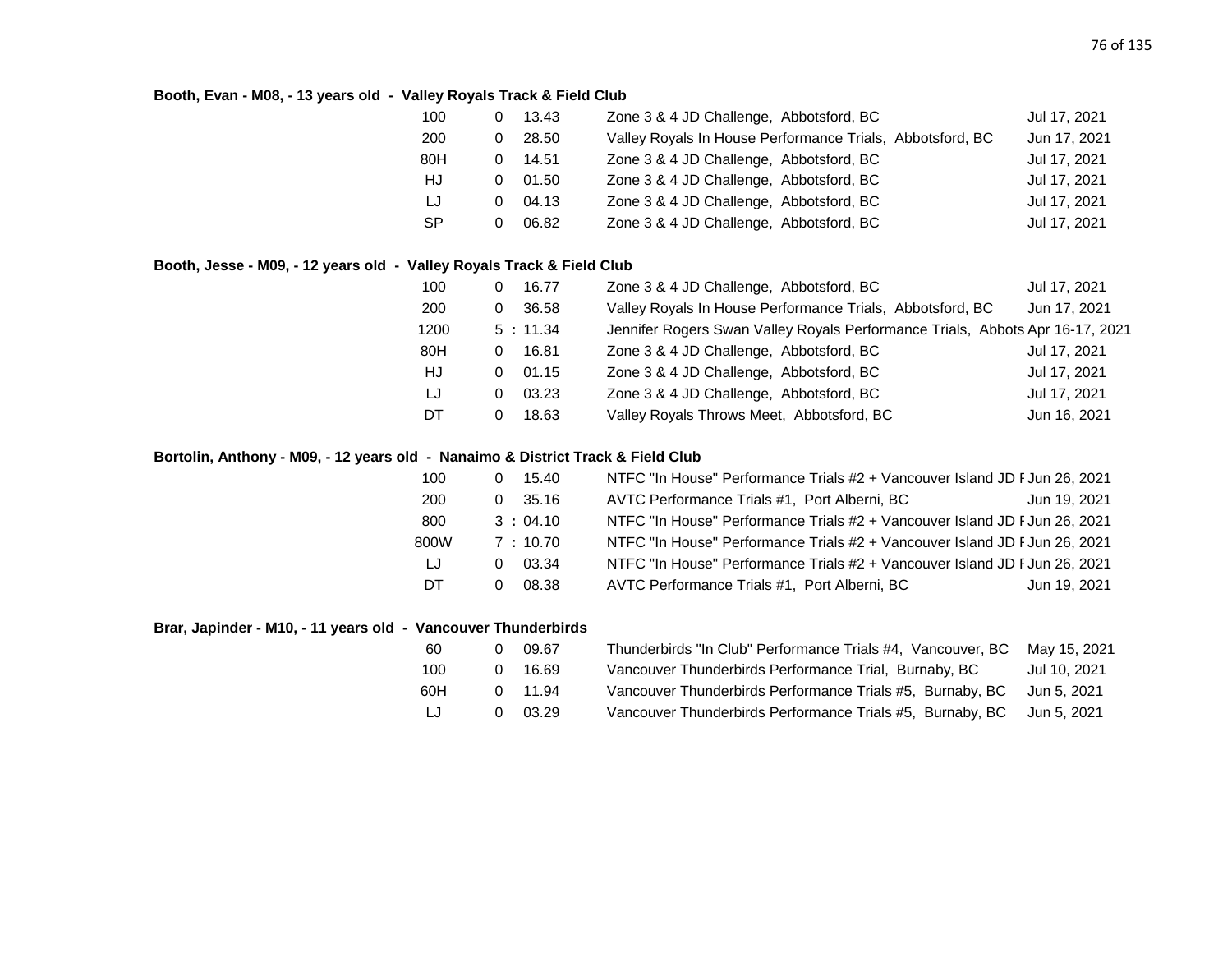# **Brar, Prabhdeep - M10, - 11 years old - Vancouver Thunderbirds**

|                                                                                  | 60        | 09.37<br>0            | Thunderbirds "In Club" Performance Trials #4, Vancouver, BC                   | May 15, 2021 |
|----------------------------------------------------------------------------------|-----------|-----------------------|-------------------------------------------------------------------------------|--------------|
|                                                                                  | 600       | 1:53.70               | Zone 5 JD Regional Challenge, Richmond, BC                                    | Jul 18, 2021 |
|                                                                                  | 60H       | 11.01<br>0            | Zone 5 JD Regional Challenge, Richmond, BC                                    | Jul 18, 2021 |
|                                                                                  | LJ        | 03.87<br>0            | Vancouver Thunderbirds Performance Trial, Burnaby, BC                         | Jul 10, 2021 |
| Broekhuizen, Hawksley - M09, - 12 years old  -  Valley Royals Track & Field Club |           |                       |                                                                               |              |
|                                                                                  | 800       | 3:04.03               | Zone 3 & 4 JD Challenge, Abbotsford, BC                                       | Jul 17, 2021 |
|                                                                                  | 1200      | 4 : 48.96             | Valley Royals In House Performance Trials, Abbotsford, BC                     | Jun 17, 2021 |
|                                                                                  | 80H       | 17.94<br>$\mathbf{0}$ | Zone 3 & 4 JD Challenge, Abbotsford, BC                                       | Jul 17, 2021 |
|                                                                                  | IJ        | 03.27<br>0            | Jennifer Rogers Swan Valley Royals Performance Trials, Abbots Apr 16-17, 2021 |              |
|                                                                                  | DT        | 12.52<br>0            | Zone 3 & 4 JD Challenge, Abbotsford, BC                                       | Jul 17, 2021 |
| Broekhuizen, Skye - M11, - 10 years old  - Valley Royals Track & Field Club      |           |                       |                                                                               |              |
|                                                                                  | 600       | 2:10.65               | Zone 3 & 4 JD Challenge, Abbotsford, BC                                       | Jul 17, 2021 |
|                                                                                  | 1000      | 4:04.28               | Jennifer Rogers Swan Valley Royals Performance Trials, Abbots Apr 16-17, 2021 |              |
|                                                                                  | <b>SP</b> | 04.97<br>$\mathbf 0$  | Zone 3 & 4 JD Challenge, Abbotsford, BC                                       | Jul 17, 2021 |
| Brown, Damien - M10, - 11 years old - Valley Royals Track & Field Club           |           |                       |                                                                               |              |
|                                                                                  | 100       | 16.83<br>0            | Zone 3 & 4 JD Challenge, Abbotsford, BC                                       | Jul 17, 2021 |
|                                                                                  | 60H       | 12.93<br>0            | Zone 3 & 4 JD Challenge, Abbotsford, BC                                       | Jul 17, 2021 |
|                                                                                  | LJ        | 02.75<br>0            | Jennifer Rogers Swan Valley Royals Performance Trials, Abbots Apr 16-17, 2021 |              |
|                                                                                  | DT        | 0<br>14.81            | Valley Royals Throws Performance Trials #3, Abbotsford, BC                    | Jul 14, 2021 |
| Brown, Walker - M08, - 13 years old - Okanagan Athletics Club                    |           |                       |                                                                               |              |
|                                                                                  | 800       | 2:41.53               | Jack Brow Memorial Meet + Zone 2 JD Regional Challenge, Kel Jul 2-4, 2021     |              |
|                                                                                  | 80H       | 16.29<br>0            | Jack Brow Memorial Meet + Zone 2 JD Regional Challenge, Kel Jul 2-4, 2021     |              |
|                                                                                  | HJ        | 01.62<br>0            | Jack Brow Memorial Meet + Zone 2 JD Regional Challenge, Kel Jul 2-4, 2021     |              |
|                                                                                  | IJ        | 04.06<br>0            | OAC In Club Performance Trials #3, Kelowna, BC                                | Jun 12, 2021 |
|                                                                                  | HT.       | 27.12<br>0            | Jack Brow Memorial Meet + Zone 2 JD Regional Challenge, Kelt Jul 2-4, 2021    |              |
|                                                                                  | JT        | 0<br>24.63            | Jack Brow Memorial Meet + Zone 2 JD Regional Challenge, Keld Jul 2-4, 2021    |              |
|                                                                                  |           |                       |                                                                               |              |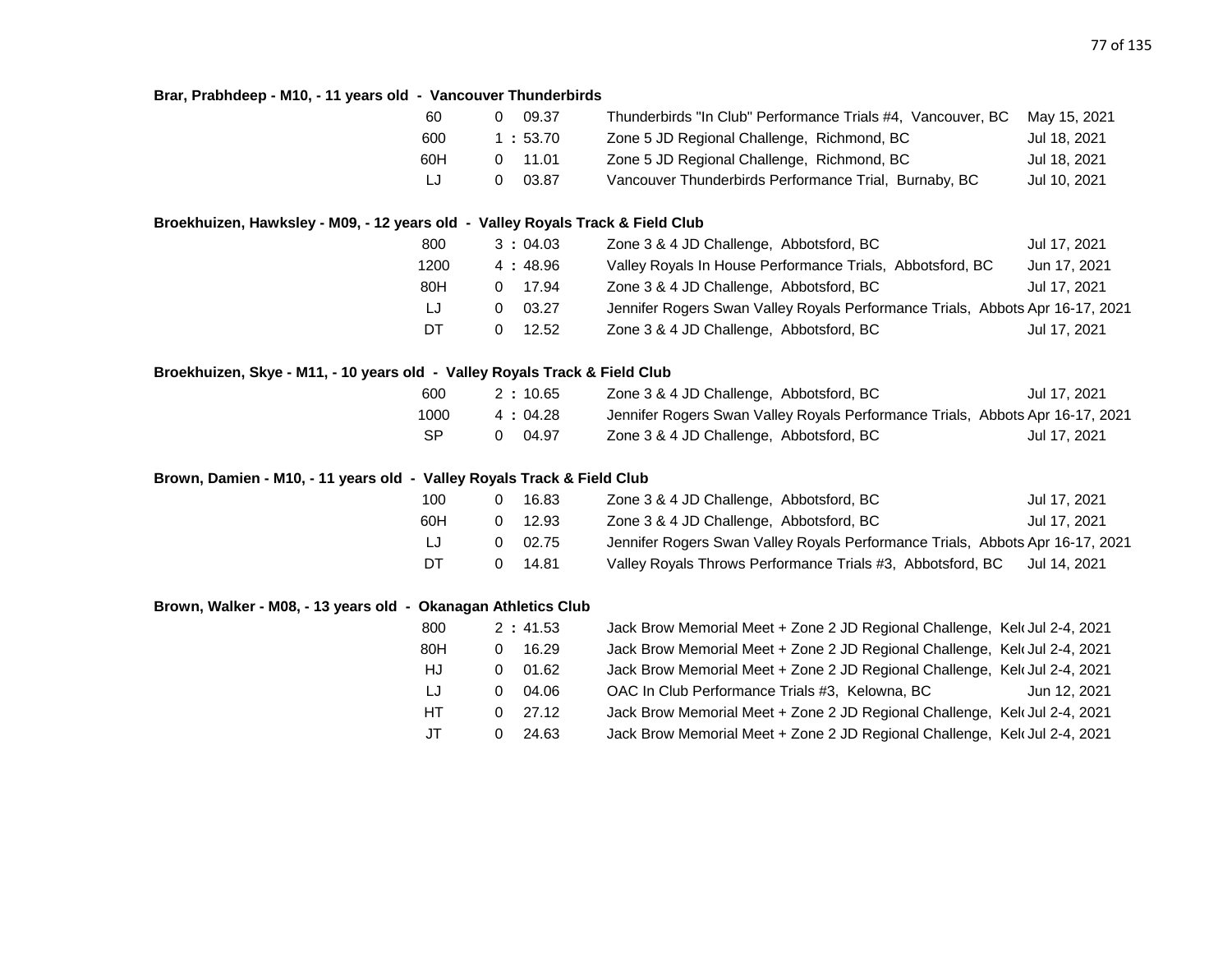# **Brownsey, Sam - M08, - 13 years old - Coquitlam Cheetahs**

| 800 | 2:44.93        | Zone 3 & 4 JD Challenge, Abbotsford, BC | Jul 17, 2021 |
|-----|----------------|-----------------------------------------|--------------|
| 80H | 0 18.10        | Zone 3 & 4 JD Challenge, Abbotsford, BC | Jul 17, 2021 |
| HJ  | $0\quad 01.20$ | Zone 3 & 4 JD Challenge, Abbotsford, BC | Jul 17, 2021 |
| LJ  | - 03.29        | Zone 3 & 4 JD Challenge, Abbotsford, BC | Jul 17, 2021 |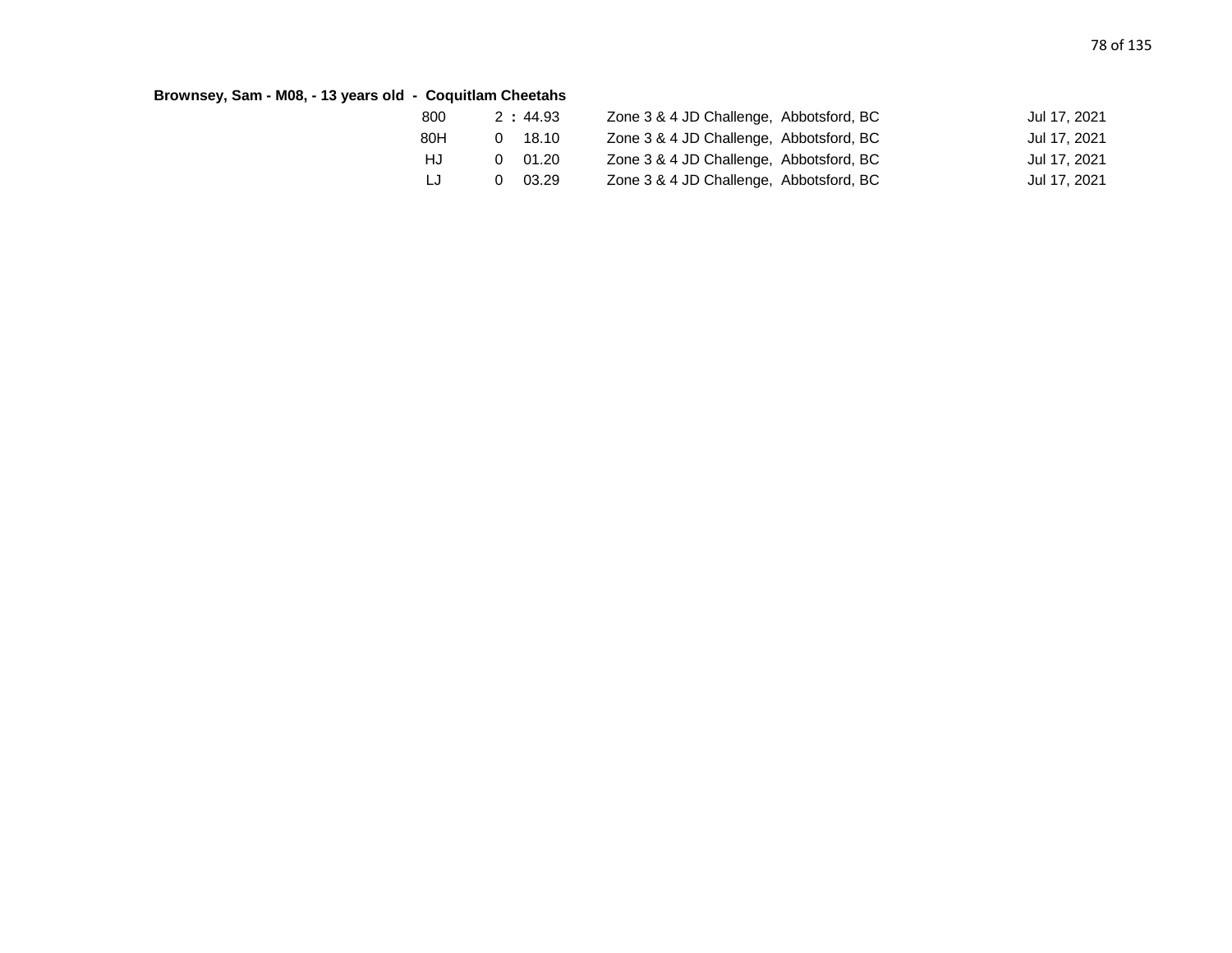| Camozzi, Jackson - M12, - 9 years old - Valley Royals Track & Field Club |                       |                                                                            |              |
|--------------------------------------------------------------------------|-----------------------|----------------------------------------------------------------------------|--------------|
| 100                                                                      | 17.82<br>0            | Valley Royals In House Performance Trials, Abbotsford, BC                  | Jun 17, 2021 |
| 1000                                                                     | 4:08.03               | Valley Royals In House Performance Trials, Abbotsford, BC                  | Jun 17, 2021 |
| 60H                                                                      | 13.64<br>0            | Valley Royals In House Performance Trials, Abbotsford, BC                  | Jun 17, 2021 |
| Campbell, Matthew - M08, - 13 years old - Vancouver Thunderbirds         |                       |                                                                            |              |
| 800                                                                      | 2:48.73               | Thunderbirds "In Club" Performance Trials #4, Vancouver, BC                | May 15, 2021 |
| 1200                                                                     | 4:29.54               | Vancouver Thunderbirds Performance Trials #5, Burnaby, BC                  | Jun 5, 2021  |
| LJ                                                                       | 03.57<br>$\mathbf{0}$ | Vancouver Thunderbirds Performance Trials #5, Burnaby, BC                  | Jun 5, 2021  |
| Canales, Keenen - M09, - 12 years old - Golden Ears Athletics            |                       |                                                                            |              |
| 300                                                                      | 54.21<br>$\mathbf{0}$ | Golden Ears Athletics In House Performance Trials, Maple Ridge May 8, 2021 |              |
| 800                                                                      | 2:36.35               | Zone 3 & 4 JD Challenge, Abbotsford, BC                                    | Jul 17, 2021 |
| LJ                                                                       | 03.53<br>0            | Ocean Athletics and Universal Dual Meet, Surrey, BC                        | Jul 10, 2021 |
| Carlson, Spencer - M08, - 13 years old - Vancouver Thunderbirds          |                       |                                                                            |              |
| HJ                                                                       | 08.18<br>0            | Thunderbirds "In Club" Performance Trials #3, Vancouver, BC                | Apr 25, 2021 |
| <b>JT</b>                                                                | 20.71<br>0            | Thunderbirds "In Club" Performance Trials #2, Vancouver, BC                | Apr 10, 2021 |
| <b>SP</b>                                                                | 07.57<br>0            | Thunderbirds "In Club" Performance Trials #2, Vancouver, BC                | Apr 10, 2021 |
| Castro, Caio - M12, - 9 years old - Vancouver Thunderbirds               |                       |                                                                            |              |
| 60                                                                       | 10.28<br>0            | Zone 5 JD Regional Challenge, Richmond, BC                                 | Jul 18, 2021 |
| 100                                                                      | 16.76<br>0            | Vancouver Thunderbirds Performance Trial, Burnaby, BC                      | Jul 10, 2021 |
| 600                                                                      | 2:06.28               | Zone 5 JD Regional Challenge, Richmond, BC                                 | Jul 18, 2021 |
| 60H                                                                      | 12.94<br>0            | Zone 5 JD Regional Challenge, Richmond, BC                                 | Jul 18, 2021 |
| Chen, Kyle - M08, - 13 years old - Vancouver Thunderbirds                |                       |                                                                            |              |
| 100                                                                      | 14.59<br>0            | Zone 5 JD Regional Challenge, Richmond, BC                                 | Jul 18, 2021 |
| LJ                                                                       | 04.14<br>0            | Zone 5 JD Regional Challenge, Richmond, BC                                 | Jul 18, 2021 |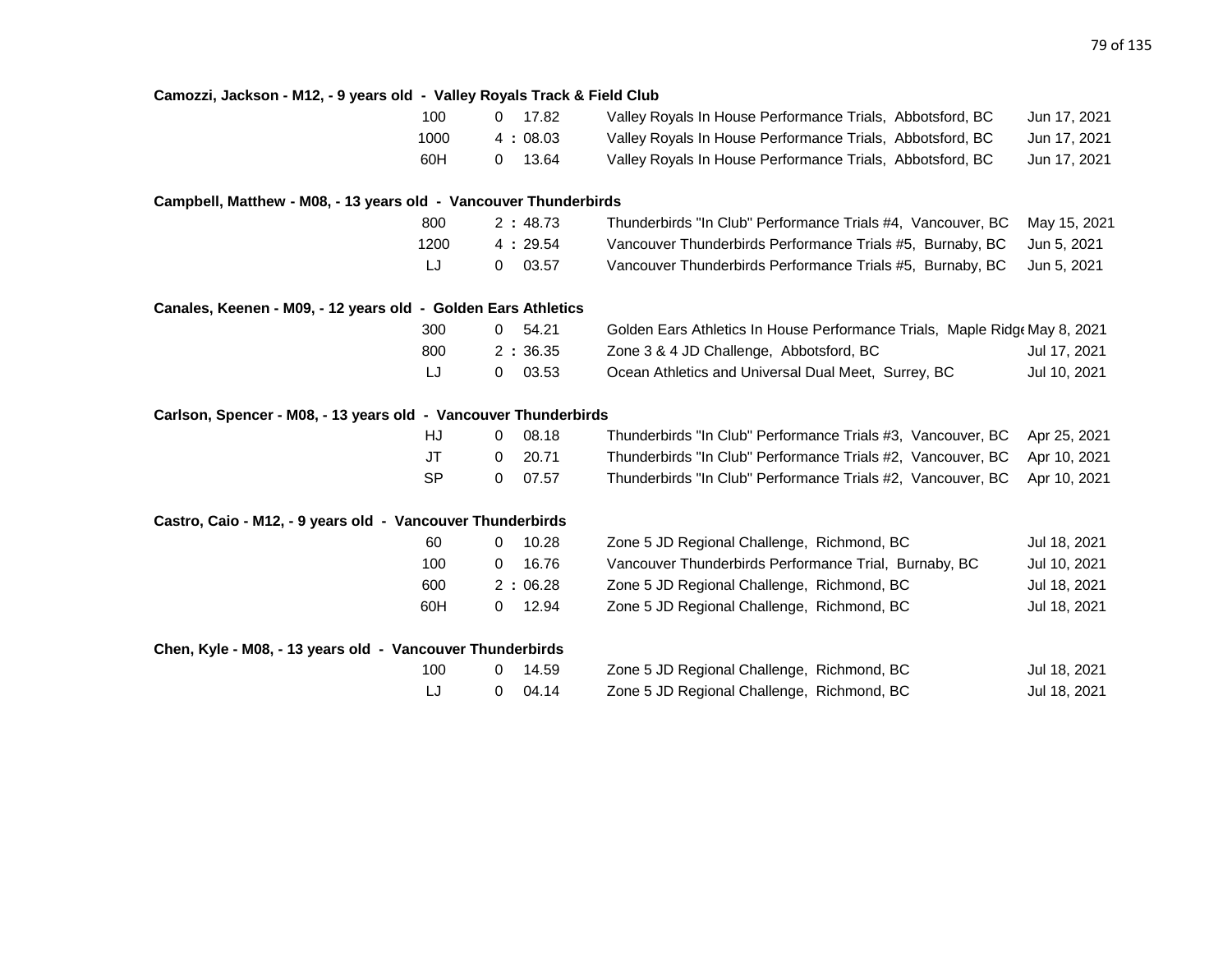# **Chiang, Jonathan - M10, - 11 years old - Kajaks Track & Field Club**

|                                                                 | 100       | $\mathbf{0}$   | 16.91   | 2021 Kajaks TFC In Club Performance Trials #6* +HIGH PERFO May 23, 2021      |              |
|-----------------------------------------------------------------|-----------|----------------|---------|------------------------------------------------------------------------------|--------------|
|                                                                 | 600       |                | 2:07.97 | Zone 5 JD Regional Challenge, Richmond, BC                                   | Jul 18, 2021 |
|                                                                 | 1000      |                | 4:06.70 | 2021 Kajaks Performance Trials #8, Richmond, BC                              | Jun 20, 2021 |
|                                                                 | 60H       | $\mathbf{0}$   | 13.44   | Zone 5 JD Regional Challenge, Richmond, BC                                   | Jul 18, 2021 |
|                                                                 | LJ        | 0              | 02.67   | 2021 Kajaks TFC In Club Performance Trials #6* + HIGH PERFO May 23, 2021     |              |
| Chirkootsingh, Vinai - M09, - 12 years old - Coquitlam Cheetahs |           |                |         |                                                                              |              |
|                                                                 | 100       | $\overline{0}$ | 14.37   | Zone 3 & 4 JD Challenge, Abbotsford, BC                                      | Jul 17, 2021 |
|                                                                 | 200       | $\mathbf 0$    | 30.51   | Coquitlam Cheetahs In-House Performance Trials #5, Coquitlam Jun 12-13, 2021 |              |
| Cichecki, Maksym - M08, - 13 years old - Golden Ears Athletics  |           |                |         |                                                                              |              |
|                                                                 | DT        | 0              | 30.38   | Zone 3 & 4 JD Challenge, Abbotsford, BC                                      | Jul 17, 2021 |
|                                                                 | <b>JT</b> | 0              | 26.13   | Golden Ears Athletics In House Performance Trials, Maple Ridge May 8, 2021   |              |
|                                                                 | <b>SP</b> | $\mathbf{0}$   | 11.71   | Zone 3 & 4 JD Challenge, Abbotsford, BC                                      | Jul 17, 2021 |
| Claire, Teran - M09, - 12 years old - Vancouver Thunderbirds    |           |                |         |                                                                              |              |
|                                                                 | 100       | $\mathbf{0}$   | 17.58   | Vancouver Thunderbirds Performance Trials #5, Burnaby, BC                    | Jun 5, 2021  |
|                                                                 | <b>SP</b> | 0              | 05.76   | Zone 5 JD Regional Challenge, Richmond, BC                                   | Jul 18, 2021 |
| Clarke, Elijah - M08, - 13 years old - Vancouver Thunderbirds   |           |                |         |                                                                              |              |
|                                                                 | 800       |                | 2:24.54 | Zone 5 JD Regional Challenge, Richmond, BC                                   | Jul 18, 2021 |
|                                                                 | 1200      |                | 3:48.52 | Zone 5 JD Regional Challenge, Richmond, BC                                   | Jul 18, 2021 |
| Cocco, Alessandro - M12, - 9 years old - Vancouver Thunderbirds |           |                |         |                                                                              |              |
|                                                                 | 60        | 0              | 10.06   | Thunderbirds "In Club" Performance Trials #4, Vancouver, BC                  | May 15, 2021 |
|                                                                 | 100       | 0              | 17.33   | Vancouver Thunderbirds Performance Trials #5, Burnaby, BC                    | Jun 5, 2021  |
| Cocco, Giuliano - M09, - 12 years old - Vancouver Thunderbirds  |           |                |         |                                                                              |              |
|                                                                 | 100       | 0              | 16.16   | Thunderbirds "In Club" Performance Trials #4, Vancouver, BC                  | May 15, 2021 |
|                                                                 | 80H       | 0              | 16.92   | Vancouver Thunderbirds Performance Trials #5, Burnaby, BC                    | Jun 5, 2021  |
|                                                                 | LJ        | 0              | 03.10   | Thunderbirds "In Club" Performance Trials #4, Vancouver, BC                  | May 15, 2021 |
|                                                                 |           |                |         |                                                                              |              |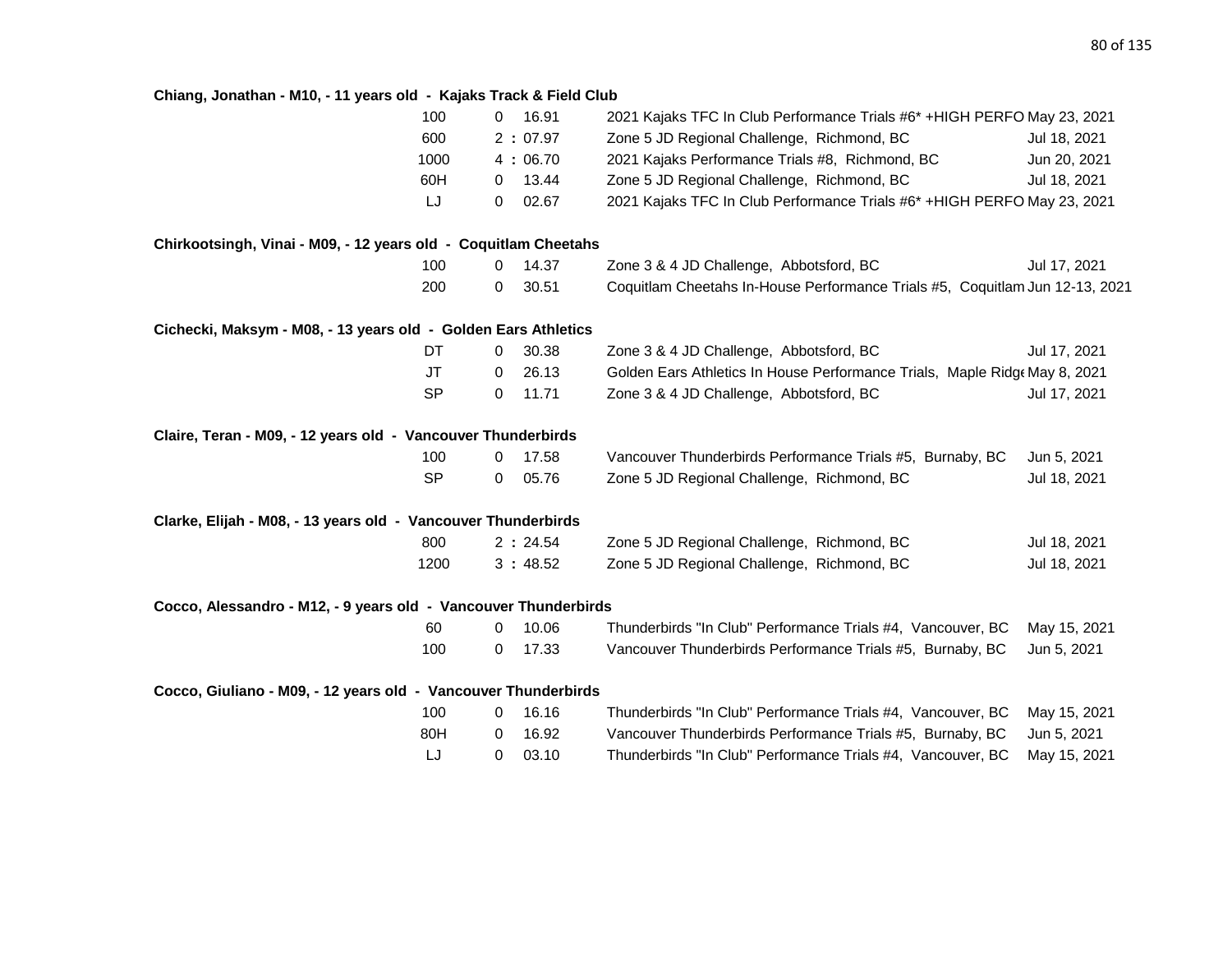# **Collingwood, Cai - M08, - 13 years old - Okanagan Athletics Club**

|                                                                              | 800       |              | 2:35.54 | OAC In Club Performance Trials #3, Kelowna, BC                             | Jun 12, 2021 |
|------------------------------------------------------------------------------|-----------|--------------|---------|----------------------------------------------------------------------------|--------------|
|                                                                              | 1200      |              | 4:10.05 | OAC In Club Performance Trials #3, Kelowna, BC                             | Jun 12, 2021 |
|                                                                              | 2000      |              | 7:35.42 | BC Athletics Event Group Challenge - COMBINED EVENTS, Ke Jul 17-18, 2021   |              |
|                                                                              |           |              |         |                                                                            |              |
| Coppin, Makai - M12, - 9 years old - Ocean Athletics Track & Field Club      |           |              |         |                                                                            |              |
|                                                                              | 60        | 0            | 10.76   | Ocean Athletics JD Performance Trials #3, Surrey, BC                       | May 8, 2021  |
|                                                                              | 100       | 0            | 18.04   | Ocean Athletics Track Meet, Surrey, BC                                     | Jun 5, 2021  |
|                                                                              | LJ        | $\mathbf{0}$ | 02.85   | Ocean Athletics JD Performance Trials #3, Surrey, BC                       | May 8, 2021  |
|                                                                              | <b>SP</b> | 0            | 02.30   | Ocean Athletics JD Performance Trials #3, Surrey, BC                       | May 8, 2021  |
| Corsan, Graeme - M08, - 13 years old - Nanaimo & District Track & Field Club |           |              |         |                                                                            |              |
|                                                                              | 100       | $\mathbf{0}$ | 14.89   | NTFC "In House" Performance Trials #2 + Vancouver Island JD F Jun 26, 2021 |              |
|                                                                              | 80H       | 0            | 17.59   | NTFC "In House" Performance Trials #2 + Vancouver Island JD F Jun 26, 2021 |              |
|                                                                              | <b>SP</b> | 0            | 06.56   | NTFC "In House" Performance Trials #2 + Vancouver Island JD F Jun 26, 2021 |              |
| Crisafi, Julian - M08, - 13 years old - Golden Ears Athletics                |           |              |         |                                                                            |              |
|                                                                              | 100       | 0            | 14.20   | Golden Ears Athletics In House Performance Trials, Maple Ridge May 8, 2021 |              |
|                                                                              | 200       | 0            | 31.09   | Golden Ears Athletics In House Performance Trials, Maple Ridge May 8, 2021 |              |
|                                                                              | 300       | 0            | 47.51   | Golden Ears Athletics In House Performance Trials, Maple Ridge May 8, 2021 |              |
|                                                                              | LJ        | $\mathbf{0}$ | 03.79   | Golden Ears Athletics In House Performance Trials, Maple Ridge May 8, 2021 |              |
| Cronje, Jinichi - M09, - 12 years old - Prince George Track & Field Club     |           |              |         |                                                                            |              |
|                                                                              | 100       | 0            | 14.30   | Zone 7 & 8 JD Regional Challenge Meet, Prince George, BC                   | Jul 10, 2021 |
|                                                                              | 200       | 0            | 29.76   | Spruce Capital In House Performance Trials, Prince George, BC Jun 12, 2021 |              |
|                                                                              | 800       |              | 2:42.79 | Spruce Capital In House Performance Trials, Prince George, BC Jun 12, 2021 |              |
|                                                                              | HJ        | $\mathbf{0}$ | 01.15   | PGTFC Sub Zero In House Performance Trials, Prince George, IMay 1, 2021    |              |
|                                                                              | IJ        | 0            | 03.53   | Zone 7 & 8 JD Regional Challenge Meet, Prince George, BC                   | Jul 10, 2021 |
|                                                                              | DT        | $\mathbf{0}$ | 19.61   | Spruce Capital In House Performance Trials, Prince George, BC Jun 12, 2021 |              |
|                                                                              | JT        | 0            | 14.21   | Spruce Capital In House Performance Trials, Prince George, BC Jun 12, 2021 |              |
|                                                                              | <b>SP</b> | 0            | 08.42   | Spruce Capital In House Performance Trials, Prince George, BC Jun 12, 2021 |              |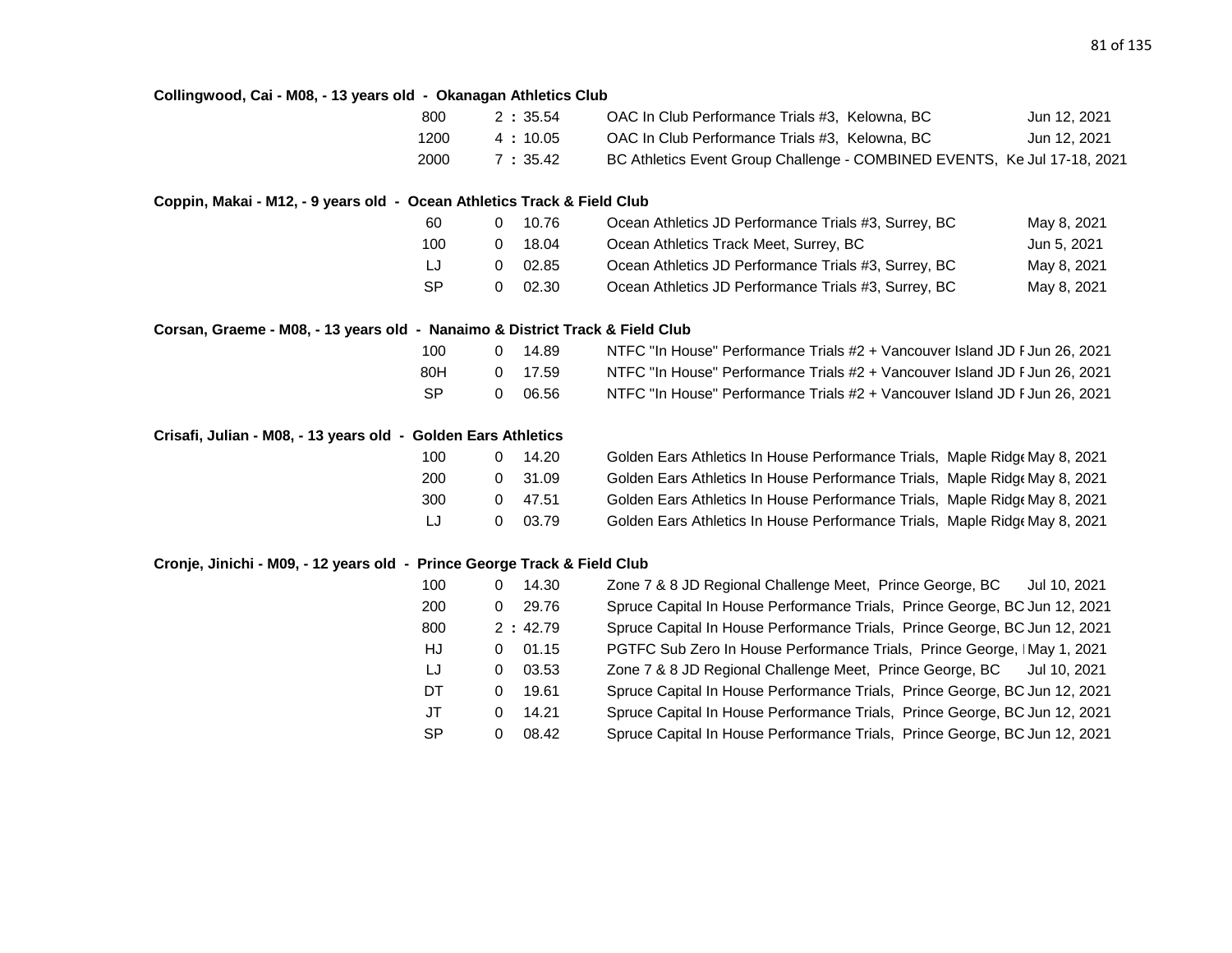# **Cronje, Seiji - M11, - 10 years old - Prince George Track & Field Club**

| 60        | 0        | 11.38     | Spruce Capital In House Performance Trials, Prince George, BC Jun 12, 2021 |
|-----------|----------|-----------|----------------------------------------------------------------------------|
| 100       | 0        | 17.40     | Spruce Capital In House Performance Trials, Prince George, BC Jun 12, 2021 |
| 60H       |          | $0$ 14.16 | Spruce Capital In House Performance Trials, Prince George, BC Jun 12, 2021 |
| HJ        | 0        | 01.06     | PGTFC Sub Zero In House Performance Trials, Prince George, IMay 1, 2021    |
| LJ        | 0        | 02.85     | PGTFC Sub Zero In House Performance Trials, Prince George, IMay 1, 2021    |
| DT.       | $\Omega$ | 13.89     | Zone 7 & 8 JD Regional Challenge Meet, Prince George, BC<br>Jul 10, 2021   |
| <b>SP</b> | 0        | 06.29     | Spruce Capital In House Performance Trials, Prince George, BC Jun 12, 2021 |

# **Cundy, Dane - M10, - 11 years old - Prince George Track & Field Club**

| 100 | 0 17.80         | PGTFC Sub Zero In House Performance Trials, Prince George, IMay 1, 2021 |
|-----|-----------------|-------------------------------------------------------------------------|
| 200 | $0 \quad 40.04$ | PGTFC Sub Zero In House Performance Trials, Prince George, IMay 1, 2021 |
| LJ  | 0 02.64         | PGTFC Sub Zero In House Performance Trials, Prince George, IMay 1, 2021 |

### **Cunning, Carter - M10, - 11 years old - Nanaimo & District Track & Field Club**

| 600       |    | 1:56.30 | NTFC "In House" Performance Trials #2 + Vancouver Island JD F Jun 26, 2021 |
|-----------|----|---------|----------------------------------------------------------------------------|
| 60H       | 0  | 11.60   | NTFC "In House" Performance Trials #2 + Vancouver Island JD F Jun 26, 2021 |
| LJ        | 0  | 03.35   | NTFC "In House" Performance Trials #2 + Vancouver Island JD F Jun 26, 2021 |
| DT        | 0. | 14.13   | NTFC "In House" Performance Trials #2 + Vancouver Island JD F Jun 26, 2021 |
| <b>SP</b> |    | 04.96   | NTFC "In House" Performance Trials #2 + Vancouver Island JD F Jun 26, 2021 |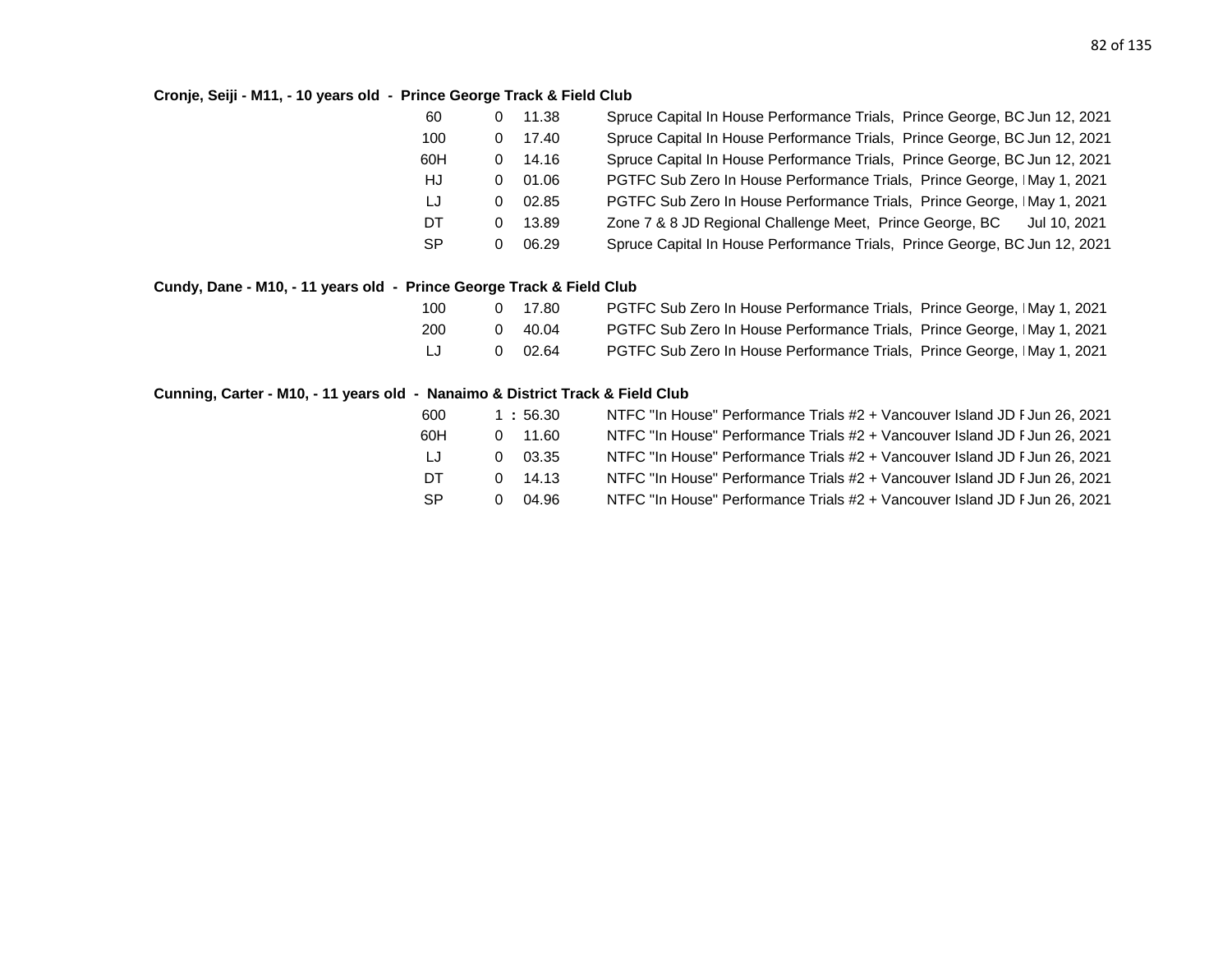#### **Dacres, Isaiah - M08, - 13 years old - Airblastoff Lions Athletics Bc**

| 100 | 0 13.07 | Zone 5 JD Regional Challenge, Richmond, BC | Jul 18, 2021 |
|-----|---------|--------------------------------------------|--------------|
|     | 0 04.58 | Zone 3 & 4 JD Challenge, Abbotsford, BC    | Jul 17, 2021 |

### **Dattilo, Elliott - M11, - 10 years old - Ocean Athletics Track & Field Club**

| 100 | 16.74   | Ocean Athletics Track Meet, Surrey, BC               | Jun 5, 2021 |
|-----|---------|------------------------------------------------------|-------------|
| 600 | 2:16.00 | Ocean Athletics JD Performance Trials #3, Surrey, BC | May 8, 2021 |
| 60H | 14.41   | Ocean Athletics Track Meet, Surrey, BC               | Jun 5, 2021 |
| IJ  | 02.40   | Ocean Athletics JD Performance Trials #3, Surrey, BC | May 8, 2021 |
| JT  | 10.35   | Ocean Athletics JD Performance Trials #3, Surrey, BC | May 8, 2021 |

#### **Davidson, Theo - M12, - 9 years old - Ocean Athletics Track & Field Club**

| 60        | 11.29<br>0        | Ocean Athletics JD Performance Trials #3, Surrey, BC | May 8, 2021 |
|-----------|-------------------|------------------------------------------------------|-------------|
| 100       | 17.78<br>0        | Ocean Athletics Track Meet, Surrey, BC               | Jun 5, 2021 |
| 600       | 2:13.85           | Ocean Athletics JD Performance Trials #3, Surrey, BC | May 8, 2021 |
| 60H       | 13.56<br>0        | Ocean Athletics Track Meet, Surrey, BC               | Jun 5, 2021 |
| HJ        | 01.00<br>0        | Ocean Athletics Track Meet, Surrey, BC               | Jun 5, 2021 |
| LJ        | 02.77<br>0        | Ocean Athletics JD Performance Trials #3, Surrey, BC | May 8, 2021 |
| <b>SP</b> | 02.72<br>$\Omega$ | Ocean Athletics JD Performance Trials #3, Surrey, BC | May 8, 2021 |

## **Dawes, Wade - M11, - 10 years old - Prince George Track & Field Club**

| 600  | 2:06.78   | Spruce Capital In House Performance Trials, Prince George, BC Jun 12, 2021 |
|------|-----------|----------------------------------------------------------------------------|
| 1000 | 3:56.40   | Spruce Capital In House Performance Trials, Prince George, BC Jun 12, 2021 |
| 60H  | $0$ 13.75 | Spruce Capital In House Performance Trials, Prince George, BC Jun 12, 2021 |
| LJ   | 02.96     | Spruce Capital In House Performance Trials, Prince George, BC Jun 12, 2021 |
| -SP  | 05.07     | PGTFC Sub Zero In House Performance Trials, Prince George, IMay 1, 2021    |
|      |           |                                                                            |

# **Dean, Kaiden - M09, - 12 years old - Coquitlam Cheetahs**

| 100 | 0 15.78 | Coquitlam Cheetahs In-House Performance Trials #5, Coquitlam Jun 12-13, 2021 |              |
|-----|---------|------------------------------------------------------------------------------|--------------|
| DT. | 0 12.04 | Zone 3 & 4 JD Challenge, Abbotsford, BC                                      | Jul 17, 2021 |
| JT  | 0 11.23 | Coquitlam Cheetahs In-House Performance Trials #5, Coquitlam Jun 12-13, 2021 |              |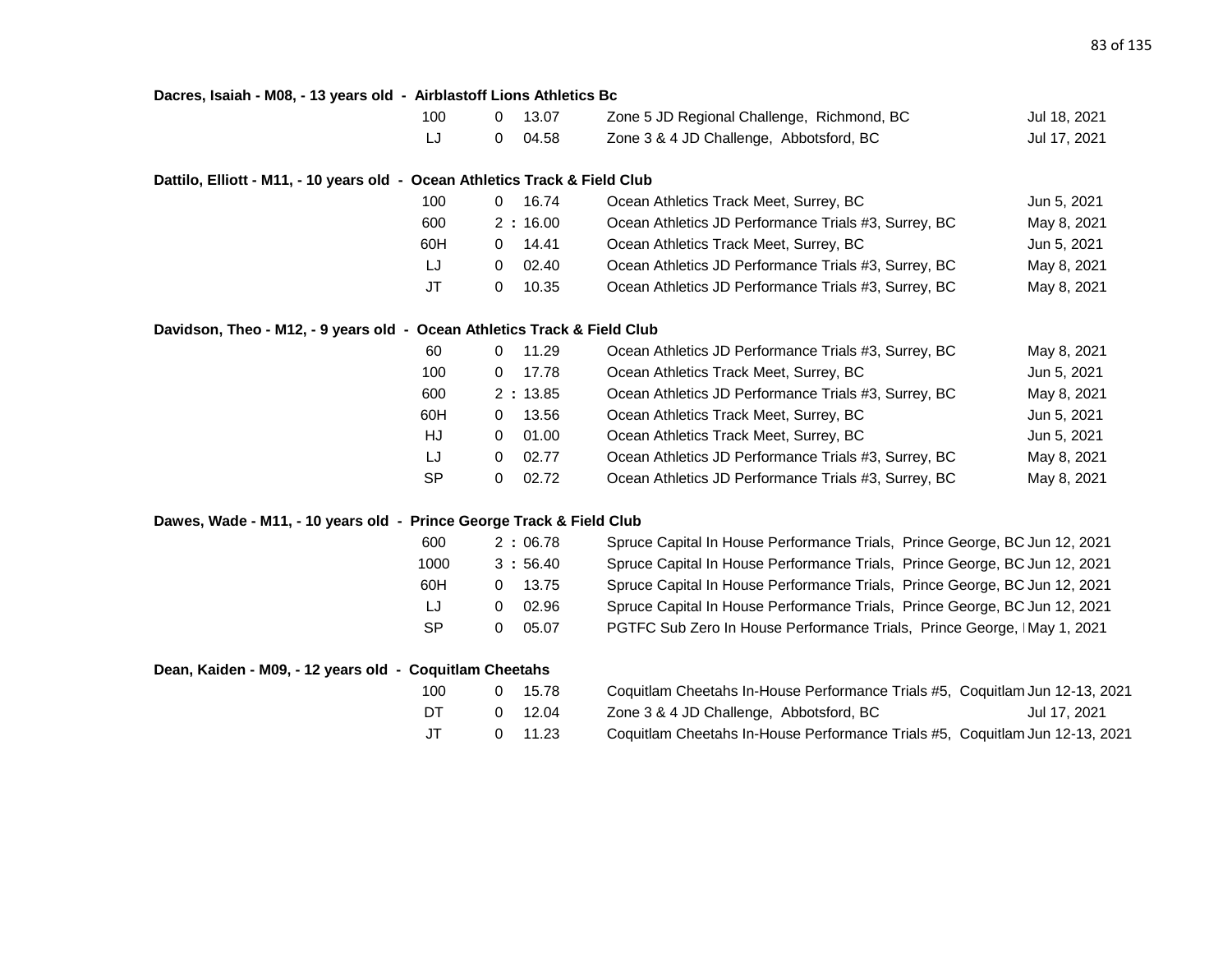**Del Rosario, Winson - M08, - 13 years old - Vancouver Thunderbirds** 100 0 13.61 Zone 5 JD Regional Challenge, Richmond, BC Jul 18, 2021 HJ 0 09.39 Thunderbirds "In Club" Performance Trials #3, Vancouver, BC Apr 25, 2021 LJ 0 04.37 Zone 5 JD Regional Challenge, Richmond, BC Jul 18, 2021 SP 0 10.29 Zone 5 JD Regional Challenge, Richmond, BC Jul 18, 2021 **Dela Cruz, Christhony - M10, - 11 years old - Airblastoff Lions Athletics Bc** 60 0 09.52 Zone 5 JD Regional Challenge, Richmond, BC Jul 18, 2021 100 0 15.99 Zone 3 & 4 JD Challenge, Abbotsford, BC Jul 17, 2021 **Deng, Terry - M08, - 13 years old - Vancouver Olympic Club** 100 0 15.24 New West Spartans and VOC Track and Field Meet, New Westr Jun 26, 2021 200 0 31.45 New West Spartans and VOC Track and Field Meet, New Westr Jun 26, 2021 LJ 0 03.33 VOC "Give the Chance" In House Performance Trials, New Wes May 29, 2021 **Dervina, Drin - M08, - 13 years old - Burnaby Striders Track & Field Club** 100 0 13.00 Zone 3 & 4 JD Challenge, Abbotsford, BC Jul 17, 2021 800 2 **:** 32.09 Zone 5 JD Regional Challenge, Richmond, BC Jul 18, 2021 LJ 0 04.27 Zone 5 JD Regional Challenge, Richmond, BC Jul 18, 2021 SP 0 09.50 Zone 5 JD Regional Challenge, Richmond, BC Jul 18, 2021 **Detjen, Kaiden - M08, - 13 years old - Okanagan Athletics Club** 100 0 14.20 OAC Fall Twilight Meet, Kelowna, BC 0 0 Oct 20, 2021 200 0 28.65 BC Athletics Event Group Challenge - COMBINED EVENTS, Ke Jul 17-18, 2021 300 0 45.63 Jack Brow Memorial Meet + Zone 2 JD Regional Challenge, Kelo Jul 2-4, 2021 800 2 **:** 29.32 Kamloops Open Invitational Meet, Kamloops, BC Jul 9-10, 2021 200H 0 34.23 OAC In Club Performance Trials #3, Kelowna, BC Jun 12, 2021 LJ 0 04.15 OAC In Club Performance Trials #3, Kelowna, BC Jun 12, 2021 DT 0 21.92 OAC Fall Twilight Meet, Kelowna, BC 0 0 Oct 20, 2021 SP 0 08.31 OAC Fall Twilight Meet, Kelowna, BC 0 08.31 Oct 20, 2021

#### **Devji, Kayin - M11, - 10 years old - Royal City Track & Field Club**

| 100 | $0 \quad 17.31$ | Zone 3 & 4 JD Challenge, Abbotsford, BC | Jul 17, 2021 |
|-----|-----------------|-----------------------------------------|--------------|
| 600 | 2:20.45         | Zone 3 & 4 JD Challenge, Abbotsford, BC | Jul 17, 2021 |
| IJ  | 03.07           | Zone 3 & 4 JD Challenge, Abbotsford, BC | Jul 17, 2021 |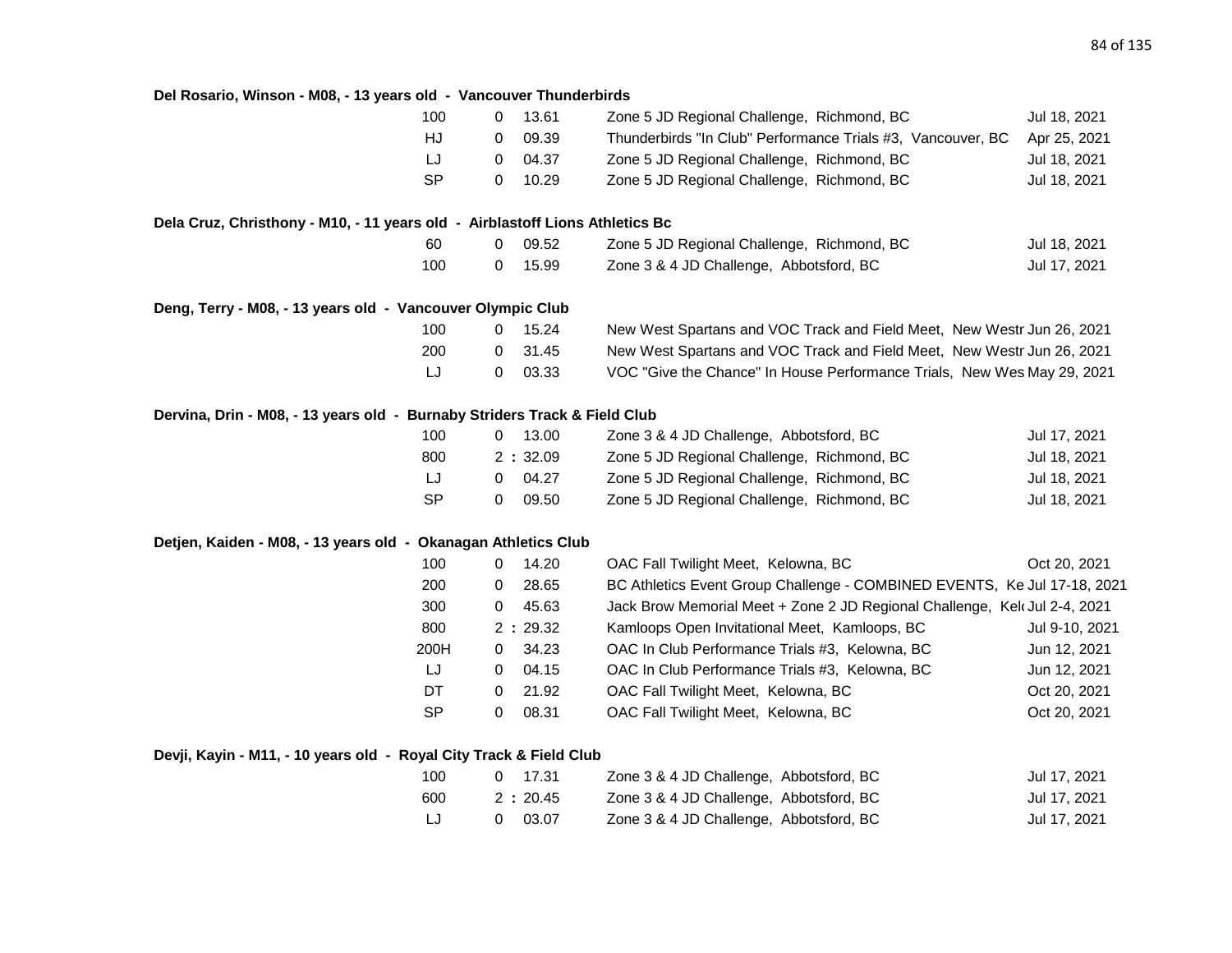| Dhanoa, Jovraj - M12, - 9 years old - Universal Athletics Club           |           |   |         |                                                                               |              |
|--------------------------------------------------------------------------|-----------|---|---------|-------------------------------------------------------------------------------|--------------|
|                                                                          | 60        | 0 | 12.21   | Universal Athletics In House Performance Trials #2, Surrey, BC May 30, 2021   |              |
|                                                                          | 100       | 0 | 19.50   | Zone 3 & 4 JD Challenge, Abbotsford, BC                                       | Jul 17, 2021 |
|                                                                          | LJ        | 0 | 02.58   | Ocean Athletics and Universal Dual Meet, Surrey, BC                           | Jul 10, 2021 |
| Dhatt, Anoop - M08, - 13 years old - Valley Royals Track & Field Club    |           |   |         |                                                                               |              |
|                                                                          | 100       | 0 | 17.08   | Zone 3 & 4 JD Challenge, Abbotsford, BC                                       | Jul 17, 2021 |
|                                                                          | 80H       | 0 | 19.12   | Valley Royals In House Performance Trials, Abbotsford, BC                     | Jun 17, 2021 |
|                                                                          | IJ        | 0 | 02.52   | Zone 3 & 4 JD Challenge, Abbotsford, BC                                       | Jul 17, 2021 |
|                                                                          | DT        | 0 | 14.15   | Zone 3 & 4 JD Challenge, Abbotsford, BC                                       | Jul 17, 2021 |
| Duhra, Jayden - M12, - 9 years old - Valley Royals Track & Field Club    |           |   |         |                                                                               |              |
|                                                                          | 100       | 0 | 17.55   | Valley Royals In House Performance Trials, Abbotsford, BC                     | Jun 17, 2021 |
|                                                                          | 1000      |   | 4:13.66 | Jennifer Rogers Swan Valley Royals Performance Trials, Abbots Apr 16-17, 2021 |              |
|                                                                          | 60H       | 0 | 13.48   | Valley Royals In House Performance Trials, Abbotsford, BC                     | Jun 17, 2021 |
| Dumont, Dylan - M10, - 11 years old - Ocean Athletics Track & Field Club |           |   |         |                                                                               |              |
|                                                                          | 100       | 0 | 15.25   | Ocean Athletics JD Performance Trials #1, Surrey, BC                          | Apr 17, 2021 |
|                                                                          | 600       |   | 2:00.32 | Ocean Athletics JD Performance Trials #1, Surrey, BC                          | Apr 17, 2021 |
|                                                                          | 60H       | 0 | 11.65   | Ocean Athletics and Universal Dual Meet, Surrey, BC                           | Jul 10, 2021 |
|                                                                          | IJ        | 0 | 03.71   | Ocean Athletics JD Performance Trials #1, Surrey, BC                          | Apr 17, 2021 |
|                                                                          | <b>SP</b> | 0 | 06.02   | Ocean Athletics Track Meet, Surrey, BC                                        | Jun 5, 2021  |
| Dyck, Benjamin - M08, - 13 years old - Golden Ears Athletics             |           |   |         |                                                                               |              |
|                                                                          | 100       | 0 | 16.80   | Golden Ears Athletics In House Performance Trials, Maple Ridge May 8, 2021    |              |
|                                                                          | 80H       | 0 | 20.36   | Golden Ears Athletics In House Performance Trials, Maple Ridge May 8, 2021    |              |
|                                                                          | IJ        | 0 | 03.13   | Golden Ears Athletics In House Performance Trials, Maple Ridge May 8, 2021    |              |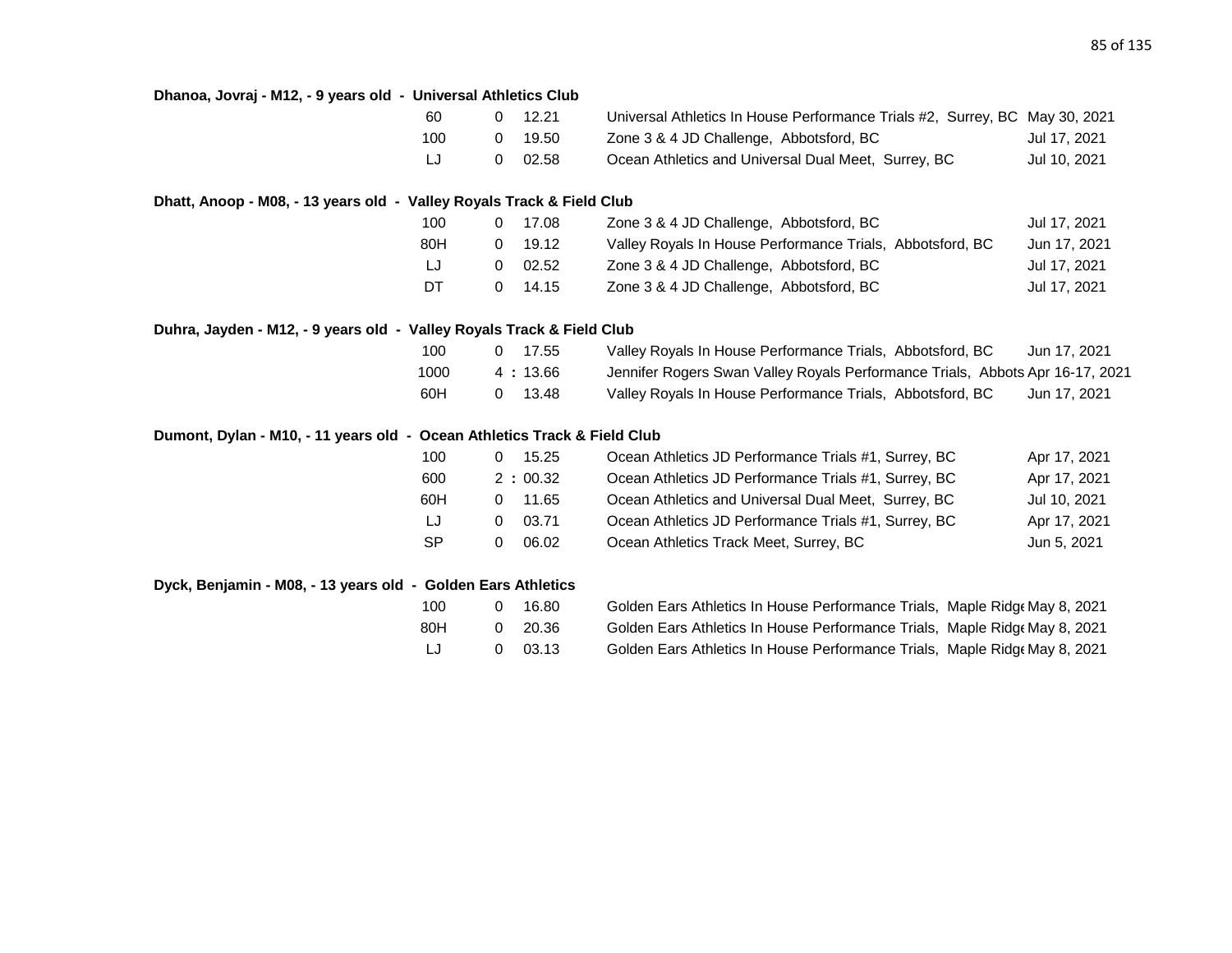# **Edgerton, Joshua - M11, - 10 years old - Golden Ears Athletics**

|                                                                              | 60<br>$\overline{0}$  | 09.74     | Ocean Athletics and Universal Dual Meet, Surrey, BC                        | Jul 10, 2021 |
|------------------------------------------------------------------------------|-----------------------|-----------|----------------------------------------------------------------------------|--------------|
|                                                                              | 100<br>$\overline{0}$ | 16.28     | Zone 3 & 4 JD Challenge, Abbotsford, BC                                    | Jul 17, 2021 |
|                                                                              | 600                   | 2:04.04   | Zone 3 & 4 JD Challenge, Abbotsford, BC                                    | Jul 17, 2021 |
|                                                                              | 60H                   | $0$ 13.38 | Golden Ears Athletics In House Performance Trials, Maple Ridge May 8, 2021 |              |
|                                                                              | LJ<br>$\overline{0}$  | 02.88     | Golden Ears Athletics In House Performance Trials, Maple Ridge May 8, 2021 |              |
|                                                                              | SP<br>$\overline{0}$  | 05.17     | Zone 3 & 4 JD Challenge, Abbotsford, BC                                    | Jul 17, 2021 |
| Edwards, Logan - M09, - 12 years old - Ocean Athletics Track & Field Club    |                       |           |                                                                            |              |
|                                                                              | HJ<br>$\overline{0}$  | 01.20     | 2021 Ocean Athletics Performance Trial #2, Surrey, BC                      | May 1, 2021  |
| Esleyer, Gavin - M08, - 13 years old - Nanaimo & District Track & Field Club |                       |           |                                                                            |              |
|                                                                              | 100                   | $0$ 12.70 | NTFC "In House" Performance Trials #2 + Vancouver Island JD F Jun 26, 2021 |              |
|                                                                              | 200                   | $0$ 27.29 | AVTC Performance Trials #1, Port Alberni, BC                               | Jun 19, 2021 |
|                                                                              | 800                   | 2:17.73   | AVTC Performance Trials #1, Port Alberni, BC                               | Jun 19, 2021 |
|                                                                              | 80H                   | $0$ 13.60 | NTFC "In House" Performance Trials #2 + Vancouver Island JD F Jun 26, 2021 |              |
|                                                                              | LJ<br>$\Omega$        | 04.17     | AVTC Performance Trials #1, Port Alberni, BC                               | Jun 19, 2021 |
|                                                                              | JT<br>$\overline{0}$  | 23.91     | AVTC Performance Trials #1, Port Alberni, BC                               | Jun 19, 2021 |
|                                                                              | <b>SP</b><br>$\Omega$ | 08.35     | NTFC "In House" Performance Trials #2 + Vancouver Island JD F Jun 26, 2021 |              |
| Evers, Hudson - M08, - 13 years old - Golden Ears Athletics                  |                       |           |                                                                            |              |
|                                                                              | 100<br>$\overline{0}$ | 15.20     | Zone 3 & 4 JD Challenge, Abbotsford, BC                                    | Jul 17, 2021 |
|                                                                              | 200<br>$\overline{0}$ | 31.58     | Golden Ears Athletics In House Performance Trials, Maple Ridge May 8, 2021 |              |
|                                                                              | 300<br>$\Omega$       | 51.34     | Golden Ears Athletics In House Performance Trials, Maple Ridg May 8, 2021  |              |
|                                                                              | LJ<br>0               | 03.55     | Zone 3 & 4 JD Challenge, Abbotsford, BC                                    | Jul 17, 2021 |

# **Ezaki, Jacob - M12, - 9 years old - Ocean Athletics Track & Field Club**

| 60        | 11.20   | Ocean Athletics JD Performance Trials #3, Surrey, BC | May 8, 2021  |
|-----------|---------|------------------------------------------------------|--------------|
| 100       | 18.94   | Ocean Athletics Track Meet, Surrey, BC               | Jun 5, 2021  |
| 600       | 2:23.75 | Ocean Athletics JD Performance Trials #1, Surrey, BC | Apr 17, 2021 |
| 60H       | 13.94   | Ocean Athletics Track Meet, Surrey, BC               | Jun 5, 2021  |
| LJ        | 02.80   | Ocean Athletics JD Performance Trials #1, Surrey, BC | Apr 17, 2021 |
| <b>SP</b> | 03.21   | Ocean Athletics Track Meet, Surrey, BC               | Jun 5, 2021  |

DT 0 14.37 Zone 3 & 4 JD Challenge, Abbotsford, BC Jul 17, 2021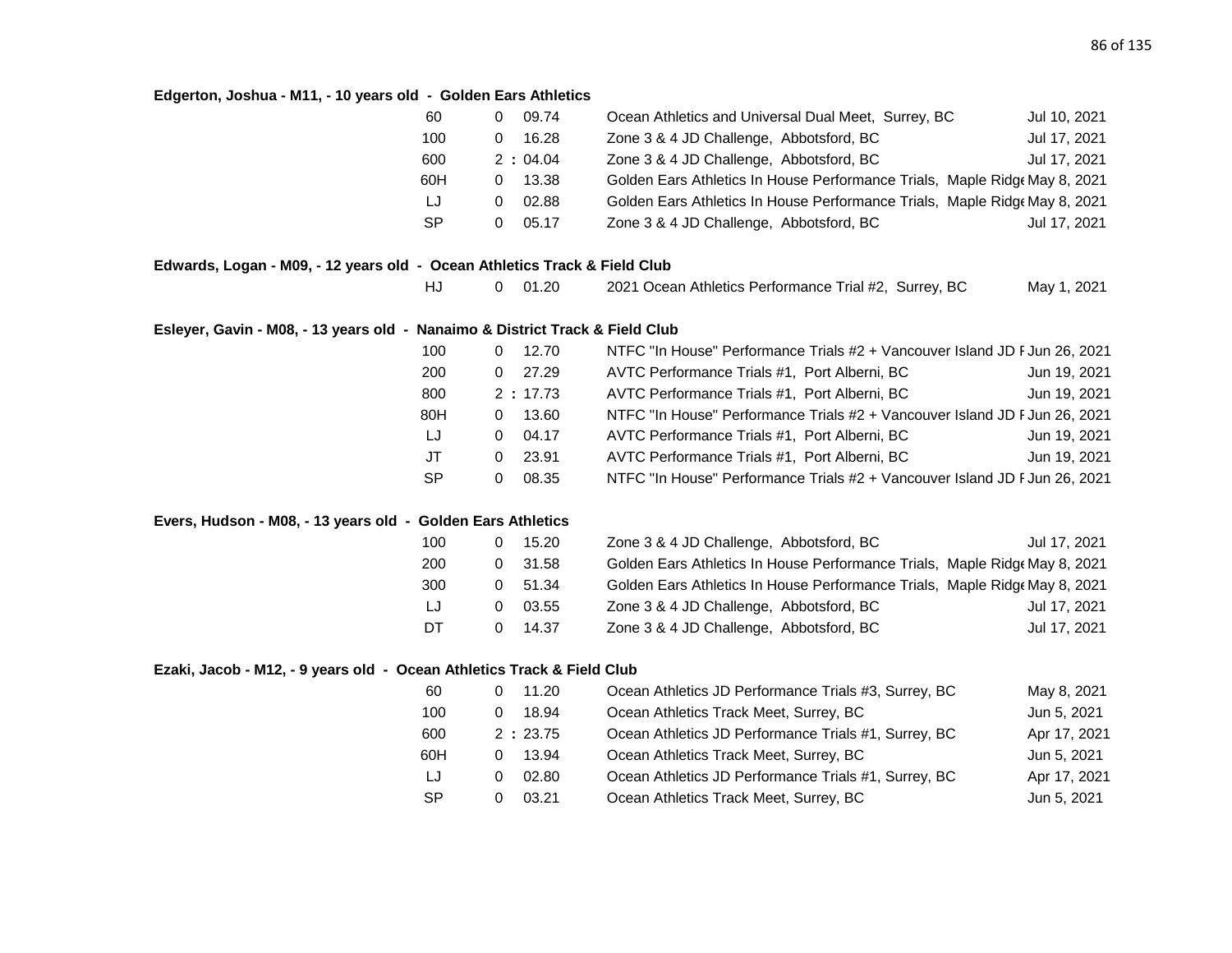| Fernandez, Joaquin - M09, - 12 years old - Vancouver Thunderbirds       |                       |                                                                            |              |
|-------------------------------------------------------------------------|-----------------------|----------------------------------------------------------------------------|--------------|
| 100                                                                     | 17.40<br>$\Omega$     | Zone 5 JD Regional Challenge, Richmond, BC                                 | Jul 18, 2021 |
| 1200                                                                    | 5:13.59               | Vancouver Thunderbirds Performance Trials #5, Burnaby, BC                  | Jun 5, 2021  |
| Fernando, Rithik - M11, - 10 years old - Universal Athletics Club       |                       |                                                                            |              |
| 60                                                                      | 11.29<br>0            | Ocean Athletics and Universal Dual Meet, Surrey, BC                        | Jul 10, 2021 |
| 100                                                                     | 17.97<br>0            | Ocean Athletics and Universal Dual Meet, Surrey, BC                        | Jul 10, 2021 |
| 600                                                                     | 2:31.25               | Universal Athletics In Club Performance Trials, Surrey, BC                 | Apr 24, 2021 |
| LJ                                                                      | 02.82<br>0            | Zone 3 & 4 JD Challenge, Abbotsford, BC                                    | Jul 17, 2021 |
| Fershau, Milo - M12, - 9 years old - Okanagan Athletics Club            |                       |                                                                            |              |
| 60                                                                      | 11.35<br>0            | OAC In Club Twilight Performance Trials # 2, Kelowna, BC                   | May 20, 2021 |
| 100                                                                     | 17.59<br>0            | BC Athletics Event Group Challenge - COMBINED EVENTS, Ke Jul 17-18, 2021   |              |
| 600                                                                     | 2:28.77               | OAC In Club Twilight Performance Trials # 2, Kelowna, BC                   | May 20, 2021 |
| 60H                                                                     | 14.11<br>0            | OAC In Club Twilight Performance Trials # 2, Kelowna, BC                   | May 20, 2021 |
| LJ                                                                      | 02.87<br>0            | BC Athletics Event Group Challenge - COMBINED EVENTS, Ke Jul 17-18, 2021   |              |
| Font Nowitsky, Cohen - M08, - 13 years old - Kajaks Track & Field Club  |                       |                                                                            |              |
| 300                                                                     | 52.67<br>$\mathbf{0}$ | 2021 Kajaks Performance Trials #8, Richmond, BC                            | Jun 20, 2021 |
| LJ                                                                      | 03.37<br>0            | 2021 Kajaks Performance Trials #8, Richmond, BC                            | Jun 20, 2021 |
| Foster, Torrin - M09, - 12 years old - Prince George Track & Field Club |                       |                                                                            |              |
| 100                                                                     | 16.74<br>0            | Zone 7 & 8 JD Regional Challenge Meet, Prince George, BC                   | Jul 10, 2021 |
| LJ                                                                      | 02.98<br>0            | Spruce Capital In House Performance Trials, Prince George, BC Jun 12, 2021 |              |
| DT                                                                      | 15.99<br>$\mathbf{0}$ | Spruce Capital In House Performance Trials, Prince George, BC Jun 12, 2021 |              |
| Foster, Zachary - M09, - 12 years old - Golden Ears Athletics           |                       |                                                                            |              |
| 100                                                                     | 14.98<br>0            | Zone 3 & 4 JD Challenge, Abbotsford, BC                                    | Jul 17, 2021 |
| LJ                                                                      | 03.19<br>0            | Golden Ears Athletics In House Performance Trials, Maple Ridge May 8, 2021 |              |
| DT                                                                      | 17.43<br>$\mathbf 0$  | Golden Ears Athletics In House Performance Trials, Maple Ridge May 8, 2021 |              |
| <b>SP</b>                                                               | 08.94<br>0            | Golden Ears Athletics In House Performance Trials, Maple Ridg May 8, 2021  |              |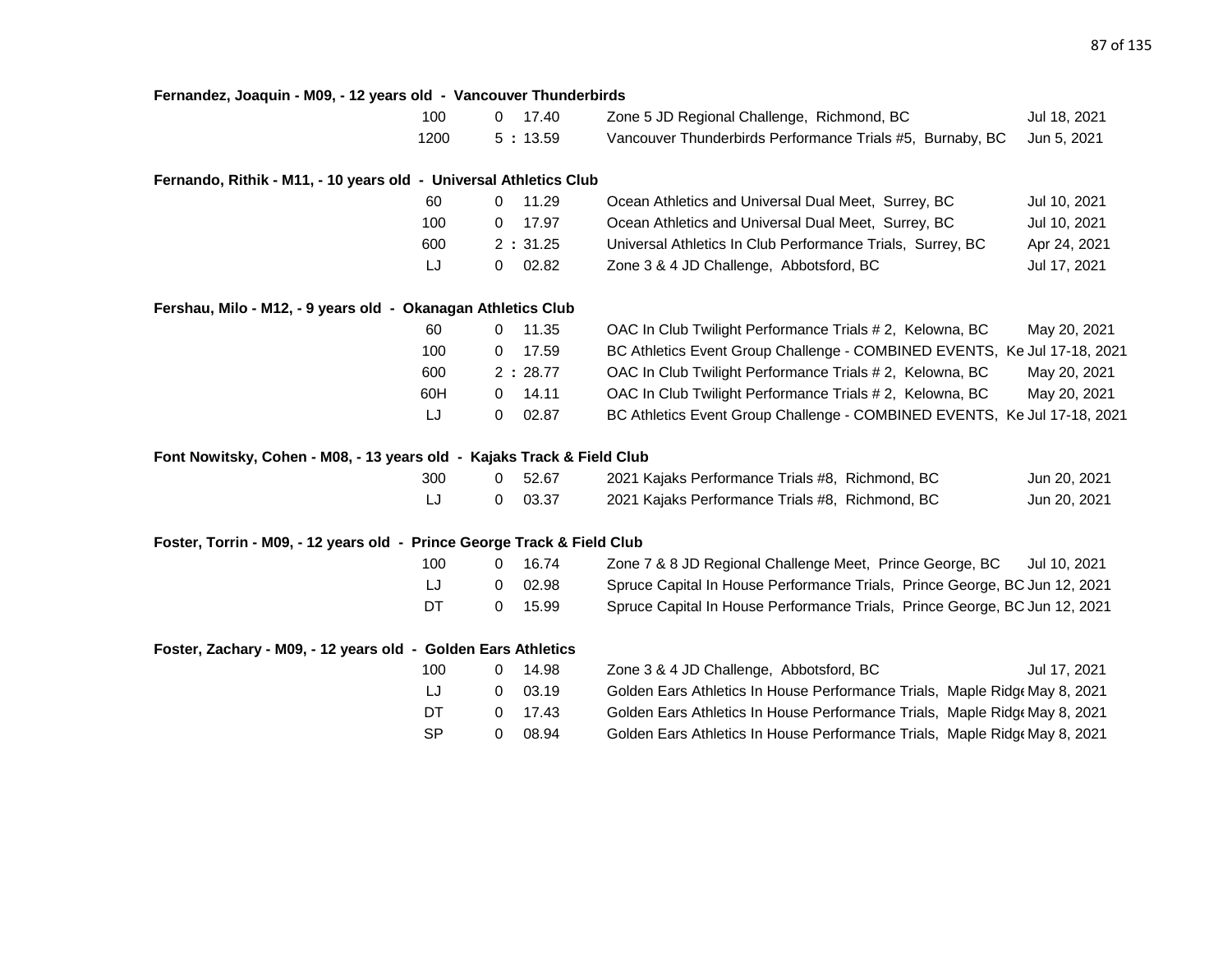# **Fox, Liam - M11, - 10 years old - Coquitlam Cheetahs**

| 60        | 0 | 10.43   | Coquitlam Cheetahs In-House Performance Trials #5, Coquitlam Jun 12-13, 2021 |              |
|-----------|---|---------|------------------------------------------------------------------------------|--------------|
| 100       | 0 | 16.76   | Coquitlam Cheetahs In-House Performance Trials #5, Coquitlam Jun 12-13, 2021 |              |
| 600       |   | 2:34.33 | Zone 3 & 4 JD Challenge, Abbotsford, BC                                      | Jul 17, 2021 |
| 60H       | 0 | 13.38   | Zone 3 & 4 JD Challenge, Abbotsford, BC                                      | Jul 17, 2021 |
| HJ        | 0 | 01.00   | Zone 3 & 4 JD Challenge, Abbotsford, BC                                      | Jul 17, 2021 |
| LJ        | 0 | 02.91   | Zone 3 & 4 JD Challenge, Abbotsford, BC                                      | Jul 17, 2021 |
| DT        | 0 | 11.74   | Zone 3 & 4 JD Challenge, Abbotsford, BC                                      | Jul 17, 2021 |
| JT        | 0 | 09.21   | Coquitlam Cheetahs In-House Performance Trials #5, Coquitlam Jun 12-13, 2021 |              |
| <b>SP</b> | 0 | 05.13   | Coquitlam Cheetahs In-House Performance Trials #5, Coquitlam Jun 12-13, 2021 |              |

# **Franson, Charlie - M08, - 13 years old - Valley Royals Track & Field Club**

| 100 | 13.15 | Zone 3 & 4 JD Challenge, Abbotsford, BC                                       | Jul 17, 2021 |
|-----|-------|-------------------------------------------------------------------------------|--------------|
| 200 | 28.41 | Valley Royals In House Performance Trials, Abbotsford, BC                     | Jun 17, 2021 |
| 300 | 47.57 | Jennifer Rogers Swan Valley Royals Performance Trials, Abbots Apr 16-17, 2021 |              |
| IJ  | 04.46 | Jennifer Rogers Swan Valley Royals Performance Trials, Abbots Apr 16-17, 2021 |              |
| DT  | 22.12 | Valley Royals Throws In House Performance Trials, Abbotsford, May 26, 2021    |              |

### **Friberg, Rowan - M09, - 12 years old - Vernon Amateur Athletics Association**

| 100 | 0 16.14 | Jack Brow Memorial Meet + Zone 2 JD Regional Challenge, Kel Jul 2-4, 2021  |  |
|-----|---------|----------------------------------------------------------------------------|--|
| SP. | 0 06.31 | Jack Brow Memorial Meet + Zone 2 JD Regional Challenge, Keld Jul 2-4, 2021 |  |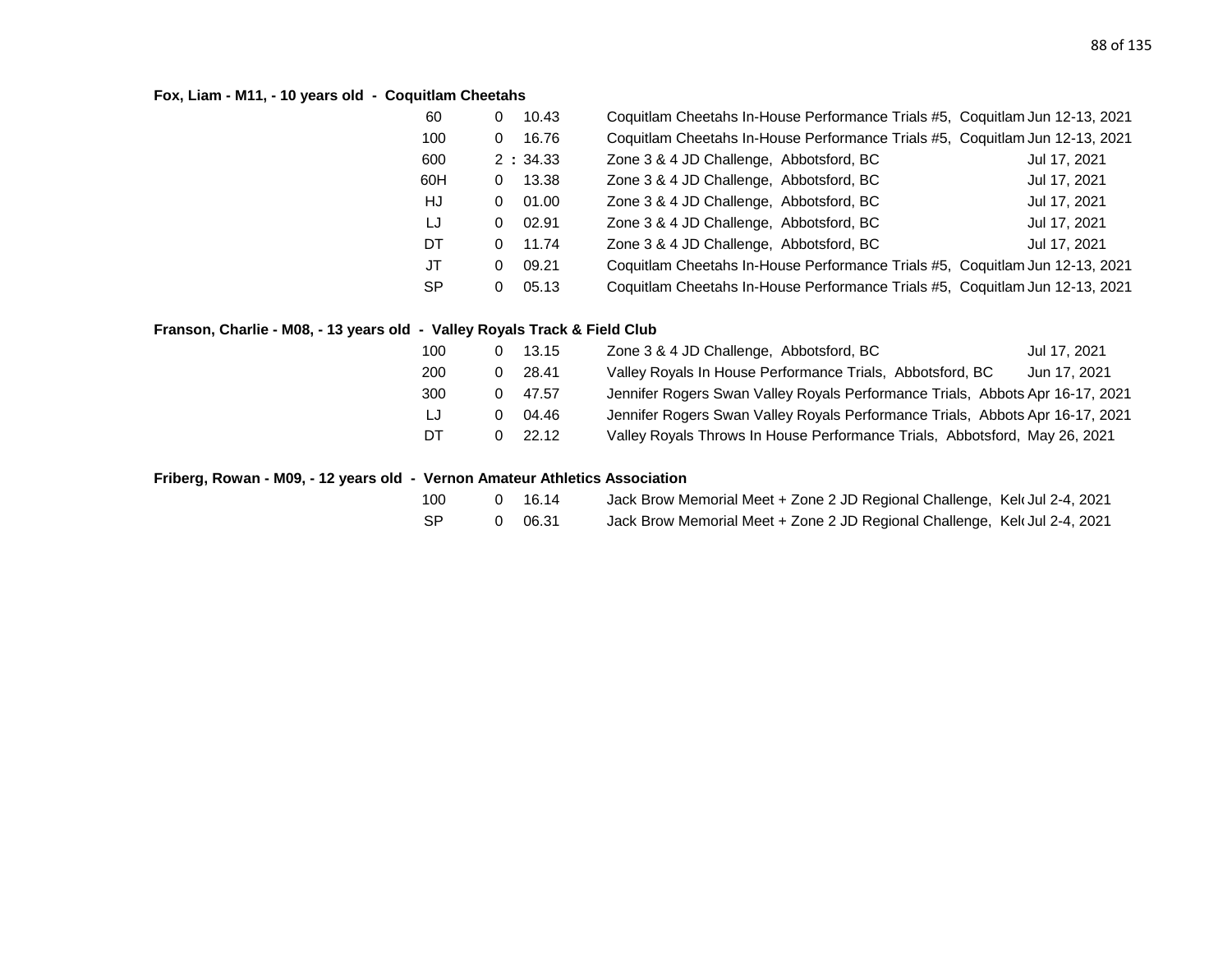| Gabri, Gursher - M09, - 12 years old - South Surrey Athletics           |           |   |         |                                                                             |              |  |  |
|-------------------------------------------------------------------------|-----------|---|---------|-----------------------------------------------------------------------------|--------------|--|--|
|                                                                         | DT        | 0 | 34.15   | 2021 Kajaks Summer Open, Richmond, BC                                       | Aug 7, 2021  |  |  |
|                                                                         | <b>HT</b> | 0 | 35.42   |                                                                             |              |  |  |
|                                                                         | <b>SP</b> | 0 | 11.79   |                                                                             |              |  |  |
| Gardiya, Gayuth - M11, - 10 years old - Universal Athletics Club        |           |   |         |                                                                             |              |  |  |
|                                                                         | 60        | 0 | 10.64   | Universal Athletics In House Performance Trials #2, Surrey, BC May 30, 2021 |              |  |  |
|                                                                         | 100       | 0 | 16.69   | Zone 3 & 4 JD Challenge, Abbotsford, BC                                     | Jul 17, 2021 |  |  |
|                                                                         | 600       |   | 2:13.43 | Zone 3 & 4 JD Challenge, Abbotsford, BC                                     | Jul 17, 2021 |  |  |
|                                                                         | LJ        | 0 | 03.00   | Zone 3 & 4 JD Challenge, Abbotsford, BC                                     | Jul 17, 2021 |  |  |
| Gaudet, Elijah - M09, - 12 years old - Valley Royals Track & Field Club |           |   |         |                                                                             |              |  |  |
|                                                                         | 100       | 0 | 15.47   | Zone 3 & 4 JD Challenge, Abbotsford, BC                                     | Jul 17, 2021 |  |  |
|                                                                         | 800       |   | 2:49.97 | Zone 3 & 4 JD Challenge, Abbotsford, BC                                     | Jul 17, 2021 |  |  |
|                                                                         | 1200      |   | 4:16.09 | Valley Royals In House Performance Trials, Abbotsford, BC                   | Jun 17, 2021 |  |  |
|                                                                         | 80H       | 0 | 16.52   | Valley Royals In House Performance Trials, Abbotsford, BC                   | Jun 17, 2021 |  |  |
|                                                                         | DT        | 0 | 12.30   | Zone 3 & 4 JD Challenge, Abbotsford, BC                                     | Jul 17, 2021 |  |  |
| Gibson, Sam - M10, - 11 years old - Prince George Track & Field Club    |           |   |         |                                                                             |              |  |  |
|                                                                         | 60        | 0 | 09.94   | Spruce Capital In House Performance Trials, Prince George, BC Jun 12, 2021  |              |  |  |
|                                                                         | 100       | 0 | 15.85   | Spruce Capital In House Performance Trials, Prince George, BC Jun 12, 2021  |              |  |  |
|                                                                         | 200       | 0 | 32.53   | Spruce Capital In House Performance Trials, Prince George, BC Jun 12, 2021  |              |  |  |
|                                                                         | 60H       | 0 | 13.19   | Zone 7 & 8 JD Regional Challenge Meet, Prince George, BC                    | Jul 10, 2021 |  |  |
|                                                                         | HJ        | 0 | 01.10   | Spruce Capital In House Performance Trials, Prince George, BC Jun 12, 2021  |              |  |  |
|                                                                         | LJ        | 0 | 03.39   | Zone 7 & 8 JD Regional Challenge Meet, Prince George, BC                    | Jul 10, 2021 |  |  |
| Gill, Jay - M11, - 10 years old - Vancouver Thunderbirds                |           |   |         |                                                                             |              |  |  |
|                                                                         | LJ        | 0 | 02.95   | Thunderbirds "In Club" Performance Trials #4, Vancouver, BC                 | May 15, 2021 |  |  |
| Gill, Sukhman - M09, - 12 years old - Universal Athletics Club          |           |   |         |                                                                             |              |  |  |
|                                                                         | 100       | 0 | 17.03   | Ocean Athletics and Universal Dual Meet, Surrey, BC                         | Jul 10, 2021 |  |  |
|                                                                         | 200       | 0 | 35.25   | Ocean Athletics and Universal Dual Meet, Surrey, BC                         | Jul 10, 2021 |  |  |
|                                                                         | 80H       | 0 | 18.76   | Universal Athletics In Club Performance Trials, Surrey, BC                  | Apr 24, 2021 |  |  |
|                                                                         |           |   |         |                                                                             |              |  |  |
|                                                                         |           |   |         |                                                                             |              |  |  |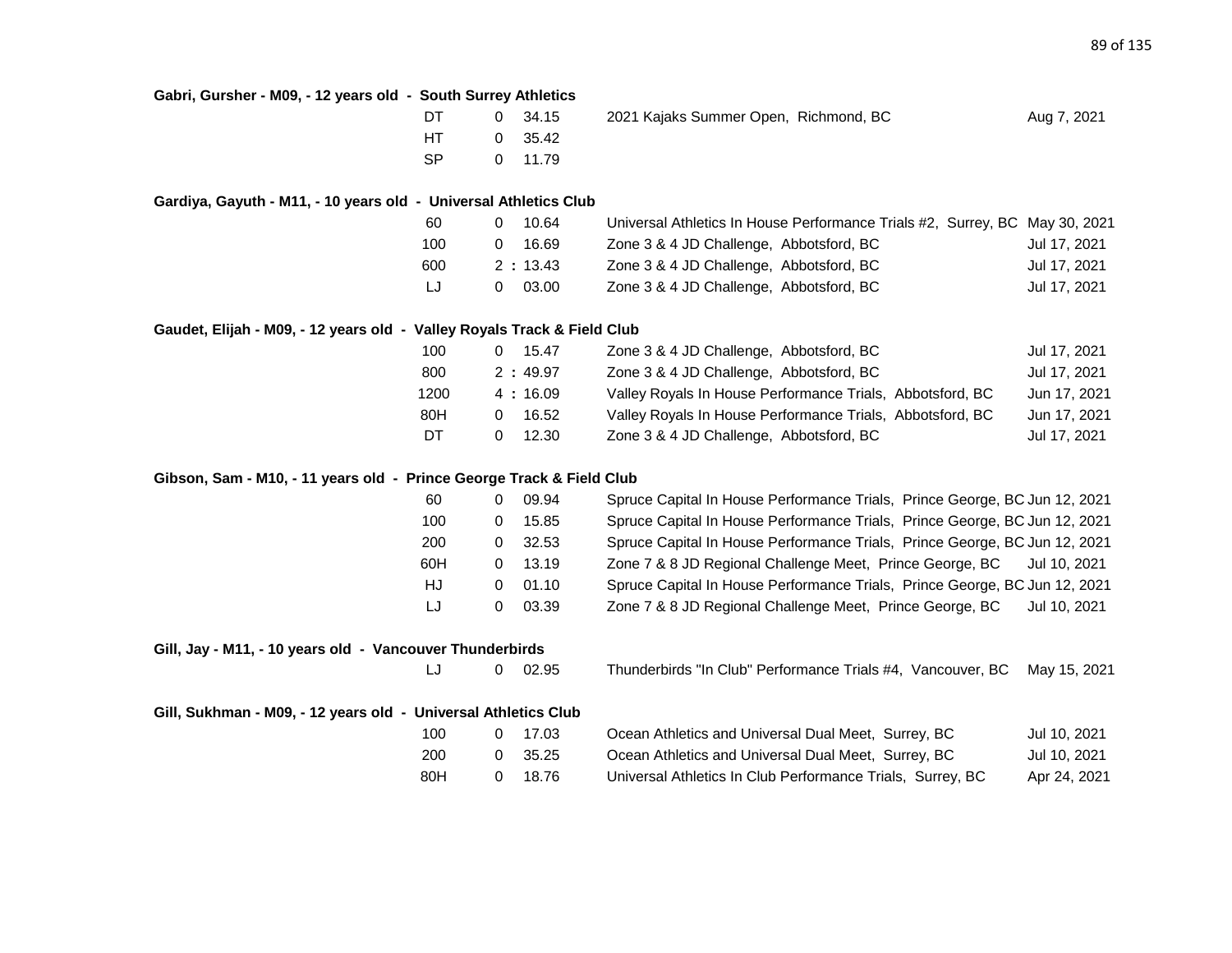# **Ginn, Lucas - M09, - 12 years old - Kajaks Track & Field Club**

|                                                                                 | 300       | 0              | 55.80     | 2021 Kajaks Performance Trials #8, Richmond, BC                            | Jun 20, 2021 |
|---------------------------------------------------------------------------------|-----------|----------------|-----------|----------------------------------------------------------------------------|--------------|
|                                                                                 | 800       |                | 3:15.73   | 2021 Kajaks TFC In Club Performance Trials #6* +HIGH PERFO May 23, 2021    |              |
|                                                                                 | LJ        | $\mathbf{0}$   | 03.97     | 2021 Kajaks TFC In Club Performance Trials #6* + HIGH PERFO May 23, 2021   |              |
|                                                                                 | DT        | 0              | 11.20     | 2021 Kajaks Performance Trials #8, Richmond, BC                            | Jun 20, 2021 |
|                                                                                 | <b>SP</b> | 0              | 05.77     | Zone 5 JD Regional Challenge, Richmond, BC                                 | Jul 18, 2021 |
| Gladdish, Zavier - M11, - 10 years old - Prince George Track & Field Club       |           |                |           |                                                                            |              |
|                                                                                 | 60        |                | $0$ 10.28 | Spruce Capital In House Performance Trials, Prince George, BC Jun 12, 2021 |              |
|                                                                                 | 100       | 0              | 16.48     | Zone 7 & 8 JD Regional Challenge Meet, Prince George, BC                   | Jul 10, 2021 |
|                                                                                 | 600       |                | 2:02.94   | Spruce Capital In House Performance Trials, Prince George, BC Jun 12, 2021 |              |
|                                                                                 | LJ        | $\overline{0}$ | 02.95     | Zone 7 & 8 JD Regional Challenge Meet, Prince George, BC                   | Jul 10, 2021 |
| Goddard, Finnley - M09, - 12 years old - Prince George Track & Field Club       |           |                |           |                                                                            |              |
|                                                                                 | HJ        |                | $0$ 01.10 | PGTFC Sub Zero In House Performance Trials, Prince George, IMay 1, 2021    |              |
|                                                                                 | LJ        | 0              | 02.71     | PGTFC Sub Zero In House Performance Trials, Prince George, IMay 1, 2021    |              |
| Goddard, Oliver - M12, - 9 years old - Prince George Track & Field Club         |           |                |           |                                                                            |              |
|                                                                                 | 100       | $\mathbf{0}$   | 17.37     | Spruce Capital In House Performance Trials, Prince George, BC Jun 12, 2021 |              |
|                                                                                 | HJ        | 0              | 00.90     | PGTFC Sub Zero In House Performance Trials, Prince George, IMay 1, 2021    |              |
|                                                                                 | IJ        | $\mathbf{0}$   | 02.58     | PGTFC Sub Zero In House Performance Trials, Prince George, IMay 1, 2021    |              |
|                                                                                 | <b>SP</b> | 0              | 05.65     | Spruce Capital In House Performance Trials, Prince George, BC Jun 12, 2021 |              |
| Good, Kyler - M08, - 13 years old - Ocean Athletics Track & Field Club          |           |                |           |                                                                            |              |
|                                                                                 | HJ        | $\overline{0}$ | 01.15     | Ocean Athletics Track Meet, Surrey, BC                                     | Jun 5, 2021  |
| Graff, Tre - M08, - 13 years old - Kajaks Track & Field Club                    |           |                |           |                                                                            |              |
|                                                                                 | 100       |                | $0$ 14.99 | Zone 5 JD Regional Challenge, Richmond, BC                                 | Jul 18, 2021 |
|                                                                                 | 800       |                | 2:39.34   | Zone 5 JD Regional Challenge, Richmond, BC                                 | Jul 18, 2021 |
|                                                                                 | LJ        | $\overline{0}$ | 03.47     | 2021 Kajaks TFC In Club Performance Trials #6* +HIGH PERFO May 23, 2021    |              |
| Grzeskowiak, Brennen - M11, - 10 years old - Ocean Athletics Track & Field Club |           |                |           |                                                                            |              |
|                                                                                 | 100       | 0              | 17.84     | Ocean Athletics Track Meet, Surrey, BC                                     | Jun 5, 2021  |
|                                                                                 |           |                |           |                                                                            |              |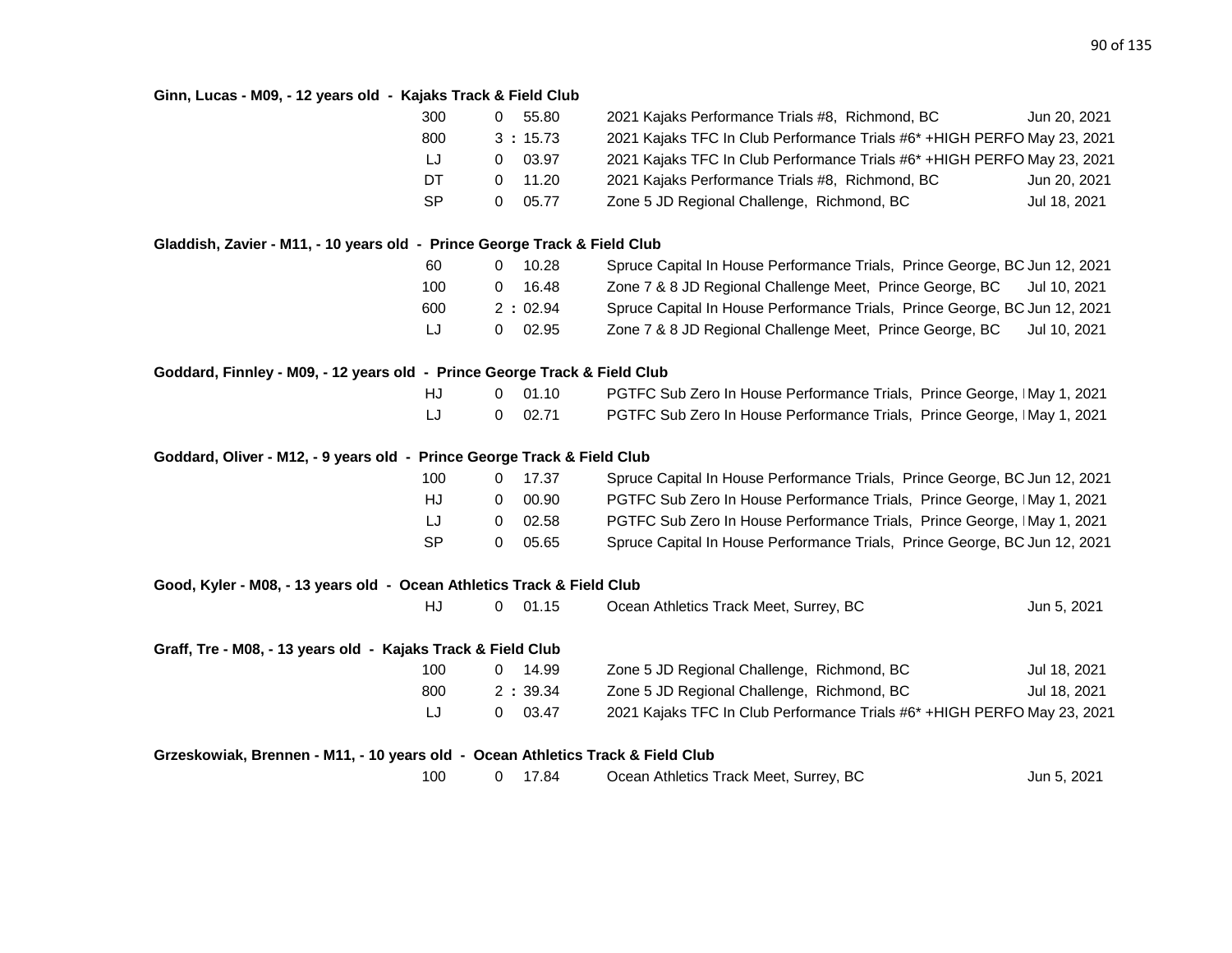**Guite, Christopher - M09, - 12 years old - Vancouver Thunderbirds**

| 1200 | 4:24.27 | Vancouver Thunderbirds Performance Trials #5, Burnaby, BC Jun 5, 2021 |  |
|------|---------|-----------------------------------------------------------------------|--|
| JT   | 0 22.10 | Vancouver Thunderbirds Performance Trials #5, Burnaby, BC Jun 5, 2021 |  |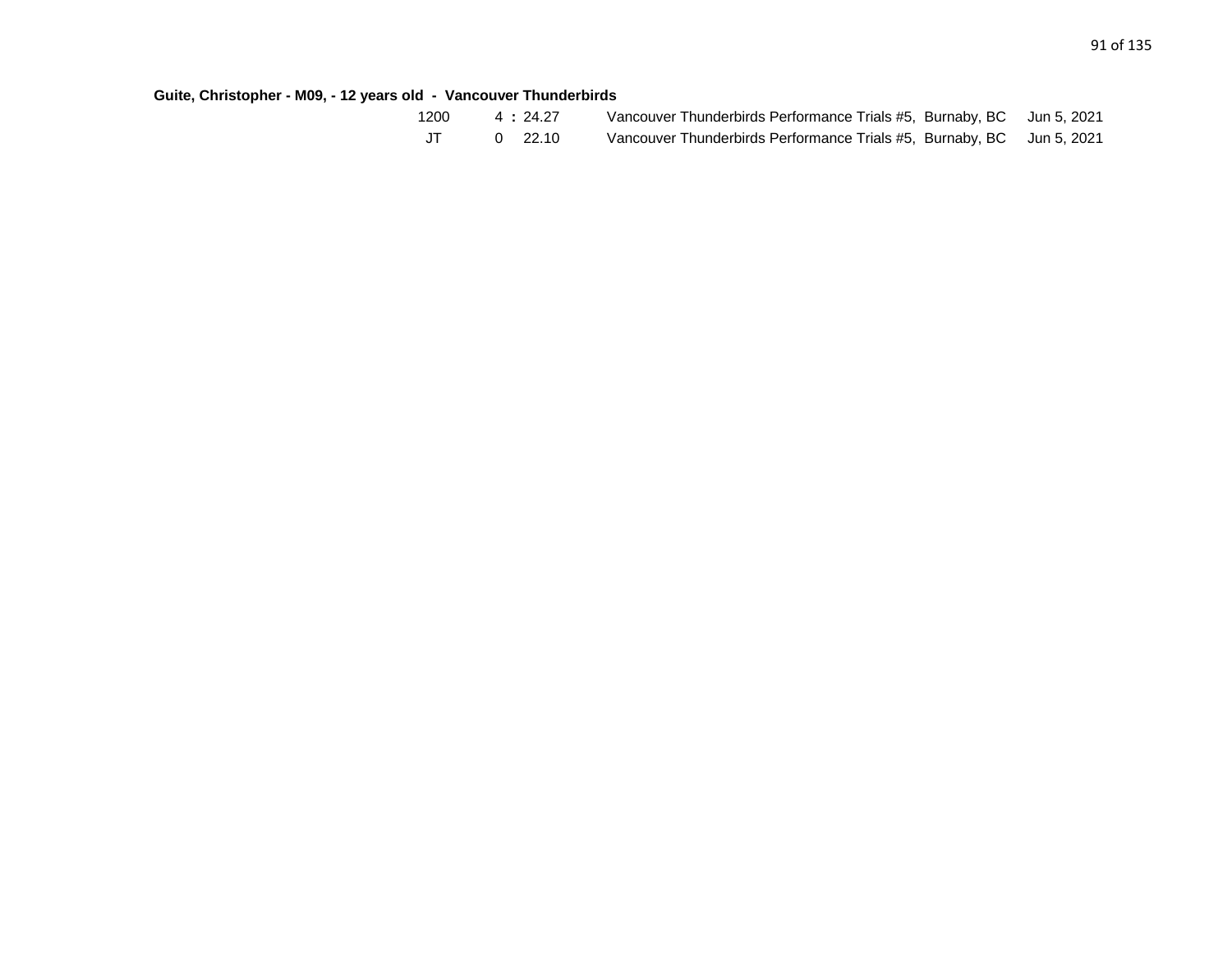# **Hall, Logan - M08, - 13 years old - Langley Mustangs**

| 100 | 12.84 | Zone 3 & 4 JD Challenge, Abbotsford, BC                                  | Jul 17, 2021 |
|-----|-------|--------------------------------------------------------------------------|--------------|
| 80H | 12.60 | Zone 3 & 4 JD Challenge, Abbotsford, BC                                  | Jul 17, 2021 |
| HJ  | 01.50 | Zone 3 & 4 JD Challenge, Abbotsford, BC                                  | Jul 17, 2021 |
| LJ  | 13.99 | Langley Mustangs Resurgence "In House" Performance Trial #3, Jun 6, 2021 |              |

# **Harris, Chase - M10, - 11 years old - NorWesters Track & Field Club**

| 60        | 0 | 09.54 | Zone 5 JD Regional Challenge, Richmond, BC | Jul 18, 2021 |
|-----------|---|-------|--------------------------------------------|--------------|
| 100       | 0 | 15.85 | NorWesters June Meet, Burnaby, BC          | Jun 19, 2021 |
| 60H       | 0 | 11.61 | Zone 5 JD Regional Challenge, Richmond, BC | Jul 18, 2021 |
| LJ        | 0 | 04.06 | Zone 5 JD Regional Challenge, Richmond, BC | Jul 18, 2021 |
| DT.       | 0 | 15.67 | NorWesters July Meet, Burnaby, BC          | Jul 11, 2021 |
| JT        | 0 | 12.50 | NorWesters June Meet, Burnaby, BC          | Jun 19, 2021 |
| <b>SP</b> | 0 | 05.95 | NorWesters July Meet, Burnaby, BC          | Jul 11, 2021 |

# **Harrison, Daemon - M11, - 10 years old - Prince George Track & Field Club**

| 600       | 2:23.34    | PGTFC Sub Zero In House Performance Trials, Prince George, IMay 1, 2021    |
|-----------|------------|----------------------------------------------------------------------------|
| 1000      | 4:00.22    | Spruce Capital In House Performance Trials, Prince George, BC Jun 12, 2021 |
| HJ        | 01.00<br>0 | Spruce Capital In House Performance Trials, Prince George, BC Jun 12, 2021 |
| LJ        | 02.75<br>0 | Spruce Capital In House Performance Trials, Prince George, BC Jun 12, 2021 |
| DT        | 12.81<br>0 | Spruce Capital In House Performance Trials, Prince George, BC Jun 12, 2021 |
| JT        | 14.60<br>0 | Spruce Capital In House Performance Trials, Prince George, BC Jun 12, 2021 |
| <b>SP</b> | 06.03      | Spruce Capital In House Performance Trials, Prince George, BC Jun 12, 2021 |

# **Hartley, Kieran - M08, - 13 years old - Kajaks Track & Field Club**

| 300 | 45.57   | 2021 Kajaks Performance Trials #8, Richmond, BC | Jun 20, 2021 |
|-----|---------|-------------------------------------------------|--------------|
| 800 | 2:33.81 | Zone 5 JD Regional Challenge, Richmond, BC      | Jul 18, 2021 |
| IJ  | 04.30   | Zone 5 JD Regional Challenge, Richmond, BC      | Jul 18, 2021 |
| DT  | 19.24   | 2021 Kajaks Performance Trials #8, Richmond, BC | Jun 20, 2021 |
| JT  | 29.14   | Zone 5 JD Regional Challenge, Richmond, BC      | Jul 18, 2021 |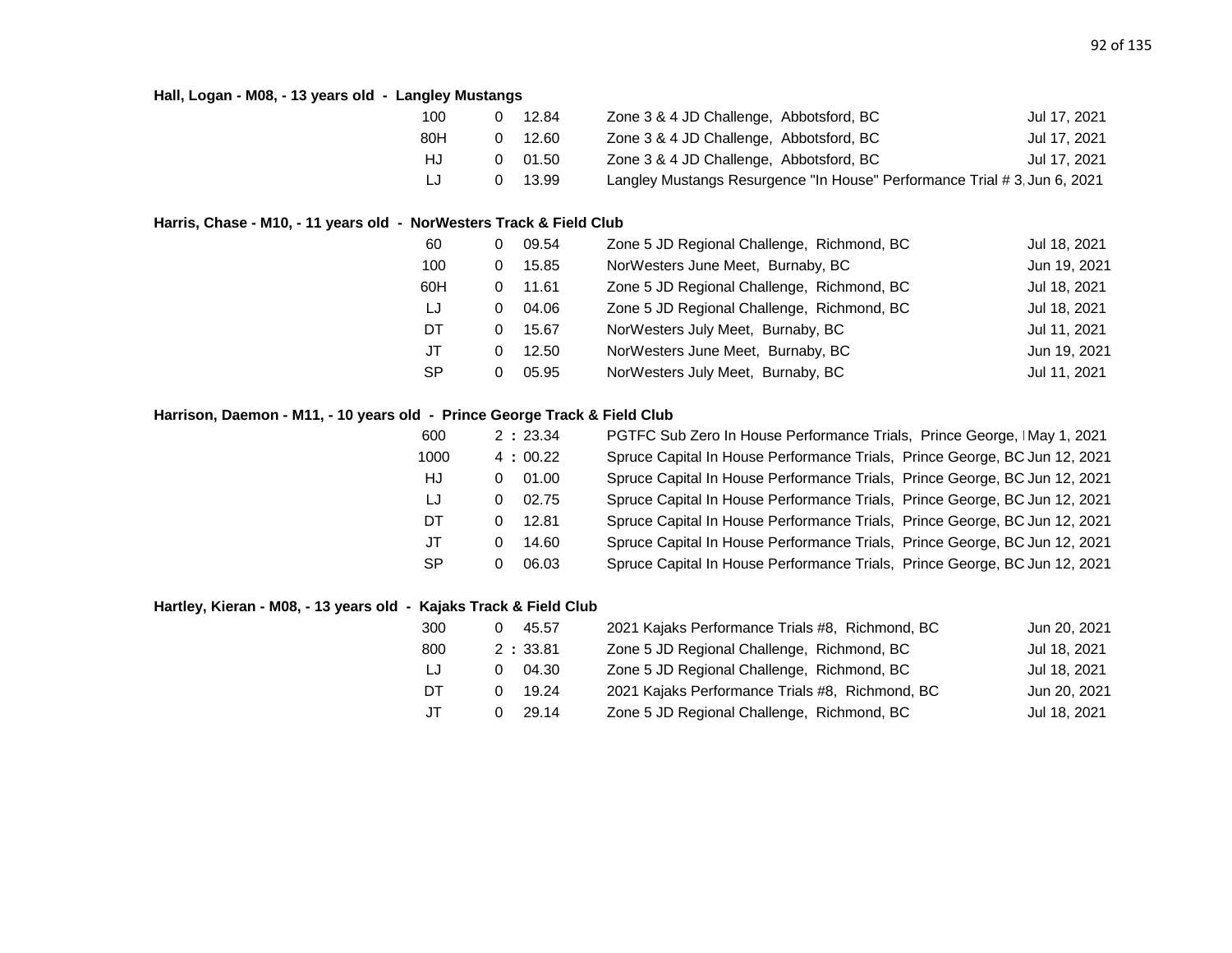### **Hawes, Tyler - M12, - 9 years old - Royal City Track & Field Club**

|                                                                              | 600          | 2:41.06               | Royal City IntraClub JD Pentathlon, BURNABY, BC                              | Jul 10, 2021 |
|------------------------------------------------------------------------------|--------------|-----------------------|------------------------------------------------------------------------------|--------------|
|                                                                              | 60H          | 14.27<br>$\mathbf{0}$ | Royal City IntraClub JD Pentathlon, BURNABY, BC                              | Jul 10, 2021 |
|                                                                              | HJ           | 00.94<br>$\mathbf{0}$ | Royal City IntraClub JD Pentathlon, BURNABY, BC                              | Jul 10, 2021 |
|                                                                              | LJ           | 02.53<br>0            | Royal City IntraClub JD Pentathlon, BURNABY, BC                              | Jul 10, 2021 |
|                                                                              | <b>SP</b>    | 03.73<br>0            | Royal City IntraClub JD Pentathlon, BURNABY, BC                              | Jul 10, 2021 |
|                                                                              | <b>OPENT</b> | 688.00<br>$\mathbf 0$ | Royal City IntraClub JD Pentathlon, BURNABY, BC                              | Jul 10, 2021 |
| Hayes, Nicholas - M11, - 10 years old  -  Ocean Athletics Track & Field Club |              |                       |                                                                              |              |
|                                                                              | 60           | 10.68<br>0            | Ocean Athletics JD Performance Trials #1, Surrey, BC                         | Apr 17, 2021 |
|                                                                              | 100          | 16.02<br>0            | Ocean Athletics and Universal Dual Meet, Surrey, BC                          | Jul 10, 2021 |
|                                                                              | 600          | 2:02.54               | Ocean Athletics Track Meet, Surrey, BC                                       | Jun 5, 2021  |
|                                                                              | 60H          | 13.42<br>0            | Ocean Athletics and Universal Dual Meet, Surrey, BC                          | Jul 10, 2021 |
|                                                                              | LJ           | 03.01<br>$\mathbf 0$  | Ocean Athletics JD Performance Trials #3, Surrey, BC                         | May 8, 2021  |
|                                                                              | JT           | 08.23<br>$\mathbf 0$  | Ocean Athletics JD Performance Trials #3, Surrey, BC                         | May 8, 2021  |
| Heer, Arjun - M09, - 12 years old - Universal Athletics Club                 |              |                       |                                                                              |              |
|                                                                              | 100          | 16.14<br>0            | Ocean Athletics and Universal Dual Meet, Surrey, BC                          | Jul 10, 2021 |
|                                                                              | LJ           | 03.16<br>$\mathbf 0$  | Ocean Athletics and Universal Dual Meet, Surrey, BC                          | Jul 10, 2021 |
| Hemstead, Casey - M09, - 12 years old - NorWesters Track & Field Club        |              |                       |                                                                              |              |
|                                                                              | 100          | 15.32<br>0            | NorWesters June Meet, Burnaby, BC                                            | Jun 19, 2021 |
|                                                                              | 300          | $\mathbf 0$<br>51.46  | NorWesters June Meet, Burnaby, BC                                            | Jun 19, 2021 |
|                                                                              | 800          | 2:44.67               | NorWesters June Meet, Burnaby, BC                                            | Jun 19, 2021 |
|                                                                              | 80H          | 16.15<br>0            | NorWesters June Meet, Burnaby, BC                                            | Jun 19, 2021 |
|                                                                              | LJ           | 03.69<br>$\mathbf{0}$ | NorWesters June Meet, Burnaby, BC                                            | Jun 19, 2021 |
|                                                                              | DT           | 15.40<br>$\mathbf{0}$ | NorWesters June Meet, Burnaby, BC                                            | Jun 19, 2021 |
|                                                                              | <b>SP</b>    | 0<br>07.45            | NorWesters June Meet, Burnaby, BC                                            | Jun 19, 2021 |
| Hewitt-Richards, Ben - M08, - 13 years old - Coquitlam Cheetahs              |              |                       |                                                                              |              |
|                                                                              | 100          | 13.15<br>$\mathbf{0}$ | Zone 3 & 4 JD Challenge, Abbotsford, BC                                      | Jul 17, 2021 |
|                                                                              | 200          | 27.82<br>0            | Coquitlam Cheetahs In-House Performance Trials #5, Coquitlam Jun 12-13, 2021 |              |
|                                                                              | IJ           | 04.46<br>0            | Zone 3 & 4 JD Challenge, Abbotsford, BC                                      | Jul 17, 2021 |
|                                                                              | <b>JT</b>    | 25.74<br>0            | Coquitlam Cheetahs In-House Performance Trials #5, Coquitlam Jun 12-13, 2021 |              |
|                                                                              |              |                       |                                                                              |              |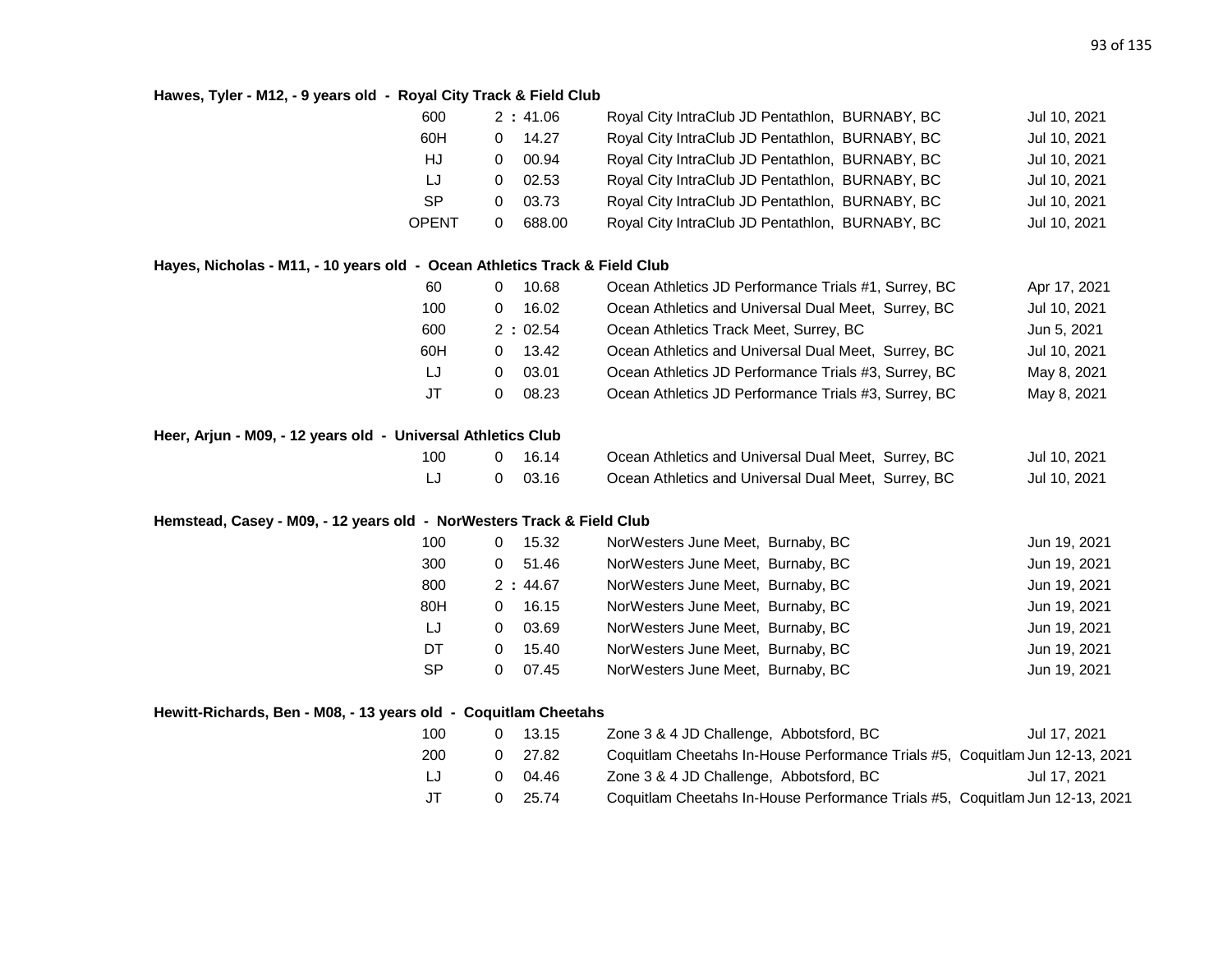| Hiebert, Eli - M11, - 10 years old - Ocean Athletics Track & Field Club  |           |                |           |                                                                            |              |
|--------------------------------------------------------------------------|-----------|----------------|-----------|----------------------------------------------------------------------------|--------------|
|                                                                          | 60        | 0              | 10.66     | Ocean Athletics JD Performance Trials #1, Surrey, BC                       | Apr 17, 2021 |
|                                                                          | 600       |                | 2:05.00   | Ocean Athletics JD Performance Trials #1, Surrey, BC                       | Apr 17, 2021 |
| Hildebrand, Judah - M12, - 9 years old - Golden Ears Athletics           |           |                |           |                                                                            |              |
|                                                                          | 100       |                | $0$ 21.88 | Golden Ears Athletics In House Performance Trials, Maple Ridge May 8, 2021 |              |
|                                                                          | 600       |                | 2:30.54   | Zone 3 & 4 JD Challenge, Abbotsford, BC                                    | Jul 17, 2021 |
|                                                                          | LJ        | 0              | 02.22     | Golden Ears Athletics In House Performance Trials, Maple Ridge May 8, 2021 |              |
|                                                                          | <b>SP</b> | 0              | 02.69     | Golden Ears Athletics In House Performance Trials, Maple Ridge May 8, 2021 |              |
| Hill, Tristan - M10, - 11 years old - Victoria Speed Project             |           |                |           |                                                                            |              |
|                                                                          | 100       |                | $0$ 13.20 | NTFC "In House" Performance Trials #2 + Vancouver Island JD F Jun 26, 2021 |              |
|                                                                          | 600       |                | 1:51.90   | NTFC "In House" Performance Trials #2 + Vancouver Island JD F Jun 26, 2021 |              |
| Hillhouse, Luke - M10, - 11 years old - Prince George Track & Field Club |           |                |           |                                                                            |              |
|                                                                          | 100       | $\mathbf{0}$   | 20.05     | PGTFC Sub Zero In House Performance Trials, Prince George, IMay 1, 2021    |              |
|                                                                          | 1000      |                | 5:27.81   | Spruce Capital In House Performance Trials, Prince George, BC Jun 12, 2021 |              |
|                                                                          | 60H       | 0              | 14.65     | Spruce Capital In House Performance Trials, Prince George, BC Jun 12, 2021 |              |
|                                                                          | HJ        | 0              | 00.90     | PGTFC Sub Zero In House Performance Trials, Prince George, IMay 1, 2021    |              |
|                                                                          | LJ        | $\overline{0}$ | 02.34     | PGTFC Sub Zero In House Performance Trials, Prince George, IMay 1, 2021    |              |
|                                                                          | <b>DT</b> | $\mathbf 0$    | 12.82     | Spruce Capital In House Performance Trials, Prince George, BC Jun 12, 2021 |              |
|                                                                          | <b>JT</b> | 0              | 09.03     | Spruce Capital In House Performance Trials, Prince George, BC Jun 12, 2021 |              |
|                                                                          | SP        | 0              | 05.63     | PGTFC Sub Zero In House Performance Trials, Prince George, IMay 1, 2021    |              |
| Hirata, Haruki - M08, - 13 years old - Coquitlam Cheetahs                |           |                |           |                                                                            |              |
|                                                                          | 100       |                | $0$ 13.47 | Zone 3 & 4 JD Challenge, Abbotsford, BC                                    | Jul 17, 2021 |
|                                                                          | 80H       | $\mathbf{0}$   | 15.63     | Zone 3 & 4 JD Challenge, Abbotsford, BC                                    | Jul 17, 2021 |
|                                                                          | LJ        | 0              | 04.01     | Zone 3 & 4 JD Challenge, Abbotsford, BC                                    | Jul 17, 2021 |
|                                                                          | <b>DT</b> | $\mathbf{0}$   | 18.42     | Zone 3 & 4 JD Challenge, Abbotsford, BC                                    | Jul 17, 2021 |
|                                                                          | <b>SP</b> | 0              | 08.42     | Zone 3 & 4 JD Challenge, Abbotsford, BC                                    | Jul 17, 2021 |
| Hoang, Nathan - M10, - 11 years old - Vancouver Thunderbirds             |           |                |           |                                                                            |              |
|                                                                          | 60        | $\mathbf{0}$   | 09.72     | Thunderbirds "In Club" Performance Trials #4, Vancouver, BC                | May 15, 2021 |
|                                                                          | 100       | 0              | 15.85     | Vancouver Thunderbirds Performance Trials #5, Burnaby, BC                  | Jun 5, 2021  |
|                                                                          |           |                |           |                                                                            |              |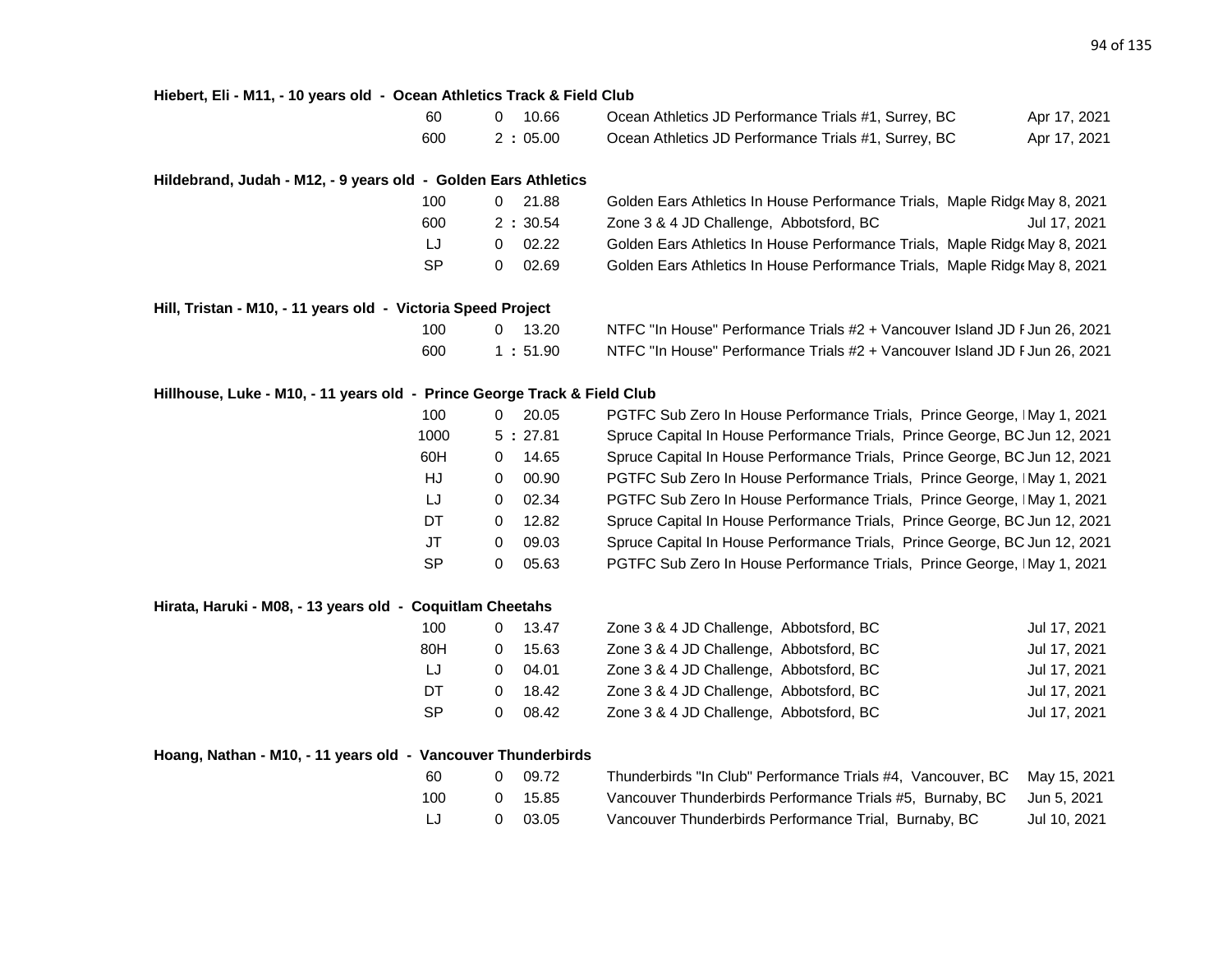# **Holmgren, Coen - M11, - 10 years old - Peninsula Track & Field Club**

|                                                                               | 100       | 17.40<br>$\mathbf{0}$   | NTFC "In House" Performance Trials #2 + Vancouver Island JD F Jun 26, 2021 |              |
|-------------------------------------------------------------------------------|-----------|-------------------------|----------------------------------------------------------------------------|--------------|
|                                                                               | 600       | 2:22.10                 | NTFC "In House" Performance Trials #2 + Vancouver Island JD F Jun 26, 2021 |              |
|                                                                               | 60H       | 13.70<br>0              | NTFC "In House" Performance Trials #2 + Vancouver Island JD F Jun 26, 2021 |              |
| Holmgren, Emilian - M09, - 12 years old - Peninsula Track & Field Club        |           |                         |                                                                            |              |
|                                                                               | 100       | 15.50<br>$\overline{0}$ | NTFC "In House" Performance Trials #2 + Vancouver Island JD F Jun 26, 2021 |              |
|                                                                               | 800       | 2:57.50                 | NTFC "In House" Performance Trials #2 + Vancouver Island JD F Jun 26, 2021 |              |
| Hopson, Sam - M12, - 9 years old - Prince George Track & Field Club           |           |                         |                                                                            |              |
|                                                                               | 100       | 18.05<br>0              | Spruce Capital In House Performance Trials, Prince George, BC Jun 12, 2021 |              |
|                                                                               | 600       | 2:29.98                 | PGTFC Sub Zero In House Performance Trials, Prince George, IMay 1, 2021    |              |
|                                                                               | 1000      | 4:01.63                 | Spruce Capital In House Performance Trials, Prince George, BC Jun 12, 2021 |              |
|                                                                               | 60H       | 14.42<br>0              | Spruce Capital In House Performance Trials, Prince George, BC Jun 12, 2021 |              |
|                                                                               | LJ        | 0<br>02.54              | Spruce Capital In House Performance Trials, Prince George, BC Jun 12, 2021 |              |
| Horychun, Harrison - M12, - 9 years old - Burnaby Striders Track & Field Club |           |                         |                                                                            |              |
|                                                                               | 100       | 19.88<br>0              | Zone 3 & 4 JD Challenge, Abbotsford, BC                                    | Jul 17, 2021 |
|                                                                               | LJ        | 01.64<br>0              | Zone 3 & 4 JD Challenge, Abbotsford, BC                                    | Jul 17, 2021 |
| Howard, Alex - M11, - 10 years old - Vancouver Thunderbirds                   |           |                         |                                                                            |              |
|                                                                               | 60        | 11.57<br>0              | Zone 5 JD Regional Challenge, Richmond, BC                                 | Jul 18, 2021 |
|                                                                               | 600       | 2:07.98                 | Zone 5 JD Regional Challenge, Richmond, BC                                 | Jul 18, 2021 |
|                                                                               | 1000      | 4:05.25                 | Vancouver Thunderbirds Performance Trial, Burnaby, BC                      | Jul 10, 2021 |
|                                                                               | IJ        | 02.85<br>0              | Vancouver Thunderbirds Performance Trial, Burnaby, BC                      | Jul 10, 2021 |
| Hubler, Mateus - M11, - 10 years old - Royal City Track & Field Club          |           |                         |                                                                            |              |
|                                                                               | 100       | 18.25<br>0              | Zone 3 & 4 JD Challenge, Abbotsford, BC                                    | Jul 17, 2021 |
|                                                                               | 600       | 2:55.98                 | Royal City IntraClub JD Pentathlon, BURNABY, BC                            | Jul 10, 2021 |
|                                                                               | 60H       | 15.08<br>0              | Royal City IntraClub JD Pentathlon, BURNABY, BC                            | Jul 10, 2021 |
|                                                                               | HJ        | 00.97<br>$\Omega$       | Royal City IntraClub JD Pentathlon, BURNABY, BC                            | Jul 10, 2021 |
|                                                                               | IJ        | 02.21<br>0              | Royal City IntraClub JD Pentathlon, BURNABY, BC                            | Jul 10, 2021 |
|                                                                               | <b>SP</b> | 04.22<br>0              | Royal City IntraClub JD Pentathlon, BURNABY, BC                            | Jul 10, 2021 |

OPENT 0 609.00 Royal City IntraClub JD Pentathlon, BURNABY, BC Jul 10, 2021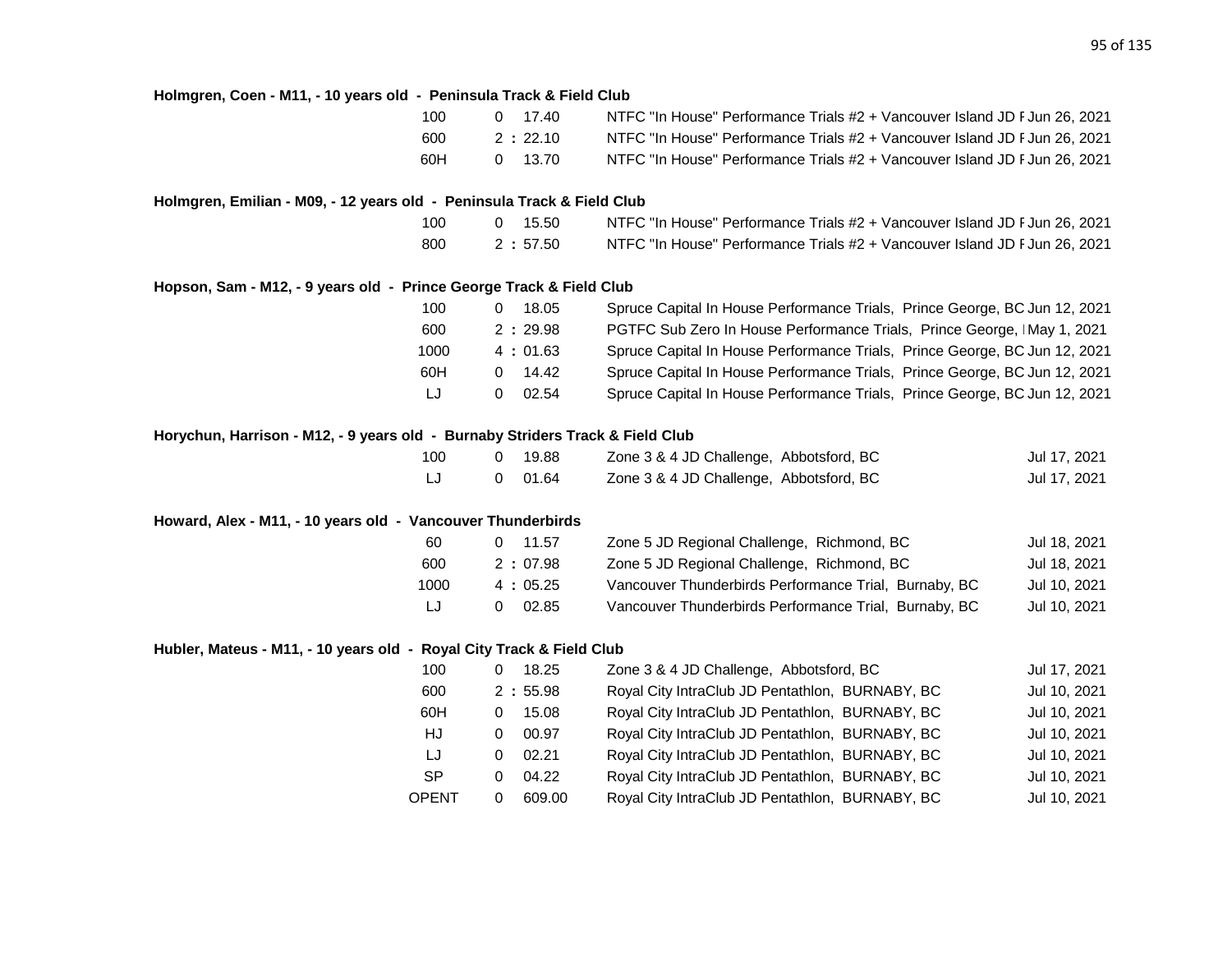| Ilic, Stefan - M08, - 13 years old - Vancouver Thunderbirds                   |           |              |         |                                                                               |              |
|-------------------------------------------------------------------------------|-----------|--------------|---------|-------------------------------------------------------------------------------|--------------|
|                                                                               | 100       | $\Omega$     | 16.70   | Vancouver Thunderbirds Performance Trials #5, Burnaby, BC                     | Jun 5, 2021  |
|                                                                               | <b>JT</b> | $\mathbf{0}$ | 17.06   | Vancouver Thunderbirds Performance Trials #5, Burnaby, BC                     | Jun 5, 2021  |
| Imrie, Christopher - M11, - 10 years old - Ocean Athletics Track & Field Club |           |              |         |                                                                               |              |
|                                                                               | 100       | $\mathbf 0$  | 18.39   | Ocean Athletics and Universal Dual Meet, Surrey, BC                           | Jul 10, 2021 |
|                                                                               | IJ        | 0            | 02.61   | Ocean Athletics and Universal Dual Meet, Surrey, BC                           | Jul 10, 2021 |
| Ingwersen, Dale - M11, - 10 years old - Valley Royals Track & Field Club      |           |              |         |                                                                               |              |
|                                                                               | 100       | $\mathbf{0}$ | 16.49   | Valley Royals In House Performance Trials, Abbotsford, BC                     | Jun 17, 2021 |
|                                                                               | 1000      |              | 3:49.03 | Jennifer Rogers Swan Valley Royals Performance Trials, Abbots Apr 16-17, 2021 |              |
|                                                                               | 60H       | 0            | 13.49   | Valley Royals In House Performance Trials, Abbotsford, BC                     | Jun 17, 2021 |
|                                                                               | HJ        | 0            | 01.15   | Zone 3 & 4 JD Challenge, Abbotsford, BC                                       | Jul 17, 2021 |
|                                                                               | LJ        | $\mathbf{0}$ | 02.90   | Zone 3 & 4 JD Challenge, Abbotsford, BC                                       | Jul 17, 2021 |
| Isaac, Brynn - M12, - 9 years old - Ocean Athletics Track & Field Club        |           |              |         |                                                                               |              |
|                                                                               | 60        | $\mathbf 0$  | 11.43   | Ocean Athletics JD Performance Trials #1, Surrey, BC                          | Apr 17, 2021 |
|                                                                               | 100       | 0            | 19.53   | Ocean Athletics JD Performance Trials #3, Surrey, BC                          | May 8, 2021  |
|                                                                               | 600       |              | 2:40.44 | Ocean Athletics JD Performance Trials #3, Surrey, BC                          | May 8, 2021  |
|                                                                               | 60H       | $\mathbf 0$  | 15.90   | Ocean Athletics Track Meet, Surrey, BC                                        | Jun 5, 2021  |
|                                                                               | HJ        | 0            | 00.95   | Ocean Athletics Track Meet, Surrey, BC                                        | Jun 5, 2021  |
|                                                                               | LJ        | 0            | 02.08   | Ocean Athletics JD Performance Trials #3, Surrey, BC                          | May 8, 2021  |
|                                                                               |           |              |         |                                                                               |              |
|                                                                               |           |              |         |                                                                               |              |
|                                                                               |           |              |         |                                                                               |              |
|                                                                               |           |              |         |                                                                               |              |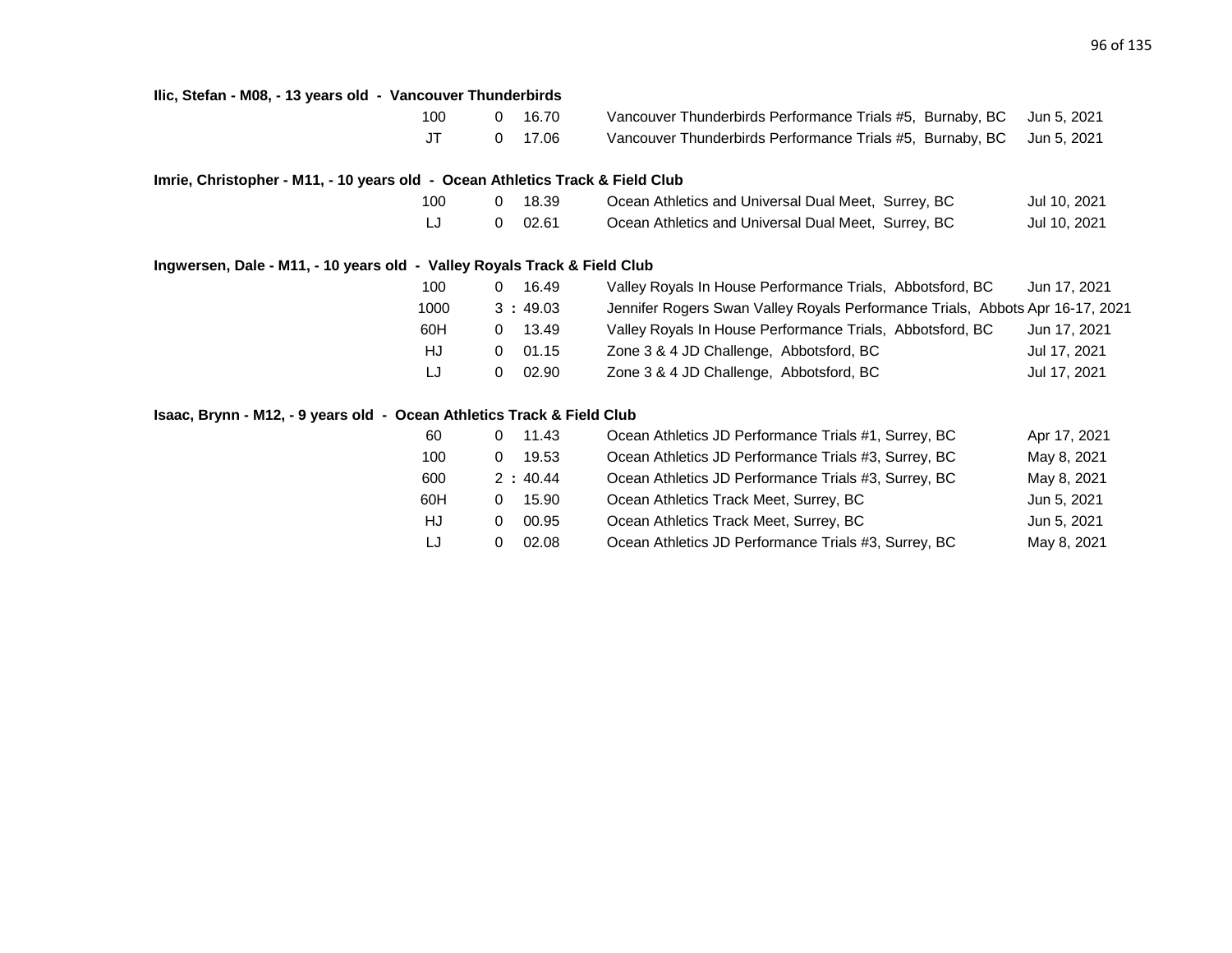| Jagger, Stuart - M10, - 11 years old - Vancouver Thunderbirds |  |  |  |
|---------------------------------------------------------------|--|--|--|
|---------------------------------------------------------------|--|--|--|

| 600 | 2:04.58 | Zone 5 JD Regional Challenge, Richmond, BC | Jul 18, 2021 |
|-----|---------|--------------------------------------------|--------------|
|     |         |                                            |              |

# **Jang, Nickolas - M08, - 13 years old - Vancouver Thunderbirds**

| 100       |   | 12.64 | Zone 5 JD Regional Challenge, Richmond, BC                  | Jul 18, 2021 |
|-----------|---|-------|-------------------------------------------------------------|--------------|
| 200       | 0 | 27.42 | Thunderbirds "In Club" Performance Trials #2, Vancouver, BC | Apr 10, 2021 |
| 80H       | 0 | 14.99 | Vancouver Thunderbirds Performance Trial, Burnaby, BC       | Jul 10, 2021 |
| LJ        | 0 | 04.96 | Thunderbirds "In Club" Performance Trials #4, Vancouver, BC | May 15, 2021 |
| JT        | 0 | 24.34 | Zone 5 JD Regional Challenge, Richmond, BC                  | Jul 18, 2021 |
| <b>SP</b> |   | 10.19 | Zone 5 JD Regional Challenge, Richmond, BC                  | Jul 18, 2021 |

|  |  |  |  |  |  |  | Johnson, Alexander - M11, - 10 years old - Golden Ears Athletics |  |
|--|--|--|--|--|--|--|------------------------------------------------------------------|--|
|--|--|--|--|--|--|--|------------------------------------------------------------------|--|

| 100 | 0 19.92 |  | Golden Ears Athletics In House Performance Trials, Maple Ridge May 8, 2021 |
|-----|---------|--|----------------------------------------------------------------------------|
| 600 | 2:46.70 |  | Golden Ears Athletics In House Performance Trials, Maple Ridge May 8, 2021 |

# **Johnson, Rex - M10, - 11 years old - Valley Royals Track & Field Club**

| 100  | 16.32             | Valley Royals In House Performance Trials, Abbotsford, BC                     | Jun 17, 2021 |
|------|-------------------|-------------------------------------------------------------------------------|--------------|
| 200  | 36.14             | Valley Royals In House Performance Trials, Abbotsford, BC                     | Jun 17, 2021 |
| 600  | 2:03.83           | Zone 3 & 4 JD Challenge, Abbotsford, BC                                       | Jul 17, 2021 |
| 1000 | 3:40.26           | Valley Royals In House Performance Trials, Abbotsford, BC                     | Jun 17, 2021 |
| 60H  | 13.78<br>0        | Valley Royals In House Performance Trials, Abbotsford, BC                     | Jun 17, 2021 |
| LJ   | 02.52<br>$^{(1)}$ | Jennifer Rogers Swan Valley Royals Performance Trials, Abbots Apr 16-17, 2021 |              |

# **Jones, Connor - M08, - 13 years old - Langley Mustangs**

| 100       |          | 12.81 | Zone 3 & 4 JD Challenge, Abbotsford, BC                                   | Jul 17, 2021 |
|-----------|----------|-------|---------------------------------------------------------------------------|--------------|
| 200       |          | 26.69 | Langley Mustangs Resurgence Meet #4, Langley, BC                          | Jun 19, 2021 |
| 300       |          | 46.19 | Langley Mustangs Resurgence "In House" Performance Trial #1, May 22, 2021 |              |
| HJ        | 0        | 01.35 | Langley Mustangs Resurgence Meet #4, Langley, BC                          | Jun 19, 2021 |
| LJ        | 0        | 13.85 | Langley Mustangs Resurgence "In House" Performance Trial # 3, Jun 6, 2021 |              |
| <b>SP</b> | $\Omega$ | 09.27 | Zone 3 & 4 JD Challenge, Abbotsford, BC                                   | Jul 17, 2021 |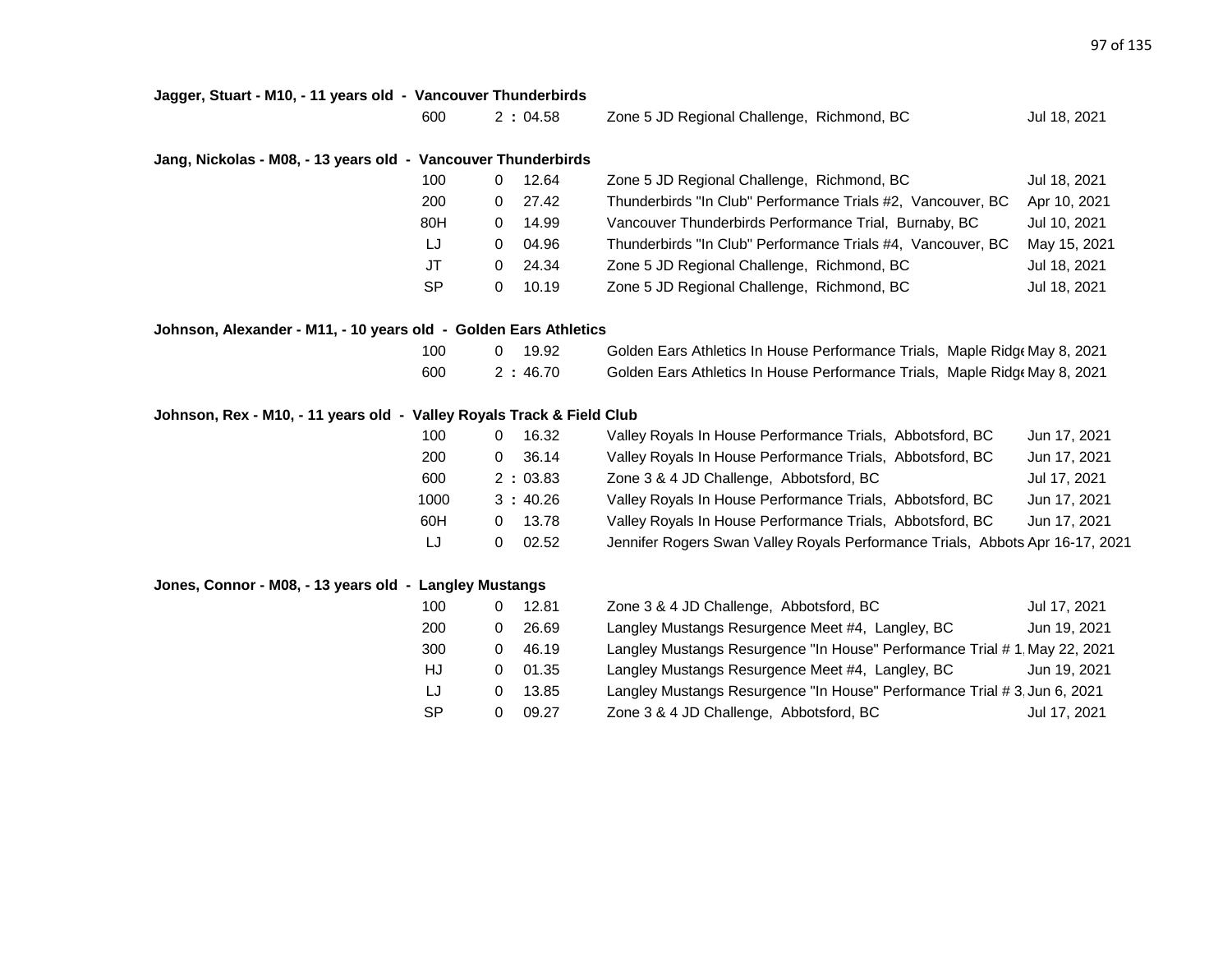| Kapoor, Ojasvi - M10, - 11 years old - Ocean Athletics Track & Field Club |      |            |                                                                               |              |
|---------------------------------------------------------------------------|------|------------|-------------------------------------------------------------------------------|--------------|
|                                                                           | 100  | 16.19<br>0 | Ocean Athletics JD Performance Trials #1, Surrey, BC                          | Apr 17, 2021 |
|                                                                           | 200  | 35.83<br>0 | Ocean Athletics JD Performance Trials #3, Surrey, BC                          | May 8, 2021  |
|                                                                           | 600  | 2:00.95    | Ocean Athletics JD Performance Trials #1, Surrey, BC                          | Apr 17, 2021 |
|                                                                           | LJ   | 03.27<br>0 | Ocean Athletics JD Performance Trials #1, Surrey, BC                          | Apr 17, 2021 |
| Kassel, Jonah - M08, - 13 years old - Valley Royals Track & Field Club    |      |            |                                                                               |              |
|                                                                           | 100  | 14.84<br>0 | Valley Royals In House Performance Trials, Abbotsford, BC                     | Jun 17, 2021 |
|                                                                           | 200  | 32.37<br>0 | Valley Royals In House Performance Trials, Abbotsford, BC                     | Jun 17, 2021 |
|                                                                           | 300  | 50.27<br>0 | Jennifer Rogers Swan Valley Royals Performance Trials, Abbots Apr 16-17, 2021 |              |
|                                                                           | 800  | 2:45.94    | Zone 3 & 4 JD Challenge, Abbotsford, BC                                       | Jul 17, 2021 |
|                                                                           | 1200 | 4:15.22    | Valley Royals In House Performance Trials, Abbotsford, BC                     | Jun 17, 2021 |
| Keats, Kelly - M11, - 10 years old - Vancouver Thunderbirds               |      |            |                                                                               |              |
|                                                                           | 600  | 2:06.42    | Thunderbirds "In Club" Performance Trials #4, Vancouver, BC                   | May 15, 2021 |
|                                                                           | 1000 | 3:34.33    | Vancouver Thunderbirds Performance Trials #5, Burnaby, BC                     | Jun 5, 2021  |
|                                                                           | 60H  | 14.42<br>0 | Vancouver Thunderbirds Performance Trial, Burnaby, BC                         | Jul 10, 2021 |
|                                                                           | LJ   | 0<br>03.05 | Thunderbirds "In Club" Performance Trials #4, Vancouver, BC                   | May 15, 2021 |
| King, Cannen - M09, - 12 years old - Golden Ears Athletics                |      |            |                                                                               |              |
|                                                                           | 100  | 17.06<br>0 | Golden Ears Athletics In House Performance Trials, Maple Ridge May 8, 2021    |              |
|                                                                           | 80H  | 16.96<br>0 | Golden Ears Athletics In House Performance Trials, Maple Ridg May 8, 2021     |              |
|                                                                           | LJ   | 0<br>03.10 | Golden Ears Athletics In House Performance Trials, Maple Ridge May 8, 2021    |              |
| Kirker, Declan - M09, - 12 years old - Vancouver Thunderbirds             |      |            |                                                                               |              |
|                                                                           | 800  | 2:54.72    | Thunderbirds "In Club" Performance Trials #4, Vancouver, BC                   | May 15, 2021 |
|                                                                           | LJ   | 03.46<br>0 | Thunderbirds "In Club" Performance Trials #4, Vancouver, BC                   | May 15, 2021 |
| Kirker, Grayson - M10, - 11 years old - Vancouver Thunderbirds            |      |            |                                                                               |              |
|                                                                           | 600  | 2:10.88    | Thunderbirds "In Club" Performance Trials #4, Vancouver, BC                   | May 15, 2021 |
|                                                                           | LJ   | 0<br>03.45 | Thunderbirds "In Club" Performance Trials #4, Vancouver, BC                   | May 15, 2021 |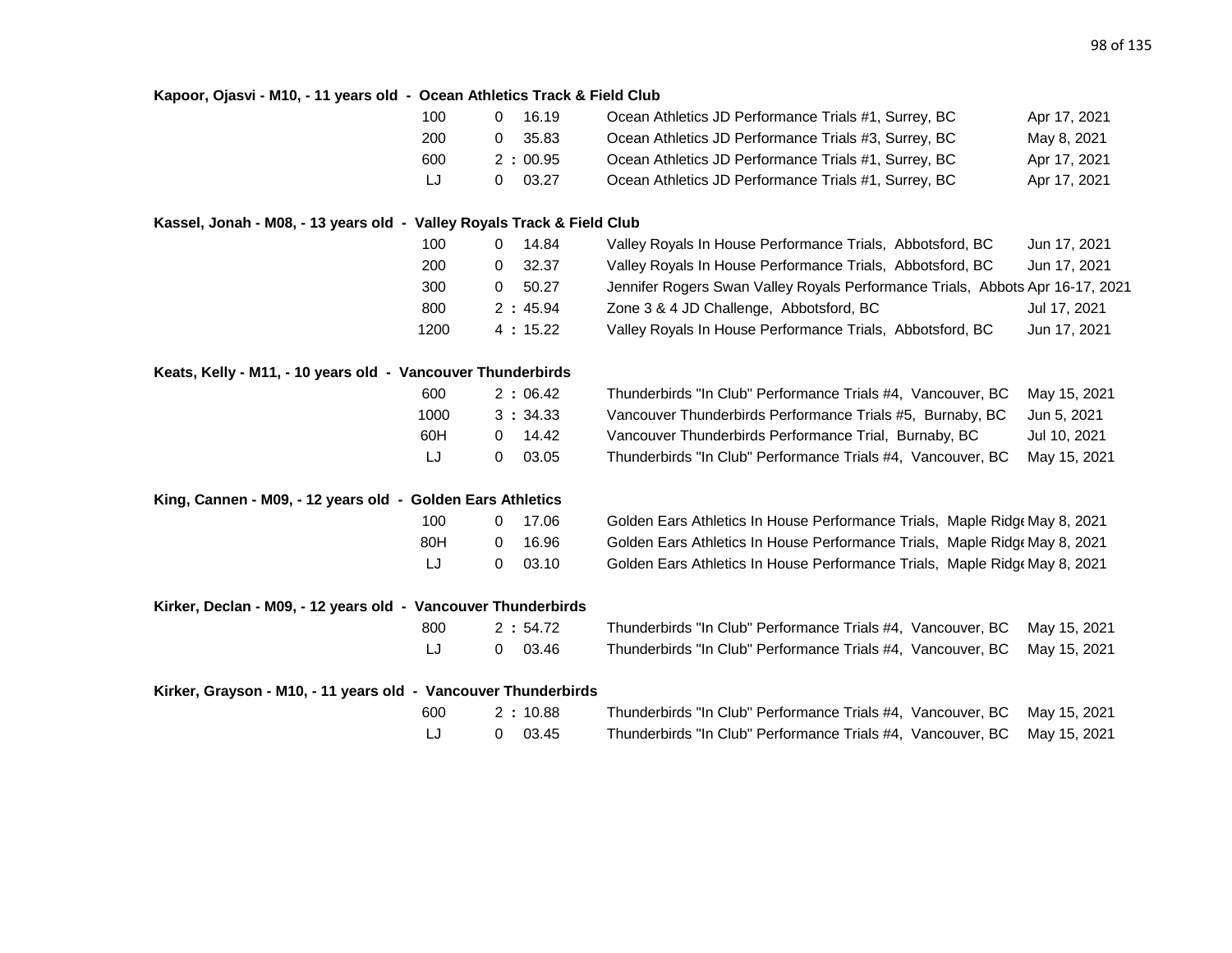# **Klassen, Keaton - M11, - 10 years old - Kamloops Track & Field Club**

|                                                                               | 60        | $\Omega$    | 10.25   | Kamloops In Club Performance Trials #6, Kamloops, BC                       | May 29, 2021 |
|-------------------------------------------------------------------------------|-----------|-------------|---------|----------------------------------------------------------------------------|--------------|
|                                                                               | 100       | 0           | 16.12   | 2021 Kamloops Performance Trials #4, Kamloops, BC                          | Apr 24, 2021 |
|                                                                               | 600       |             | 2:06.13 | 2021 Kamloops Performance Trials #4, Kamloops, BC                          | Apr 24, 2021 |
|                                                                               | 1000      |             | 3:52.00 | Kamloops In Club Performance Trials #6, Kamloops, BC                       | May 29, 2021 |
|                                                                               | HJ        | 0           | 01.00   | 2021 Kamloops Performance Trials #1, Kamloops, BC                          | Apr 10, 2021 |
|                                                                               | LJ        | $\mathbf 0$ | 03.39   | Kamloops In Club Performance Trials #6, Kamloops, BC                       | May 29, 2021 |
|                                                                               | <b>SP</b> | 0           | 04.64   | 2021 Kamloops Performance Trials #4, Kamloops, BC                          | Apr 24, 2021 |
| Knezevic-Hofmann, Cain - M12, - 9 years old - Coquitlam Cheetahs              |           |             |         |                                                                            |              |
|                                                                               | 100       | 0           | 17.65   | Zone 3 & 4 JD Challenge, Abbotsford, BC                                    | Jul 17, 2021 |
|                                                                               | LJ        | 0           | 02.44   | Zone 3 & 4 JD Challenge, Abbotsford, BC                                    | Jul 17, 2021 |
|                                                                               | <b>SP</b> | 0           | 05.43   | Zone 3 & 4 JD Challenge, Abbotsford, BC                                    | Jul 17, 2021 |
| Knight, Charlie - M09, - 12 years old - Nanaimo & District Track & Field Club |           |             |         |                                                                            |              |
|                                                                               | 100       | 0           | 14.01   | NTFC "In House" Performance Trials #2 + Vancouver Island JD F Jun 26, 2021 |              |
|                                                                               | 200       | 0           | 30.72   | AVTC Performance Trials #1, Port Alberni, BC                               | Jun 19, 2021 |
|                                                                               | 80H       | 0           | 14.67   | NTFC "In House" Performance Trials #2 + Vancouver Island JD F Jun 26, 2021 |              |
|                                                                               | LJ        | 0           | 03.99   | AVTC Performance Trials #1, Port Alberni, BC                               | Jun 19, 2021 |
|                                                                               | <b>JT</b> | $\mathbf 0$ | 13.01   | AVTC Performance Trials #1, Port Alberni, BC                               | Jun 19, 2021 |
| Kovacevic, Caleb - M12, - 9 years old - Prince George Track & Field Club      |           |             |         |                                                                            |              |
|                                                                               | 100       | 0           | 17.79   | Spruce Capital In House Performance Trials, Prince George, BC Jun 12, 2021 |              |
|                                                                               | 600       |             | 2:40.16 | PGTFC Sub Zero In House Performance Trials, Prince George, IMay 1, 2021    |              |
|                                                                               | LJ        | 0           | 02.98   | PGTFC Sub Zero In House Performance Trials, Prince George, IMay 1, 2021    |              |
| Kovacevic, Carson - M09, - 12 years old - Prince George Track & Field Club    |           |             |         |                                                                            |              |
|                                                                               | 100       | 0           | 16.31   | PGTFC Sub Zero In House Performance Trials, Prince George, IMay 1, 2021    |              |
|                                                                               | LJ        | 0           | 03.64   | Spruce Capital In House Performance Trials, Prince George, BC Jun 12, 2021 |              |
|                                                                               | <b>JT</b> | 0           | 14.37   | Spruce Capital In House Performance Trials, Prince George, BC Jun 12, 2021 |              |
| Kovacevic, Gavin - M09, - 12 years old - Prince George Track & Field Club     |           |             |         |                                                                            |              |
|                                                                               | 100       | 0           | 16.38   | PGTFC Sub Zero In House Performance Trials, Prince George, IMay 1, 2021    |              |
|                                                                               | LJ        | 0           | 03.42   | Spruce Capital In House Performance Trials, Prince George, BC Jun 12, 2021 |              |
|                                                                               | DT        | 0           | 14.15   | Spruce Capital In House Performance Trials, Prince George, BC Jun 12, 2021 |              |
|                                                                               |           |             |         |                                                                            |              |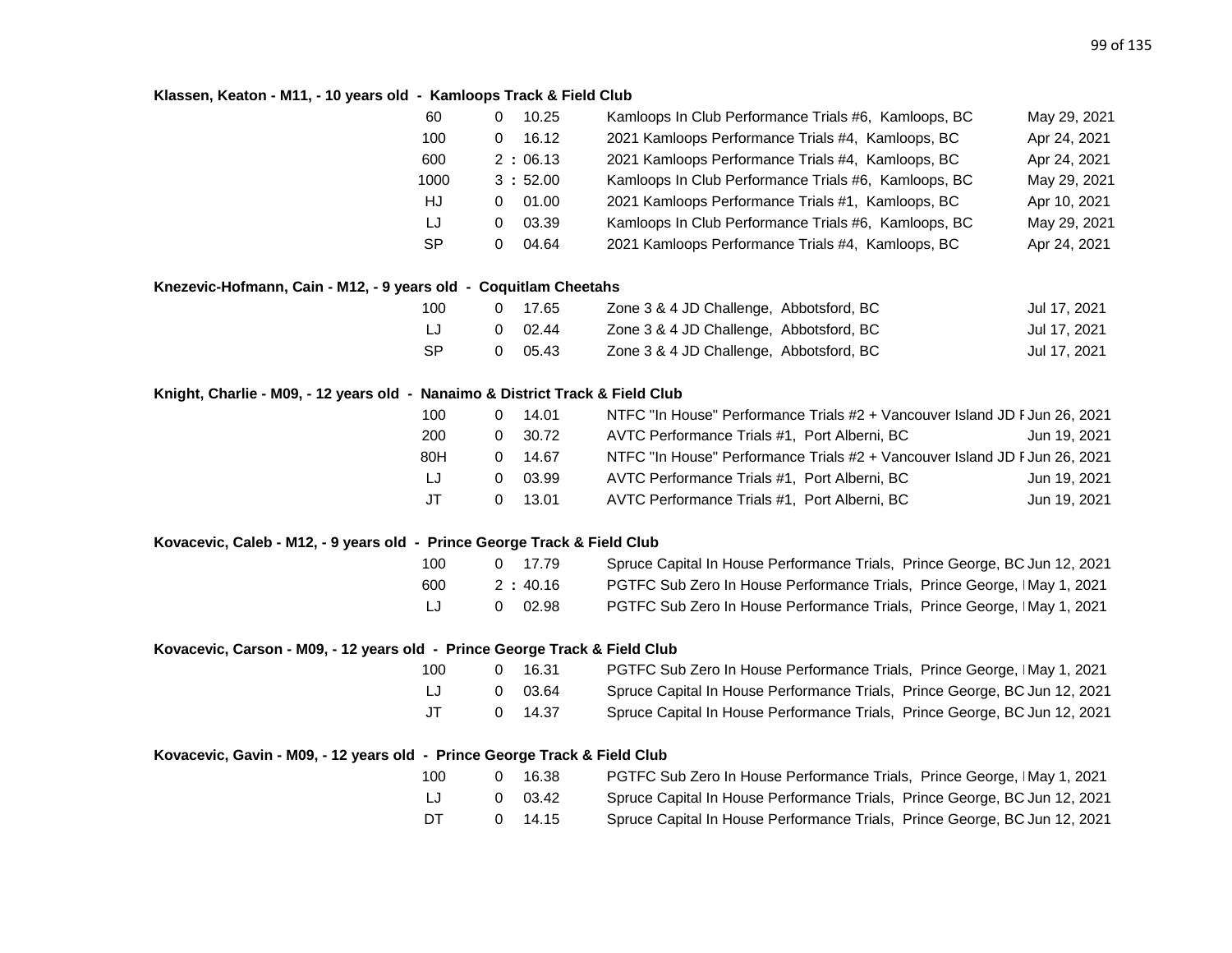# **Kozushko, Carter - M11, - 10 years old - Coquitlam Cheetahs**

|    | $0\quad 02.00$  | Zone 3 & 4 JD Challenge, Abbotsford, BC                                      | Jul 17, 2021 |
|----|-----------------|------------------------------------------------------------------------------|--------------|
| SP | $0 \quad 02.74$ | Coquitlam Cheetahs In-House Performance Trials #5, Coquitlam Jun 12-13, 2021 |              |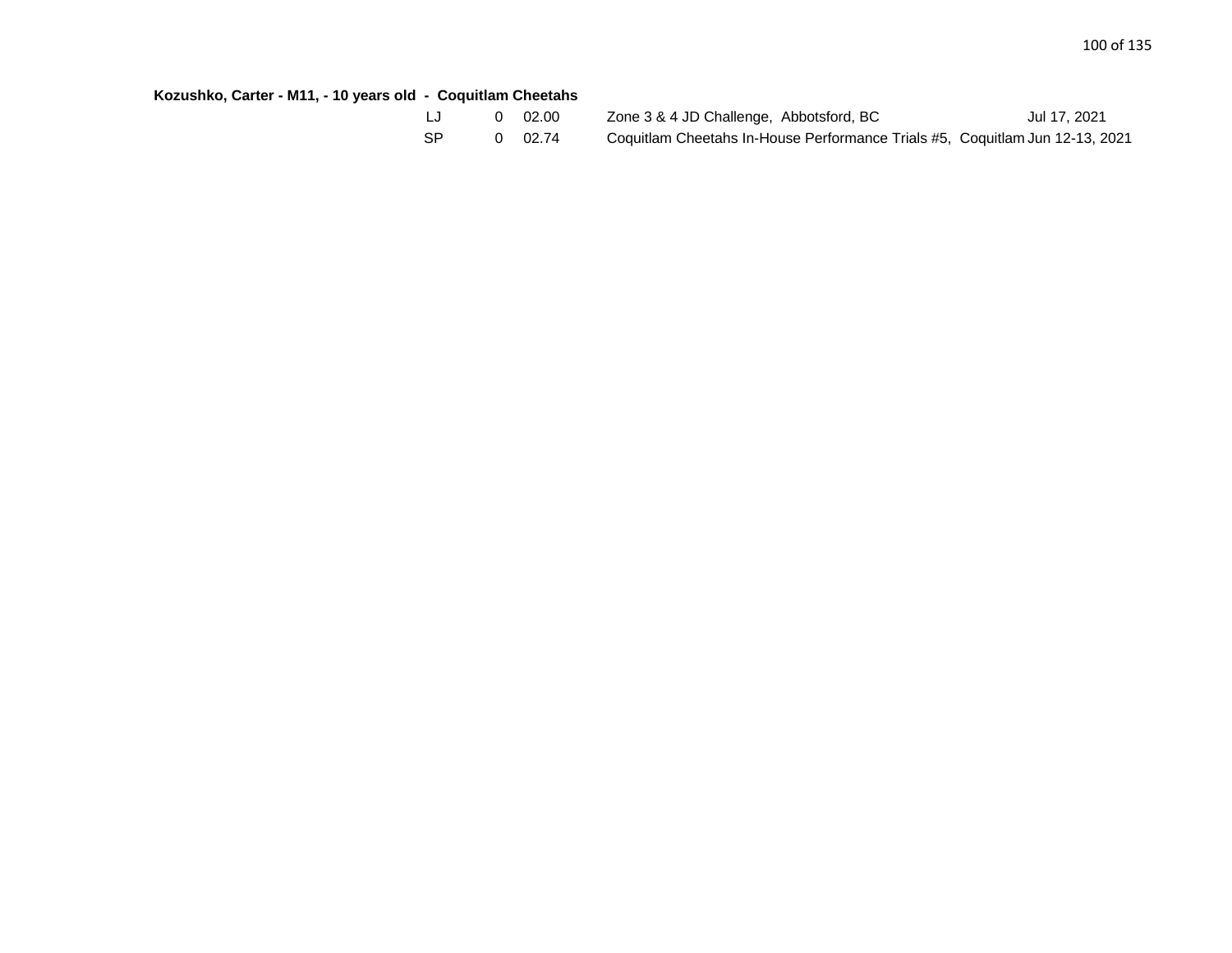### **Laga, Matthew - M12, - 9 years old - Royal City Track & Field Club**

|                                                                         | 600          | 2:54.10                  | Royal City IntraClub JD Pentathlon, BURNABY, BC                              | Jul 10, 2021 |
|-------------------------------------------------------------------------|--------------|--------------------------|------------------------------------------------------------------------------|--------------|
|                                                                         | 60H          | 16.80<br>$\mathbf 0$     | Royal City IntraClub JD Pentathlon, BURNABY, BC                              | Jul 10, 2021 |
|                                                                         | HJ           | 00.88<br>0               | Royal City IntraClub JD Pentathlon, BURNABY, BC                              | Jul 10, 2021 |
|                                                                         | <b>SP</b>    | 02.60<br>$\mathbf 0$     | Royal City IntraClub JD Pentathlon, BURNABY, BC                              | Jul 10, 2021 |
|                                                                         | <b>OPENT</b> | 272.00<br>$\overline{0}$ | Royal City IntraClub JD Pentathlon, BURNABY, BC                              | Jul 10, 2021 |
| Laing, Jaxon - M11, - 10 years old - Ocean Athletics Track & Field Club |              |                          |                                                                              |              |
|                                                                         | 60           | 09.12<br>$\overline{0}$  | Ocean Athletics JD Performance Trials #3, Surrey, BC                         | May 8, 2021  |
|                                                                         | 100          | 14.34<br>$\mathbf 0$     | Ocean Athletics JD Performance Trials #1, Surrey, BC                         | Apr 17, 2021 |
|                                                                         | 600          | 1:58.69                  | Ocean Athletics JD Performance Trials #1, Surrey, BC                         | Apr 17, 2021 |
|                                                                         | LJ           | $0$ 03.73                | Ocean Athletics JD Performance Trials #3, Surrey, BC                         | May 8, 2021  |
| Laird-Mclean, Kai - M11, - 10 years old - Coquitlam Cheetahs            |              |                          |                                                                              |              |
|                                                                         | 600          | 2:10.32                  | Zone 3 & 4 JD Challenge, Abbotsford, BC                                      | Jul 17, 2021 |
|                                                                         | 60H          | 13.55<br>0               | Zone 3 & 4 JD Challenge, Abbotsford, BC                                      | Jul 17, 2021 |
|                                                                         | IJ           | 03.13<br>0               | Zone 3 & 4 JD Challenge, Abbotsford, BC                                      | Jul 17, 2021 |
| Lam, Michael - M10, - 11 years old - Vancouver Thunderbirds             |              |                          |                                                                              |              |
|                                                                         | 60           | 09.76<br>0               | Zone 5 JD Regional Challenge, Richmond, BC                                   | Jul 18, 2021 |
|                                                                         | 600          | 2:00.51                  | Thunderbirds "In Club" Performance Trials #4, Vancouver, BC                  | May 15, 2021 |
|                                                                         | 1000         | 3:30.19                  | Vancouver Thunderbirds Performance Trials #5, Burnaby, BC                    | Jun 5, 2021  |
|                                                                         | 60H          | 11.92<br>0               | Zone 5 JD Regional Challenge, Richmond, BC                                   | Jul 18, 2021 |
|                                                                         | HJ           | 01.10<br>0               | Vancouver Thunderbirds Performance Trials #5, Burnaby, BC                    | Jun 5, 2021  |
|                                                                         | LJ           | 03.63<br>$\mathbf 0$     | Thunderbirds "In Club" Performance Trials #4, Vancouver, BC                  | May 15, 2021 |
|                                                                         | <b>SP</b>    | 06.67<br>$\mathbf 0$     | Vancouver Thunderbirds Performance Trial, Burnaby, BC                        | Jul 10, 2021 |
| Lauwers, Westley - M12, - 9 years old - Coquitlam Cheetahs              |              |                          |                                                                              |              |
|                                                                         | 60           | 10.63<br>0               | Coquitlam Cheetahs In-House Performance Trials #5, Coquitlam Jun 12-13, 2021 |              |
|                                                                         | 100          | 17.22<br>0               | Coquitlam Cheetahs In-House Performance Trials #5, Coquitlam Jun 12-13, 2021 |              |
|                                                                         | 60H          | 13.77<br>$\mathbf 0$     | Zone 3 & 4 JD Challenge, Abbotsford, BC                                      | Jul 17, 2021 |
|                                                                         | LJ           | 02.34<br>0               | Coquitlam Cheetahs In-House Performance Trials #5, Coquitlam Jun 12-13, 2021 |              |
|                                                                         | <b>SP</b>    | 0<br>04.29               | Zone 3 & 4 JD Challenge, Abbotsford, BC                                      | Jul 17, 2021 |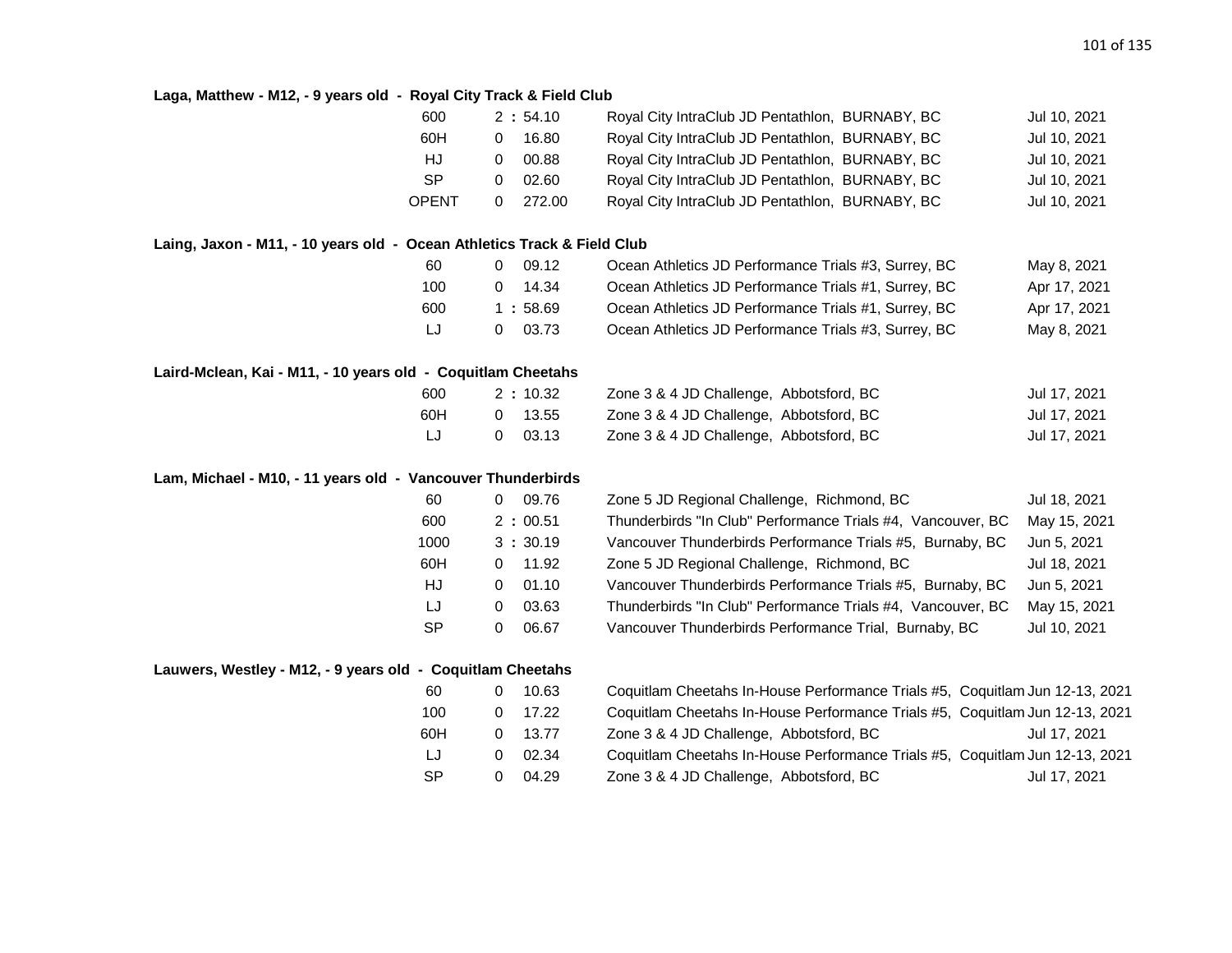#### **Lazare, Henry - M09, - 12 years old - Vancouver Thunderbirds**

100 0 14.76 Thunderbirds "In Club" Performance Trials #4, Vancouver, BC May 15, 2021

#### **Leavens, Owen - M10, - 11 years old - Prince George Track & Field Club**

| 100       | 18.68             | PGTFC Sub Zero In House Performance Trials, Prince George, IMay 1, 2021    |
|-----------|-------------------|----------------------------------------------------------------------------|
| 600       | 2:20.45           | Zone 7 & 8 JD Regional Challenge Meet, Prince George, BC<br>Jul 10, 2021   |
| 1000      | 4:16.77           | Spruce Capital In House Performance Trials, Prince George, BC Jun 12, 2021 |
| IJ        | 03.20<br>$\Omega$ | Spruce Capital In House Performance Trials, Prince George, BC Jun 12, 2021 |
| <b>SP</b> | 05.18             | PGTFC Sub Zero In House Performance Trials, Prince George, IMay 1, 2021    |

#### **Lee, Andrew - M09, - 12 years old - Prince George Track & Field Club**

| 100 | 16.93<br>O |  |
|-----|------------|--|
| 800 | 3:13.77    |  |
| 80H | 19.34<br>O |  |
| IJ  | 02.25<br>0 |  |
| JT  | 10.27<br>0 |  |
| SP  | 04.86<br>O |  |

PGTFC Sub Zero In House Performance Trials, Prince George, IMay 1, 2021 Spruce Capital In House Performance Trials, Prince George, BC Jun 12, 2021 Spruce Capital In House Performance Trials, Prince George, BC Jun 12, 2021 PGTFC Sub Zero In House Performance Trials, Prince George, IMay 1, 2021 Spruce Capital In House Performance Trials, Prince George, BC Jun 12, 2021 PGTFC Sub Zero In House Performance Trials, Prince George, IMay 1, 2021

#### **Lee, Owen - M09, - 12 years old - Kajaks Track & Field Club**

| 100 | 15.85 | Zone 5 JD Regional Challenge, Richmond, BC      | Jul 18, 2021 |
|-----|-------|-------------------------------------------------|--------------|
| IJ  | 03.28 | 2021 Kajaks Performance Trials #8, Richmond, BC | Jun 20, 2021 |
| SP. | 06.63 | Zone 5 JD Regional Challenge, Richmond, BC      | Jul 18, 2021 |

#### **Lemay, Tai - M10, - 11 years old - Royal City Track & Field Club**

| 60H   | 0 11.16        | Royal City IntraClub JD Pentathlon, BURNABY, BC | Jul 10, 2021 |
|-------|----------------|-------------------------------------------------|--------------|
| - SP  | $0\quad 06.46$ | Royal City IntraClub JD Pentathlon, BURNABY, BC | Jul 10, 2021 |
| OPENT | 0 1738.00      | Royal City IntraClub JD Pentathlon, BURNABY, BC | Jul 10, 2021 |

#### **Lever, Jaxon - M10, - 11 years old - Vancouver Thunderbirds**

| -60   | 0 10.54        | Thunderbirds "In Club" Performance Trials #4, Vancouver, BC May 15, 2021 |  |
|-------|----------------|--------------------------------------------------------------------------|--|
| 600   | 2:38.46        | Thunderbirds "In Club" Performance Trials #4, Vancouver, BC May 15, 2021 |  |
| LJ.   | $0\quad 02.88$ | Vancouver Thunderbirds Performance Trials #5, Burnaby, BC Jun 5, 2021    |  |
| $J$ T | 0 08.87        | Vancouver Thunderbirds Performance Trials #5, Burnaby, BC Jun 5, 2021    |  |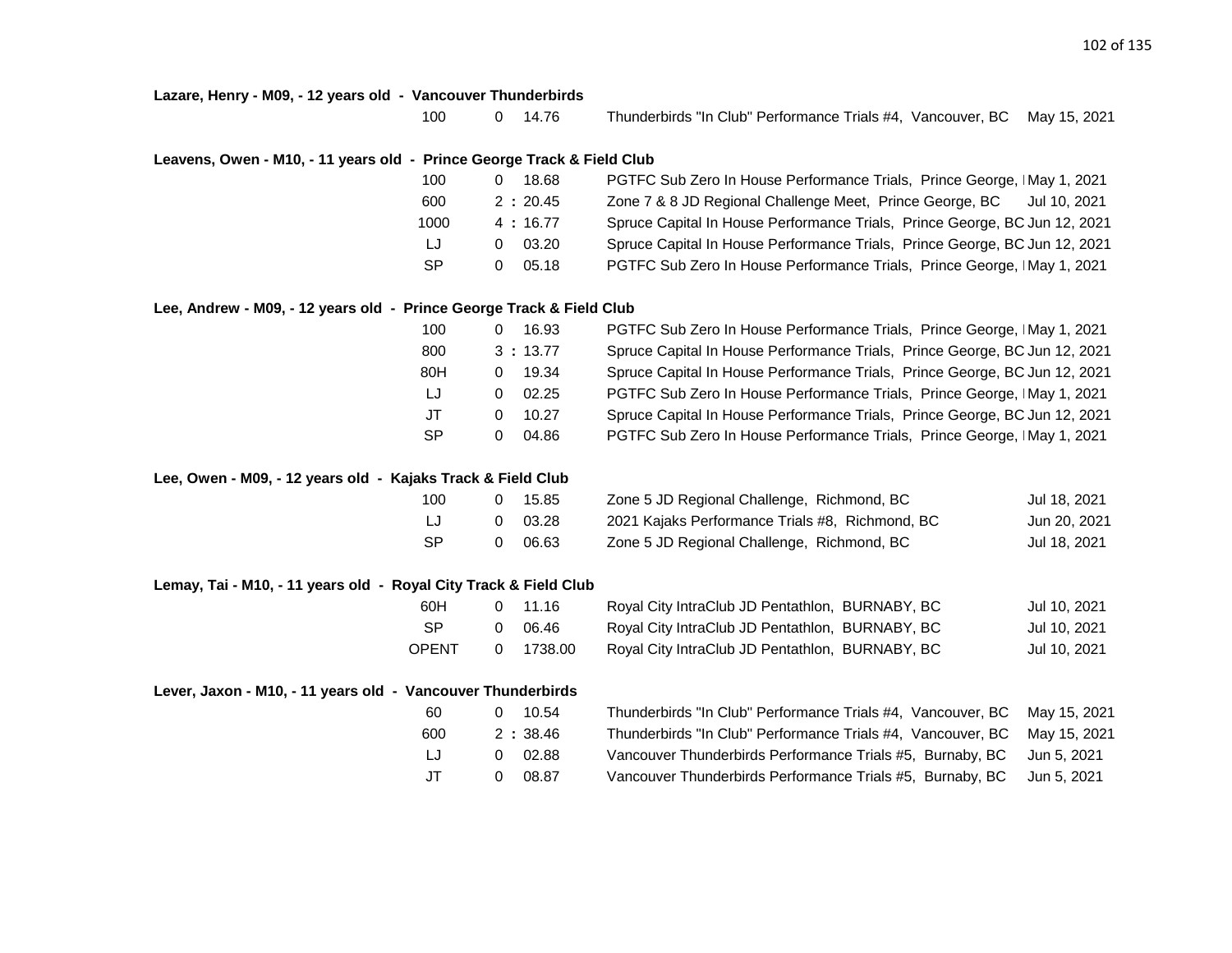# **Lexier, Colton - M09, - 12 years old - Kajaks Track & Field Club**

|                                                                        | 100  | 0 | 16.97   | 2021 Kajaks TFC In Club Performance Trials #6* +HIGH PERFO May 23, 2021 |              |
|------------------------------------------------------------------------|------|---|---------|-------------------------------------------------------------------------|--------------|
|                                                                        | 300  | 0 | 54.30   | 2021 Kajaks Performance Trials #8, Richmond, BC                         | Jun 20, 2021 |
|                                                                        | 800  |   | 3:02.12 | 2021 Kajaks TFC In Club Performance Trials #6* +HIGH PERFO May 23, 2021 |              |
|                                                                        | 1200 |   | 4:59.49 | 2021 Kajaks Performance Trials #8, Richmond, BC                         | Jun 20, 2021 |
|                                                                        | 80H  | 0 | 15.87   | Zone 5 JD Regional Challenge, Richmond, BC                              | Jul 18, 2021 |
|                                                                        | DT   | 0 | 16.94   | 2021 Kajaks Performance Trials #8, Richmond, BC                         | Jun 20, 2021 |
| Li, Jesse - M10, - 11 years old - Ocean Athletics Track & Field Club   |      |   |         |                                                                         |              |
|                                                                        | 100  | 0 | 15.06   | Ocean Athletics JD Performance Trials #1, Surrey, BC                    | Apr 17, 2021 |
|                                                                        | LJ   | 0 | 03.71   | Ocean Athletics JD Performance Trials #1, Surrey, BC                    | Apr 17, 2021 |
|                                                                        | JT   | 0 | 20.52   | Ocean Athletics and Universal Dual Meet, Surrey, BC                     | Jul 10, 2021 |
| Ling, Cedric - M10, - 11 years old - Vancouver Thunderbirds            |      |   |         |                                                                         |              |
|                                                                        | 100  | 0 | 16.73   | Vancouver Thunderbirds Performance Trial, Burnaby, BC                   | Jul 10, 2021 |
|                                                                        | 60H  | 0 | 12.17   | Vancouver Thunderbirds Performance Trial, Burnaby, BC                   | Jul 10, 2021 |
|                                                                        | LJ   | 0 | 03.32   | Vancouver Thunderbirds Performance Trials #5, Burnaby, BC               | Jun 5, 2021  |
| Ling, Conrad - M12, - 9 years old - Vancouver Thunderbirds             |      |   |         |                                                                         |              |
|                                                                        | 100  | 0 | 20.17   | Vancouver Thunderbirds Performance Trials #5, Burnaby, BC               | Jun 5, 2021  |
|                                                                        | LJ   | 0 | 02.57   | Vancouver Thunderbirds Performance Trial, Burnaby, BC                   | Jul 10, 2021 |
| Lo, Jarred - M11, - 10 years old - Vancouver Olympic Club              |      |   |         |                                                                         |              |
|                                                                        | 60   | 0 | 10.56   | Zone 5 JD Regional Challenge, Richmond, BC                              | Jul 18, 2021 |
|                                                                        | 100  | 0 | 17.20   | VOC "Give the Chance" In House Performance Trials, New Wes May 29, 2021 |              |
|                                                                        | 60H  | 0 | 14.61   | Zone 5 JD Regional Challenge, Richmond, BC                              | Jul 18, 2021 |
| Loconte, Lorenzo - M10, - 11 years old - Royal City Track & Field Club |      |   |         |                                                                         |              |
|                                                                        | 60H  | 0 | 11.73   | Royal City IntraClub JD Pentathlon, BURNABY, BC                         | Jul 10, 2021 |

| <b>UUIT</b> | <u>U II.IJ</u> | <b>NUVAL CITY INTIACTUD JD FEITIANIION, DUNIVAD I, DC</b> | JUI IV, ZUZ I |
|-------------|----------------|-----------------------------------------------------------|---------------|
| - SP        | $0\quad 07.35$ | Royal City IntraClub JD Pentathlon, BURNABY, BC           | Jul 10, 2021  |
| OPENT       | 1427.00        | Royal City IntraClub JD Pentathlon, BURNABY, BC           | Jul 10, 2021  |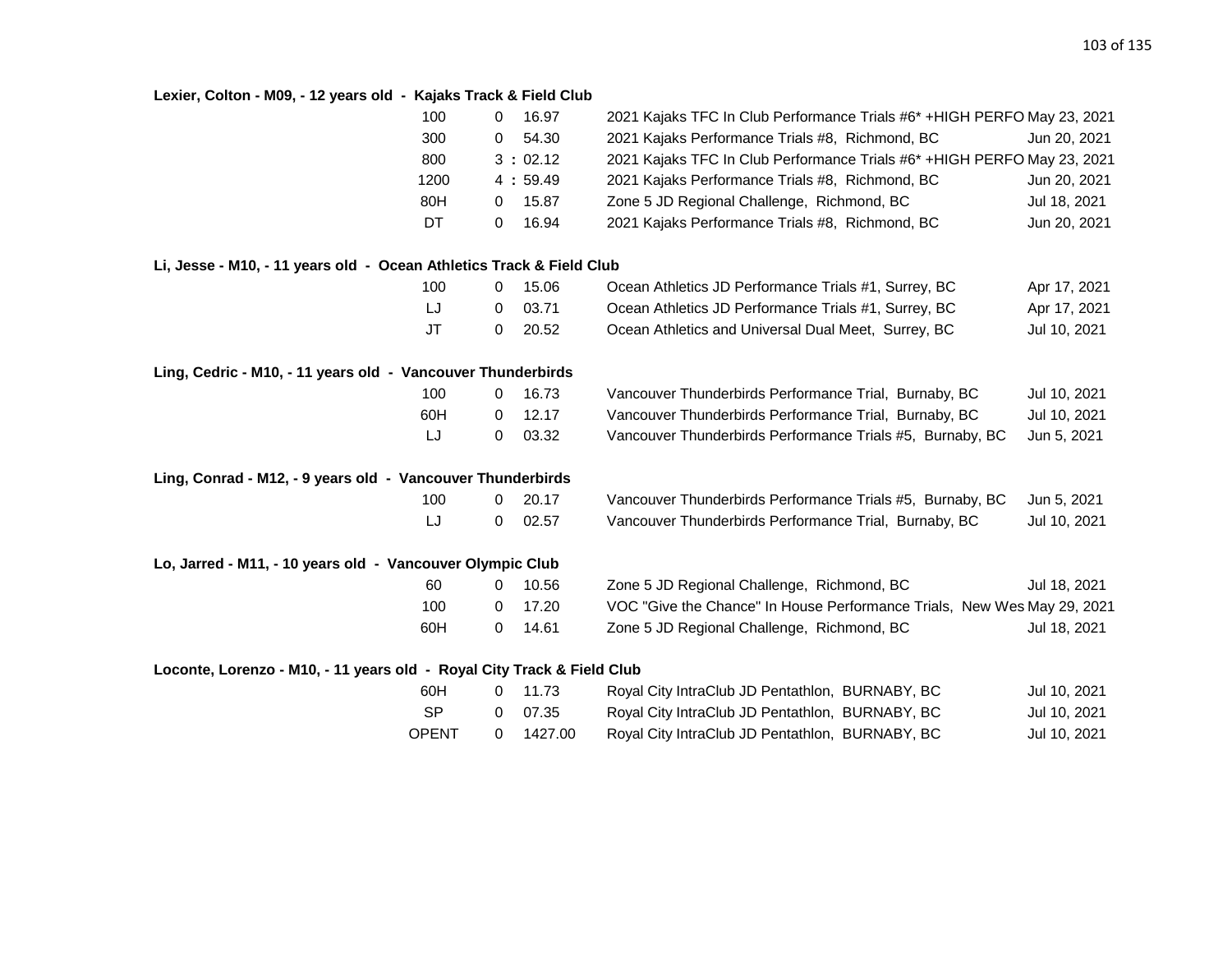| Longley, Chase - M08, - 13 years old - South Surrey Athletics                  |           |             |       |                                                                          |              |
|--------------------------------------------------------------------------------|-----------|-------------|-------|--------------------------------------------------------------------------|--------------|
|                                                                                | DT.       | 0           | 29.36 | Zone 3 & 4 JD Challenge, Abbotsford, BC                                  | Jul 17, 2021 |
|                                                                                | HT.       | 0           | 44.44 | 2021 Kajaks Summer Open, Richmond, BC                                    | Aug 7, 2021  |
|                                                                                | <b>SP</b> | 0           | 10.07 | Ocean Athletics Track Meet, Surrey, BC                                   | Jun 5, 2021  |
| Louis, Thomas - M08, - 13 years old - Kajaks Track & Field Club                |           |             |       |                                                                          |              |
|                                                                                | 100       | 0           | 16.88 | 2021 Kajaks TFC In Club Performance Trials #6* +HIGH PERFO May 23, 2021  |              |
|                                                                                | <b>SP</b> | 0           | 06.17 | 2021 Kajaks TFC In Club Performance Trials #6* + HIGH PERFO May 23, 2021 |              |
| Lownsbrough, Carter - M08, - 13 years old - Ocean Athletics Track & Field Club |           |             |       |                                                                          |              |
|                                                                                | 100       | 0           | 14.72 | Ocean Athletics and Universal Dual Meet, Surrey, BC                      | Jul 10, 2021 |
|                                                                                | LJ        | 0           | 03.81 | Ocean Athletics Track Meet, Surrey, BC                                   | Jun 5, 2021  |
| Ly, Oliver - M12, - 9 years old - Kajaks Track & Field Club                    |           |             |       |                                                                          |              |
|                                                                                | 60        | 0           | 09.68 | Zone 5 JD Regional Challenge, Richmond, BC                               | Jul 18, 2021 |
|                                                                                | LJ        | 0           | 02.88 | 2021 Kajaks TFC In Club Performance Trials #6* +HIGH PERFO May 23, 2021  |              |
| Ly, Tyler - M10, - 11 years old - Kajaks Track & Field Club                    |           |             |       |                                                                          |              |
|                                                                                | 60        | 0           | 09.31 | Zone 5 JD Regional Challenge, Richmond, BC                               | Jul 18, 2021 |
|                                                                                | 200       | 0           | 33.20 | 2021 Kajaks Performance Trials #8, Richmond, BC                          | Jun 20, 2021 |
|                                                                                | 60H       | $\Omega$    | 11.43 | Zone 5 JD Regional Challenge, Richmond, BC                               | Jul 18, 2021 |
|                                                                                | LJ        | 0           | 03.71 | Zone 5 JD Regional Challenge, Richmond, BC                               | Jul 18, 2021 |
| Lyons, Brayden - M11, - 10 years old - Ocean Athletics Track & Field Club      |           |             |       |                                                                          |              |
|                                                                                | 60        | 0           | 10.17 | Ocean Athletics JD Performance Trials #3, Surrey, BC                     | May 8, 2021  |
|                                                                                | 100       | 0           | 16.70 | Ocean Athletics JD Performance Trials #3, Surrey, BC                     | May 8, 2021  |
|                                                                                | HJ        | 0           | 01.00 | Ocean Athletics and Universal Dual Meet, Surrey, BC                      | Jul 10, 2021 |
|                                                                                | LJ        | $\mathbf 0$ | 03.22 | Ocean Athletics and Universal Dual Meet, Surrey, BC                      | Jul 10, 2021 |
|                                                                                | JT        | 0           | 08.47 | Ocean Athletics JD Performance Trials #1, Surrey, BC                     | Apr 17, 2021 |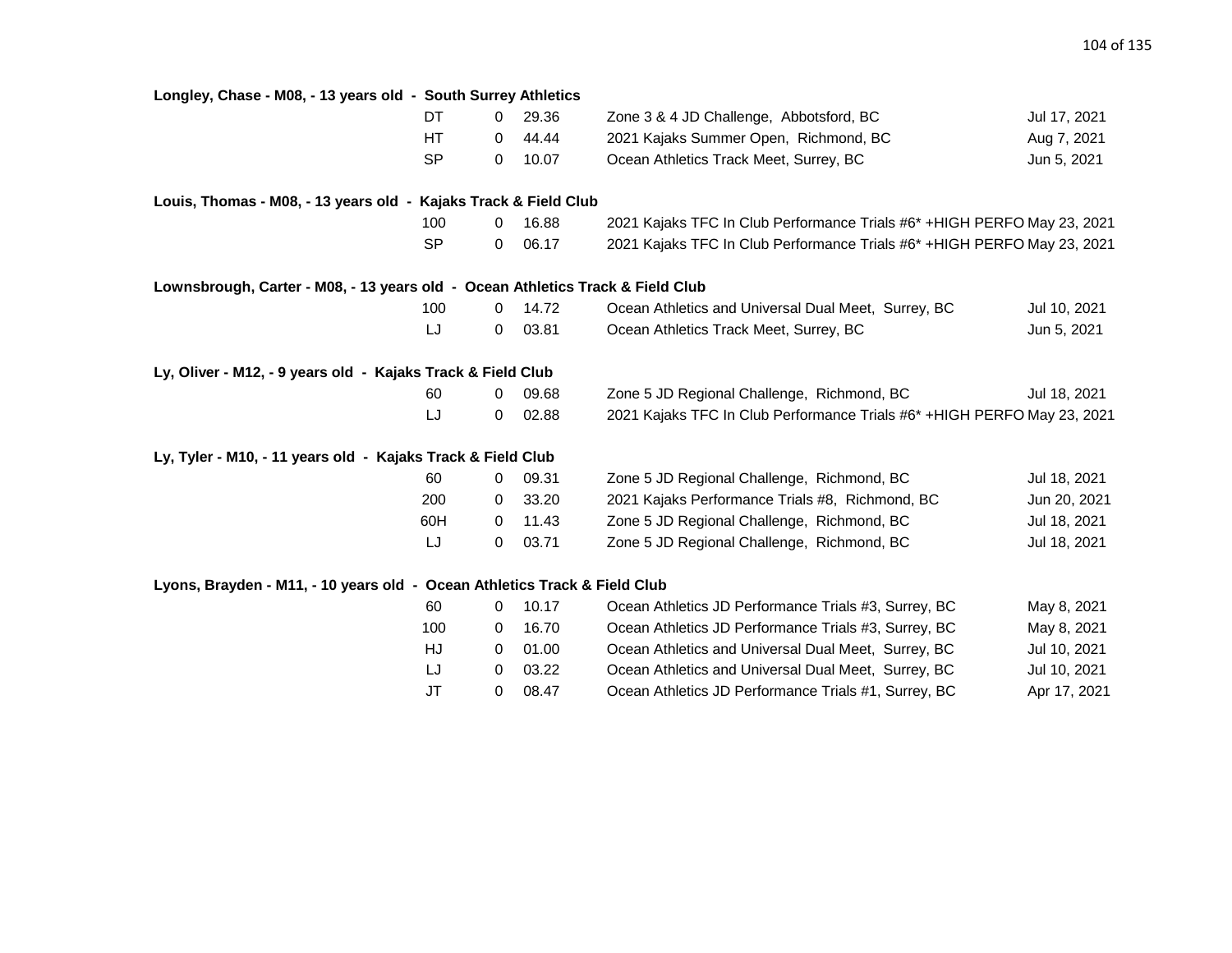| Ma, Nolan - M12, - 9 years old - Vancouver Thunderbirds                         |                       |                                                             |              |
|---------------------------------------------------------------------------------|-----------------------|-------------------------------------------------------------|--------------|
| 100                                                                             | 17.66<br>0            | Vancouver Thunderbirds Performance Trials #5, Burnaby, BC   | Jun 5, 2021  |
| 600                                                                             | 2:16.05               | Thunderbirds "In Club" Performance Trials #4, Vancouver, BC | May 15, 2021 |
| LJ                                                                              | 03.29<br>$\mathbf{0}$ | Vancouver Thunderbirds Performance Trial, Burnaby, BC       | Jul 10, 2021 |
| Macdonald, Finn - M10, - 11 years old - Burnaby Striders Track & Field Club     |                       |                                                             |              |
| 100                                                                             | 17.46<br>0            | Zone 3 & 4 JD Challenge, Abbotsford, BC                     | Jul 17, 2021 |
| Macpherson, Nicholas - M08, - 13 years old - Ocean Athletics Track & Field Club |                       |                                                             |              |
| 100                                                                             | 15.99<br>0            | Ocean Athletics and Universal Dual Meet, Surrey, BC         | Jul 10, 2021 |
| 800                                                                             | 3:05.93               | Ocean Athletics and Universal Dual Meet, Surrey, BC         | Jul 10, 2021 |
| DT                                                                              | 20.95<br>0            | Ocean Athletics In House Performance Trial #7, Surrey, BC   | Jun 26, 2021 |
| HТ                                                                              | 32.85<br>0            |                                                             |              |
| <b>JT</b>                                                                       | 23.19<br>$\mathbf 0$  | Ocean Athletics JD Performance Trials #3, Surrey, BC        | May 8, 2021  |
| <b>SP</b>                                                                       | 07.62<br>$\mathbf 0$  | 2021 Ocean Athletics Performance Trial #2, Surrey, BC       | May 1, 2021  |
| Mali, Austin - M11, - 10 years old - Ocean Athletics Track & Field Club         |                       |                                                             |              |
| 60                                                                              | 11.08<br>0            | Ocean Athletics JD Performance Trials #1, Surrey, BC        | Apr 17, 2021 |
| 100                                                                             | 16.74<br>0            | Ocean Athletics JD Performance Trials #3, Surrey, BC        | May 8, 2021  |
| 600                                                                             | 2:19.92               | Ocean Athletics Track Meet, Surrey, BC                      | Jun 5, 2021  |
| 60H                                                                             | 14.53<br>0            | Ocean Athletics Track Meet, Surrey, BC                      | Jun 5, 2021  |
| LJ                                                                              | 02.92<br>0            | Ocean Athletics and Universal Dual Meet, Surrey, BC         | Jul 10, 2021 |
| <b>JT</b>                                                                       | 06.51<br>0            | Ocean Athletics and Universal Dual Meet, Surrey, BC         | Jul 10, 2021 |
| Mann, Carter - M11, - 10 years old - Ocean Athletics Track & Field Club         |                       |                                                             |              |
| 60                                                                              | 11.29<br>0            | Ocean Athletics JD Performance Trials #1, Surrey, BC        | Apr 17, 2021 |
| 100                                                                             | 18.09<br>0            | Ocean Athletics and Universal Dual Meet, Surrey, BC         | Jul 10, 2021 |
| LJ                                                                              | 02.74<br>0            | Ocean Athletics and Universal Dual Meet, Surrey, BC         | Jul 10, 2021 |
| <b>JT</b>                                                                       | 12.43<br>0            | Ocean Athletics and Universal Dual Meet, Surrey, BC         | Jul 10, 2021 |
| Marfori, Miguel - M11, - 10 years old - Ocean Athletics Track & Field Club      |                       |                                                             |              |
| 60                                                                              | 12.32<br>0            | Ocean Athletics JD Performance Trials #1, Surrey, BC        | Apr 17, 2021 |
| 100                                                                             | 20.36<br>0            | Ocean Athletics Track Meet, Surrey, BC                      | Jun 5, 2021  |
| 60H                                                                             | 16.88<br>0            | Ocean Athletics and Universal Dual Meet, Surrey, BC         | Jul 10, 2021 |
| LJ                                                                              | 01.53<br>0            | Ocean Athletics JD Performance Trials #3, Surrey, BC        | May 8, 2021  |
| <b>SP</b>                                                                       | 02.33<br>$\mathbf 0$  | Ocean Athletics Track Meet, Surrey, BC                      | Jun 5, 2021  |
|                                                                                 |                       |                                                             |              |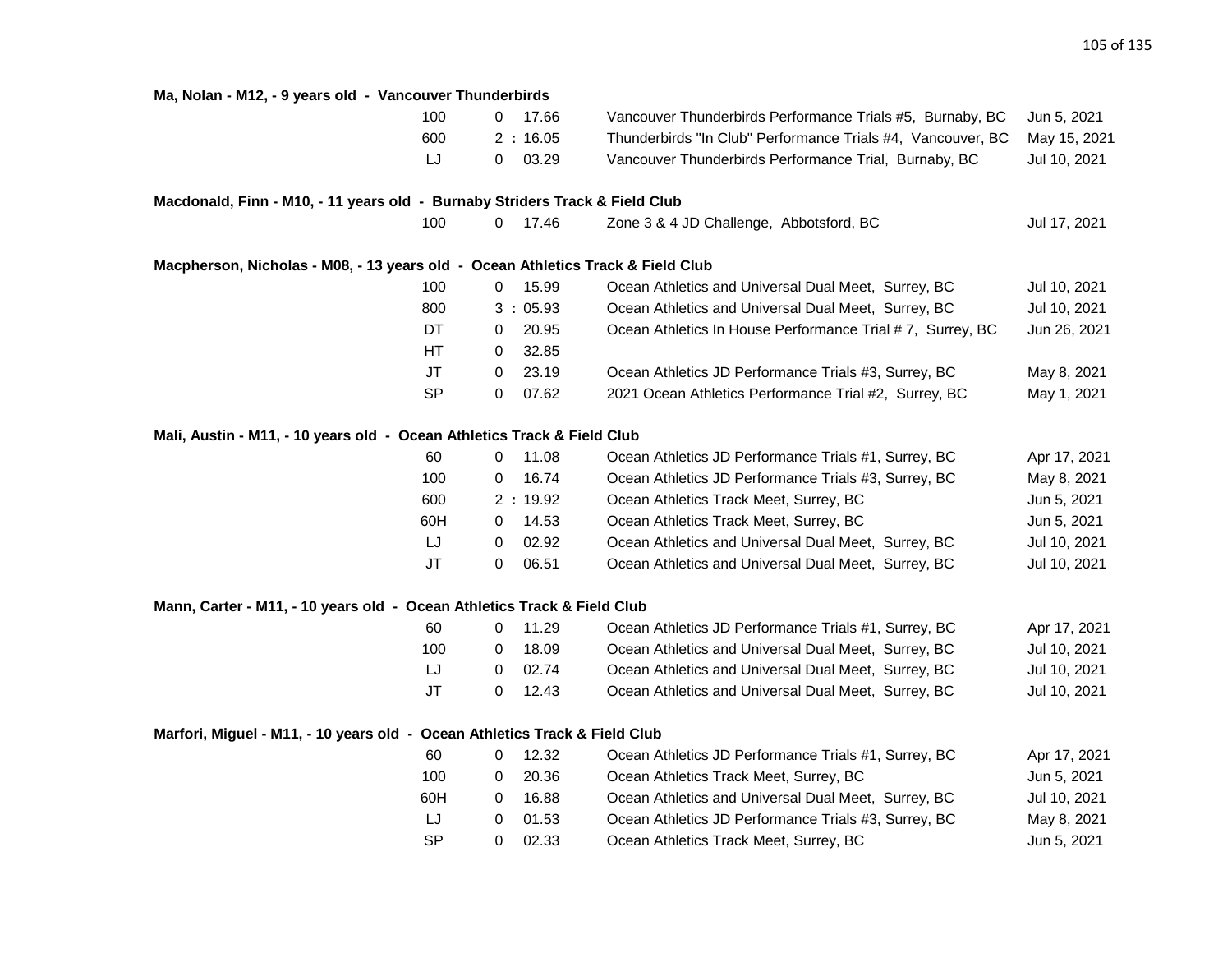# **Martin, Hamish - M12, - 9 years old - NorWesters Track & Field Club**

|                                                                              | 60<br>0  | 11.49     | NorWesters June Meet, Burnaby, BC                           | Jun 19, 2021 |
|------------------------------------------------------------------------------|----------|-----------|-------------------------------------------------------------|--------------|
|                                                                              | 100<br>0 | 18.30     | NorWesters June Meet, Burnaby, BC                           | Jun 19, 2021 |
| 60H                                                                          | 0        | 18.90     | NorWesters June Meet, Burnaby, BC                           | Jun 19, 2021 |
|                                                                              | LJ<br>0  | 02.53     | NorWesters June Meet, Burnaby, BC                           | Jun 19, 2021 |
| <b>SP</b>                                                                    | 0        | 03.89     | NorWesters July Meet, Burnaby, BC                           | Jul 11, 2021 |
| Marwaha, Maahi - M09, - 12 years old - Vancouver Thunderbirds                |          |           |                                                             |              |
|                                                                              | 100<br>0 | 13.39     | Thunderbirds "In Club" Performance Trials #4, Vancouver, BC | May 15, 2021 |
|                                                                              | 800      | 2:34.62   | Zone 3 & 4 JD Challenge, Abbotsford, BC                     | Jul 17, 2021 |
|                                                                              | 1200     | 4:07.82   | Vancouver Thunderbirds Performance Trial, Burnaby, BC       | Jul 10, 2021 |
|                                                                              | 80H<br>0 | 13.73     | Zone 5 JD Regional Challenge, Richmond, BC                  | Jul 18, 2021 |
|                                                                              | IJ<br>0  | 04.57     | Vancouver Thunderbirds Performance Trials #5, Burnaby, BC   | Jun 5, 2021  |
| Matta, Benjamin - M10, - 11 years old - Coquitlam Cheetahs                   |          |           |                                                             |              |
|                                                                              | 100<br>0 | 16.78     | Zone 3 & 4 JD Challenge, Abbotsford, BC                     | Jul 17, 2021 |
|                                                                              | 60H<br>0 | 14.74     | Zone 3 & 4 JD Challenge, Abbotsford, BC                     | Jul 17, 2021 |
| HJ                                                                           | 0        | 01.00     | Zone 3 & 4 JD Challenge, Abbotsford, BC                     | Jul 17, 2021 |
|                                                                              | LJ<br>0  | 02.96     | Zone 3 & 4 JD Challenge, Abbotsford, BC                     | Jul 17, 2021 |
| Maver, Makaio - M08, - 13 years old - Ocean Athletics Track & Field Club     |          |           |                                                             |              |
|                                                                              | 100<br>0 | 14.35     | Ocean Athletics JD Performance Trials #3, Surrey, BC        | May 8, 2021  |
| Mavritsakis, Billy - M12, - 9 years old - Ocean Athletics Track & Field Club |          |           |                                                             |              |
|                                                                              | 60<br>0  | 09.52     | Ocean Athletics JD Performance Trials #1, Surrey, BC        | Apr 17, 2021 |
|                                                                              | 100<br>0 | 15.60     | Zone 3 & 4 JD Challenge, Abbotsford, BC                     | Jul 17, 2021 |
|                                                                              | 600      | 2:18.83   | Ocean Athletics JD Performance Trials #1, Surrey, BC        | Apr 17, 2021 |
|                                                                              | 60H<br>0 | 11.86     | Zone 3 & 4 JD Challenge, Abbotsford, BC                     | Jul 17, 2021 |
|                                                                              | LJ<br>0  | 03.55     | Zone 3 & 4 JD Challenge, Abbotsford, BC                     | Jul 17, 2021 |
| Mcarthur, Jordan - M09, - 12 years old - Vancouver Thunderbirds              |          |           |                                                             |              |
|                                                                              | 100<br>0 | 14.84     | Vancouver Thunderbirds Performance Trials #5, Burnaby, BC   | Jun 5, 2021  |
|                                                                              | 1200     | 4 : 18.55 | Vancouver Thunderbirds Performance Trial, Burnaby, BC       | Jul 10, 2021 |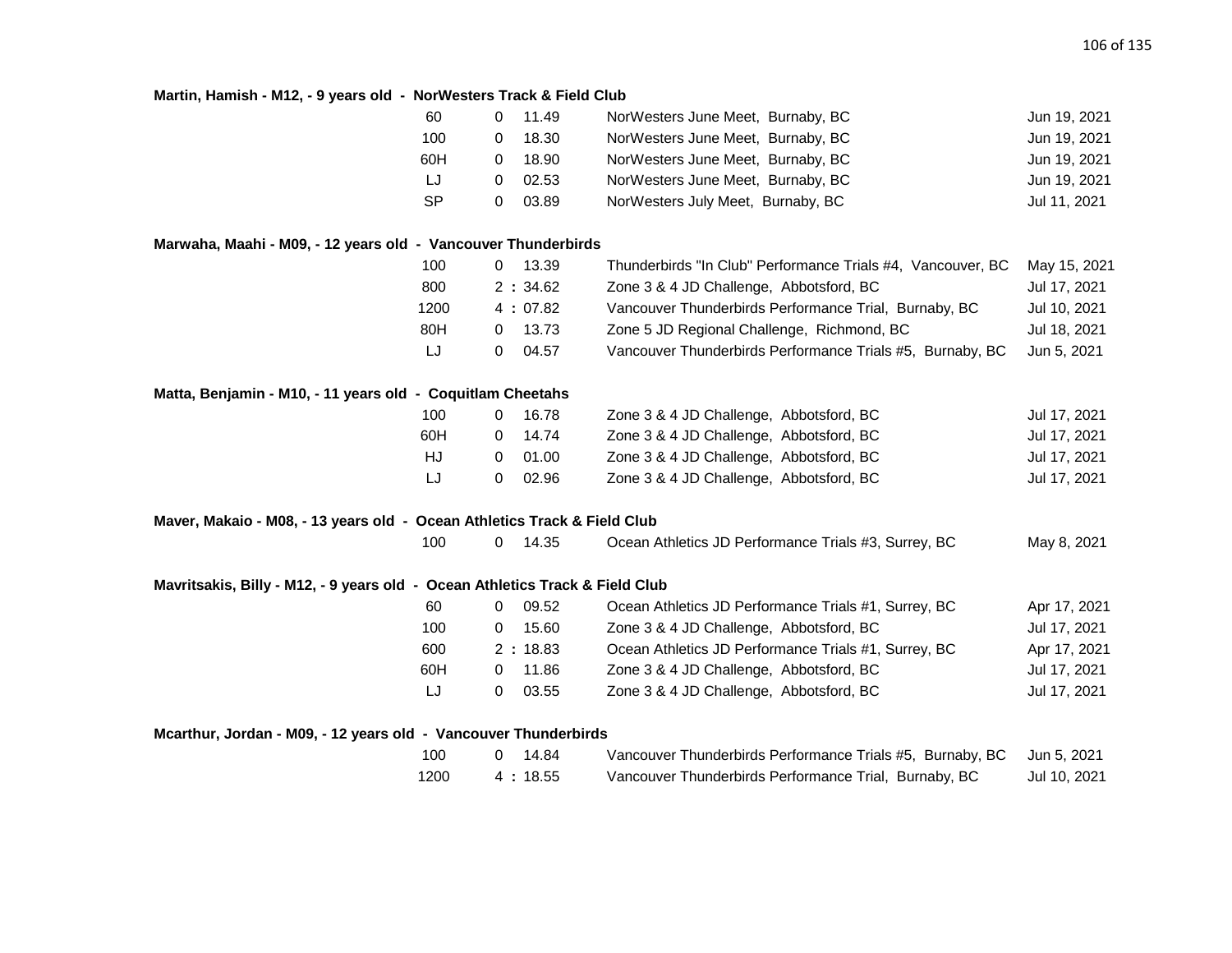### **Mcbean, Michael - M11, - 10 years old - Coquitlam Cheetahs**

| 100 | 16.77           | Zone 3 & 4 JD Challenge, Abbotsford, BC | Jul 17, 2021 |
|-----|-----------------|-----------------------------------------|--------------|
| 60H | $0 \quad 15.07$ | Zone 3 & 4 JD Challenge, Abbotsford, BC | Jul 17, 2021 |
| IJ  | 03.21           | Zone 3 & 4 JD Challenge, Abbotsford, BC | Jul 17, 2021 |
| -SP | 04.38           | Zone 3 & 4 JD Challenge, Abbotsford, BC | Jul 17, 2021 |

### **Mccadden, Logan - M08, - 13 years old - Ocean Athletics Track & Field Club**

| 100  | 15.81      | Ocean Athletics JD Performance Trials #1, Surrey, BC | Apr 17, 2021 |
|------|------------|------------------------------------------------------|--------------|
| 800  | 2:56.08    | Ocean Athletics JD Performance Trials #1, Surrey, BC | Apr 17, 2021 |
| LJ.  | 03.48<br>0 | Ocean Athletics JD Performance Trials #1, Surrey, BC | Apr 17, 2021 |
| JT . | 0 17.79    | Ocean Athletics JD Performance Trials #1, Surrey, BC | Apr 17, 2021 |

### **Mcculloch, Callum - M11, - 10 years old - Nanaimo & District Track & Field Club**

| LJ  | 03.12   | NTFC "In House" Performance Trials #2 + Vancouver Island JD F Jun 26, 2021 |
|-----|---------|----------------------------------------------------------------------------|
| DT  | 0 11.22 | NTFC "In House" Performance Trials #2 + Vancouver Island JD F Jun 26, 2021 |
| -SP | 06.07   | NTFC "In House" Performance Trials #2 + Vancouver Island JD F Jun 26, 2021 |

### **Mccutcheon, Simon - M10, - 11 years old - Vancouver Thunderbirds**

| -60  | 10.02   | Thunderbirds "In Club" Performance Trials #4, Vancouver, BC May 15, 2021 |              |
|------|---------|--------------------------------------------------------------------------|--------------|
| 600  | 2:00.51 | Thunderbirds "In Club" Performance Trials #4, Vancouver, BC              | May 15, 2021 |
| 1000 | 3:33.71 | Vancouver Thunderbirds Performance Trials #5, Burnaby, BC                | Jun 5. 2021  |
| 60H  | 13.01   | Zone 5 JD Regional Challenge, Richmond, BC                               | Jul 18, 2021 |
| LJ   | 03.12   | Zone 5 JD Regional Challenge, Richmond, BC                               | Jul 18, 2021 |

### **Mcgee, Jason - M08, - 13 years old - Vancouver Thunderbirds**

| 100 | 0 17.10 | Thunderbirds "In Club" Performance Trials #1, Vancouver, BC Mar 27, 2021 |  |
|-----|---------|--------------------------------------------------------------------------|--|
| JT  | 0 17.60 | Thunderbirds "In Club" Performance Trials #1, Vancouver, BC Mar 27, 2021 |  |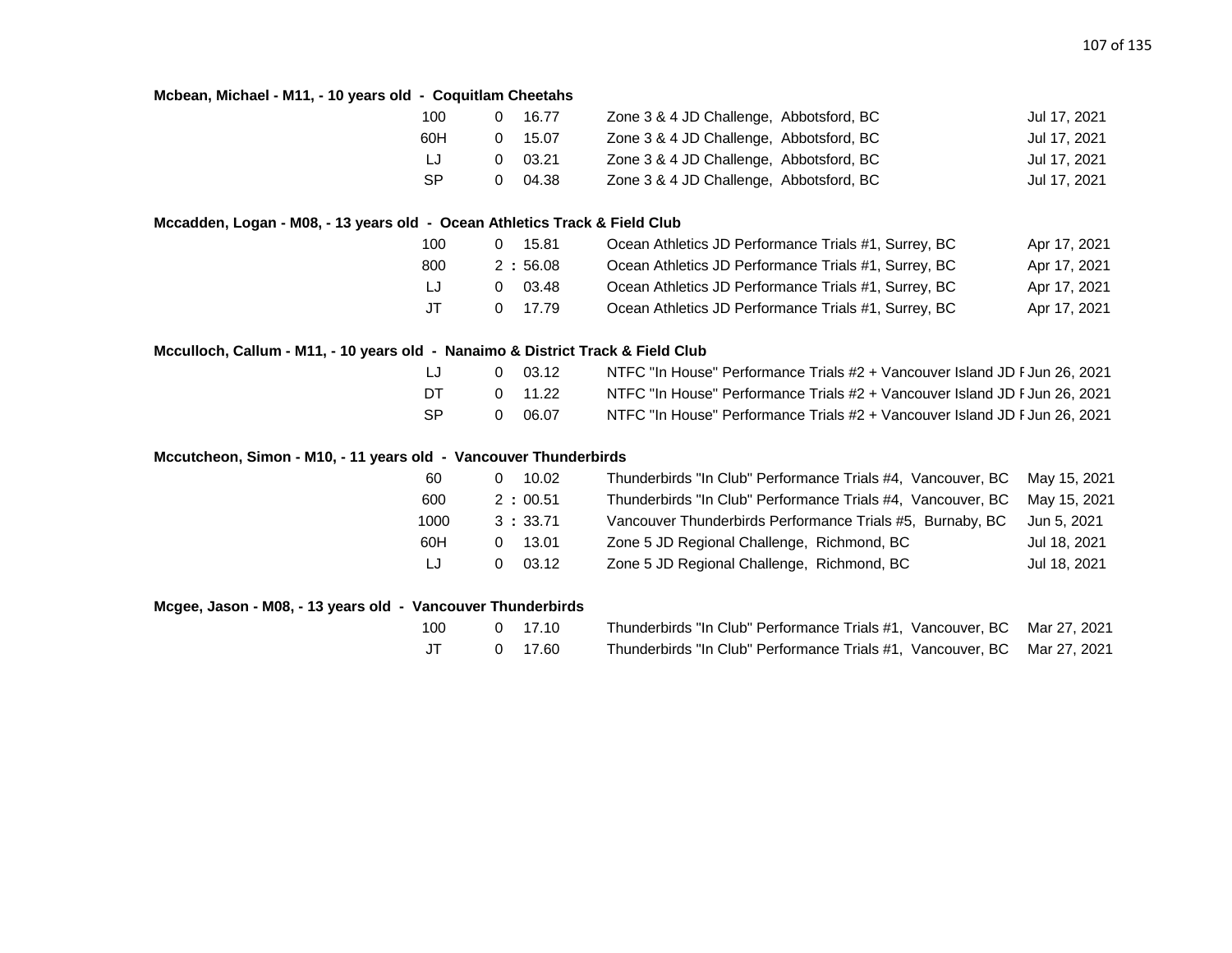## **Mcgrath, Aidan - M09, - 12 years old - Kamloops Track & Field Club**

| 100       | 16.64<br>0 | KTFC In Club Performance Trials #4, Kamloops, BC                           | Jun 12, 2021 |
|-----------|------------|----------------------------------------------------------------------------|--------------|
| 200       | 35.01<br>0 | Kamloops Track and Field Club JD and HS In Club Trials, Kamlc May 13, 2021 |              |
| 300       | 1:00.80    | KTFC In Club Performance Trials #4, Kamloops, BC                           | Jun 12, 2021 |
| 800       | 3:18.54    | 2021 Kamloops Performance Trials #4, Kamloops, BC                          | Apr 24, 2021 |
| 1200      | 5:16.74    | Kamloops In Club Performance Trials #6, Kamloops, BC                       | May 29, 2021 |
| 80H       | 19.08<br>0 | KTFC In Club Performance Trials #4, Kamloops, BC                           | Jun 12, 2021 |
| IJ        | 02.91<br>0 | Kamloops Track and Field Club JD and HS In Club Trials #2, Ka May 4, 2021  |              |
| <b>SP</b> | 04.92<br>0 | 2021 Kamloops Performance Trials #4, Kamloops, BC                          | Apr 24, 2021 |
|           |            |                                                                            |              |

### **Mclean, Kaden - M08, - 13 years old - Vancouver Thunderbirds**

| 100  | 14.48     | Zone 5 JD Regional Challenge, Richmond, BC            | Jul 18, 2021 |
|------|-----------|-------------------------------------------------------|--------------|
| 800  | 2 : 36.85 | Zone 5 JD Regional Challenge, Richmond, BC            | Jul 18, 2021 |
| 1200 | 4 : 05.88 | Vancouver Thunderbirds Performance Trial, Burnaby, BC | Jul 10, 2021 |

## **Medianu, Eric - M10, - 11 years old - Kajaks Track & Field Club**

| -60  | 09.91   | 2021 Kajaks Performance Trials #8, Richmond, BC                          | Jun 20, 2021 |
|------|---------|--------------------------------------------------------------------------|--------------|
| 100  | 16.28   | 2021 Kajaks TFC In Club Performance Trials #6* + HIGH PERFO May 23, 2021 |              |
| 600  | 2:13.84 | 2021 Kajaks TFC In Club Performance Trials #6* +HIGH PERFO May 23, 2021  |              |
| 1000 | 4:02.97 | 2021 Kajaks Performance Trials #8, Richmond, BC                          | Jun 20, 2021 |
| 60H  | 12.29   | Zone 5 JD Regional Challenge, Richmond, BC                               | Jul 18, 2021 |
| LJ   | 03.52   | 2021 Kajaks Performance Trials #8, Richmond, BC                          | Jun 20, 2021 |

### **Medianu, Luca - M12, - 9 years old - Kajaks Track & Field Club**

| -60  | 10.68             | 2021 Kajaks Performance Trials #8, Richmond, BC | Jun 20, 2021 |
|------|-------------------|-------------------------------------------------|--------------|
| 1000 | 4 : 11.83         | 2021 Kajaks Performance Trials #8, Richmond, BC | Jun 20, 2021 |
| LJ   | 02.78<br>$\Omega$ | Zone 5 JD Regional Challenge, Richmond, BC      | Jul 18, 2021 |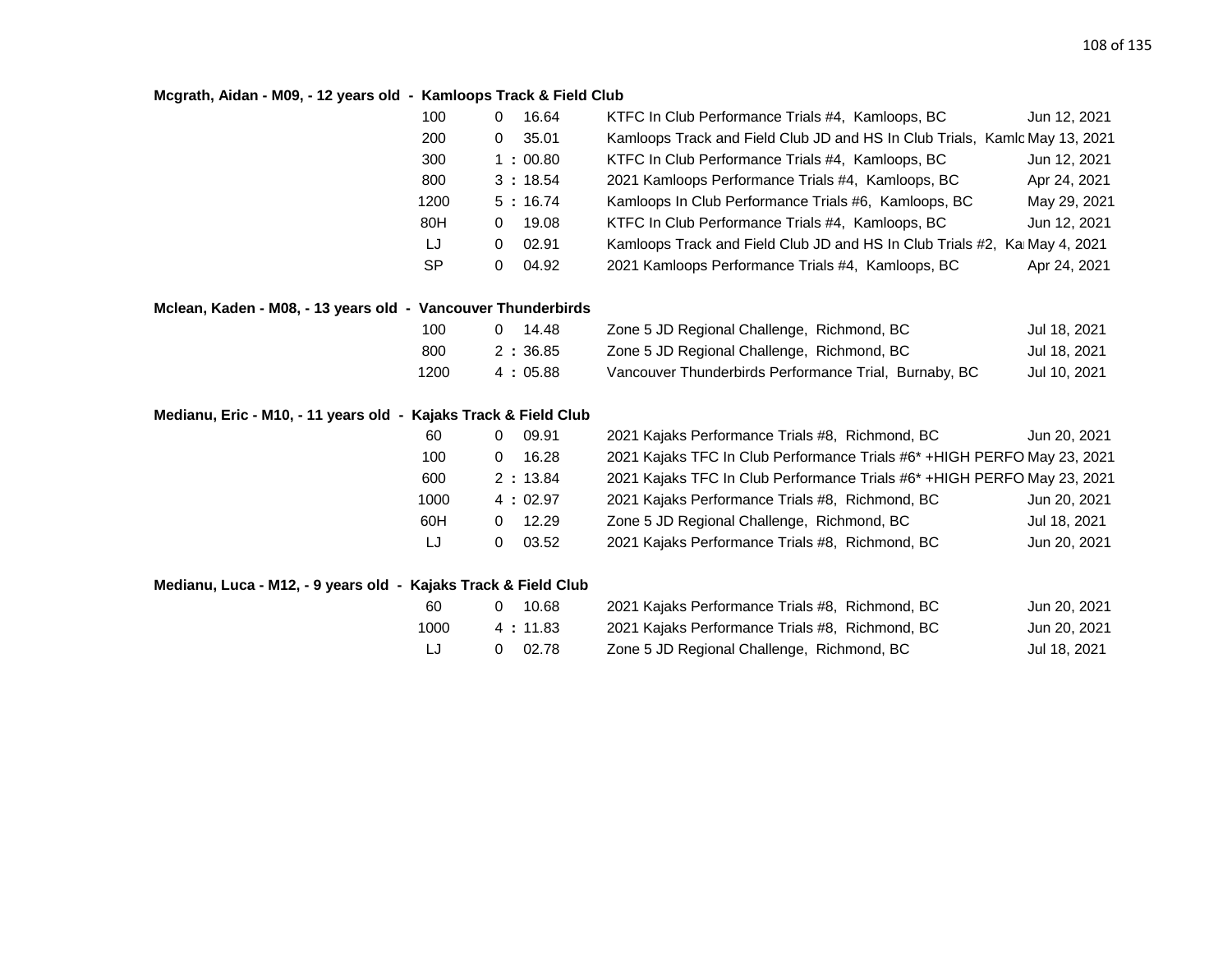### **Millard, James - M10, - 11 years old - NorWesters Track & Field Club**

| 60        | 10.80<br>0 | NorWesters June Meet, Burnaby, BC          | Jun 19, 2021 |
|-----------|------------|--------------------------------------------|--------------|
| 100       | 17.35<br>0 | NorWesters June Meet, Burnaby, BC          | Jun 19, 2021 |
| 600       | 2:09.51    | Zone 5 JD Regional Challenge, Richmond, BC | Jul 18, 2021 |
| 1000      | 3:48.24    | Zone 5 JD Regional Challenge, Richmond, BC | Jul 18, 2021 |
| 60H       | 13.87<br>0 | NorWesters June Meet, Burnaby, BC          | Jun 19, 2021 |
| LJ        | 02.98<br>0 | NorWesters June Meet, Burnaby, BC          | Jun 19, 2021 |
| DT        | 12.02<br>0 | NorWesters July Meet, Burnaby, BC          | Jul 11, 2021 |
| JT        | 10.75<br>0 | NorWesters June Meet, Burnaby, BC          | Jun 19, 2021 |
| <b>SP</b> | 05.82<br>0 | NorWesters July Meet, Burnaby, BC          | Jul 11, 2021 |
|           |            |                                            |              |

### **Milligan, Ashvin - M10, - 11 years old - Prince George Track & Field Club**

| HJ        | 01.20     | Spruce Capital In House Performance Trials, Prince George, BC Jun 12, 2021 |  |
|-----------|-----------|----------------------------------------------------------------------------|--|
| LJ        | 03.23     | Spruce Capital In House Performance Trials, Prince George, BC Jun 12, 2021 |  |
| DT        | 14.46     | Spruce Capital In House Performance Trials, Prince George, BC Jun 12, 2021 |  |
| JT        | $0$ 11.09 | Spruce Capital In House Performance Trials, Prince George, BC Jun 12, 2021 |  |
| <b>SP</b> | 07.87     | Spruce Capital In House Performance Trials, Prince George, BC Jun 12, 2021 |  |

### **Mills, Caleb - M09, - 12 years old - Valley Royals Track & Field Club**

| 100  | 15.22<br>0 | Zone 3 & 4 JD Challenge, Abbotsford, BC                                       | Jul 17, 2021 |
|------|------------|-------------------------------------------------------------------------------|--------------|
| 200  | 32.20<br>0 | Valley Royals In House Performance Trials, Abbotsford, BC                     | Jun 17, 2021 |
| 300  | 51.09<br>0 | Jennifer Rogers Swan Valley Royals Performance Trials, Abbots Apr 16-17, 2021 |              |
| 800  | 2:46.39    | Zone 3 & 4 JD Challenge, Abbotsford, BC                                       | Jul 17, 2021 |
| 1200 | 4:46.56    | Jennifer Rogers Swan Valley Royals Performance Trials, Abbots Apr 16-17, 2021 |              |
| 80H  | 15.63<br>0 | Valley Royals In House Performance Trials, Abbotsford, BC                     | Jun 17, 2021 |
| LJ   | 03.79<br>0 | Jennifer Rogers Swan Valley Royals Performance Trials, Abbots Apr 16-17, 2021 |              |
| DT   | 13.68<br>0 | Valley Royals Throws Meet, Abbotsford, BC                                     | Jun 16, 2021 |

### **Mitchell, Ryder - M09, - 12 years old - Valley Royals Track & Field Club**

| 100 | 0 17.32        | Jennifer Rogers Swan Valley Royals Performance Trials, Abbots Apr 16-17, 2021 |  |
|-----|----------------|-------------------------------------------------------------------------------|--|
| 300 | 0 57.18        | Jennifer Rogers Swan Valley Royals Performance Trials, Abbots Apr 16-17, 2021 |  |
| LJ  | $0\quad 03.15$ | Jennifer Rogers Swan Valley Royals Performance Trials, Abbots Apr 16-17, 2021 |  |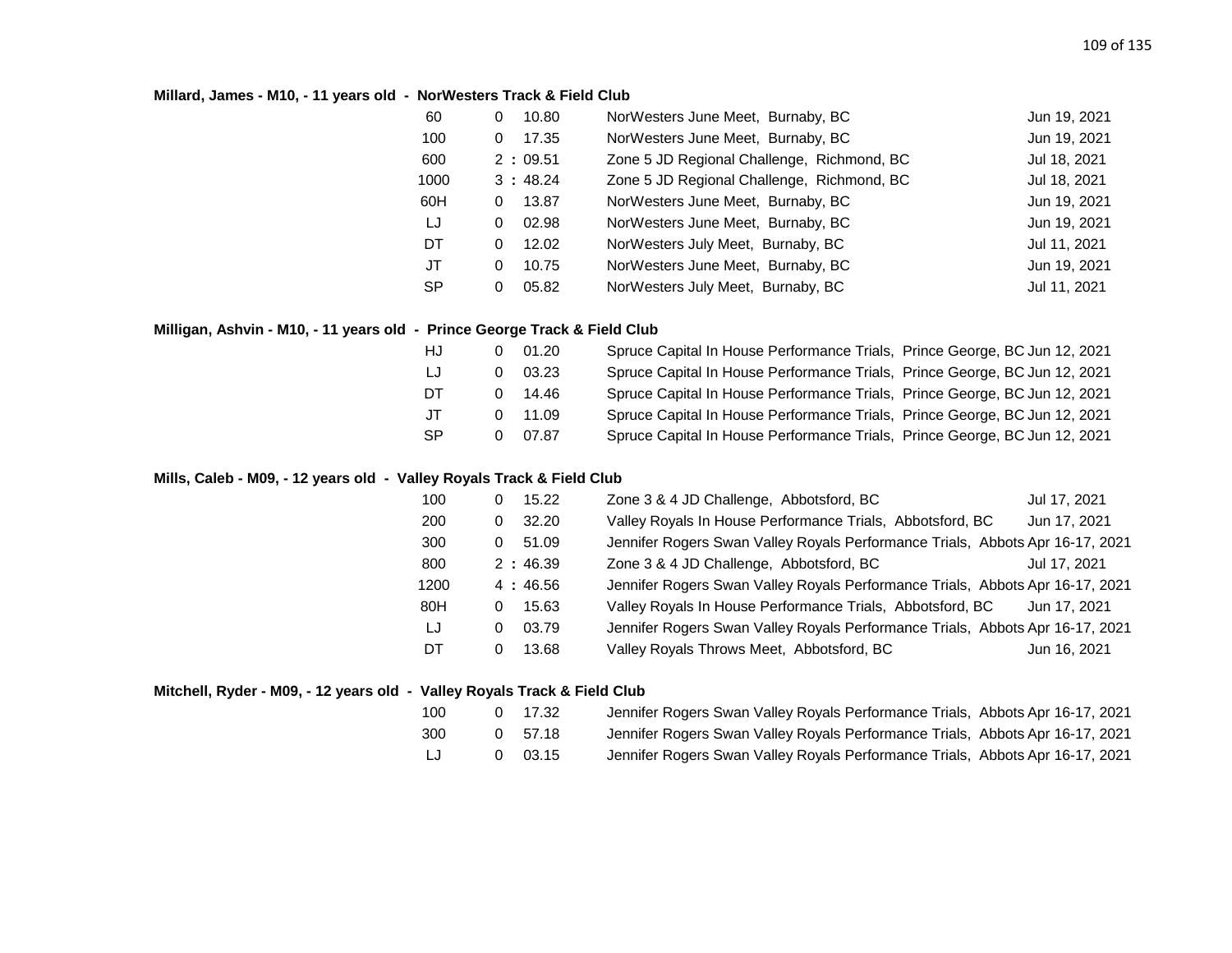#### **Molendyk, Keagan - M11, - 10 years old - Prince George Track & Field Club**

| 100 | $0 \quad 17.35$ | Spruce Capital In House Performance Trials, Prince George, BC Jun 12, 2021 |
|-----|-----------------|----------------------------------------------------------------------------|
| HJ. | 00.95           | PGTFC Sub Zero In House Performance Trials, Prince George, IMay 1, 2021    |
| IJ  | 02.61           | PGTFC Sub Zero In House Performance Trials, Prince George, IMay 1, 2021    |
| JT. | 0, 14.26        | Spruce Capital In House Performance Trials, Prince George, BC Jun 12, 2021 |

### **Molendyk, Kole - M10, - 11 years old - Prince George Track & Field Club**

| LJ  |   | 0 01.76        | Spruce Capital In House Performance Trials, Prince George, BC Jun 12, 2021 |
|-----|---|----------------|----------------------------------------------------------------------------|
| JT  |   | $0\quad 05.47$ | Spruce Capital In House Performance Trials, Prince George, BC Jun 12, 2021 |
| -SP | 0 | 03.58          | PGTFC Sub Zero In House Performance Trials, Prince George, IMay 1, 2021    |

### **Moleski, Hunter - M08, - 13 years old - Prince George Track & Field Club**

| 100  | 16.70<br>$\Omega$ | Spruce Capital In House Performance Trials, Prince George, BC Jun 12, 2021 |
|------|-------------------|----------------------------------------------------------------------------|
| 200  | 34.17<br>0.       | Spruce Capital In House Performance Trials, Prince George, BC Jun 12, 2021 |
| 300  | 54.41<br>0.       | PGTFC Sub Zero In House Performance Trials, Prince George, IMay 1, 2021    |
| 1200 | 4:43.82           | Spruce Capital In House Performance Trials, Prince George, BC Jun 12, 2021 |
| LJ   | 03.30<br>$\Omega$ | Spruce Capital In House Performance Trials, Prince George, BC Jun 12, 2021 |
| JT   | 25.11<br>0        | PGTFC Sub Zero In House Performance Trials, Prince George, IMay 1, 2021    |

#### **Moon, Brandon - M11, - 10 years old - Ocean Athletics Track & Field Club**

| 60<br>09.99<br>0        | Ocean Athletics JD Performance Trials #1, Surrey, BC<br>Apr 17, 2021 |
|-------------------------|----------------------------------------------------------------------|
| 100<br>16.07<br>0       | Ocean Athletics Track Meet, Surrey, BC<br>Jun 5, 2021                |
| 600<br>2:04.74          | Ocean Athletics JD Performance Trials #3, Surrey, BC<br>May 8, 2021  |
| 60H<br>12.53<br>0       | Ocean Athletics Track Meet, Surrey, BC<br>Jun 5, 2021                |
| LJ<br>03.41<br>0        | Jul 10, 2021<br>Ocean Athletics and Universal Dual Meet, Surrey, BC  |
| JT<br>09.66<br>$\Omega$ | Ocean Athletics JD Performance Trials #3, Surrey, BC<br>May 8, 2021  |
| <b>SP</b><br>04.35<br>0 | May 8, 2021<br>Ocean Athletics JD Performance Trials #3, Surrey, BC  |

#### **Moon, Jordan - M08, - 13 years old - Ocean Athletics Track & Field Club**

| 100 | 0 24.41 | Ocean Athletics JD Performance Trials #3, Surrey, BC | May 8, 2021  |
|-----|---------|------------------------------------------------------|--------------|
|     | 0 01.05 | Ocean Athletics JD Performance Trials #1, Surrey, BC | Apr 17, 2021 |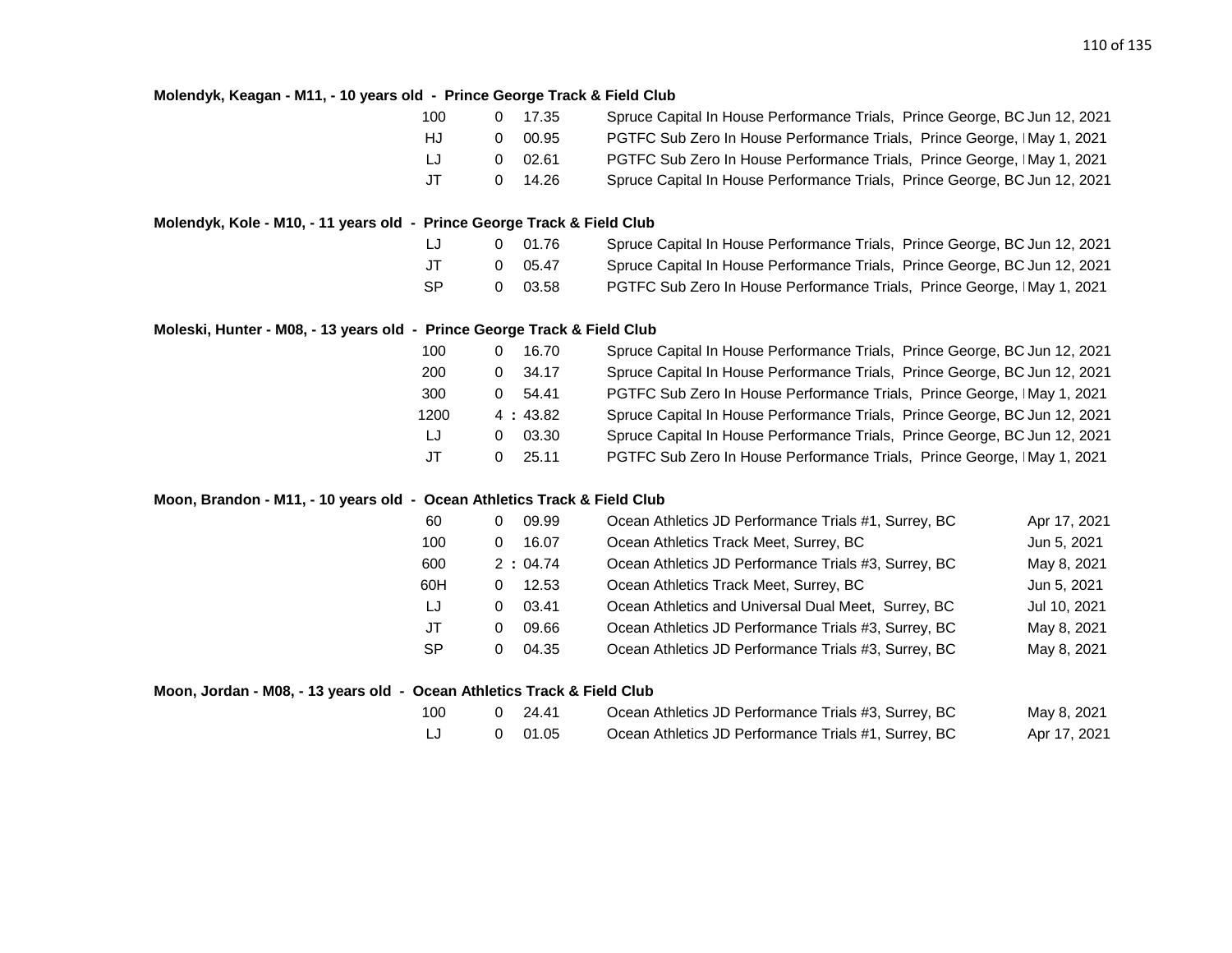## **Moore, Scott - M10, - 11 years old - Prince George Track & Field Club**

| 100                                                                          | 18.82<br>0            | Spruce Capital In House Performance Trials, Prince George, BC Jun 12, 2021 |              |
|------------------------------------------------------------------------------|-----------------------|----------------------------------------------------------------------------|--------------|
| 1000                                                                         | 4:28.32               | Spruce Capital In House Performance Trials, Prince George, BC Jun 12, 2021 |              |
| 60H                                                                          | 14.59<br>$\mathbf{0}$ | Spruce Capital In House Performance Trials, Prince George, BC Jun 12, 2021 |              |
| LJ                                                                           | 02.48<br>0            | Spruce Capital In House Performance Trials, Prince George, BC Jun 12, 2021 |              |
| DT                                                                           | 09.89<br>0            | Spruce Capital In House Performance Trials, Prince George, BC Jun 12, 2021 |              |
| Moran, Ethan - M08, - 13 years old - Vancouver Thunderbirds                  |                       |                                                                            |              |
| 100                                                                          | 13.36<br>0            | Vancouver Thunderbirds Performance Trials #5, Burnaby, BC                  | Jun 5, 2021  |
| 300                                                                          | 44.29<br>0            | Vancouver Thunderbirds Performance Trial, Burnaby, BC                      | Jul 10, 2021 |
| 800                                                                          | 2:31.21               | Zone 5 JD Regional Challenge, Richmond, BC                                 | Jul 18, 2021 |
| 80H                                                                          | 14.12<br>$\mathbf{0}$ | Zone 5 JD Regional Challenge, Richmond, BC                                 | Jul 18, 2021 |
| LJ                                                                           | 04.40<br>0            | Vancouver Thunderbirds Performance Trials #5, Burnaby, BC                  | Jun 5, 2021  |
| Moreland, Finn - M09, - 12 years old - Royal City Track & Field Club         |                       |                                                                            |              |
| 100                                                                          | 15.85<br>0            | Zone 3 & 4 JD Challenge, Abbotsford, BC                                    | Jul 17, 2021 |
| 800                                                                          | 3:05.43               | Zone 3 & 4 JD Challenge, Abbotsford, BC                                    | Jul 17, 2021 |
| IJ                                                                           | 03.18<br>0            | Zone 3 & 4 JD Challenge, Abbotsford, BC                                    | Jul 17, 2021 |
| DT                                                                           | 10.59<br>0            | Zone 3 & 4 JD Challenge, Abbotsford, BC                                    | Jul 17, 2021 |
| <b>SP</b>                                                                    | 05.00<br>0            | Zone 3 & 4 JD Challenge, Abbotsford, BC                                    | Jul 17, 2021 |
| Morin, Justin - M10, - 11 years old - Golden Ears Athletics                  |                       |                                                                            |              |
| 100                                                                          | 16.26<br>0            | Zone 3 & 4 JD Challenge, Abbotsford, BC                                    | Jul 17, 2021 |
| 600                                                                          | 2:06.40               | Zone 3 & 4 JD Challenge, Abbotsford, BC                                    | Jul 17, 2021 |
| LJ                                                                           | 03.39<br>0            | Zone 3 & 4 JD Challenge, Abbotsford, BC                                    | Jul 17, 2021 |
| <b>SP</b>                                                                    | 0<br>06.30            | Zone 3 & 4 JD Challenge, Abbotsford, BC                                    | Jul 17, 2021 |
| Morrill, James - M10, - 11 years old - Nanaimo & District Track & Field Club |                       |                                                                            |              |
|                                                                              |                       |                                                                            |              |

| 100 | 0 17.34 | NTFC "In House" Performance Trials #2 + Vancouver Island JD F Jun 26, 2021 |
|-----|---------|----------------------------------------------------------------------------|
| 600 | 2:18.60 | NTFC "In House" Performance Trials #2 + Vancouver Island JD F Jun 26, 2021 |
| DT  | 0 07.91 | NTFC "In House" Performance Trials #2 + Vancouver Island JD F Jun 26, 2021 |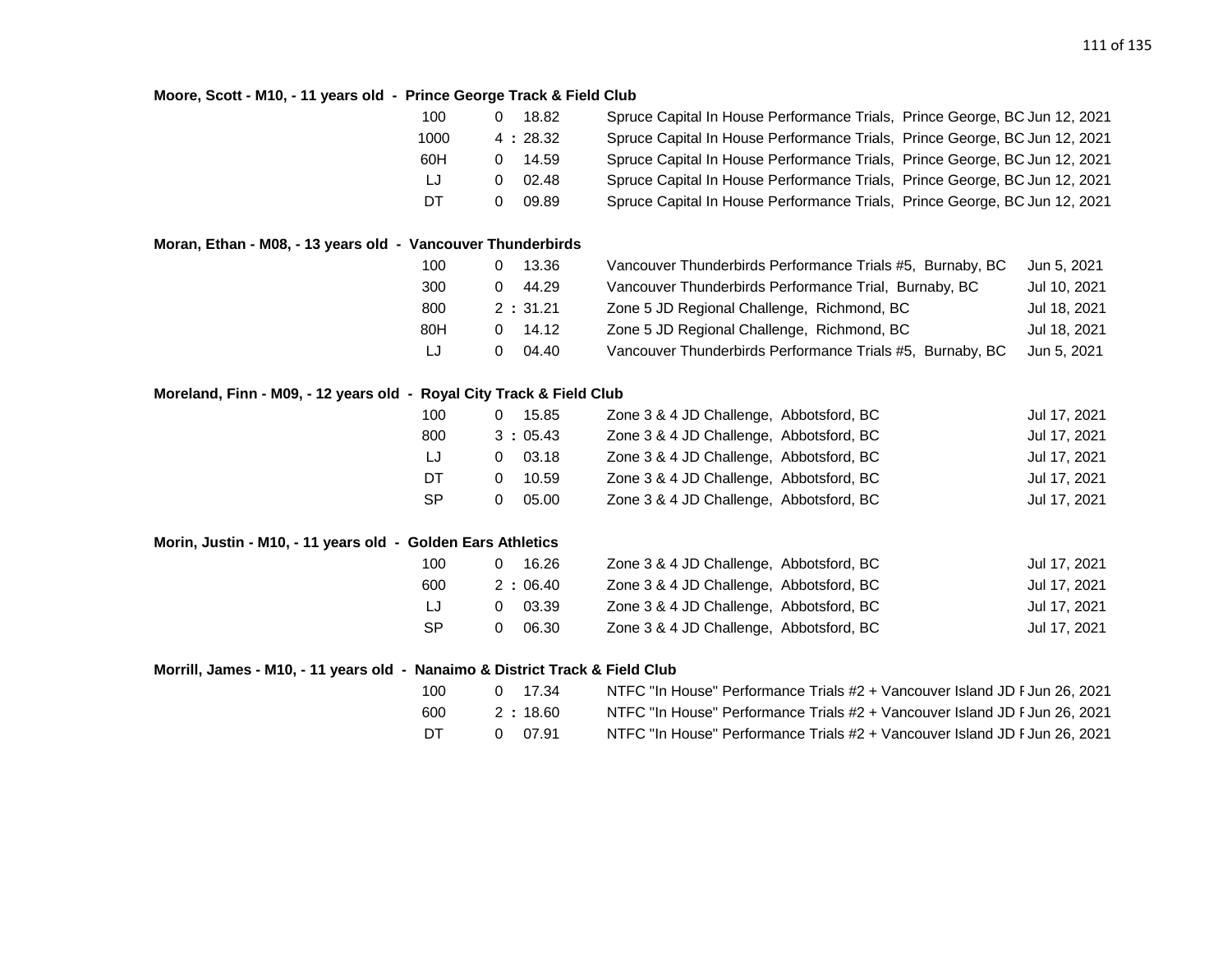### **Mortimer, Charlie - M08, - 13 years old - NorWesters Track & Field Club**

| 100       | 15.09<br>0 | Zone 5 JD Regional Challenge, Richmond, BC | Jul 18, 2021 |
|-----------|------------|--------------------------------------------|--------------|
| 800       | 3:11.33    | NorWesters June Meet, Burnaby, BC          | Jun 19, 2021 |
| 80H       | 16.95<br>0 | NorWesters June Meet, Burnaby, BC          | Jun 19, 2021 |
| LJ        | 03.84<br>0 | Zone 5 JD Regional Challenge, Richmond, BC | Jul 18, 2021 |
| DT.       | 14.14<br>0 | NorWesters July Meet, Burnaby, BC          | Jul 11, 2021 |
| HT.       | 11.55<br>0 | Zone 5 JD Regional Challenge, Richmond, BC | Jul 18, 2021 |
| JT        | 16.26<br>0 | Zone 5 JD Regional Challenge, Richmond, BC | Jul 18, 2021 |
| <b>SP</b> | 04.90<br>0 | NorWesters July Meet, Burnaby, BC          | Jul 11, 2021 |

## **Moses, Liam - M12, - 9 years old - Prince George Track & Field Club**

| 60        |    | $0 \quad 12.14$ | Spruce Capital In House Performance Trials, Prince George, BC Jun 12, 2021 |
|-----------|----|-----------------|----------------------------------------------------------------------------|
| 100       | 0. | 20.93           | Spruce Capital In House Performance Trials, Prince George, BC Jun 12, 2021 |
| HJ        | 0  | 00.95           | Spruce Capital In House Performance Trials, Prince George, BC Jun 12, 2021 |
| IJ        | O. | 02.48           | PGTFC Sub Zero In House Performance Trials, Prince George, IMay 1, 2021    |
| <b>SP</b> |    | 03.82           | Spruce Capital In House Performance Trials, Prince George, BC Jun 12, 2021 |

### **Muntener, Peter - M10, - 11 years old - Coquitlam Cheetahs**

| 100 | 0 | 17.35   | Coquitlam Cheetahs In-House Performance Trials #5, Coquitlam Jun 12-13, 2021 |              |
|-----|---|---------|------------------------------------------------------------------------------|--------------|
| 600 |   | 2:13.23 | Zone 3 & 4 JD Challenge, Abbotsford, BC                                      | Jul 17, 2021 |
| HJ  | 0 | 01.05   | Coquitlam Cheetahs In-House Performance Trials #5, Coquitlam Jun 12-13, 2021 |              |
| LJ  | 0 | 02.49   | Zone 3 & 4 JD Challenge, Abbotsford, BC                                      | Jul 17, 2021 |
| DT  | 0 | 07.51   | Zone 3 & 4 JD Challenge, Abbotsford, BC                                      | Jul 17, 2021 |
| JT  | 0 | 07.25   | Coquitlam Cheetahs In-House Performance Trials #5, Coquitlam Jun 12-13, 2021 |              |
| SP  |   | 03.60   | Zone 3 & 4 JD Challenge, Abbotsford, BC                                      | Jul 17, 2021 |
|     |   |         |                                                                              |              |

### **Myint, Christian - M08, - 13 years old - Nanaimo & District Track & Field Club**

| 800  | 2:26.41    | AVTC Performance Trials #1, Port Alberni, BC                               | Jun 19, 2021 |
|------|------------|----------------------------------------------------------------------------|--------------|
| 2000 | 7:37.14    | AVTC Performance Trials #1, Port Alberni, BC                               | Jun 19, 2021 |
| 80H  | 14.70<br>0 | NTFC "In House" Performance Trials #2 + Vancouver Island JD F Jun 26, 2021 |              |
| LJ   | 03.59      | NTFC "In House" Performance Trials #2 + Vancouver Island JD F Jun 26, 2021 |              |
| DT   | 14.97      | AVTC Performance Trials #1, Port Alberni, BC                               | Jun 19, 2021 |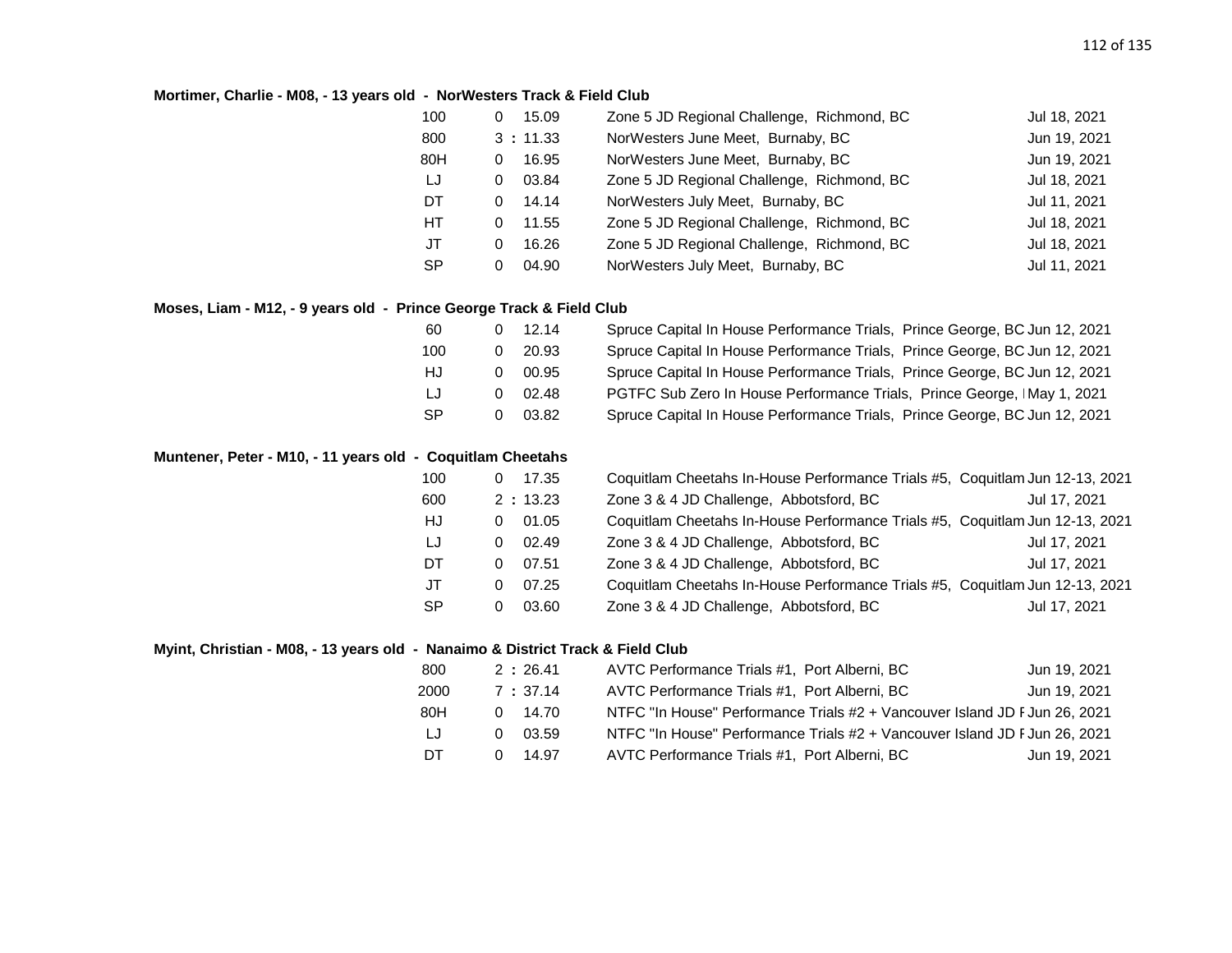## **Nagra, Jeevan - M12, - 9 years old - Vancouver Thunderbirds**

| 60                                                                     | 0 | 11.32   | Thunderbirds "In Club" Performance Trials #4, Vancouver, BC                | May 15, 2021 |
|------------------------------------------------------------------------|---|---------|----------------------------------------------------------------------------|--------------|
| 60H                                                                    | 0 | 13.52   | Zone 5 JD Regional Challenge, Richmond, BC                                 | Jul 18, 2021 |
| HJ                                                                     | 0 | 01.00   | Vancouver Thunderbirds Performance Trial, Burnaby, BC                      | Jul 10, 2021 |
| LJ                                                                     | 0 | 03.16   | Vancouver Thunderbirds Performance Trial, Burnaby, BC                      | Jul 10, 2021 |
| <b>SP</b>                                                              | 0 | 04.53   | Zone 5 JD Regional Challenge, Richmond, BC                                 | Jul 18, 2021 |
| Nagra, Manjot - M08, - 13 years old - Vancouver Thunderbirds           |   |         |                                                                            |              |
| 1200                                                                   |   | 4:34.59 | Vancouver Thunderbirds Performance Trials #5, Burnaby, BC                  | Jun 5, 2021  |
| Nakamura, Eric - M09, - 12 years old - Vancouver Olympic Club          |   |         |                                                                            |              |
| 100                                                                    | 0 | 13.60   | Zone 5 JD Regional Challenge, Richmond, BC                                 | Jul 18, 2021 |
| 200                                                                    | 0 | 28.68   | New West Spartans and VOC Track and Field Meet, New Westr Jun 26, 2021     |              |
| 80H                                                                    | 0 | 15.26   | Zone 5 JD Regional Challenge, Richmond, BC                                 | Jul 18, 2021 |
| IJ                                                                     | 0 | 03.96   | New West Spartans and VOC Track and Field Meet, New Westr Jun 26, 2021     |              |
| Needoba, Oscar - M09, - 12 years old - Vancouver Thunderbirds          |   |         |                                                                            |              |
| 100                                                                    | 0 | 14.06   | Vancouver Thunderbirds Performance Trials #5, Burnaby, BC                  | Jun 5, 2021  |
| 200                                                                    | 0 | 31.02   | Thunderbirds "In Club" Performance Trials #2, Vancouver, BC                | Apr 10, 2021 |
| LJ                                                                     | 0 | 04.73   | Thunderbirds "In Club" Performance Trials #4, Vancouver, BC                | May 15, 2021 |
| Nelson, Bowen - M09, - 12 years old - Vancouver Thunderbirds           |   |         |                                                                            |              |
| 100                                                                    | 0 | 16.08   | Thunderbirds "In Club" Performance Trials #4, Vancouver, BC                | May 15, 2021 |
| 800                                                                    |   | 2:59.33 | Thunderbirds "In Club" Performance Trials #4, Vancouver, BC                | May 15, 2021 |
| JT                                                                     | 0 | 16.26   | Vancouver Thunderbirds Performance Trials #5, Burnaby, BC                  | Jun 5, 2021  |
| Nelson, Oscar - M09, - 12 years old - Prince George Track & Field Club |   |         |                                                                            |              |
| 100                                                                    | 0 | 16.33   | Spruce Capital In House Performance Trials, Prince George, BC Jun 12, 2021 |              |
| 200                                                                    | 0 | 33.46   | PGTFC Sub Zero In House Performance Trials, Prince George, IMay 1, 2021    |              |
| 80H                                                                    | 0 | 18.29   | Spruce Capital In House Performance Trials, Prince George, BC Jun 12, 2021 |              |
| HJ                                                                     | 0 | 01.05   | PGTFC Sub Zero In House Performance Trials, Prince George, IMay 1, 2021    |              |
| LJ                                                                     | 0 | 02.85   | PGTFC Sub Zero In House Performance Trials, Prince George, IMay 1, 2021    |              |
| DT                                                                     | 0 | 11.39   | Spruce Capital In House Performance Trials, Prince George, BC Jun 12, 2021 |              |
| <b>JT</b>                                                              | 0 | 11.46   | Spruce Capital In House Performance Trials, Prince George, BC Jun 12, 2021 |              |
| <b>SP</b>                                                              | 0 | 05.97   | PGTFC Sub Zero In House Performance Trials, Prince George, IMay 1, 2021    |              |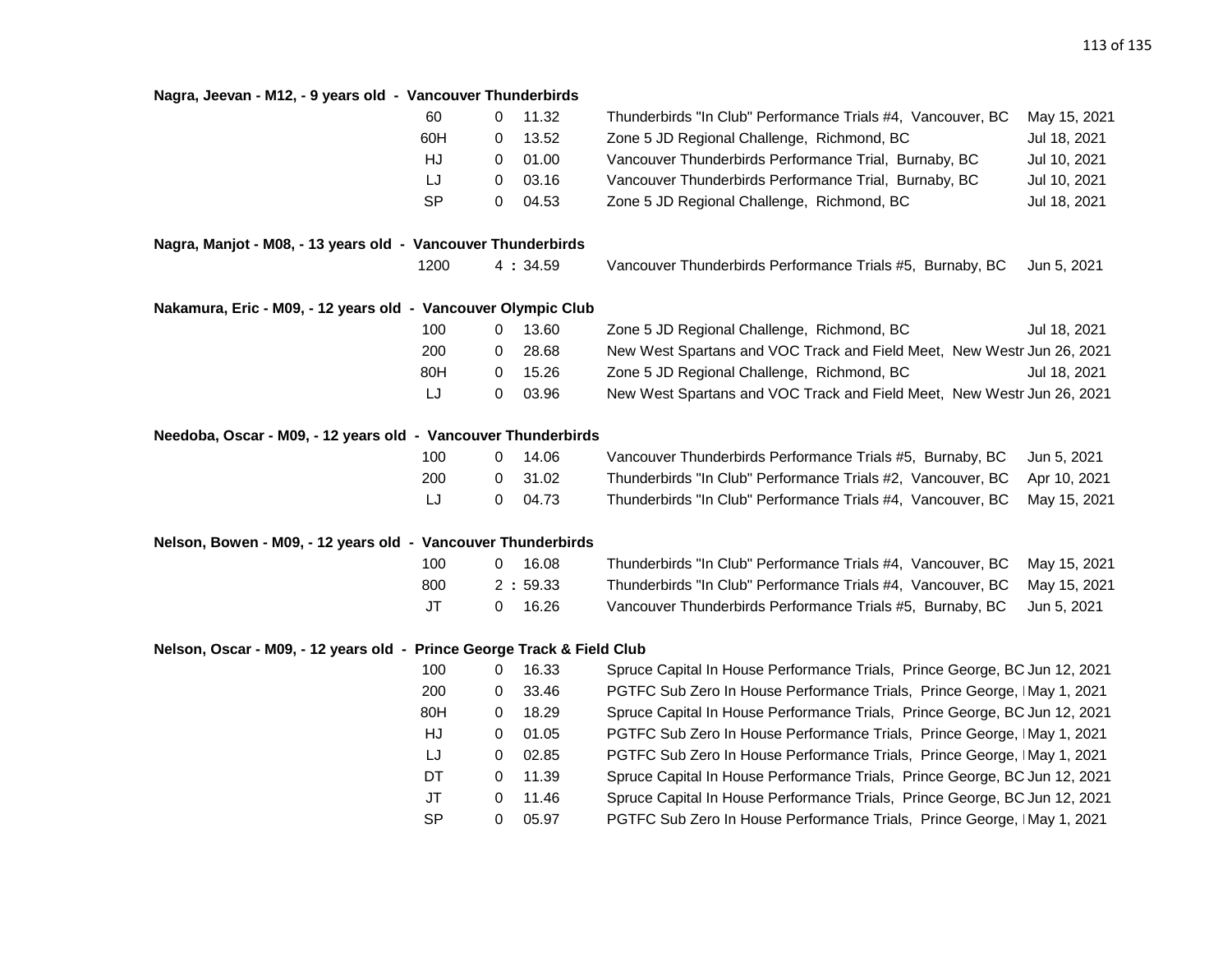#### **Nelson, Sullivan - M10, - 11 years old - Prince George Track & Field Club**

| 100 | 16.94 | Spruce Capital In House Performance Trials, Prince George, BC Jun 12, 2021 |
|-----|-------|----------------------------------------------------------------------------|
| 200 | 37.27 | PGTFC Sub Zero In House Performance Trials, Prince George, IMay 1, 2021    |
| HJ  | 01.10 | PGTFC Sub Zero In House Performance Trials, Prince George, IMay 1, 2021    |
| IJ  | 02.97 | Spruce Capital In House Performance Trials, Prince George, BC Jun 12, 2021 |
| JT  | 07.70 | Spruce Capital In House Performance Trials, Prince George, BC Jun 12, 2021 |
| SP. | 05.65 | PGTFC Sub Zero In House Performance Trials, Prince George, IMay 1, 2021    |
|     |       |                                                                            |

### **Nestmann, Henry - M08, - 13 years old - Ocean Athletics Track & Field Club**

| 100 | 14.72   | Ocean Athletics Track Meet, Surrey, BC               | Jun 5, 2021  |
|-----|---------|------------------------------------------------------|--------------|
| 200 | 30.04   | Ocean Athletics JD Performance Trials #3, Surrey, BC | May 8, 2021  |
| 800 | 2:32.59 | Ocean Athletics and Universal Dual Meet, Surrey, BC  | Jul 10, 2021 |
| LJ  | 03.72   | Ocean Athletics and Universal Dual Meet, Surrey, BC  | Jul 10, 2021 |
| .JT | 12.50   | Ocean Athletics and Universal Dual Meet, Surrey, BC  | Jul 10, 2021 |

#### **Nigah, Harveer - M09, - 12 years old - Valley Royals Track & Field Club**

| 14.61<br>0 | Zone 3 & 4 JD Challenge, Abbotsford, BC                    | Jul 17, 2021 |
|------------|------------------------------------------------------------|--------------|
| 2:44.73    | Zone 3 & 4 JD Challenge, Abbotsford, BC                    | Jul 17, 2021 |
| 15.00<br>0 | Zone 3 & 4 JD Challenge, Abbotsford, BC                    | Jul 17, 2021 |
| 03.53      | Zone 3 & 4 JD Challenge, Abbotsford, BC                    | Jul 17, 2021 |
| 15.58      | Valley Royals Throws Performance Trials #3, Abbotsford, BC | Jul 14, 2021 |
|            |                                                            |              |

#### **Nirsimloo, Owen - M09, - 12 years old - Golden Ears Athletics**

| 800 |   | 2:54.89 |
|-----|---|---------|
| 80H |   | 0 17.01 |
| IJ  | O | 03.24   |
| SP  | O | 07.22   |

Golden Ears Athletics In House Performance Trials, Maple Ridge May 8, 2021 Golden Ears Athletics In House Performance Trials, Maple RidgeMay 8, 2021 Golden Ears Athletics In House Performance Trials, Maple RidgeMay 8, 2021 Golden Ears Athletics In House Performance Trials, Maple Ridge May 8, 2021

## **Novicic, Teo - M10, - 11 years old - Vancouver Thunderbirds**

| 60H       | $\mathbf{U}$ | 13.44   | Vancouver Thunderbirds Performance Trials #5, Burnaby, BC Jun 5, 2021    |              |
|-----------|--------------|---------|--------------------------------------------------------------------------|--------------|
| LJ        | 0            | 03.02   | Thunderbirds "In Club" Performance Trials #4, Vancouver, BC May 15, 2021 |              |
| JT        |              | 0 12.66 | Vancouver Thunderbirds Performance Trials #5, Burnaby, BC                | Jun 5. 2021  |
| <b>SP</b> | O            | 06.16   | Zone 5 JD Regional Challenge, Richmond, BC                               | Jul 18, 2021 |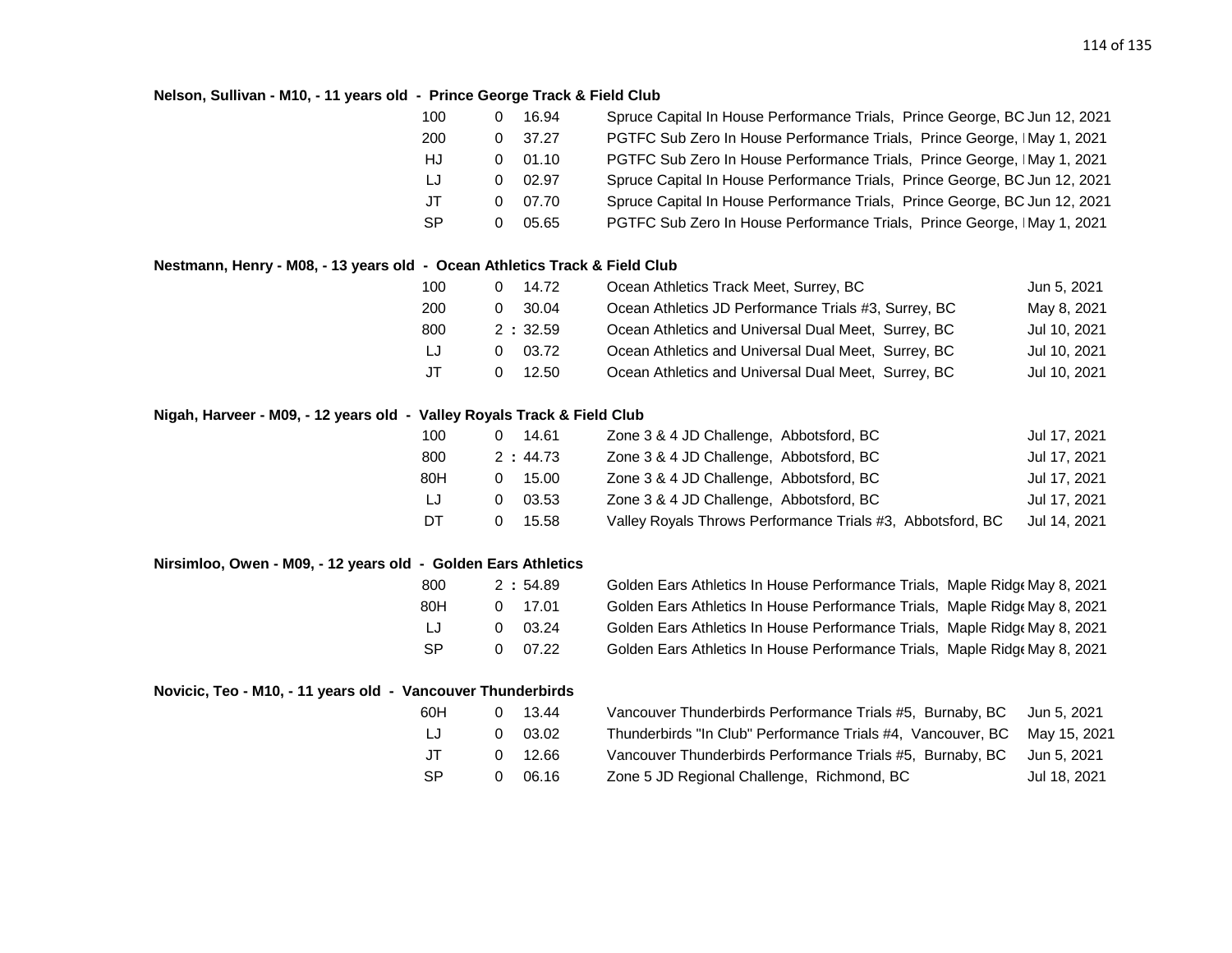## **O'Brennan, Sullivan - M08, - 13 years old - Comox Valley Cougars**

| LJ  |          | 03.98          | Comox Valley Great Physical Distancing Field Meet #2, Courtent Jul 10, 2021 |  |
|-----|----------|----------------|-----------------------------------------------------------------------------|--|
| DT  | $\Omega$ | 20.37          | Comox Valley Great Physical Distancing Field Meet #2, Courten: Jul 10, 2021 |  |
| HT. | . വ      | 20.85          | Comox Valley Great Physical Distancing Field Meet #2, Courten: Jul 10, 2021 |  |
| .JT |          | $0\quad 27.90$ | Comox Valley Great Physical Distancing Field Meet #2, Courtent Jul 10, 2021 |  |

## **Olsen, Kane - M09, - 12 years old - Alberni Valley Track Club**

| 100 |   | 15.80   | NTFC "In House" Performance Trials #2 + Vancouver Island JD F Jun 26, 2021 |              |
|-----|---|---------|----------------------------------------------------------------------------|--------------|
| 200 | 0 | 35.42   | AVTC Performance Trials #1, Port Alberni, BC                               | Jun 19, 2021 |
| 800 |   | 3:20.50 | NTFC "In House" Performance Trials #2 + Vancouver Island JD F Jun 26, 2021 |              |
| 80H |   | 15.82   | AVTC Performance Trials #1, Port Alberni, BC                               | Jun 19, 2021 |
| LJ  |   | 03.26   | AVTC Performance Trials #1, Port Alberni, BC                               | Jun 19, 2021 |
| DT  |   | 11.25   | NTFC "In House" Performance Trials #2 + Vancouver Island JD F Jun 26, 2021 |              |

## **Olsen, Rain - M09, - 12 years old - Alberni Valley Track Club**

| 100       | 15.60<br>0        | NTFC "In House" Performance Trials #2 + Vancouver Island JD F Jun 26, 2021 |              |
|-----------|-------------------|----------------------------------------------------------------------------|--------------|
| 200       | $0$ 34.37         | AVTC Performance Trials #1, Port Alberni, BC                               | Jun 19, 2021 |
| 800       | 2:33.10           | NTFC "In House" Performance Trials #2 + Vancouver Island JD F Jun 26, 2021 |              |
| <b>DT</b> | 14.36<br><u>ດ</u> | NTFC "In House" Performance Trials #2 + Vancouver Island JD F Jun 26, 2021 |              |
| JT        | 0 17.26           | AVTC Performance Trials #1, Port Alberni, BC                               | Jun 19, 2021 |
|           |                   |                                                                            |              |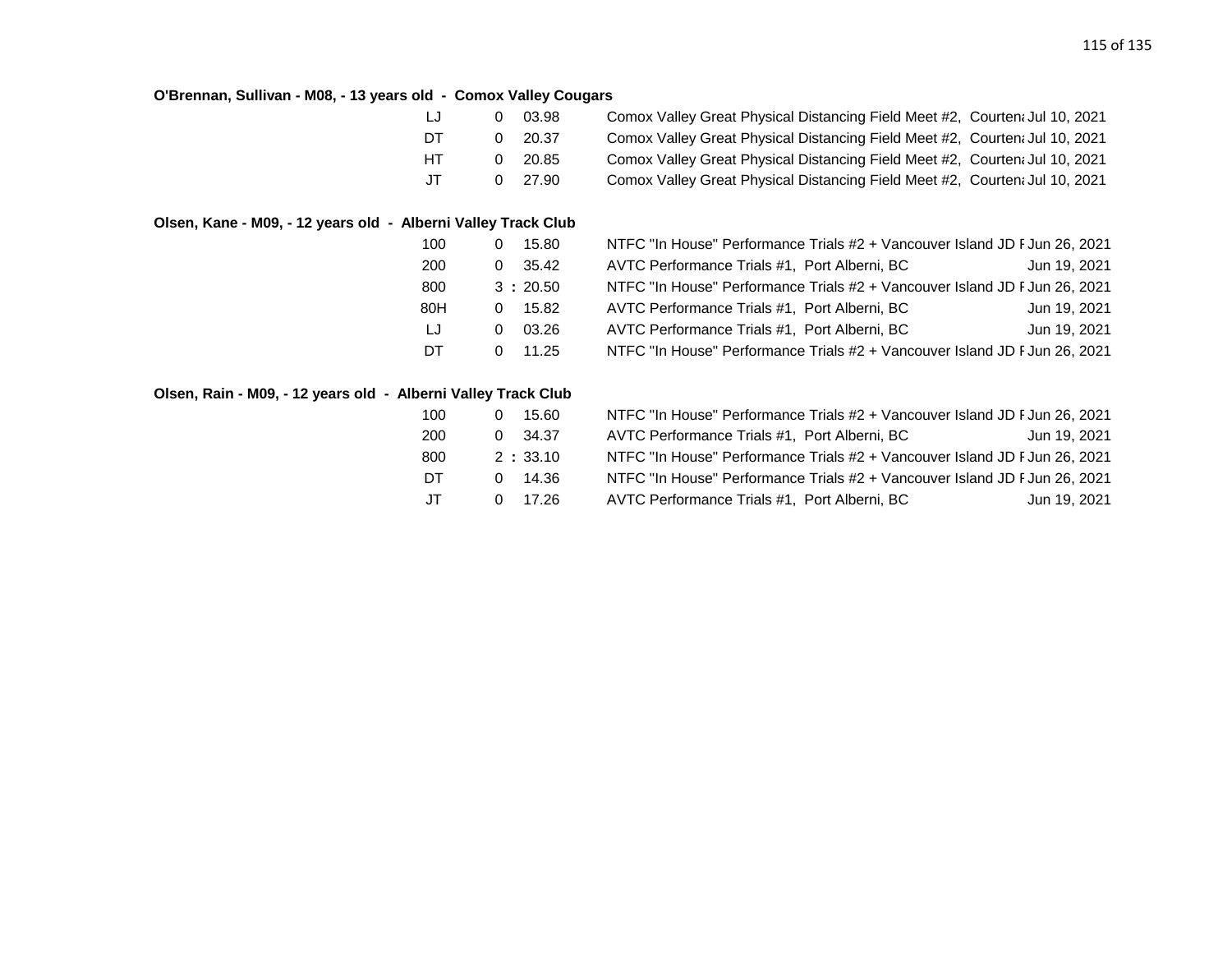| Pagal, Brendan - M08, - 13 years old - Ocean Athletics Track & Field Club |           |              |         |                                                                             |                |
|---------------------------------------------------------------------------|-----------|--------------|---------|-----------------------------------------------------------------------------|----------------|
|                                                                           | 100       | $\mathbf{0}$ | 13.25   | Ocean Athletics and Universal Dual Meet, Surrey, BC                         | Jul 10, 2021   |
|                                                                           | 200       | 0            | 27.34   | Ocean Athletics and Universal Dual Meet, Surrey, BC                         | Jul 10, 2021   |
|                                                                           | LJ        | 0            | 03.48   | Ocean Athletics Track Meet, Surrey, BC                                      | Jun 5, 2021    |
| Page, Joshua - M10, - 11 years old - NorWesters Track & Field Club        |           |              |         |                                                                             |                |
|                                                                           | 60        | $\mathbf 0$  | 10.13   | NorWesters June Meet, Burnaby, BC                                           | Jun 19, 2021   |
|                                                                           | 100       | 0            | 16.66   | NorWesters June Meet, Burnaby, BC                                           | Jun 19, 2021   |
|                                                                           | 600       |              | 2:10.85 | NorWesters June Meet, Burnaby, BC                                           | Jun 19, 2021   |
|                                                                           | 60H       | 0            | 13.67   | NorWesters June Meet, Burnaby, BC                                           | Jun 19, 2021   |
|                                                                           | LJ        | 0            | 02.94   | NorWesters June Meet, Burnaby, BC                                           | Jun 19, 2021   |
|                                                                           | DT        | $\mathbf{0}$ | 11.77   | NorWesters June Meet, Burnaby, BC                                           | Jun 19, 2021   |
|                                                                           | <b>JT</b> | 0            | 06.69   | NorWesters June Meet, Burnaby, BC                                           | Jun 19, 2021   |
|                                                                           | <b>SP</b> | 0            | 04.89   | NorWesters June Meet, Burnaby, BC                                           | Jun 19, 2021   |
| Panesar, Abhayjit - M08, - 13 years old - Universal Athletics Club        |           |              |         |                                                                             |                |
|                                                                           | 100       | 0            | 13.22   | Universal Athletics In House Performance Trials #2, Surrey, BC May 30, 2021 |                |
|                                                                           | 200       | 0            | 27.70   | Universal Athletics In House Performance Trials #2, Surrey, BC May 30, 2021 |                |
| Pang, Darren - M12, - 9 years old - Vancouver Olympic Club                |           |              |         |                                                                             |                |
|                                                                           | 60        | $\mathbf{0}$ | 10.04   | Zone 5 JD Regional Challenge, Richmond, BC                                  | Jul 18, 2021   |
|                                                                           | 100       | $\mathbf{0}$ | 16.54   | VOC "Give the Chance" In House Performance Trials, New Wes May 29, 2021     |                |
|                                                                           | 60H       | $\mathbf{0}$ | 12.24   | Zone 5 JD Regional Challenge, Richmond, BC                                  | Jul 18, 2021   |
|                                                                           | LJ        | 0            | 03.07   | VOC "Give the Chance" In House Performance Trials, New Wes May 29, 2021     |                |
| Parilak, Oliver - M08, - 13 years old - Unattached British Columbia       |           |              |         |                                                                             |                |
|                                                                           | 2000      |              | 8:02.20 | Jack Brow Memorial Meet + Zone 2 JD Regional Challenge, Kel Jul 2-4, 2021   |                |
|                                                                           | LJ        | $\mathbf{0}$ | 03.47   | Kamloops Open Invitational Meet, Kamloops, BC                               | Jul 9-10, 2021 |
|                                                                           | DT        | 0            | 17.63   | Jack Brow Memorial Meet + Zone 2 JD Regional Challenge, Kelt Jul 2-4, 2021  |                |
| Park, Brody - M08, - 13 years old - Nanaimo & District Track & Field Club |           |              |         |                                                                             |                |
|                                                                           | 800       |              | 2:50.50 | NTFC "In House" Performance Trials #2 + Vancouver Island JD F Jun 26, 2021  |                |
|                                                                           | LJ        | 0            | 03.46   | NTFC "In House" Performance Trials #2 + Vancouver Island JD F Jun 26, 2021  |                |
|                                                                           | DT        | 0            | 15.86   | NTFC "In House" Performance Trials #2 + Vancouver Island JD F Jun 26, 2021  |                |
|                                                                           | <b>SP</b> | 0            | 06.76   | NTFC "In House" Performance Trials #2 + Vancouver Island JD F Jun 26, 2021  |                |
|                                                                           |           |              |         |                                                                             |                |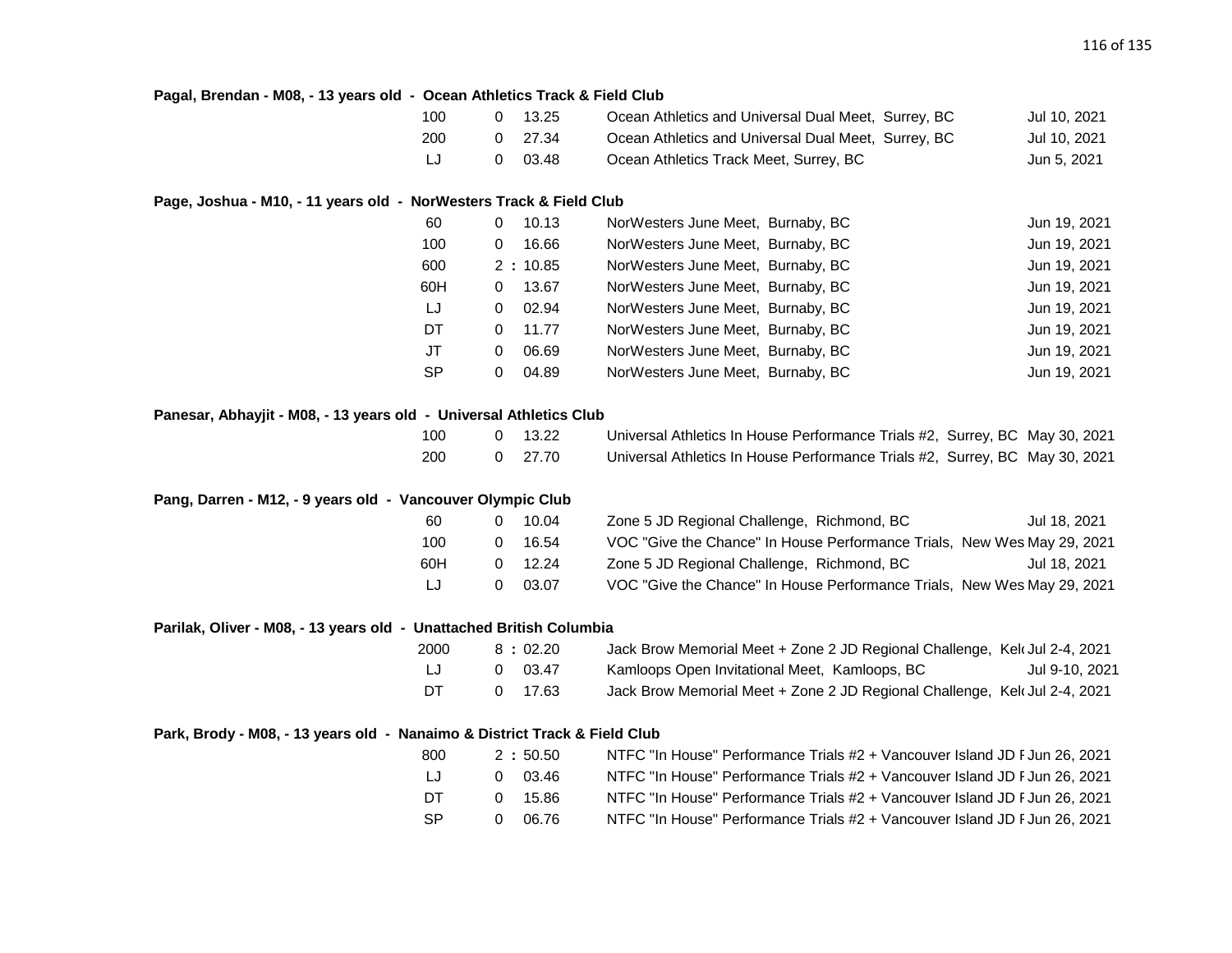### **Parkes, Cole - M09, - 12 years old - Kamloops Track & Field Club**

| 100       | 0 | 18.63   | KTFC In Club Performance Trials #4, Kamloops, BC                           | Jun 12, 2021 |
|-----------|---|---------|----------------------------------------------------------------------------|--------------|
| 200       | 0 | 39.91   | Kamloops Track and Field Club JD and HS In Club Trials, Kamlc May 13, 2021 |              |
| 300       |   | 1:14.33 | KTFC In Club Performance Trials #4, Kamloops, BC                           | Jun 12, 2021 |
| 800       |   | 3:34.80 | 2021 Kamloops Performance Trials #4, Kamloops, BC                          | Apr 24, 2021 |
| 1200      |   | 5:39.25 | Kamloops Track and Field Club JD and HS In Club Trials, Kamlc May 13, 2021 |              |
| 80H       | 0 | 20.76   | KTFC In Club Performance Trials #4, Kamloops, BC                           | Jun 12, 2021 |
| LJ        | 0 | 02.41   | Kamloops In Club Performance Trials #6, Kamloops, BC                       | May 29, 2021 |
| DT        | 0 | 09.15   | KTFC In Club Performance Trials #4, Kamloops, BC                           | Jun 12, 2021 |
| JT        | 0 | 08.55   | Kamloops Restart Meet, Kamloops, BC                                        | Jun 26, 2021 |
| <b>SP</b> | 0 | 05.22   | Kamloops In Club Performance Trials #6, Kamloops, BC                       | May 29, 2021 |

### **Pattem, Harin - M10, - 11 years old - Kamloops Track & Field Club**

| -60 | 10.19   | Kamloops Track and Field Club JD and HS In Club Trials #2, Ka May 4, 2021 |              |
|-----|---------|---------------------------------------------------------------------------|--------------|
| 100 | 0 17.16 | Kamloops Restart Meet, Kamloops, BC                                       | Jun 26, 2021 |
| LJ  | 0 03.04 | Kamloops Track and Field Club JD and HS In Club Trials #2, Ka May 4, 2021 |              |

### **Pelly, Reid - M12, - 9 years old - NorWesters Track & Field Club**

| 60        | 10.71 | NorWesters June Meet, Burnaby, BC | Jun 19, 2021 |
|-----------|-------|-----------------------------------|--------------|
| 100       | 17.51 | NorWesters June Meet, Burnaby, BC | Jun 19, 2021 |
| 60H       | 13.86 | NorWesters June Meet, Burnaby, BC | Jun 19, 2021 |
| LJ        | 02.73 | NorWesters June Meet, Burnaby, BC | Jun 19, 2021 |
| <b>SP</b> | 03.50 | NorWesters June Meet, Burnaby, BC | Jun 19, 2021 |

## **Peregrym, Ethan - M08, - 13 years old - Kamloops Track & Field Club**

| 800 | 2:29.80 | Kamloops Open Invitational Meet, Kamloops, BC | Jul 9-10, 2021 |
|-----|---------|-----------------------------------------------|----------------|
|     |         |                                               |                |

# **Perez-Fontan, Nicolas - M09, - 12 years old - Vancouver Thunderbirds**

| 100  | $0 \quad 15.04$ | Zone 5 JD Regional Challenge, Richmond, BC                            | Jul 18, 2021 |
|------|-----------------|-----------------------------------------------------------------------|--------------|
| 1200 | 4 : 32.19       | Vancouver Thunderbirds Performance Trials #5, Burnaby, BC Jun 5, 2021 |              |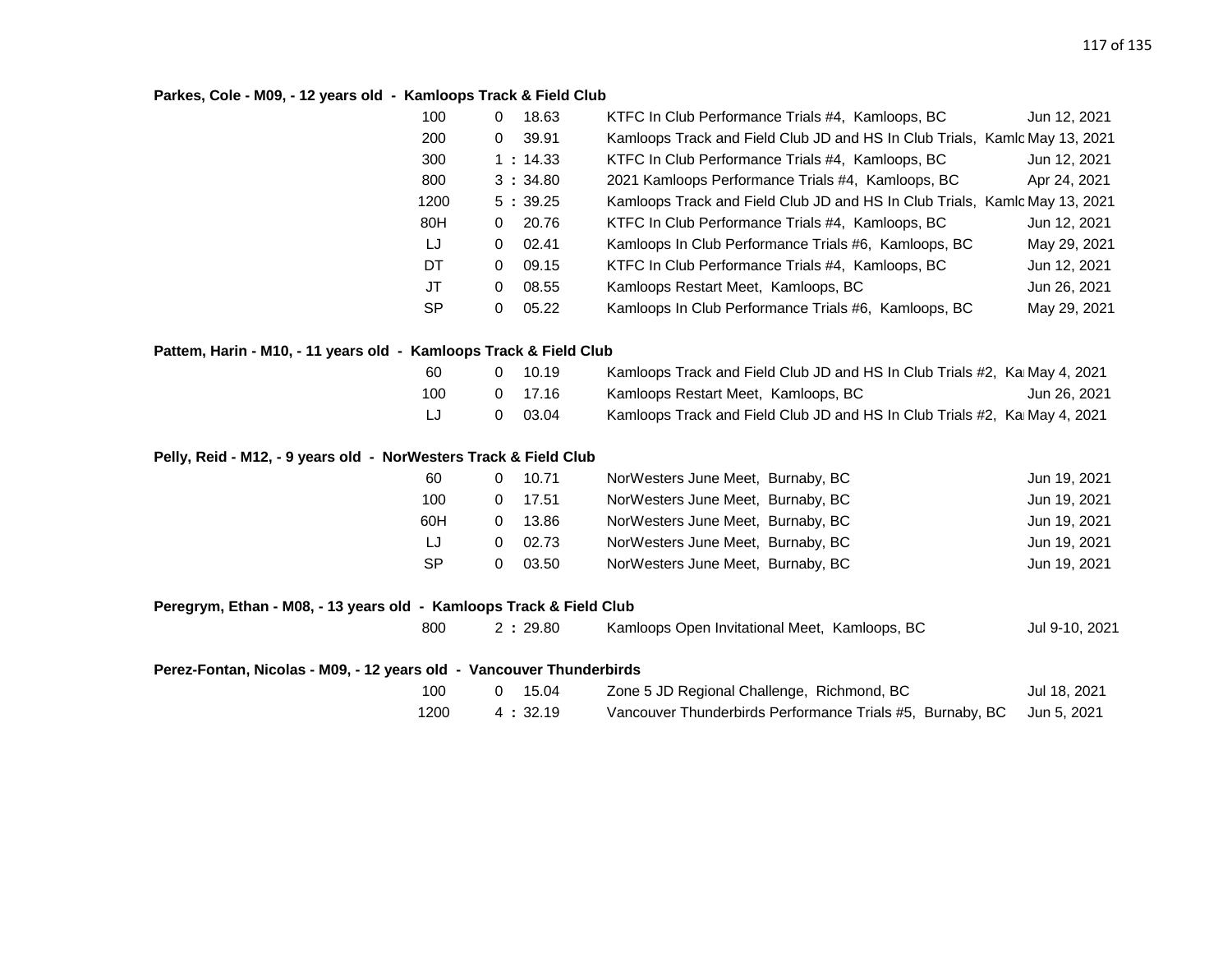## **Phillips, Henry - M12, - 9 years old - Ocean Athletics Track & Field Club**

|                                                             | 60<br>0                  | 10.54   | Ocean Athletics JD Performance Trials #1, Surrey, BC                         | Apr 17, 2021 |
|-------------------------------------------------------------|--------------------------|---------|------------------------------------------------------------------------------|--------------|
|                                                             | 100<br>0                 | 17.48   | Ocean Athletics Track Meet, Surrey, BC                                       | Jun 5, 2021  |
|                                                             | 600                      | 2:24.11 | Ocean Athletics Track Meet, Surrey, BC                                       | Jun 5, 2021  |
|                                                             | 60H<br>0                 | 13.60   | Ocean Athletics Track Meet, Surrey, BC                                       | Jun 5, 2021  |
|                                                             | IJ<br>0                  | 02.62   | Ocean Athletics JD Performance Trials #1, Surrey, BC                         | Apr 17, 2021 |
|                                                             | <b>SP</b><br>$\Omega$    | 02.99   | Ocean Athletics Track Meet, Surrey, BC                                       | Jun 5, 2021  |
| Pitzey, Jacob - M08, - 13 years old - Golden Ears Athletics |                          |         |                                                                              |              |
|                                                             | 200<br>0                 | 35.22   | Golden Ears Athletics In House Performance Trials, Maple Ridge May 8, 2021   |              |
|                                                             | 300<br>0                 | 53.75   | Golden Ears Athletics In House Performance Trials, Maple Ridge May 8, 2021   |              |
|                                                             | 800                      | 3:01.50 | Golden Ears Athletics In House Performance Trials, Maple Ridge May 8, 2021   |              |
| Plank, Aaron - M11, - 10 years old - Coquitlam Cheetahs     |                          |         |                                                                              |              |
|                                                             | 60<br>0                  | 12.24   | Coquitlam Cheetahs In-House Performance Trials #5, Coquitlam Jun 12-13, 2021 |              |
|                                                             | 100<br>0                 | 20.14   | Zone 3 & 4 JD Challenge, Abbotsford, BC                                      | Jul 17, 2021 |
|                                                             | 60H<br>0                 | 16.30   | Zone 3 & 4 JD Challenge, Abbotsford, BC                                      | Jul 17, 2021 |
|                                                             | IJ<br>0                  | 01.41   | Coquitlam Cheetahs In-House Performance Trials #5, Coquitlam Jun 12-13, 2021 |              |
|                                                             | DT<br>0                  | 04.72   | Zone 3 & 4 JD Challenge, Abbotsford, BC                                      | Jul 17, 2021 |
|                                                             | JT<br>0                  | 05.94   | Coquitlam Cheetahs In-House Performance Trials #5, Coquitlam Jun 12-13, 2021 |              |
|                                                             | <b>SP</b><br>$\Omega$    | 02.43   | Coquitlam Cheetahs In-House Performance Trials #5, Coquitlam Jun 12-13, 2021 |              |
| Plouffe, Ambrose - M09, - 12 years old - Coquitlam Cheetahs |                          |         |                                                                              |              |
|                                                             | 800                      | 3:00.63 | Zone 3 & 4 JD Challenge, Abbotsford, BC                                      | Jul 17, 2021 |
|                                                             | DT<br>$\overline{0}$     | 12.16   | Zone 3 & 4 JD Challenge, Abbotsford, BC                                      | Jul 17, 2021 |
|                                                             | <b>SP</b><br>$\mathbf 0$ | 06.82   | Zone 3 & 4 JD Challenge, Abbotsford, BC                                      | Jul 17, 2021 |
| Plouffe, Emerson - M11, - 10 years old - Coquitlam Cheetahs |                          |         |                                                                              |              |
|                                                             | 100<br>$\mathbf 0$       | 16.85   | Zone 3 & 4 JD Challenge, Abbotsford, BC                                      | Jul 17, 2021 |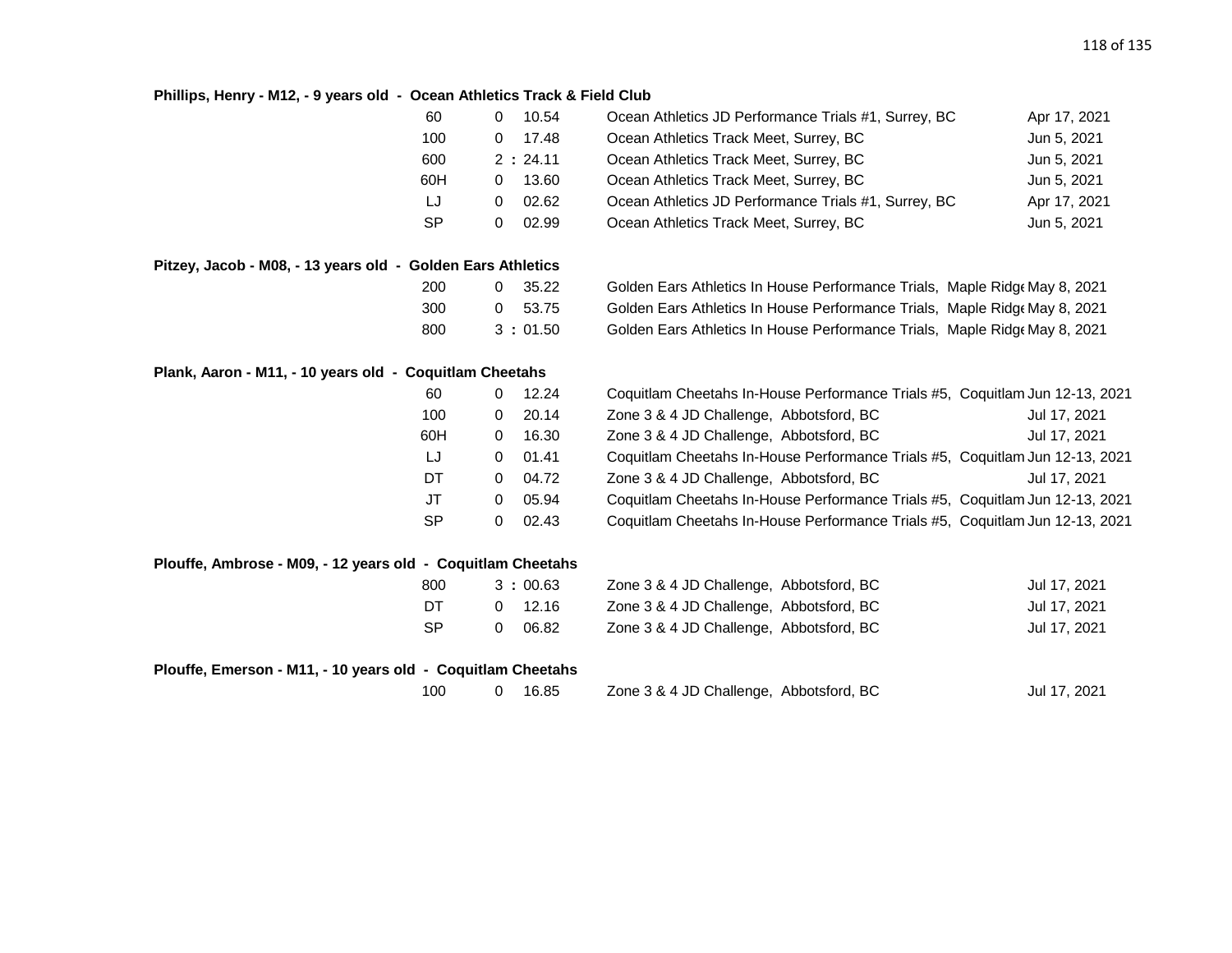| Ramage, Finley - M11, - 10 years old - Coquitlam Cheetahs                |           |                |         |                                                                              |                |
|--------------------------------------------------------------------------|-----------|----------------|---------|------------------------------------------------------------------------------|----------------|
|                                                                          | 600       |                | 2:07.49 | Coquitlam Cheetahs In-House Performance Trials #5, Coquitlam Jun 12-13, 2021 |                |
|                                                                          | IJ        | $\overline{0}$ | 03.35   | Coquitlam Cheetahs In-House Performance Trials #5, Coquitlam Jun 12-13, 2021 |                |
| Reed, James - M08, - 13 years old - Unattached British Columbia          |           |                |         |                                                                              |                |
|                                                                          | 100       | $\mathbf{0}$   | 14.32   | Zone 7 & 8 JD Regional Challenge Meet, Prince George, BC                     | Jul 10, 2021   |
|                                                                          | 800       |                | 2:35.42 | Zone 7 & 8 JD Regional Challenge Meet, Prince George, BC                     | Jul 10, 2021   |
| Reed, Thomas - M09, - 12 years old - Unattached British Columbia         |           |                |         |                                                                              |                |
|                                                                          | 100       | $\overline{0}$ | 17.98   | Zone 7 & 8 JD Regional Challenge Meet, Prince George, BC                     | Jul 10, 2021   |
|                                                                          | 800       |                | 3:27.35 | Zone 7 & 8 JD Regional Challenge Meet, Prince George, BC                     | Jul 10, 2021   |
| Roberts, Jared - M09, - 12 years old - Kamloops Track & Field Club       |           |                |         |                                                                              |                |
|                                                                          | 100       | $\mathbf 0$    | 17.49   | KTFC In Club Performance Trials #4, Kamloops, BC                             | Jun 12, 2021   |
|                                                                          | 200       | $\overline{0}$ | 37.86   | 2021 Kamloops Performance Trials #4, Kamloops, BC                            | Apr 24, 2021   |
|                                                                          | 300       |                | 1:03.10 | KTFC In Club Performance Trials #4, Kamloops, BC                             | Jun 12, 2021   |
|                                                                          | 800       |                | 3:05.40 | BC Athletics Event Group Challenge - COMBINED EVENTS, Ke Jul 17-18, 2021     |                |
|                                                                          | 1200      |                | 5:02.92 | Kamloops Open Invitational Meet, Kamloops, BC                                | Jul 9-10, 2021 |
|                                                                          | 200H      | $\overline{0}$ | 45.47   | Jack Brow Memorial Meet + Zone 2 JD Regional Challenge, Kel Jul 2-4, 2021    |                |
|                                                                          | 80H       | $\mathbf 0$    | 20.46   | KTFC In Club Performance Trials #4, Kamloops, BC                             | Jun 12, 2021   |
|                                                                          | HJ        | $\mathbf 0$    | 01.10   | Kamloops Track and Field Club JD and HS In Club Trials, Kamlc May 13, 2021   |                |
|                                                                          | IJ        | 0              | 03.02   | Kamloops In Club Performance Trials #6, Kamloops, BC                         | May 29, 2021   |
|                                                                          | DT        | 0              | 12.03   | KTFC In Club Performance Trials #4, Kamloops, BC                             | Jun 12, 2021   |
|                                                                          | HT        | 0              | 10.86   | Kamloops Open Invitational Meet, Kamloops, BC                                | Jul 9-10, 2021 |
|                                                                          | JT        | $\mathbf 0$    | 11.24   | Kamloops Restart Meet, Kamloops, BC                                          | Jun 26, 2021   |
|                                                                          | <b>SP</b> | $\mathbf 0$    | 05.61   | 2021 Kamloops Performance Trials #4, Kamloops, BC                            | Apr 24, 2021   |
| Roberts, Sawyer - M10, - 11 years old - Prince George Track & Field Club |           |                |         |                                                                              |                |

| 100  | 16.98          | PGTFC Sub Zero In House Performance Trials, Prince George, IMay 1, 2021    |
|------|----------------|----------------------------------------------------------------------------|
| 1000 | 3:48.73        | Spruce Capital In House Performance Trials, Prince George, BC Jun 12, 2021 |
| HJ.  | $0\quad 01.20$ | Spruce Capital In House Performance Trials, Prince George, BC Jun 12, 2021 |
| LJ   | 03.40          | Spruce Capital In House Performance Trials, Prince George, BC Jun 12, 2021 |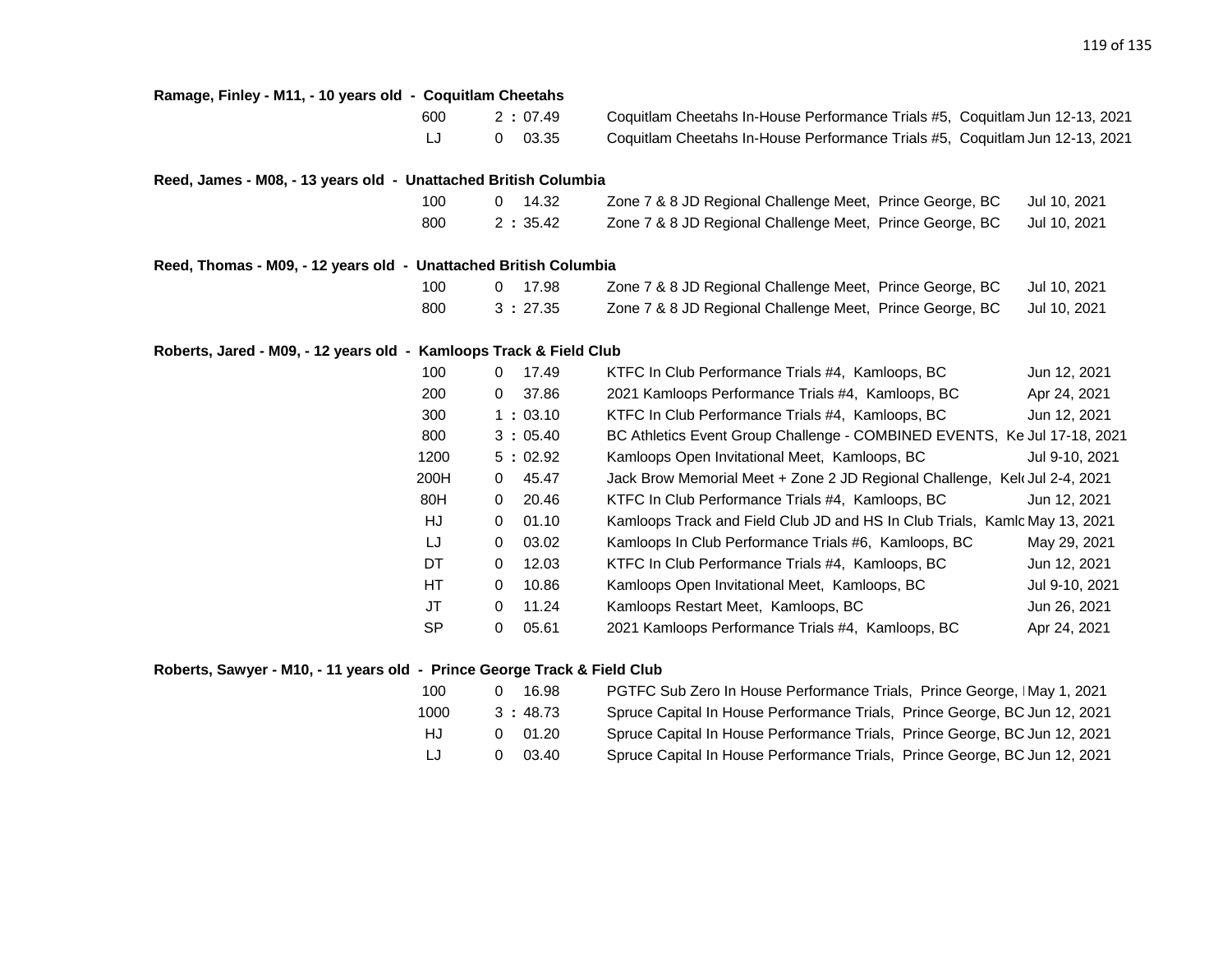## **Rucchin, Cyrus - M09, - 12 years old - Vancouver Thunderbirds**

| 100 | 0 14.85 | Thunderbirds "In Club" Performance Trials #4, Vancouver, BC May 15, 2021 |              |
|-----|---------|--------------------------------------------------------------------------|--------------|
| LJ  | 0 03.43 | Vancouver Thunderbirds Performance Trials #5, Burnaby, BC Jun 5, 2021    |              |
| -SP | 0 05.15 | Vancouver Thunderbirds Performance Trial, Burnaby, BC                    | Jul 10, 2021 |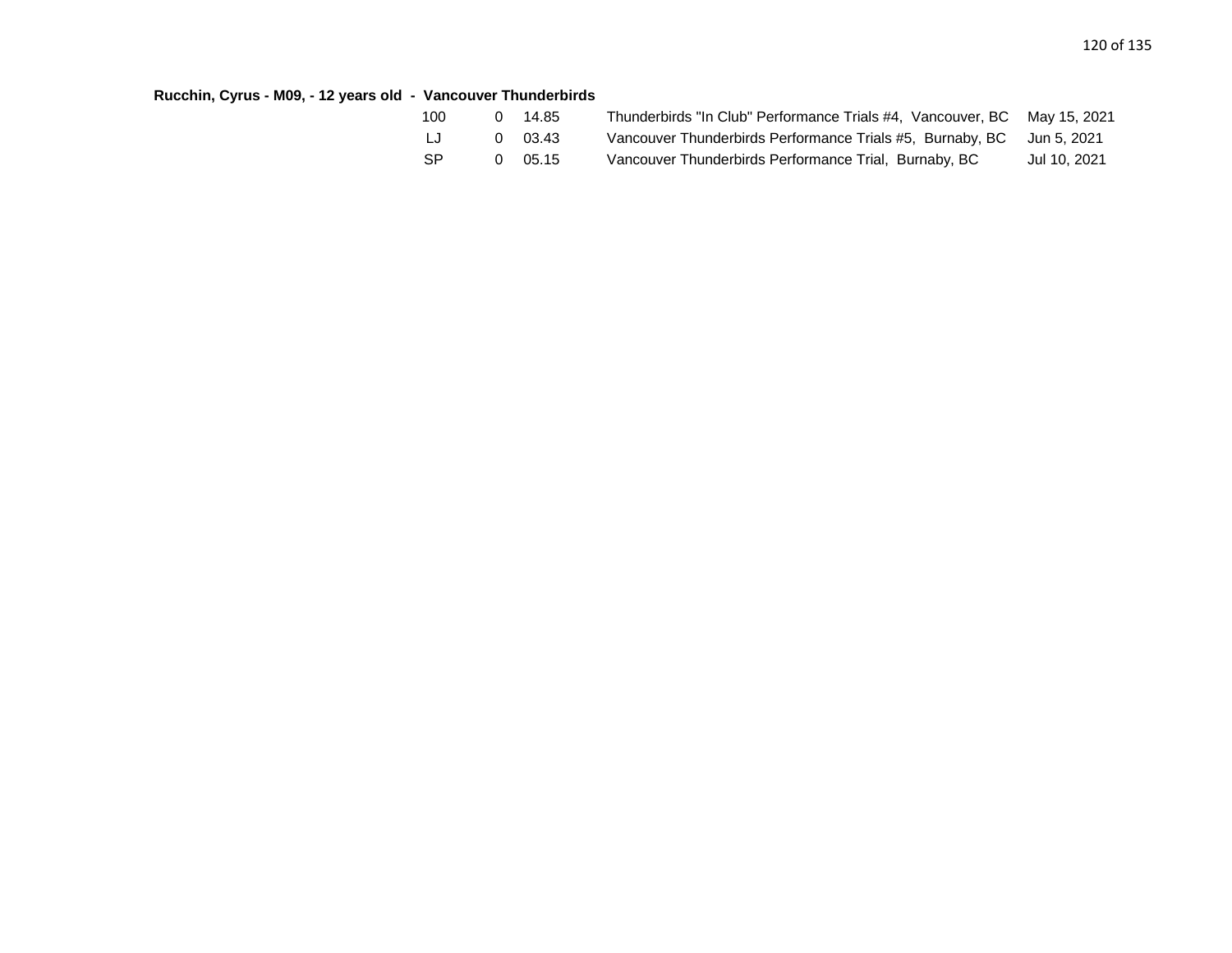**Sahota, Maya - M08, - 13 years old - Vancouver Thunderbirds**

HJ 0 01.20 Thunderbirds "In Club" Performance Trials #3, Vancouver, BC Apr 25, 2021

### **Salchner, Johannes - M12, - 9 years old - NorWesters Track & Field Club**

| 600       | 2 : 20.80 | Zone 5 JD Regional Challenge, Richmond, BC | Jul 18, 2021 |
|-----------|-----------|--------------------------------------------|--------------|
| 60H       | 12.73     | Zone 5 JD Regional Challenge, Richmond, BC | Jul 18, 2021 |
| LJ        | 02.95     | Zone 5 JD Regional Challenge, Richmond, BC | Jul 18, 2021 |
| <b>SP</b> | 05.61     | NorWesters June Meet, Burnaby, BC          | Jun 19, 2021 |

#### **Sandhu, Gurmehar - M09, - 12 years old - South Surrey Athletics**

| DT | O | 20.94 |
|----|---|-------|
| SP | O | 08.02 |

#### **Sangha, Harman - M12, - 9 years old - Universal Athletics Club**

| -60 | 14.22   | Universal Athletics In House Performance Trials #2, Surrey, BC May 30, 2021 |  |
|-----|---------|-----------------------------------------------------------------------------|--|
| 100 | 0 22.89 | Universal Athletics In House Performance Trials #2, Surrey, BC May 30, 2021 |  |
| -SP | 0 03.75 | Universal Athletics In House Performance Trials #2, Surrey, BC May 30, 2021 |  |

#### **Sayles, Maverick - M12, - 9 years old - Langley Mustangs**

| 100 | 16.96   | Ocean Athletics and Universal Dual Meet, Surrey, BC | Jul 10, 2021 |
|-----|---------|-----------------------------------------------------|--------------|
| 600 | 3:23.25 | Ocean Athletics and Universal Dual Meet, Surrey, BC | Jul 10, 2021 |
| 60H | 13.56   | Zone 3 & 4 JD Challenge, Abbotsford, BC             | Jul 17, 2021 |
| IJ  | 02.40   | Zone 3 & 4 JD Challenge, Abbotsford, BC             | Jul 17, 2021 |

#### **Schultz, Kalem - M12, - 9 years old - Prince George Track & Field Club**

| 100       | 17.97<br>0        | Spruce Capital In House Performance Trials, Prince George, BC Jun 12, 2021 |
|-----------|-------------------|----------------------------------------------------------------------------|
| 600       | 2:24.40           | Spruce Capital In House Performance Trials, Prince George, BC Jun 12, 2021 |
| 60H       | 14.35<br>0        | Spruce Capital In House Performance Trials, Prince George, BC Jun 12, 2021 |
| HJ        | 00.90             | Spruce Capital In House Performance Trials, Prince George, BC Jun 12, 2021 |
| LJ        | 02.57<br>0        | PGTFC Sub Zero In House Performance Trials, Prince George, IMay 1, 2021    |
| <b>SP</b> | 04.32<br>$\Omega$ | Spruce Capital In House Performance Trials, Prince George, BC Jun 12, 2021 |

#### **Schultz, Kyler - M11, - 10 years old - Prince George Track & Field Club**

| 600 | 2:17.88 | <b>PGTFC Sub Zero In House Performance Trials, Prince George, IMay 1, 2021</b> |
|-----|---------|--------------------------------------------------------------------------------|
| -SP | 0 05.62 | PGTFC Sub Zero In House Performance Trials, Prince George, IMay 1, 2021        |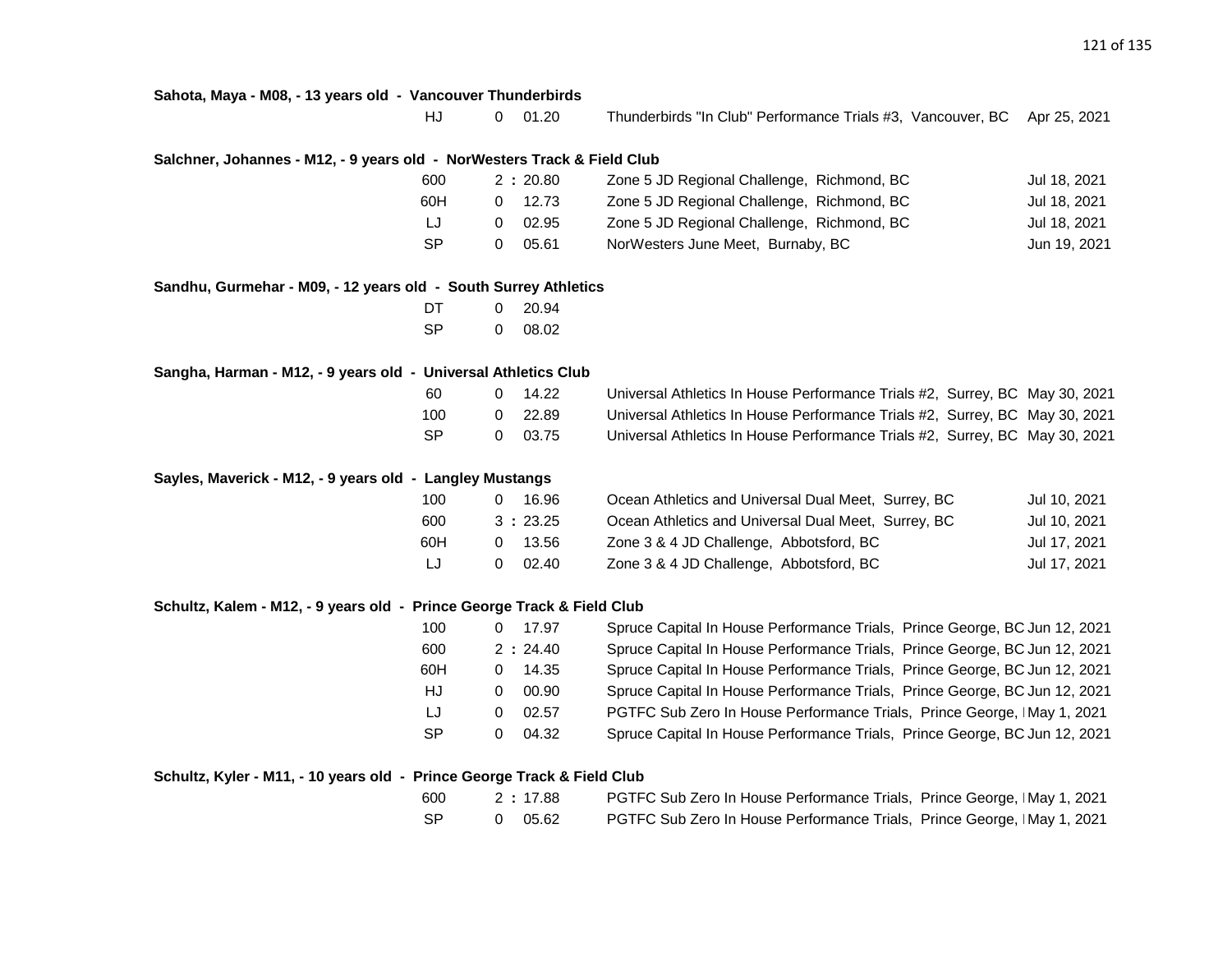| Schulze, Houston - M10, - 11 years old - Ocean Athletics Track & Field Club |          |         |                                                                             |              |
|-----------------------------------------------------------------------------|----------|---------|-----------------------------------------------------------------------------|--------------|
| 100                                                                         | 0        | 15.53   | Ocean Athletics JD Performance Trials #3, Surrey, BC                        | May 8, 2021  |
| 200                                                                         | 0        | 32.24   | Ocean Athletics JD Performance Trials #3, Surrey, BC                        | May 8, 2021  |
| 600                                                                         |          | 2:00.35 | Ocean Athletics JD Performance Trials #1, Surrey, BC                        | Apr 17, 2021 |
| LJ                                                                          | 0        | 03.86   | Ocean Athletics JD Performance Trials #1, Surrey, BC                        | Apr 17, 2021 |
| Servos, Tyson - M08, - 13 years old - Comox Valley Cougars                  |          |         |                                                                             |              |
| LJ                                                                          | 0        | 04.00   | Comox Valley Great Physical Distancing Field Meet #2, Courten: Jul 10, 2021 |              |
| DT                                                                          | 0        | 18.99   |                                                                             |              |
| HT                                                                          | 0        | 16.41   | Comox Valley Great Physical Distancing Field Meet #2, Courten: Jul 10, 2021 |              |
| JT                                                                          | 0        | 29.63   | Comox Valley Great Physical Distancing Field Meet #2, Courten: Jul 10, 2021 |              |
| <b>SP</b>                                                                   | $\Omega$ | 06.80   |                                                                             |              |
| Shearcroft, Anthony - M09, - 12 years old - Golden Ears Athletics           |          |         |                                                                             |              |
| 100                                                                         | 0        | 17.48   | Zone 3 & 4 JD Challenge, Abbotsford, BC                                     | Jul 17, 2021 |
| <b>SP</b>                                                                   | 0        | 04.97   | Zone 3 & 4 JD Challenge, Abbotsford, BC                                     | Jul 17, 2021 |
| Shephard, Alexander - M10, - 11 years old - Coquitlam Cheetahs              |          |         |                                                                             |              |
| 100                                                                         | 0        | 15.33   | Zone 3 & 4 JD Challenge, Abbotsford, BC                                     | Jul 17, 2021 |
| 600                                                                         |          | 1:58.53 | Zone 3 & 4 JD Challenge, Abbotsford, BC                                     | Jul 17, 2021 |
| 60H                                                                         | 0        | 11.55   | Zone 3 & 4 JD Challenge, Abbotsford, BC                                     | Jul 17, 2021 |
| <b>SP</b>                                                                   | 0        | 07.43   | Zone 3 & 4 JD Challenge, Abbotsford, BC                                     | Jul 17, 2021 |
| Shuto, Mason - M11, - 10 years old - Ocean Athletics Track & Field Club     |          |         |                                                                             |              |
| 60                                                                          | 0        | 10.24   | Ocean Athletics JD Performance Trials #1, Surrey, BC                        | Apr 17, 2021 |
| LJ                                                                          | 0        | 03.07   | Ocean Athletics JD Performance Trials #1, Surrey, BC                        | Apr 17, 2021 |
| JT                                                                          | $\Omega$ | 09.08   | Ocean Athletics JD Performance Trials #1, Surrey, BC                        | Apr 17, 2021 |
| Sieben, Coulter - M09, - 12 years old - Okanagan Athletics Club             |          |         |                                                                             |              |
| 800                                                                         |          | 2:30.61 | Jack Brow Memorial Meet + Zone 2 JD Regional Challenge, Kel Jul 2-4, 2021   |              |
| 1200                                                                        |          | 4:09.85 | OAC In Club Performance Trials #3, Kelowna, BC                              | Jun 12, 2021 |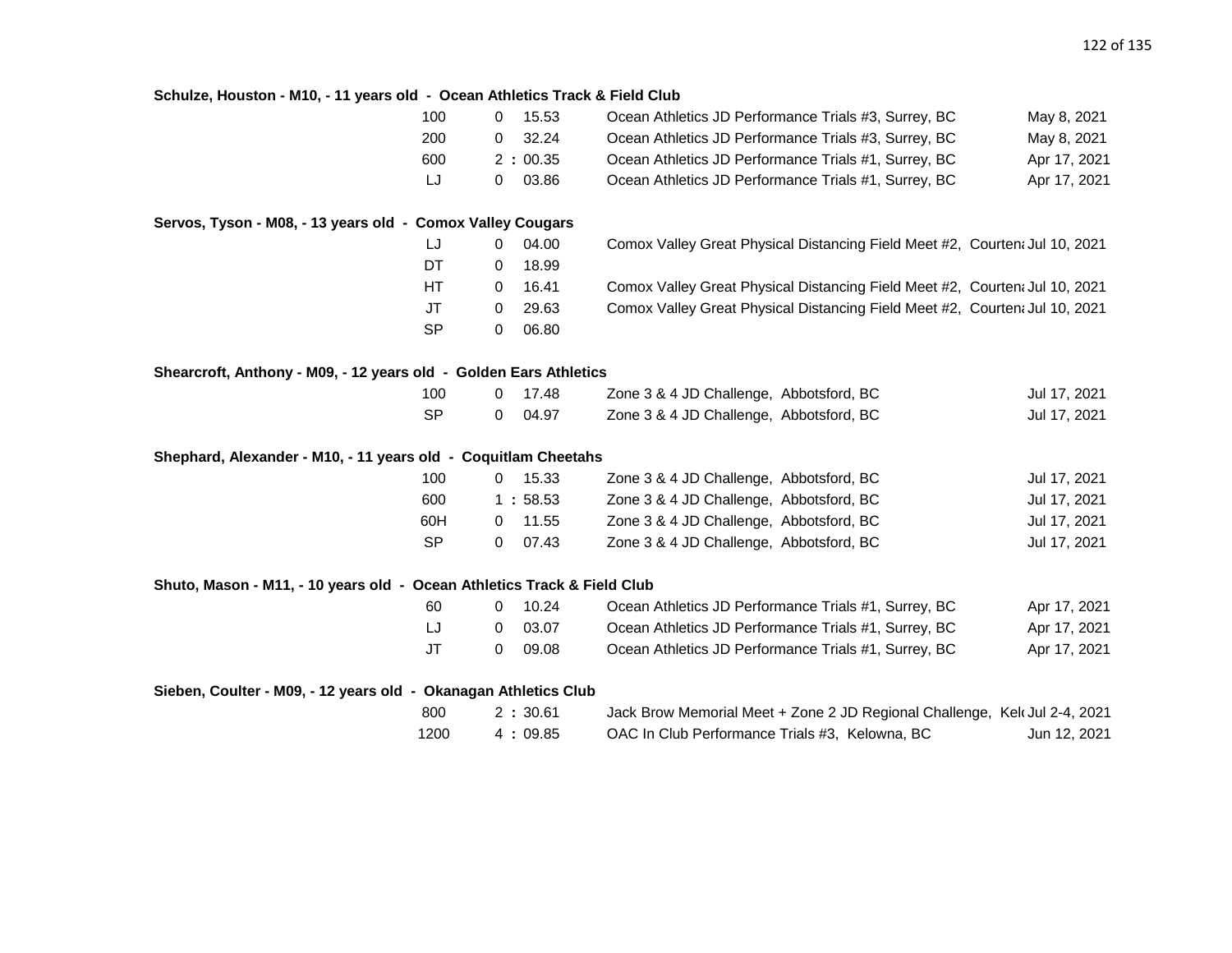| Simmonds, Riley - M08, - 13 years old - Valley Royals Track & Field Club       |           |                         |                                                                               |              |
|--------------------------------------------------------------------------------|-----------|-------------------------|-------------------------------------------------------------------------------|--------------|
|                                                                                | 100       | 15.01<br>$\Omega$       | Zone 3 & 4 JD Challenge, Abbotsford, BC                                       | Jul 17, 2021 |
|                                                                                | 300       | 46.22<br>$\overline{0}$ | Jennifer Rogers Swan Valley Royals Performance Trials, Abbots Apr 16-17, 2021 |              |
|                                                                                | 800       | 2:25.42                 | Zone 3 & 4 JD Challenge, Abbotsford, BC                                       | Jul 17, 2021 |
|                                                                                | 1200      | 3:49.79                 | Valley Royals In House Performance Trials, Abbotsford, BC                     | Jun 17, 2021 |
| Sinclair, Jacob - M12, - 9 years old - Nanaimo & District Track & Field Club   |           |                         |                                                                               |              |
|                                                                                | 100       | $0$ 15.90               | NTFC "In House" Performance Trials #2 + Vancouver Island JD F Jun 26, 2021    |              |
|                                                                                | 600       | 2:13.70                 | NTFC "In House" Performance Trials #2 + Vancouver Island JD F Jun 26, 2021    |              |
|                                                                                | 60H       | 13.00<br>$\overline{0}$ | NTFC "In House" Performance Trials #2 + Vancouver Island JD F Jun 26, 2021    |              |
|                                                                                | LJ        | $\overline{0}$<br>02.95 | NTFC "In House" Performance Trials #2 + Vancouver Island JD F Jun 26, 2021    |              |
|                                                                                | <b>SP</b> | 03.93<br>0              | NTFC "In House" Performance Trials #2 + Vancouver Island JD F Jun 26, 2021    |              |
| Sinclair, Oliver - M10, - 11 years old - Nanaimo & District Track & Field Club |           |                         |                                                                               |              |
|                                                                                | 100       | $0$ 15.80               | NTFC "In House" Performance Trials #2 + Vancouver Island JD F Jun 26, 2021    |              |
|                                                                                | 600       | 2:11.00                 | NTFC "In House" Performance Trials #2 + Vancouver Island JD F Jun 26, 2021    |              |
|                                                                                | 60H       | 12.23<br>$\mathbf{0}$   | NTFC "In House" Performance Trials #2 + Vancouver Island JD F Jun 26, 2021    |              |
|                                                                                | IJ        | 02.37<br>$\overline{0}$ | NTFC "In House" Performance Trials #2 + Vancouver Island JD F Jun 26, 2021    |              |
|                                                                                | DT        | 07.22<br>$\mathbf{0}$   | NTFC "In House" Performance Trials #2 + Vancouver Island JD F Jun 26, 2021    |              |
|                                                                                | <b>SP</b> | 06.01<br>$\mathbf 0$    | NTFC "In House" Performance Trials #2 + Vancouver Island JD F Jun 26, 2021    |              |
| Small, Quincey - M08, - 13 years old - Coquitlam Cheetahs                      |           |                         |                                                                               |              |
|                                                                                | 100       | 13.52<br>$\mathbf{0}$   | Zone 3 & 4 JD Challenge, Abbotsford, BC                                       | Jul 17, 2021 |
|                                                                                | 80H       | 16.06<br>$\mathbf{0}$   | Zone 3 & 4 JD Challenge, Abbotsford, BC                                       | Jul 17, 2021 |
|                                                                                |           |                         |                                                                               |              |
|                                                                                | HJ        | 01.40<br>$\overline{0}$ | Zone 3 & 4 JD Challenge, Abbotsford, BC                                       | Jul 17, 2021 |
|                                                                                | LJ        | 03.84<br>0              | Zone 3 & 4 JD Challenge, Abbotsford, BC                                       | Jul 17, 2021 |
| Smigelski, Gabriel - M10, - 11 years old - Coquitlam Cheetahs                  |           |                         |                                                                               |              |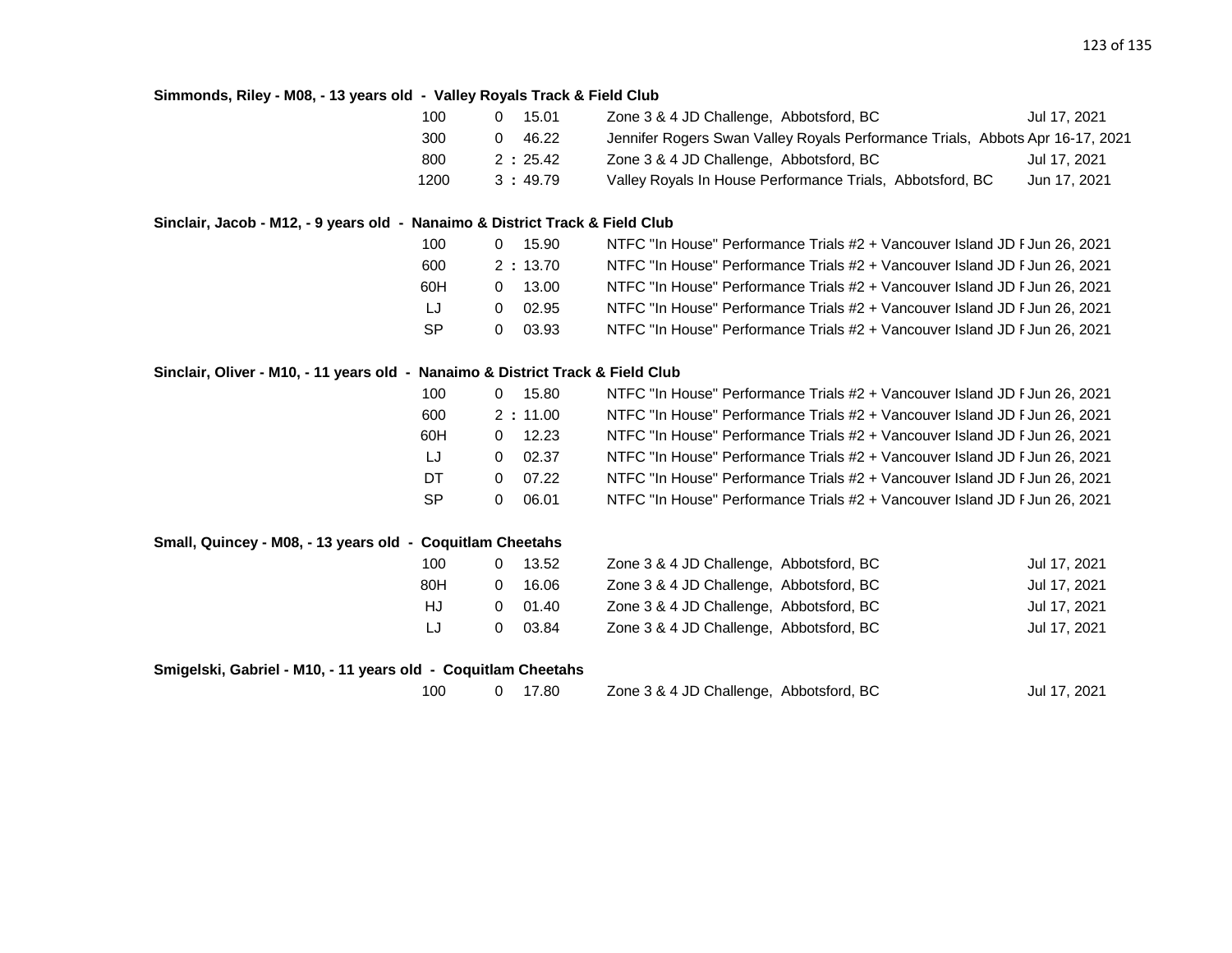## **Smith, Cian - M12, - 9 years old - Ocean Athletics Track & Field Club**

|                                                                             | 60        | 0              | 10.00     | Ocean Athletics JD Performance Trials #1, Surrey, BC                         | Apr 17, 2021 |
|-----------------------------------------------------------------------------|-----------|----------------|-----------|------------------------------------------------------------------------------|--------------|
|                                                                             | 100       | 0              | 16.53     | Ocean Athletics Track Meet, Surrey, BC                                       | Jun 5, 2021  |
|                                                                             | 60H       | 0              | 13.25     | Ocean Athletics Track Meet, Surrey, BC                                       | Jun 5, 2021  |
|                                                                             | LJ        | 0              | 03.02     | Ocean Athletics JD Performance Trials #1, Surrey, BC                         | Apr 17, 2021 |
|                                                                             | <b>SP</b> | 0              | 06.44     | Ocean Athletics Track Meet, Surrey, BC                                       | Jun 5, 2021  |
| Smith, Griffen - M08, - 13 years old - Ocean Athletics Track & Field Club   |           |                |           |                                                                              |              |
|                                                                             | 200       | $\overline{0}$ | 31.22     | Ocean Athletics JD Performance Trials #3, Surrey, BC                         | May 8, 2021  |
|                                                                             | 800       |                | 2:54.44   | Ocean Athletics Track Meet, Surrey, BC                                       | Jun 5, 2021  |
|                                                                             | HJ        | $\mathbf{0}$   | 01.55     | Ocean Athletics In House Performance Trial #5, Surrey, BC                    | May 29, 2021 |
|                                                                             | LJ        | 0              | 04.03     | Ocean Athletics JD Performance Trials #3, Surrey, BC                         | May 8, 2021  |
| Smith, Malachi - M11, - 10 years old - Valley Royals Track & Field Club     |           |                |           |                                                                              |              |
|                                                                             | 100       | 0              | 21.75     | Valley Royals In House Performance Trials, Abbotsford, BC                    | Jun 17, 2021 |
|                                                                             | LJ        | 0              | 02.02     | Zone 3 & 4 JD Challenge, Abbotsford, BC                                      | Jul 17, 2021 |
|                                                                             | <b>SP</b> | $\mathbf{0}$   | 04.04     | Zone 3 & 4 JD Challenge, Abbotsford, BC                                      | Jul 17, 2021 |
| Smith, Nolan - M09, - 12 years old - Nanaimo & District Track & Field Club  |           |                |           |                                                                              |              |
|                                                                             | 100       |                | $0$ 14.80 | NTFC "In House" Performance Trials #2 + Vancouver Island JD F Jun 26, 2021   |              |
|                                                                             | 800       |                | 2:49.59   | AVTC Performance Trials #1, Port Alberni, BC                                 | Jun 19, 2021 |
|                                                                             | 80H       | 0              | 15.50     | NTFC "In House" Performance Trials #2 + Vancouver Island JD F Jun 26, 2021   |              |
|                                                                             | LJ        | 0              | 03.28     | AVTC Performance Trials #1, Port Alberni, BC                                 | Jun 19, 2021 |
|                                                                             | DT        | 0              | 12.10     | NTFC "In House" Performance Trials #2 + Vancouver Island JD F Jun 26, 2021   |              |
|                                                                             | <b>JT</b> | $\mathbf 0$    | 21.42     | AVTC Performance Trials #1, Port Alberni, BC                                 | Jun 19, 2021 |
|                                                                             | <b>SP</b> | $\mathbf 0$    | 04.69     | NTFC "In House" Performance Trials #2 + Vancouver Island JD F Jun 26, 2021   |              |
| Sohun, Jalen - M08, - 13 years old - Coquitlam Cheetahs                     |           |                |           |                                                                              |              |
|                                                                             | 100       |                | $0$ 14.87 | Coquitlam Cheetahs In-House Performance Trials #5, Coquitlam Jun 12-13, 2021 |              |
| Sohun, Keenan - M11, - 10 years old - Coquitlam Cheetahs                    |           |                |           |                                                                              |              |
|                                                                             | 100       | 0              | 14.97     | Coquitlam Cheetahs In-House Performance Trials #5, Coquitlam Jun 12-13, 2021 |              |
| Sombilon, Abram - M11, - 10 years old - Burnaby Striders Track & Field Club |           |                |           |                                                                              |              |
|                                                                             | 100       | 0              | 15.97     | Zone 3 & 4 JD Challenge, Abbotsford, BC                                      | Jul 17, 2021 |
|                                                                             |           |                |           |                                                                              |              |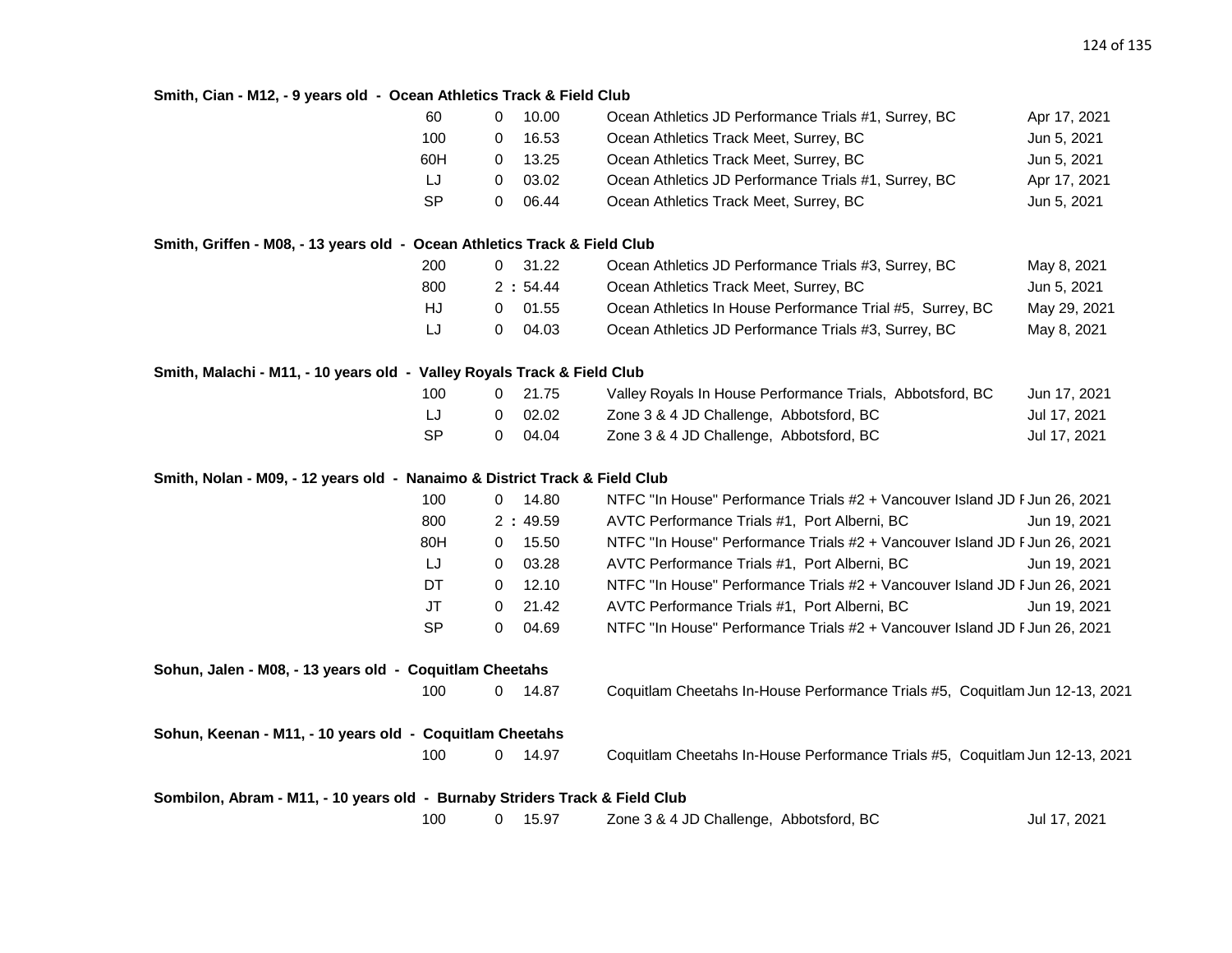#### **Sombilon, Cohen - M10, - 11 years old - Burnaby Striders Track & Field Club**

| 100 | 0 16.58 | Zone 3 & 4 JD Challenge, Abbotsford, BC | Jul 17, 2021 |
|-----|---------|-----------------------------------------|--------------|
|     | 0 03.28 | Zone 3 & 4 JD Challenge, Abbotsford, BC | Jul 17, 2021 |

#### **Somogyi, Samuel - M09, - 12 years old - Golden Ears Athletics**

| 100 | $\Omega$ | - 17.21 | Golden Ears Athletics In House Performance Trials, Maple Ridge May 8, 2021 |  |
|-----|----------|---------|----------------------------------------------------------------------------|--|
| 80H | $\Omega$ | 18.30   | Golden Ears Athletics In House Performance Trials, Maple Ridge May 8, 2021 |  |
| LJ  | 0.       | 02.29   | Golden Ears Athletics In House Performance Trials, Maple Ridge May 8, 2021 |  |

#### **Spalton, Tyler - M12, - 9 years old - Coquitlam Cheetahs**

| 60        | $^{\circ}$ | 10.61           | Coquitlam Cheetahs In-House Performance Trials #5, Coquitlam Jun 12-13, 2021 |
|-----------|------------|-----------------|------------------------------------------------------------------------------|
| 100       |            | $0 \quad 17.12$ | Coquitlam Cheetahs In-House Performance Trials #5, Coquitlam Jun 12-13, 2021 |
| IJ        | $\Omega$   | 02.66           | Coquitlam Cheetahs In-House Performance Trials #5, Coquitlam Jun 12-13, 2021 |
| <b>SP</b> |            | $0 \quad 04.44$ | Coquitlam Cheetahs In-House Performance Trials #5, Coquitlam Jun 12-13, 2021 |

#### **Stahuliak, Mattias - M08, - 13 years old - Nanaimo & District Track & Field Club**

| 800 | 2 : 32.30 | NTFC "In House" Performance Trials #2 + Vancouver Island JD F Jun 26, 2021 |
|-----|-----------|----------------------------------------------------------------------------|
|     | 0 04.15   | NTFC "In House" Performance Trials #2 + Vancouver Island JD F Jun 26, 2021 |

#### **Statham, Oliver - M11, - 10 years old - Royal City Track & Field Club**

| 600       |   | 2:35.20 | Royal City IntraClub JD Pentathlon, BURNABY, BC | Jul 10, 2021 |
|-----------|---|---------|-------------------------------------------------|--------------|
| 60H       |   | 14.51   | Royal City IntraClub JD Pentathlon, BURNABY, BC | Jul 10, 2021 |
| HJ        | 0 | 00.91   | Royal City IntraClub JD Pentathlon, BURNABY, BC | Jul 10, 2021 |
| IJ        | 0 | 02.61   | Royal City IntraClub JD Pentathlon, BURNABY, BC | Jul 10, 2021 |
| <b>SP</b> | 0 | 05.86   | Royal City IntraClub JD Pentathlon, BURNABY, BC | Jul 10, 2021 |
| OPENT     |   | 865.00  | Royal City IntraClub JD Pentathlon, BURNABY, BC | Jul 10, 2021 |

## **Steiger, William - M09, - 12 years old - Valley Royals Track & Field Club** 1200 4 **:** 16.21 Valley Royals In House Performance Trials, Abbotsford, BC Jun 17, 2021

| Jennifer Rogers Swan Valley Royals Performance Trials, Abbots Apr 16-17, 2021<br>$0\quad 03.51$<br>LJ |  |
|-------------------------------------------------------------------------------------------------------|--|
|-------------------------------------------------------------------------------------------------------|--|

**Stein, Gabriel - M08, - 13 years old - Vernon Amateur Athletics Association**

| HJ.       | 01.05   | Jack Brow Memorial Meet + Zone 2 JD Regional Challenge, Kelt Jul 2-4, 2021 |  |
|-----------|---------|----------------------------------------------------------------------------|--|
| DT.       | 0 13.75 | Jack Brow Memorial Meet + Zone 2 JD Regional Challenge, Kel Jul 2-4, 2021  |  |
| <b>SP</b> | 06.17   | Jack Brow Memorial Meet + Zone 2 JD Regional Challenge, Kel Jul 2-4, 2021  |  |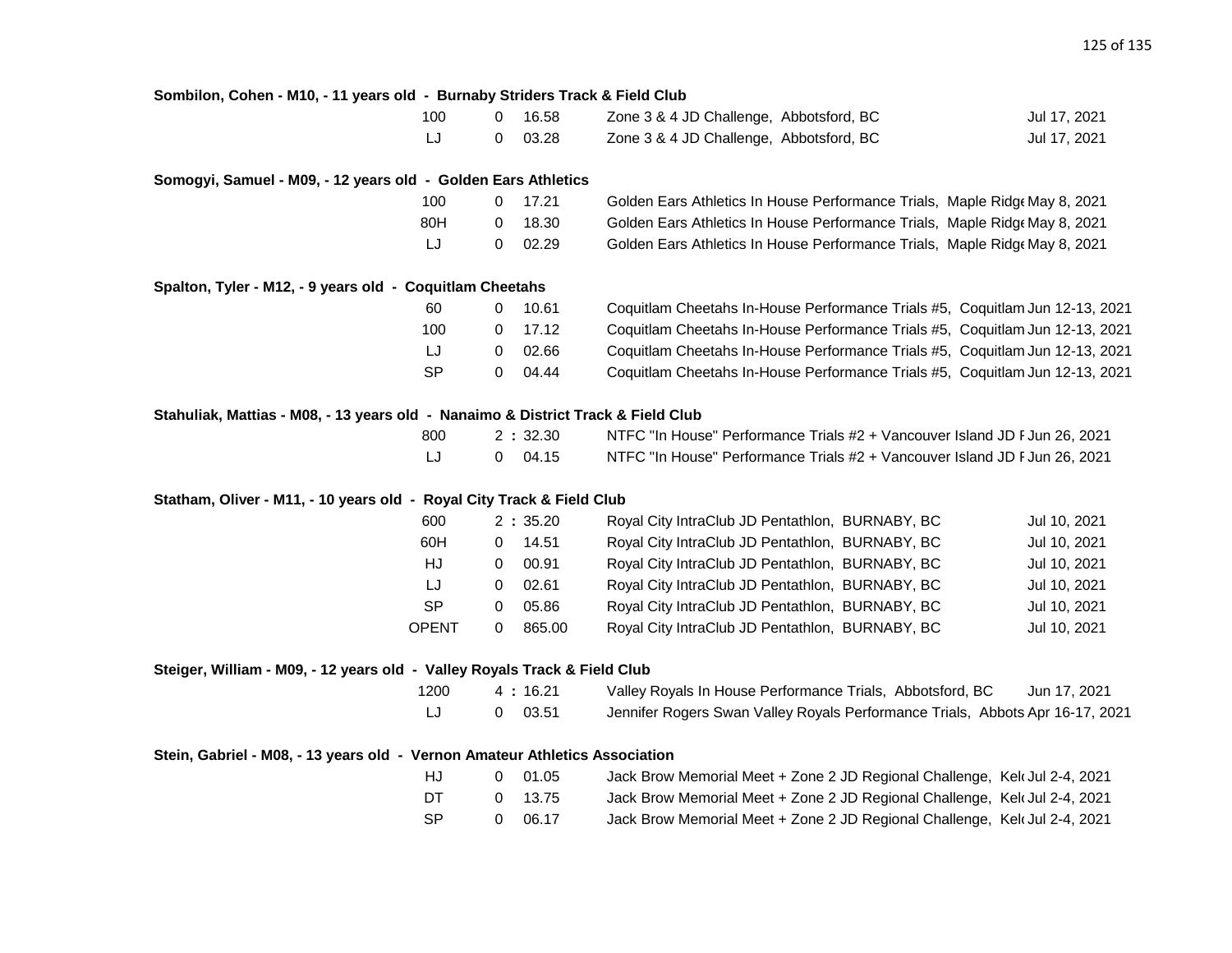| Stevenson, Jesse - M08, - 13 years old - Kamloops Track & Field Club       |           |             |         |                                                                               |              |
|----------------------------------------------------------------------------|-----------|-------------|---------|-------------------------------------------------------------------------------|--------------|
|                                                                            | 100       | 0           | 14.92   | Kamloops Restart Meet, Kamloops, BC                                           | Jun 26, 2021 |
|                                                                            | 200       | 0           | 30.37   | Kamloops Track and Field Club JD and HS In Club Trials, Kamlc May 13, 2021    |              |
| Sulina, Jerry - M08, - 13 years old - Golden Ears Athletics                |           |             |         |                                                                               |              |
|                                                                            | 100       | $\mathbf 0$ | 12.38   | Zone 3 & 4 JD Challenge, Abbotsford, BC                                       | Jul 17, 2021 |
|                                                                            | LJ        | 0           | 05.52   | Ocean Athletics and Universal Dual Meet, Surrey, BC                           | Jul 10, 2021 |
| Sunner, Gurtaj - M08, - 13 years old - Universal Athletics Club            |           |             |         |                                                                               |              |
|                                                                            | 100       | 0           | 17.76   | Universal Athletics In Club Performance Trials, Surrey, BC                    | Apr 24, 2021 |
|                                                                            | <b>SP</b> | 0           | 06.77   | Universal Athletics In House Performance Trials #2, Surrey, BC May 30, 2021   |              |
| Sutherland, Logan - M10, - 11 years old - Unattached British Columbia      |           |             |         |                                                                               |              |
|                                                                            | 100       | 0           | 15.29   | Valley Royals In House Performance Trials, Abbotsford, BC                     | Jun 17, 2021 |
|                                                                            | 1000      |             | 3:53.76 | Jennifer Rogers Swan Valley Royals Performance Trials, Abbots Apr 16-17, 2021 |              |
|                                                                            | LJ        | 0           | 03.81   | Zone 3 & 4 JD Challenge, Abbotsford, BC                                       | Jul 17, 2021 |
| Sutton, Damian - M09, - 12 years old - Valley Royals Track & Field Club    |           |             |         |                                                                               |              |
|                                                                            | 100       | 0           | 15.10   | Jennifer Rogers Swan Valley Royals Performance Trials, Abbots Apr 16-17, 2021 |              |
|                                                                            | 200       | 0           | 30.86   | Valley Royals In House Performance Trials, Abbotsford, BC                     | Jun 17, 2021 |
|                                                                            | 300       | $\mathbf 0$ | 47.84   | Jennifer Rogers Swan Valley Royals Performance Trials, Abbots Apr 16-17, 2021 |              |
|                                                                            | 800       |             | 2:33.76 | Zone 3 & 4 JD Challenge, Abbotsford, BC                                       | Jul 17, 2021 |
|                                                                            | 1200      |             | 4:04.85 | Valley Royals In House Performance Trials, Abbotsford, BC                     | Jun 17, 2021 |
|                                                                            | LJ        | 0           | 03.39   | Jennifer Rogers Swan Valley Royals Performance Trials, Abbots Apr 16-17, 2021 |              |
| Svelander, Santos - M08, - 13 years old - Valley Royals Track & Field Club |           |             |         |                                                                               |              |
|                                                                            | 100       | 0           | 14.07   | Valley Royals In House Performance Trials, Abbotsford, BC                     | Jun 17, 2021 |
|                                                                            | 80H       | 0           | 15.16   | Zone 3 & 4 JD Challenge, Abbotsford, BC                                       | Jul 17, 2021 |
|                                                                            | HJ        | 0           | 01.35   | Zone 3 & 4 JD Challenge, Abbotsford, BC                                       | Jul 17, 2021 |
|                                                                            | LJ        | 0           | 03.98   | Jennifer Rogers Swan Valley Royals Performance Trials, Abbots Apr 16-17, 2021 |              |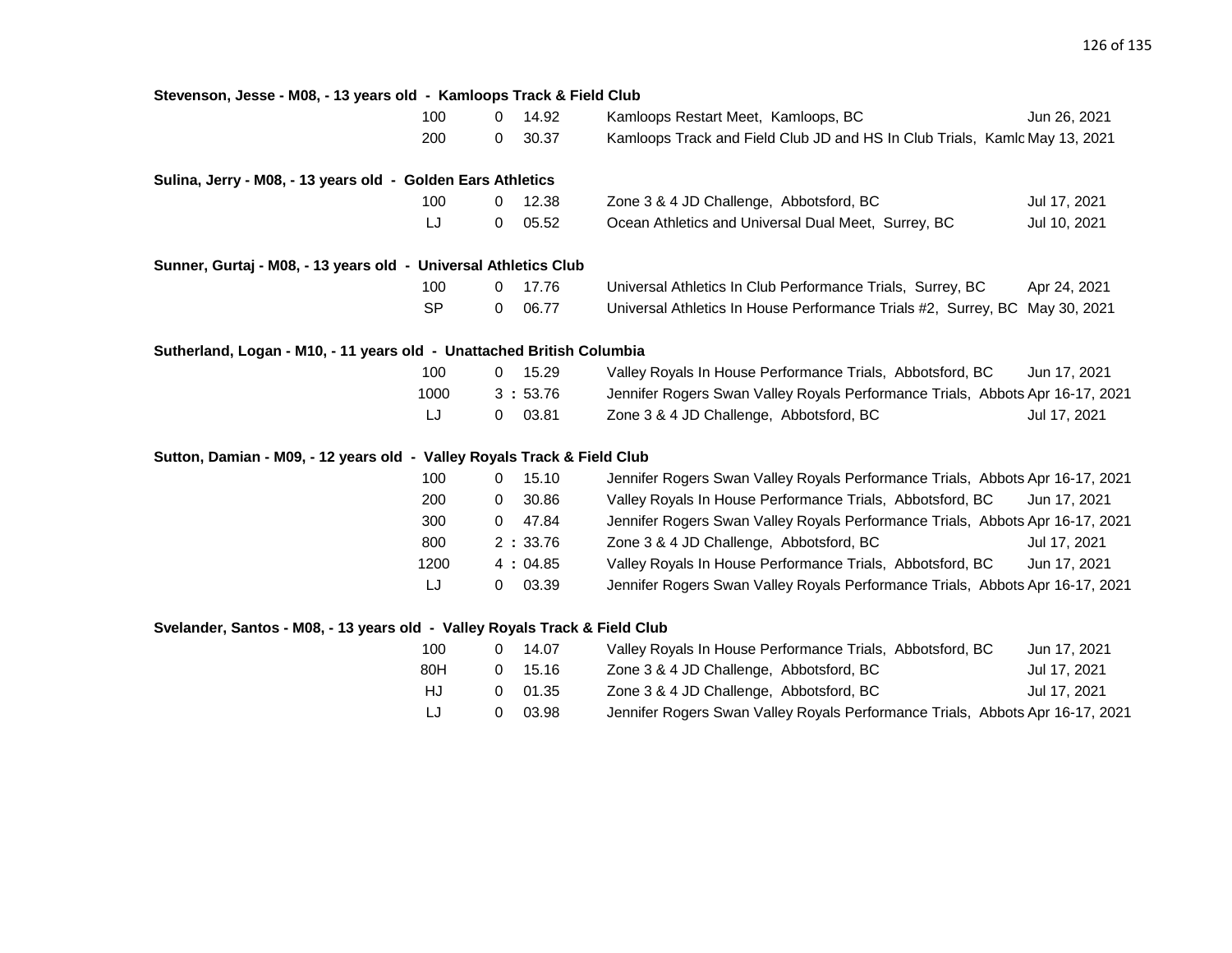## **Tateh, Ache - M09, - 12 years old - Vancouver Thunderbirds**

| 100       |   | 13.49 | Thunderbirds "In Club" Performance Trials #4, Vancouver, BC | May 15, 2021 |
|-----------|---|-------|-------------------------------------------------------------|--------------|
| 80H       |   | 12.77 | Zone 5 JD Regional Challenge, Richmond, BC                  | Jul 18, 2021 |
| HJ.       |   | 01.45 | Vancouver Thunderbirds Performance Trials #5, Burnaby, BC   | Jun 5, 2021  |
| LJ        | O | 04.31 | Thunderbirds "In Club" Performance Trials #4, Vancouver, BC | May 15, 2021 |
| DT        |   | 22.53 | Zone 5 JD Regional Challenge, Richmond, BC                  | Jul 18, 2021 |
| <b>SP</b> |   | 09.04 | Zone 5 JD Regional Challenge, Richmond, BC                  | Jul 18, 2021 |

### **Taverner, Austin - M12, - 9 years old - Okanagan Athletics Club**

| 60        |   | 11.34   | Jack Brow Memorial Meet + Zone 2 JD Regional Challenge, Kelt Jul 2-4, 2021 |  |
|-----------|---|---------|----------------------------------------------------------------------------|--|
| 100       |   | 18.64   | Jack Brow Memorial Meet + Zone 2 JD Regional Challenge, Kelt Jul 2-4, 2021 |  |
| 600       |   | 2:24.02 | Jack Brow Memorial Meet + Zone 2 JD Regional Challenge, Kelt Jul 2-4, 2021 |  |
| HJ        | 0 | 00.90   | Jack Brow Memorial Meet + Zone 2 JD Regional Challenge, Kelt Jul 2-4, 2021 |  |
| IJ        | 0 | 02.50   | Jack Brow Memorial Meet + Zone 2 JD Regional Challenge, Kelt Jul 2-4, 2021 |  |
| <b>SP</b> |   | 03.69   | Jack Brow Memorial Meet + Zone 2 JD Regional Challenge, Kelt Jul 2-4, 2021 |  |

### **Tejay, Shanvir - M11, - 10 years old - Universal Athletics Club**

| 60        | 10.93                 | Ocean Athletics and Universal Dual Meet, Surrey, BC                         | Jul 10, 2021 |
|-----------|-----------------------|-----------------------------------------------------------------------------|--------------|
| 100       | 16.91                 | Ocean Athletics and Universal Dual Meet, Surrey, BC                         | Jul 10, 2021 |
| 600       | 2:44.18               | Universal Athletics In Club Performance Trials, Surrey, BC                  | Apr 24, 2021 |
| 60H       | 14.56                 | Universal Athletics In Club Performance Trials, Surrey, BC                  | Apr 24, 2021 |
| LJ        | 02.15                 | Universal Athletics In House Performance Trials #2, Surrey, BC May 30, 2021 |              |
| <b>SP</b> | 04.41<br>$\mathbf{O}$ | Ocean Athletics and Universal Dual Meet, Surrey, BC                         | Jul 10, 2021 |

## **Therrien, Sterling - M12, - 9 years old - Kamloops Track & Field Club**

| 60  |   | 09.50   | Kamloops Track and Field Club JD and HS In Club Trials #2, Kam May 4, 2021 |              |
|-----|---|---------|----------------------------------------------------------------------------|--------------|
| 100 |   | 14.85   | 2021 Kamloops Performance Trials #4, Kamloops, BC                          | Apr 24, 2021 |
| 600 |   | 2:18.96 | 2021 Kamloops Performance Trials #4, Kamloops, BC                          | Apr 24, 2021 |
| 60H |   | 13.19   | KTFC In Club Performance Trials #4, Kamloops, BC                           | Jun 12, 2021 |
| HJ  | 0 | 01.20   | KTFC In Club Performance Trials #4, Kamloops, BC                           | Jun 12, 2021 |
| LJ  |   | 03.52   | Kamloops In Club Performance Trials #6, Kamloops, BC                       | May 29, 2021 |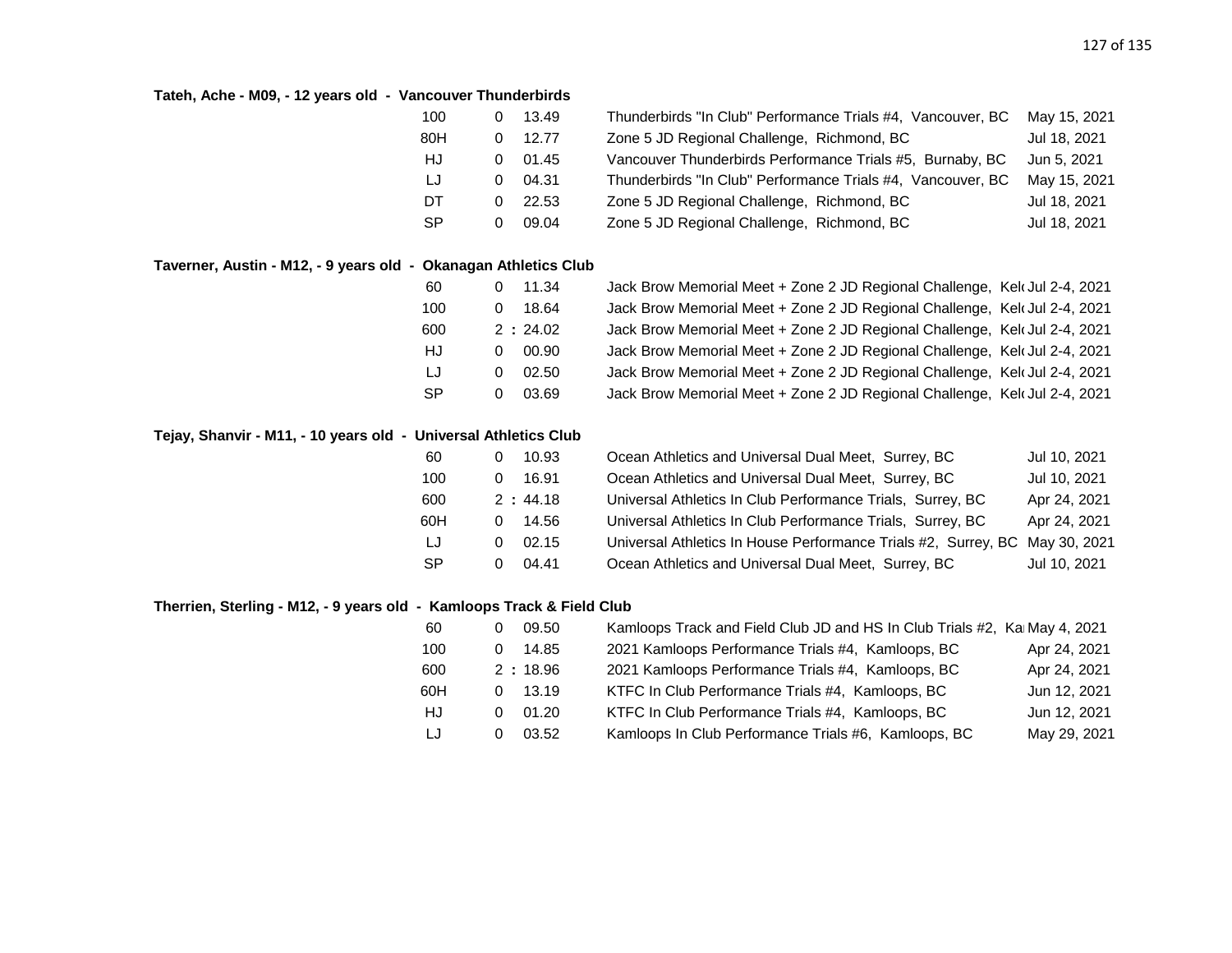| Theunissen, Luke - M08, - 13 years old - Golden Ears Athletics          |     |              |         |                                                                              |              |
|-------------------------------------------------------------------------|-----|--------------|---------|------------------------------------------------------------------------------|--------------|
|                                                                         | 300 | $\mathbf{0}$ | 52.74   | Golden Ears Athletics In House Performance Trials, Maple Ridge May 8, 2021   |              |
|                                                                         | 800 |              | 2:34.60 | Ocean Athletics and Universal Dual Meet, Surrey, BC                          | Jul 10, 2021 |
|                                                                         | IJ  | 0            | 04.19   | Ocean Athletics and Universal Dual Meet, Surrey, BC                          | Jul 10, 2021 |
| Thom, Monty - M12, - 9 years old - Vancouver Thunderbirds               |     |              |         |                                                                              |              |
|                                                                         | 60  | 0            | 11.39   | Thunderbirds "In Club" Performance Trials #4, Vancouver, BC                  | May 15, 2021 |
|                                                                         | LJ  | 0            | 02.72   | Thunderbirds "In Club" Performance Trials #4, Vancouver, BC                  | May 15, 2021 |
| Thompson, Cash - M08, - 13 years old - Prince George Track & Field Club |     |              |         |                                                                              |              |
|                                                                         | 100 | 0            | 14.51   | Zone 7 & 8 JD Regional Challenge Meet, Prince George, BC                     | Jul 10, 2021 |
|                                                                         | 80H | 0            | 16.18   | Zone 7 & 8 JD Regional Challenge Meet, Prince George, BC                     | Jul 10, 2021 |
|                                                                         | LJ  | 0            | 03.91   | Zone 7 & 8 JD Regional Challenge Meet, Prince George, BC                     | Jul 10, 2021 |
| Toor, Kavan - M12, - 9 years old - Prince George Track & Field Club     |     |              |         |                                                                              |              |
|                                                                         | 100 | 0            | 24.71   | PGTFC Sub Zero In House Performance Trials, Prince George, IMay 1, 2021      |              |
| Tran, Tason - M08, - 13 years old - Langley Mustangs                    |     |              |         |                                                                              |              |
|                                                                         | 100 | 0            | 12.36   | Ocean Athletics and Universal Dual Meet, Surrey, BC                          | Jul 10, 2021 |
|                                                                         | 200 | 0            | 26.00   | Langley Mustangs Resurgence Meet #4, Langley, BC                             | Jun 19, 2021 |
|                                                                         | 300 | 0            | 43.09   | Langley Mustangs Resurgence "In House" Performance Trial # 1, May 22, 2021   |              |
|                                                                         | HJ  | 0            | 01.40   | Ocean Athletics and Universal Dual Meet, Surrey, BC                          | Jul 10, 2021 |
|                                                                         | LJ  | 0            | 13.04   | Langley Mustangs Resurgence "In House" Performance Trial # 3, Jun 6, 2021    |              |
| Tsok, Matthew - M09, - 12 years old - Coquitlam Cheetahs                |     |              |         |                                                                              |              |
|                                                                         | 100 | 0            | 14.40   | Coquitlam Cheetahs In-House Performance Trials #5, Coquitlam Jun 12-13, 2021 |              |
|                                                                         | 200 | 0            | 30.10   | Coquitlam Cheetahs In-House Performance Trials #5, Coquitlam Jun 12-13, 2021 |              |
|                                                                         | 800 |              | 2:48.83 | Coquitlam Cheetahs In-House Performance Trials #5, Coquitlam Jun 12-13, 2021 |              |
|                                                                         | LJ  | 0            | 03.80   | Coquitlam Cheetahs In-House Performance Trials #5, Coquitlam Jun 12-13, 2021 |              |
|                                                                         | JT  | 0            | 13.32   | Coquitlam Cheetahs In-House Performance Trials #5, Coquitlam Jun 12-13, 2021 |              |
|                                                                         |     |              |         |                                                                              |              |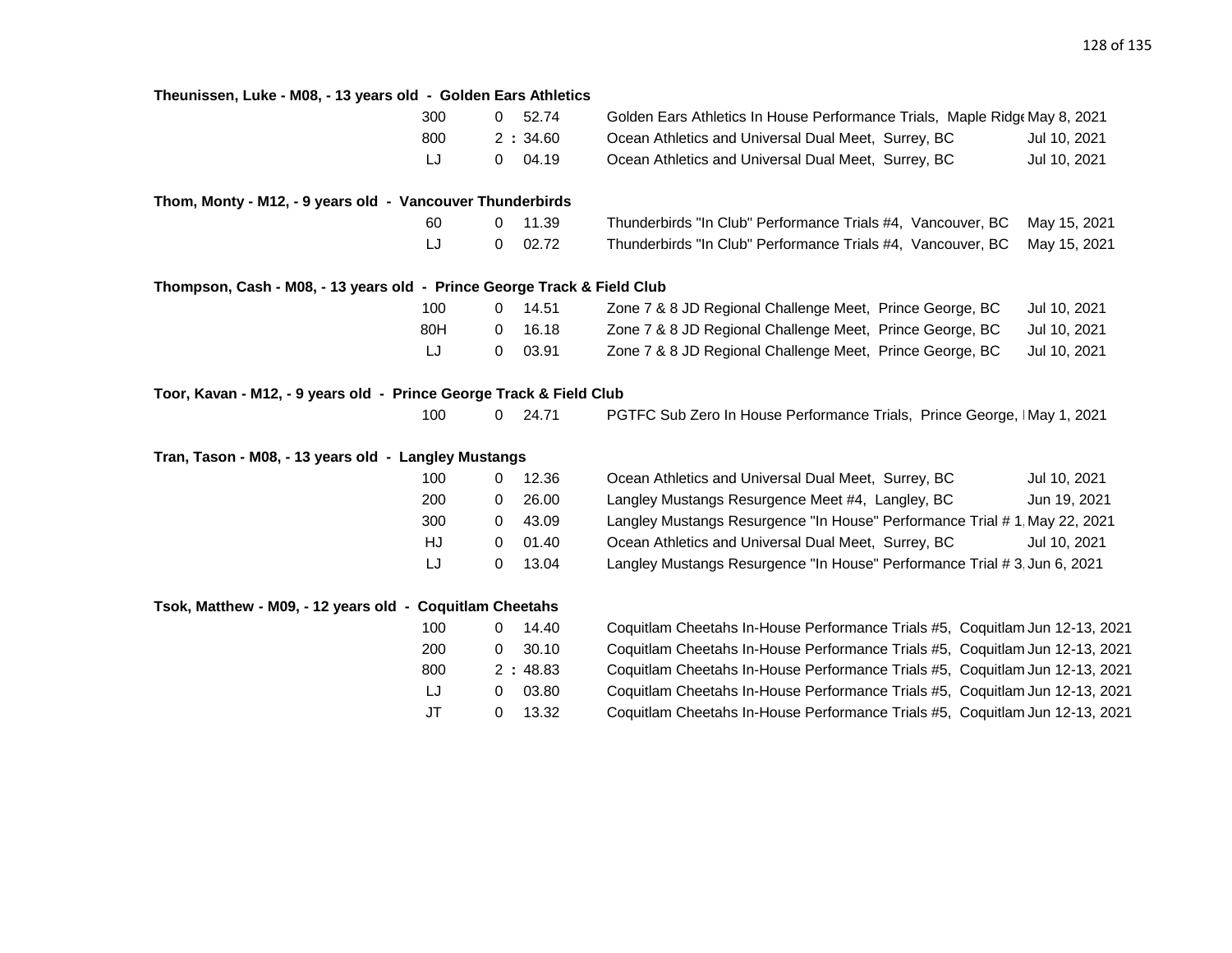## **Tully, Lukas - M11, - 10 years old - Royal City Track & Field Club**

| 600       |   | 2:21.57 | Royal City IntraClub JD Pentathlon, BURNABY, BC | Jul 10, 2021 |
|-----------|---|---------|-------------------------------------------------|--------------|
| 60H       | 0 | 13.89   | Royal City IntraClub JD Pentathlon, BURNABY, BC | Jul 10, 2021 |
| HJ        | 0 | 01.03   | Royal City IntraClub JD Pentathlon, BURNABY, BC | Jul 10, 2021 |
| IJ        | 0 | 02.47   | Royal City IntraClub JD Pentathlon, BURNABY, BC | Jul 10, 2021 |
| <b>SP</b> | 0 | 04.04   | Royal City IntraClub JD Pentathlon, BURNABY, BC | Jul 10, 2021 |
| OPENT     | 0 | 920.00  | Royal City IntraClub JD Pentathlon, BURNABY, BC | Jul 10, 2021 |
|           |   |         |                                                 |              |

## **Turkington, Kyle - M11, - 10 years old - Nanaimo & District Track & Field Club**

| 100 | 0 17.60   | NTFC "In House" Performance Trials #2 + Vancouver Island JD F Jun 26, 2021 |
|-----|-----------|----------------------------------------------------------------------------|
| 600 | 2 : 26.20 | NTFC "In House" Performance Trials #2 + Vancouver Island JD F Jun 26, 2021 |
| LJ  | 02.40     | NTFC "In House" Performance Trials #2 + Vancouver Island JD F Jun 26, 2021 |

### **Turner, Owen - M08, - 13 years old - Valley Royals Track & Field Club**

| 100  | 14.25<br>0        | Zone 3 & 4 JD Challenge, Abbotsford, BC                                       | Jul 17, 2021 |
|------|-------------------|-------------------------------------------------------------------------------|--------------|
| 300  | 51.11<br>0        | Jennifer Rogers Swan Valley Royals Performance Trials, Abbots Apr 16-17, 2021 |              |
| 800  | 2:42.30           | Zone 3 & 4 JD Challenge, Abbotsford, BC                                       | Jul 17, 2021 |
| 1200 | 4:26.35           | Jennifer Rogers Swan Valley Royals Performance Trials, Abbots Apr 16-17, 2021 |              |
| 80H  | 16.63<br>0        | Valley Royals In House Performance Trials, Abbotsford, BC                     | Jun 17, 2021 |
| LJ   | 03.65<br>$\Omega$ | Zone 3 & 4 JD Challenge, Abbotsford, BC                                       | Jul 17, 2021 |
| DT   | 16.10<br>0        | Valley Royals Throws Meet, Abbotsford, BC                                     | Jun 16, 2021 |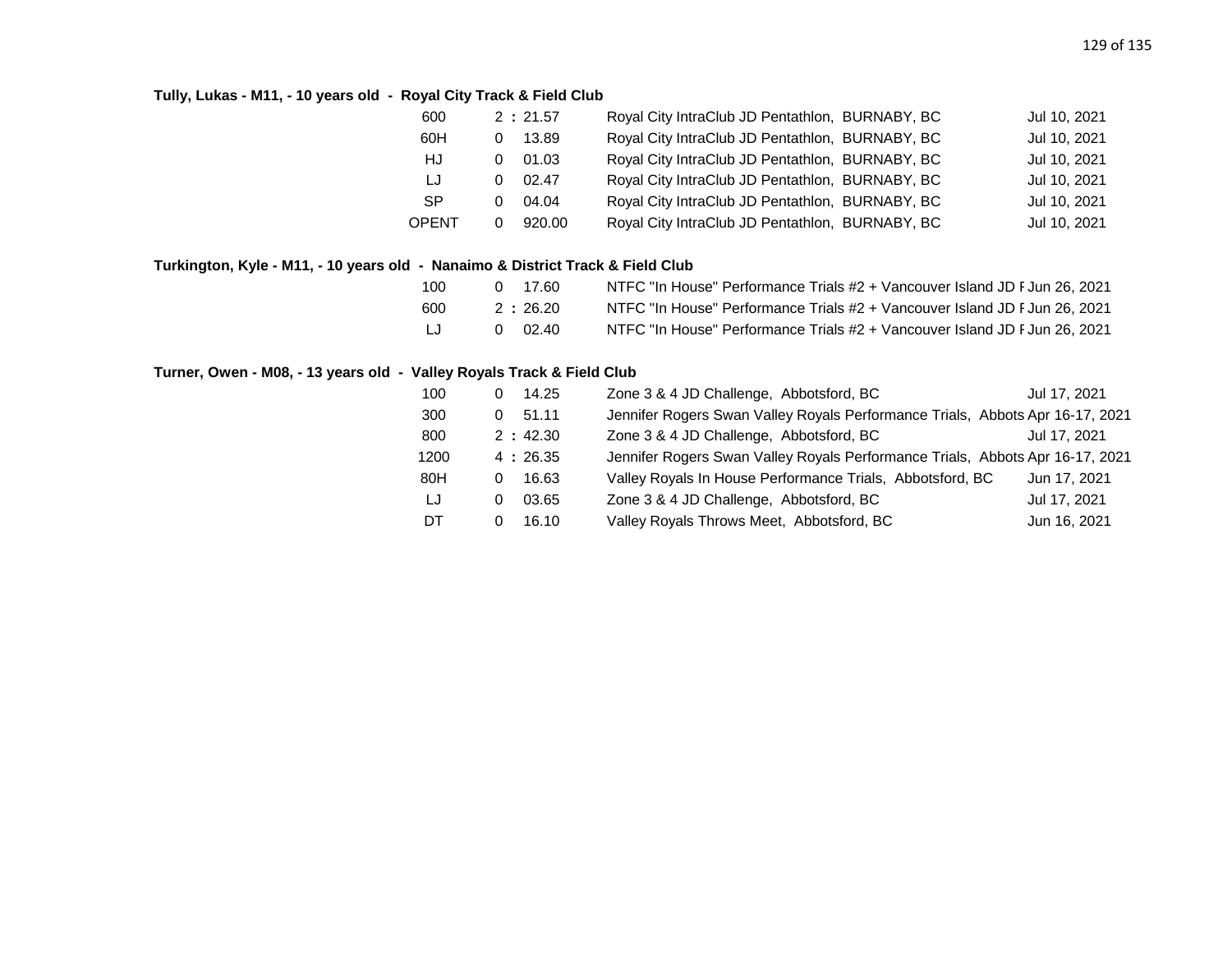## **Ude, David - M09, - 12 years old - Vancouver Thunderbirds**

| 100 | O | 14.74 |
|-----|---|-------|
| IJ  | O | 04.37 |

| 100 | 0 14.74        | Vancouver Thunderbirds Performance Trial, Burnaby, BC | Jul 10, 2021 |
|-----|----------------|-------------------------------------------------------|--------------|
|     | $0\quad 04.37$ | Vancouver Thunderbirds Performance Trial, Burnaby, BC | Jul 10, 2021 |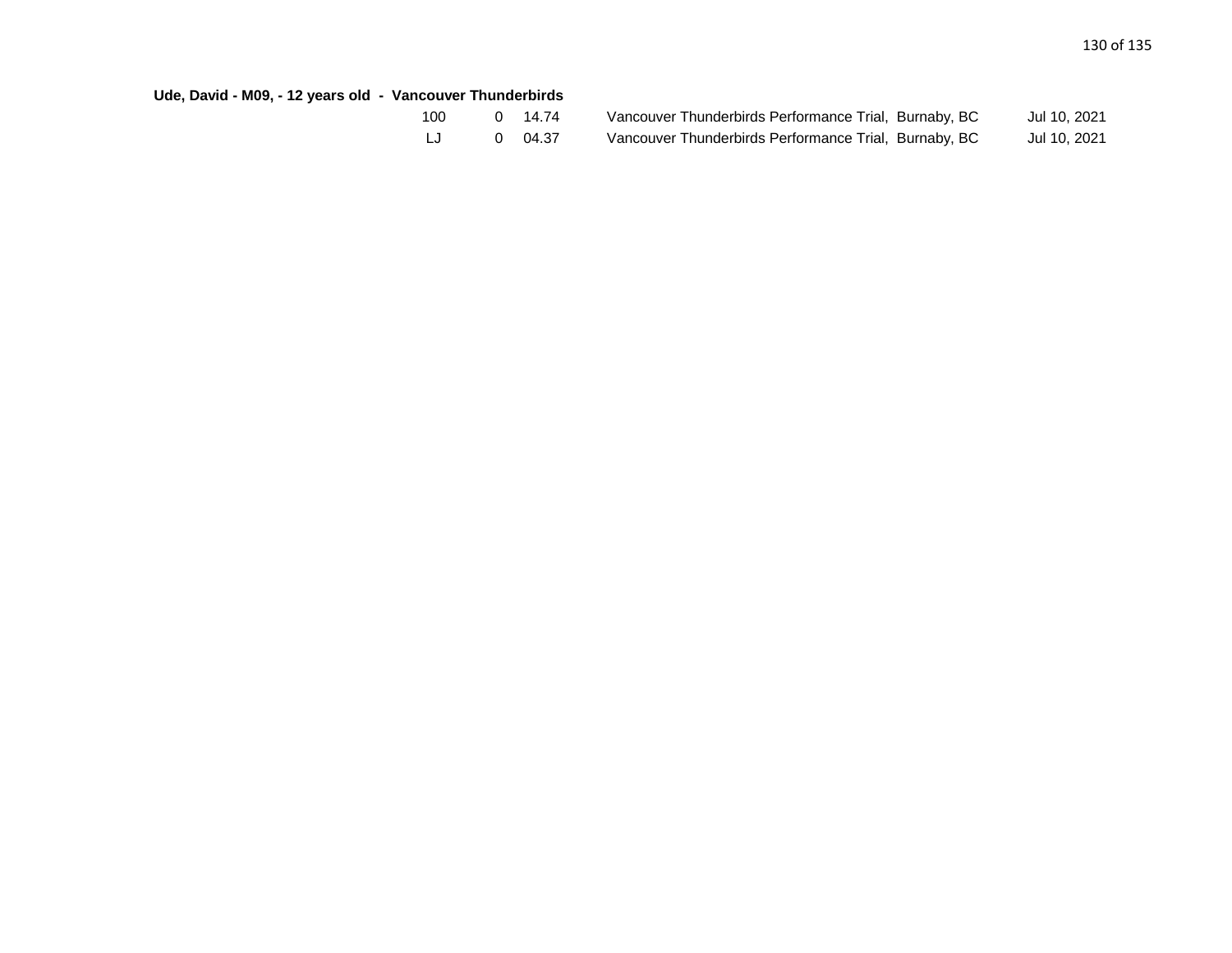#### **Van Arkel, Adriaan - M12, - 9 years old - Ocean Athletics Track & Field Club**

| 60        | $0$ 11.14 | Ocean Athletics JD Performance Trials #1, Surrey, BC | Apr 17, 2021 |
|-----------|-----------|------------------------------------------------------|--------------|
| 100       | 18.08     | Ocean Athletics and Universal Dual Meet, Surrey, BC  | Jul 10, 2021 |
| 600       | 2:14.66   | Ocean Athletics JD Performance Trials #1, Surrey, BC | Apr 17, 2021 |
| IJ        | 02.75     | Ocean Athletics JD Performance Trials #1, Surrey, BC | Apr 17, 2021 |
| <b>SP</b> | 03.77     | Ocean Athletics Track Meet, Surrey, BC               | Jun 5, 2021  |

#### **Van Arkel, Daniel - M08, - 13 years old - Ocean Athletics Track & Field Club**

| 100 | 16.59   | Ocean Athletics and Universal Dual Meet, Surrey, BC  | Jul 10, 2021 |
|-----|---------|------------------------------------------------------|--------------|
| 80H | 0 17.39 | Ocean Athletics Track Meet, Surrey, BC               | Jun 5. 2021  |
| IJ  | 03.09   | Ocean Athletics JD Performance Trials #1, Surrey, BC | Apr 17, 2021 |

#### **Van Der Merwe, Caleb - M08, - 13 years old - Kamloops Track & Field Club**

| 200  | 0 | 32.76   | 2021 Kamloops Performance Trials #4, Kamloops, BC                          | Apr 24, 2021 |
|------|---|---------|----------------------------------------------------------------------------|--------------|
| 300  | 0 | 52.14   | KTFC In Club Performance Trials #4, Kamloops, BC                           | Jun 12, 2021 |
| 800  |   | 3:00.83 | 2021 Kamloops Performance Trials #4, Kamloops, BC                          | Apr 24, 2021 |
| 1200 |   | 4:44.30 | Kamloops In Club Performance Trials #6, Kamloops, BC                       | May 29, 2021 |
| 80H  | 0 | 18.38   | KTFC In Club Performance Trials #4, Kamloops, BC                           | Jun 12, 2021 |
| LJ   | 0 | 03.33   | Kamloops Track and Field Club JD and HS In Club Trials #2, Ka May 4, 2021  |              |
| TJ   | 0 | 06.96   | Kamloops Track and Field Club JD and HS In Club Trials #2, KaI May 4, 2021 |              |
| DT   | 0 | 16.73   | KTFC In Club Performance Trials #4, Kamloops, BC                           | Jun 12, 2021 |
|      |   |         |                                                                            |              |

#### **Vanderheide, Easton - M09, - 12 years old - Valley Royals Track & Field Club**

| 200  | $\Omega$ | -36.57  | Valley Royals In House Performance Trials, Abbotsford, BC | Jun 17, 2021 |
|------|----------|---------|-----------------------------------------------------------|--------------|
| 1200 |          | 4:47.45 | Valley Royals In House Performance Trials, Abbotsford, BC | Jun 17, 2021 |
| DT   |          | 14.20   | Valley Royals Throws Meet, Abbotsford, BC                 | Jun 16, 2021 |

### **Varma-Vitug, Armaan - M12, - 9 years old - Kajaks Track & Field Club**

| 10.00   |                                                 | Jul 18, 2021                               |
|---------|-------------------------------------------------|--------------------------------------------|
| 2:08.29 | Zone 5 JD Regional Challenge, Richmond, BC      | Jul 18, 2021                               |
| 4:04.25 | 2021 Kajaks Performance Trials #8, Richmond, BC | Jun 20, 2021                               |
| 11.97   | Zone 5 JD Regional Challenge, Richmond, BC      | Jul 18, 2021                               |
| 03.09   | Zone 5 JD Regional Challenge, Richmond, BC      | Jul 18, 2021                               |
|         |                                                 | Zone 5 JD Regional Challenge, Richmond, BC |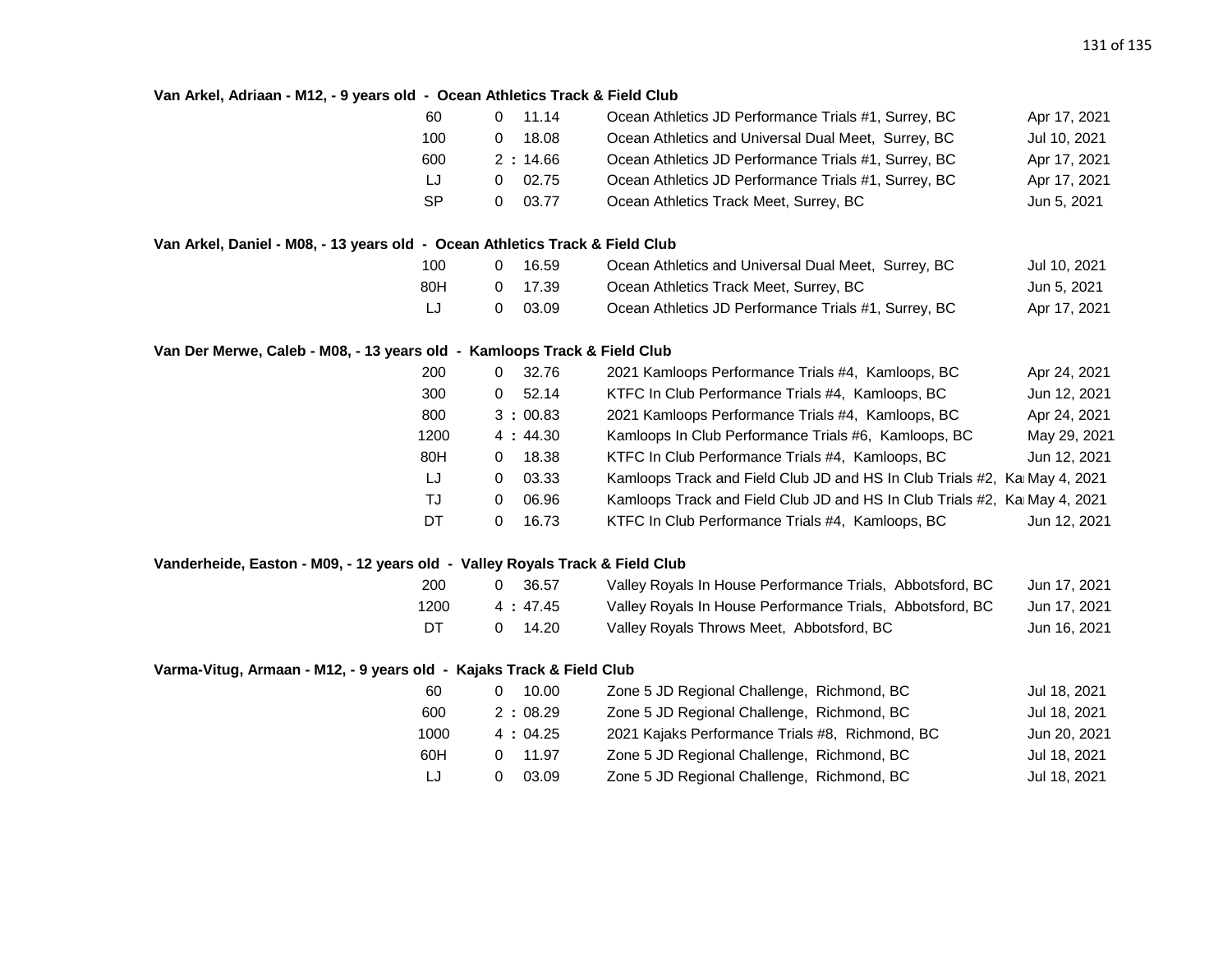**Verstraete, Han - M11, - 10 years old - Vancouver Thunderbirds**

LJ 0 03.17 Vancouver Thunderbirds Performance Trials #5, Burnaby, BC Jun 5, 2021

### **Vipler, Janek - M12, - 9 years old - Ocean Athletics Track & Field Club**

| -60       | 10.79<br>0 | Ocean Athletics JD Performance Trials #3, Surrey, BC | May 8, 2021  |
|-----------|------------|------------------------------------------------------|--------------|
| 100       | 17.68<br>0 | Ocean Athletics and Universal Dual Meet, Surrey, BC  | Jul 10, 2021 |
| 600       | 2:22.04    | Ocean Athletics JD Performance Trials #1, Surrey, BC | Apr 17, 2021 |
| 60H       | 13.22<br>0 | Ocean Athletics Track Meet, Surrey, BC               | Jun 5, 2021  |
| HJ        | 01.10<br>0 | Ocean Athletics and Universal Dual Meet, Surrey, BC  | Jul 10, 2021 |
| LJ        | 03.11<br>0 | Ocean Athletics Track Meet, Surrey, BC               | Jun 5, 2021  |
| <b>SP</b> | 04.85<br>0 | Ocean Athletics and Universal Dual Meet, Surrey, BC  | Jul 10, 2021 |
|           |            |                                                      |              |

### **Virk, Dilraj - M09, - 12 years old - Universal Athletics Club**

| 100 | 0 | 16.99 |  |
|-----|---|-------|--|
| ∩∩פ | ∩ | 27 Q2 |  |

Universal Athletics In House Performance Trials #2, Surrey, BC May 30, 2021 200 0 37.93 Universal Athletics In House Performance Trials #2, Surrey, BC May 30, 2021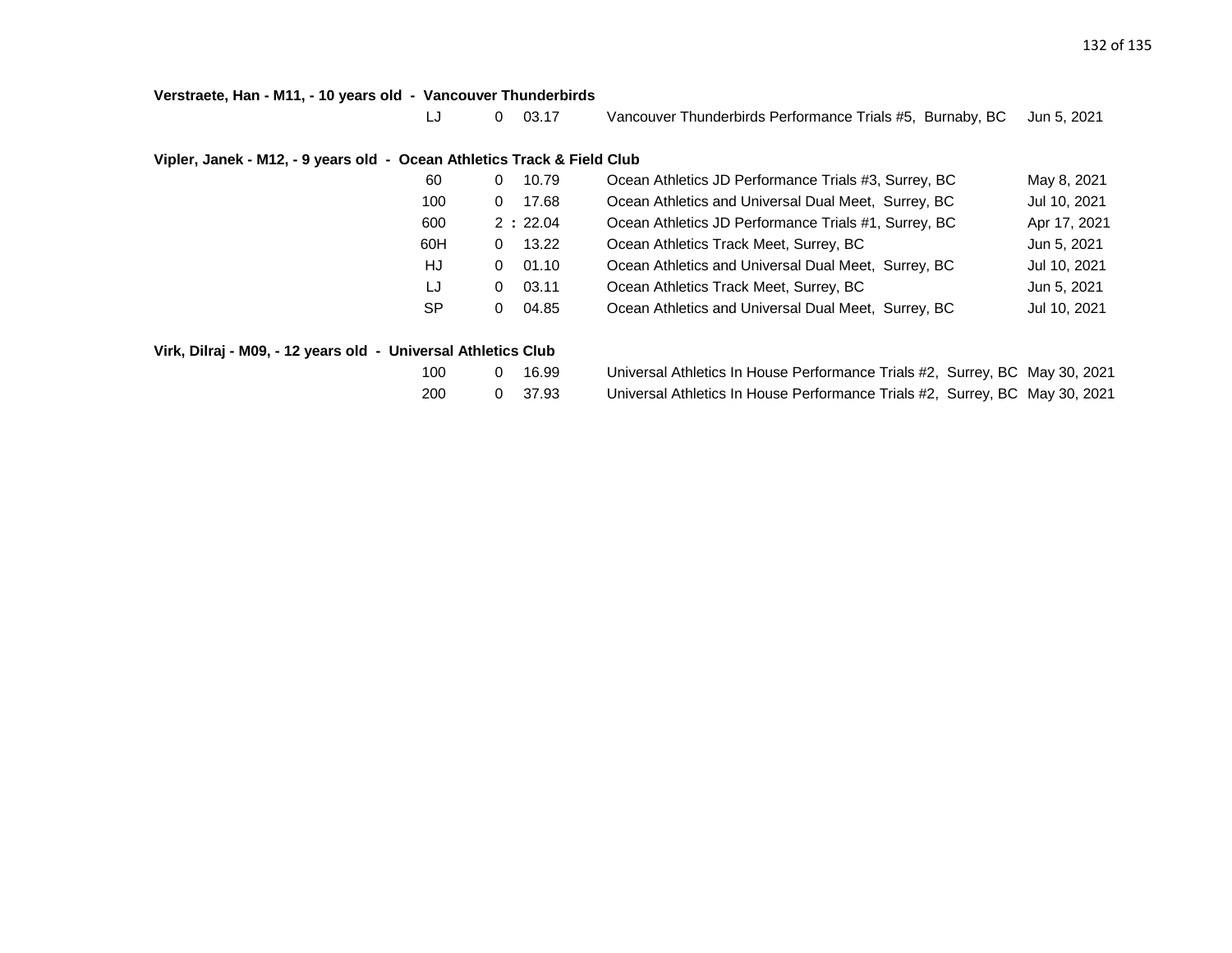| Wai, Austin - M12, - 9 years old - Kajaks Track & Field Club                |           |              |         |                                                                               |              |
|-----------------------------------------------------------------------------|-----------|--------------|---------|-------------------------------------------------------------------------------|--------------|
|                                                                             | 60        | $\mathbf{0}$ | 10.77   | 2021 Kajaks TFC In Club Performance Trials #6* + HIGH PERFO May 23, 2021      |              |
|                                                                             | LJ        | 0            | 02.21   | 2021 Kajaks TFC In Club Performance Trials #6* + HIGH PERFO May 23, 2021      |              |
|                                                                             | <b>SP</b> | 0            | 04.80   | Zone 5 JD Regional Challenge, Richmond, BC                                    | Jul 18, 2021 |
|                                                                             |           |              |         |                                                                               |              |
| Wai, Bryan - M08, - 13 years old - Kajaks Track & Field Club                |           |              |         |                                                                               |              |
|                                                                             | 100       | 0            | 14.15   | 2021 Kajaks TFC In Club Performance Trials #6* + HIGH PERFO May 23, 2021      |              |
|                                                                             | LJ        | 0            | 03.92   | 2021 Kajaks TFC In Club Performance Trials #6* + HIGH PERFO May 23, 2021      |              |
| Warkentin, Matthias - M12, - 9 years old - Valley Royals Track & Field Club |           |              |         |                                                                               |              |
|                                                                             | 100       | 0            | 16.44   | Valley Royals In House Performance Trials, Abbotsford, BC                     | Jun 17, 2021 |
|                                                                             | 600       |              | 2:23.89 | Zone 3 & 4 JD Challenge, Abbotsford, BC                                       | Jul 17, 2021 |
|                                                                             | 60H       | 0            | 13.15   | Zone 3 & 4 JD Challenge, Abbotsford, BC                                       | Jul 17, 2021 |
|                                                                             | LJ        | 0            | 03.07   | Zone 3 & 4 JD Challenge, Abbotsford, BC                                       | Jul 17, 2021 |
| Westergaard, Owen - M11, - 10 years old - Valley Royals Track & Field Club  |           |              |         |                                                                               |              |
|                                                                             | 100       | $\mathbf{0}$ | 17.00   | Valley Royals In House Performance Trials, Abbotsford, BC                     | Jun 17, 2021 |
|                                                                             | 600       |              | 2:17.14 | Zone 3 & 4 JD Challenge, Abbotsford, BC                                       | Jul 17, 2021 |
|                                                                             | 1000      |              | 3:55.76 | Jennifer Rogers Swan Valley Royals Performance Trials, Abbots Apr 16-17, 2021 |              |
|                                                                             | 60H       | 0            | 13.64   | Zone 3 & 4 JD Challenge, Abbotsford, BC                                       | Jul 17, 2021 |
|                                                                             | HJ        | $\mathbf{0}$ | 01.00   | Zone 3 & 4 JD Challenge, Abbotsford, BC                                       | Jul 17, 2021 |
|                                                                             | LJ        | 0            | 03.14   | Jennifer Rogers Swan Valley Royals Performance Trials, Abbots Apr 16-17, 2021 |              |
|                                                                             | <b>SP</b> | 0            | 04.81   | Zone 3 & 4 JD Challenge, Abbotsford, BC                                       | Jul 17, 2021 |
|                                                                             |           |              |         |                                                                               |              |
| Westman, Brayden - M08, - 13 years old - Okanagan Athletics Club            |           |              |         |                                                                               |              |
|                                                                             | 100       | 0            | 14.54   | OAC In Club Twilight Performance Trials, Kelowna, BC                          | Apr 29, 2021 |
|                                                                             | 200       | 0            | 30.64   | OAC In Club Performance Trials #3, Kelowna, BC                                | Jun 12, 2021 |
|                                                                             | 200H      | 0            | 33.17   | OAC In Club Performance Trials #3, Kelowna, BC                                | Jun 12, 2021 |
|                                                                             | 80H       | 0            | 16.74   | OAC In Club Performance Trials #3, Kelowna, BC                                | Jun 12, 2021 |
|                                                                             | LJ        | 0            | 03.95   | OAC In Club Performance Trials #3, Kelowna, BC                                | Jun 12, 2021 |
| Whitehouse, Callum - M09, - 12 years old - Prince George Track & Field Club |           |              |         |                                                                               |              |
|                                                                             | 200       | 0            | 30.02   | Spruce Capital In House Performance Trials, Prince George, BC Jun 12, 2021    |              |
|                                                                             | 800       |              | 2:42.87 | Spruce Capital In House Performance Trials, Prince George, BC Jun 12, 2021    |              |
|                                                                             | HJ        | 0            | 01.25   | PGTFC Sub Zero In House Performance Trials, Prince George, IMay 1, 2021       |              |
|                                                                             |           |              |         |                                                                               |              |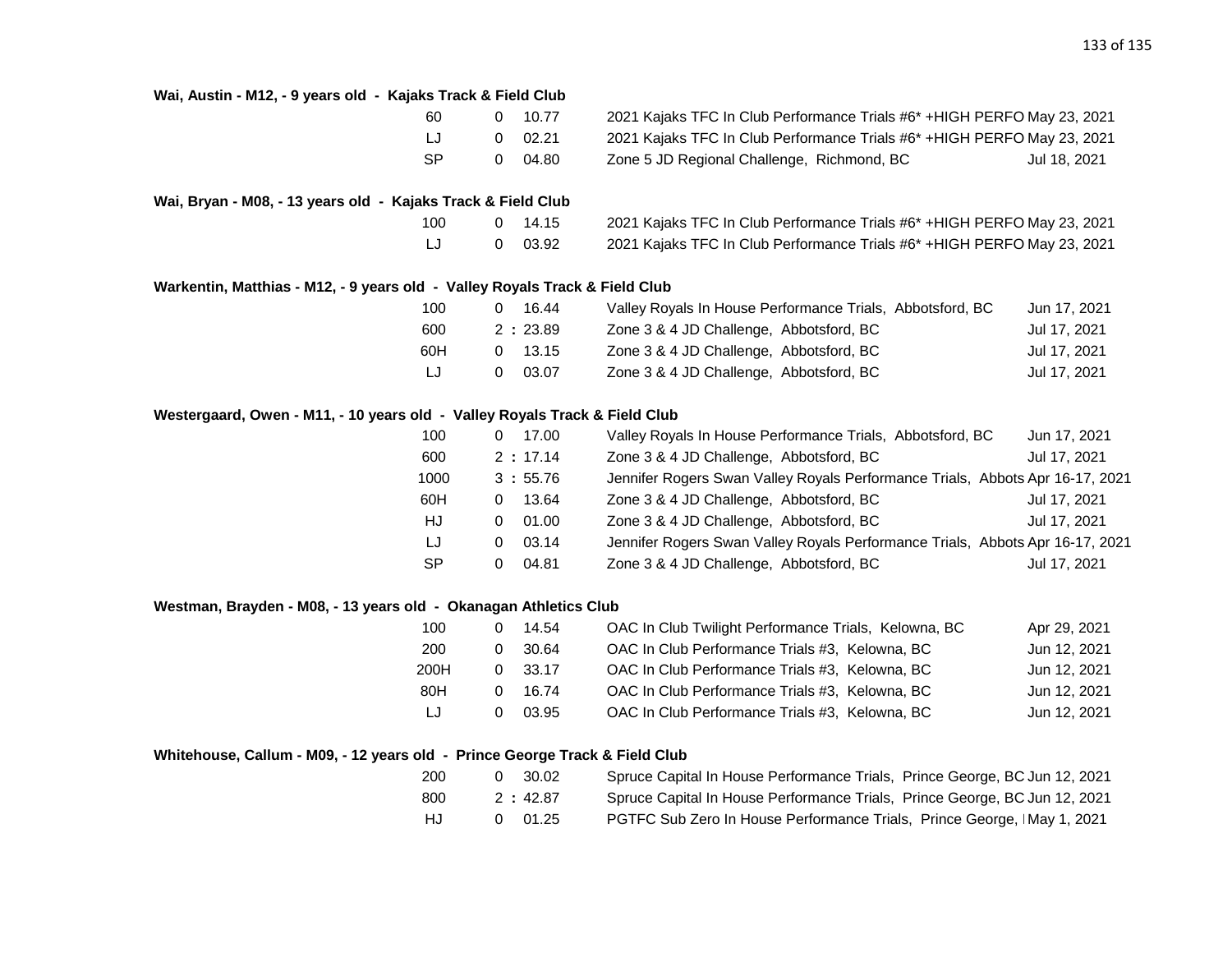#### **Wiget, Joshua - M10, - 11 years old - Valley Royals Track & Field Club**

| 100  | 16.72      | Jennifer Rogers Swan Valley Royals Performance Trials, Abbots Apr 16-17, 2021 |
|------|------------|-------------------------------------------------------------------------------|
| 200  | 38.82<br>0 | Valley Royals In House Performance Trials, Abbotsford, BC<br>Jun 17, 2021     |
| 1000 | 4:34.93    | Jennifer Rogers Swan Valley Royals Performance Trials, Abbots Apr 16-17, 2021 |
| 60H  | 13.20      | Valley Royals In House Performance Trials, Abbotsford, BC<br>Jun 17, 2021     |

## **Williams, Burke - M12, - 9 years old - Coquitlam Cheetahs**

| 60  | O | 11.26   |
|-----|---|---------|
| 100 | O | 19.12   |
| 600 |   | 2:35.06 |
| IJ  | O | 02.16   |

|  |  |  |  |  |  |  | Wong, Harry - M09, - 12 years old - Vancouver Olympic Club |  |  |
|--|--|--|--|--|--|--|------------------------------------------------------------|--|--|
|--|--|--|--|--|--|--|------------------------------------------------------------|--|--|

| 100 | ŋ | 15.52  |
|-----|---|--------|
| 200 | O | -32.18 |
| IJ  | O | 04.21  |

60 Coquitlam Cheetahs In-House Performance Trials #5, Coquitlam Jun 12-13, 2021 Coquitlam Cheetahs In-House Performance Trials #5, Coquitlam Jun 12-13, 2021 Coquitlam Cheetahs In-House Performance Trials #5, Coquitlam Jun 12-13, 2021 Coquitlam Cheetahs In-House Performance Trials #5, Coquitlam Jun 12-13, 2021

100 VOC "Give the Chance" In House Performance Trials, New Wes May 29, 2021 New West Spartans and VOC Track and Field Meet, New Westr Jun 26, 2021 New West Spartans and VOC Track and Field Meet, New Westr Jun 26, 2021

#### **Woo, Tyler - M11, - 10 years old - Coquitlam Cheetahs**

| 60 | O | 11.53 |
|----|---|-------|
| JТ | O | 09.37 |
| SP | O | 04.33 |

60 Coquitlam Cheetahs In-House Performance Trials #5, Coquitlam Jun 12-13, 2021 Coquitlam Cheetahs In-House Performance Trials #5, Coquitlam Jun 12-13, 2021 Coquitlam Cheetahs In-House Performance Trials #5, Coquitlam Jun 12-13, 2021